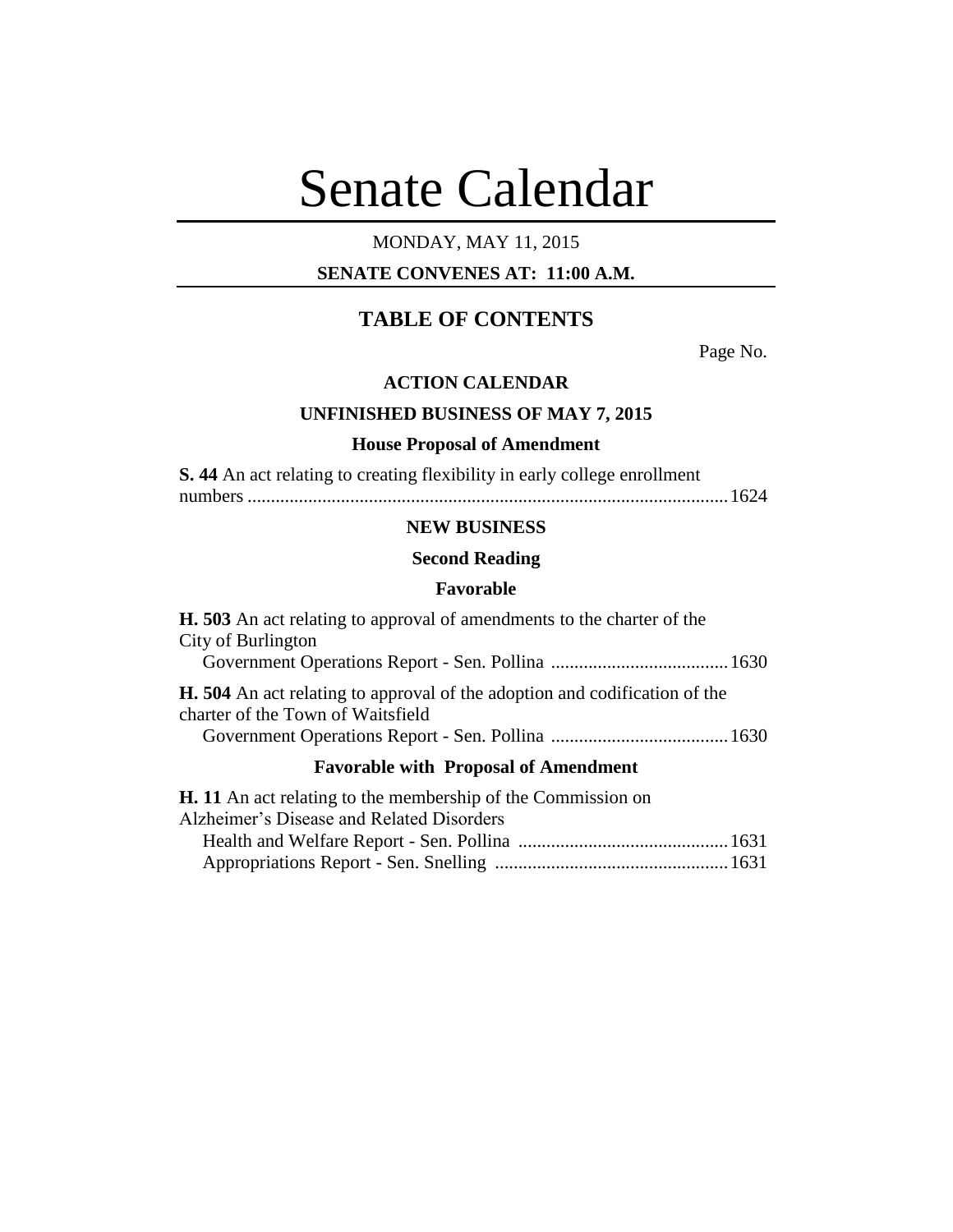# **NOTICE CALENDAR**

## **Second Reading**

# **Favorable with Proposal of Amendment**

| <b>H.</b> 35 An act relating to improving the quality of State waters                                                                                                                                                                                                                                                              |
|------------------------------------------------------------------------------------------------------------------------------------------------------------------------------------------------------------------------------------------------------------------------------------------------------------------------------------|
|                                                                                                                                                                                                                                                                                                                                    |
|                                                                                                                                                                                                                                                                                                                                    |
|                                                                                                                                                                                                                                                                                                                                    |
| <b>H.</b> 117 An act relating to creating a Division for Telecommunications and<br>Connectivity within the Department of Public Service                                                                                                                                                                                            |
|                                                                                                                                                                                                                                                                                                                                    |
|                                                                                                                                                                                                                                                                                                                                    |
| <b>H. 269</b> An act relating to the transportation and disposal of excavated<br>development soils legally categorized as solid waste                                                                                                                                                                                              |
|                                                                                                                                                                                                                                                                                                                                    |
| H. 484 An act relating to miscellaneous agricultural subjects                                                                                                                                                                                                                                                                      |
|                                                                                                                                                                                                                                                                                                                                    |
|                                                                                                                                                                                                                                                                                                                                    |
|                                                                                                                                                                                                                                                                                                                                    |
| $\mathbf{D}$ $\mathbf{A}$ $\mathbf{A}$ $\mathbf{A}$ $\mathbf{A}$ $\mathbf{A}$ $\mathbf{A}$ $\mathbf{A}$ $\mathbf{A}$ $\mathbf{A}$ $\mathbf{A}$ $\mathbf{A}$ $\mathbf{A}$ $\mathbf{A}$ $\mathbf{A}$ $\mathbf{A}$ $\mathbf{A}$ $\mathbf{A}$ $\mathbf{A}$ $\mathbf{A}$ $\mathbf{A}$ $\mathbf{A}$ $\mathbf{A}$ $\mathbf{A}$ $\mathbf{$ |

## **Report of Committee of Conference**

| S. 115 An act relating to expungement of convictions based on conduct |  |
|-----------------------------------------------------------------------|--|
|                                                                       |  |

## **ORDERED TO LIE**

| <b>S. 137</b> An act relating to penalties for |  |
|------------------------------------------------|--|
|                                                |  |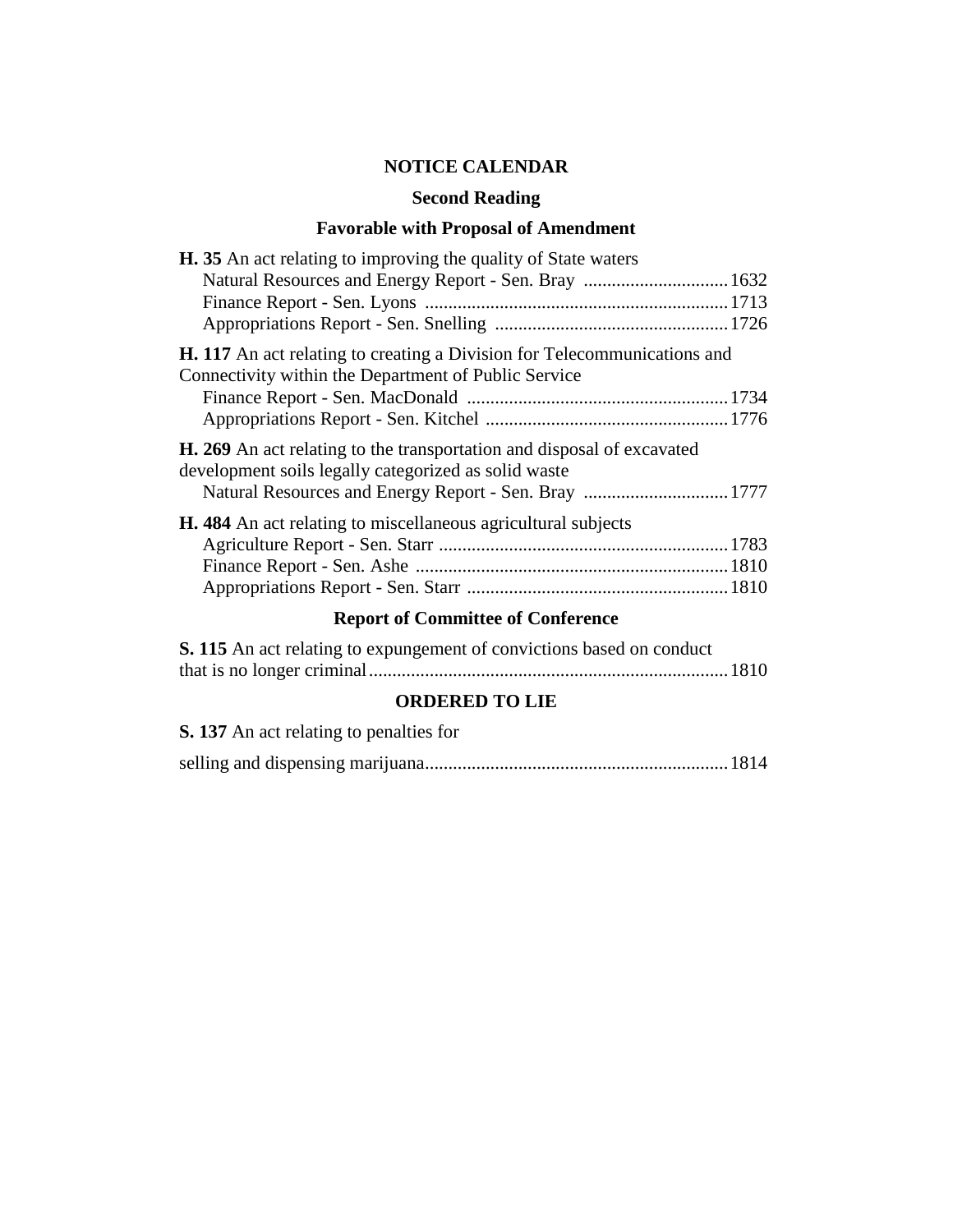## **ORDERS OF THE DAY**

#### **ACTION CALENDAR**

#### **UNFINISHED BUSINESS OF THURSDAY, MAY 7, 2015**

#### **House Proposal of Amendment**

#### **S. 44**

An act relating to creating flexibility in early college enrollment numbers.

The House proposes to the Senate to amend the bill as follows:

By striking out Sec. 2. (effective date) in its entirety and inserting in lieu thereof four new sections to be Secs. 2–5 to read as follows:

Sec. 2. 16 V.S.A. chapter 87, subchapter 8 is added to read:

#### Subchapter 8. Vermont Universal Children's Higher Education Savings Account Program

#### § 2880. DEFINITIONS

As used in this subchapter:

(1) "Approved postsecondary education institution" means any institution of postsecondary education that is:

(A) certified by the State Board of Education as provided in section 176 or 176a of this title;

(B) accredited by an accrediting agency approved by the U.S. Secretary of Education pursuant to the Higher Education Act;

(C) a non-U.S. institution approved by the U.S. Secretary of Education as eligible for use of education loans made under Title IV of the Higher Education Act; or

(D) a non-U.S. institution designated by the Corporation as eligible for use of its grant awards.

(2) "Committee" means the Vermont Universal Children's Higher Education Savings Account Program Fund Advisory Committee.

(3) "Corporation" means Vermont Student Assistance Corporation.

(4) "Eligible child" means a minor who is Vermont resident at the time the Corporation deposits or allocates funds pursuant to this subchapter for his or her benefit.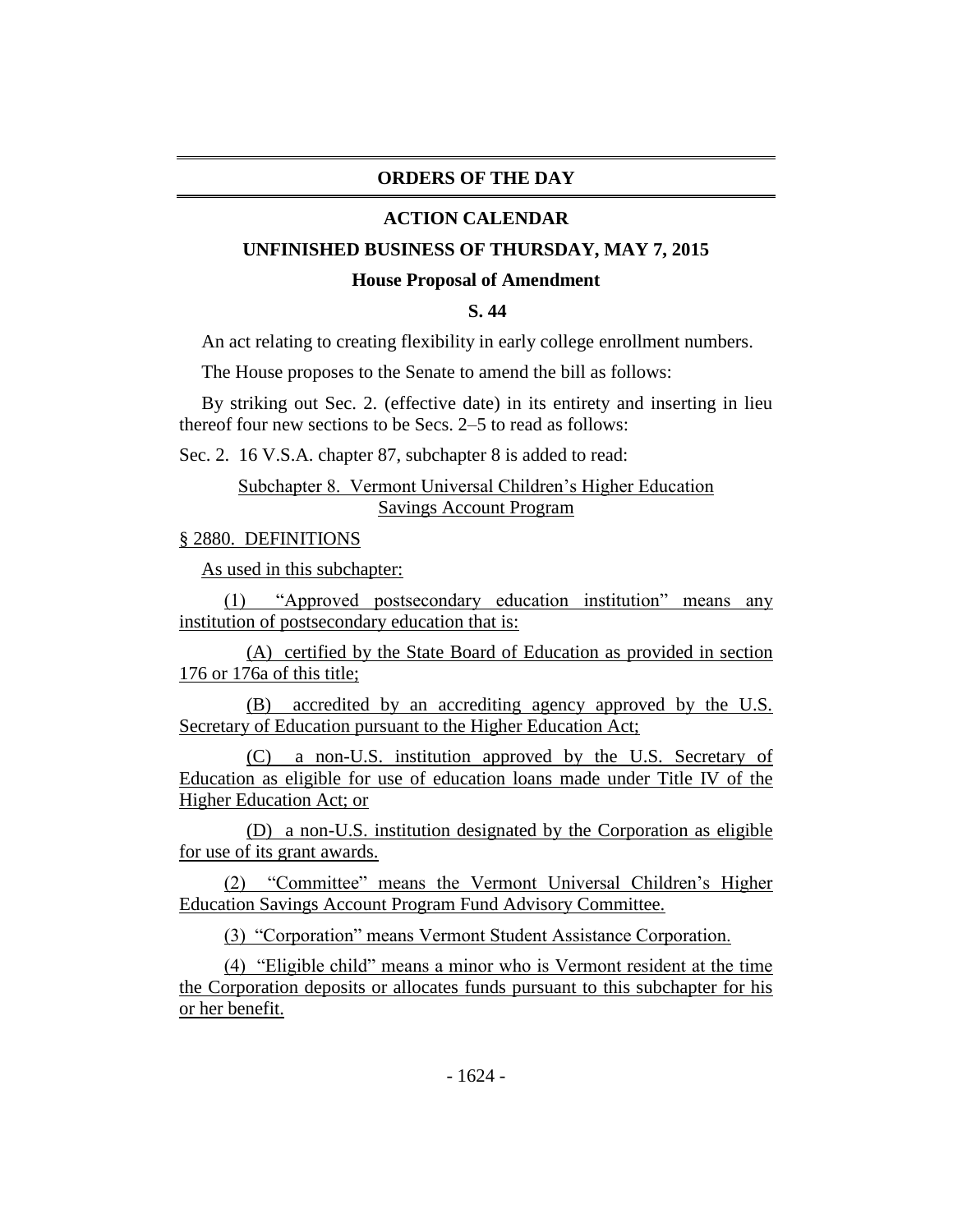(5) "Postsecondary education costs" means the qualified costs of tuition, fees, and other expenses for attendance at an institution of postsecondary education, as defined in the Internal Revenue Code of 1986, as amended, together with the regulations promulgated thereunder.

(6) "Program" means the Vermont Universal Children's Higher Education Savings Account Program.

(7) "Program beneficiary" means an individual who is or who was at one time an eligible child for whom the Corporation deposited or allocated funds pursuant to this subchapter and who has not yet attained 29 years of age or, for national service program participants, the extended maturity date.

(8) "Program Fund" means the Vermont Universal Children's Higher Education Savings Account Program Fund.

(9) "Vermont Higher Education Investment Plan" or "Investment Plan" means the plan created pursuant to subchapter 7 of this chapter.

(10) "Vermont resident" means an individual who is domiciled in Vermont as evidenced by the individual's intent to maintain a principal dwelling place in Vermont indefinitely and to return there if temporarily absent, coupled with an act or acts consistent with that intent. A minor is a Vermont resident if his or her parent or legal guardian is a Vermont resident, unless a parent or legal guardian with sole legal and physical parental rights and responsibilities lives outside the State of Vermont.

## § 2880a. VERMONT UNIVERSAL CHILDREN'S HIGHER EDUCATION SAVINGS ACCOUNT PROGRAM ESTABLISHED; POWERS AND DUTIES OF THE VERMONT STUDENT ASSISTANCE **CORPORATION**

(a) It is the policy of the State to expand educational opportunity for all children. Consistent with this policy, the Vermont Student Assistance Corporation shall partner with one or more foundations or other philanthropies to establish and fund the Vermont Universal Children's Higher Education Savings Account Program to expand educational opportunity and financial capability for Vermont children and their families.

(b) Pursuant to this subchapter, the Corporation shall establish and administer the Program, which shall include the Vermont Universal Children's Higher Education Savings Account Program Fund and financial education for Program beneficiaries and their families and legal guardians. The Corporation, in addition to its other powers and authority, shall have the power and authority to adopt rules, policies, and procedures, including those pertaining to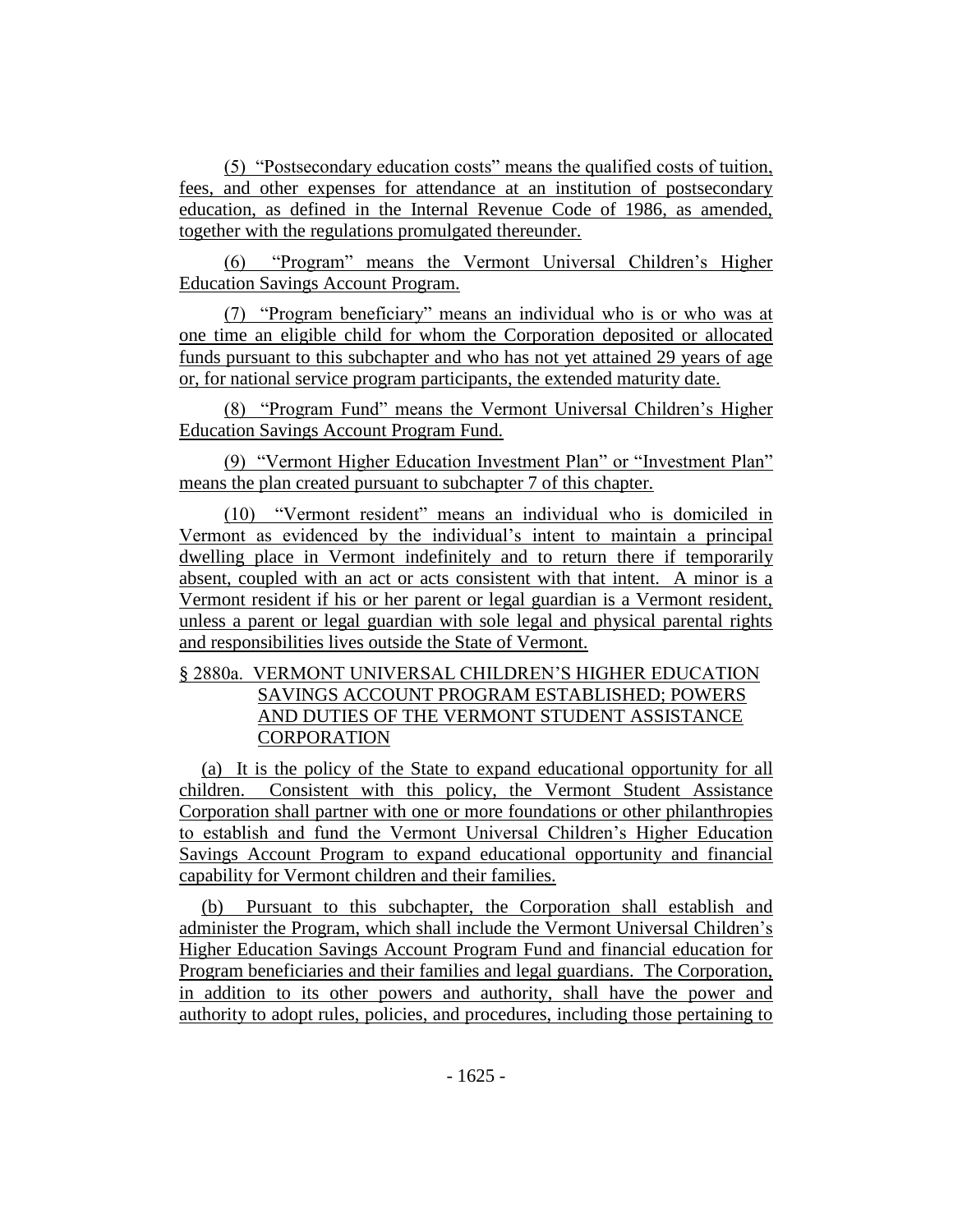residency in the State, to implement this subchapter in conformance with federal and State law.

(c) The Vermont Departments of Health and of Taxes and the Vermont Agencies of Education and of Human Services shall enter into agreements with the Corporation to enable the exchange of such information as may be necessary for the efficient administration of the Program.

(d) The Corporation's obligations under this subchapter are limited to funds deposited in the Program Fund specifically for the purpose of the Program.

(e) The Corporation shall annually on or before January 15 release a written report with a detailed description of the status and operation of the Program and management of accounts.

## § 2880b. VERMONT UNIVERSAL CHILDREN'S HIGHER EDUCATION SAVINGS ACCOUNT PROGRAM FUND

(a) The Vermont Universal Children's Higher Education Savings Account Program Fund is established as a fund to be held, directed, and administered by the Corporation. The Corporation shall invest and reinvest, or cause to be invested and reinvested, funds in the Program Fund for the benefit of the Program.

(b) The following sources of funds shall be deposited into the Program Fund:

(1) any grants, gifts, and other funds intended for deposit into the Program Fund from any individual or private or public entity, provided that contributions may be limited in application to specified age cohorts of beneficiaries; and

(2) all interest, dividends, and other pecuniary gains from investment of funds in the Program Fund.

(c) Funds in the Program Fund shall be used solely to carry out the purposes and provisions of this subchapter, including payment by the Corporation of the administrative costs of the Program and the Program Fund and of the costs associated with providing financial education to benefit Program beneficiaries and their parents and legal guardians. Funds in the Program Fund may not be transferred or used by the Corporation or the State for any purposes other than the purposes of the Program.

## § 2880c. INITIAL DEPOSITS TO THE PROGRAM FUND

(a) Each year, the Corporation shall deposit \$250.00 into the Program Fund for each eligible child born that year, beginning on or after January 1, 2016.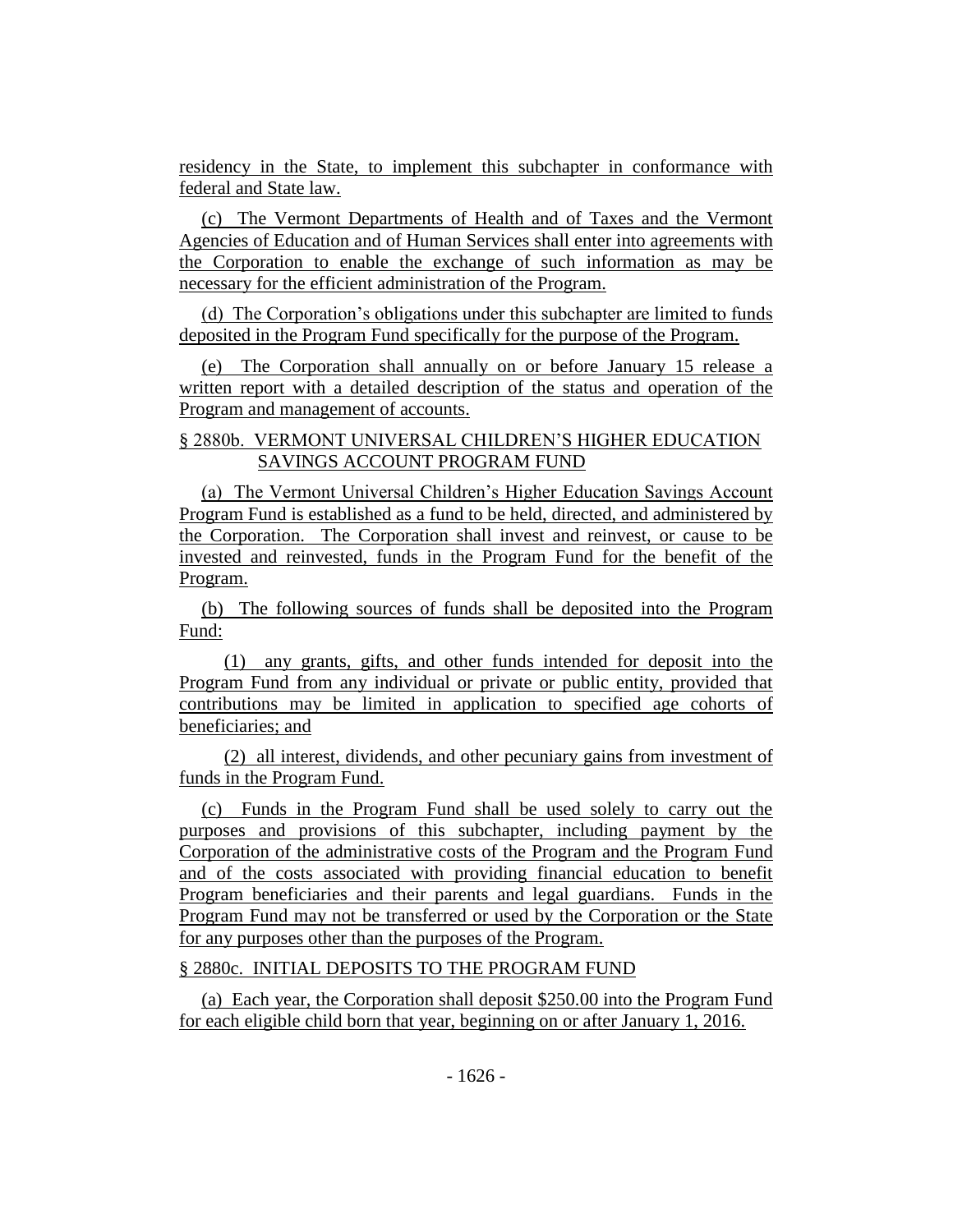(b) In addition, if the eligible child has a family income of less than 250 percent of the federal poverty level at the time the deposit under subsection (a) of this section is made, the Corporation shall make an additional deposit into the Program Fund for the child that is equal to the deposit made under subsection (a).

(c) Notwithstanding subsections (a) and (b) of this section, if the available funds in a given calendar year are insufficient to provide for the maximum deposits under this section, the Corporation shall prorate the deposits accordingly.

## § 2880d. VERMONT HIGHER EDUCATION INVESTMENT PLAN ACCOUNTS; MATCHING ALLOCATIONS FOR FAMILIES WITH LIMITED INCOME

(a) The Corporation shall invite the parents or legal guardians of each Program beneficiary to open a Vermont Higher Education Investment Plan account on the beneficiary's behalf.

(b) The beneficiary, his or her parents or legal guardians, other individuals, and private and public entities may make additional deposits into a beneficiary's Investment Plan account.

(c) Annually, the Corporation shall deposit into the Program Fund a matching allocation of up to \$250.00 per eligible child on a dollar-to-dollar basis for contributions made that year to a single Investment Plan account established for the child under this section, provided that at the time of deposit, the eligible child has a family income of less than 250 percent of the federal poverty level.

(d) Notwithstanding subsection (c) of this section, if the available funds in a given calendar year are insufficient to provide for the maximum allocation amounts under this subsection, the Corporation shall prorate the allocations accordingly.

#### § 2880e. WITHDRAWAL OF PROGRAM FUNDS

(a) Subject to the provisions of this section, the Investment Plan requirements under subchapter 7 of this chapter, and the rules, policies, and procedures adopted by the Corporation, a Program beneficiary shall be entitled to Program funds deposited or allocated by the Corporation for his or her benefit if:

(1) the beneficiary has attained 18 years of age or has enrolled full-time in an approved postsecondary education institution;

(2) the Corporation has sufficient proof that the beneficiary was an eligible child at the time the deposit or allocation was made;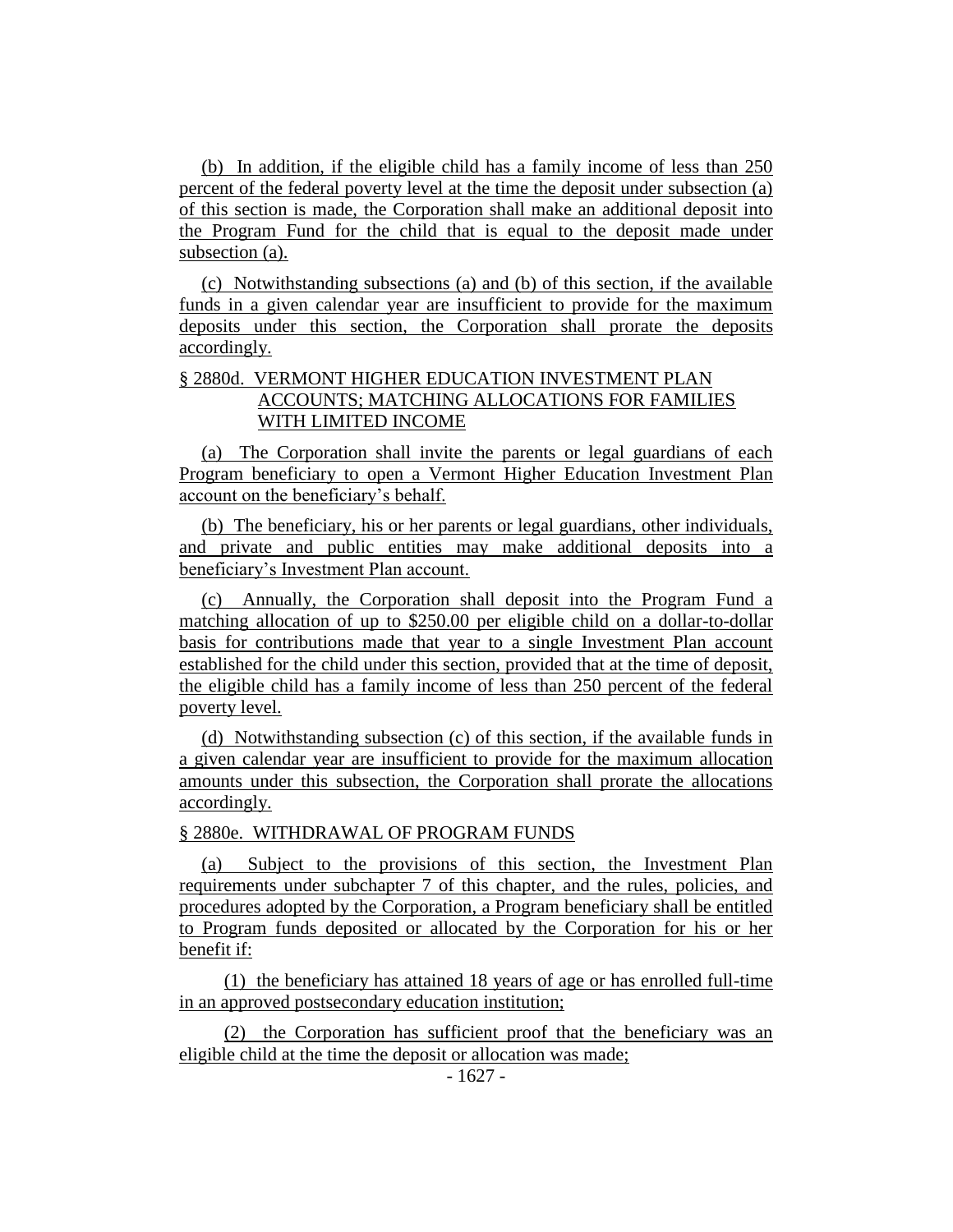(3) the funds are used for postsecondary education costs and made payable to an approved postsecondary education institution on behalf of the beneficiary; and

(4) the withdrawal is made prior to the beneficiary's attaining 29 years of age, provided that for a beneficiary who serves in a national service program, including in the U.S. Armed Forces, AmeriCorps, or the Peace Corps, each month of service shall increase the maturity date by one month.

(b) If a Program beneficiary does not use all of the funds deposited or allocated by the Corporation for his or her use prior to the maturity date, the beneficiary shall no longer be permitted to use these funds and the Corporation shall unallocate the unused funds from the beneficiary within the Program Fund.

(c) This section shall not apply to withdrawal of funds that are contributed to an Investment Plan account opened for the benefit of the account's beneficiary under subsection  $2880d(a)$  and (b) of this title and that are not Program funds deposited or allocated by the Corporation.

#### § 2880f. RIGHTS OF BENEFICIARIES AND THEIR FAMILIES

(a) A parent or legal guardian shall be allowed to opt out of the Program on behalf of his or her child.

(b) An individual otherwise eligible for any benefit program for elders, persons who are disabled, families, or children shall not be subject to any State resource limit based on funds deposited, allocated, or contributed on behalf of an eligible child or Program beneficiary to the Program Fund or an Investment Plan.

## § 2880g. FINANCIAL LITERACY PROGRAMS

State agencies and offices, including the Agencies of Education and of Human Services and the Office of the State Treasurer, in collaboration with existing statewide community partners and nonprofit partners that specialize in financial education delivery and have developed an available infrastructure to support financial education across multiple sectors, shall develop and support programs to encourage the financial literacy of Program beneficiaries and their families and legal guardians throughout the duration of the Program via mail, mass media, and in-person delivery methods.

## § 2880h. PROGRAM FUND ADVISORY COMMITTEE

(a) There is created a Vermont Universal Children's Higher Education Savings Account Program Fund Advisory Committee to identify and solicit public and private funds for the Program and to advise the Corporation on disbursement of funds.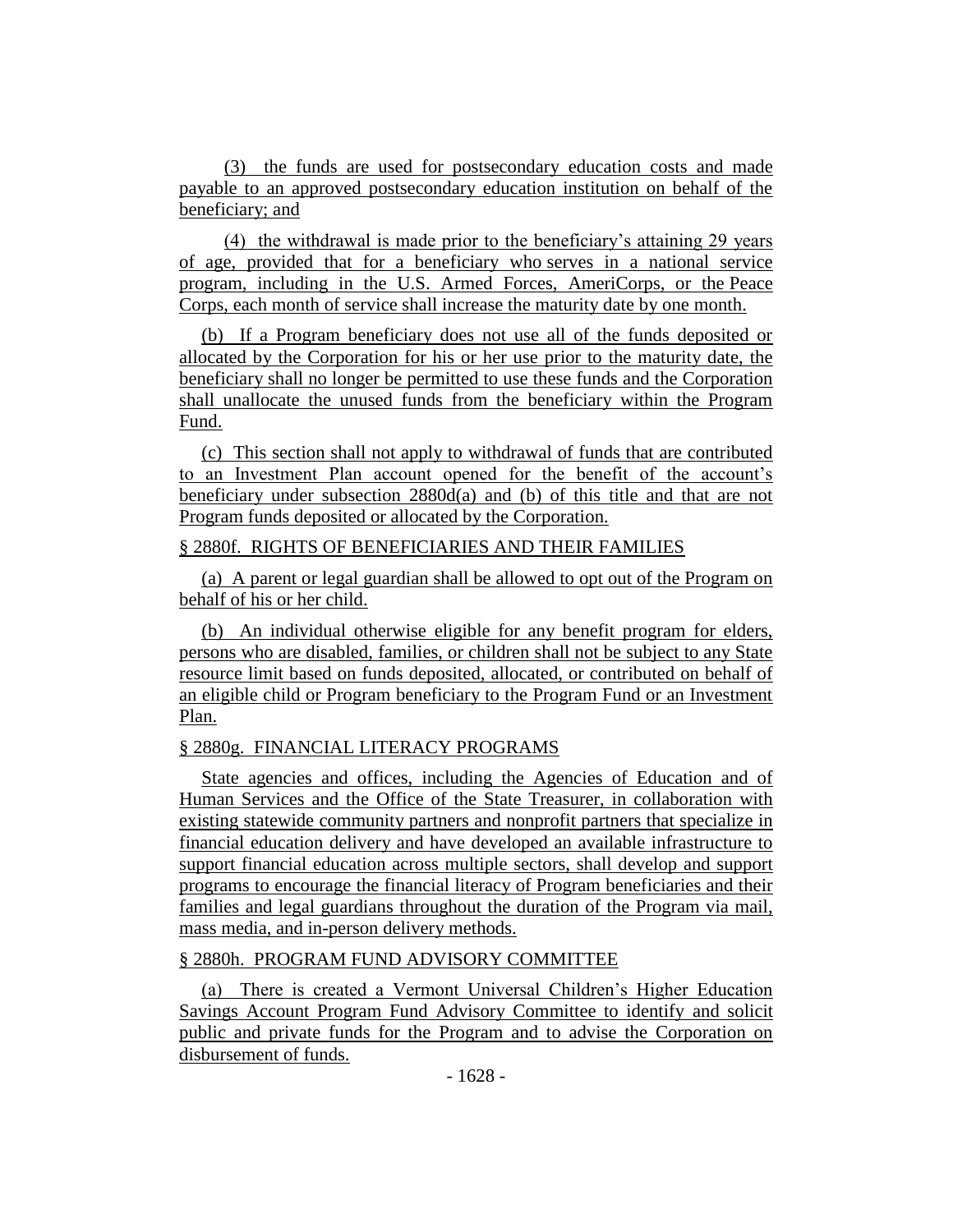(b) The Committee shall be composed of the following 11 members:

(1) the Governor or designee, ex officio;

(2) the President of the Corporation or designee, ex officio;

(3) two representatives of the Vermont philanthropy community, appointed by the Governor;

(4) two representatives of the Vermont business community, appointed by the Governor;

(5) two members from Vermont advocacy organizations representing individuals and families with limited income, appointed by the Governor; and

(6) three members selected by the Committee.

(c) Non-ex-officio members shall serve four-year terms, appointed and selected in such a manner that no more than three terms shall expire annually.

Sec. 3. VERMONT UNIVERSAL CHILDREN'S HIGHER EDUCATION SAVINGS ACCOUNT PROGRAM; INITIAL MEETING

The President of the Corporation or designee shall call the first meeting of the Committee to occur on or before August 1, 2015. The Committee shall select three members pursuant to 16 V.S.A. § 2880h(b)(6), and a chair from among the Committee members, at the first meeting or as soon as possible thereafter.

Sec. 4. VERMONT STUDENT ASSISTANCE CORPORATION; ELIGIBILITY, RESIDENCY, AND RECIPROCITY REPORT

(a) On or before January 15, 2016, the Vermont Student Assistance Corporation shall report to the House and Senate Committees on Education with its findings on the following:

(1) whether the Program established in 16 V.S.A. chapter 87, subchapter 8 provides for Program eligibility in a manner that adequately and equitably serves the Program's purposes;

(2) whether the Corporation has encountered, or expects to encounter, any difficulties in administering the Program on account of State residency issues;

(3) whether the Program could partner with children's savings account programs in other New England states to develop a system or systems of program reciprocity; and

(4) any other recommendations for legislative action.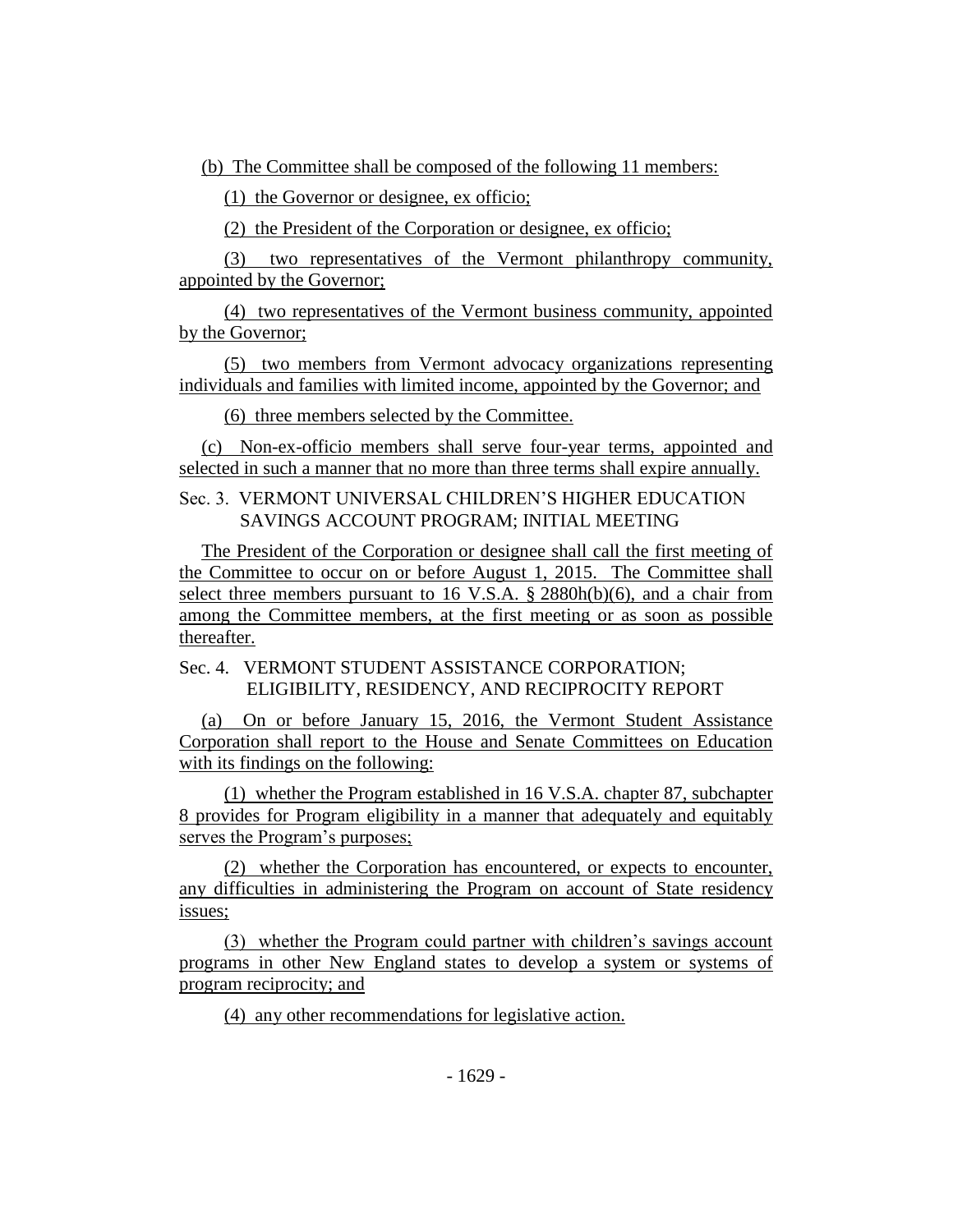(b) The reporting requirement of this section may be satisfied by providing testimony to the Committees.

Sec. 5. EFFECTIVE DATES

(a) Sec. 1 shall take effect on passage and shall apply retroactively to enrollments beginning in the 2014–2015 academic year.

(b) Secs. 2–4 shall take effect on July 1, 2015.

(c) This section shall take effect on passage.

And that after passage the title of the bill be amended to read:

An act relating to creating flexibility in early college enrollment numbers and to creating the Vermont Universal Children's Higher Education Saving Account Program.

## **NEW BUSINESS**

#### **Second Reading**

#### **Favorable**

#### **H. 503.**

An act relating to approval of amendments to the charter of the City of Burlington.

**Reported favorably by Senator Pollina for the Committee on Government Operations.**

(Committee vote: 5-0-0)

(No House amendments)

#### **H. 504.**

An act relating to approval of the adoption and codification of the charter of the Town of Waitsfield.

**Reported favorably by Senator Pollina for the Committee on Government Operations.**

(Committee vote: 5-0-0)

(No House amendments)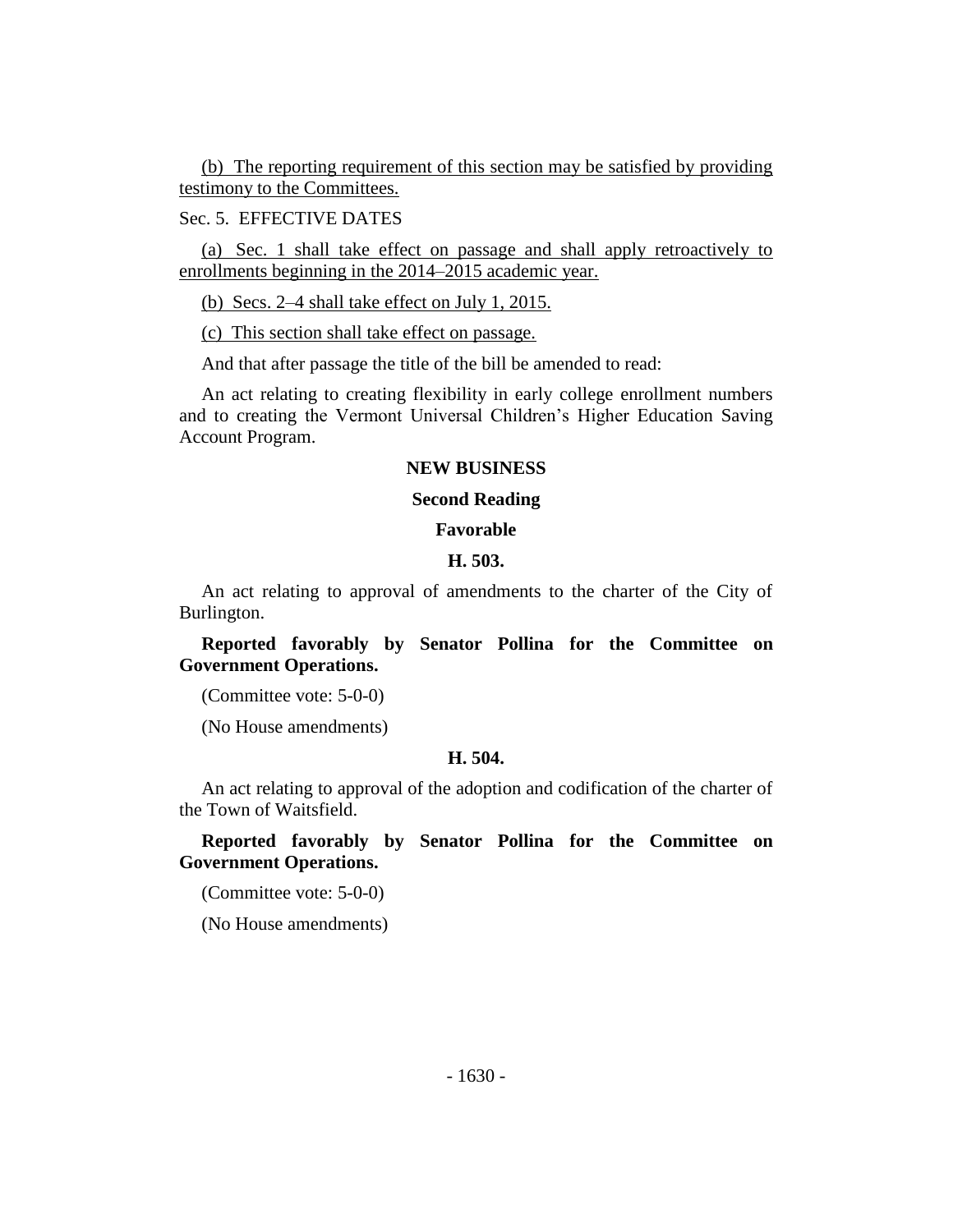#### **Favorable with Proposal of Amendment**

## **H. 11.**

An act relating to the membership of the Commission on Alzheimer's Disease and Related Disorders.

#### **Reported favorably with recommendation of proposal of amendment by Senator Pollina for the Committee on Health & Welfare.**

The Committee recommends that the Senate propose to the House to amend the bill in Sec. 1, 18 V.S.A. § 3085a, by striking out subsection (c) in its entirety and inserting in lieu thereof the following:

(c) Eight of the members appointed by the Governor shall serve terms of two years and eight of the members shall serve terms of three years. Members shall serve until their successors are appointed. Members first appointed to the Commission prior to January 1, 2015, may apply to serve no more than one additional term of either two or three years following the expiration of their current term. Members first appointed to the Commission after January 1, 2015, shall serve a maximum of two terms. A member appointed to fill a vacancy occurring other than by expiration of a term shall be appointed only for the unexpired portion of the term, and if the unexpired portion of the term is less than or equal to one year, the member appointed to fill the vacancy occurring other than by expiration of a term may thereafter apply to serve a maximum of two additional terms.

(Committee vote: 5-0-0)

(For House amendments, see House Journal for March 31, 2015, page 689)

#### **Reported favorably with recommendation of proposal of amendment by Senator Snelling for the Committee on Appropriations.**

The Committee recommends that the Senate propose to the House to amend the bill as recommended by the Committee on Health & Welfare with the following amendments thereto:

First: In Sec. 1, by striking out subsection (b) in its entirety and inserting in lieu thereof the following:

(b) The Commission shall be composed of 17 18 members: the Commissioner Commissioners of Disabilities, Aging, and Independent Living and of Health or a designee designees, one Senator chosen by the Committee on Committees of the Senate, one Representative chosen by the Speaker of the House, and  $14 \overline{16}$  members appointed by the Governor. The members appointed by the Governor shall represent the following groups and organizations: physicians, social workers, nursing home managers, including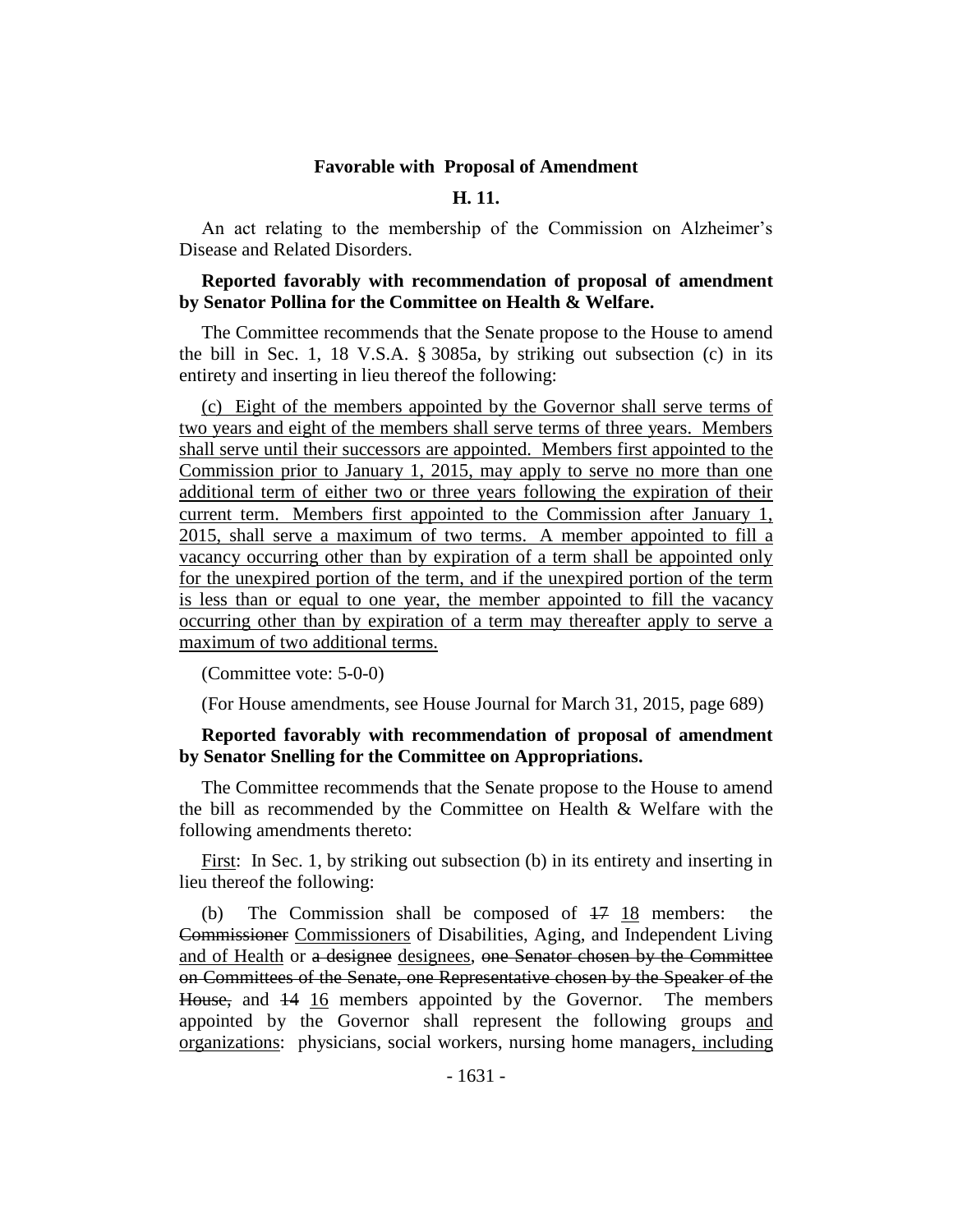the administrators of the Vermont Veterans' Home, the clergy, adult day center providers, the business community, registered nurses, residential care home operators, family care providers, the home health agency, the legal profession, mental health service providers, the area agencies on aging, University of Vermont's Center on Aging, the Support and Services at Home (SASH) program, and the Alzheimer's Association. The members appointed by the Governor shall represent, to the degree possible, the five regions of the State.

Second: In Sec. 1, by striking out subsection (d) in its entirety and inserting in lieu thereof the following:

(d) Legislative members shall be entitled to compensation and expenses as provided in 2 V.S.A. § 406 for no more than six meetings per year; the remaining members Members of the Commission who are not employees of the State of Vermont and who are not otherwise compensated or reimbursed for their attendance shall be entitled to compensation and expenses as provided in 32 V.S.A. § 1010 for no more than six four meetings per year. Payment to legislative members shall be from the appropriation to the Legislature. Payment to the remaining members shall be from the appropriation to the Department of Disabilities, Aging, and Independent Living.

(Committee vote: 7-0-0)

#### **NOTICE CALENDAR**

#### **Second Reading**

#### **Favorable with Proposal of Amendment**

#### **H. 35.**

An act relating to improving the quality of State waters.

#### **Reported favorably with recommendation of proposal of amendment by Senator Bray for the Committee on Natural Resources & Energy.**

The Committee recommends that the Senate propose to the House to amend the bill by striking out all after the enacting clause and inserting in lieu thereof the following:

\* \* \* Findings and Purpose \* \* \*

Sec. 1. FINDINGS AND PURPOSE

(a) Findings. The General Assembly finds that:

(1) Within the borders of Vermont there are 7,100 miles of rivers and streams and 812 lakes and ponds of at least five acres in size.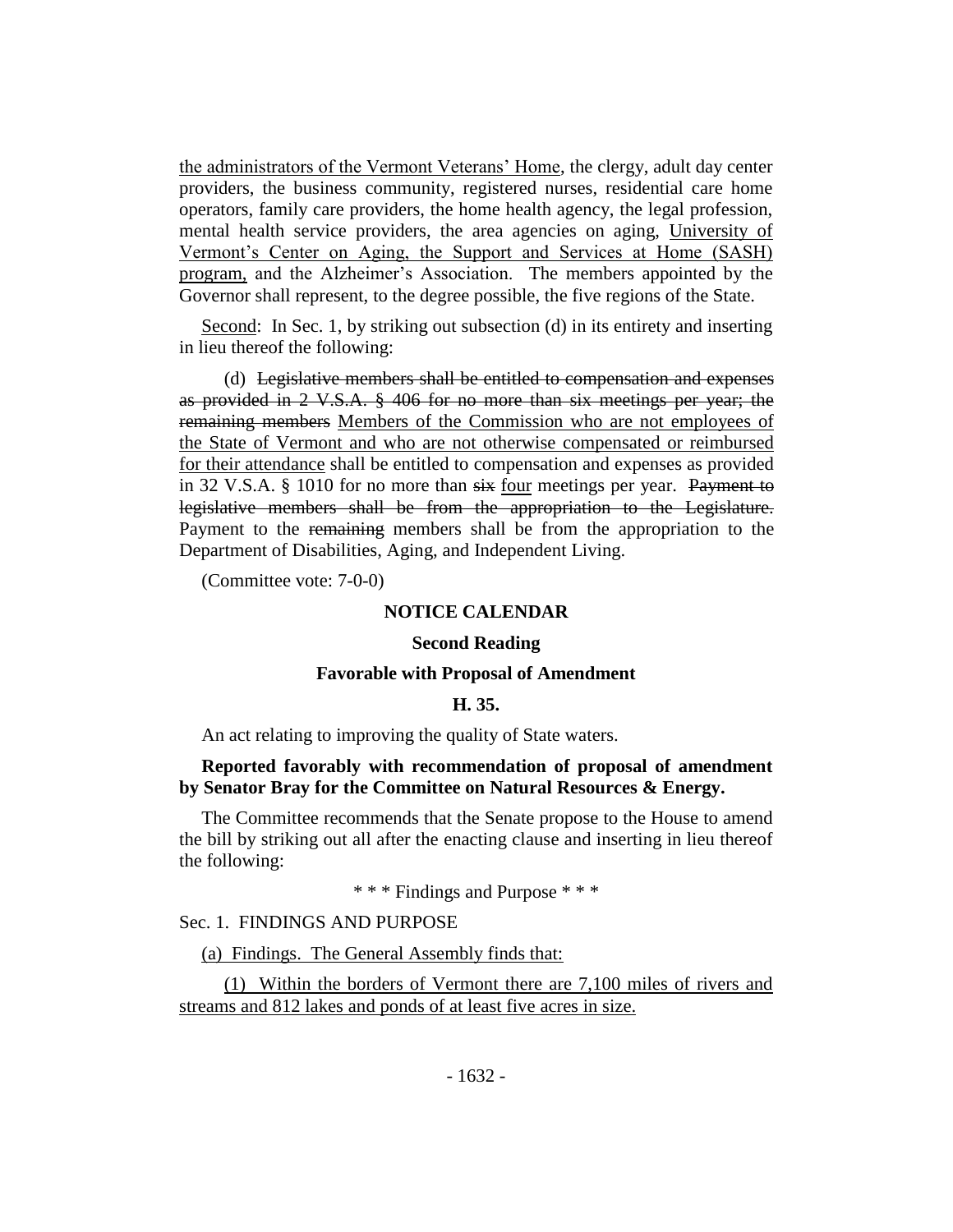(2) Vermont's surface waters are vital assets that provide the citizens of the State with clean water, recreation, and economic opportunity.

(3) The federal Clean Water Act and the Vermont Water Quality Standards require that waters in the State shall not be degraded.

(4) To prevent degradation of waters and to preserve the uses, benefits, and values of the lakes, rivers, and streams of Vermont, the Vermont Water Quality Standards provide that it is the policy of the State to prevent, abate, or control all activities harmful to water.

(5) Despite the State and federal mandates to maintain and prevent degradation of State waters, multiple lakes, rivers, and streams in all regions of the State are impaired, at risk of impairment, or subject to water quality stressors, as indicated by the fact that:

(A) there are 81 waters or segments of waters in the State that are impaired and require a total maximum daily load (TMDL) plan;

(B) there are 114 waters or segments of waters in the State that are impaired and that have been issued a TMDL;

(C) there are at least 115 waters or water segments in the State that are stressed, meaning that there is one or more factor or influence that prohibits the water from maintaining a higher quality; and

(D) there are at least 56 waters in the State that are altered due to aquatic nuisance species, meaning that one or more of the designated uses of the water is prohibited due to the presence of aquatic nuisance species.

(6) Impairments and other alterations of water can significantly limit how a water is used and whether it can maintained for traditional uses. For example:

(A) aquatic life is only fully supported in 59 percent of the State's inland lakes; and

(B) swimming is only fully supported on 76 percent of the State's inland lakes.

(7) Without State action to improve the quality of State waters and prevent further degradation of the quality of existing waters, the State of Vermont will be at risk of losing the valuable, if not necessary functions and uses that the State's waters provide;

(8) Sufficiently addressing, improving, and forestalling degradation of water quality in the State in a sustainable and effective manner will be expensive and the burden of the expense will be felt by all citizens of the State,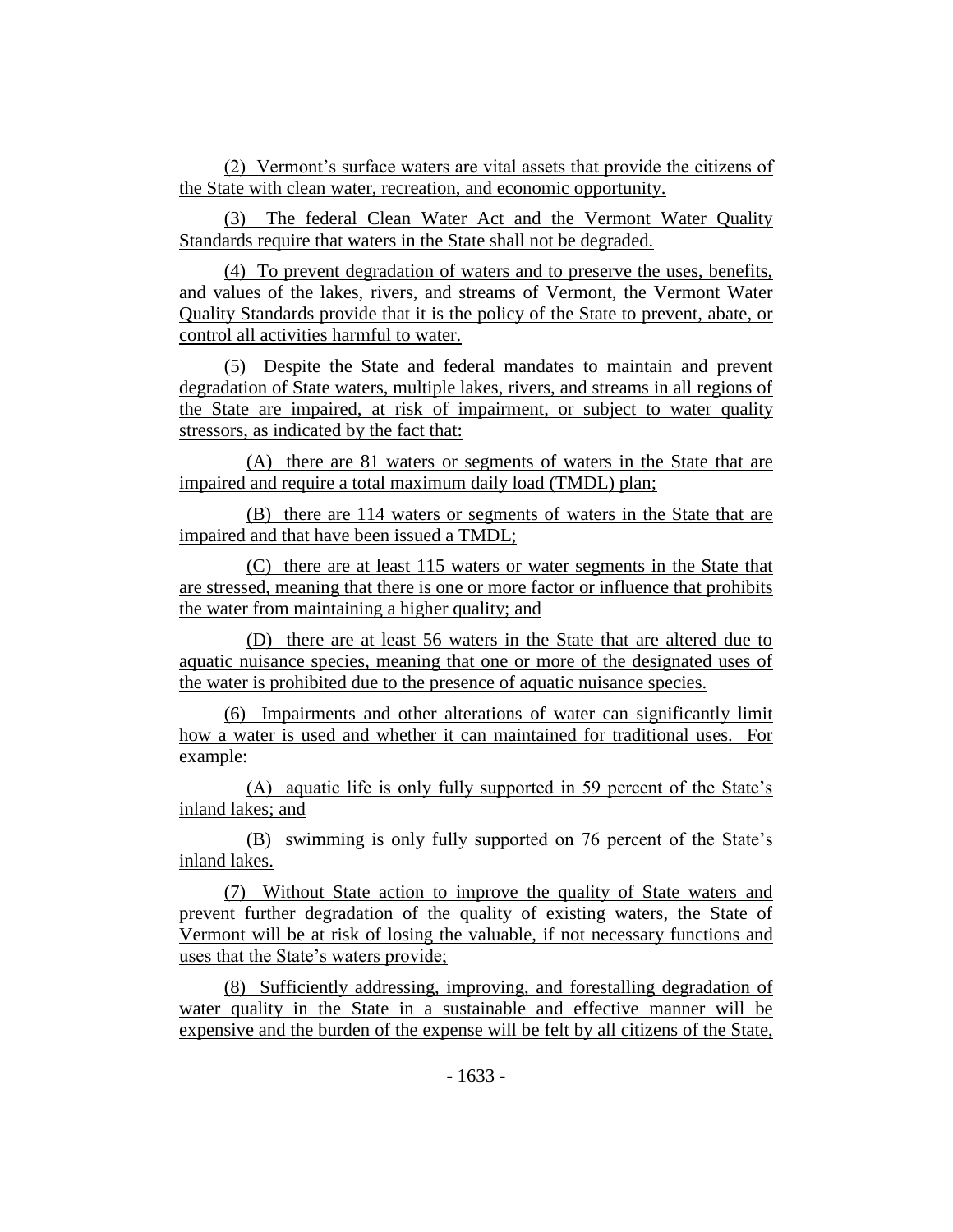but without action the economic, cultural, and environmental losses to the State will be immeasurable;

(9) To protect the waters of the State and preserve the quality of life of the citizens of Vermont, the State of Vermont should:

(A) fully implement the antidegradation implementation policy in the Vermont Water Quality Standards;

(B) enhance, implement, and enforce regulatory requirements for water quality, and

(C) sufficiently and sustainably finance all water quality programs within the State.

(b) Purpose. It is the purpose of this act to:

(1) manage and regulate the waters of the State so that water quality is improved and not degraded;

(2) manage and plan for the use of State waters and development in proximity to State waters in manner that minimizes damage from and allows for rapid recovery from flooding events;

(3) authorize and prioritize proactive measures designed to implement and meet the impending total maximum daily load (TMDL) plan for Lake Champlain, meet impending TMDL plans for other State waters, and improve water quality across the State;

(4) identify and prioritize areas in the State where there is the greatest need to act in order to protect, maintain, or improve water quality;

(5) engage all municipalities, agricultural operations, businesses, and other interested parties as part of the State's efforts to improve the quality of the waters of the State; and

(6) provide mechanisms, staffing, and financing necessary for State waters to achieve and maintain compliance with the Vermont water quality standards.

> \* \* \* Agricultural Water Quality; Definitions \* \* \*

Sec. 2. 6 V.S.A. § 4802 is amended to read:

#### § 4802. DEFINITION DEFINITIONS

For purposes of As used in this chapter, the word "secretary," when used by itself, means the secretary of agriculture, food and markets:

(1) "Agency" means the Agency of Agriculture, Food and Markets.

- 1634 -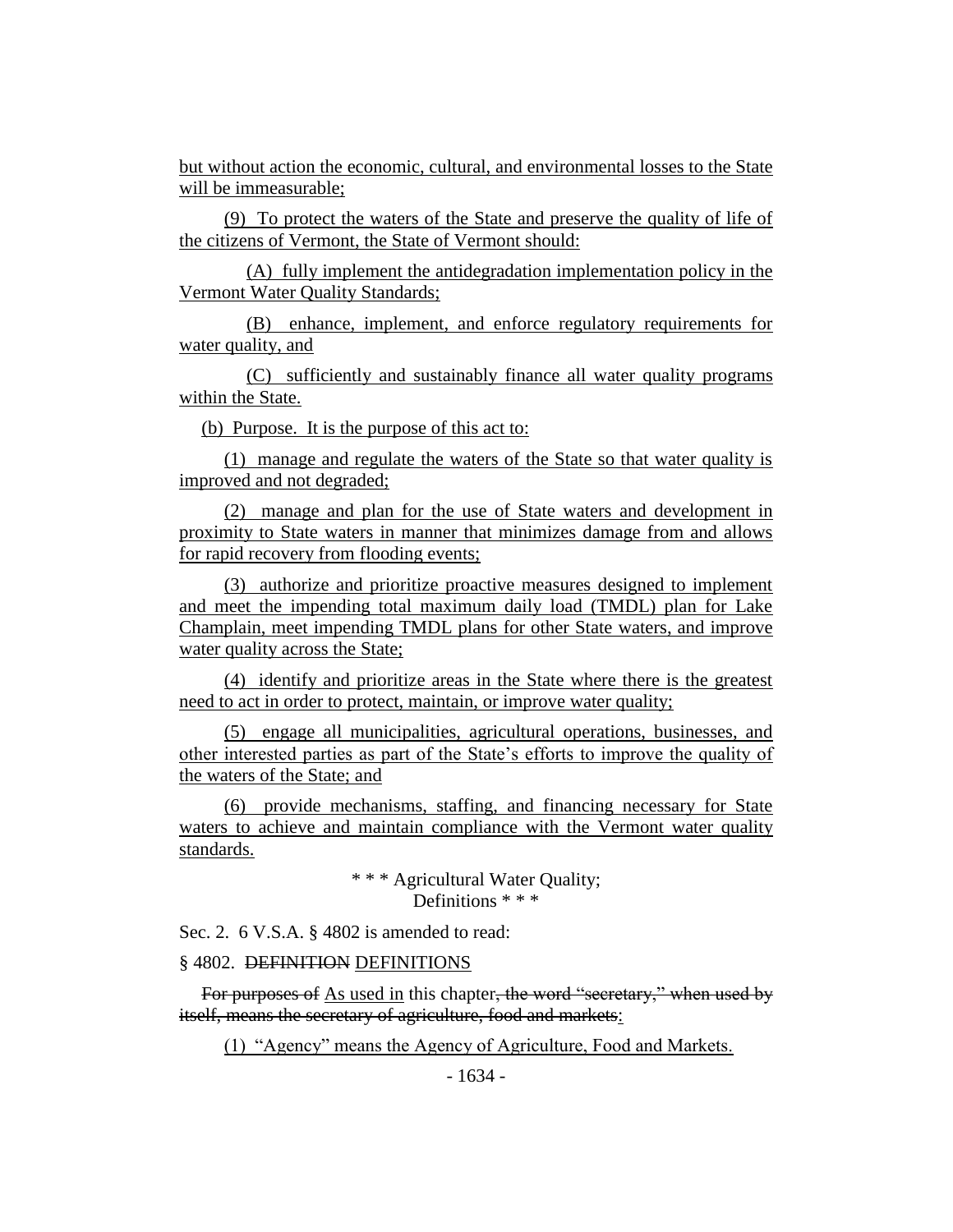(2) "Farming" shall have the same meaning as used in 10 V.S.A.  $§ 6001(22).$ 

(3) "Healthy soil" means soil that has a well-developed, porous structure, is chemically balanced, supports diverse microbial communities, and has abundant organic matter.

(4) "Manure" means livestock waste in solid or liquid form that may also contain bedding, spilled feed, water, or soil.

(5) "Secretary" means the Secretary of Agriculture, Food and Markets.

(6) "Top of bank" means the point along the bank of a stream where an abrupt change in slope is evident, and where the stream is generally able to overflow the banks and enter the adjacent floodplain during an annual flood event. Annual flood event shall be determined according to the Agency of Natural Resources' Flood Hazard Area and River Corridor Protection Procedure.

(7) "Waste" or "agricultural waste" means material originating or emanating from a farm that is determined by the Secretary or the Secretary of Natural Resources to be harmful to the waters of the State, including: sediments; minerals, including heavy metals; plant nutrients; pesticides; organic wastes, including livestock waste, animal mortalities, compost, feed and crop debris; waste oils; pathogenic bacteria and viruses; thermal pollution; silage runoff; untreated milkhouse waste; and any other farm waste as the term "waste" is defined in 10 V.S.A. § 1251(12).

(8) "Water" shall have the same meaning as used in 10 V.S.A. § 1251(13).

\* \* \* Agricultural Water Quality; Small Farm Certification \* \* \*

Sec. 3. 6 V.S.A. subchapter 5a is added to read:

Subchapter 5a. Small Farm Certification

## § 4871. SMALL FARM CERTIFICATION

(a) Small farm definition. As used in this section, "small farm" means a parcel or parcels of land:

(1) on which 10 or more acres are used for farming;

(2) that houses no more than the number of animals specified under section 4857 of this title; and

 $(3)(A)$  that houses: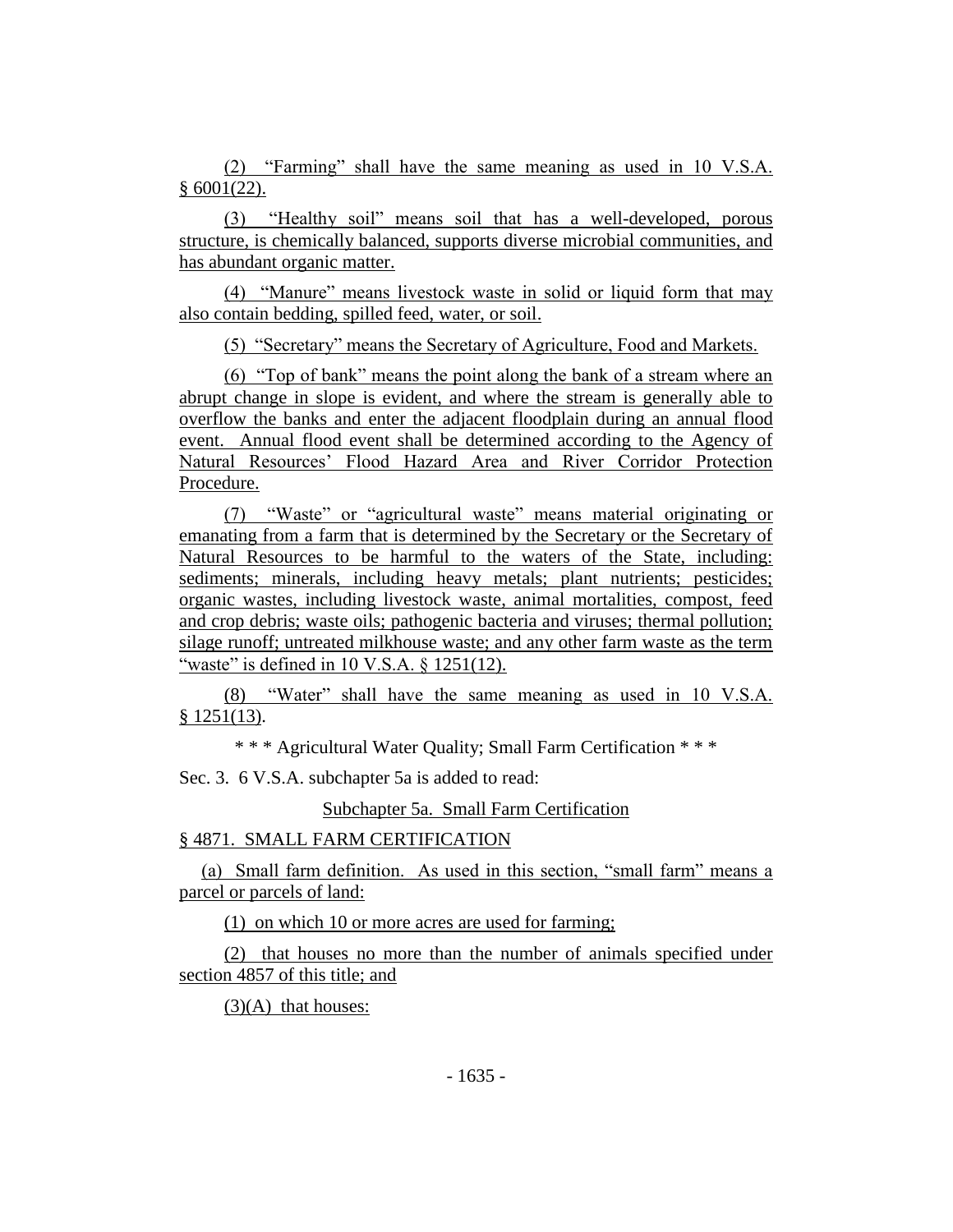(i) 25 or more cattle, mature cow/calf pairs, youngstock, heifers, bulls, swine, sheep, goats, or horses;

(ii) 2,500 or more turkeys;

(iii) 1,250 or more laying hens or broilers with a liquid manure handling system;

(iv) 3,500 or more laying hens without a liquid manure handling system;

(v) 4,750 or more chickens other than laying hens without a liquid manure handling system;

(vi) 200 or more ducks with a liquid manure handling system;

(vii) 1,500 or more ducks without a liquid manure handling system; or

(B) that is used for the preparation, tilling fertilization, planting, protection, irrigation, and harvesting of crops for sale.

(b) Required small farm certification. A person who owns or operates a small farm shall, on a form provided by the Secretary, certify compliance with the required agricultural practices. The Secretary of Agriculture, Food and Markets shall establish the requirements and manner of certification of compliance with the required agricultural practices, provided that the Secretary shall require an owner or operator of a farm to submit an annual certification of compliance with the required agricultural practices.

(c) Certification due to water quality threat. The Secretary may require any person who owns or operates a farm to submit a small farm certification under this section if the person is not required to obtain a permit or submit a certification under this chapter and the Secretary determines that the farm poses a threat of discharge to a water of the State or presents a threat of contamination to groundwater. The Secretary may waive a small farm certification required under this subsection upon a determination that the farm no longer poses a threat of discharge to a water of the State or no longer presents a threat of contamination to groundwater.

(d) Rulemaking; small farm certification. On or before January 1, 2016, the Secretary of Agriculture, Food and Markets shall adopt by rule requirements for a small farm certification of compliance with the required agricultural practices. The rules required by this subsection shall be adopted as part of the required agricultural practices under section 4810 of this title.

(e) Small farm inspection. The Secretary may inspect a small farm in the State at any time, but no less frequently than once every five years, for the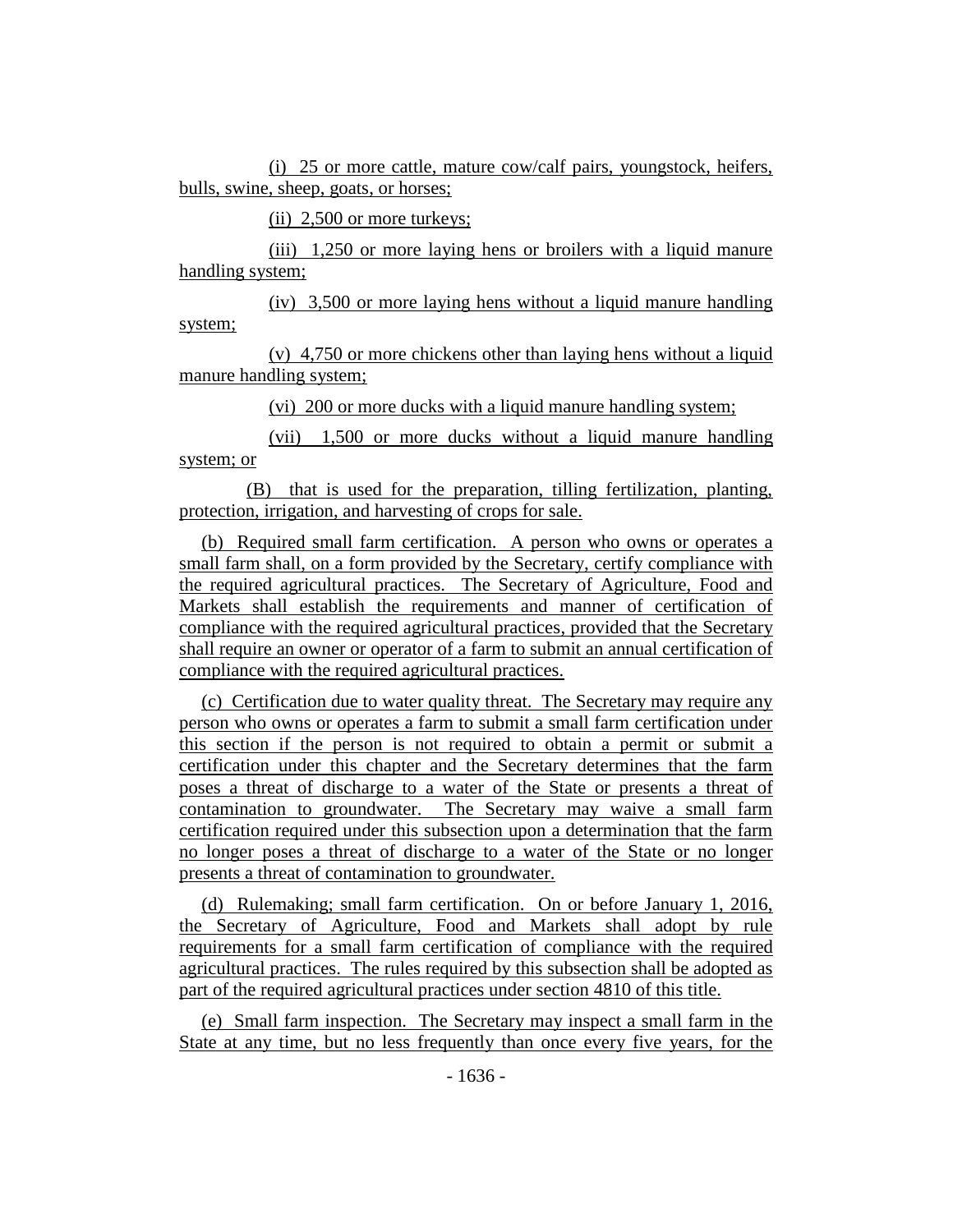purposes of assessing compliance by the small farm with the required agricultural practices and determining consistency with a certification of compliance submitted by the person who owns or operates the small farm. The Secretary may prioritize inspections of small farms in the State based on identified water quality issues posed by a small farm.

(f) Notice of change of ownership or change of lease. A person who owns or leases a small farm shall notify the Secretary of a change of ownership or change of lessee of a small farm within 30 days of the change. The notification shall include the certification of small farm compliance required under subsection (a) of this section.

 $(g)(1)$  Identification; ranking of water quality needs. During an inspection of a small farm under this section, the Secretary shall identify areas where the farm could benefit from capital, structural, or technical assistance in order to improve or come into compliance with the required agricultural practices and any applicable State water quality permit or certification required under this chapter.

(2) Notwithstanding the priority system established under section 4823 of this title, the Secretary annually shall establish a priority ranking system for small farms according to the water quality benefit associated with the capital, structural, or technical improvements identified as needed by the Secretary during an inspection of the farm.

(3) Notwithstanding the priority system established by subdivision (2) of this subsection, the Secretary may provide financial assistance to a small farm at any time, regardless of the priority ranking system, if the Secretary determines that the farm needs assistance to address a water quality issue that requires immediate abatement.

(h) Fees. A person required to submit a certification under this section shall submit an annual operating fee of \$250.00 to the Secretary. The fees collected under this section shall be deposited in the Clean Water Fund under 10 V.S.A. § 1388. The Secretary may waive or reduce the fee required under this subsection based on farm type or the income or ability to pay of a person required to submit a certification under this section.

Sec. 4. 6 V.S.A. § 4810a is added to read:

## § 4810a. REQUIRED AGRICULTURAL PRACTICES; REVISION

(a) On or before July 1, 2016, the Secretary of Agriculture, Food and Markets shall amend by rule the required agricultural practices in order to improve water quality in the State, assure practices on all farms eliminate adverse impacts to water quality, and implement the small farm certification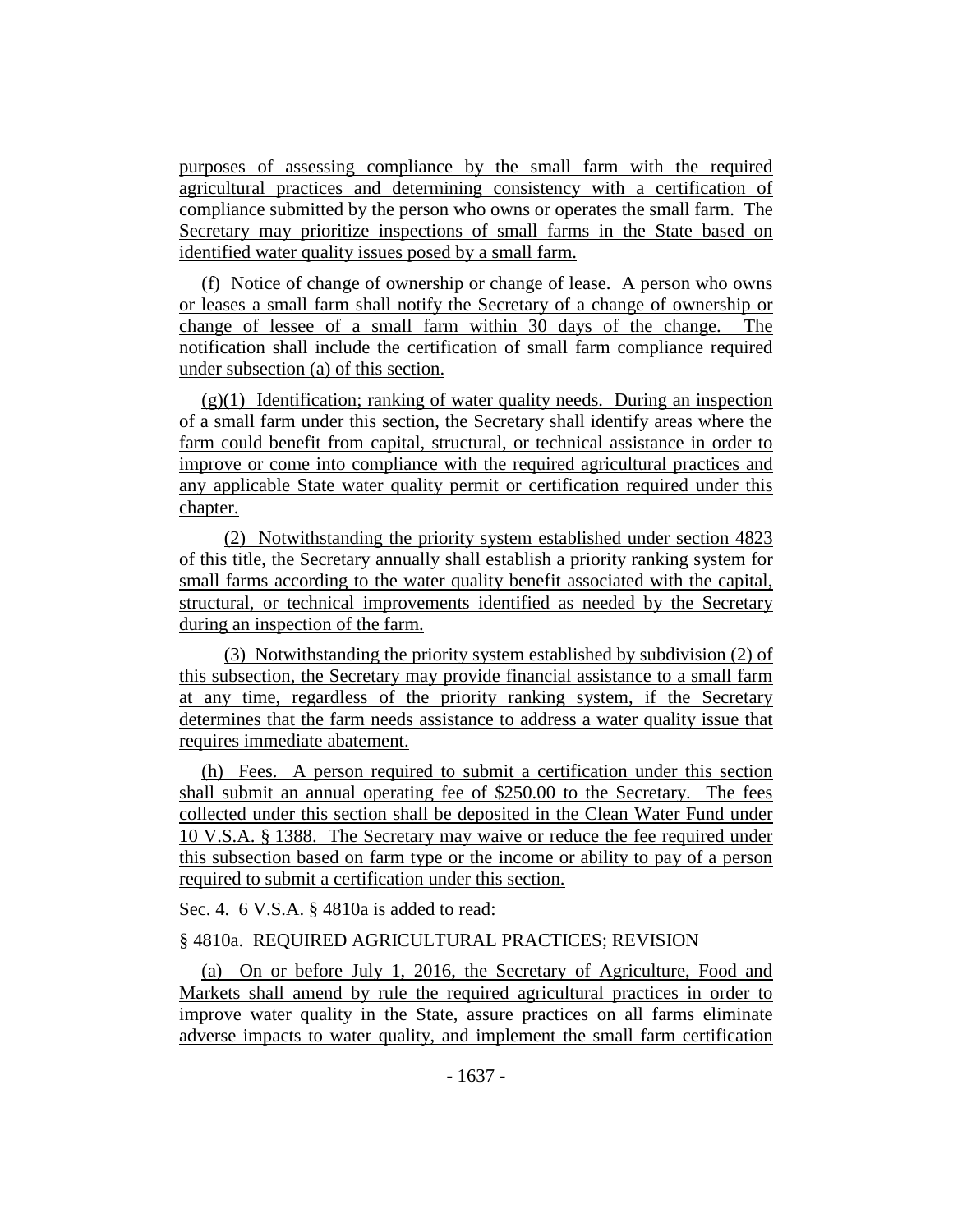program required by section 4871 of this title. At a minimum, the amendments to the required agricultural practices shall:

(1) Specify those farms that:

(A) are required to comply with the small certification requirements under section 4871 of this title due to the potential impact of the farm or type of farm on water quality as a result of livestock managed on the farm, agricultural inputs used by the farm, or tillage practices on the farm; and

(B) shall be subject to the required agricultural practices, but shall not be required to comply with small farm certification requirements under section 4871 of this title.

(2)(A) Prohibit a farm from stacking or piling manure, storing fertilizer, or storing other nutrients on the farm:

(i) in a manner and location that presents a threat of discharge to a water of the State or presents a threat of contamination to groundwater; or

(ii) on lands in a floodway or otherwise subject to annual flooding.

(B) In no case shall manure stacking or piling sites, fertilizer storage, or other nutrient storage be located within 200 feet of a private well or within 200 feet of a water of the State.

(3) Require the construction and management of barnyards, waste management systems, animal holding areas, and production areas in a manner to prevent runoff of waste to a surface water, to groundwater, or across property boundaries.

(4) Establish standards for nutrient management on farms, including:

(A) required nutrient management planning on all farms that manage agricultural wastes; and

(B) recommended practices for improving and maintaining soil quality and healthy soils in order to increase the capacity of soil to retain water, improve flood resiliency, reduce sedimentation, reduce reliance on fertilizers and pesticides, and prevent agricultural stormwater runoff.

(5) Require cropland on the farm to be cultivated in a manner that results in an average soil loss of less than or equal to the soil loss tolerance for the prevalent soil, known as 1T, as calculated through application of the Revised Universal Soil Loss Equation, or through the application of similarly accepted models.

(6)(A) Require a farm to comply with standards established by the Secretary for maintaining a vegetative buffer zone of perennial vegetation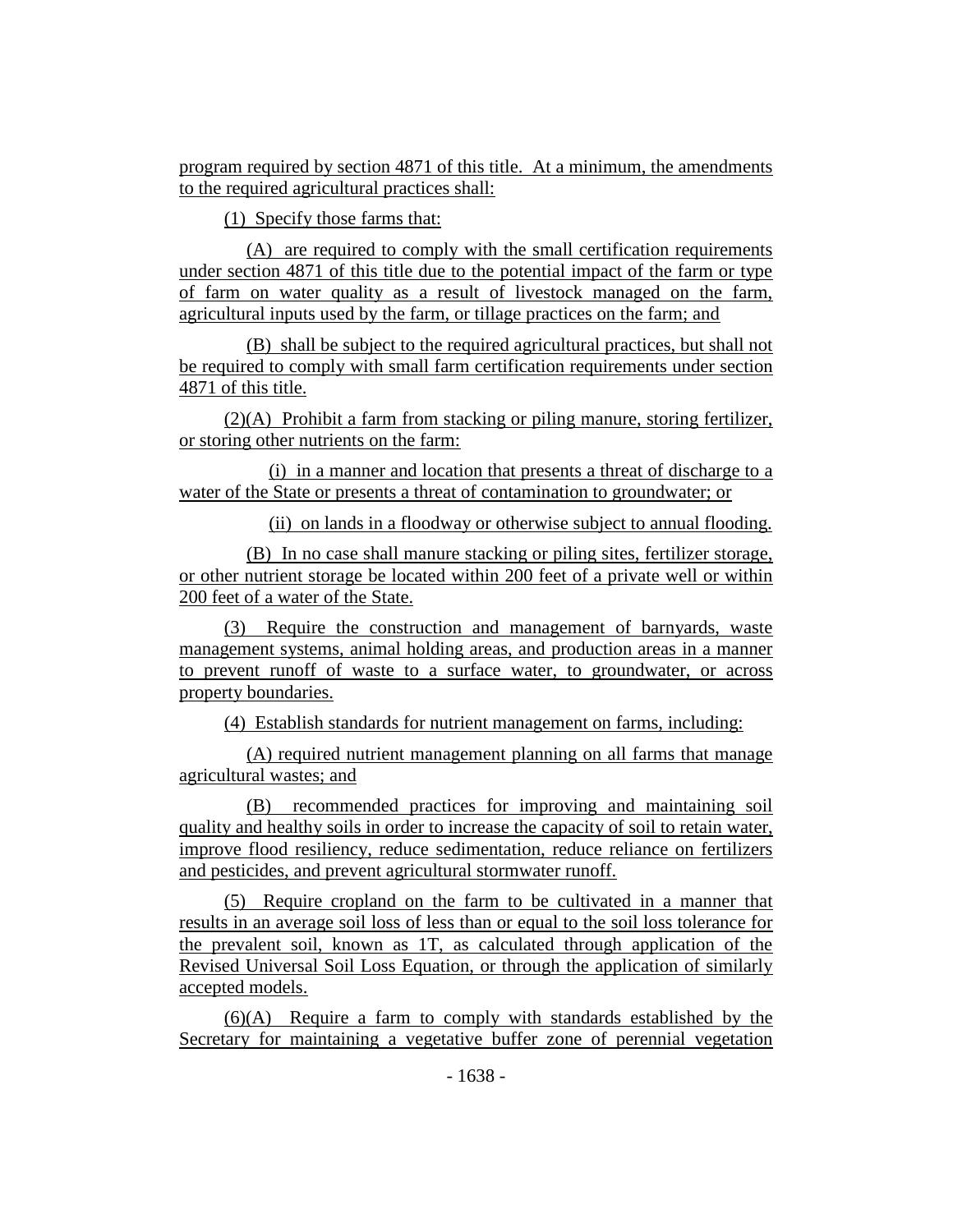between annual croplands and the top of the bank of an adjoining water of the State. At a minimum the vegetative buffer standards established by the Secretary shall prohibit the application of manure on the farm within 25 feet of the top of the bank of an adjoining water of the State or within 10 feet of a ditch that is not a surface water under State law and that is not a water of the United States under federal law.

(B) Establish standards for site-specific vegetative buffers that adequately address water quality needs based on consideration of soil type, slope, crop type, proximity to water, and other relevant factors.

(7) Prohibit the construction or siting of a farm structure for the storage of manure, fertilizer, or pesticide storage within a floodway area identified on a National Flood Insurance Program Map on file with a town clerk.

(8) Regulate, in a manner consistent with the Agency of Natural Resources' flood hazard area and river corridor rules, the construction or siting of a farm structure or the storage of manure, fertilizer, or pesticides within a river corridor designated by the Secretary of Natural Resources.

(9) Establish standards for the exclusion of livestock from the waters of the State to prevent erosion and adverse water quality impacts.

(10) Establish standards for soil conservation practices such as cover cropping.

(11) Allow for alternative techniques or practices, approved by the Secretary, for compliance by an owner or operator of a farm when the owner or operator cannot comply with the requirements of the required agricultural practices due to site-specific conditions. Approved alternative techniques or practices shall meet State requirements to reduce adverse impacts to water quality.

(b) On or before January 15, 2018, the Secretary of Agriculture, Food and Markets shall amend by rule the required agricultural practices in order to include requirements for reducing nutrient contribution to waters of the State from subsurface tile drainage. Upon adoption of requirements for subsurface tile drainage, the Secretary may require an existing subsurface tile drain to comply with the requirements of the RAPs for subsurface tile drainage upon a determination that compliance is necessary to reduce adverse impacts to water quality from the subsurface tile drain.

## Sec. 5. REPORT ON MANAGEMENT OF SUBSURFACE TILE DRAINAGE

(a) The Secretary of Agriculture, Food and Markets and the Secretary of Natural Resources, after consultation with the U.S. Department of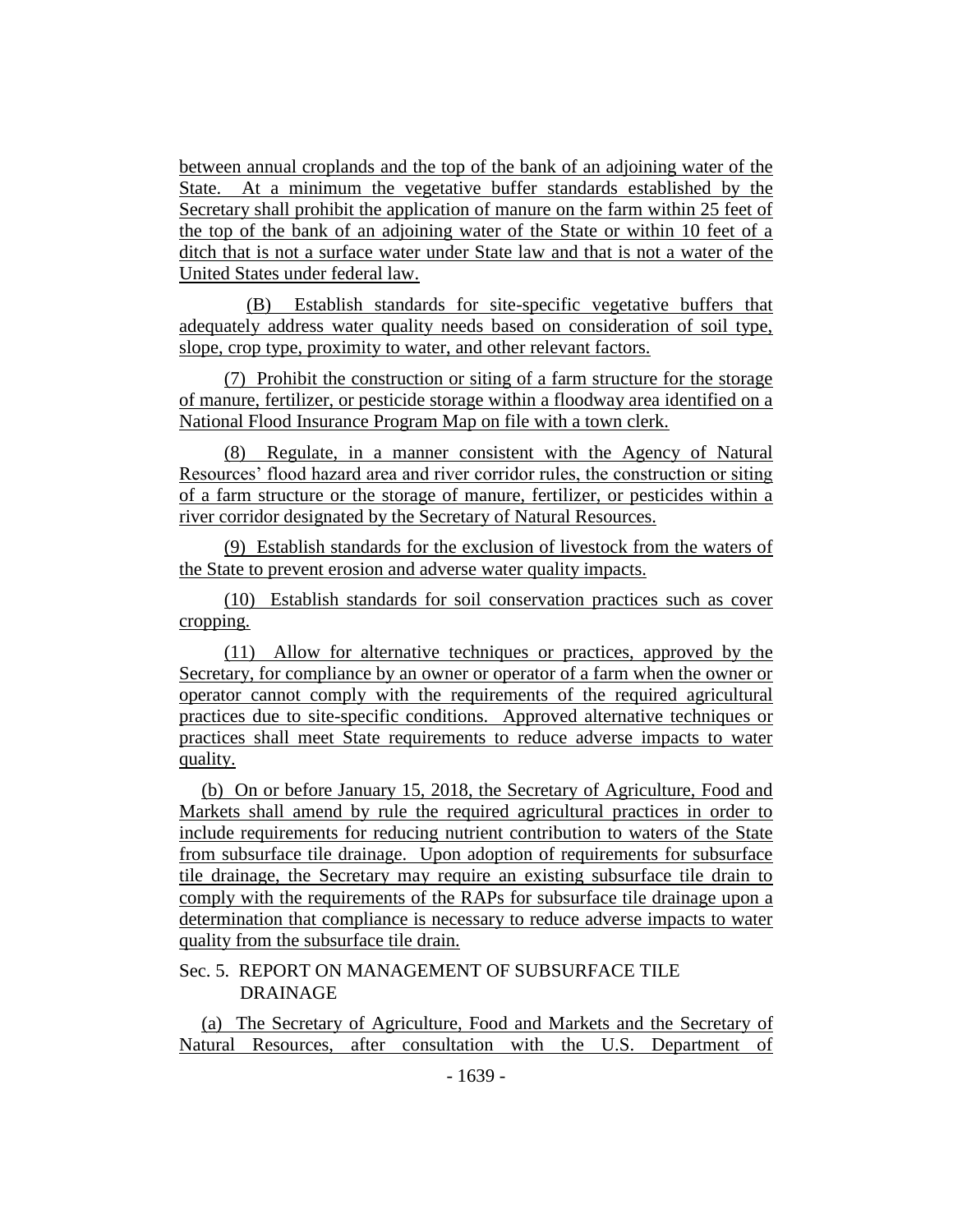Agriculture's Natural Resource Conservation Service, shall submit a joint report to the House Committee on Fish, Wildlife and Water Resources, the Senate Committee on Natural Resources and Energy, the House Committee on Agriculture and Forest Products, and the Senate Committee on Agriculture regarding the status of current, scientific research relating to the environmental management of subsurface agriculture tile drainage and how subsurface agriculture tile drainage contributes to nutrient loading of surface waters. The report shall include a recommendation from the Secretary of Agriculture, Food and Markets and the Secretary of Natural Resources regarding how best to manage subsurface agriculture tile drainage in the State in order to mitigate and prevent the contribution of tile drainage to waters of the State.

(b) On or before January 15, 2016, the Secretary of Agriculture, Food and Markets and the Secretary of Natural Resources shall submit an interim report that summarizes the progress of the Secretaries in preparing the report required by this section. The Secretary of Agriculture, Food and Markets and the Secretary of Natural Resources shall submit the final report required by this section on or before January 15, 2017.

\* \* \* Agricultural Water Quality; Permit Fees \* \* \*

Sec. 6. 6 V.S.A. § 4851 is amended to read:

#### § 4851. PERMIT REQUIREMENTS FOR LARGE FARM OPERATIONS

(a) No person shall, without a permit from the secretary Secretary, construct a new barn, or expand an existing barn, designed to house more than 700 mature dairy animals, 1,000 cattle or cow/calf pairs, 1,000 veal calves, 2,500 swine weighing over 55 pounds, 10,000 swine weighing less than 55 pounds, 500 horses, 10,000 sheep or lambs, 55,000 turkeys, 30,000 laying hens or broilers with a liquid manure handling system, 82,000 laying hens without a liquid manure handling system, 125,000 chickens other than laying hens without a liquid manure handling system, 5,000 ducks with a liquid manure handling system, or 30,000 ducks without a liquid manure handling system. No permit shall be required to replace an existing barn in use for livestock or domestic fowl production at its existing capacity. The secretary of agriculture, food and markets Secretary of Agriculture, Food and Markets, in consultation with the secretary of natural resources Secretary of Natural Resources, shall review any application for a permit under this section with regard to water quality impacts and, prior to approval of a permit under this subsection, shall issue a written determination regarding whether the applicant has established that there will be no unpermitted discharge to waters of the state State pursuant to the federal regulations for concentrated animal feeding operations. If upon review of an application for a permit under this subsection, the secretary of agriculture, food and markets Secretary of Agriculture, Food and Markets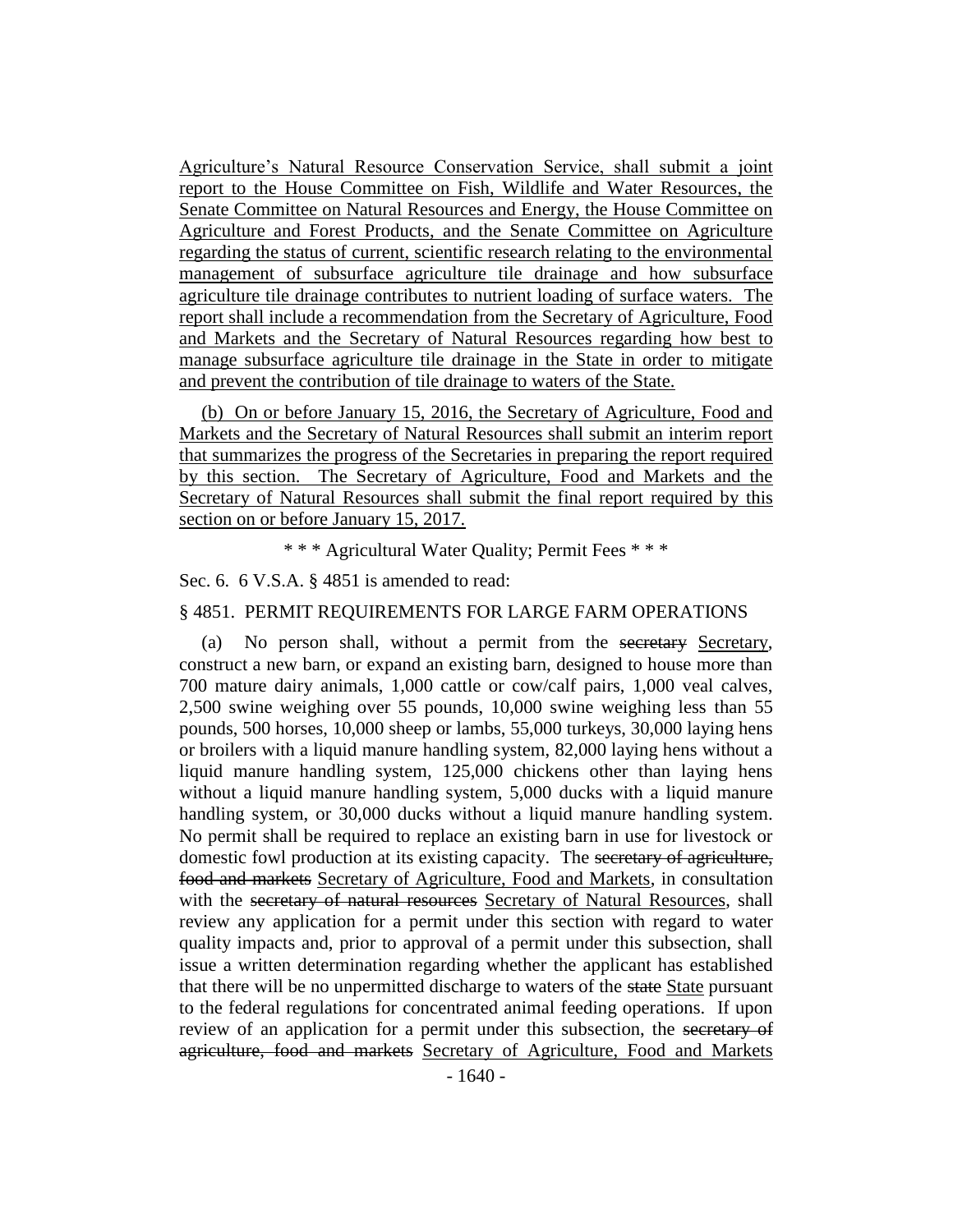determines that the permit applicant may be discharging to waters of the state State, the secretary of agriculture, food and markets Secretary of Agriculture, Food and Markets and the secretary of natural resources Secretary of Natural Resources shall respond to the discharge in accordance with the memorandum of understanding regarding concentrated animal feeding operations under subsection 4810(b) section 4810 of this title. The secretary of natural resources Secretary of Natural Resources may require a large farm to obtain a permit under 10 V.S.A. § 1263 pursuant to federal regulations for concentrated animal feeding operations.

\* \* \*

(h) The Secretary may inspect a farm permitted under this section at any time, but no less frequently than once per year.

(i) A person required to obtain a permit under this section shall submit an annual operating fee of \$2,500.00 to the Secretary. The fees collected under this section shall be deposited in the Clean Water Fund under 10 V.S.A. § 1388.

Sec. 7. 6 V.S.A. § 4858 is amended to read:

## § 4858. ANIMAL WASTE PERMITS MEDIUM FARM OPERATION PERMITS

(a) No person shall operate a medium farm without authorization from the secretary Secretary pursuant to this section. Under exceptional conditions, specified in subsection  $(e)(d)$  of this section, authorization from the secretary Secretary may be required to operate a small farm.

(b) Rules; general and individual permits. The secretary Secretary shall establish by rule, pursuant to 3 V.S.A. chapter 25 of Title 3, requirements for a "general permit" and "individual permit" to ensure assure that medium and small farms generating animal waste comply with the water quality standards of the state State.

\* \* \*

(2) The rules adopted under this section shall also address permit administration, public notice and hearing, permit enforcement, permit transition, revocation, and appeals consistent with provisions of sections 4859, 4860, and 4861 of this title and subchapter 10 of this chapter.

(3) Each general permit issued pursuant to this section shall have a term of no more than five years. Prior to the expiration of each general permit, the secretary Secretary shall review the terms and conditions of the general permit and may issue subsequent general permits with the same or different conditions as necessary to carry out the purposes of this subchapter. Each general permit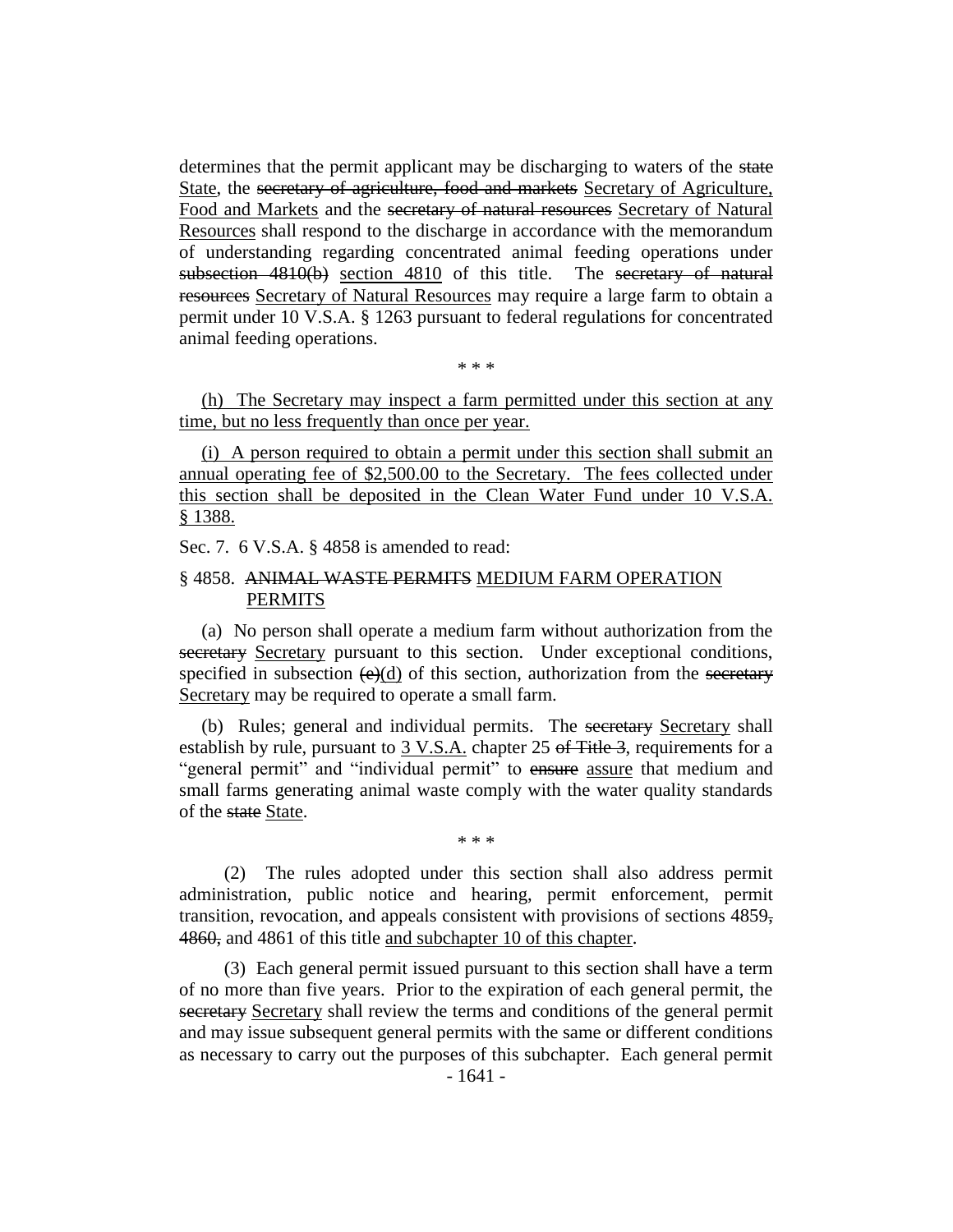shall include provisions that require public notice of the fact that a medium farm has sought coverage under a general permit adopted pursuant to this section. Each general permit shall provide a process by which interested persons can obtain detailed information about the nature and extent of the activity proposed to receive coverage under the general permit. The Secretary may inspect each farm seeking coverage under the general permit at any time, but no less frequently than once every three years.

(c)(1) Medium farm general permit. The owner or operator of a medium farm seeking coverage under a general permit adopted pursuant to this section shall certify to the secretary Secretary within a period specified in the permit, and in a manner specified by the secretary Secretary, that the medium farm does comply with permit requirements regarding an adequately sized and designed manure management system to accommodate the wastes generated and a nutrient management plan to dispose of wastes in accordance with accepted required agricultural practices adopted under this chapter. Any certification or notice of intent to comply submitted under this subdivision shall be kept on file at the agency of agriculture, food and markets Agency of Agriculture, Food and Markets. The secretary of agriculture, food and markets Secretary of Agriculture, Food and Markets, in consultation with the secretary of natural resources Secretary of Natural Resources, shall review any certification or notice of intent to comply submitted under this subdivision with regard to the water quality impacts of the medium farm for which the owner or operator is seeking coverage, and, within 18 months of receiving the certification or notice of intent to comply, shall verify whether the owner or operator of the medium farm has established that there will be no unpermitted discharge to waters of the state State pursuant to the federal regulations for concentrated animal feeding operations. If upon review of a medium farm granted coverage under the general permit adopted pursuant to this subsection, the secretary of agriculture, food and markets Secretary of Agriculture, Food and Markets determines that the permit applicant may be discharging to waters of the state State, the secretary of agriculture, food and markets Secretary of Agriculture, Food and Markets and the secretary of natural resources Secretary of Natural Resources shall respond to the discharge in accordance with the memorandum of understanding regarding concentrated animal feeding operations under subsection 4810(b) section 4810 of this title.

\* \* \*

(e) A person required to obtain a permit or coverage under this section shall submit an annual operating fee of \$1,500.00 to the Secretary. The fees collected under this section shall be deposited in the Clean Water Fund under 10 V.S.A. § 1388.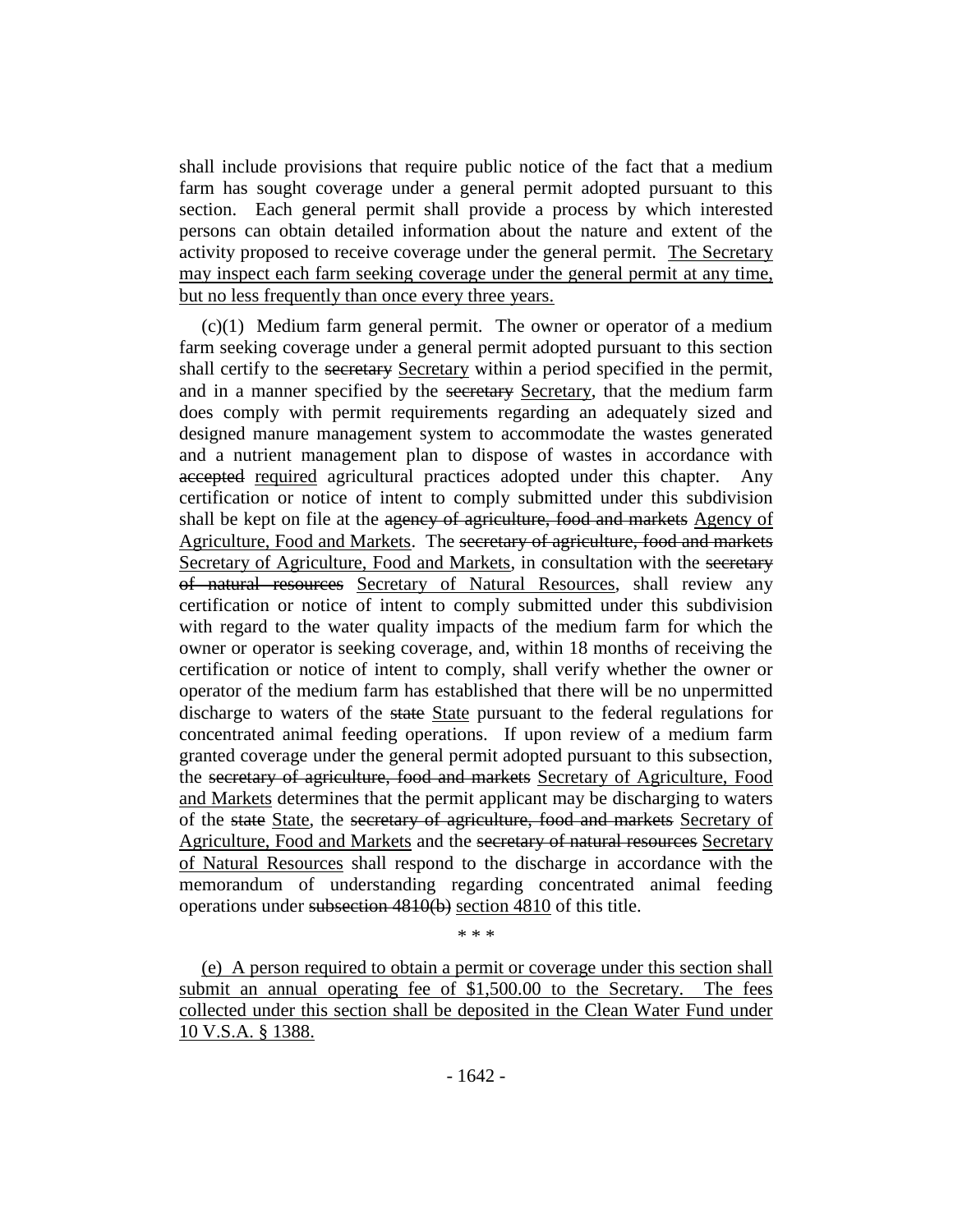Sec. 8. 6 V.S.A. § 324 is amended to read:

#### § 324. REGISTRATION AND FEES

(a) No person shall manufacture a commercial feed in this State unless that person has first filed with the Vermont Agency of Agriculture, Food and Markets, in a form and manner to be prescribed by rules by the Secretary:

- (1) the name of the manufacturer;
- (2) the manufacturer's place of business;
- (3) the location of each manufacturing facility; and
- (4) any other information which the Secretary considers to be necessary.

(b) A person shall not distribute in this State a commercial feed that has not been registered pursuant to the provisions of this chapter. Application shall be in a form and manner to be prescribed by rule of the Secretary. The application for registration of a commercial feed shall be accompanied by a registration fee of \$85.00 \$100.00 per product. The Of the registration fees collected, \$85.00 of each collected fee, along with any surcharges collected under subsection (c) of this section, shall be deposited in the special fund created by subsection 364(e) of this title. Funds deposited in this account shall be restricted to implementing and administering the provisions of this title and any other provisions of the law relating to fertilizer, lime, or seeds. Of the registration fees collected, \$15.00 of each collected fee shall be deposited in the Clean Water Fund under 10 V.S.A. § 1388. If the Secretary so requests, the application for registration shall be accompanied by a label or other printed matter describing the product.

(c) No person shall distribute in this State any feed required to be registered under this chapter upon which the Secretary has placed a withdrawal from distribution order because of nonregistration. A surcharge of \$10.00, in addition to the registration fee required by subsection (b) of this section, shall accompany the application for registration of each product upon which a withdrawal from distribution order has been placed for reason of nonregistration, and must be received before removal of the withdrawal from distribution order.

Sec. 9. 6 V.S.A. § 328 is amended to read:

#### § 328. TONNAGE REPORTING

(a) Every person who registers a commercial feed pursuant to the provisions of this chapter shall report to the agency of agriculture, food and markets Agency of Agriculture, Food and Markets annually the total amount of combined feed which is distributed within the state State and which is intended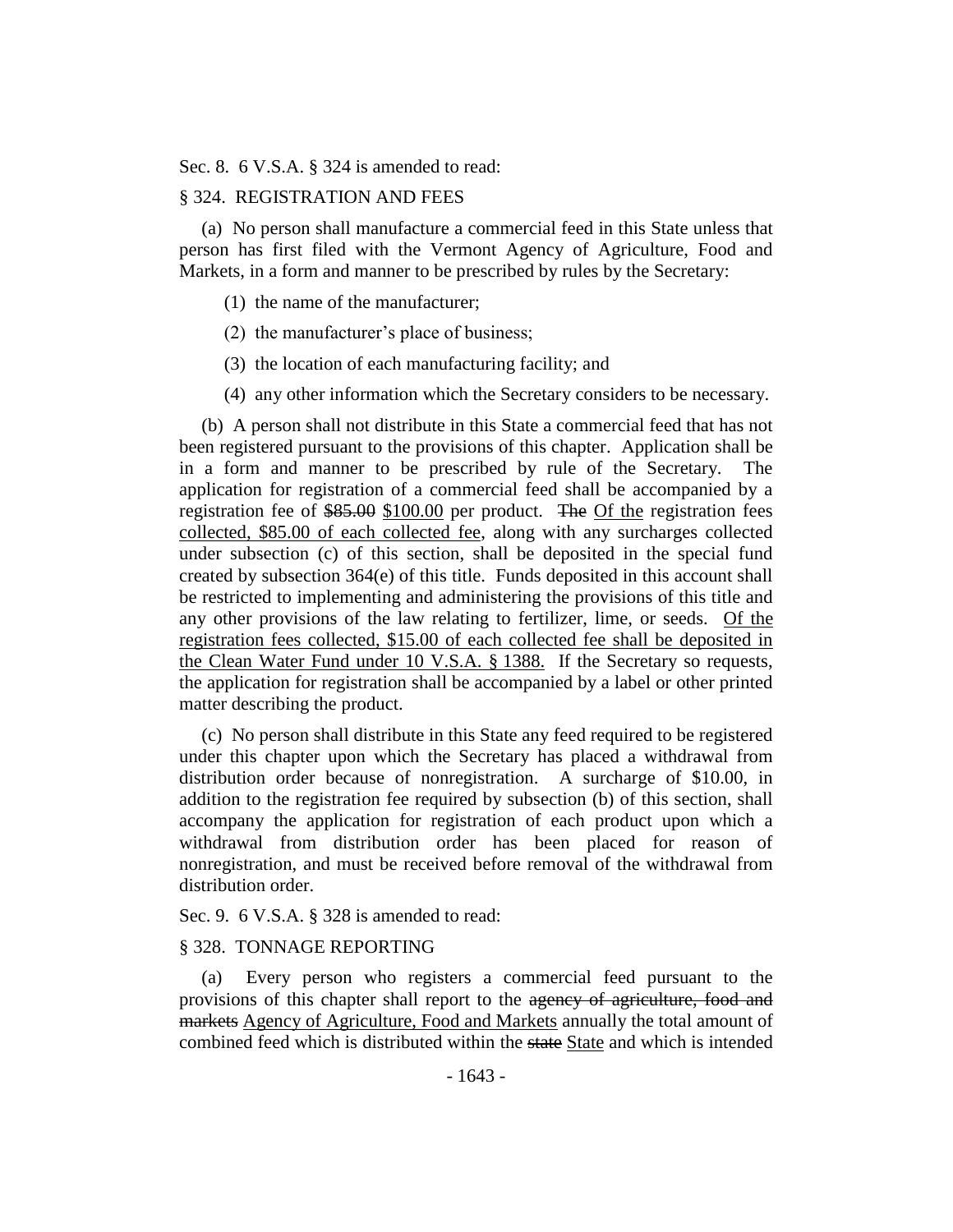for use within the state State. The report shall be made on forms and in a manner to be prescribed by rules by the secretary Secretary for calendar years 1986 2016 and 1987 2017.

(b) This reporting requirement shall not apply to pet foods, within the meaning of subdivisions 323(16) and (19) of this title, and shall not apply to feeds intended for use outside of the state State.

Sec. 10. 6 V.S.A. § 366 is amended to read:

#### § 366. TONNAGE FEES

(a) There shall be paid annually to the secretary Secretary for all fertilizers distributed to a nonregistrant consumer in this state State an annual inspection fee at a rate of \$0.25 cents per ton.

(b) Persons distributing fertilizer shall report annually by January 15 for the previous year ending December 31 to the secretary Secretary revealing the amounts of each grade of fertilizer and the form in which the fertilizer was distributed within this state State. Each report shall be accompanied with payment and written permission allowing the secretary Secretary to examine the person's books for the purpose of verifying tonnage reports.

(c) No information concerning tonnage sales furnished to the secretary Secretary under this section shall be disclosed in such a way as to divulge the details of the business operation to any person unless it is necessary for the enforcement of the provisions of this chapter.

(d) A \$50.00 minimum tonnage fee shall be assessed on all distributors who distribute fertilizers in this state. [Repealed.]

(e) Agricultural limes, including agricultural lime mixed with wood ash, are exempt from the tonnage fees required in this section.

(f) Lime and wood ash mixtures may be registered as agricultural liming materials and guaranteed for potassium or potash provided that the wood ash totals less than 50 percent of the mixture.

(g) All fees collected under subsection (a) of this section shall be deposited in the revolving fund created by section subsection 364(e) of this title and used in accordance with its provisions.

(h) There shall be paid annually to the Secretary for all fertilizers distributed to a nonregistrant consumer in this State an annual fee at a rate of \$15.00 per ton for the purpose of supporting agricultural water quality programs in Vermont.

(1) Persons distributing fertilizer shall report annually on or before January 15 for the previous year ending December 31 to the Secretary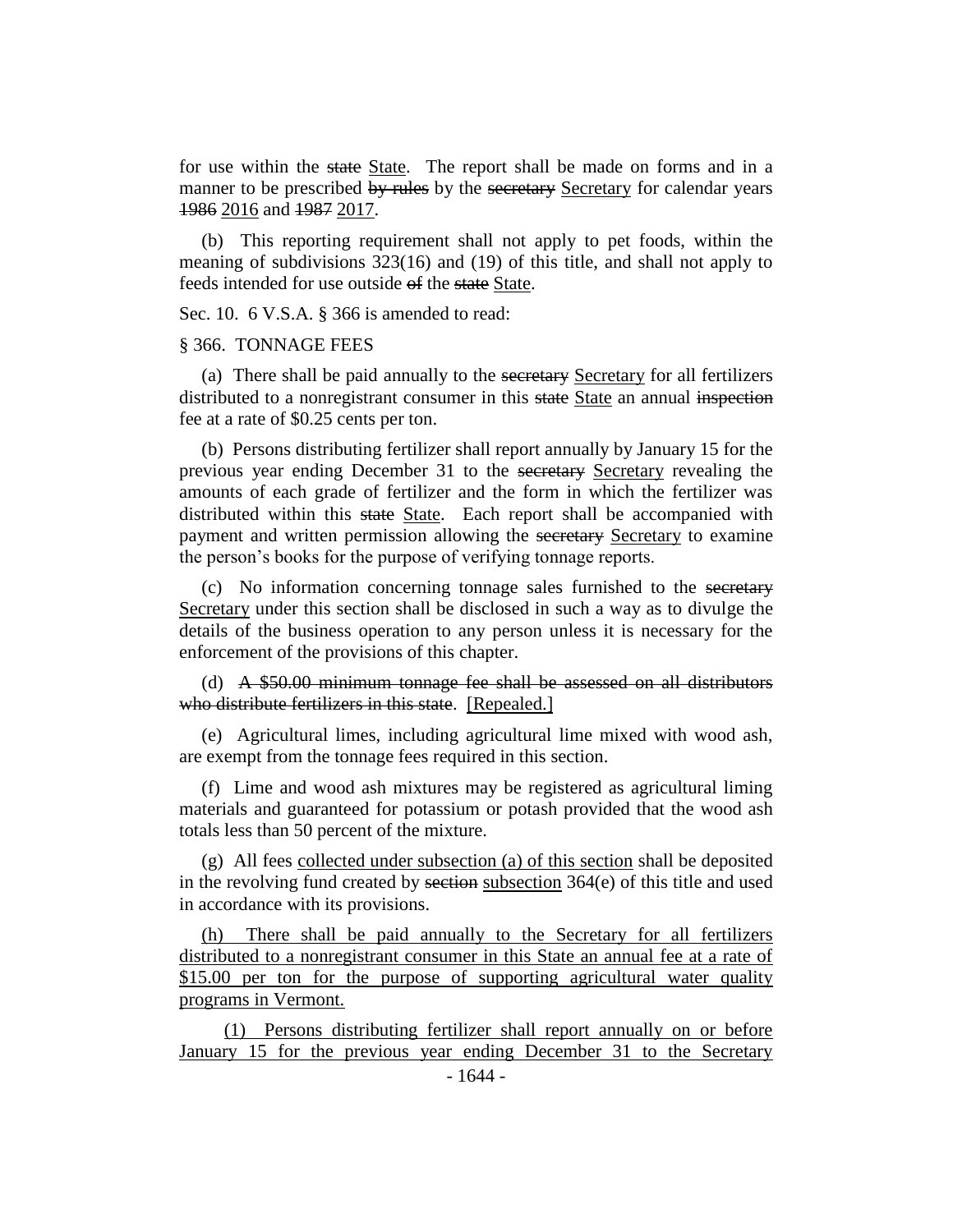revealing the amounts of each grade of fertilizer and the form in which the fertilizer was distributed within this State. Each report shall be accompanied with payment and written permission allowing the Secretary to examine the person's books for the purpose of verifying tonnage reports.

(2) No information concerning tonnage sales furnished to the Secretary under this section shall be disclosed in such a way as to divulge the details of the business operation to any person unless it is necessary for the enforcement of the provisions of this chapter.

(3) A \$150.00 minimum tonnage fee shall be assessed on all distributors who distribute fertilizers in this State.

(4) Agricultural limes, including agricultural lime mixed with wood ash, are exempt from the tonnage fees required under this subsection.

(5) All fees collected under this subsection shall be deposited in the Clean Water Fund under 10 V.S.A. § 1388.

Sec. 11. 6 V.S.A. § 918 is amended to read:

#### § 918. REGISTRATION

(a) Every economic poison which is distributed, sold, or offered for sale within this State or delivered for transportation or transported in intrastate commerce or between points within this State through any point outside this State shall be registered in the Office of the Secretary, and such registration shall be renewed annually; provided, that products which have the same formula, are manufactured by the same person, the labeling of which contains the same claims, and the labels of which bear a designation identifying the product as the same economic poison may be registered as a single economic poison; and additional names and labels shall be added by supplement statements during the current period of registration. It is further provided that any economic poison imported into this State, which is subject to the provisions of any federal act providing for the registration of economic poisons and which has been duly registered under the provisions of this chapter, may, in the discretion of the Secretary, be exempted from registration under this chapter, when sold or distributed in the unbroken immediate container in which it was originally shipped. The registrant shall file with the Secretary a statement including:

(1) The name and address of the registrant and the name and address of the person whose name will appear on the label, if other than the registrant.

(2) The name of the economic poison.

(3) A complete copy of the labeling accompanying the economic poison and a statement of all claims to be made for it, including directions for use.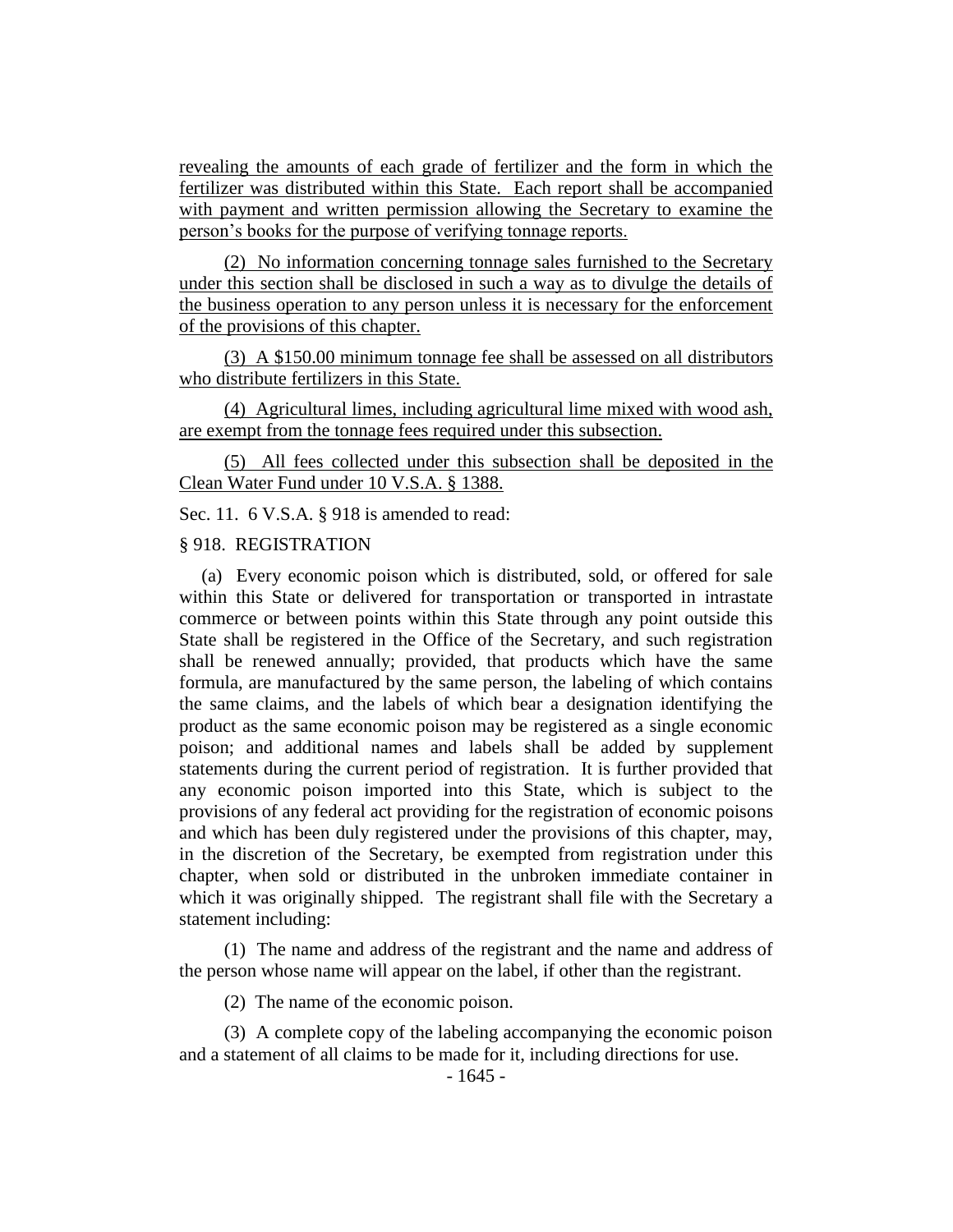(4) If requested by the Secretary, a full description of the tests made and the results thereof upon which the claims are based. In the case of renewal of registration, a statement shall be required only with respect to information which is different from that furnished when the economic poison was registered or last re-registered reregistered.

(b) The registrant shall pay an annual fee of  $$110.00$  \$125.00 for each product registered, and \$110.00 of that amount shall be deposited in the special fund created in section 929 of this title, of which \$5.00 from each product registration shall be used for an educational program related to the proper purchase, application, and disposal of household pesticides, and \$5.00 from each product registration shall be used to collect and dispose of obsolete and unwanted pesticides. Of the registration fees collected under this subsection, \$15.00 of the amount collected shall be deposited in the Clean Water Fund under 10 V.S.A. § 1388. The annual registration year shall be from December 1 to November 30 of the following year.

\* \* \*

\* \* \* Agricultural Water Quality; Required Agricultural Practices; Best Management Practices \* \* \*

Sec. 12. 6 V.S.A. § 4810 is amended to read:

§ 4810. AUTHORITY; COOPERATION; COORDINATION

(a) Agricultural land use practices. In accordance with 10 V.S.A. § 1259(i), the secretary Secretary shall adopt by rule, pursuant to 3 V.S.A. chapter 25 of Title 3, and shall implement and enforce agricultural land use practices in order to reduce the amount of agricultural pollutants entering the waters of the state satisfy the requirements of 33 U.S.C. § 1329 that the State identify and implement best management practices to control nonpoint sources of agricultural waste to waters of the State. These agricultural land use practices shall be created in two categories, pursuant to subdivisions (1) and (2) of this subsection subsections (b) and (c) of this section.

(1)(b) Required Agricultural Practices. "Accepted Agricultural Practices" (AAPs) Required Agricultural Practices (RAPs) shall be management standards to be followed in conducting agricultural activities by all persons engaged in farming in this state State. These standards shall address activities which have a potential for causing agricultural pollutants to enter the groundwater and waters of the state State, including dairy and other livestock operations plus all forms of crop and nursery operations and on-farm or agricultural fairground, registered pursuant to 20 V.S.A. § 3902, livestock and poultry slaughter and processing activities. The AAPs RAPs shall include, as well as promote and encourage, practices for farmers in preventing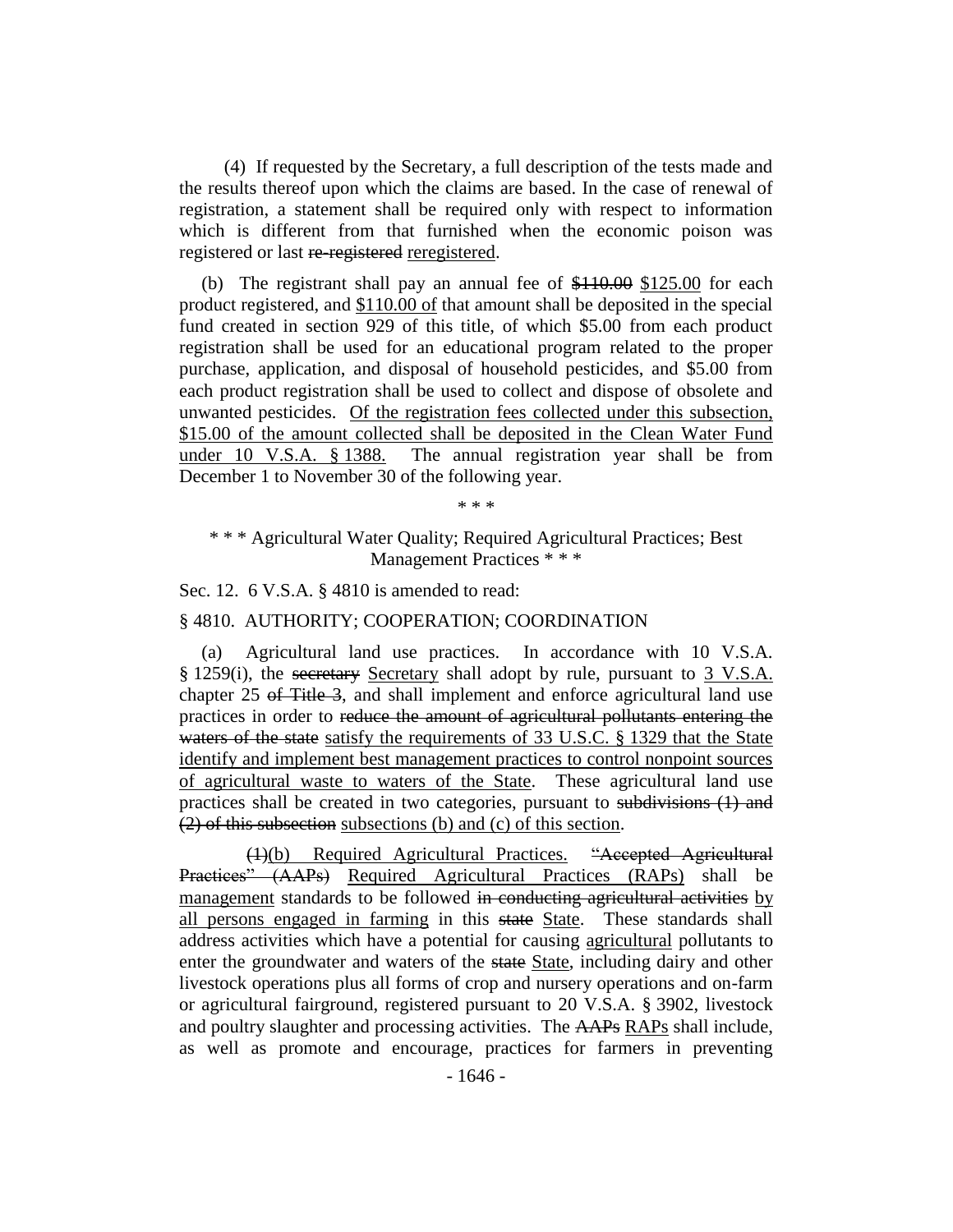agricultural pollutants from entering the groundwater and waters of the state State when engaged in<del>, but not limited to,</del> animal waste management and disposal, soil amendment applications, plant fertilization, and pest and weed control. Persons engaged in farming, as defined in 10 V.S.A. § 6001, who follow are in compliance with these practices shall be presumed to be in compliance with water quality standards to not have a discharge of agricultural pollutants to waters of the State. AAPs RAPs shall be designed to protect water quality and shall be practical and cost effective cost-effective to implement, as determined by the Secretary. Where the Secretary determines, after inspection of a farm, that a person engaged in farming is complying with the RAPs but there still exists the potential for agricultural pollutants to enter the waters of the State, the Secretary shall require the person to implement additional, site-specific on-farm conservation practices designed to prevent agricultural pollutants from entering the waters of the State. When requiring implementation of a conservation practice under this subsection, the Secretary shall inform the person engaged in farming of the resources available to assist the person in implementing the conservation practice and complying with the requirements of this chapter. The AAPs RAPs for groundwater shall include a process under which the agency Agency shall receive, investigate, and respond to a complaint that a farm has contaminated the drinking water or groundwater of a property owner. A farmer may petition the Secretary to reduce the size of a perennial buffer or change the perennial buffer type based on site-specific conditions.

(2)(c) Best Management Practices. "Best Management Practices" (BMPs) may be required by the secretary on a case by case basis. Before requiring BMPs, the secretary shall determine that sufficient financial assistance is available to assist farmers in achieving compliance with applicable BMPs. Best management practices (BMPs) are site-specific on-farm conservation practices implemented in order to address the potential for agricultural pollutants to enter the waters of the State. The Secretary may require any person engaged in farming to implement a BMP. When requiring implementation of a BMP, the Secretary shall inform a farmer of financial resources available from State or federal sources, private foundations, public charities, or other sources, including funding from the Clean Water Fund established under 10 V.S.A. § 1388, to assist the person in implementing BMPs and complying with the requirements of this chapter. BMPs shall be practical and cost effective to implement, as determined by the Secretary, and shall be designed to achieve compliance with the requirements of this chapter. The Secretary may require soil monitoring or innovative manure management as a BMP under this subsection. Soil monitoring or innovative manure management implemented as a BMP shall be eligible for State assistance under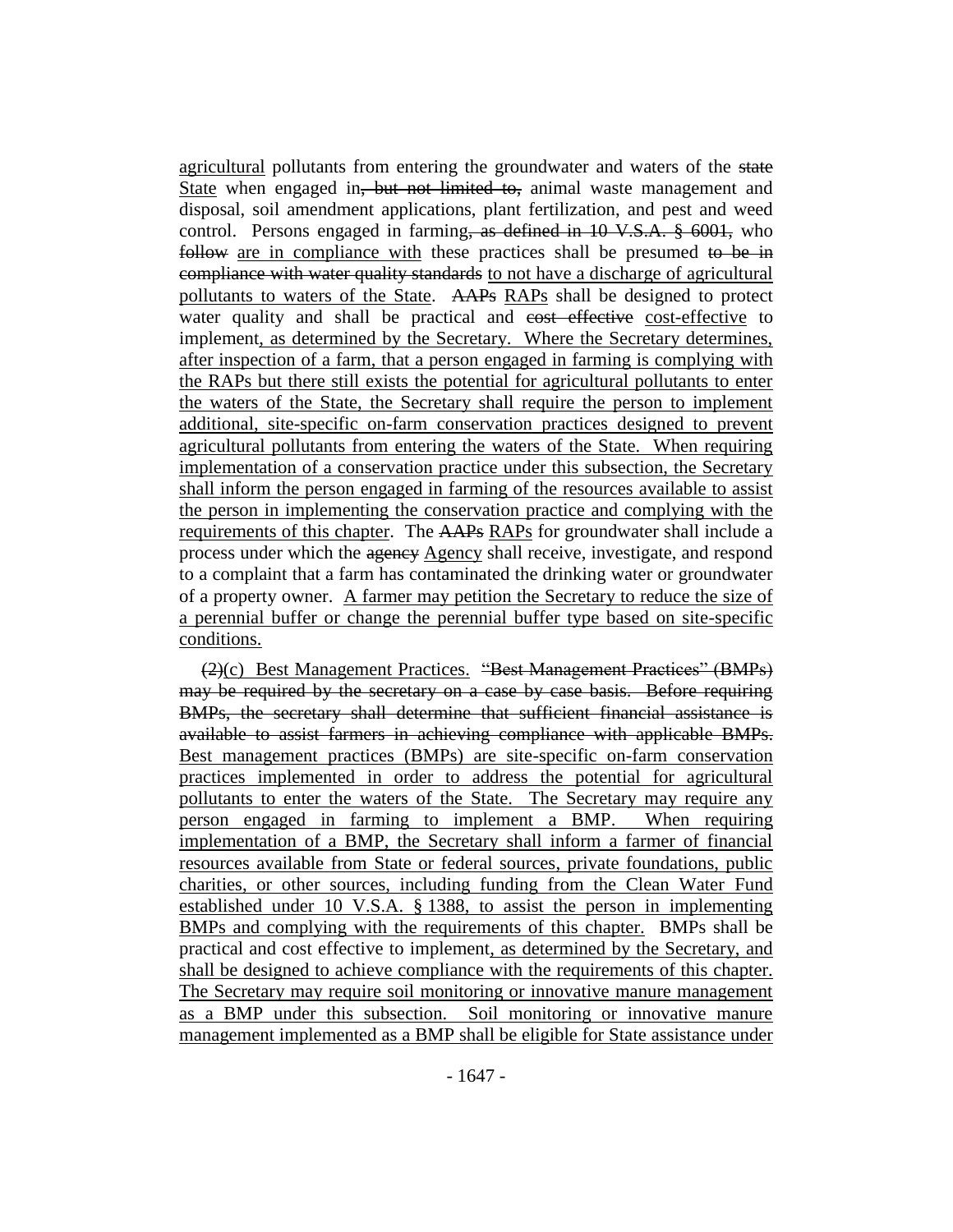section 2822 of this title. If a perennial buffer of trees or other woody vegetation is required as a BMP, the Secretary shall pay the farmer for a first priority easement on the land on which the buffer is located.

(b)(e) Cooperation and coordination. The secretary of agriculture, food and markets Secretary of Agriculture, Food and Markets shall coordinate with the secretary of natural resources Secretary of Natural Resources in implementing and enforcing programs, plans, and practices developed for reducing and eliminating agricultural non-point source pollutants and discharges from concentrated animal feeding operations. The secretary of agriculture, food and markets On or before July 1, 2016, the Secretary of Agriculture, Food and Markets and the secretary of natural resources Secretary of Natural Resources shall develop a revise the memorandum of understanding for the non-point program describing program administration, grant negotiation, grant sharing, and how they will coordinate watershed planning activities to comply with Public Law 92-500. The memorandum of understanding shall describe how the agencies will implement the antidegradation implementation policy, including how the agencies will apply the antidegradation implementation policy to new sources of agricultural non-point source pollutants. The secretary of agriculture, food and markets Secretary of Agriculture, Food and Markets and the secretary of the agency of natural resources Secretary of Natural Resources shall also develop a memorandum of understanding according to the public notice and comment process of 10 V.S.A. § 1259(i) regarding the implementation of the federal concentrated animal feeding operation program and the relationship between the requirements of the federal program and the state State agricultural water quality requirements for large, medium, and small farms under this chapter 215 of this title. The memorandum of understanding shall describe program administration, permit issuance, an appellate process, and enforcement authority and implementation. The memorandum of understanding shall be consistent with the federal National Pollutant Discharge Elimination System permit regulations for discharges from concentrated animal feeding operations. The allocation of duties under this chapter between the secretary of agriculture, food and markets Secretary of Agriculture, Food and Markets and the secretary of natural resources Secretary of Natural Resources shall be consistent with the secretary's Secretary's duties, established under the provisions of 10 V.S.A. § 1258(b), to comply with Public Law 92-500. The secretary of natural resources Secretary of Natural Resources shall be the state State lead person in applying for federal funds under Public Law 92-500, but shall consult with the secretary of agriculture, food and markets Secretary of Agriculture, Food and Markets during the process. The agricultural non-point source program may compete with other programs for competitive watershed projects funded from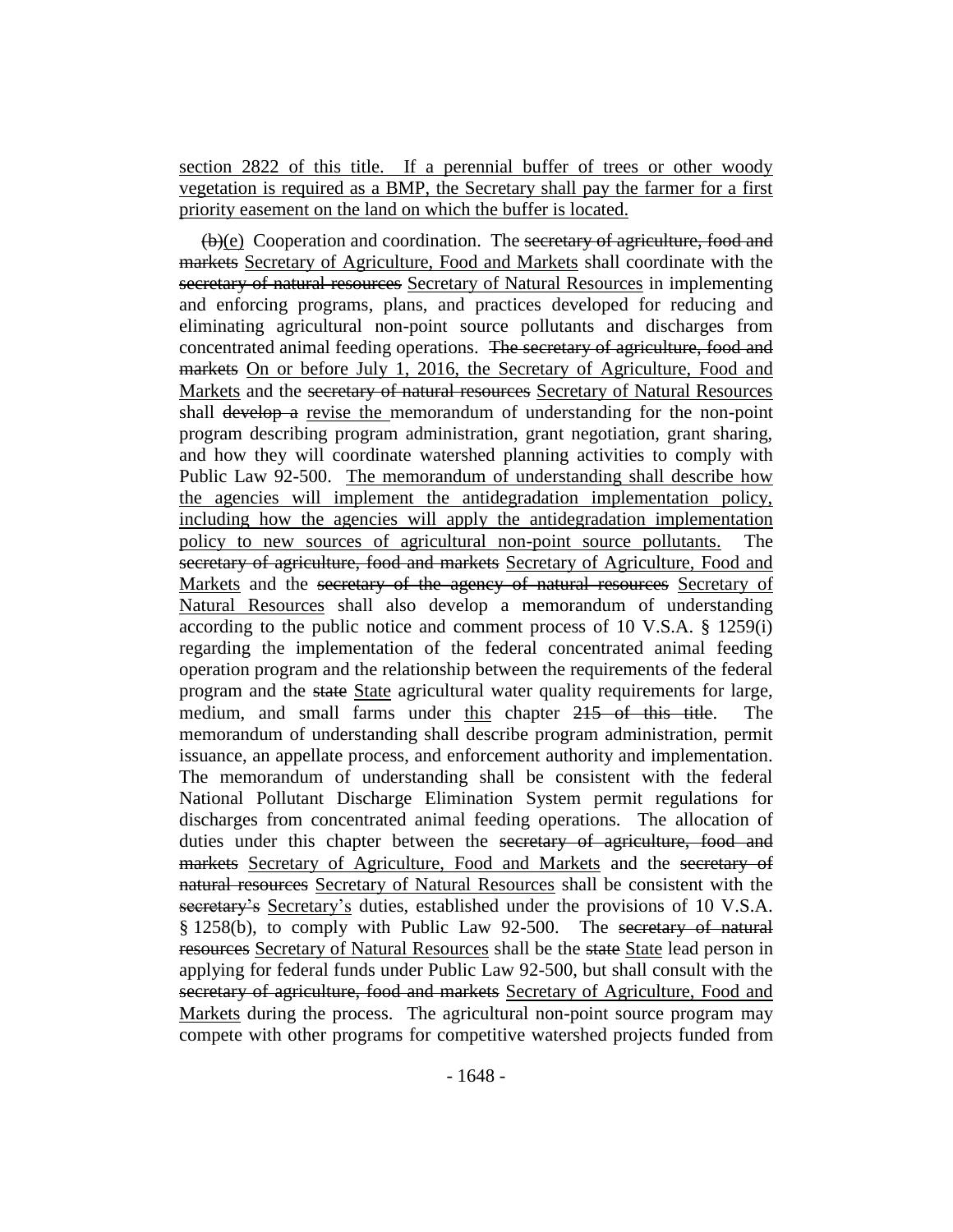federal funds. The secretary of agriculture, food and markets Secretary of Agriculture, Food and Markets shall be represented in reviewing these projects for funding. Actions by the secretary of agriculture, food and markets Secretary of Agriculture, Food and Markets under this chapter concerning agricultural non-point source pollution shall be consistent with the water quality standards and water pollution control requirements of 10 V.S.A. chapter 47 <del>of Title 10</del> and the federal Clean Water Act as amended. In addition, the secretary of agriculture, food and markets Secretary of Agriculture, Food and Markets shall coordinate with the secretary of natural resources Secretary of Natural Resources in implementing and enforcing programs, plans, and practices developed for the proper management of composting facilities when those facilities are located on a farm. On or before January 15, 2016, the Secretary of Agriculture, Food and Markets and the Secretary of Natural Resources shall each develop three separate measures of the performance of the agencies under the memorandum of understanding required by this subsection. Beginning on January 15, 2017, and annually thereafter, the Secretary of Agriculture, Food and Markets and the Secretary of Natural Resources shall submit separate reports to the Senate Committee on Agriculture, the House Committee on Agriculture and Forest Products, the Senate Committee on Natural Resources and Energy, and the House Committee on Fish, Wildlife and Water Resources regarding the success of each agency in meeting the performance measures for the memorandum of understanding.

## Sec. 13. LEGISLATIVE COUNCIL STATUTORY REVISION AUTHORITY; REQUIRED AGRICULTURAL PRACTICES

The Office of Legislative Council, in its statutory revision capacity, is directed to make amendments to the cumulative supplements of the Vermont Statutes Annotated to change the terms "accepted agricultural practices" to "required agricultural practices" and "AAPs" to "RAPs" where appropriate. These changes shall also be made when new legislation is proposed or when there is a republication of the Vermont Statutes Annotated.

Sec. 14. 6 V.S.A. § 4813 is amended to read:

## § 4813. BASIN MANAGEMENT; APPEALS TO THE WATER RESOURCES BOARD ENVIRONMENTAL DIVISION

(a) The secretary of agriculture, food and markets Secretary of Agriculture, Food and Markets shall cooperate with the secretary of natural resources Secretary of Natural Resources in the basin planning process with regard to the agricultural non-point source waste component of each basin plan. Any person with an interest in the agricultural non-point source component of the basin planning process may petition the secretary of agriculture, food and markets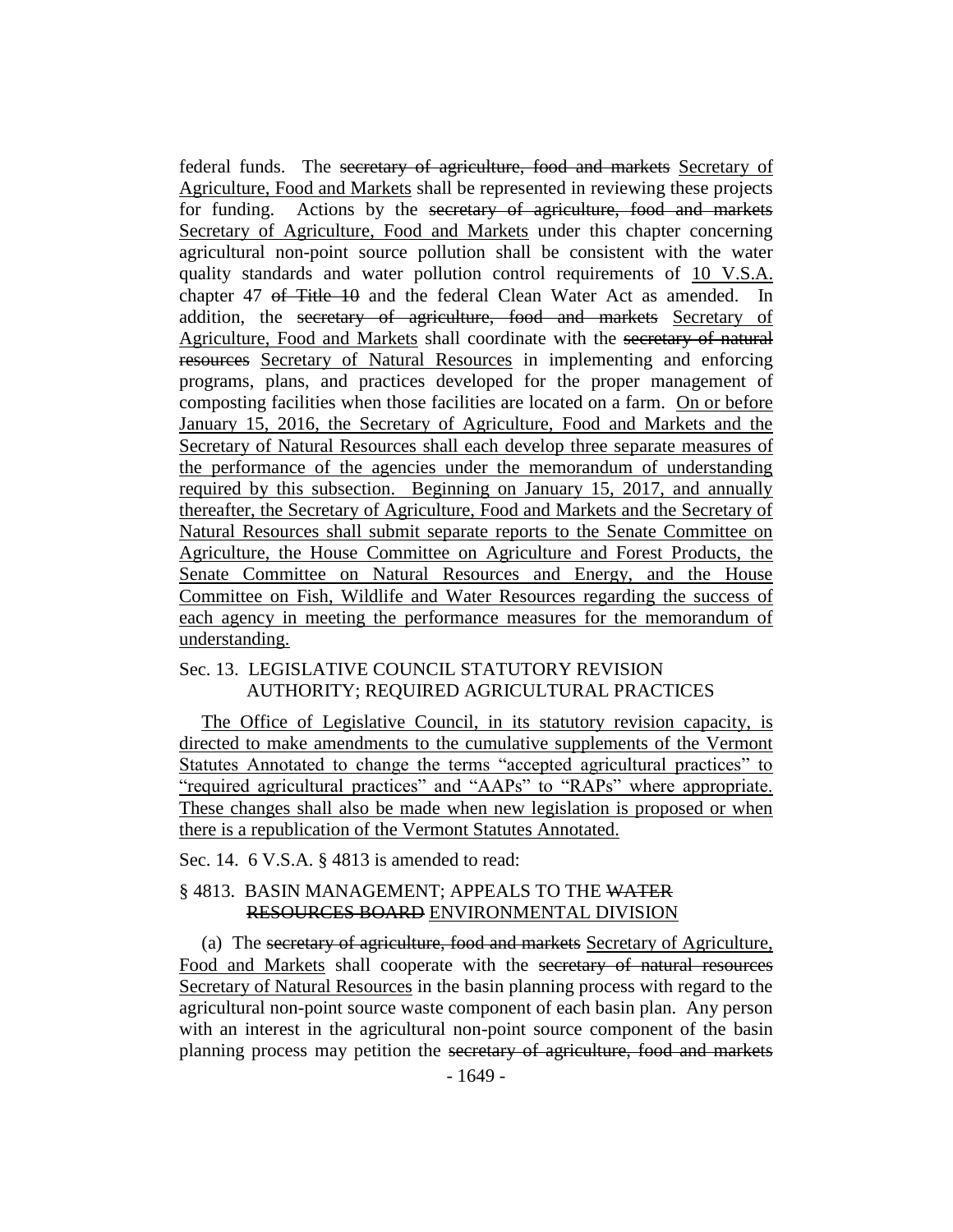Secretary of Agriculture, Food and Markets to require, and the secretary Secretary may require, best management practices in the individual basin beyond accepted required agricultural practices adopted by rule, in order to achieve compliance with the water quality goals in 10 V.S.A. § 1250 and any duly adopted basin plan. The secretary of agriculture, food and markets Secretary of Agriculture, Food and Markets shall hold a public hearing within 60 days and shall issue a timely written decision that sets forth the facts and reasons supporting the decision.

(b) Any person engaged in farming that has been required by the secretary of agriculture, food and markets Secretary of Agriculture, Food and Markets to implement best management practices or any person who has petitioned the secretary of agriculture, food and markets Secretary of Agriculture, Food and Markets under subsection (a) of this section may appeal the secretary of agriculture, food and market's Secretary of Agriculture, Food and Markets' decision to the environmental division Environmental Division de novo.

(c) Before requiring best management practices under this section, the secretary of agriculture, food and markets or the board shall determine that sufficient financial assistance is available to assist farmers in achieving compliance with applicable best management practices When requiring implementation of a best management practice, the Secretary shall inform a farmer of the resources available to assist the farmer in implementing the best management practice and complying with the requirements of this chapter.

\* \* \* Agricultural Water Quality; Training \* \* \*

Sec. 15. 6 V.S.A. chapter 215, subchapter 8 is added to read:

Subchapter 8. Agricultural Water Quality Training

## § 4981. AGRICULTURAL WATER QUALITY TRAINING

(a) On or before July 1, 2016, as part of the revisions of the required agricultural practices, the Secretary of Agriculture, Food and Markets shall adopt by rule requirements for training classes or programs for owners or operators of small farms, medium farms, or large farms certified or permitted under this chapter regarding:

(1) the prevention of discharges, as that term is defined in 10 V.S.A. § 1251(3); and

(2) the mitigation and management of stormwater runoff, as that term is defined in 10 V.S.A. § 1264, from farms.

(b) Any training required under this section shall address: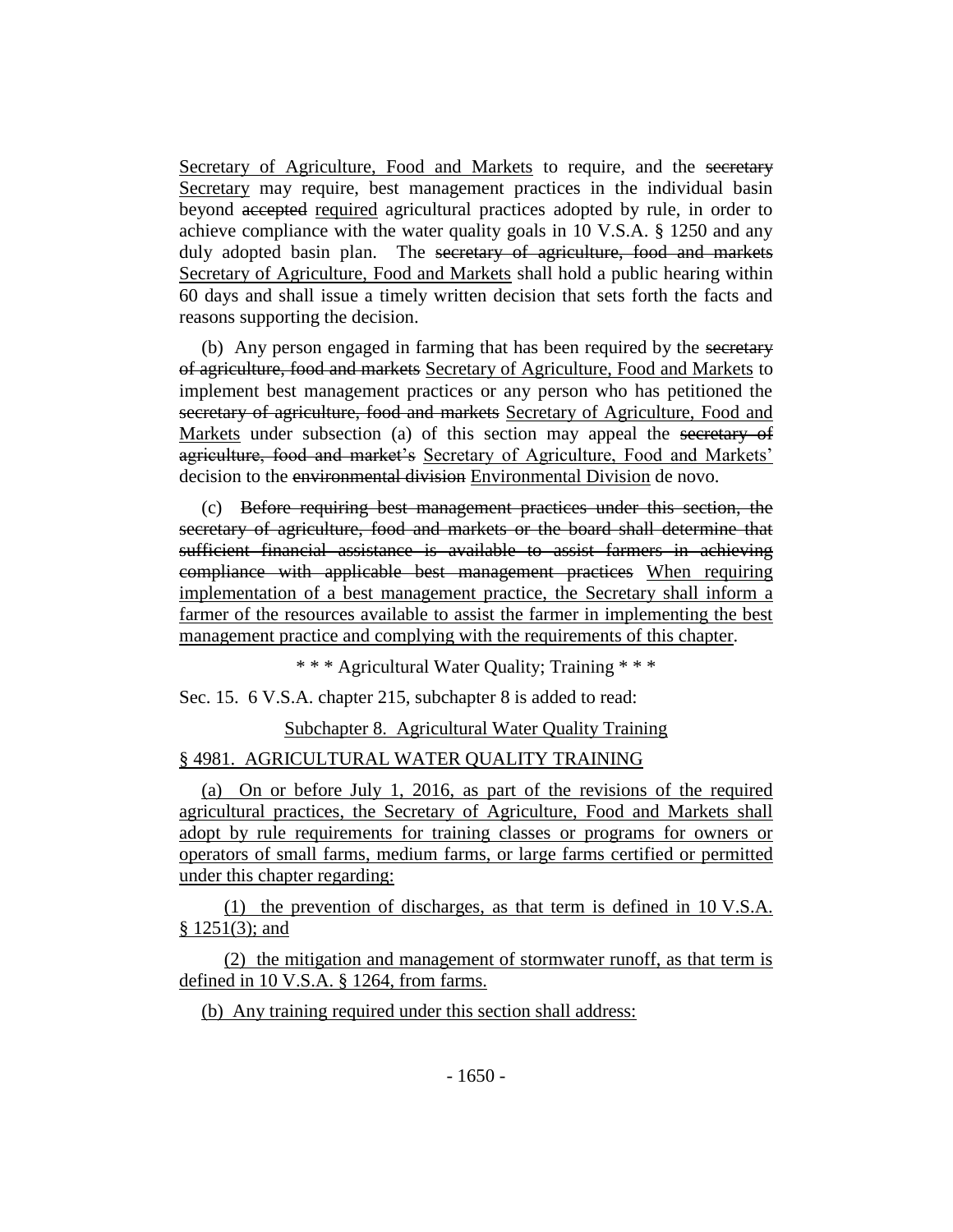(1) the existing statutory and regulatory requirements for operation of a large, medium, or small farm in the State;

(2) the management practices and technical and financial resources available to assist in compliance with statutory or regulatory agricultural requirements;

(3) the land application of manure or nutrients, methods or techniques to minimize the runoff of land-applied manure or nutrients to waters of the State; and identification of weather or soil conditions that increase the risk of runoff of land-applied manure or nutrients to waters of the State; and

(4) standards required for nutrient management, including nutrient management planning.

(c) The Secretary shall include the training required by this section as a condition of a large farm permit, medium farm permit, or small farm certification required under this chapter. The Secretary may phase in training requirements under this section based on farm size, permit or certification category, or available staffing. On or before January 1, 2017, the Secretary shall establish a schedule by which all owners or operators of small farms, medium farms, or large farms shall complete the training required by this section.

(d) The Secretary may approve or authorize the training required by this section to be conducted by other entities, including the University of Vermont Extension Service and the natural resources conservation districts.

(e) The Secretary shall not charge the owner or operator of a large, medium, or small farm for the training required by this section. The Secretary shall pay for the training required under this section from funds available to the Agency of Agriculture, Food and Markets for water quality initiatives.

> \* \* \* Agricultural Water Quality; Certification of Custom Applicators \* \* \*

Sec. 16. 6 V.S.A. chapter 215, subchapter 9 is added to read:

Subchapter 9. Certification of Custom Applicators of Manure or Nutrients

## § 4987. DEFINITIONS

As used in this subchapter, "custom applicator" means a person who is engaged in the business of applying manure or nutrients to land and who charges or collects other consideration for the service. Custom applicator shall include full-time employees of a person engaged in the business of applying manure or nutrients to land, when the employees apply manure or nutrients to land.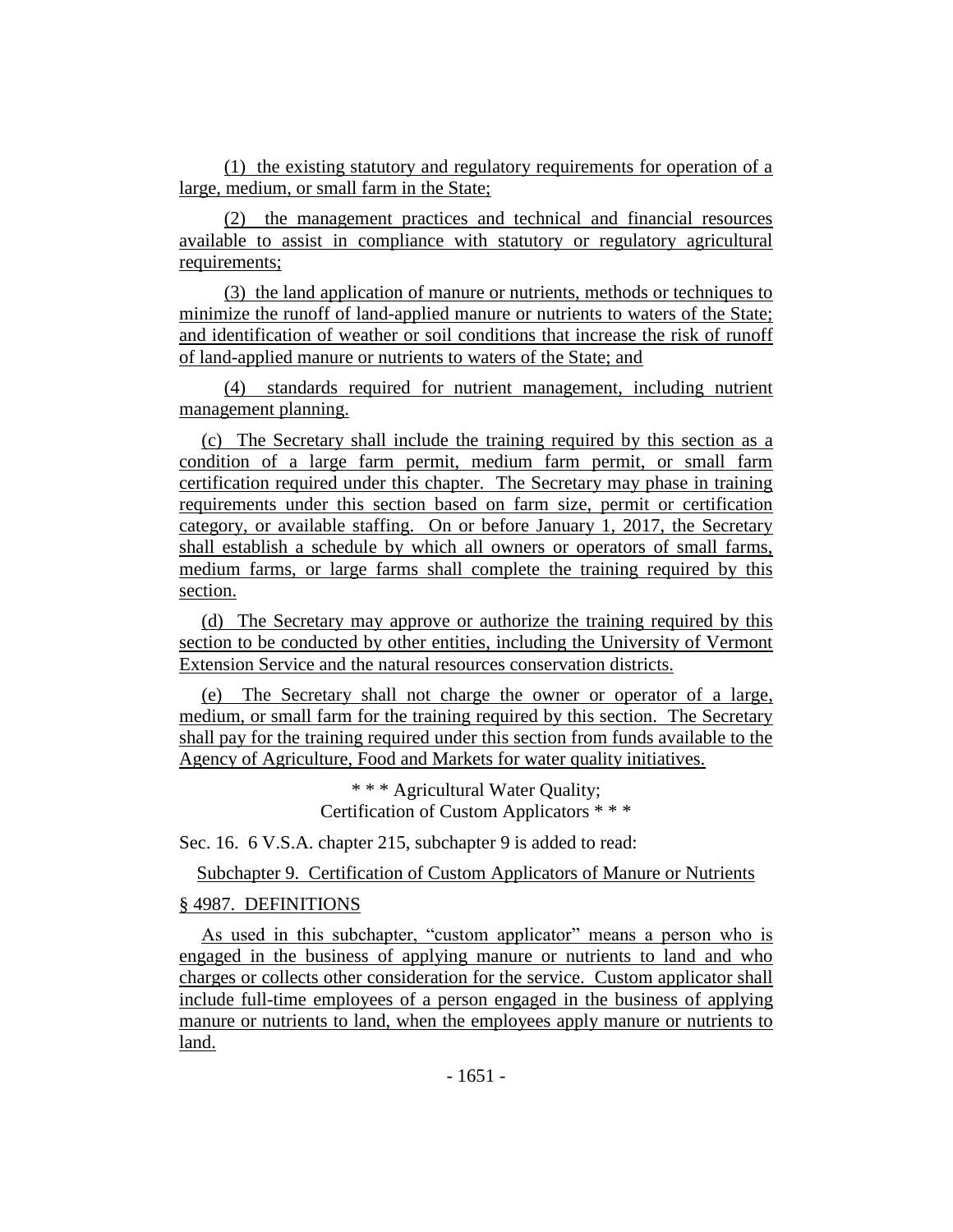## § 4988. CERTIFICATION OF CUSTOM APPLICATOR

(a) On or before July 1, 2016, as part of the revision of the required agricultural practices, the Secretary of Agriculture, Food and Markets shall adopt by rule a process by which a custom applicator shall be certified to operate within the State. The certification process shall require a custom applicator to complete eight hours of training over each five-year period regarding:

(1) application methods or techniques to minimize the runoff of land-applied manure or nutrients to waters of the State; and

(2) identification of weather or soil conditions that increase the risk of runoff of land-applied manure or nutrients to waters of the State.

(b) A custom applicator shall not apply manure or nutrients unless certified by the Secretary of Agriculture, Food and Markets.

(c) A custom applicator certified under this section shall train seasonal employees in methods or techniques to minimize runoff to surface waters and to identify weather or soil conditions that increase the risk of runoff. A custom applicator that trains a seasonal employee under this subsection shall be liable for damages done and liabilities incurred by a seasonal employee who improperly applies manure or nutrients.

(d) The requirements of this section shall not apply to an owner or operator of a farm applying manure or nutrients to a field that he or she owns or controls, provided that the owner or operator has completed the agricultural water quality training required under section 4981 of this title.

\* \* \* Agricultural Water Quality; Enforcement; Corrective Actions \* \* \*

Sec. 17. 6 V.S.A. chapter 215, subchapter 10 is added to read:

## Subchapter 10. Enforcement

## § 4991. PURPOSE

The purpose of this subchapter is to provide the Secretary of Agriculture, Food and Markets with the necessary authority to enforce the agricultural water quality requirements of this chapter. When the Secretary of Agriculture, Food and Markets determines that a person subject to the requirements of the chapter is violating a requirement of this chapter, the Secretary shall respond to and require discontinuance of the violation. The Secretary may respond to a violation of the requirements of this chapter by:

(1) issuing a corrective action order under section 4992 of this title;

(2) issuing a cease and desist order under section 4993 of this title;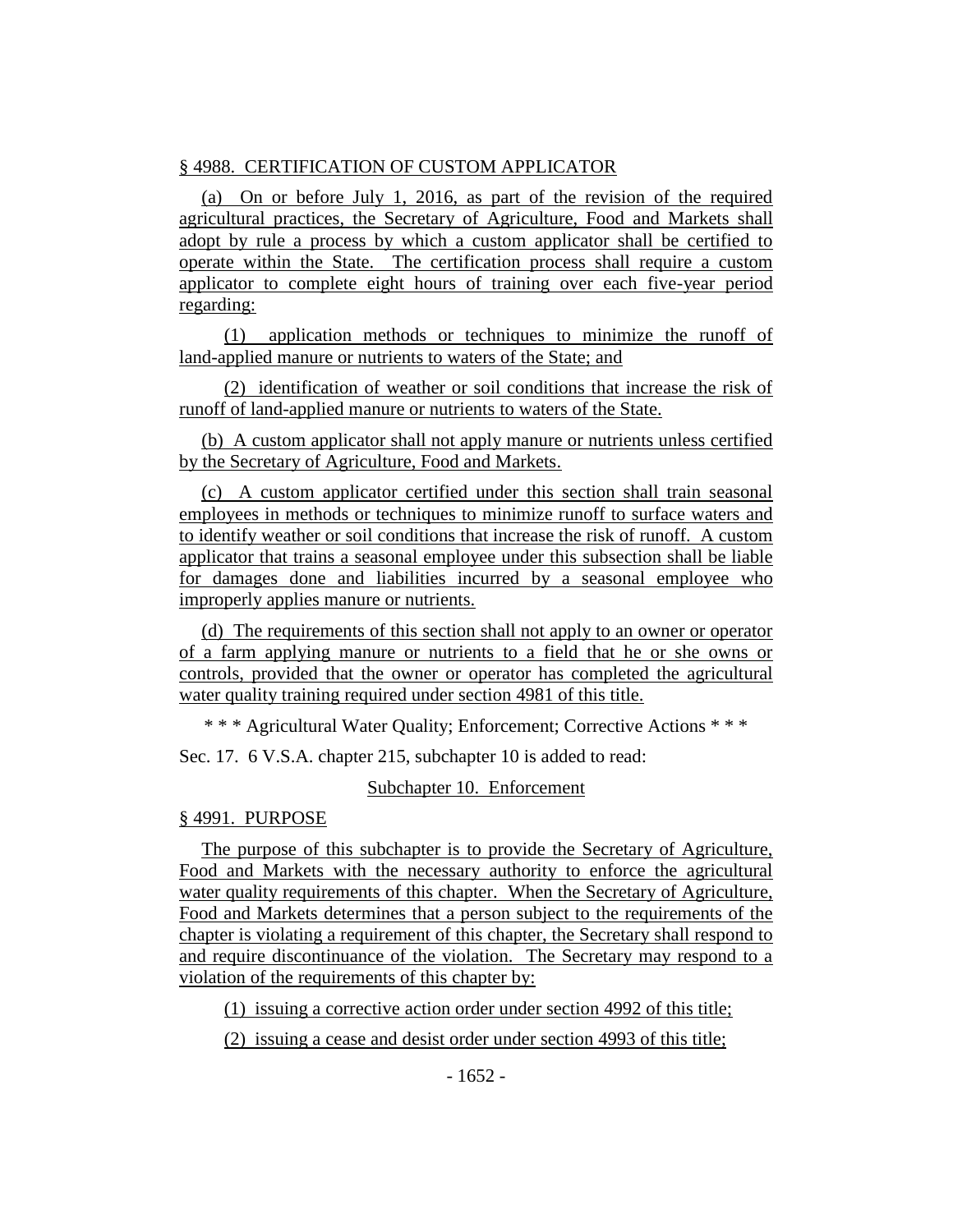(3) issuing an emergency order under section 4993 of this title;

(4) revoking or conditioning coverage under a permit or certification under section 4994 of this title;

(5) bringing a civil enforcement action under section 4995 of this title;

(6) referring the violation to the Secretary of Natural Resources for enforcement under 10 V.S.A. chapter 201; or

(7) pursuing other action, such as consulting with a farmer, within the authority of the Secretary to assure discontinuance of the violation and remediation of any harm caused by the violation.

## § 4992. CORRECTIVE ACTIONS; ADMINISTRATIVE ENFORCEMENT

(a) When the Secretary of Agriculture, Food and Markets receives a complaint and determines that a farmer is in violation of the requirements of this chapter, rules adopted under this chapter, or a permit or certification issued under this chapter, the Secretary shall notify the farmer of the complaint, including the alleged violation. The Secretary shall not be required to identify the source of the complaint.

(b) When the Secretary of Agriculture, Food and Markets determines that a person is violating the requirements of this chapter, rules adopted under this chapter, or a permit or certification issued under this chapter, the Secretary may issue a written warning that shall be served in person or by certified mail, return receipt requested. A warning issued under this subsection shall include:

(1) a description of the alleged violation;

(2) identification of this section;

(3) identification of the applicable statute, rule, or permit condition violated;

(4) the required corrective actions that the person shall take to correct the violation; and

(5) a summary of federal and State assistance programs that may be utilized by the person to assist in correcting the violation.

(c) A person issued a warning under this section shall have 30 days to respond to the written warning and shall provide an abatement schedule for curing the violation and a description of the corrective action to be taken to cure the violation.

(d) If a person who receives a warning under this subsection fails to respond in a timely manner to the written warning or to take corrective action,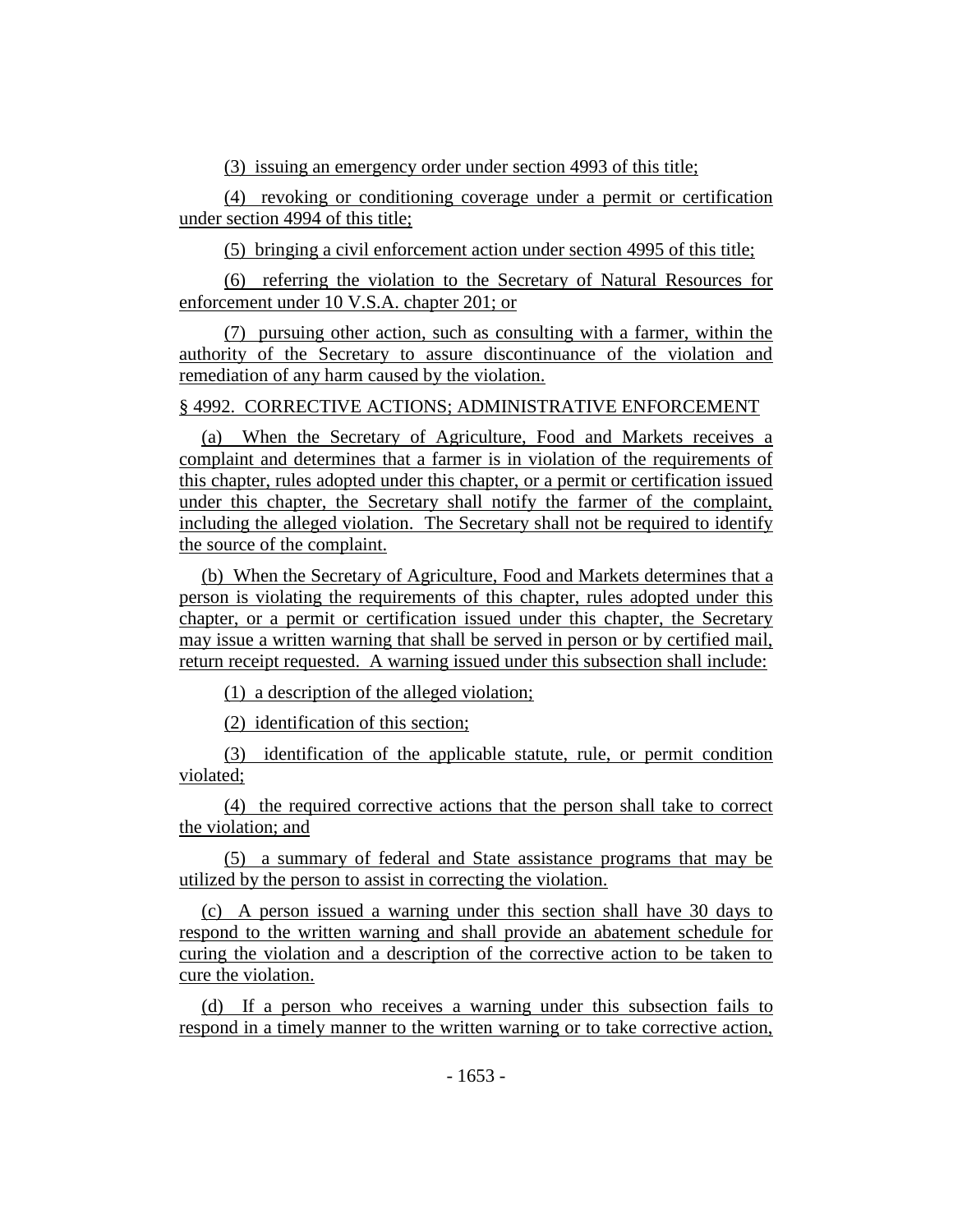the Secretary may act pursuant to section 4993 or section 4995 of this section in order to protect water quality.

## § 4993. ADMINISTRATIVE ENFORCEMENT; CEASE AND DESIST ORDERS; EMERGENCY ORDERS

(a) Notwithstanding the requirements of section 4992 of this title, the Secretary at any time may pursue one or more of the following enforcement actions:

(1) Issue a cease and desist order in accordance with the requirements of subsection (b) of this section to a person the Secretary believes to be in violation of the requirements of this chapter.

(2) Issue emergency administrative orders to protect water quality when an alleged violation, activity, or farm practice:

(A) presents an immediate threat of substantial harm to the environment or immediate threat to the public health or welfare;

(B) is likely to result in an immediate threat of substantial harm to the environment or immediate threat to the public health or welfare; or

(C) requires a permit or amendment to a permit issued under this chapter and a farm owner or operator has commenced an activity or is continuing an activity without a permit or permit amendment.

(3) Institute appropriate proceedings on behalf of the Agency of Agriculture, Food and Markets to enforce the requirements of this chapter, rules adopted under this chapter, or a permit or certification issued under this chapter.

(4) Order mandatory corrective actions, including a requirement that the owner or operator of a farm sell or otherwise remove livestock from a farm or production area when the volume of waste produced by livestock on the farm exceeds the infrastructure capacity of the farm or the production area to manage the waste or waste leachate and prevent runoff or leaching of wastes to waters of the State or groundwater, as required by this chapter.

(5) Seek administrative or civil penalties in accordance with the requirements of section 15, 16, 17, or 4995 of this title. Notwithstanding the requirements of section 15 of this title to the contrary, the maximum administrative penalty issued by the Secretary under this section shall not exceed \$5,000.00 for each violation, and the maximum amount of any administrative penalty assessed for separate and distinct violations of this chapter shall not exceed \$50,000.00.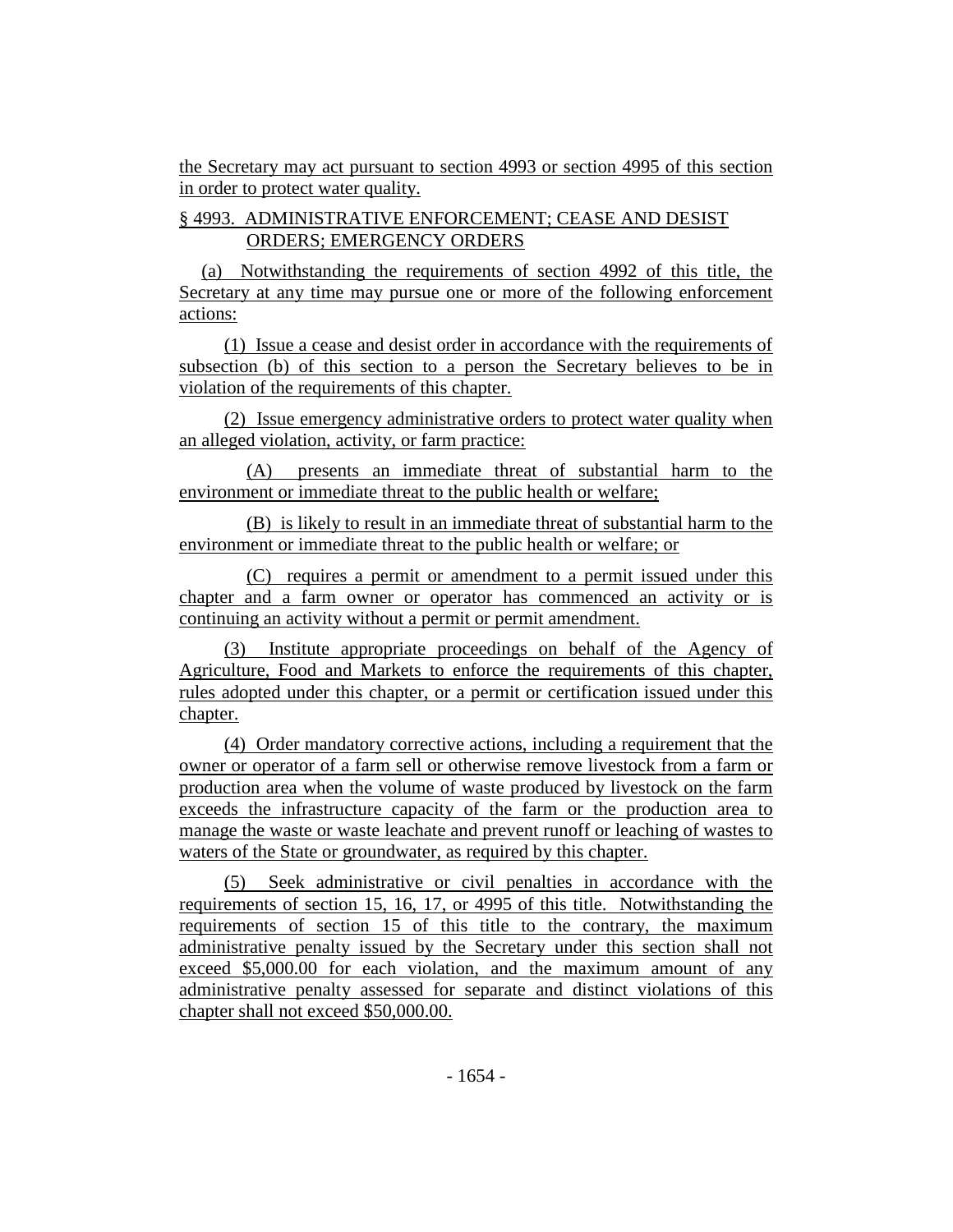(b) A person may request that the Secretary hold a hearing on a cease and desist order or an emergency order issued under this section within five days of receipt of the order. Upon receipt of a request for a hearing, the Secretary promptly shall set a date and time for a hearing. A request for a hearing on a cease and desist order or emergency order issued under this section shall not stay the order.

#### § 4994. PERMIT OR CERTIFICATION; REVOCATION; ENFORCEMENT

The Secretary may, after due notice and hearing, revoke or condition coverage under a general permit, an individual permit, a small farm certification, or other permit or certification issued under this chapter or rules adopted under this chapter when the person subject to the permit or certification fails to comply with a requirement of this chapter or any term, provision, or requirements of a permit or certification required by this chapter. The Secretary may also seek enforcement remedies and penalties under this subchapter against any person who fails to comply with any term, provision, or requirement of a permit or certification required by this chapter or who violates the terms or conditions of coverage under any general permit, any individual permit, or any certification issued under this chapter.

#### § 4995. CIVIL ENFORCEMENT

(a) The Secretary may bring an action in the Civil Division of the Superior Court to enforce the requirements of this chapter, or rules adopted under this chapter, or any permit or certification issued under this chapter, to assure compliance, and to obtain penalties in the amounts described in subsection (b) of this section. The action shall be brought by the Attorney General in the name of the State.

(b) The Court may grant temporary and permanent injunctive relief, and may:

(1) Enjoin future activities.

(2) Order corrective actions to be taken to mitigate or curtail any violation and to protect human health or the environment, including a requirement that the owner or operator of a farm sell or otherwise remove livestock from the farm or production area when the volume of wastes produced by livestock exceeds the infrastructure capacity of the farm or its production area to manage the waste or waste leachate to prevent runoff or leaching of wastes to waters of the State or groundwater as required by the standards in this chapter.

(3) Order the design, construction, installation, operation, or maintenance of facilities designed to mitigate or prevent a violation of this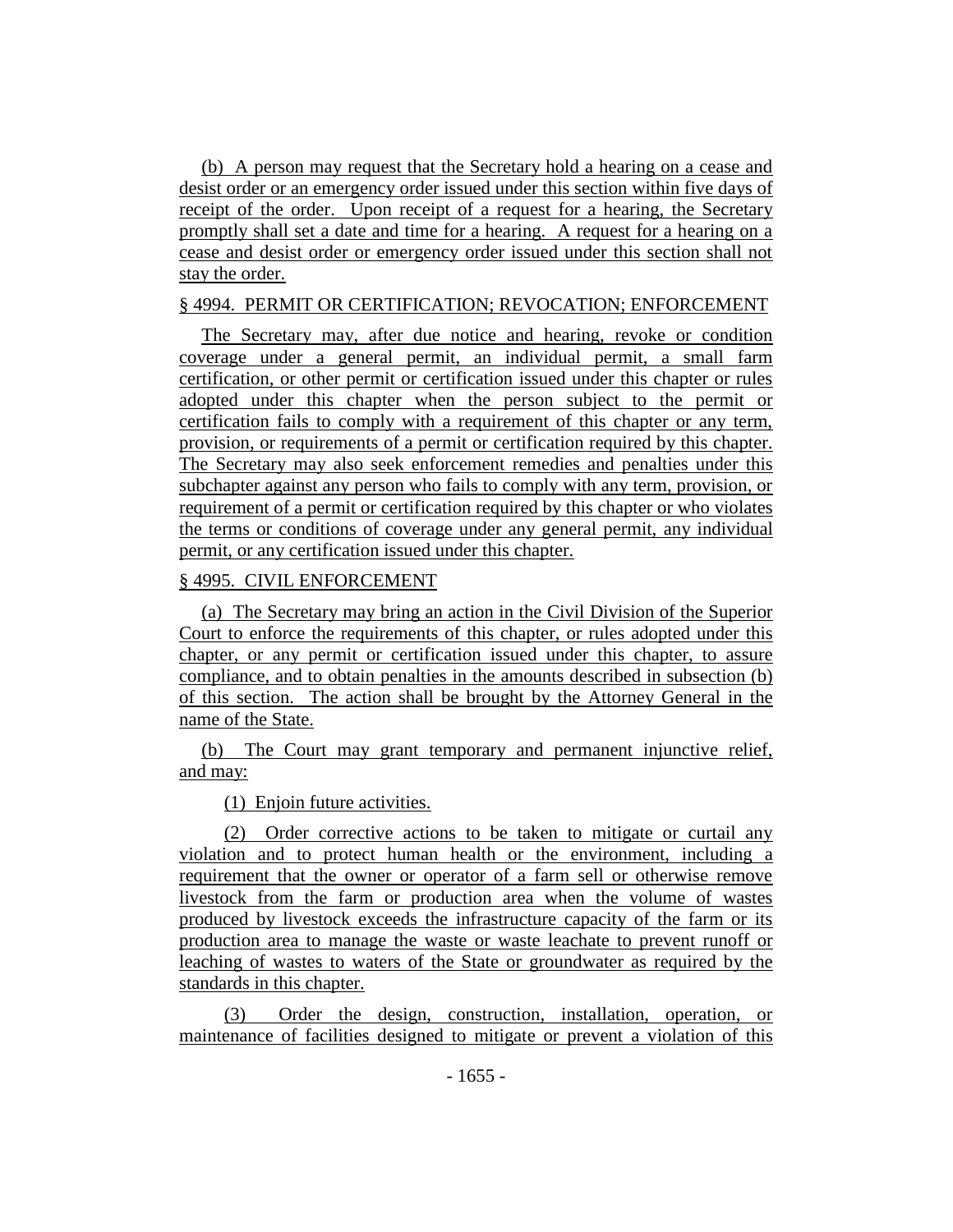chapter or to protect human health or the environment or designed to assure compliance.

(4) Fix and order compensation for any public or private property destroyed or damaged.

(5) Revoke coverage under any permit or certification issued under this chapter.

(6) Order reimbursement from any person who caused governmental expenditures for the investigation, abatement, mitigation, or removal of a hazard to human health or the environment.

(7) Levy a civil penalty as provided in this subdivision. A civil penalty of not more than \$85,000.00 may be imposed for each violation. In addition, in the case of a continuing violation, a penalty of not more than \$42,500.00 may be imposed for each day the violation continues. In fixing the amount of the penalty, the Court shall apply the criteria set forth in subsections (e) and (f) of this section. The cost of collection of penalties or other monetary awards shall be assessed against and added to a penalty assessed against a respondent.

(c)(1) In any civil action brought under this section in which a temporary restraining order or preliminary injunction is sought, relief shall be obtained upon a showing that there is the probability of success on the merits and that:

(A) a violation exists; or

(B) a violation is imminent and substantial harm is likely to result.

(2) In a civil action brought under this section in which a temporary restraining order or preliminary injunction is sought, the Secretary need not demonstrate immediate and irreparable injury, loss, or damage.

(d) Any balancing of the equities in actions under this section may affect the time by which compliance shall be attained, but not the necessity of compliance within a reasonable period of time.

(e)(1) In determining the amount of the penalty provided in subsection (b) of this section, the Court shall consider the following:

(A) the degree of actual or potential impact on public health, safety, welfare, and the environment resulting from the violation;

(B) the presence of mitigating circumstances, including unreasonable delay by the Secretary in seeking enforcement;

(C) whether the respondent knew or had reason to know the violation existed;

(D) the respondent's record of compliance;

- 1656 -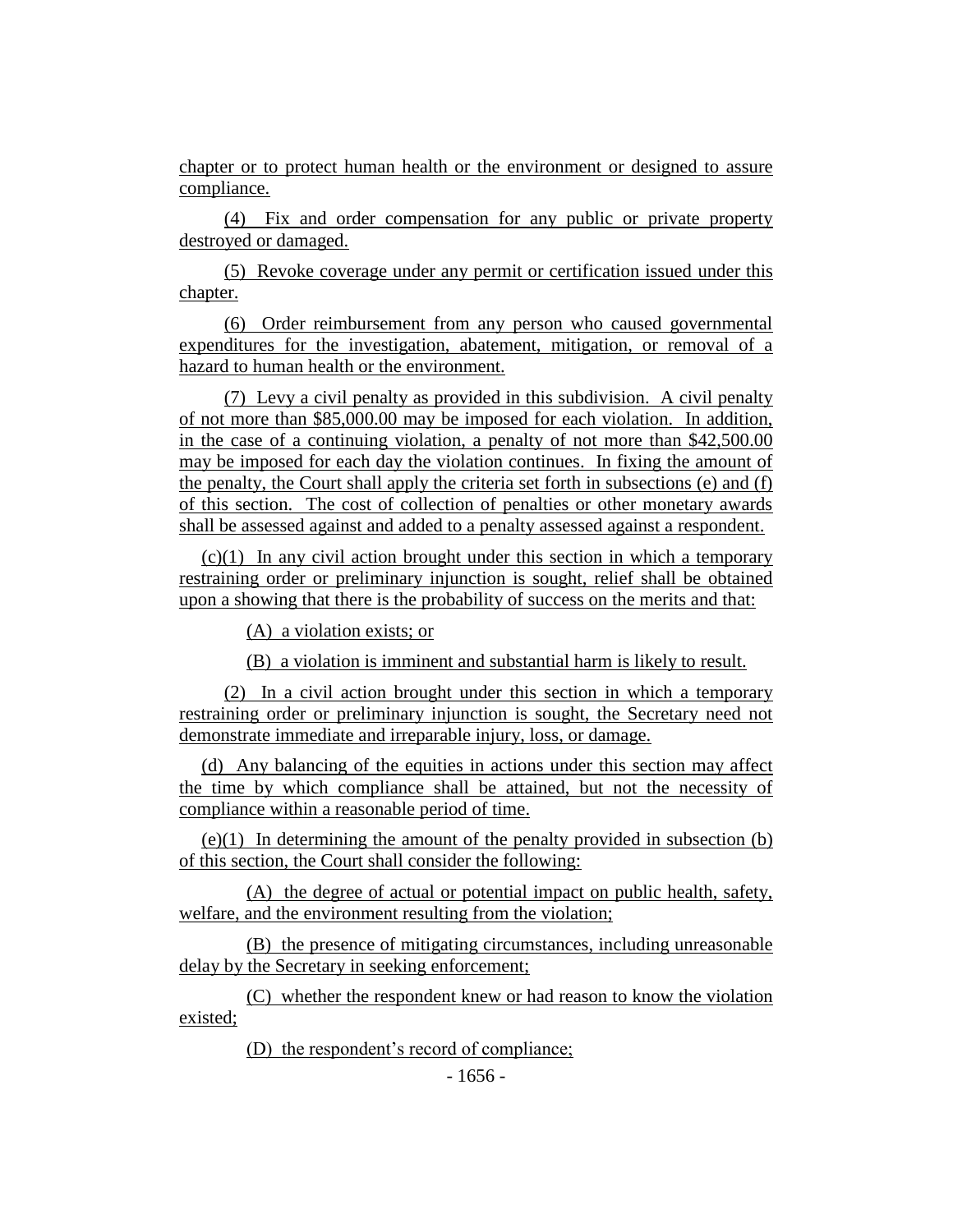(E) the deterrent effect of the penalty;

(F) the State's actual costs of enforcement; and

(G) the length of time the violation has existed.

(2) In determining the amount of the penalty provided in subsection (b) of this section, the Court may consider additional relevant factors.

(f) In addition to any penalty assessed under subsection (b) of this section, the Secretary may also recapture economic benefit resulting from a violation.

## § 4996. APPEALS; ENFORCEMENT

(a) Any person subject, under this subchapter, to an administrative enforcement order, an administrative penalty, or revocation of a permit or certification who is aggrieved by a final decision of the Secretary may appeal to the Civil Division of Superior Court within 30 days of the decision. The Chief Superior judge may specially assign an environmental judge to the Civil Division of Superior Court for the purpose of hearing an appeal.

(b) If the Secretary issues an emergency order under this chapter, the person subject to the order may request a hearing before the Civil Division of Superior Court. Notice of the request for hearing under this subdivision shall be filed with the Civil Division of Superior Court and the Secretary within five days of receipt of the order. A hearing on the emergency order shall be held at the earliest possible time and shall take precedence over all other hearings. The hearing shall be held within five days of receipt of the notice of the request for hearing. A request for hearing on an emergency order shall not stay the order. The Civil Division of the Superior Court shall issue a decision within five days from the conclusion of the hearing, and no later than 30 days from the date the notice of request for hearing was received by the person subject to the order.

(c) The Civil Division of the Superior Court shall review appeals under this section on the record pursuant to Rule 74 of the Vermont Rules of Civil Procedure.

Sec. 18. 6 V.S.A. § 4812 is amended to read:

#### § 4812. CORRECTIVE ACTIONS

(a) When the Secretary of Agriculture, Food and Markets determines that a person engaged in farming is managing a farm using practices which are inconsistent with the requirements of this chapter or rules adopted under this subchapter, the Secretary may issue a written warning which shall be served in person or by certified mail, return receipt requested. The warning shall include a brief description of the alleged violation, identification of this statute and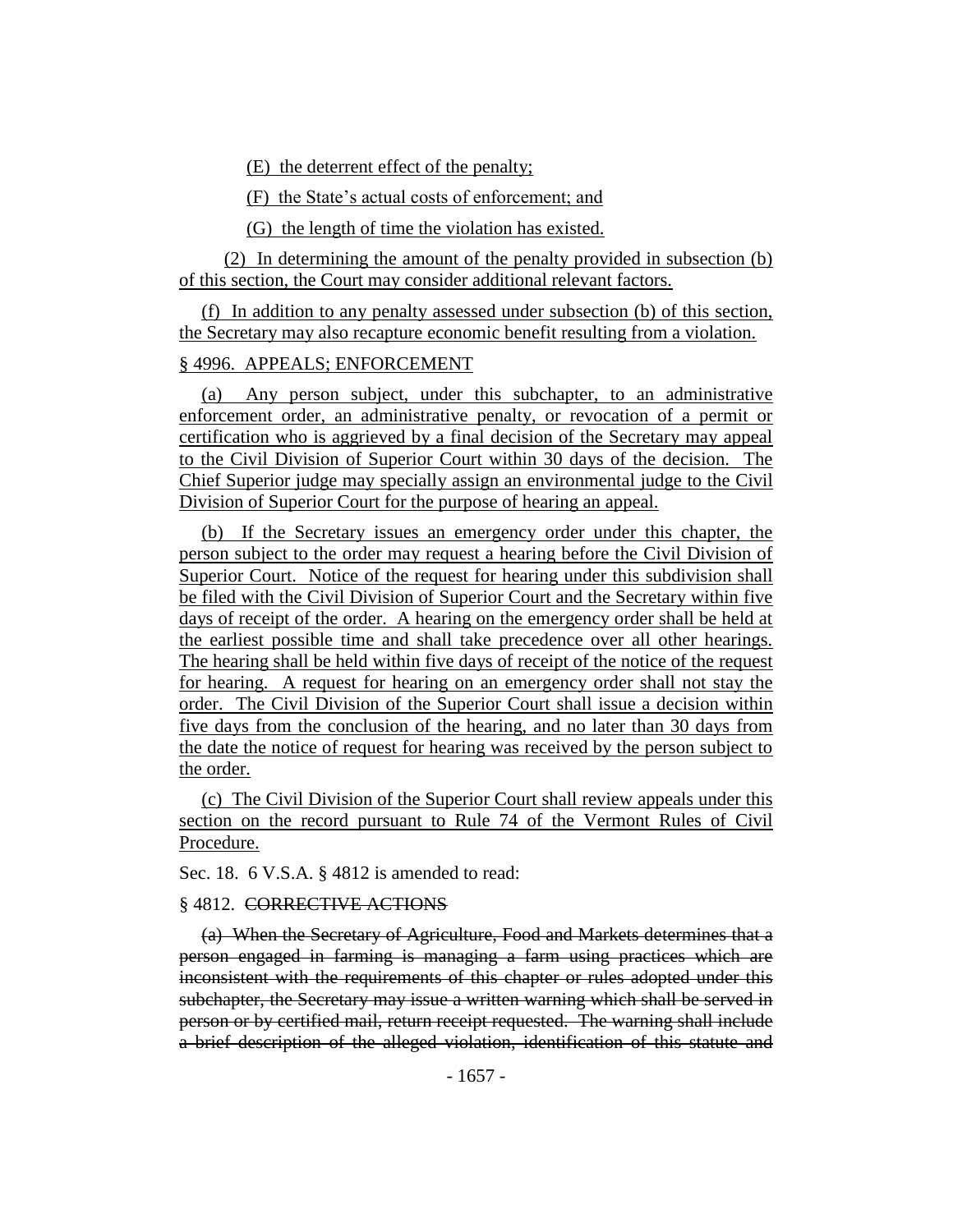applicable rules, a recommendation for corrective actions that may be taken by the person, along with a summary of federal and State assistance programs which may be utilized by the person to remedy the violation. The person shall have 30 days to respond to the written warning and shall provide an abatement schedule for curing the violation and a description of the corrective action to be taken to cure the violation. If the person fails to respond to the written warning within this period or to take corrective action to change the practices, the Secretary may act pursuant to subsection (b) of this section in order to protect water quality.

(b) The Secretary may:

(1) issue cease and desist orders and administrative penalties in accordance with the requirements of sections 15, 16, and 17 of this title; and

(2) institute appropriate proceedings on behalf of the Agency to enforce this subchapter.

(c) Whenever the Secretary believes that any person engaged in farming is in violation of this subchapter or rules adopted thereunder, an action may be brought in the name of the Agency in a court of competent jurisdiction to restrain by temporary or permanent injunction the continuation or repetition of the violation. The court may issue temporary or permanent injunctions, and other relief as may be necessary and appropriate to curtail any violations.

(d) [Repealed.]

(e) Any person subject to an enforcement order or an administrative penalty who is aggrieved by the final decision of the Secretary may appeal to the Superior Court within 30 days of the decision. The administrative judge may specially assign an Environmental judge to Superior Court for the purpose of hearing an appeal. [Repealed.]

Sec. 19. 6 V.S.A. § 4854 is amended to read:

## § 4854. REVOCATION; ENFORCEMENT

The secretary may revoke a permit issued under this subchapter after following the same process prescribed by section 2705 of this title regarding the revocation of a handler's license. The secretary may also seek enforcement remedies under sections 1, 12, 13, 16, and 17 of this title as well as assess an administrative penalty under section 15 of this title to any person who fails to apply for a permit as required by this subchapter, or who violates the terms or conditions of a permit issued under this subchapter. However, notwithstanding the provisions of section 15 of this title to the contrary, the maximum administrative penalty assessed for a violation of this subchapter shall not exceed \$5,000.00 for each violation, and the maximum amount of any penalty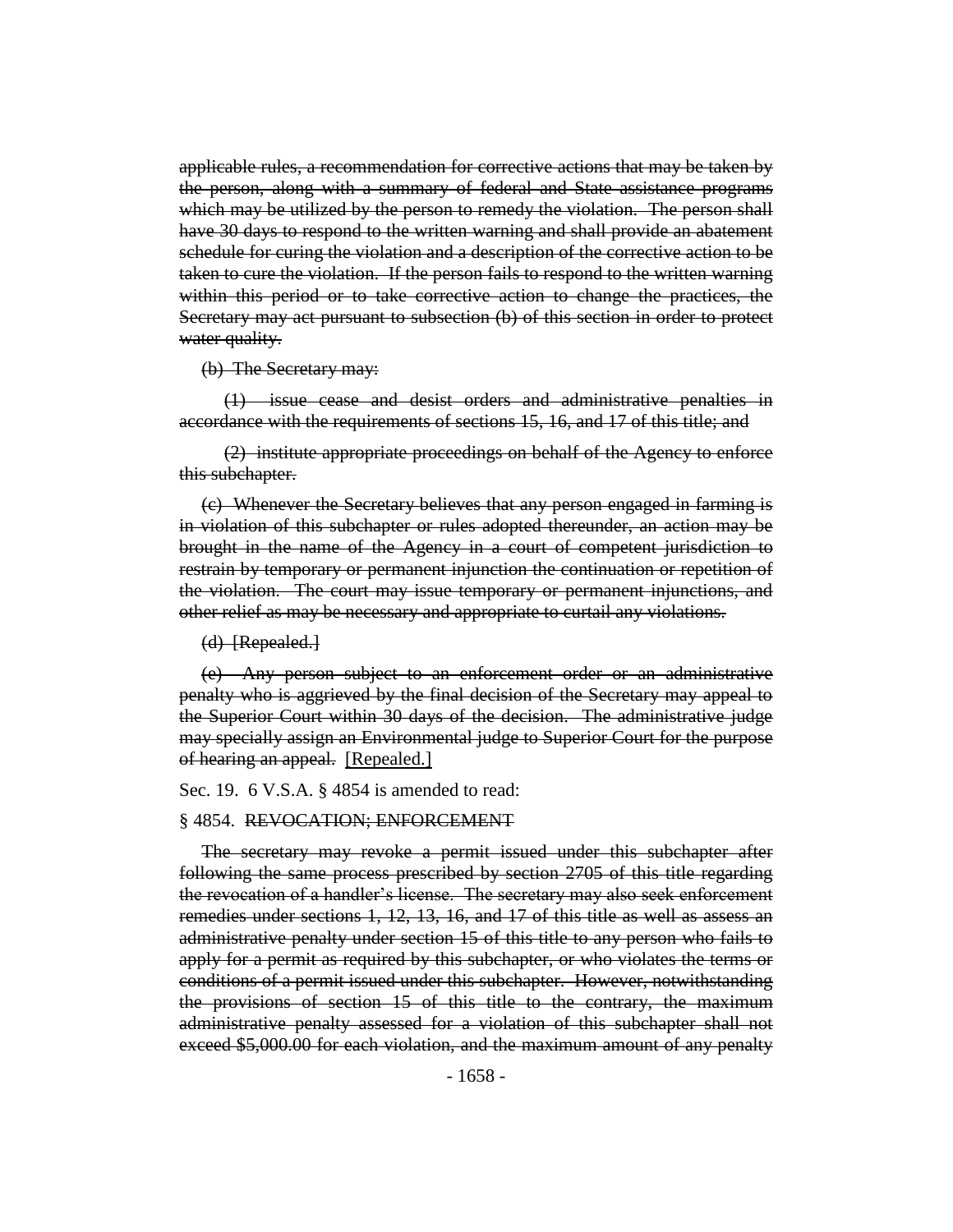assessed for separate and distinct violations of this chapter shall not exceed \$50,000.00. [Repealed.]

Sec. 20. 6 V.S.A. § 4860 is amended to read:

## § 4860. REVOCATION; ENFORCEMENT

(a) The secretary may revoke coverage under a general permit or an individual permit issued under this subchapter after following the same process prescribed by section 2705 of this title regarding the revocation of a handler's license. The secretary may also seek enforcement remedies under sections 1, 11, 12, 13, 16, and 17 of this title as well as assess an administrative penalty under section 15 of this title from any person who fails to comply with any permit provision as required by this subchapter or who violates the terms or conditions of coverage under any general permit or any individual permit issued under this subchapter. However, notwithstanding provisions of section 15 of this title to the contrary, the maximum administrative penalty assessed for a violation of this subchapter shall not exceed \$5,000.00 for each violation, and the maximum amount of any penalty assessed for separate and distinct violations of this chapter shall not exceed \$50,000.00.

(b) Any person who violates any provision of this subchapter or who fails to comply with any order or the terms of any permit issued in accordance with this subchapter shall be fined not more than \$10,000.00 for each violation. Each violation may be a separate offense and, in the case of a continuing violation, each day's continuance may be deemed a separate offense.

(c) Any person who knowingly makes any false statement, representation, or certification in any application, record, report, plan, or other document filed or required to be maintained by this subchapter or by any permit, rule, regulation, or order issued under this subchapter, or who falsifies, tampers with, or knowingly renders inaccurate any monitoring device or method required to be maintained by this subchapter or by any permit, rule, regulation, or order issued under this subchapter shall upon conviction be punished by a fine of not more than \$5,000.00 for each violation. Each violation may be a separate offense and, in the case of a continuing violation, each day's continuance may be deemed a separate offense. [Repealed.]

## Sec. 21. 10 V.S.A. § 8003 is amended to read:

(d) Upon the request of the Secretary of Agriculture, Food and Markets, the Secretary may take action under this chapter to enforce the agricultural water quality requirements of, rules adopted under, and permits and certifications issued under 6 V.S.A. chapter 215. The Secretary of Natural Resources and the Secretary of Agriculture, Food and Markets shall enter into a memorandum of understanding to implement this subsection.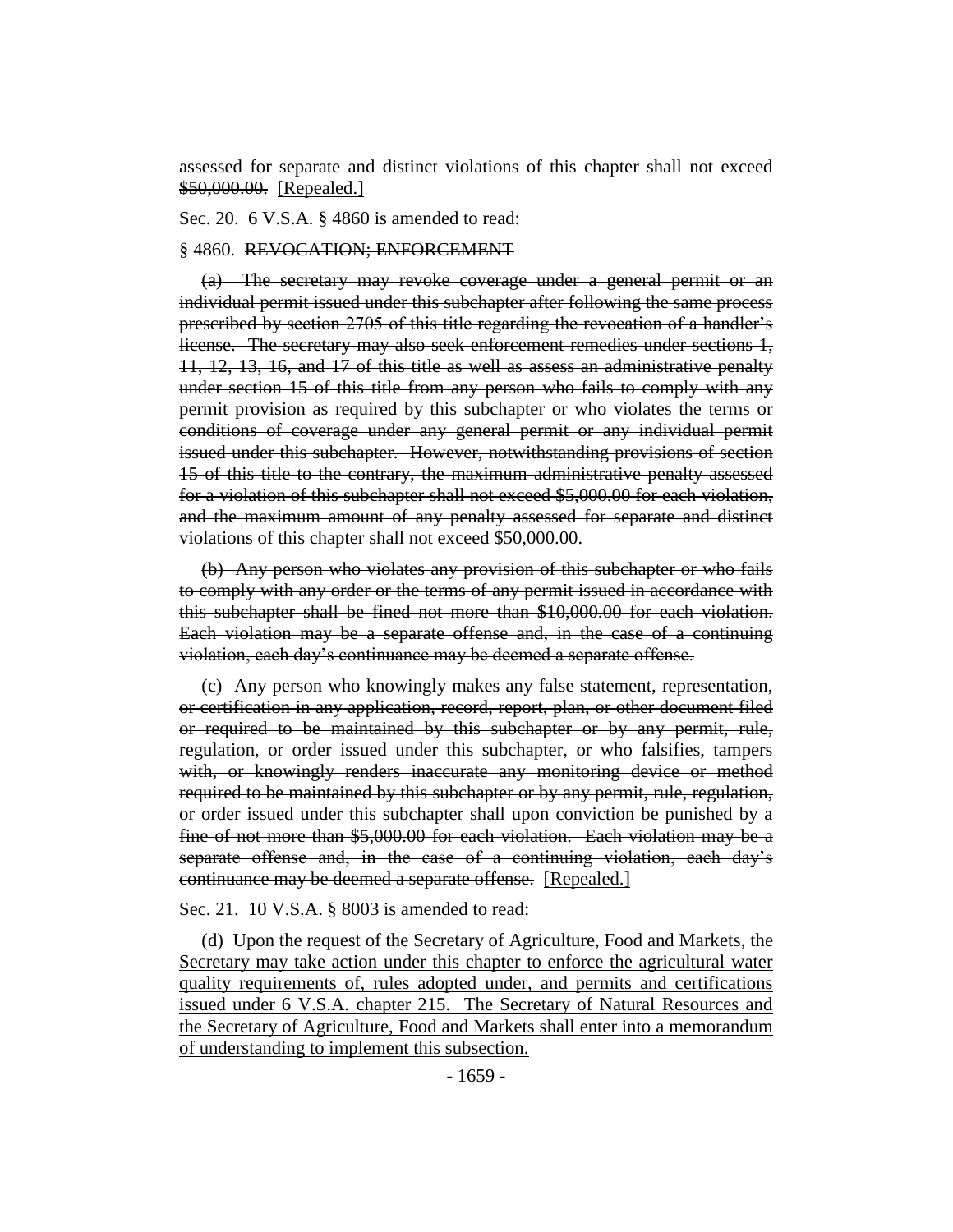\* \* \* Stream Alteration; Agricultural Activities \* \* \*

Sec. 22. 10 V.S.A. § 1021 is amended to read:

## § 1021. ALTERATION PROHIBITED; EXCEPTIONS

(a) A person shall not change, alter, or modify the course, current, or cross section of any watercourse or of designated outstanding resource waters, within or along the boundaries of this State either by movement, fill, or excavation of ten cubic yards or more of instream material in any year, unless authorized by the Secretary. A person shall not establish or construct a berm in a flood hazard area or river corridor, as those terms are defined in subdivisions 752(3) and (11) of this title, unless permitted by the Secretary or constructed as an emergency protective measure under subsection (b) of this section.

\* \* \*

(f) This subchapter shall not apply to:

(1) accepted agricultural or silvicultural practices, as defined by the Secretary of Agriculture, Food and Markets, or silvicultural practices, including the Acceptable Management Practices for Maintaining Water Quality on Logging Jobs in Vermont, as adopted by the Commissioner of Forests, Parks and Recreation, respectively; or

(2) a farm that is implementing an approved U.S. Department of Agriculture Natural Resource Conservation Service streambank stabilization project or a streambank stabilization project approved by the Secretary of Agriculture, Food and Markets that is consistent with policies adopted by the Secretary of Natural Resources to reduce fluvial erosion hazards.

\* \* \*

\* \* \* Use Value Appraisal; Compliance with Agricultural Water Quality Requirements \* \* \*

Sec. 23. 32 V.S.A. § 3756(i) is amended to read:

(i)(1) The Director shall remove from use value appraisal an entire parcel of managed forest land forestland and notify the owner in accordance with the procedure in subsection (b) of this section when the Department Commissioner of Forests, Parks and Recreation has not received a management activity report or has received an adverse inspection report, unless the lack of conformance consists solely of the failure to make prescribed planned cutting. In that case, the Director may delay removal from use value appraisal for a period of one year at a time to allow time to bring the parcel into conformance with the plan.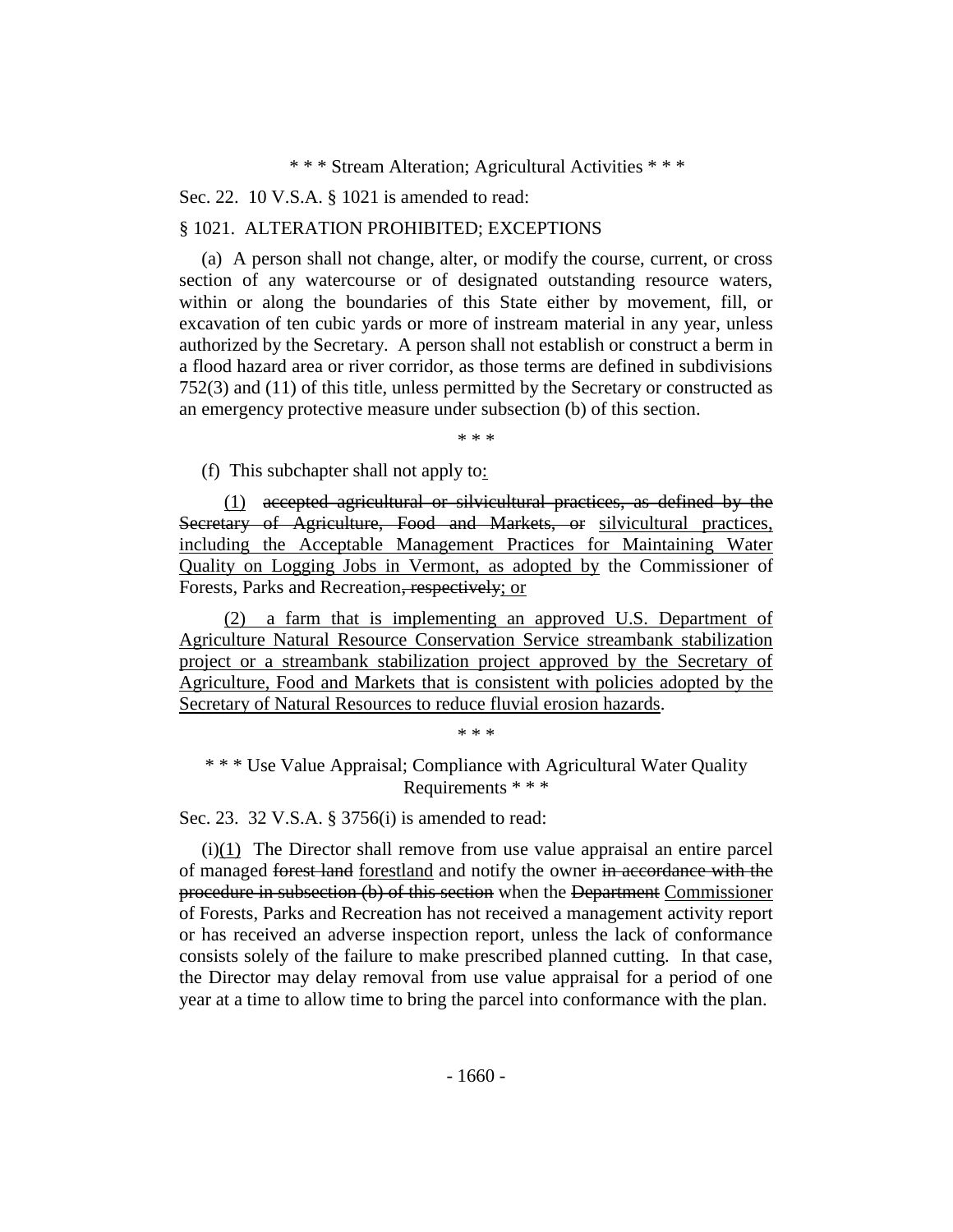(2)(A) The Director shall remove from use value appraisal an entire parcel or parcels of agricultural land and farm buildings identified by the Secretary of Agriculture, Food and Markets as being used by a person:

(i) found, after administrative hearing, or contested judicial hearing or motion, to be in violation of water quality requirements established under 6 V.S.A. chapter 215, or any rules adopted or any permit or certification issued under 6 V.S.A. chapter 215; or

(ii) who is not in compliance with the terms of an administrative or court order issued under 6 V.S.A. chapter 215, subchapter 10 to remedy a violation of the requirements of 6 V.S.A. chapter 215 or any rules adopted or any permit or certification issued under 6 V.S.A. chapter 215.

(B) The Director shall notify the owner that agricultural land or a farm building has been removed from use value appraisal by mailing notification of removal to the owner or operator's last and usual place of abode. After removal of agricultural land or a farm building from use value appraisal under this section, the Director shall not consider a new application for use value appraisal for the agricultural land or farm building until the Secretary of Agriculture, Food and Markets submits to the Director a certification that the owner or operator of the agricultural land or farm building is complying with the water quality requirements of 6 V.S.A. chapter 215 or an order issued under 6 V.S.A. chapter 215. After submission of a certification by the Secretary of Agriculture, Food and Markets, an owner or operator shall be eligible to apply for enrollment of the agricultural land or farm building according to the requirements of section 3756 of this title.

Sec. 24. 32 V.S.A. § 3758 is amended to read:

§ 3758. APPEALS

(a) Whenever the Director denies in whole or in part any application for classification as agricultural land or managed forestland or farm buildings, or grants a different classification than that applied for, or the Director or assessing officials fix a use value appraisal or determine that previously classified property is no longer eligible or that the property has undergone a change in use, the aggrieved owner may appeal the decision of the Director to the Commissioner within 30 days of the decision, and from there to Superior Court in the county in which the property is located.

\* \* \*

(e) When the Director removes agricultural land or a farm building pursuant to notification from the Secretary of Agriculture, Food and Markets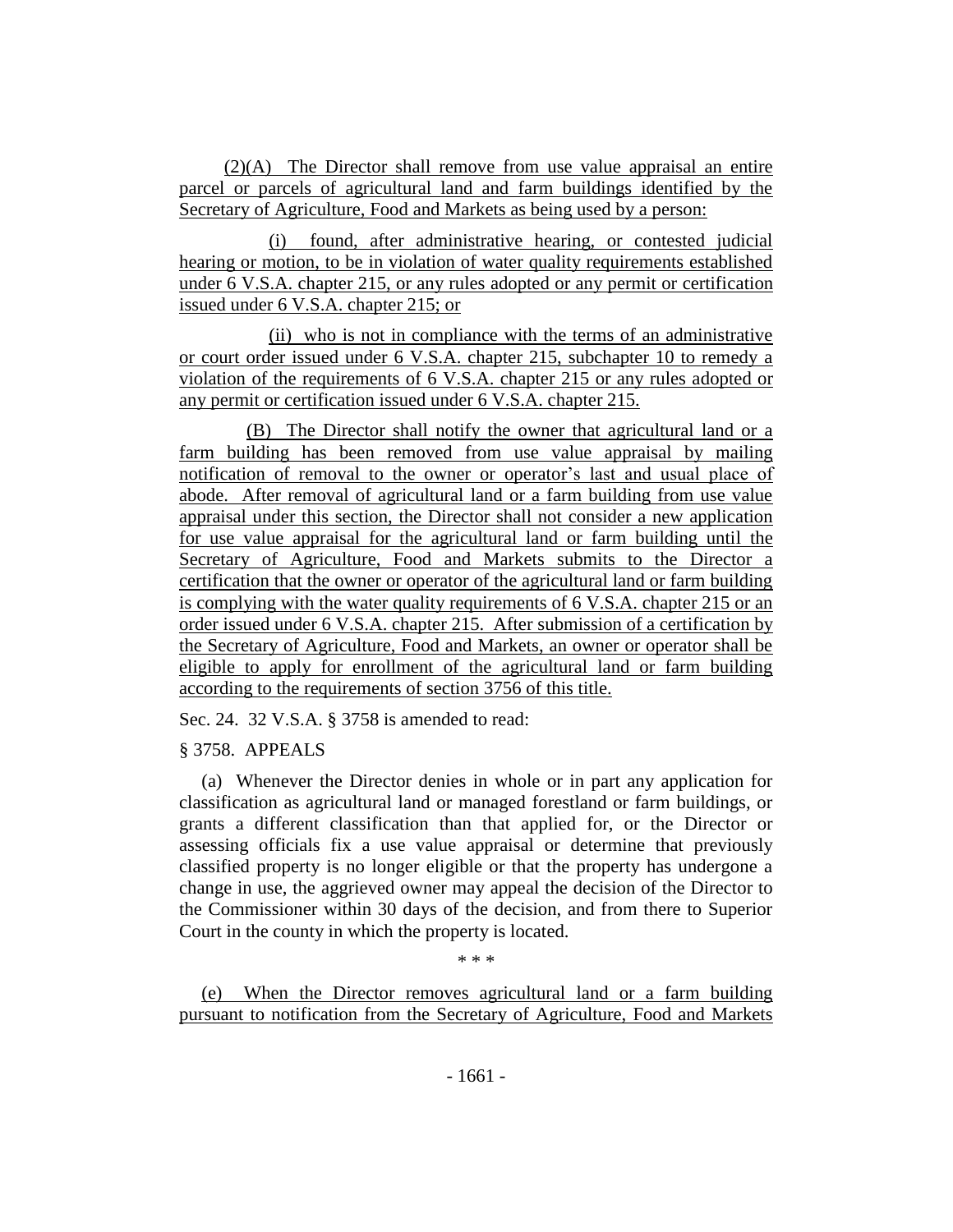under section 3756 of this title, the exclusive right of appeal shall be as provided in 6 V.S.A. § 4996(a).

Sec. 25. 32 V.S.A. § 3752(5) is amended to read:

(5) "Development" means, for the purposes of determining whether a land use change tax is to be assessed under section 3757 of this chapter, the construction of any building, road, or other structure, or any mining, excavation, or landfill activity. "Development" also means the subdivision of a parcel of land into two or more parcels, regardless of whether a change in use actually occurs, where one or more of the resulting parcels contains less than 25 acres each; but if subdivision is solely the result of a transfer to one or more of a spouse, parent, grandparent, child, grandchild, niece, nephew, or sibling of the transferor, or to the surviving spouse of any of the foregoing, then "development" shall not apply to any portion of the newly created parcel or parcels which qualifies for enrollment and for which, within 30 days following the transfer, each transferee or transferor applies for reenrollment in the use value appraisal program. "Development" also means the cutting of timber on property appraised under this chapter at use value in a manner contrary to a forest or conservation management plan as provided for in subsection 3755(b) of this title during the remaining term of the plan, or contrary to the minimum acceptable standards for forest management if the plan has expired; or a change in the parcel or use of the parcel in violation of the conservation management standards established by the Commissioner of Forests, Parks and Recreation. "Development" also means notification of the Director by the Secretary of Agriculture, Food and Markets under section 3756 of this title that the owner or operator of agricultural land or a farm building is violating the water quality requirements of 6 V.S.A. chapter 215 or is failing to comply with the terms of an order issued under 6 V.S.A. chapter 215, subchapter 10. The term "development" shall not include the construction, reconstruction, structural alteration, relocation, or enlargement of any building, road, or other structure for farming, logging, forestry, or conservation purposes, but shall include the subsequent commencement of a use of that building, road, or structure for other than farming, logging, or forestry purposes.

\* \* \* Agency of Natural Resources Basin Planning \* \* \*

Sec. 26. 10 V.S.A. § 1253 is amended to read:

§ 1253. CLASSIFICATION OF WATERS DESIGNATED, RECLASSIFICATION

\* \* \*

 $(d)(1)$  The Through the process of basin planning, the Secretary shall determine what degree of water quality and classification should be obtained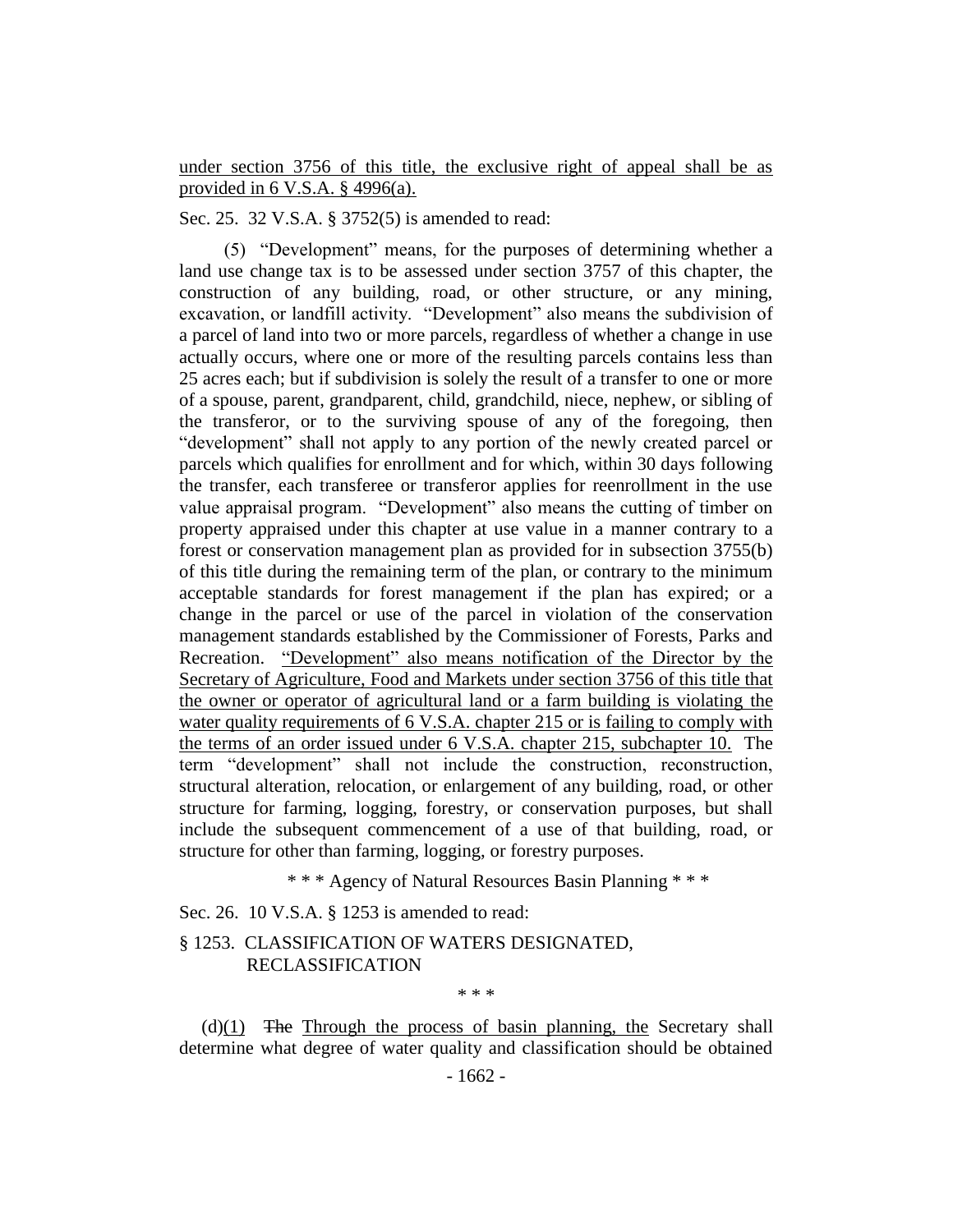and maintained for those waters not classified by the Board before 1981 following the procedures in sections 1254 and 1258 of this title. Those waters shall be classified in the public interest. The Secretary shall prepare and maintain an overall surface water management plan to assure that the State water quality standards are met in all State waters. The surface water management plan shall include a schedule for updating the basin plans. The Secretary, in consultation with regional planning commissions and natural resource conservation districts, shall revise all  $17$  15 basin plans by January 1, 2006, and update them every five years thereafter the basin plans on a five-year rotating basis. On or before January  $4\,15$  of each year, the Secretary shall report to the House Committees on Agriculture and Forest Products, on Natural Resources and Energy, and on Fish, Wildlife and Water Resources, and to the Senate Committees on Agriculture and on Natural Resources and Energy regarding the progress made and difficulties encountered in revising basin plans. By January 1, 1993, the Secretary shall prepare an overall management plan to ensure that the water quality standards are met in all State waters. The report shall include a summary of basin planning activities in the previous calendar year, a schedule for the production of basin plans in the subsequent calendar year, and a summary of actions to be taken over the subsequent three years. The provisions of 2 V.S.A. § 20(d) (expiration of required reports) shall not apply to the report to be made under this subsection.

(2) In developing a basin plan under this subsection, the Secretary shall:

(A) identify waters that should be reclassified as Class A waters or outstanding resource waters;

(B) identify wetlands that should be reclassified as Class I wetlands;

(C) identify projects or activities within a basin that will result in the protection and enhancement of water quality;

(D) assure that municipal officials, citizens, watershed groups, and other interested groups and individuals are involved in the basin planning process;

(E) assure regional and local input in State water quality policy development and planning processes;

(F) provide education to municipal officials and citizens regarding the basin planning process;

(G) develop, in consultation with the applicable regional planning commission, an analysis and formal recommendation on conformance with the goals and objectives of applicable regional plans;

(H) provide for public notice of a draft basin plan; and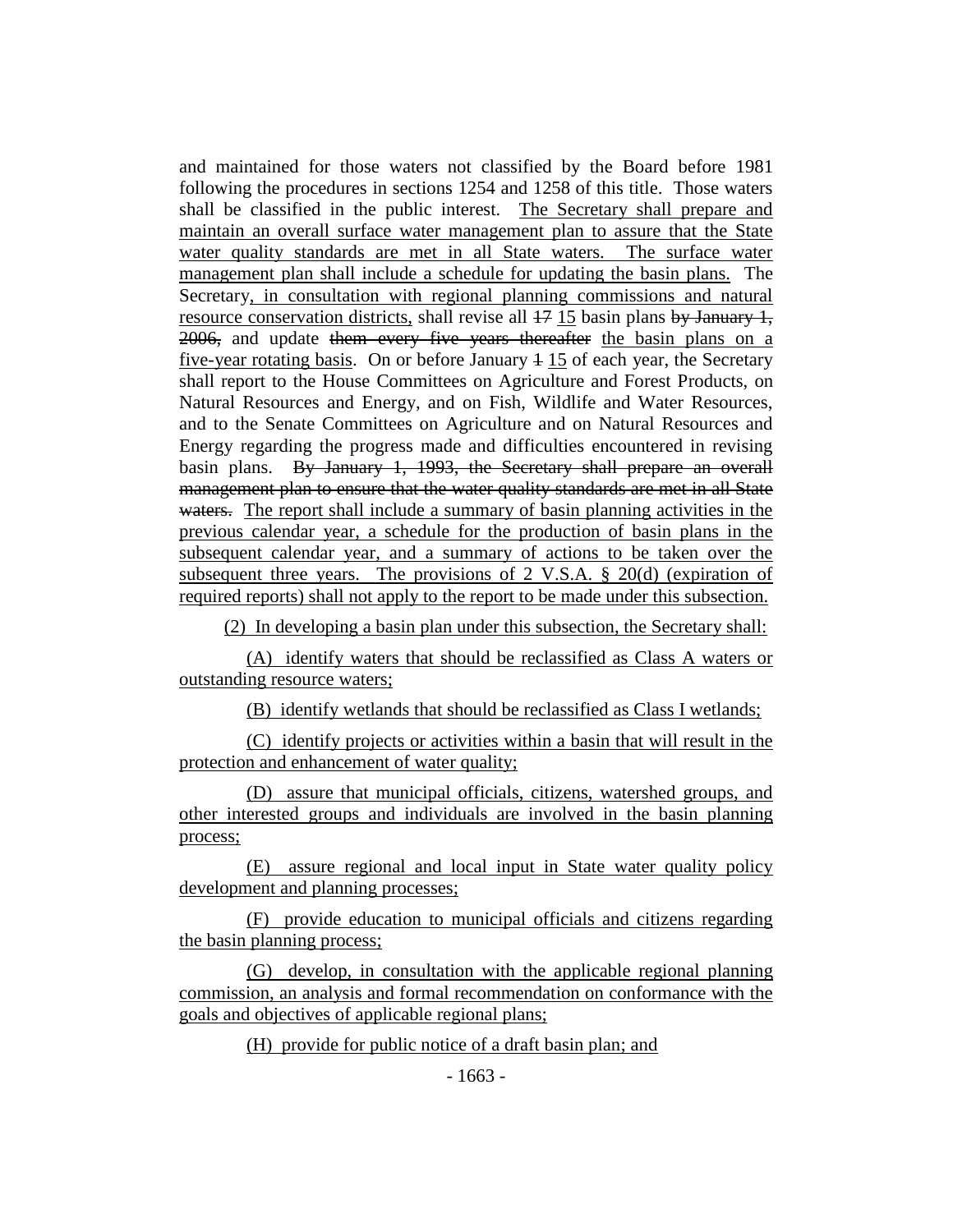(I) provide for the opportunity of public comment on a draft basin plan.

(3) The Secretary shall, contingent upon the availability of funding, contract with a regional planning commission to assist in or to produce a basin plan under the schedule set forth in subdivision (1) of this subsection. When contracting with a regional planning commission to assist in or produce a basin plan, the Secretary may require the regional planning commission to:

(A) conduct any of the activities required under subdivision (2) of this subsection;

(B) provide technical assistance and data collection activities to inform municipal officials and the State in making water quality investment decisions;

(C) coordinate municipal planning and adoption or implementation of municipal development regulations to better meet State water quality policies and investment priorities; or

(D) assist the Secretary in implementing a project evaluation process to prioritize water quality improvement projects within the region to assure cost effective use of State and federal funds.

(e) In determining the question of public interest, the Secretary shall give due consideration to, and explain his or her decision with respect to, the following:

(1) existing and obtainable water qualities;

(2) existing and potential use of waters for public water supply, recreational, agricultural, industrial, and other legitimate purposes;

(3) natural sources of pollution;

(4) public and private pollution sources and the alternative means of abating the same;

(5) consistency with the State water quality policy established in 10 V.S.A. § 1250;

(6) suitability of waters as habitat for fish, aquatic life, and wildlife;

(7) need for and use of minimum streamflow requirements;

(8) federal requirements for classification and management of waters;

(9) consistency with applicable municipal, regional, and State plans; and

(10) any other factors relevant to determine the maximum beneficial use and enjoyment of waters.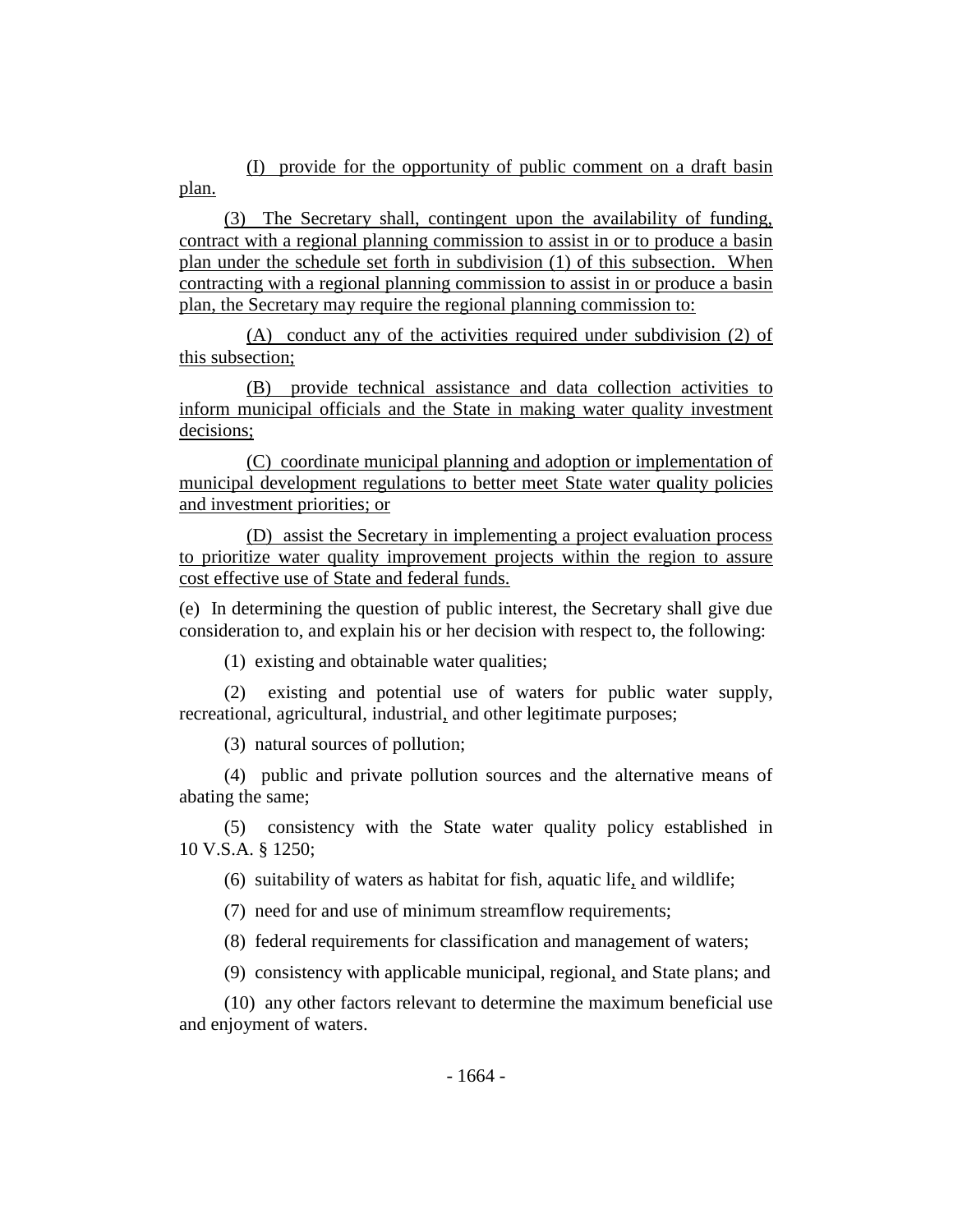(f) Notwithstanding the provisions of subsection (c) of this section, when reclassifying waters to Class A, the Secretary need find only that the reclassification is in the public interest.

(g) The Secretary under the reclassification rule may grant permits for only a portion of the assimilative capacity of the receiving waters, or may permit only indirect discharges from on-site disposal systems, or both.

Sec. 27. 24 V.S.A. § 4302 is amended to read:

§ 4302. PURPOSE; GOALS

\* \* \*

(b) It is also the intent of the Legislature that municipalities, regional planning commissions, and State agencies shall engage in a continuing planning process that will further the following goals:

\* \* \*

(c) In addition, this chapter shall be used to further the following specific goals:

\* \* \*

(6) To maintain and improve the quality of air, water, wildlife, and land resources.

(A) Vermont's air, water, wildlife, mineral and land resources should be planned for use and development according to the principles set forth in 10 V.S.A. § 6086(a).

(B) Vermont's water quality should be maintained and improved according to the policies and actions developed in the basin plans established by the Secretary of Natural Resources under 10 V.S.A. § 1253.

\* \* \*

Sec. 28. 24 V.S.A. § 4348(c) is amended to read:

(c) At least 30 days prior to the first hearing, a copy of the proposed plan or amendment, with a request for general comments and for specific comments with respect to the extent to which the plan or amendment is consistent with the goals established in section 4302 of this title, shall be delivered with proof of receipt, or sent by certified mail, return receipt requested, to each of the following:

(1) the chair of the legislative body of each municipality within the region;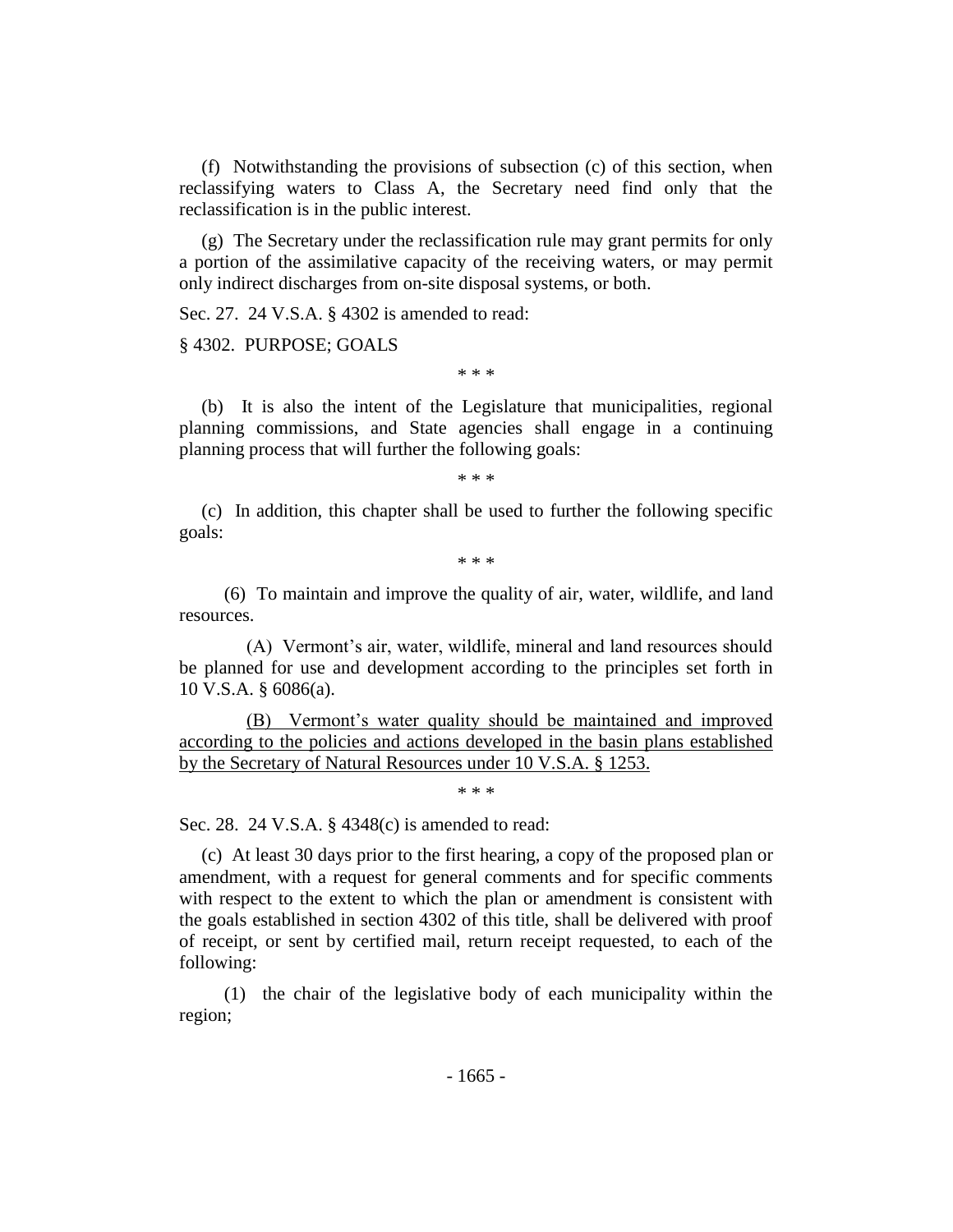(2) the executive director of each abutting regional planning commission;

(3) the Department of Housing and Community Development within the Agency of Commerce and Community Development; and

(4) business, conservation, low income low-income advocacy, and other community or interest groups or organizations that have requested notice in writing prior to the date the hearing is warned; and

(5) the Agency of Natural Resources and the Agency of Agriculture, Food and Markets.

Sec. 29. 24 V.S.A. § 4348a(a) is amended to read:

(a) A regional plan shall be consistent with the goals established in section 4302 of this title and shall include the following:

\* \* \*

(6) A statement of policies on the:

(A) preservation of rare and irreplaceable natural areas, scenic and historic features and resources; and

(B) protection and improvement of the quality of waters of the State to be used in the development and furtherance of the applicable basin plans established by the Secretary of Natural Resources under 10 V.S.A. § 1253;

\* \* \*

\* \* \* Antidegradation Policy Implementation Rule \* \* \*

Sec. 30. 10 V.S.A. § 1251a(c) is amended to read:

(c) On or before January 15, 2008 July 1, 2016, the Secretary of Natural Resources shall propose draft rules for adopt by rule an implementation process for the antidegradation policy in the water quality standards of the State. The implementation process for the antidegradation policy shall be consistent with the State water quality policy established in section 1250 of this title, the Vermont Water Quality Standards, and any applicable requirements of the federal Clean Water Act. On or before July 1, 2008, a final proposal of the rules for an implementation process for the antidegradation policy shall be filed with the Secretary of State under 3 V.S.A. § 841 The Secretary of Natural Resources shall apply the antidegradation implementation policy to all new discharges that require a permit under this chapter and to a permit or coverage under a general permit issued a farm under 6 V.S.A. chapter 215 when the farm has the potential to discharge to State waters.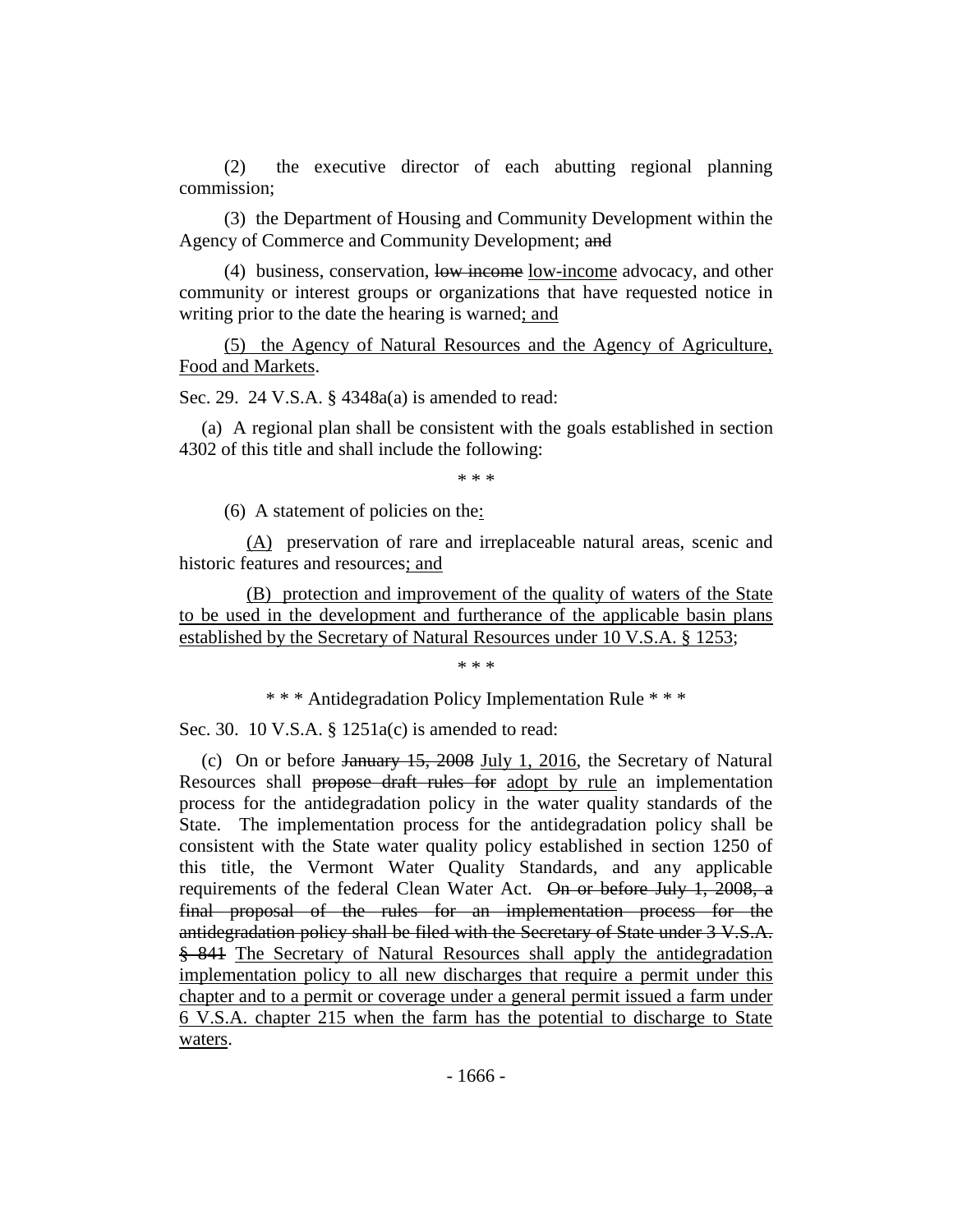### \* \* \* Stormwater Management \* \* \*

#### Sec. 31. 10 V.S.A. § 1264 is amended to read:

#### § 1264. STORMWATER MANAGEMENT

(a) The General Assembly finds that the management of stormwater runoff is necessary to reduce stream channel instability, pollution, siltation, sedimentation, and local flooding, all of which have adverse impacts on the water and land resources of the State. The General Assembly intends, by enactment of this section, to reduce the adverse effects of stormwater runoff. The General Assembly determines that this intent may best be attained by a process that: assures broad participation; focuses upon the prevention of pollution; relies on structural treatment only when necessary; establishes and maintains accountability; tailors strategies to the region and the locale; assures an adequate funding source; builds broadbased programs; provides for the evaluation and appropriate evolution of programs; is consistent with the federal Clean Water Act and the State water quality standards; and accords appropriate recognition to the importance of community benefits that accompany an effective stormwater runoff management program. In furtherance of these purposes, the Secretary shall implement two stormwater permitting programs. The first program is based on the requirements of the federal National Pollutant Discharge Elimination System (NPDES) permit program in accordance with section 1258 of this title. The second program is a State permit program based on the requirements of this section for the discharge of "regulated stormwater runoff" as that term is defined in subdivision (11) of this subsection. As used in this section:

(1) "2002 Stormwater Management Manual" means the Agency of Natural Resources' Stormwater Management Manual dated April 2002, as amended from time to time by rule.

(2) "Best management practice" (BMP) means a schedule of activities, prohibitions of practices, maintenance procedures, and other management practices to prevent or reduce water pollution.

(3) "Development" means the construction of impervious surface on a tract or tracts of land where no impervious surface previously existed.

(4) "Existing stormwater discharge" means a discharge of regulated stormwater runoff which first occurred prior to June 1, 2002 and that is subject to the permitting requirements of this chapter.

(5) "Expansion" and "the expanded portion of an existing discharge" mean an increase or addition of impervious surface, such that the total resulting impervious area is greater than the minimum regulatory threshold. Expansion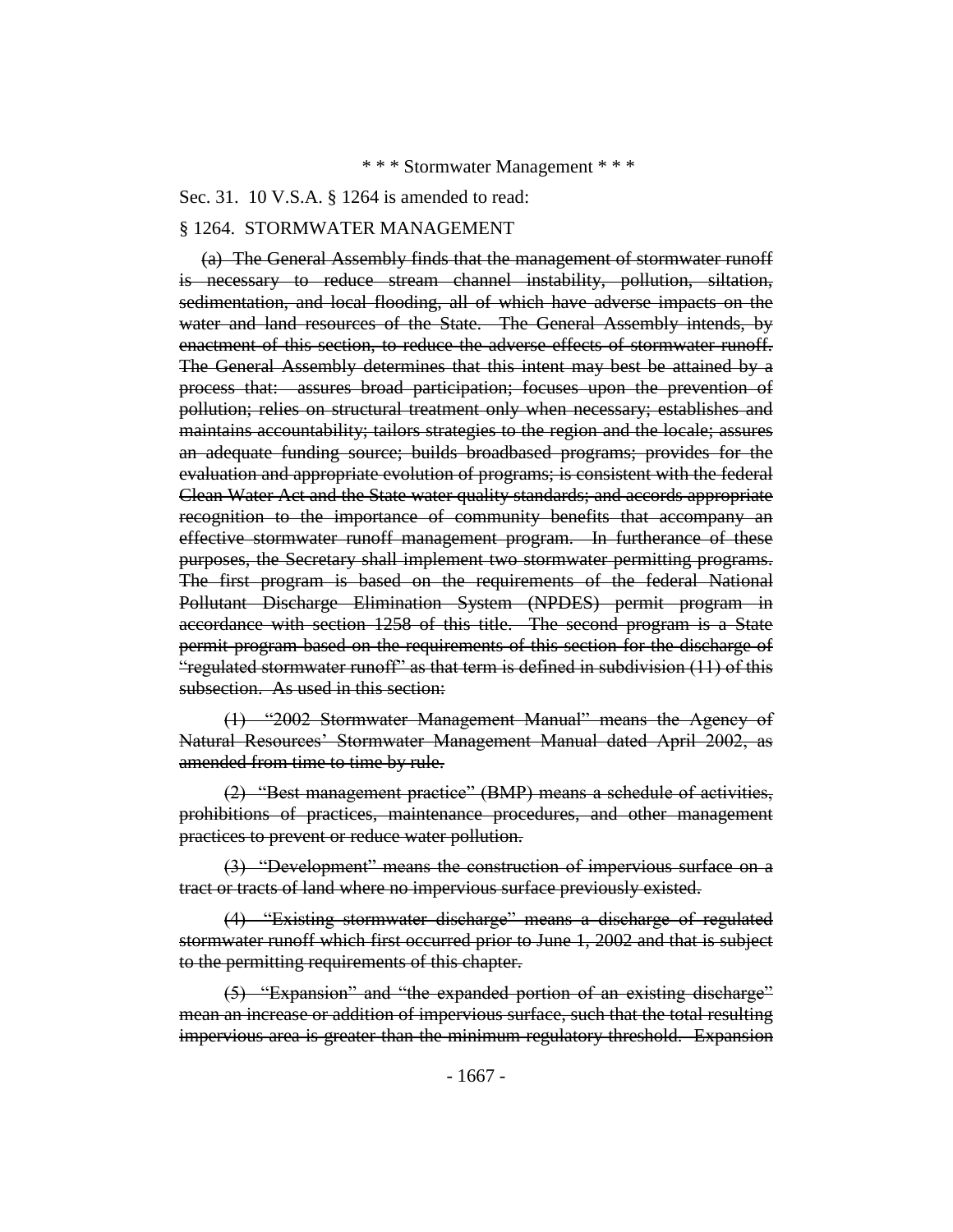does not mean an increase or addition of impervious surface of less than 5,000 square feet.

(6) "Impervious surface" means those manmade surfaces, including paved and unpaved roads, parking areas, roofs, driveways, and walkways, from which precipitation runs off rather than infiltrates.

(7) "New stormwater discharge" means a new or expanded discharge of regulated stormwater runoff, subject to the permitting requirements of this chapter, which first occurs after June 1, 2002 and has not been previously authorized pursuant to this chapter.

(8) "Offset" means a State-permitted or -approved action or project within a stormwater-impaired water that a discharger or a third person may complete to mitigate the impacts that a discharge of regulated stormwater runoff has on the stormwater-impaired water.

(9) "Offset charge" means the amount of sediment load or hydrologic impact that an offset must reduce or control in the stormwater impaired water in which the offset is located.

(10) "Redevelopment" means the construction or reconstruction of an impervious surface where an impervious surface already exists when such new construction involves substantial site grading, substantial subsurface excavation, or substantial modification of existing stormwater conveyance, such that the total of impervious surface to be constructed or reconstructed is greater than the minimum regulatory threshold. Redevelopment does not mean the construction or reconstruction of impervious surface where impervious surface already exists when the construction or reconstruction involves less than 5,000 square feet. Redevelopment does not mean public road management activities, including any crack sealing, patching, coldplaning, resurfacing, reclaiming, or grading treatments used to maintain pavement, bridges, and unpaved roads.

(11) "Regulated stormwater runoff" means precipitation, snowmelt, and the material dissolved or suspended in precipitation and snowmelt that runs off impervious surfaces and discharges into surface waters or into groundwater via infiltration.

(12) "Stormwater impact fee" means the monetary charge assessed to a permit applicant for the discharge of regulated stormwater runoff to a stormwater-impaired water that mitigates a sediment load level or hydrologie impact that the discharger is unable to control through on-site treatment or completion of an offset on a site owned or controlled by the permit applicant.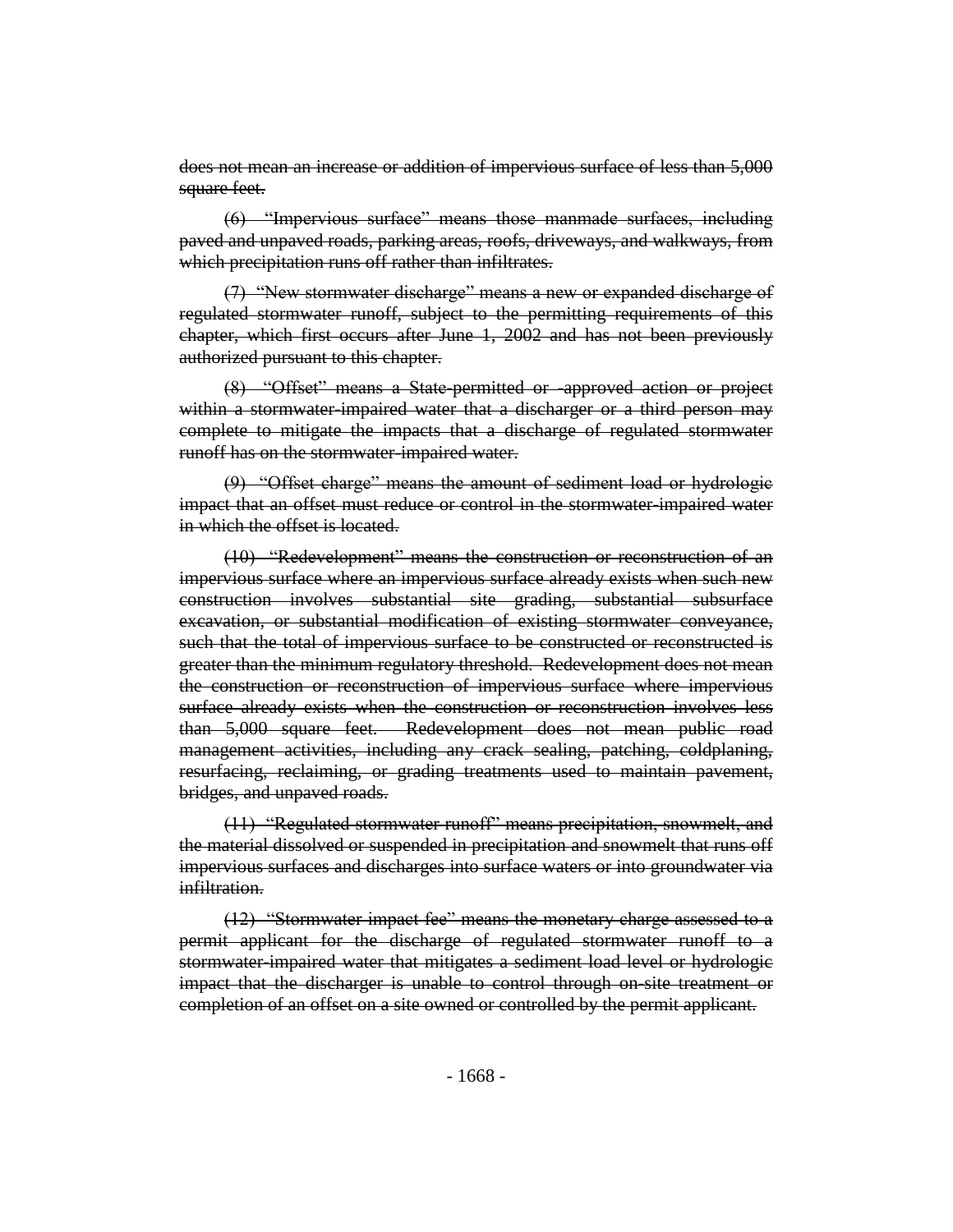(13) "Stormwater-impaired water" means a State water that the Secretary determines is significantly impaired by discharges of regulated stormwater runoff.

(14) "Stormwater runoff" means precipitation and snowmelt that does not infiltrate into the soil, including material dissolved or suspended in it, but does not include discharges from undisturbed natural terrain or wastes from combined sewer overflows.

(15) "Total maximum daily load" (TMDL) means the calculations and plan for meeting water quality standards approved by the U.S. Environmental Protection Agency (EPA) and prepared pursuant to 33 U.S.C. § 1313(d) and federal regulations adopted under that law.

(16) "Water quality remediation plan" means a plan, other than a TMDL or sediment load allocation, designed to bring an impaired water body into compliance with applicable water quality standards in accordance with 40 C.F.R. § 130.7(b)(1)(ii) and (iii).

(17) "Watershed improvement permit" means a general permit specific to a stormwater-impaired water that is designed to apply management strategies to existing and new discharges and that includes a schedule of compliance no longer than five years reasonably designed to assure attainment of the Vermont water quality standards in the receiving waters.

(18) "Stormwater system" means the storm sewers; outfall sewers; surface drains; manmade wetlands; channels; ditches; wet and dry bottom basins; rain gardens; and other control equipment necessary and appurtenant to the collection, transportation, conveyance, pumping, treatment, disposal, and discharge of regulated stormwater runoff.

(19) "Net zero standard" means:

(A) A new discharge or the expanded portion of an existing discharge meets the requirements of the 2002 Stormwater Management Manual and does not increase the sediment load in the receiving stormwater-impaired water; or

(B) A discharge from redevelopment; from an existing discharge operating under an expired stormwater discharge permit where the property owner applies for a new permit; or from any combination of development, redevelopment, and expansion meets on-site the water quality, recharge, and channel protection criteria set forth in Table 1.1 of the 2002 Stormwater Management Manual that are determined to be technically feasible by an engineering feasibility analysis conducted by the Agency and if the sediment load from the discharge approximates the natural runoff from an undeveloped field or open meadow that is not used for agricultural activity.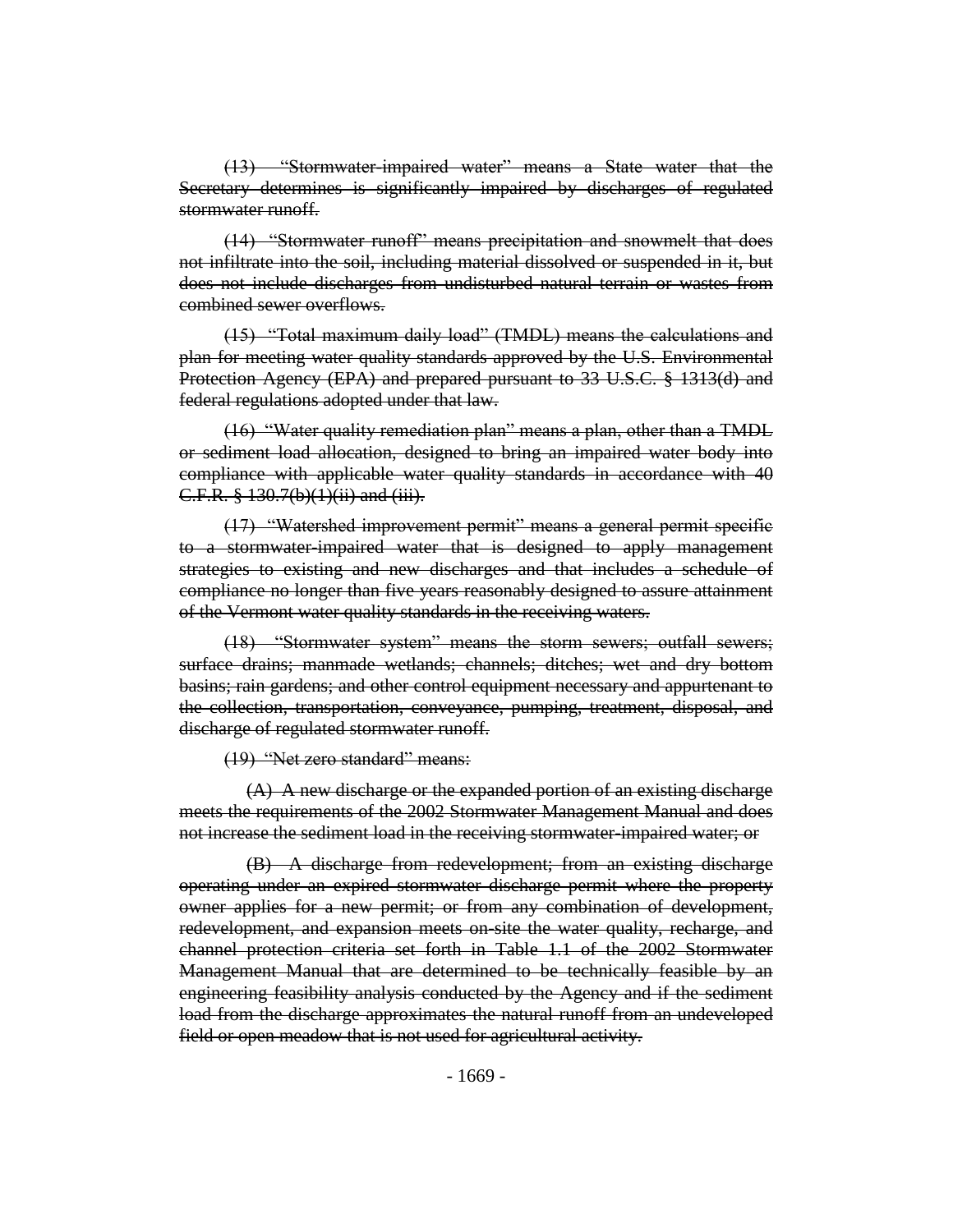(b) The Secretary shall prepare a plan for the management of collected stormwater runoff found by the Secretary to be deleterious to receiving waters. The plan shall recognize that the runoff of stormwater is different from the discharge of sanitary and industrial wastes because of the influence of natural events of stormwater runoff, the variations in characteristics of those runoffs, and the increased stream flows and natural degradation of the receiving water quality at the time of discharge. The plan shall be cost effective and designed to minimize any adverse impact of stormwater runoff to waters of the State. By no later than February 1, 2001, the Secretary shall prepare an enhanced stormwater management program and report on the content of that program to the House Committees on Fish, Wildlife and Water Resources and on Natural Resources and Energy and to the Senate Committee on Natural Resources and Energy. In developing the program, the Secretary shall consult with the Board, affected municipalities, regional entities, other State and federal agencies, and members of the public. The Secretary shall be responsible for implementation of the program. The Secretary's stormwater management program shall include, at a minimum, provisions that:

(1) Indicate that the primary goals of the State program will be to assure compliance with the Vermont Water Quality Standards and to maintain after development, as nearly as possible, the predevelopment runoff characteristics.

(2) Allow for differences in hydrologic characteristics in different parts of the State.

(3) Incorporate stormwater management into the basin planning process conducted under section 1253 of this title.

(4) Assure consistency with applicable requirements of the federal Clean Water Act.

(5) Address stormwater management in new development and redevelopment.

(6) Control stormwater runoff from construction sites and other land disturbing activities.

(7) Indicate that water quality mitigation practices may be required for redevelopment of previously developed sites, even when preredevelopment runoff characteristics are proposed to be maintained.

(8) Specify minimum requirements for inspection and maintenance of stormwater management practices.

(9) Promote detection and elimination of improper or illegal connections and discharges.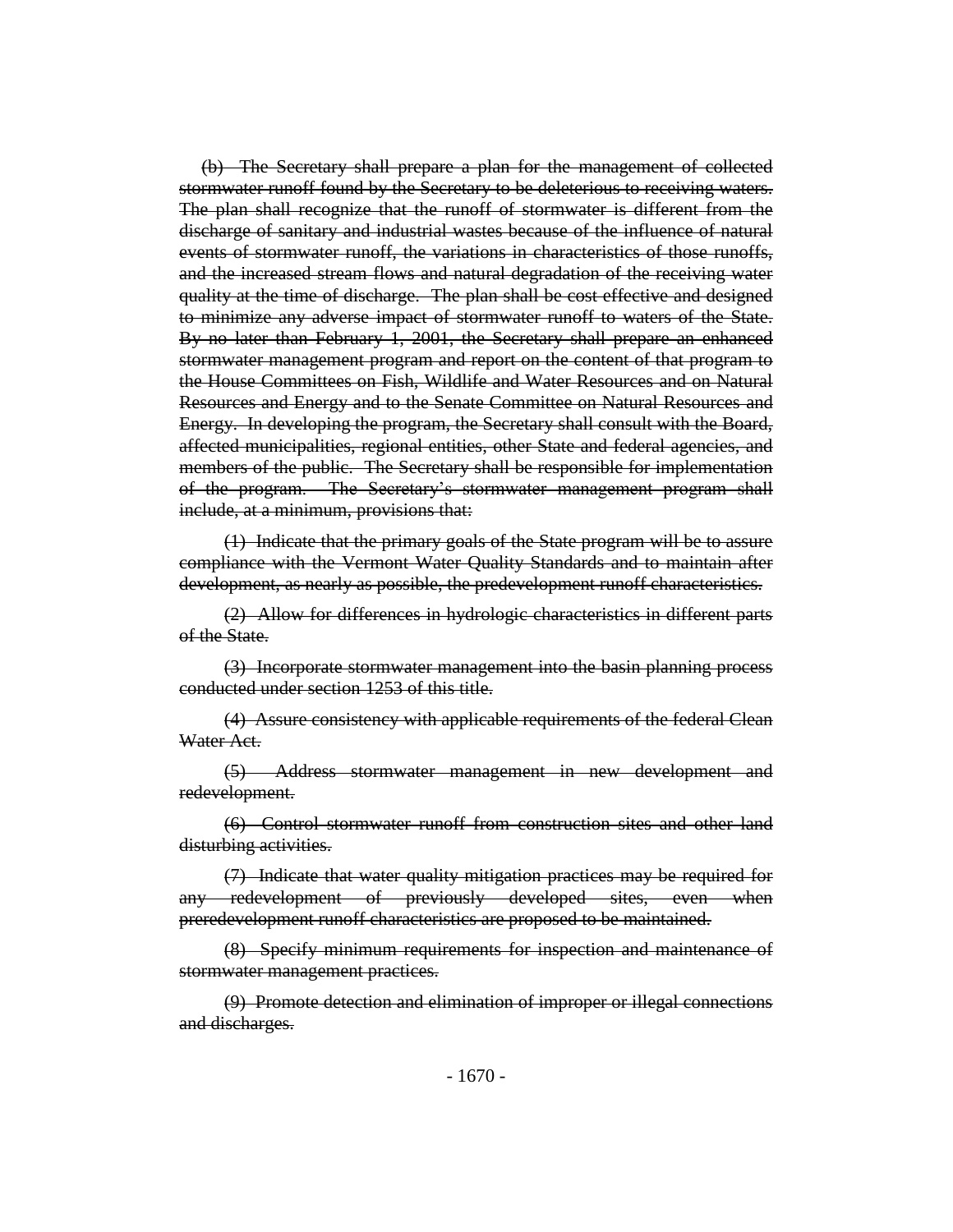(10) Promote implementation of pollution prevention during the conduct of municipal operations.

(11) Provide for a design manual that includes technical guidance for the management of stormwater runoff.

(12) Encourage municipal governments to utilize existing regulatory and planning authority to implement improved stormwater management by providing technical assistance, training, research and coordination with respect to stormwater management technology, and by preparing and distributing a model local stormwater management ordinance.

(13) Promote public education and participation among citizens and municipalities about cost-effective and innovative measures to reduce stormwater discharges to the waters of the State.

(c) The Secretary shall submit the program report to the House Committees on Agriculture and Forest Products, on Transportation, and on Natural Resources and Energy and to the Senate Committees on Agriculture and on Natural Resources and Energy.

(d)(1) The Secretary shall initiate rulemaking by October 15, 2004, and shall adopt a rule for a stormwater management program by June 15, 2005. The rule shall be adopted in accordance with 3 V.S.A. chapter 25 and shall include:

(A) the regulatory elements of the program identified in subsection (b) of this section, including the development and use of offsets and the establishment and imposition of stormwater impact fees to apply when issuing permits that allow regulated stormwater runoff to stormwater-impaired waters;

(B) requirements concerning the contents of permit applications that include, at a minimum, for regulated stormwater runoff, the permit application requirements contained in the Agency's 1997 stormwater management procedures;

(C) a system of notifying interested persons in a timely way of the Agency's receipt of stormwater discharge applications, provided any alleged failures with respect to such notice shall not be relevant in any Agency permit decision or any appeals brought pursuant to section 1269 of this chapter;

(D) requirements concerning a permit for discharges of regulated stormwater runoff from the development, redevelopment, or expansion of impervious surfaces equal to or greater than one acre or any combination of development, redevelopment, and expansion of impervious surfaces equal to or greater than one acre; and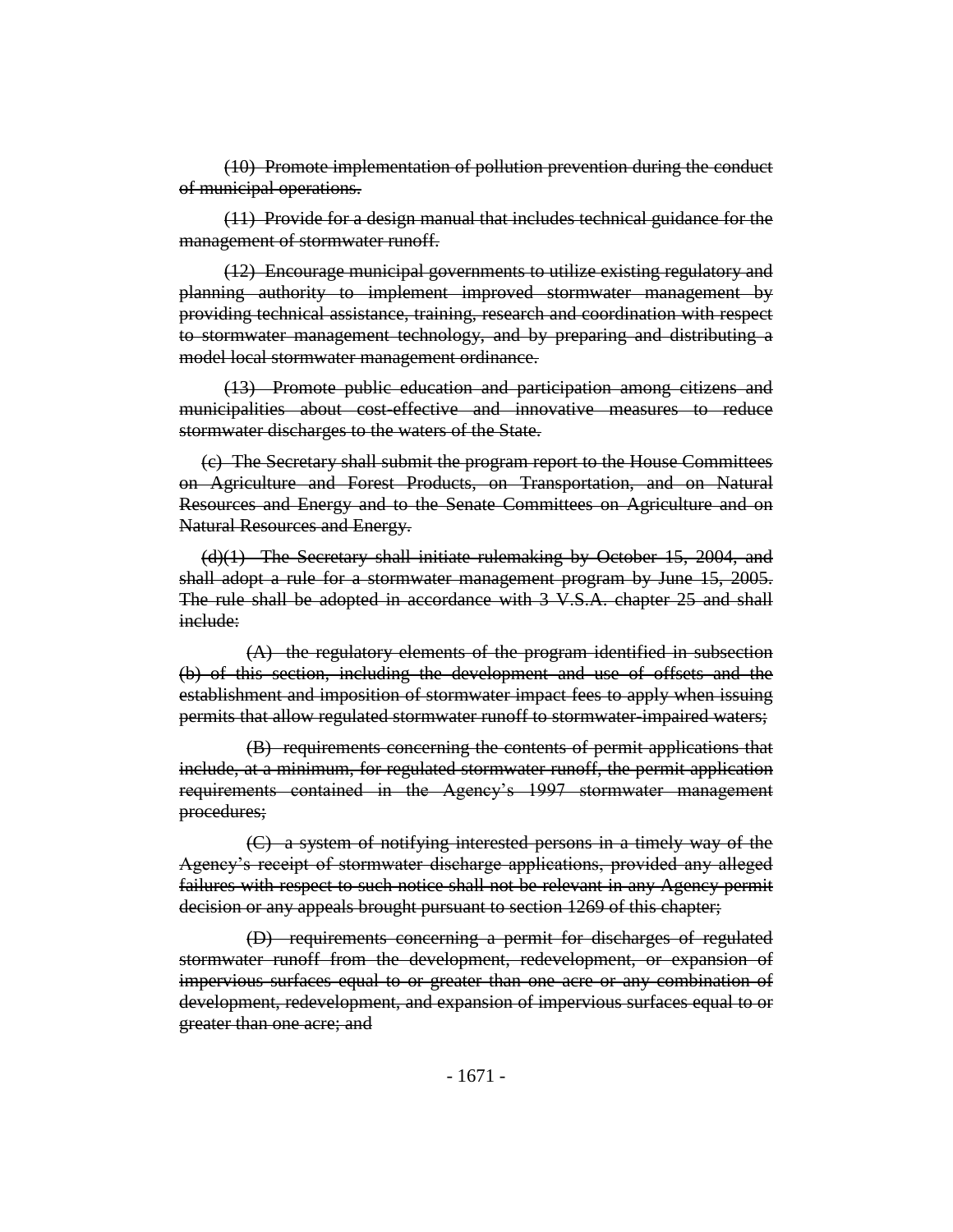(E) requirements concerning a permit for discharges of regulated stormwater runoff from an impervious surface of any size to stormwater-impaired waters if the Secretary determines that treatment is necessary to reduce the adverse impact of such stormwater discharges due to the size of the impervious surface, drainage patterns, hydraulic connectivity, existing stormwater treatment, or other factors identified by the Secretary.

(2) Notwithstanding  $3 \text{ V.S.A. }$   $8 \text{ 840(a), the Secretary shall hold at least}$ three public hearings in different areas of the State regarding the proposed rule.

 $(e)(1)$  Except as otherwise may be provided in subsection  $(f)$  of this section, the Secretary shall, for new stormwater discharges, require a permit for discharge of, regulated stormwater runoff consistent with, at a minimum, the 2002 Stormwater Management Manual. The Secretary may issue, condition, modify, revoke, or deny discharge permits for regulated stormwater runoff, as necessary to assure achievement of the goals of the program and compliance with State law and the federal Clean Water Act. The permit shall specify the use of best management practices to control regulated stormwater runoff. The permit shall require as a condition of approval, proper operation, and maintenance of any stormwater management facility and submittal by the permittee of an annual inspection report on the operation, maintenance and condition of the stormwater management system. The permit shall contain additional conditions, requirements, and restrictions as the Secretary deems necessary to achieve and maintain compliance with the water quality standards, including requirements concerning recording, reporting, and monitoring the effects on receiving waters due to operation and maintenance of stormwater management facilities.

(2) As one of the principal means of administering an enhanced stormwater program, the Secretary may issue and enforce general permits. To the extent appropriate, such permits shall include the use of certifications of compliance by licensed professional engineers practicing within the scope of their engineering specialty. The Secretary may issue general permits for classes of regulated stormwater runoff permittees and may specify the period of time for which the permit is valid other than that specified in subdivision 1263(d)(4) of this title when such is consistent with the provisions of this section. General permits shall be adopted and administered in accordance with the provisions of subsection 1263(b) of this title. No permit is required under this section for:

(A) Stormwater runoff from farms subject to accepted agricultural practices adopted by the Secretary of Agriculture, Food and Markets;

(B) Stormwater runoff from concentrated animal feeding operations that require a permit under subsection 1263(g) of this chapter; or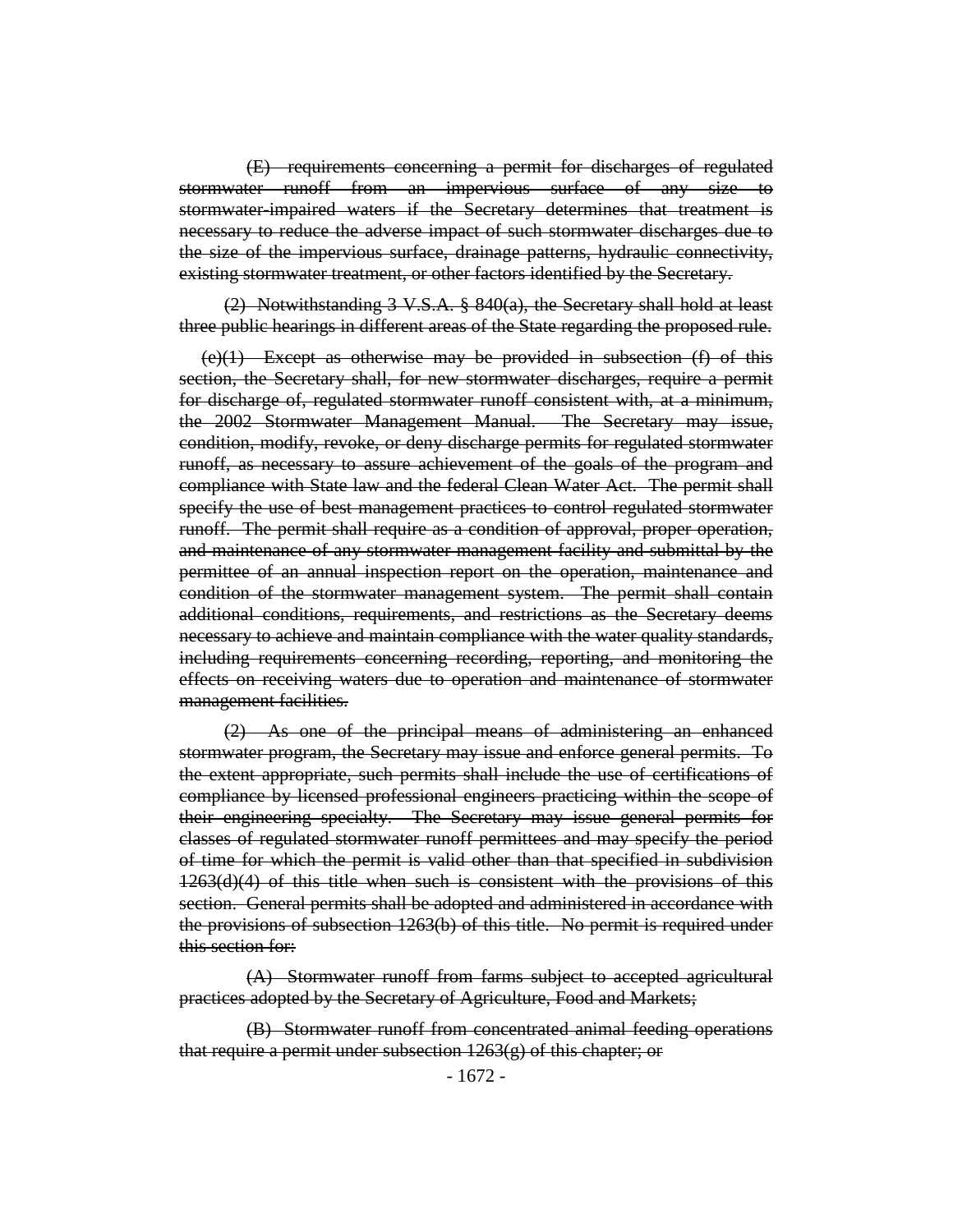(C) Stormwater runoff from silvicultural activities subject to accepted management practices adopted by the Commissioner of Forests, Parks and Recreation.

(3) Prior to issuing a permit under this subsection, the Secretary shall review the permit applicant's history of compliance with the requirements of this chapter. The Secretary may, at his or her discretion and as necessary to assure achievement of the goals of the program and compliance with State law and the federal Clean Water Act, deny an application for the discharge of regulated stormwater under this subsection if review of the applicant's compliance history indicates that the applicant is discharging regulated stormwater in violation of this chapter or is the holder of an expired permit for an existing discharge of regulated stormwater.

 $(f)(1)$  In a stormwater-impaired water, the Secretary may issue:

(A) An individual permit in a stormwater-impaired water for which no TMDL, water quality remediation plan, or watershed improvement permit has been established or issued, provided that the permitted discharge meets the following discharge standard: prior to the issuance of a general permit to implement a TMDL or a water quality remediation plan, the discharge meets the net-zero standard;

(B) An individual permit or a general permit to implement a TMDL or water quality remediation plan in a stormwater-impaired water, provided that the permitted discharge meets the following discharge standard:

(i) a new stormwater discharge or the expansion of an existing discharge shall meet the treatment standards for new development and expansion in the 2002 Stormwater Management Manual and any additional requirements deemed necessary by the Secretary to implement the TMDL or water quality remediation plan;

(ii) for a discharge of regulated stormwater runoff from redeveloped impervious surfaces:

(I) the existing impervious surface shall be reduced by 20 percent, or a stormwater treatment practice shall be designed to capture and treat 20 percent of the water quality volume treatment standard of the 2002 Stormwater Management Manual from the existing impervious surface; and

(II) any additional requirements deemed necessary by the Secretary to implement the TMDL or the water quality remediation plan;

(iii) an existing stormwater discharge shall meet the treatment standards deemed necessary by the Secretary to implement a TMDL or a water quality remediation plan;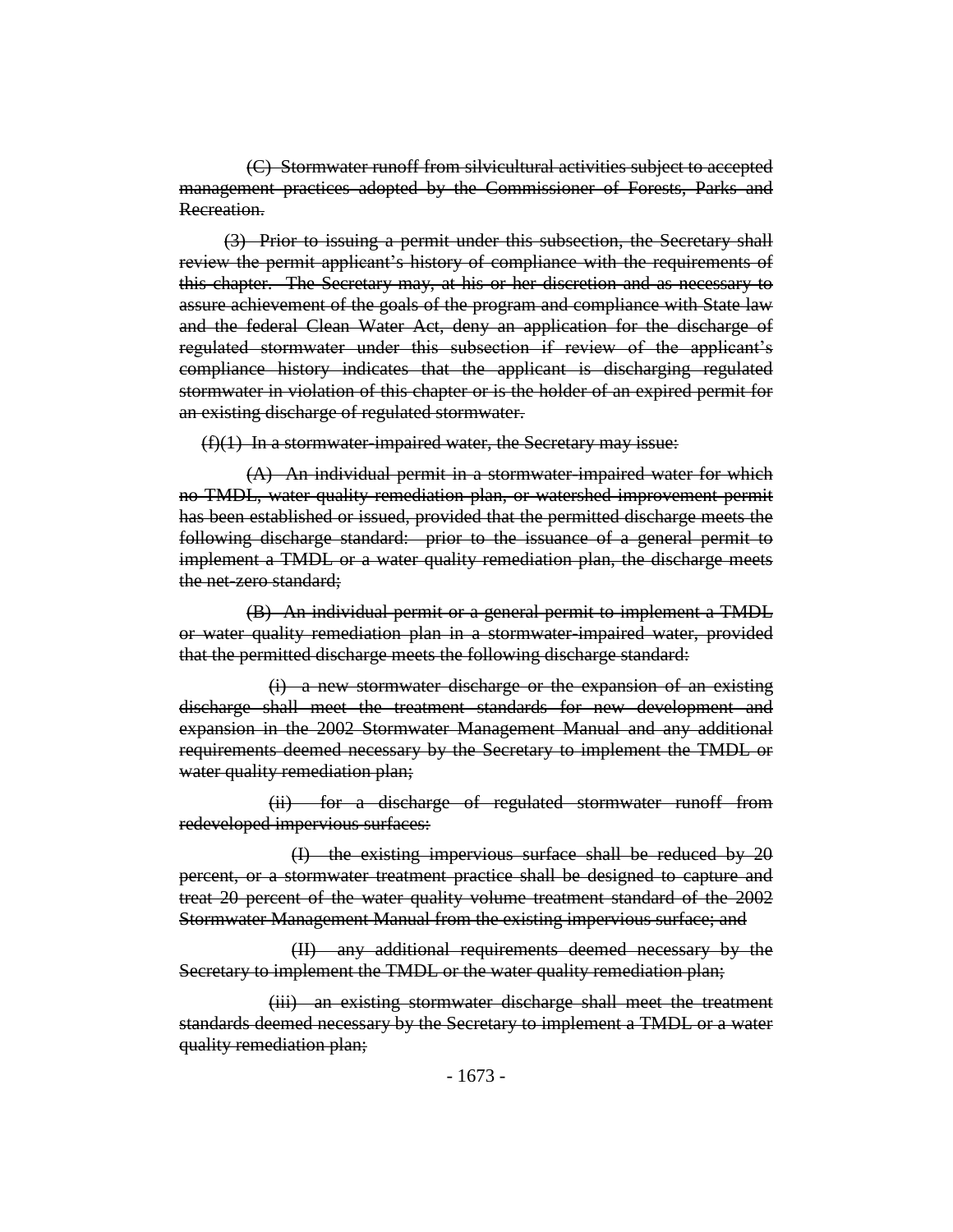(iv) if a permit is required for an expansion of an existing impervious surface or for the redevelopment of an existing impervious surface, discharges from the expansion or from the redeveloped portion of the existing impervious surface shall meet the relevant treatment standard of the 2002 Stormwater Management Manual, and the existing impervious surface shall meet the treatment standards deemed necessary by the Secretary to implement a TMDL or the water quality remediation plan;

(C) A watershed improvement permit, provided that the watershed improvement permit provides reasonable assurance of compliance with the Vermont water quality standards in five years;

(D) A general or individual permit that is implementing a TMDL or water quality remediation plan; or

(E) A statewide general permit for new discharges that the Secretary deems necessary to assure attainment of the Vermont Water Quality Standards.

(2) An authorization to discharge regulated stormwater runoff pursuant to a permit issued under this subsection shall be valid for a time period not to exceed five years. A person seeking to discharge regulated stormwater runoff after the expiration of that period shall obtain an individual permit or coverage under a general permit, whichever is applicable, in accordance with subsection 1263(e) of this title.

(3) By January 15, 2010, the Secretary shall issue a watershed improvement permit, issue a general or individual permit implementing a TMDL approved by the EPA, or issue a general or individual permit implementing a water quality remediation plan for each of the stormwater-impaired waters on the Vermont Year 2004 Section 303(d) List of Waters required by 33 U.S.C. 1313(d). In developing a TMDL or a water quality remediation plan for a stormwater-impaired water, the Secretary shall consult "A Scientifically Based Assessment and Adaptive Management Approach to Stormwater Management" and "Areas of Agreement about the Scientific Underpinnings of the Water Resources Board's Original Seven Questions" set out in appendices A and B, respectively, of the final report of the Water Resources Board's "Investigation Into Developing Cleanup Plans For Stormwater Impaired Waters, Docket No. Inv-03-01," issued March 9, 2004.

(4) Discharge permits issued under this subsection shall require BMPbased stormwater treatment practices. Permit compliance shall be judged on the basis of performance of the terms and conditions of the discharge permit, including construction and maintenance in accordance with BMP specifications. Any permit issued for a new stormwater discharge or for the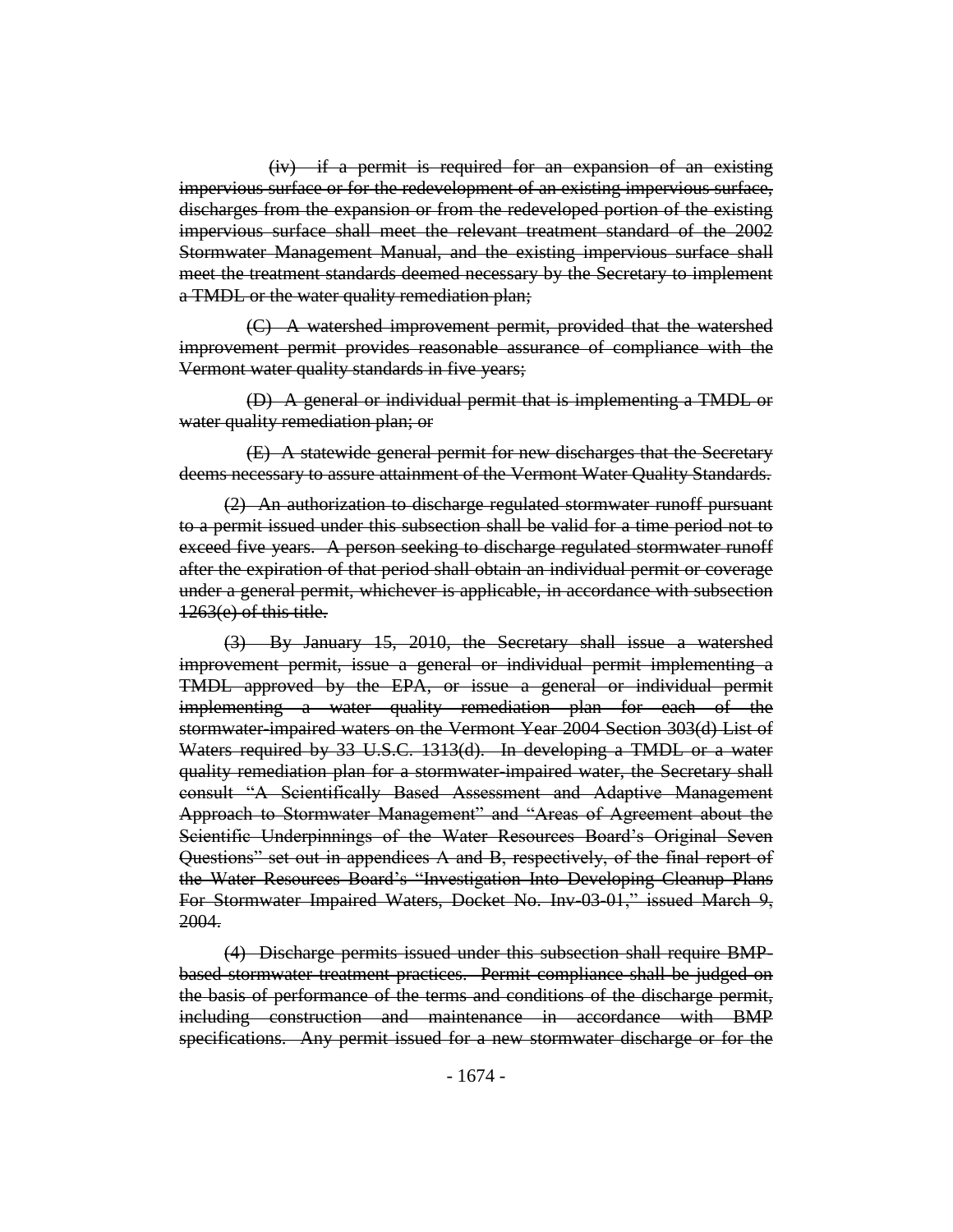expanded portion of an existing discharge pursuant to this subsection shall require compliance with BMPs for stormwater collection and treatment established by the 2002 Stormwater Management Manual, and any additional requirements for stormwater treatment and control systems as the Secretary determines to be necessary to ensure that the permitted discharge does not cause or contribute to a violation of the Vermont Water Quality Standards.

(5) In addition to any permit condition otherwise authorized under subsection (e) of this section, in any permit issued pursuant to this subsection, the Secretary may require an offset or stormwater impact fee as necessary to ensure the discharge does not cause or contribute to a violation of the Vermont Water Quality Standards. Offsets and stormwater impact fees, where utilized, shall incorporate an appropriate margin of safety to account for the variability in quantifying the load of pollutants of concern. To facilitate utilization of offsets and stormwater impact fees, the Secretary shall identify by January 1, 2005 a list of potential offsets in each of the waters listed as a stormwater-impaired water under this subsection.

 $(g)(1)$  The Secretary may issue a permit consistent with the requirements of subsection (f) of this section, even where a TMDL or wasteload allocation has not been prepared for the receiving water. In any appeal under this chapter an individual permit meeting the requirements of subsection (f) of this section shall have a rebuttable presumption in favor of the permittee that the discharge does not cause or contribute to a violation of the Vermont Water Quality Standards for the receiving waters with respect to the discharge of regulated stormwater runoff. This rebuttable presumption shall only apply to permitted discharges into receiving waters that are principally impaired by sources other than regulated stormwater runoff.

(2) This subsection shall apply to stormwater permits issued under the federally delegated NPDES program only to the extent allowed under federal law.

(h) The rebuttable presumption specified in subdivision  $(g)(1)$  of this section shall also apply to permitted discharges into receiving waters that meet the water quality standards of the State, provided the discharge meets the requirements of subsection (e) of this section.

(i) A residential subdivision may transfer a pretransition stormwater discharge permit or a stormwater discharge permit implementing a total maximum daily load plan to a municipality, provided that the municipality assumes responsibility for the permitting of the stormwater system that serves the residential subdivision. As used in this section: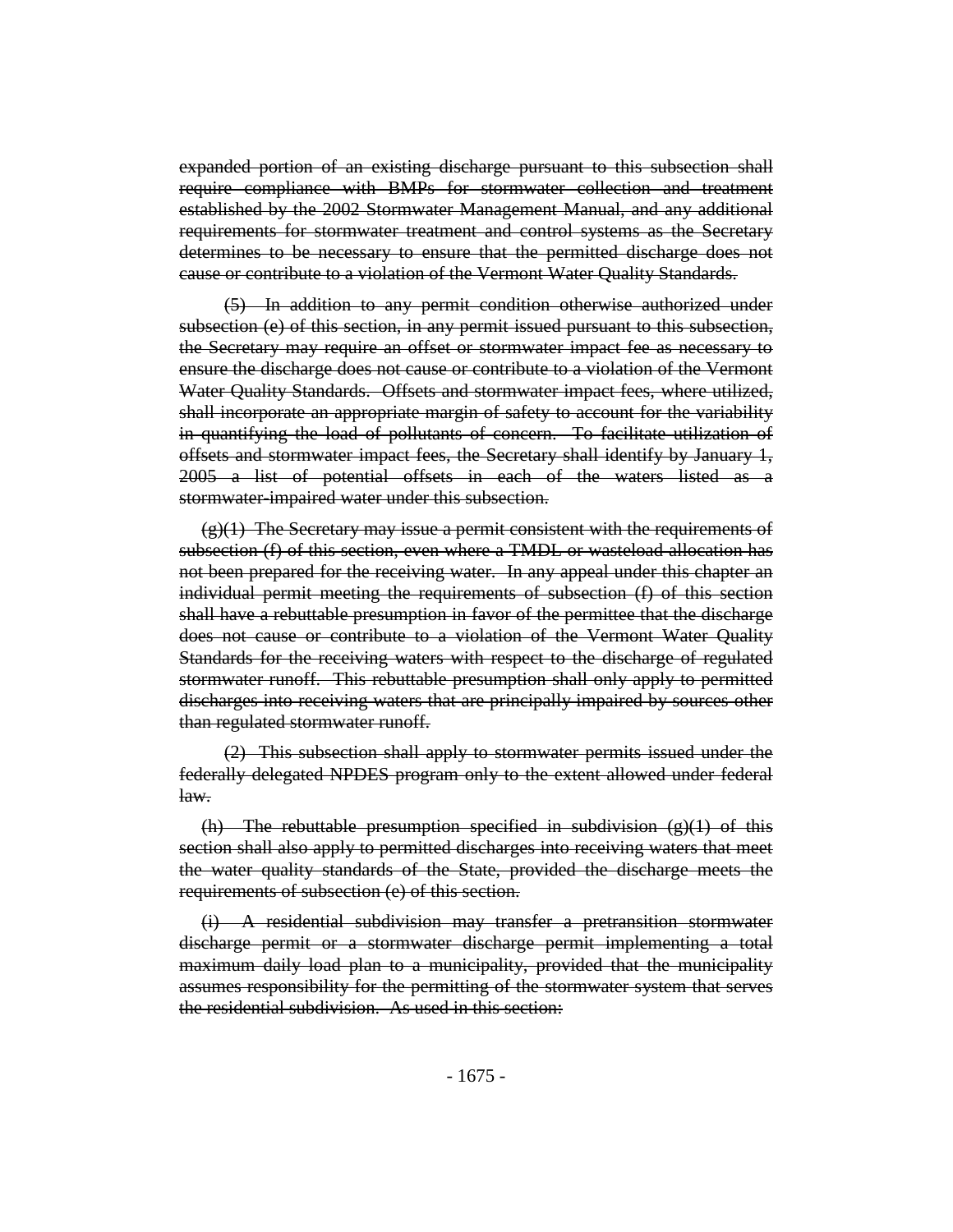(1) "Pretransition stormwater discharge permit" means any permit issued by the Secretary of Natural Resources pursuant to this section on or before June 30, 2004 for a discharge of stormwater.

(2) "Residential subdivision" means land identified and demarcated by recorded plat or other device that a municipality has authorized to be used primarily for residential construction.

(j) Notwithstanding any other provision of law, if an application to discharge stormwater runoff pertains to a telecommunications facility as defined in 30 V.S.A. § 248a and is filed before July 1, 2017 and the discharge will be to a water that is not principally impaired by stormwater runoff:

(1) The Secretary shall issue a decision on the application within 40 days of the date the Secretary determines the application to be complete, if the application seeks authorization under a general permit.

(2) The Secretary shall issue a decision on the application within 60 days of the date the Secretary determines the application to be complete, if the application seeks or requires authorization under an individual permit.

(k) The Secretary may adopt rules regulating stormwater discharges and stormwater infrastructure repair or maintenance during a state of emergency declared under 20 V.S.A. chapter 1 or during flooding or other emergency conditions that pose an imminent risk to life or a risk of damage to public or private property. Any rule adopted under this subsection shall comply with National Flood Insurance Program requirements. A rule adopted under this subsection shall include a requirement that an activity receive an individual stormwater discharge emergency permit or receive coverage under a general stormwater discharge emergency permit.

(1) A rule adopted under this subsection shall establish:

(A) criteria for coverage under an individual or general emergency permit;

(B) criteria for different categories of activities covered under a general emergency permit;

(C) requirements for public notification of permitted activities, including notification after initiation or completion of a permitted activity;

(D) requirements for coordination with State and municipal authorities;

(E) requirements that the Secretary document permitted activity, including, at a minimum, requirements for documenting permit terms, documenting permit duration, and documenting the nature of an activity when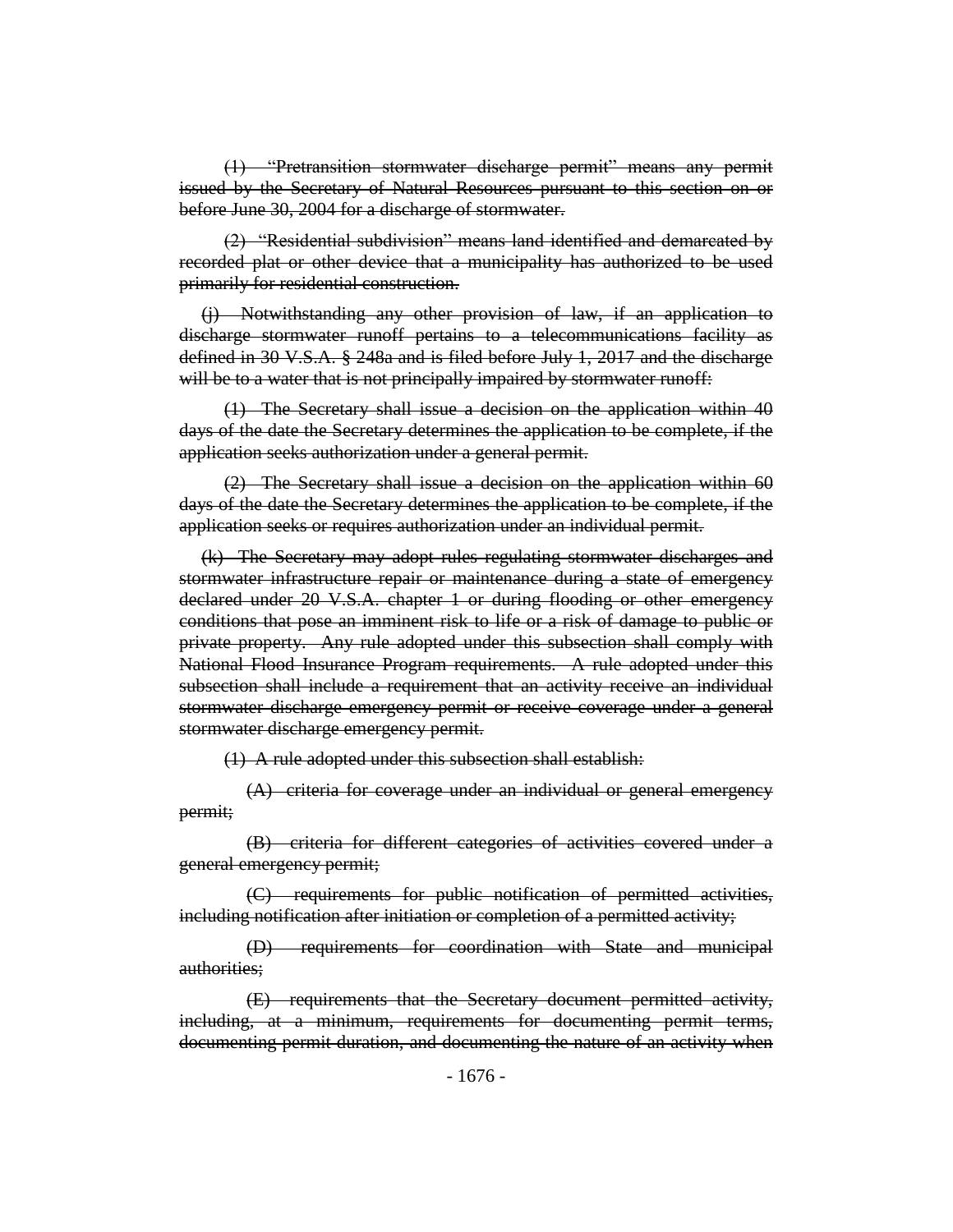the rules authorize notification of the Secretary after initiation or completion of the activity.

(2) A rule adopted under this section may:

(A) establish reporting requirements for categories of activities;

(B) authorize an activity that does not require reporting to the Secretary; or

(C) authorize an activity that requires reporting to the Secretary after initiation or completion of an activity.

(a) Findings and intent.

(1) Findings. The General Assembly finds that the management of stormwater runoff is necessary to reduce stream channel instability, pollution, siltation, sedimentation, and flooding, all of which have adverse impacts on the water and land resources of the State.

(2) Intent. The General Assembly intends, by enactment of this section to:

(A) Reduce the adverse effects of stormwater runoff.

(B) Direct the Agency of Natural Resources to develop a process that assures broad participation; focuses upon the prevention of pollution; relies on structural treatment only when necessary; establishes and maintains accountability; tailors strategies to the region and the locale; builds broad-based programs; provides for the evaluation and appropriate evolution of programs; is consistent with the federal Clean Water Act and the State water quality standards; and accords appropriate recognition to the importance of community benefits that accompany an effective stormwater runoff management program. In furtherance of these purposes, the Secretary shall implement a stormwater permitting program. The stormwater permitting program developed by the Secretary shall recognize that stormwater runoff is different from the discharge of sanitary and industrial wastes because of the influence of natural events of stormwater runoff, the variations in characteristics of those runoffs, and the increased stream flows causing degradation of the quality of the receiving water at the time of discharge.

(b) Definitions. As used in this section:

(1) "Best management practice" (BMP) means a schedule of activities, prohibitions or practices, maintenance procedures, green infrastructure, and other management practices to prevent or reduce water pollution.

(2) "Development" means the construction of impervious surface on a tract or tracts of land where no impervious surface previously existed.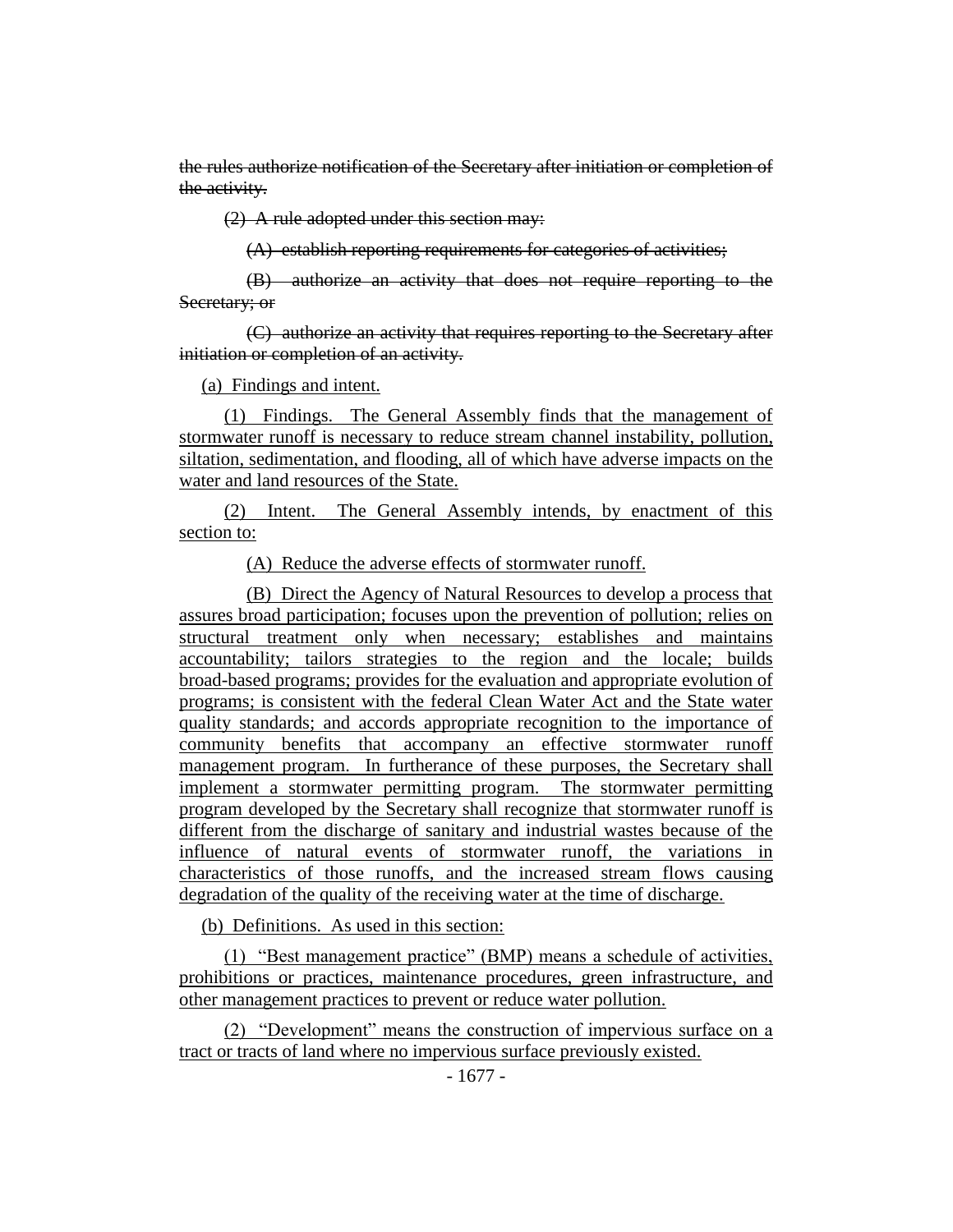(3) "Expansion" and "the expanded portion of an existing discharge" mean an increase or addition of impervious surface, such that the total resulting impervious area is greater than the minimum regulatory threshold.

(4) "Green infrastructure" means a wide range of multi-functional, natural and semi-natural landscape elements that are located within, around, and between developed areas, that are applicable at all spatial scales, and that are designed to control or collect stormwater runoff.

(5) "Healthy soil" means soil that has a well-developed, porous structure, is chemically balanced, supports diverse microbial communities, and has abundant organic matter.

(6) "Impervious surface" means those manmade surfaces, including paved and unpaved roads, parking areas, roofs, driveways, and walkways, from which precipitation runs off rather than infiltrates.

(7) "New stormwater discharge" means a new or expanded discharge of regulated stormwater runoff, subject to the permitting requirements of this chapter that has not been previously authorized pursuant to this chapter.

(8) "Offset" means a State-permitted or -approved action or project within a stormwater-impaired water, Lake Champlain, or a water that contributes to the impairment of Lake Champlain that a discharger or a third person may complete to mitigate the impacts that a discharge of regulated stormwater runoff has on the stormwater-impaired water, or the impacts of phosphorus on Lake Champlain, or a water that contributes to the impairment of Lake Champlain.

(9) "Redevelopment" or "redevelop" means the construction or reconstruction of an impervious surface where an impervious surface already exists when such new construction involves substantial site grading, substantial subsurface excavation, or substantial modification of an existing stormwater conveyance, such that the total of impervious surface to be constructed or reconstructed is greater than the minimum regulatory threshold. Redevelopment does not mean public road management activities, including any crack sealing, patching, coldplaning, resurfacing, reclaiming, or grading treatments used to maintain pavement, bridges, and unpaved roads.

(10) "Regulated stormwater runoff" means precipitation, snowmelt, and the material dissolved or suspended in precipitation and snowmelt that runs off impervious surfaces and discharges into surface waters or into groundwater via infiltration.

(11) "Stormwater impact fee" means the monetary charge assessed to a permit applicant for the discharge of regulated stormwater runoff to a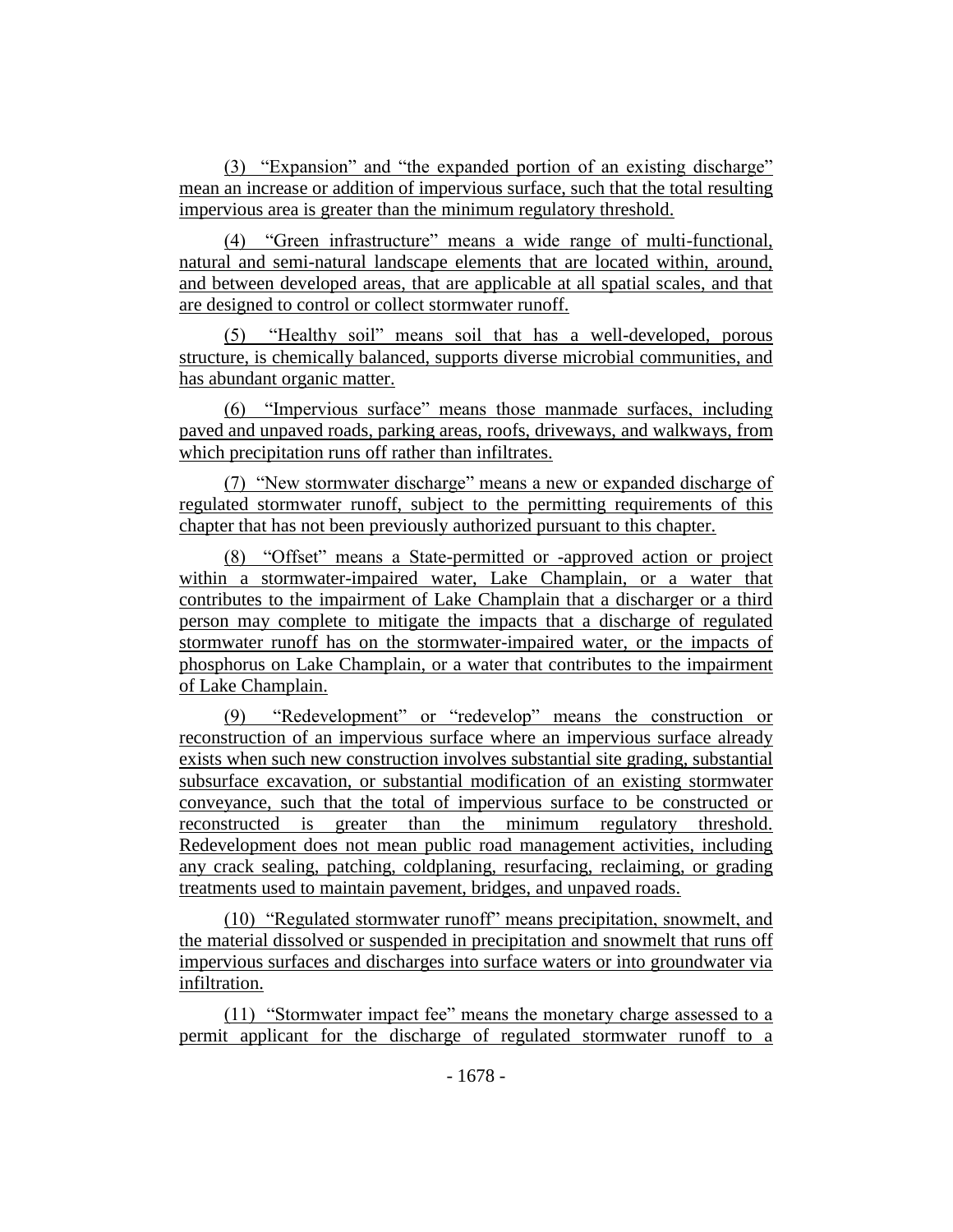stormwater-impaired water or for the discharge of phosphorus to Lake Champlain or a water that contributes to the impairment of Lake Champlain in order to mitigate a sediment load level, hydrologic impact, or other impact that the discharger is unable to control through on-site treatment or completion of an offset on a site owned or controlled by the permit applicant.

(12) "Stormwater-impaired water" means a State water that the Secretary determines is significantly impaired by discharges of regulated stormwater runoff.

(13) "Stormwater Management Manual" means the Agency of Natural Resources' Stormwater Management Manual, as adopted and amended by rule.

(14) "Stormwater runoff" means precipitation and snowmelt that does not infiltrate into the soil, including material dissolved or suspended in it, but does not include discharges from undisturbed natural terrain or wastes from combined sewer overflows.

(15) "Stormwater system" includes the storm sewers; outfall sewers; surface drains; manmade wetlands; channels; ditches; wet and dry bottom basins; rain gardens; and other control equipment necessary and appurtenant to the collection, transportation, conveyance, pumping, treatment, disposal, and discharge of regulated stormwater runoff.

(16) "Total maximum daily load" (TMDL) means the calculations and plan for meeting water quality standards approved by the U.S. Environmental Protection Agency (EPA) and prepared pursuant to 33 U.S.C. § 1313(d) and federal regulations adopted under that law.

(17) "Water quality remediation plan" means a plan, other than a TMDL, designed to bring an impaired water body into compliance with applicable water quality standards in accordance with 40 C.F.R.  $§ 130.7(b)(1)(ii)$  and (iii).

(18) "Watershed improvement permit" means a general permit specific to a stormwater-impaired water that is designed to apply management strategies to existing and new discharges and that includes a schedule of compliance no longer than five years reasonably designed to assure attainment of the Vermont water quality standards in the receiving waters.

(c) Prohibitions.

(1) A person shall not commence the construction or redevelopment of one acre or more of impervious surface without first obtaining a permit from the Secretary.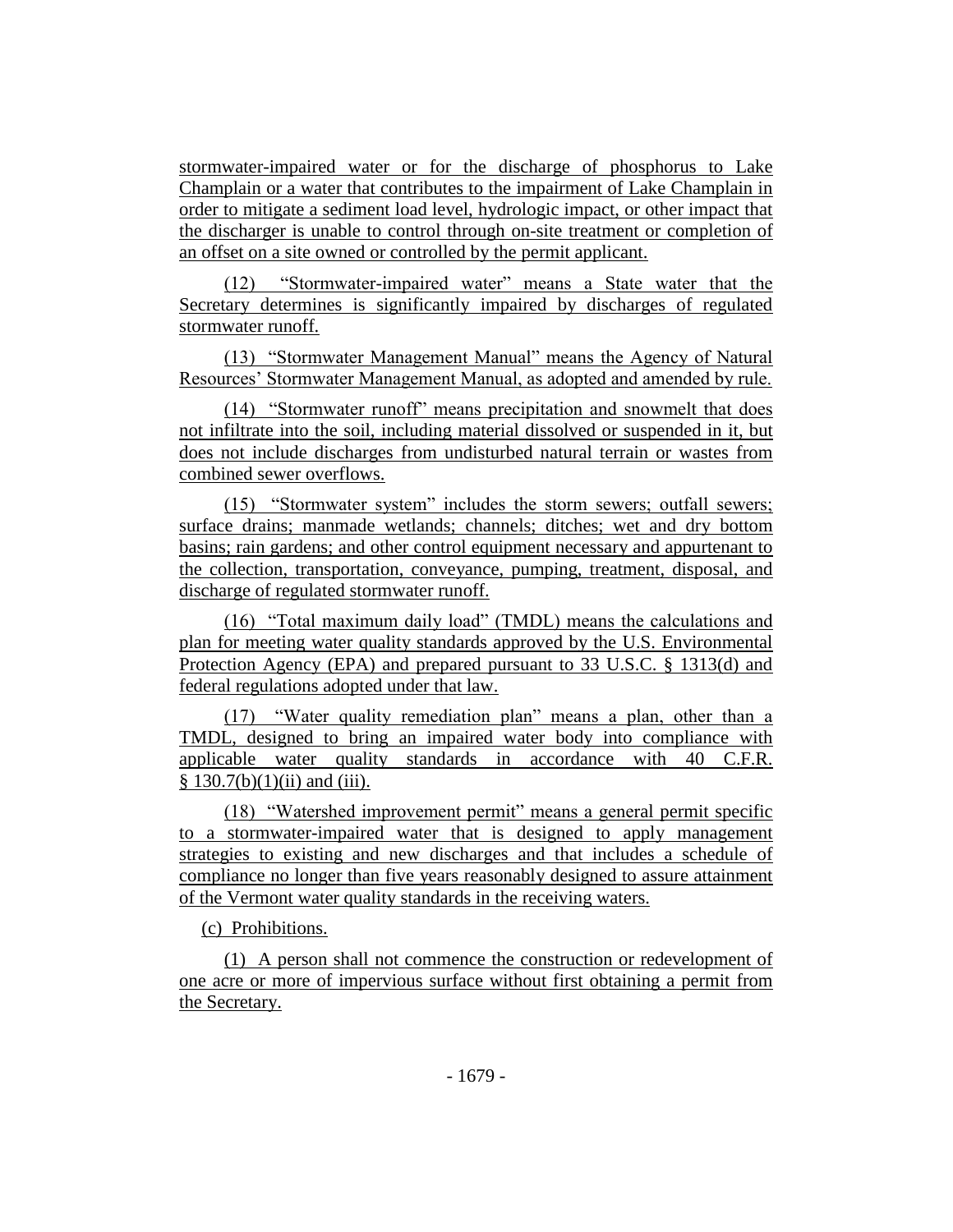(2) A person shall not discharge from a facility that has a standard industrial classification identified in 40 C.F.R. § 122.26 without first obtaining a permit from the Secretary.

(3) A person that has been designated by the Secretary as requiring coverage for its municipal separate storm sewer system may not discharge without first obtaining a permit from the Secretary.

(4) A person shall not commence a project that will result in an earth disturbance of one acre or greater, or less than one acre if part of a common plan of development, without first obtaining a permit from the Secretary.

(5) A person shall not expand existing impervious surface by more than 5,000 square feet, such that the total resulting impervious area is greater than one acre, without first obtaining a permit from the Secretary.

(6)(A) In accordance with the schedule established under subdivision  $(g)(2)$  of this section, a municipality shall not discharge stormwater from a municipal road without first obtaining:

(i) an individual permit;

(ii) coverage under a municipal road general permit; or

(iii) coverage under a municipal separate storm sewer system permit that implements the technical standards and criteria established by the Secretary for stormwater improvements of municipal roads.

(B) As used in this subdivision (6), "municipality" means a city, town, or village.

(7) In accordance with the schedule established under subdivision  $(g)(3)$ , a person shall not discharge stormwater from impervious surface of three or more acres in size without first obtaining an individual permit or coverage under a general permit issued under this section if the discharge was never previously permitted or was permitted under an individual permit or general permit that did not incorporate the requirements of the 2002 Stormwater Management Manual or any subsequently adopted Stormwater Management Manual.

(d) Exemptions.

(1) No permit is required under this section for:

(A) Stormwater runoff from farms in compliance with agricultural practices adopted by the Secretary of Agriculture, Food and Markets.

(B) Stormwater runoff from concentrated animal feeding operations permitted under subsection 1263(g) of this chapter.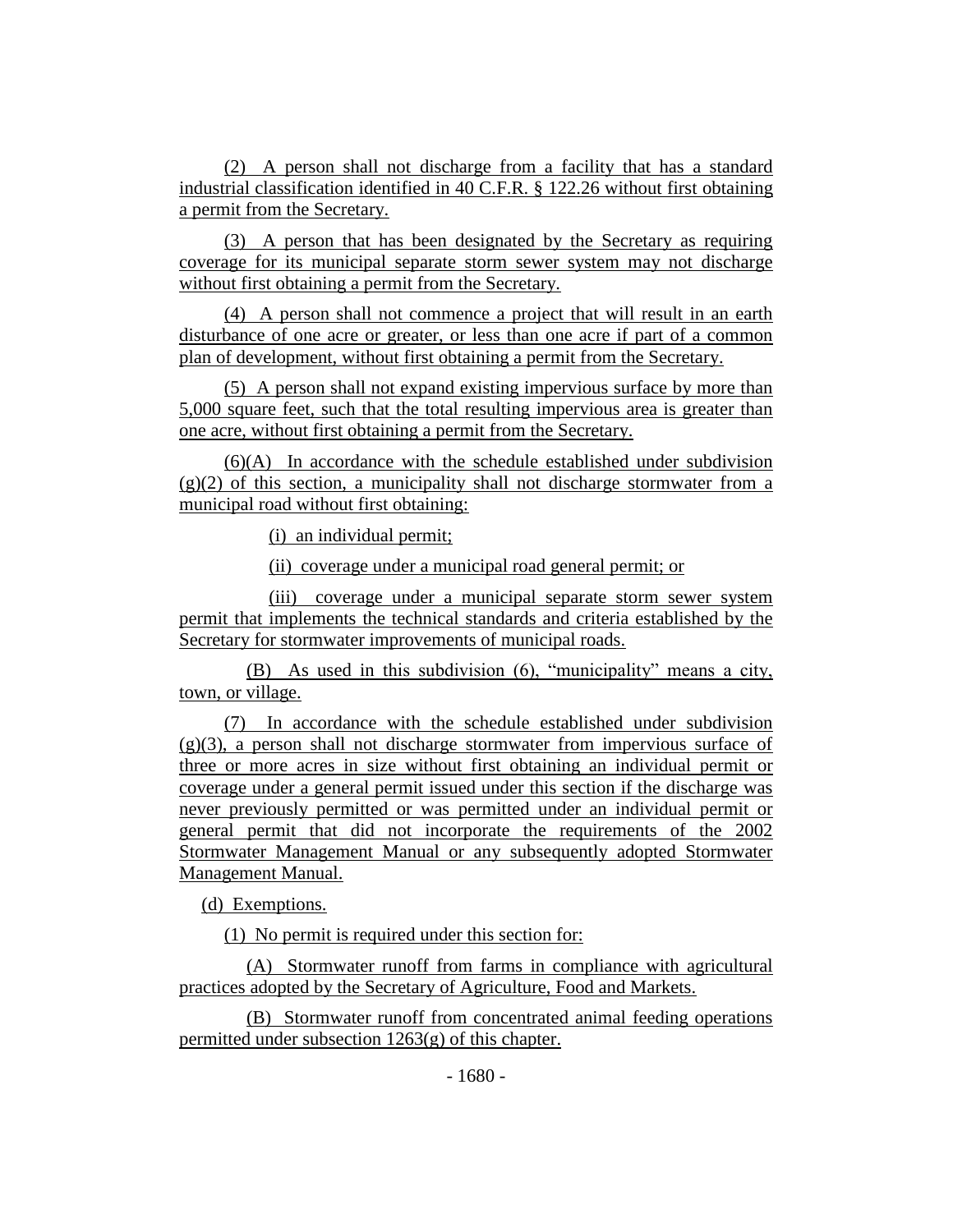(C) Stormwater runoff from silvicultural activities in compliance with the Acceptable Management Practices for Maintaining Water Quality on Logging Jobs in Vermont, as adopted by the Commissioner of Forests, Parks and Recreation.

(D) Stormwater runoff permitted under section 1263 of this title.

(2) No permit is required under subdivision  $(c)(1)$ ,  $(5)$ , or  $(8)$  of this section and for which a municipality has assumed full legal as part of a permit issued to the municipality by the Secretary. As used in this subdivision, "full legal responsibility" means legal control of the stormwater system, including a legal right to access the stormwater system, a legal duty to properly maintain the stormwater system, and a legal duty to repair and replace the stormwater system when it no longer adequately protects waters of the State.

(e) State designation. The Secretary shall require a permit under this section for a discharge or stormwater runoff from any size of impervious surfaces upon a determination by the Secretary that the treatment of the discharge or stormwater runoff is necessary to reduce the adverse impacts to water quality of the discharge or stormwater runoff taking into consideration any of the following factors: the size of the impervious surface, drainage patterns, hydraulic connectivity, existing stormwater treatment, stormwater controls necessary to implement the wasteload allocation of a TMDL, or other factors. The Secretary may make this determination on a case-by-case basis or according to classes of activities, classes of runoff, or classes of discharge. The Secretary may make a determination under this subsection based on activities, runoff, discharges, or other information identified during the basin planning process.

(f) Rulemaking. On or before December 31, 2017, the Secretary shall adopt rules to manage regulated stormwater runoff. At a minimum, the rules shall:

(1) Establish as the primary goals of the rules:

(A) assuring compliance with the Vermont Water Quality Standards; and

(B) maintenance after development, as nearly as possible, of the predevelopment runoff characteristics.

(2) Establish criteria for the use of the basin planning process to establish watershed-specific priorities for the management of stormwater runoff.

(3) Assure consistency with applicable requirements of the federal Clean Water Act.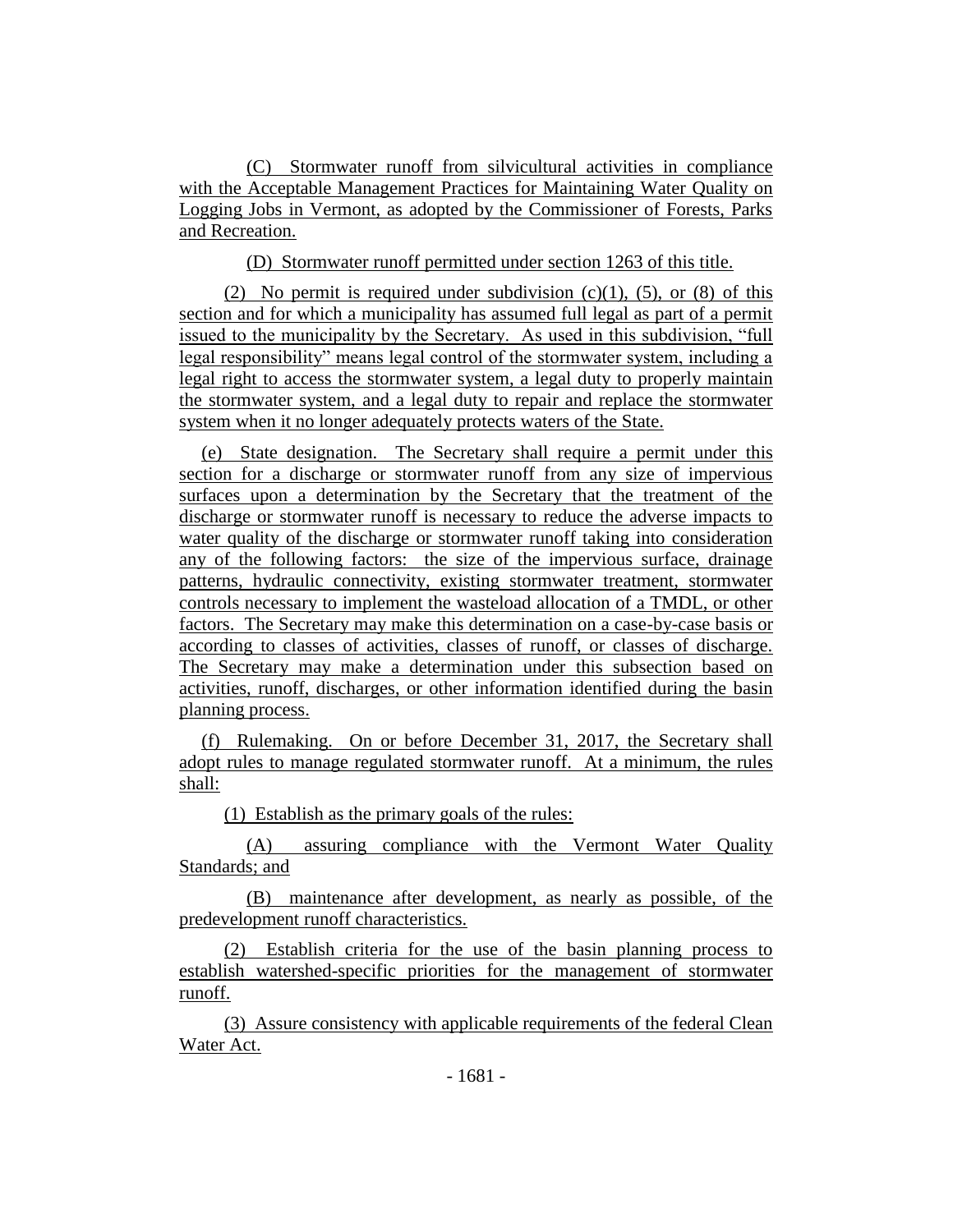(4) Include technical standards and best management practices that address stormwater discharges from existing development, new development, and redevelopment.

(5) Specify minimum requirements for inspection and maintenance of stormwater management practices.

(6) Include standards for the management of stormwater runoff from construction sites and other land disturbing activities.

(7) Allow municipal governments to assume the full legal responsibility for a stormwater system permitted under these rules as a part of a permit issued by the Secretary.

(8) Include standards with respect to the use of offsets and stormwater impact fees.

(9) Include minimum standards for the issuance of stormwater permits during emergencies for the repair or maintenance of stormwater infrastructure during a state of emergency declared under 20 V.S.A. chapter 1 or during flooding or other emergency conditions that pose an imminent risk to life or a risk of damage to public or private property. Minimum standards adopted under this subdivision shall comply with National Flood Insurance Program requirements.

(10) To the extent appropriate, authorize in the permitting process use of certifications of compliance by licensed professional engineers practicing within the scope of their engineering specialty.

(11) Include standards for alternative best management practices for stormwater permitting of renewable energy projects and telecommunication facilities located in high-elevation settings, provided that the alternative best management practices shall be designed to:

(A) minimize the extent and footprint of stormwater-treatment practices in order to preserve vegetation and trees;

(B) adapt to and minimize impact to ecosystems, shallow soils, and sensitive streams found in high-elevation settings;

(C) account for the temporary nature and infrequent use of construction and access roads for high-elevation projects; and

(D) maintain the predevelopment runoff characteristics, as nearly as possible, after development.

(12) Establish best management practices for improving healthy soils in order to improve the capacity of soil to retain water, improve flood resiliency, reduce sedimentation, and prevent stormwater runoff.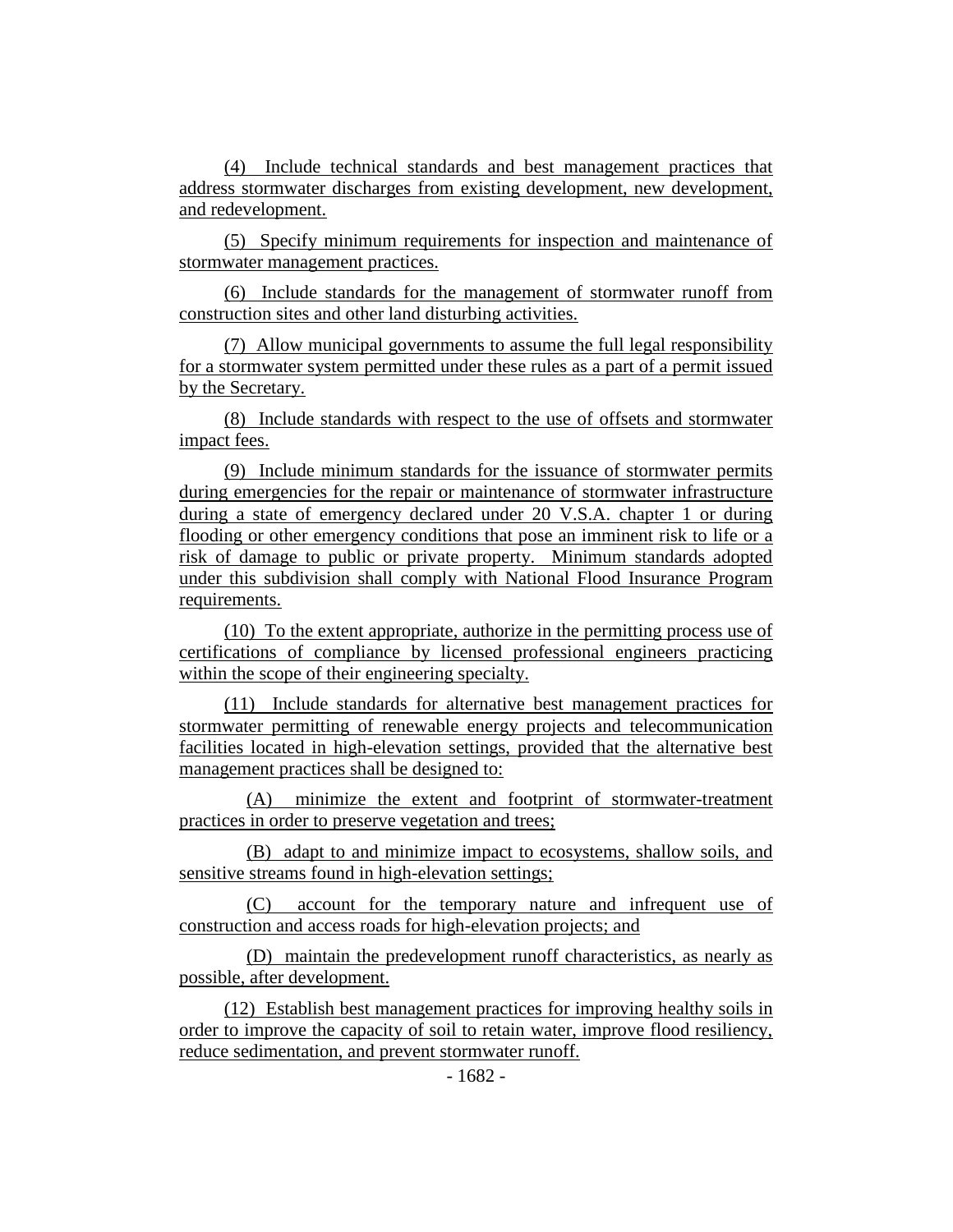(g) General permits.

(1) The Secretary may issue general permits for classes of regulated stormwater runoff that shall be adopted and administered in accordance with the provisions of subsection 1263(b) of this title.

(2)(A) The Secretary shall issue on or before December 31, 2017, a general permit for discharges of regulated stormwater from municipal roads. Under the municipal roads stormwater general permit, the Secretary shall:

(i) Establish a schedule for implementation of the general permit by each municipality in the State. Under the schedule, the Secretary shall establish:

(I) the date by which each municipality shall apply for coverage under the municipal roads general permit;

(II) the date by which each municipality shall inventory necessary stormwater management projects on municipal roads;

(III) the date by which each municipality shall establish a plan for implementation of stormwater improvements that prioritizes stormwater improvements according to criteria established by the Secretary under the general permit; and

(IV) the date by which each municipality shall implement stormwater improvements of municipal roads according to a municipal implementation plan.

(ii) Establish criteria and technical standards, such as best management practices, for implementation of stormwater improvements of municipal roads.

(iii) Establish criteria for municipal prioritization of stormwater improvements of municipal roads. The Secretary shall base the criteria on the water quality impacts of a stormwater discharge, the current state of a municipal road, the priority of a municipal road or stormwater project in any existing transportation capital plan developed by a municipality, and the benefits of the stormwater improvement to the life of the municipal road.

(iv) Require each municipality to submit to the Secretary and periodically update its implementation plan for stormwater improvements.

(B) The Secretary may require an individual permit for a stormwater improvement at any time under subsection (e) of this section. An individual permit shall include site-specific standards for the stormwater improvement.

(C) All municipalities shall apply for coverage under the municipal road general permit on or before July 1, 2021.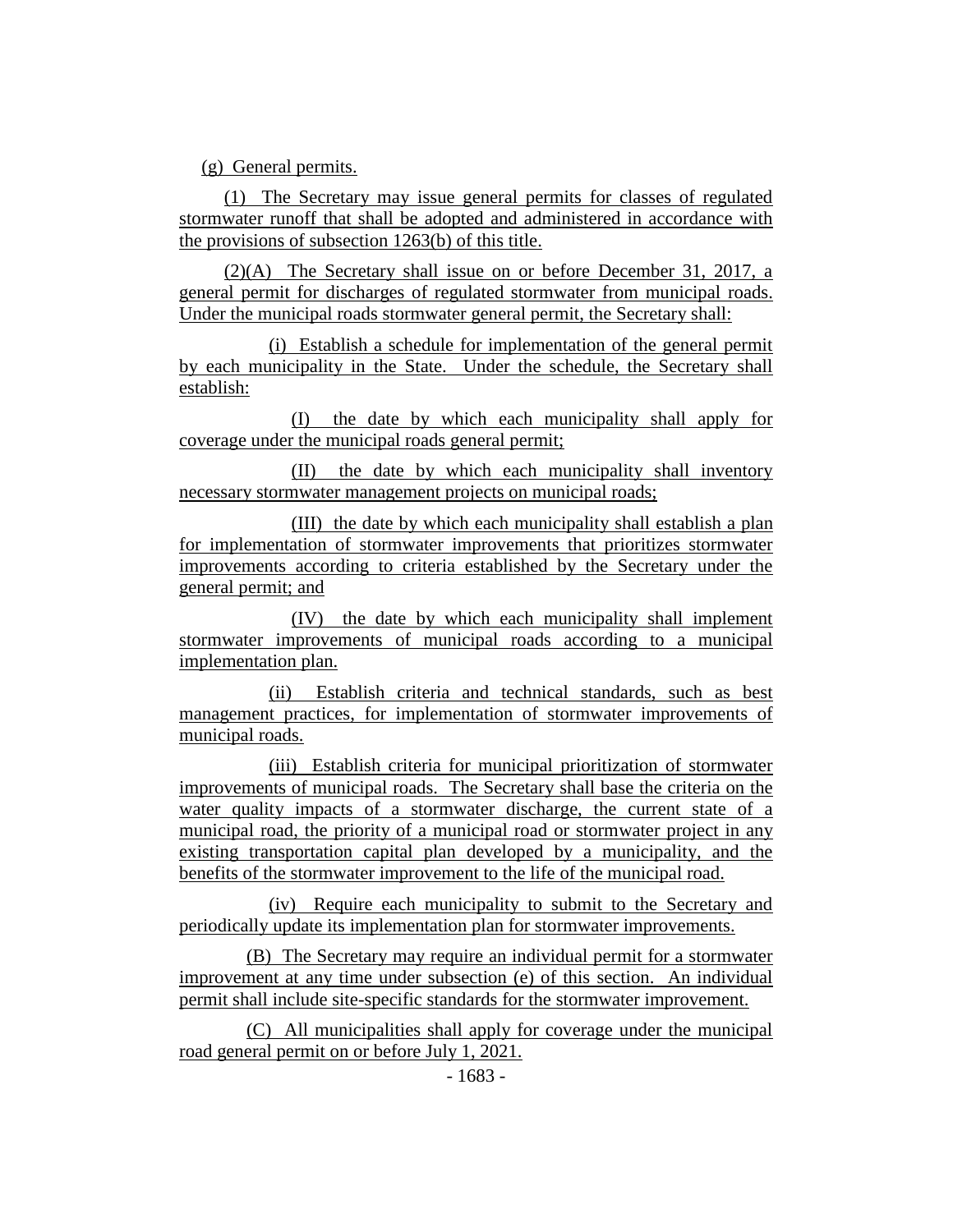(D) As used in this subdivision (g)(2), "municipality" means a city, town, or village.

(3) On or before January 1, 2018, the Secretary shall issue a general permit under this section for discharges of stormwater from impervious surface of three or more acres in size, when the stormwater discharge previously was not permitted or was permitted under an individual permit or general permit that did not incorporate the requirements of the 2002 Stormwater Management Manual or any subsequently adopted Stormwater Management Manual. Under the general permit, the Secretary shall:

(A) Establish a schedule for implementation of the general permit by geographic area of the State. The schedule shall establish the date by which an owner of impervious surface shall apply for coverage under subdivision  $(g)(3)$ of this section. The schedule established by the Secretary shall require an owner of impervious surface subject to permitting under this subdivision to obtain coverage by the following dates:

(i) for impervious surface located within the Lake Champlain watershed, no later than October 1, 2023; and

(ii) for impervious surface located within all other watersheds of the State, no later than October 1, 2028.

(B) Establish criteria and technical standards, such as best management practices, for implementation of stormwater improvements for the retrofitting of impervious surface subject to permitting under this subdivision.

(C) Require that a discharge of stormwater from impervious surface subject to the requirements of this section comply with the standards of subsection (h) of this section for redevelopment of or renewal of a permit for existing impervious surface.

(D) Allow the use of stormwater impact fees, offsets, and phosphorus credit trading within the watershed of the water to which the stormwater discharges or runs off.

(h) Permit requirements. An individual or general stormwater permit shall:

(1) Be valid for a period of time not to exceed five years.

(2) For discharges of regulated stormwater to a stormwater impaired water, for discharges of phosphorus to Lake Champlain, or for discharges of phosphorus to a water that contributes to the impairment of Lake Champlain:

(A) In which no TMDL, watershed improvement permit, or water quality remediation plan has been approved, require that the discharge shall comply with the following discharge standards: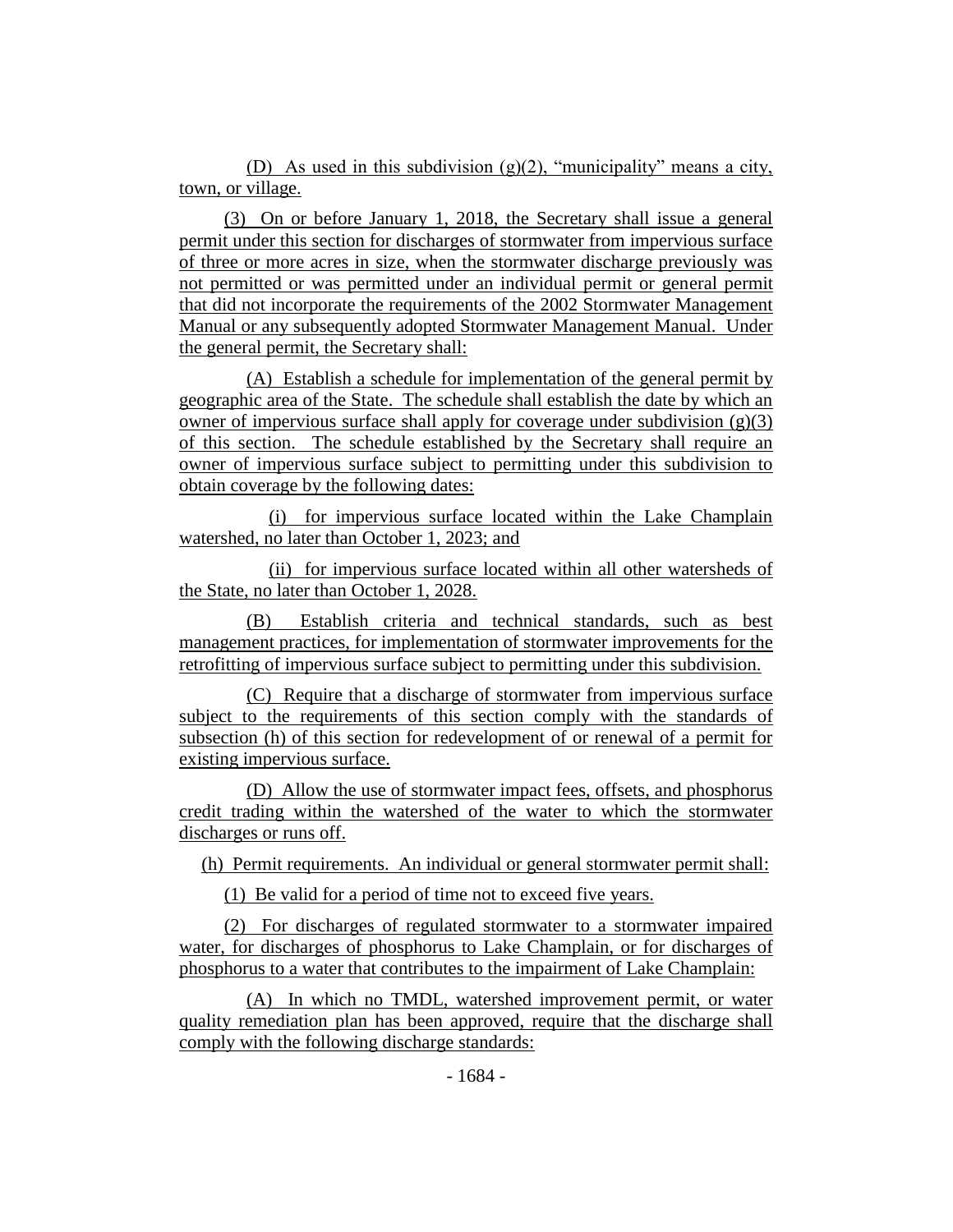(i) A new discharge or the expanded portion of an existing discharge shall satisfy the requirements of the Stormwater Management Manual and shall not increase the pollutant load in the receiving water for stormwater.

(ii) For redevelopment of or renewal of a permit for existing impervious surface, the discharge shall satisfy on-site the water quality, recharge, and channel protection criteria set forth in the Stormwater Management Manual that are determined to be technically feasible by an engineering feasibility analysis conducted by the Agency and the discharge shall not increase the pollutant load in the receiving water for stormwater.

(B) In which a TMDL or water quality remediation plan has been adopted, require that the discharge shall comply with the following discharge standards:

(i) For a new discharge or the expanded portion of an existing discharge, the discharge shall satisfy the requirements of the Stormwater Management Manual, and the Secretary shall determine that there is sufficient pollutant load allocations for the discharge.

(ii) For redevelopment of or renewal of a permit for existing impervious surface, the Secretary shall determine that there is sufficient pollutant load allocations for the discharge and the Secretary shall include any requirements that the Secretary deems necessary to implement the TMDL or water quality remediation plan.

(3) Contain requirements necessary to comply with the minimum requirements of the rules adopted under this section, the Vermont water quality standards, and any applicable provision of the Clean Water Act.

(i) Disclosure of violations. The Secretary may, at his or her discretion and as necessary to assure achievement of the goals of the program and compliance with State law and the federal Clean Water Act, deny an application for the discharge of regulated stormwater under this section if review of the applicant's compliance history indicates that the applicant is discharging regulated stormwater in violation of this chapter or is the holder of an expired permit for an existing discharge of regulated stormwater.

(j) Presumption. In any appeal under this chapter, an individual permit issued under subdivisions  $(c)(1)$  and  $(c)(5)$  of this section shall have a rebuttable presumption in favor of the permittee that the discharge does not cause or contribute to a violation of the Vermont Water Quality Standards for the receiving waters with respect to the discharge of regulated stormwater runoff, provided that the discharge is to a water that is not principally impaired due to stormwater.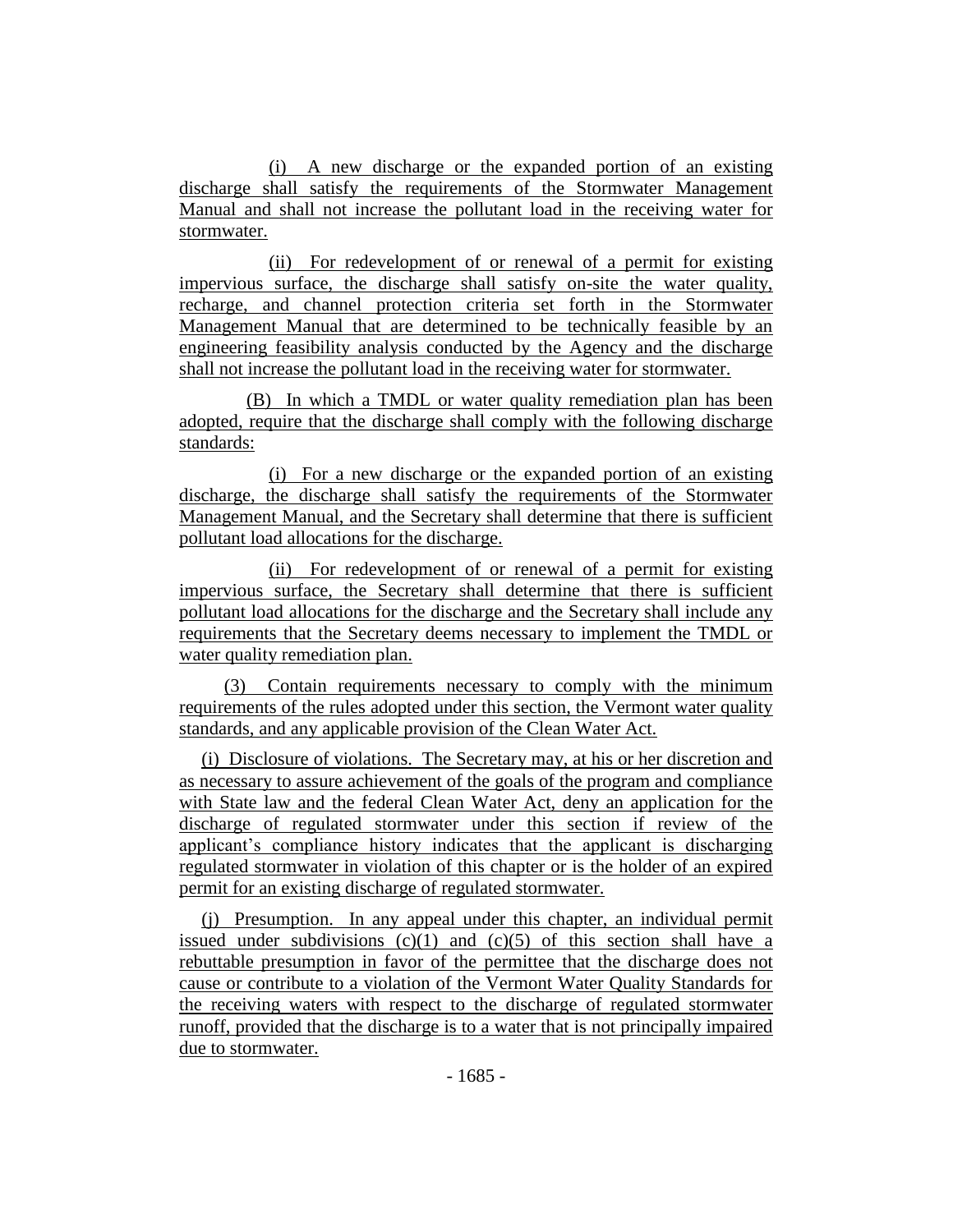## Sec. 32. ANR REPORT ON REGULATORY THRESHOLD FOR PERMITTING STORMWATER RUNOFF FROM IMPERVIOUS **SURFACES**

(a) On or before January 15, 2016, the Secretary of Natural Resources shall submit to the House Committee on Fish, Wildlife and Water Resources and the Senate Committee on Natural Resources and Energy a report regarding whether and how the State should lower from one acre to one-half acre of impervious surface the regulatory permitting threshold for an operating permit for stormwater runoff from new development, redevelopment, or expansion. The report shall include:

(1) a recommendation as to whether the State should lower the regulatory permitting threshold from one acre to one-half acre of impervious surface;

(2) an estimate of the number of additional development projects that would require an operating permit for stormwater runoff if the regulatory permitting threshold were lowered from one acre to one-half acre of impervious surface;

(3) an estimate of the environmental benefit of reducing the regulatory permitting threshold from one acre to one-half acre of impervious surface;

(4) an estimate of the number of staff that would be needed by the Agency of Natural Resources to effectively implement a stormwater operating permit program with a regulatory permitting threshold of one-half acre of impervious surface; and

(5) a recommendation for regulating construction, redevelopment, or expansion of impervious surface based on a tiered system of acreage, square footage, or other measure.

(b) The definitions provided in 10 V.S.A. § 1264 shall apply to this section.

Sec. 33. STORMWATER MANAGEMENT PRACTICES HANDBOOK

On or before January 1, 2016, the Secretary of Natural Resources shall publish as a handbook a suite of practical and cost-effective best management practices for the control of stormwater runoff and reduction of adverse water quality effects from the construction, redevelopment, or expansion of impervious surface that does not require a permit under 10 V.S.A. § 1264. The best management practices shall address activities that control, mitigate, or eliminate stormwater runoff to waters of the State. The stormwater management practices handbook shall be advisory and shall not be mandatory.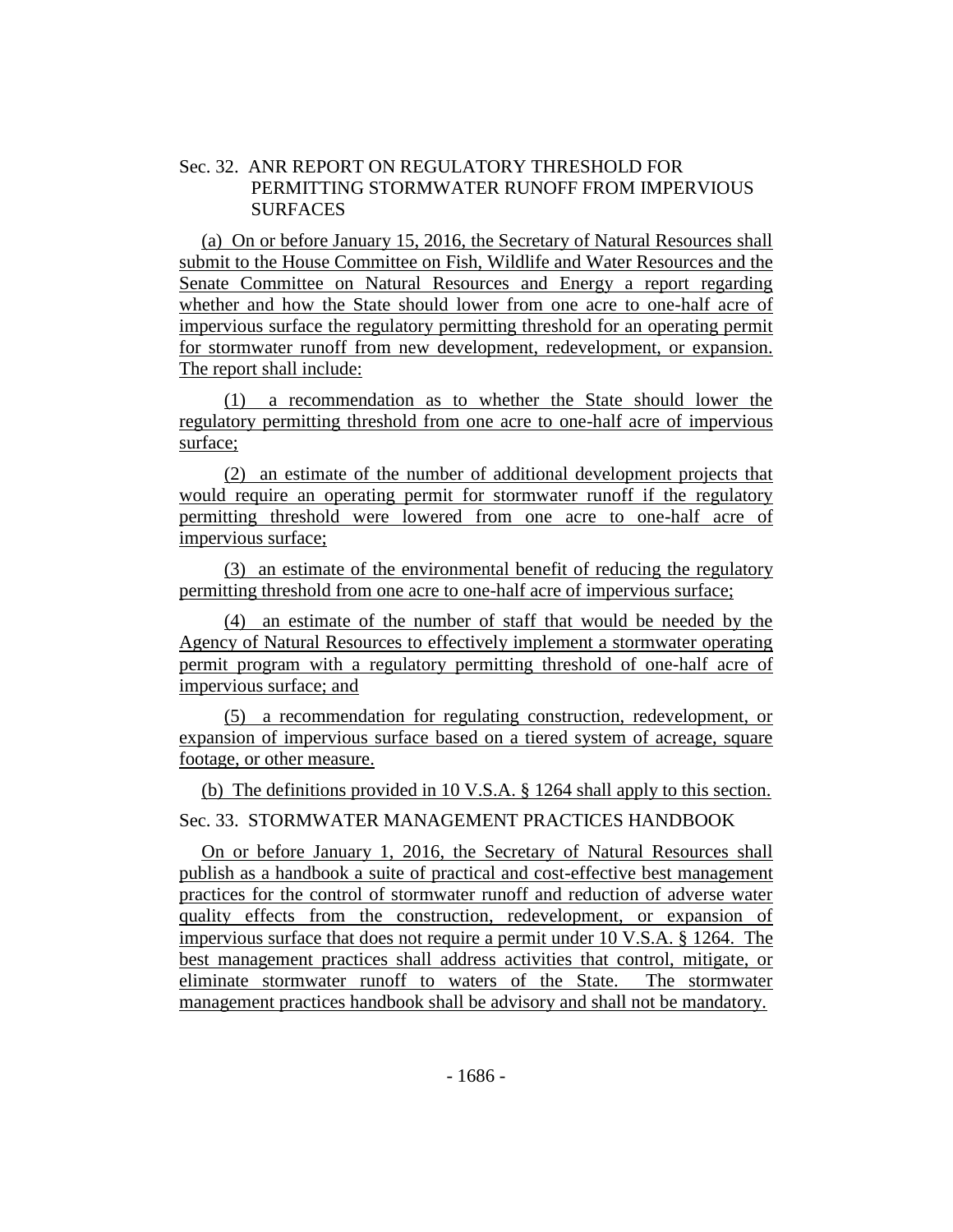## Sec. 34. AGENCY OF NATURAL RESOURCES REPORT ON THE LAND APPLICATION OF SEPTAGE AND SLUDGE

(a) As used in this section:

(1) "Septage" means the liquid and solid materials pumped from a septic tank or cesspool during cleaning.

(2) "Sludge" means any solid, semisolid, or liquid generated from a municipal, commercial, or industrial wastewater treatment plant or process, water supply treatment plant, air pollution control facility, or any other such waste having similar characteristics and effects.

(b) On or before January 15, 2016, the Secretary of Natural Resources shall submit to the Senate Committee on Natural Resources and Energy and the House Committee on Fish, Wildlife, and Water Resources a report regarding the land application of septage and sludge in the State. The report shall include:

(1) a summary of the current law regarding the land application of septage or sludge, including any permit requirements;

(2) a summary of how current law for the land application of septage and sludge is designed to protect groundwater or water quality;

(3) an analysis of the feasibility of treating or disposing of septage or sludge in a manner other than land application that is at least as protective of groundwater or water quality as land application; and

(4) an estimate of the cost of treating or disposing of septage or sludge in a manner other than land application.

\* \* \* Water Quality Data Coordination \* \* \*

Sec. 35. 10 V.S.A. § 1284 is added to read:

§ 1284. WATER QUALITY DATA COORDINATION

(a) To facilitate attainment or accomplishment of the purposes of this chapter, the Secretary shall coordinate and assess all available data and science regarding the quality of the waters of the State, including:

(1) light detection and ranging information data (LIDAR);

(2) stream gauge data;

(3) stream mapping, including fluvial erosion hazard maps;

(4) water quality monitoring or sampling data;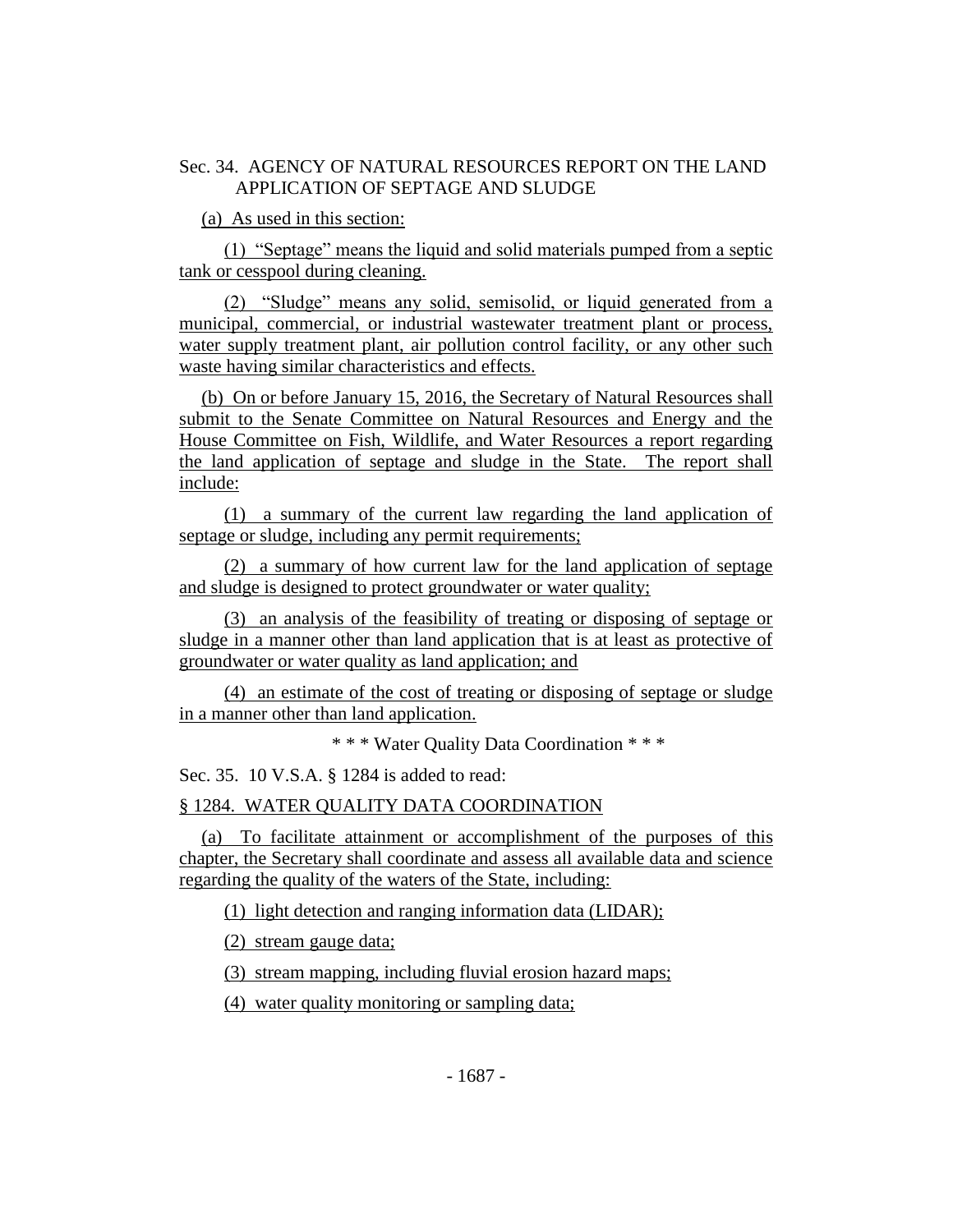(5) cumulative stressors on a watershed, such as the frequency an activity is conducted within a watershed or the number of stormwater or other permits issued in a watershed; and

(6) any other data available to the Secretary.

(b) After coordination of the data required under subsection (a) of this section, the Secretary shall:

(1) assess where additional data are needed and the best methods for collection of such data;

(2) identify and map on a watershed basis areas of the State that are significant contributors to water quality problems or are in critical need of water quality remediation or response.

(c) The Secretary shall post all data compiled under this section on the website of the Agency of Natural Resources.

\* \* \* Lake Champlain TMDL Implementation Plan\* \* \*

Sec. 36. 10 V.S.A. § 1386 is amended to read:

## § 1386. IMPLEMENTATION PLAN FOR THE LAKE CHAMPLAIN TOTAL MAXIMUM DAILY LOAD PLAN

(a) Within 12 three months after the issuance of a phosphorus total maximum daily load plan (TMDL) for Lake Champlain by the U.S. Environmental Protection Agency, the Secretary of Natural Resources shall issue a Vermont-specific implementation plan for the Lake Champlain TMDL. Every four years after issuance of the Lake Champlain TMDL by the U.S. Environmental Protection Agency, the Secretary of Natural Resources shall amend and update the Vermont-specific implementation plan for the Lake Champlain TMDL. Prior to issuing, amending, or updating the implementation plan, the Secretary shall consult with the Agency of Agriculture, Food and Markets, all statewide environmental organizations that express an interest in the plan, the Vermont League of Cities and Towns, all business organizations that express an interest in the plan, the University of Vermont Rubenstein Ecosystem Science Laboratory, and other interested parties. The implementation plan shall include a comprehensive strategy for implementing the Lake Champlain TMDL plan and for the remediation of Lake Champlain. The implementation plan shall be issued as a document separate from the Lake Champlain TMDL. The implementation plan shall:

(1) Include or reference the elements set forth in 40 C.F.R. § 130.6(c) for water quality management plans;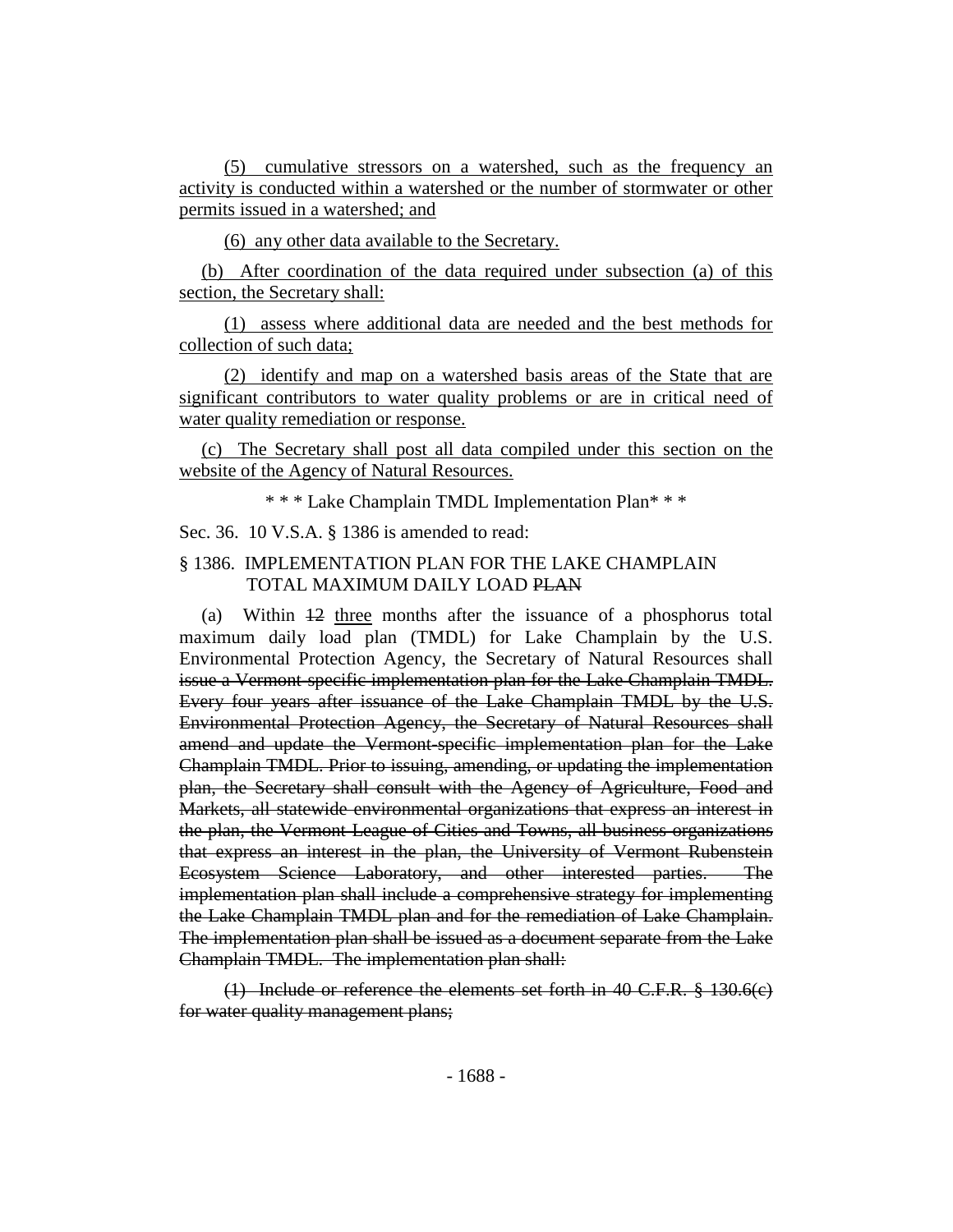(2) Comply with the requirements of section 1258 of this title and administer a permit program to manage discharges to Lake Champlain consistent with the federal Clean Water Act;

(3) Develop a process for identifying critical source areas for non-point source pollution in each subwatershed. As used in this subdivision, "critical source area" means an area in a watershed with high potential for the release, discharge, or runoff of phosphorus to the waters of the State;

(4) Develop site-specific plans to reduce point source and non-point source load discharges in critical source areas identified under subdivision (3) of this subsection;

(5) Develop a method for identifying and prioritizing on public and private land pollution control projects with the potential to provide the greatest water quality benefits to Lake Champlain;

(6) Develop a method of accounting for changes in phosphorus loading to Lake Champlain due to implementation of the TMDL and other factors;

(7) Develop phosphorus reduction targets related to phosphorus reduction for each water quality program and for each segment of Lake Champlain, including benchmarks for phosphorus reduction that shall be achieved. The implementation plan shall explain the methodology used to develop phosphorus reduction targets under this subdivision;

(8) Establish a method for the coordination and collaboration of water quality programs within the State;

(9) Develop a method for offering incentives or disincentives to wastewater treatment plants for maintaining the 2006 levels of phosphorus discharge to Lake Champlain;

(10) Develop a method of offering incentives or disincentives for reducing the phosphorus contribution of stormwater discharges within the Lake Champlain basin update the State of Vermont's phase I TMDL implementation plan to reflect the elements that the State determines are necessary to meet the allocations established in the final TMDL for Lake Champlain. The update of the phase I TMDL implementation plan for Lake Champlain shall explain how basin plans will be used to implement the updated phase I TMDL implementation plan, and shall include a schedule for the adoption of basin plans within the Lake Champlain basin. In addition to the requirements of subsection 1253(d) of this title, a basin plan for a basin within the Lake Champlain basin shall include the following: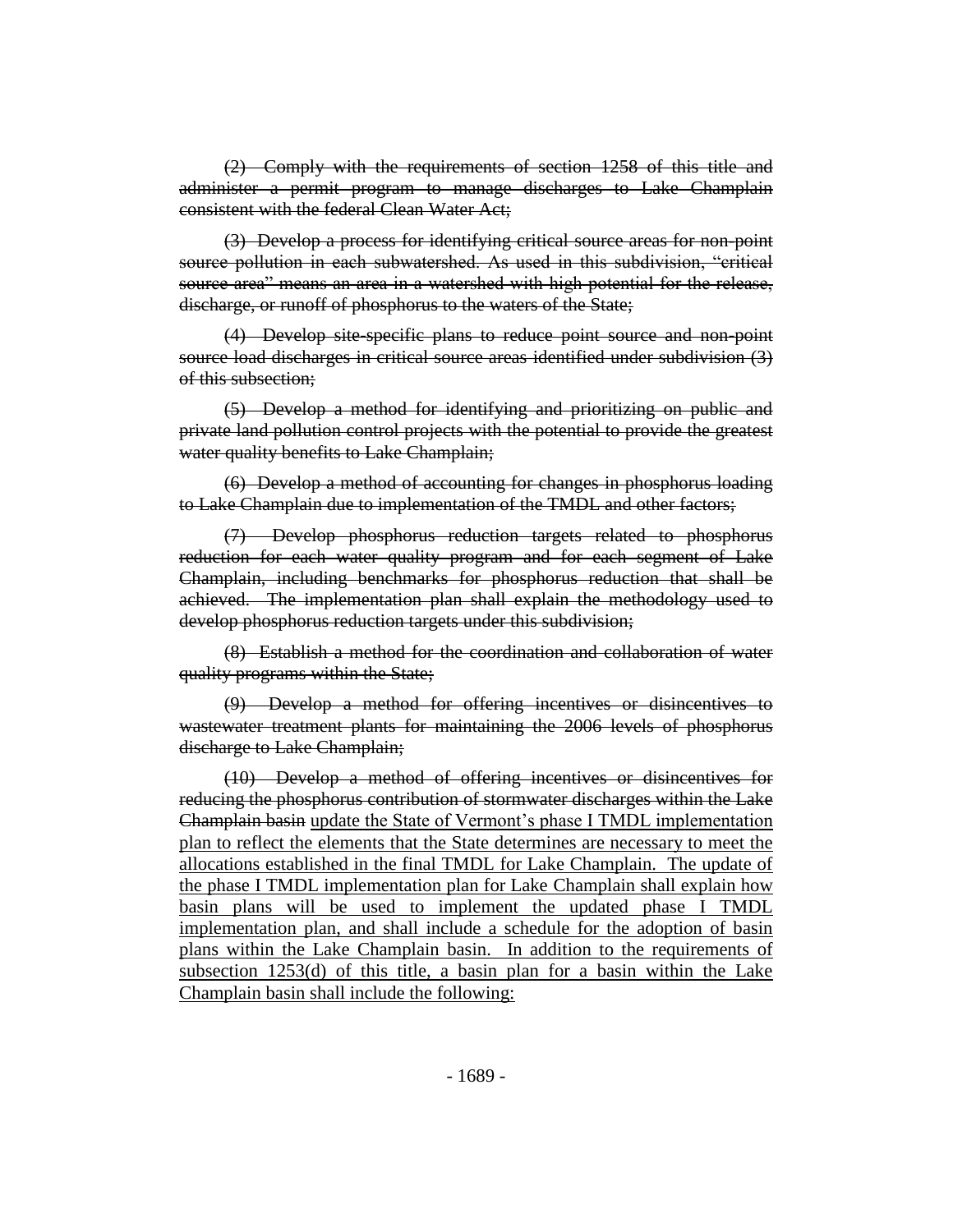(1) phosphorus reduction strategies within the basin that will achieve the State's obligations under the phase I TMDL implementation plan for Lake Champlain;

(2) a schedule for the issuance of permits to control phosphorus discharges from wastewater treatment facilities as necessary to implement the State's obligations under the phase I TMDL implementation plan for Lake Champlain;

(3) a schedule for the issuance of permits to control stormwater discharges as necessary to implement the State's obligations under the phase I TMDL implementation plan for Lake Champlain;

(4) wetland and river corridor restoration and protection projects that will achieve the State's obligations under the phase I TMDL implementation plan for Lake Champlain;

(5) a table of non-point source activities that will achieve the State's obligations under the phase I TMDL implementation plan for Lake Champlain; and

(6) other strategies and activities that the Secretary determines to be necessary to achieve the State's obligations under the phase I TMDL implementation plan for Lake Champlain.

(b) In amending the Vermont-specific implementation plan of the Lake Champlain TMDL under this section, the Secretary of Natural Resources shall comply with the public participation requirements of 40 C.F.R. § 130.7(c)(1)(ii) The Secretary shall develop and implement a method of tracking and accounting for actions implemented to achieve the Lake Champlain TMDL.

(c) Prior to finalizing the update to the phase I TMDL implementation plan for Lake Champlain, the Secretary shall provide notice to the public of the proposed revisions and a comment period of no less than 30 days.

(d) On or before January 15 in the year following issuance of the updated phase I TMDL implementation plan for Lake Champlain under subsection (a) of this section and every four years thereafter, the Secretary shall report to the House Committee on Fish, Wildlife and Water Resources, the Senate Committee on Natural Resources and Energy, the House Committee on Agriculture and Forest Products, and the Senate Committee on Agriculture regarding the execution of the updated phase I TMDL implementation plan for Lake Champlain. The report shall include:

(1) The amendments or revisions to the implementation plan for the Lake Champlain TMDL required by subsection (a) of this section. Prior to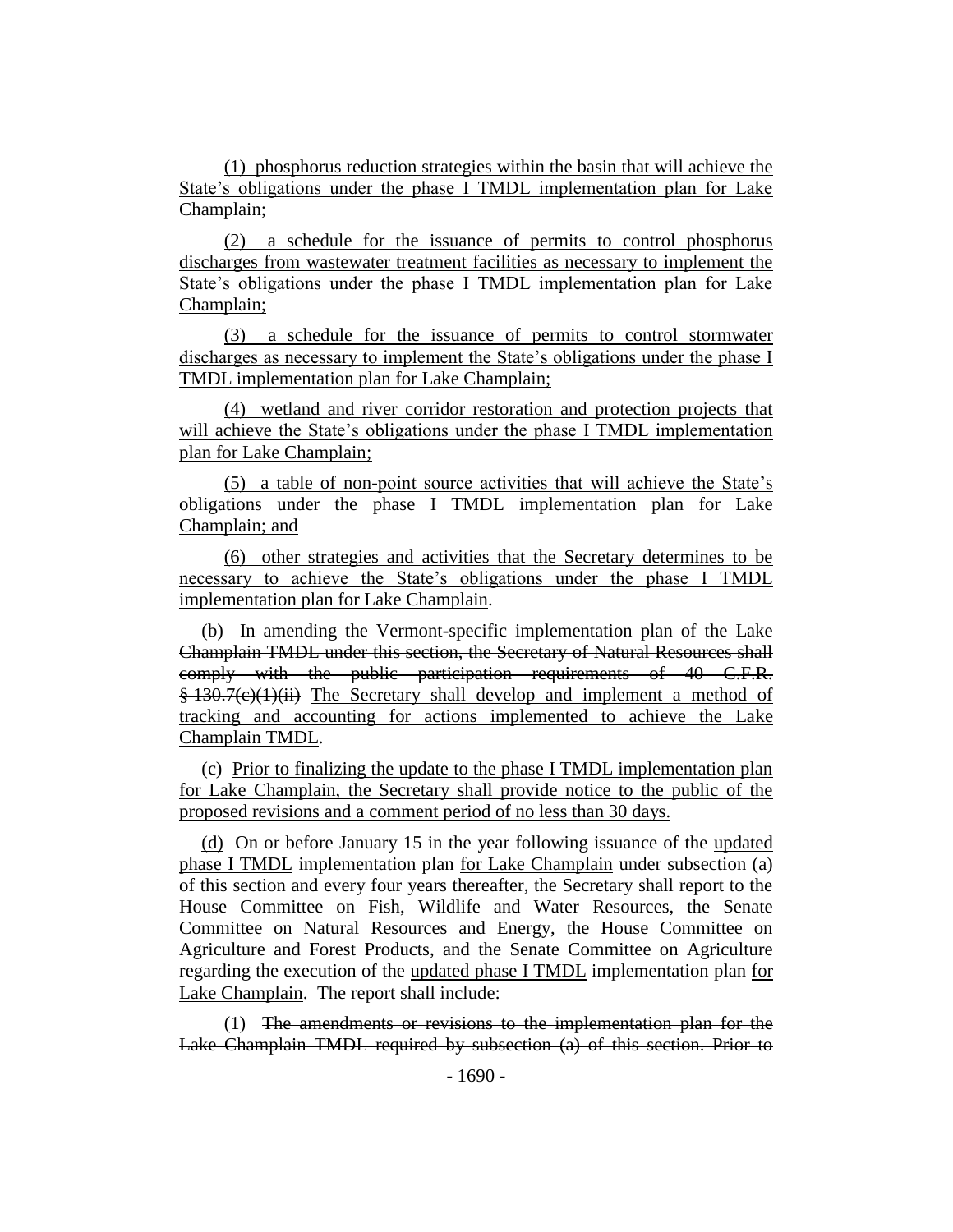submitting a report required by this subsection that includes amendments to revisions to the implementation plan, the Secretary shall hold at least three public hearings in the Lake Champlain watershed to describe the amendments and revisions to the implementation plan for the Lake Champlain TMDL. The Secretary shall prepare a responsiveness summary for each public hearing A summary of the efforts undertaken to implement the phase I TMDL implementation plan for Lake Champlain.

(2) An assessment of the implementation plan for the Lake Champlain TMDL based on available data, including an evaluation of the efficacy of the phase I TMDL implementation plan for Lake Champlain.

(3) Recommendations, if any, for amending the implementation plan or for reopening the Lake Champlain TMDL.

 $\frac{d}{e}$  Beginning on February 1, 2014 2016, and annually thereafter, the Secretary, after consultation with the Secretary of Agriculture, Food and Markets and the Secretary of Transportation, shall submit to the House Committee on Fish, Wildlife and Water Resources, the Senate Committee on Natural Resources and Energy, the House Committee on Agriculture and Forest Products, and the Senate Committee on Agriculture a summary of activities and measures of progress of water quality ecosystem restoration programs.

\* \* \* Water Quality Funding; Clean Water Fund; Clean Water Board; Audit  $* * *$ 

Sec. 37. 10 V.S.A. chapter 47, subchapter 7 is added to read:

Subchapter 7. Vermont Clean Water Fund

§ 1387. PURPOSE

The General Assembly establishes in this subchapter a Vermont Clean Water Fund as a mechanism for financing the improvement of water quality in the State. The Clean Water Fund shall be used to:

(1) assist the State in complying with water quality requirements and construction or implementation of water quality projects or programs;

(2) fund staff positions at the Agency of Natural Resources, Agency of Agriculture, Food and Markets, or Agency of Transportation when the positions are necessary to achieve or maintain compliance with water quality requirements and existing revenue sources are inadequate to fund the necessary positions; and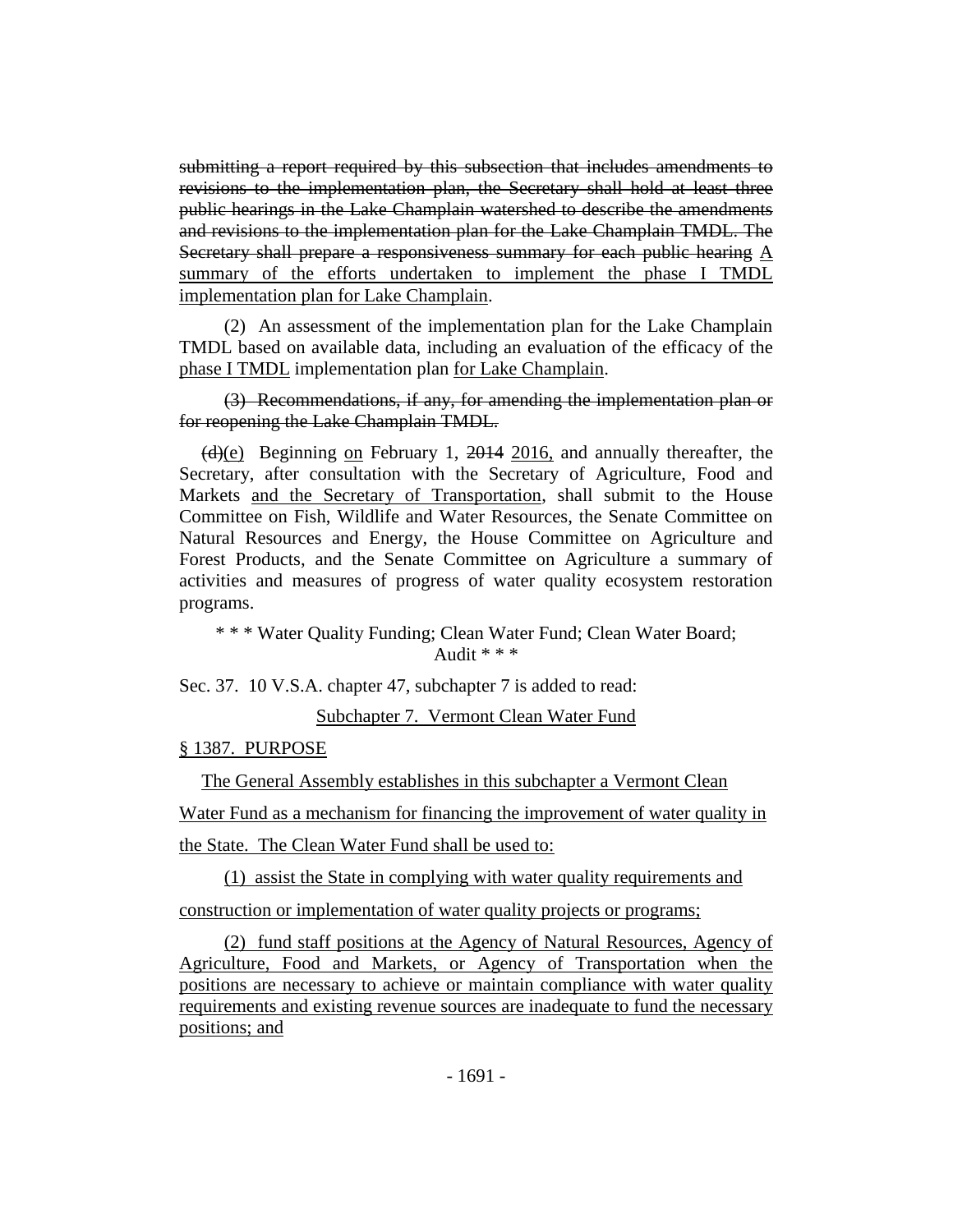(3) provide funding to nonprofit organizations, regional associations,

and other entities for implementation and administration of community-based water quality programs or projects.

# § 1388. CLEAN WATER FUND

(a) There is created a special fund to be known as the "Clean Water Fund." Notwithstanding any contrary provisions of 32 V.S.A. chapter 7, subchapter 5:

(1) the Fund shall be administered by the Clean Water Fund Board established under section 1389 of this title;

(2) the Fund shall consist of:

(A) revenues dedicated for deposit into the Fund by the General Assembly, including the Clean Water Fund per parcel fee established under 32 V.S.A. § 10502.

(B) other gifts, donations, and impact fees received from any source, public or private, dedicated for deposit into the Fund and approved by the Board.

(b) Unexpended balances and any earnings shall remain in the Fund from year to year.

§ 1389. CLEAN WATER FUND BOARD

(a) Creation. There is created a Clean Water Fund Board which shall be attached to the Agency of Administration for administrative purposes.

(b) Organization of the Board. The Clean Water Fund Board shall be composed of:

(1) the Secretary of Administration or designee;

(2) the Secretary of Natural Resources or designee;

(3) the Secretary of Agriculture, Food and Markets or designee;

(4) the Secretary of Commerce and Community Development or designee; and

(5) the Secretary of Transportation or designee.

(c) Officers; committees; rules. The Clean Water Fund Board shall annually elect a chair from its members. The Clean Water Fund Board may elect additional officers from its members, establish committees or subcommittees, and adopt procedural rules as necessary and appropriate to perform its work.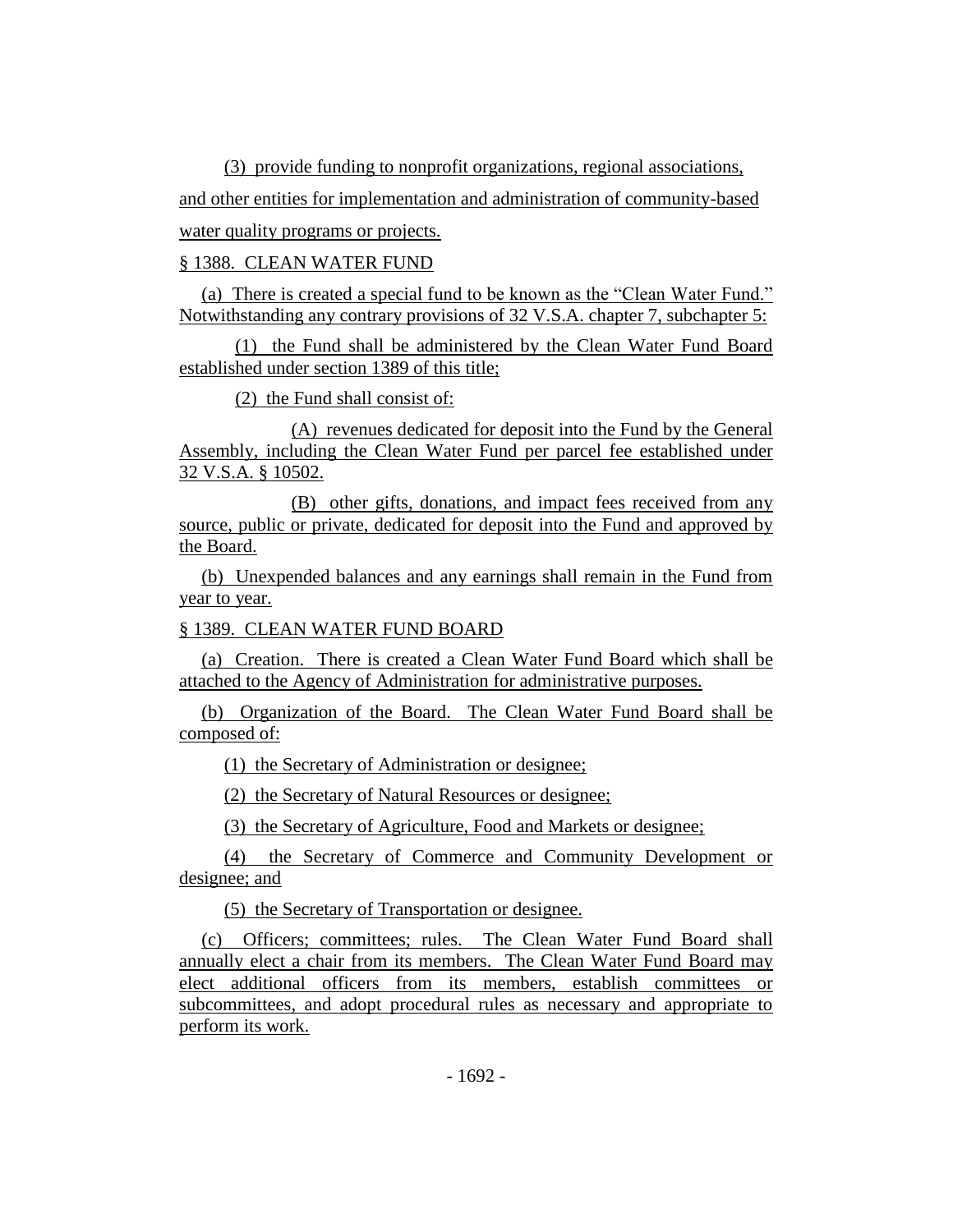(d) Powers and duties of the Clean Water Fund Board.

(1) The Clean Water Fund Board shall have the following powers and authority:

(A) to receive proposals from the Secretaries of Agriculture, Food and Markets, of Commerce and Community Development, of Natural Resources, and of Transportation on the expenditures of the Fund;

(B) to make recommendations to the Secretary of Administration regarding the appropriate allocation of funds from the Clean Water Fund for the purposes of developing the State budget. All recommendations from the Board should be intended to achieve the greatest water quality gain for the investment.

(C) to pursue and accept grants, gifts, donations, or other funding from any public or private source and to administer such grants, gifts, donations, or funding consistent with the terms of the grant, gift, or donation.

(2) The Clean Water Fund Board shall develop:

(A) A protocol for how an administrative agency in the State shall submit a proposed recommendation of award from the Fund.

(B) an annual revenue estimate and proposed budget for the Clean Water Fund;

(C) measures for determining progress and effectiveness of expenditures for clean water restoration efforts; and

(D) the annual clean water investment report required under section 1389a of this title.

(3) The Clean Water Fund Board shall solicit public comment and consult with organizations interested in improving water quality in Vermont regarding recommendations under this subsection for the allocation of funds from the Clean Water Fund.

(e) Priorities.

(1) In making recommendations under subsection (d) of this section regarding the appropriate allocation of funds from the Clean Water Fund, the Board shall prioritize:

(A) funding to maintain seven staff positions at the Agency of Agriculture, Food and Markets related to improving State water quality;

(B) funding to programs and projects that address sources of water pollution in waters listed as impaired on the list of waters established by 33 U.S.C. § 1313(d);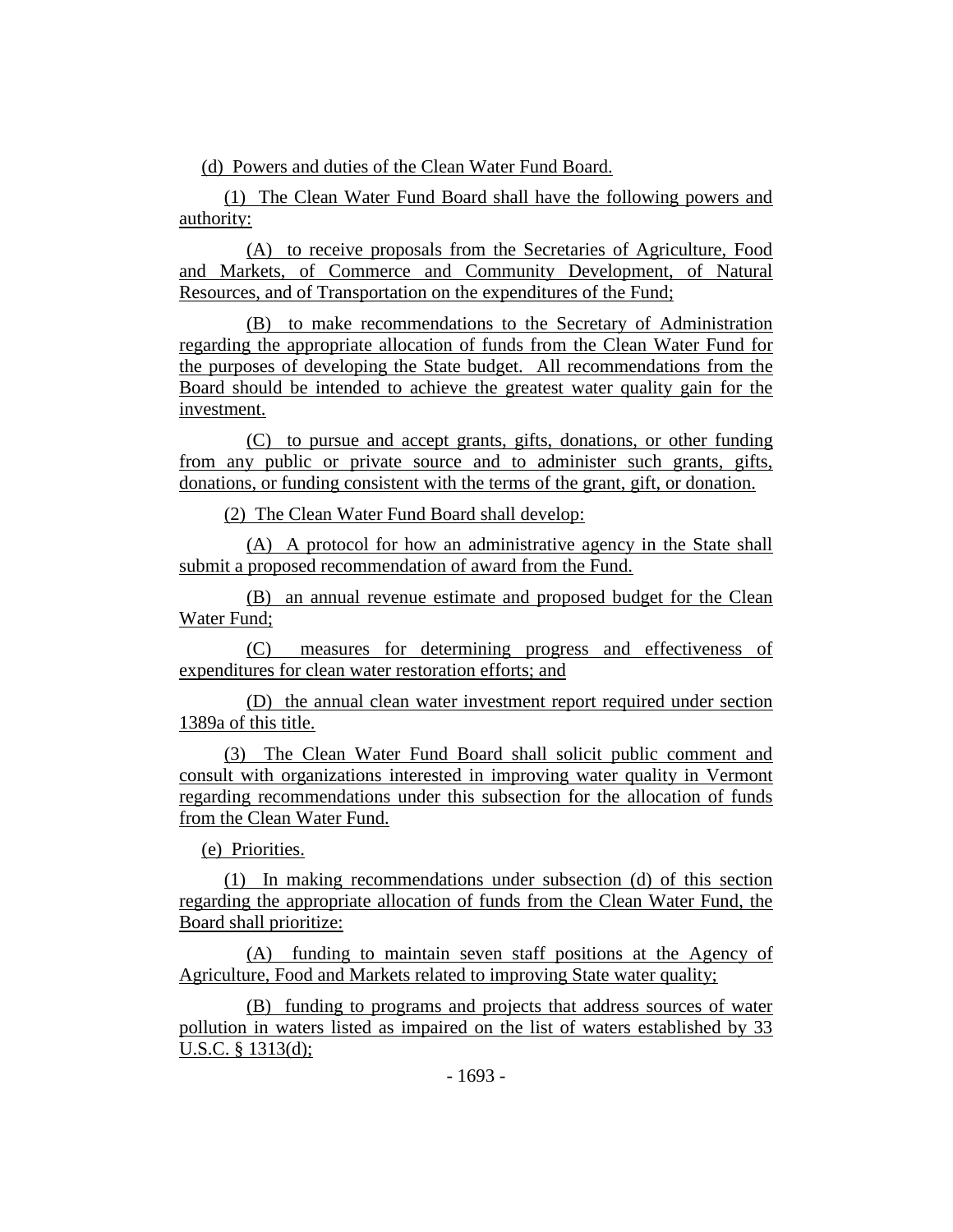(C) funding to projects that address water pollution identified as a significant contributor of water quality pollution, including financial assistance to grant recipients at the initiation of a funded project;

(D) funding to programs or projects that address or repair riparian conditions that increase the risk of flooding or pose a threat to life or property;

(E) assistance required for State and municipal compliance with stormwater requirements for highways and roads;

(F) funding for education, outreach, demonstration and access to tools for the implementation of the Acceptable Management Practices for Maintaining Water Quality on Logging Jobs in Vermont, as adopted by the Commissioner of Forests, Parks and Recreation; and

(G) funding for innovative nutrient removal technologies and community-based methane digesters that utilize manure, wastewater, and food residuals to produce energy.

(2) In making recommendations under subsection (d) of this section regarding the appropriate allocation of funds from the Clean Water Fund, the Board may prioritize:

(A) funding for education and outreach regarding the implementation of water quality requirements;

(B) funding for innovative or alternative technologies or practices designed to improve water quality or reduce sources of pollution to surface waters; and

(C) funding to purchase agricultural land in order to take that land out of practice when the State water quality requirements cannot be remediated through agricultural Best Management Practices.

(3) In developing its recommendations under subsection (d) of this section regarding the appropriate allocation of funds from the Clean Water Fund, the Clean Water Fund Board shall, during the first three years of its existence and within the priorities established under subdivisions (e)(1) and (2), prioritize awards or assistance to municipalities for municipal compliance with water quality requirements.

(4) In developing its recommendations under subsection (d) of this section regarding the appropriate allocation of funds from the Clean Water Fund, the Board shall, after satisfaction of the priorities established under subdivisions  $(e)(1)$  and  $(2)$ , attempt to provide for equitable apportionment of awards from the Fund to all regions of the State and for control of all sources of point and non-point sources of pollution in the State; and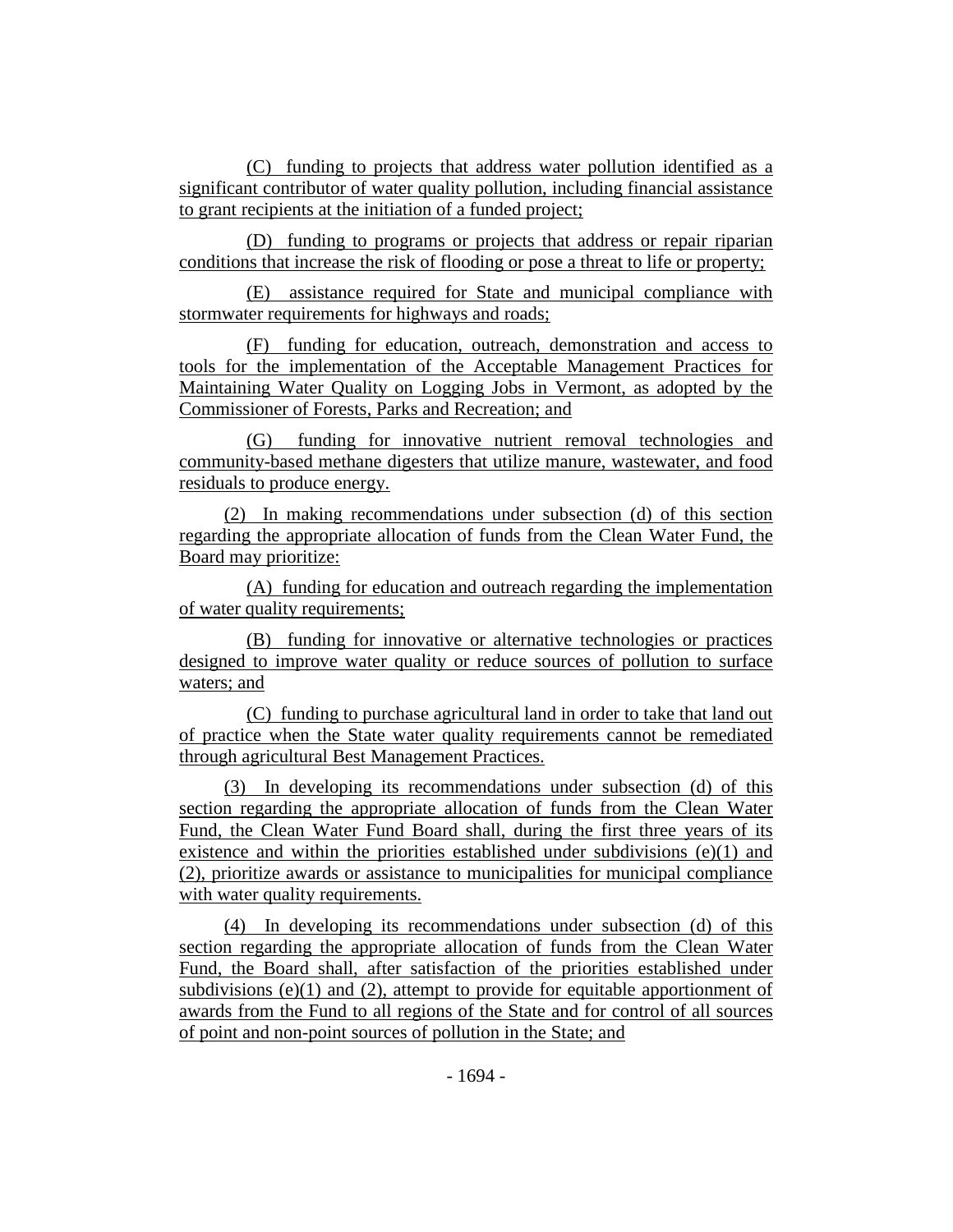(f) The Clean Water Fund Board shall have the administrative, technical, and legal assistance of the Agency of Administration, the Agency of Natural Resources, the Agency of Agriculture, Food and Markets, the Agency of Transportation, and the Agency of Commerce and Community Development for those issues or services within the jurisdiction of the respective agency. The cost of the services provided by agency staff shall be paid from the budget of the agency providing the staff services.

# § 1389a. CLEAN WATER INVESTMENT REPORT

(a) Beginning on January 15, 2017, and annually thereafter, the Clean Water Fund Board shall publish a clean water investment report. The report shall summarize all investments, including their cost-effectiveness, made by the Clean Water Fund Board and other State agencies for clean water restoration over the past calendar year. The report shall include expenditures from the Clean Water Fund, the General Fund, the Transportation Fund, and any other State expenditures for clean water restoration, regardless of funding source. The report shall document progress or shortcomings in meeting established indicators for clean water restoration. The report shall include a summary of additional funding sources pursued by the Board, including whether those funding sources were attained, if it was not attained, why it was not attained, and where the money was allocated from the Fund. The report may also provide an overview of additional funding necessary to meet objectives established for clean water restoration and recommendations for additional revenue to meet those restoration objectives. The provisions of 2 V.S.A. § 20(d) (expiration of required reports) shall not apply to the report required by this section.

(b) The Board shall develop and use a results based accountability process in publishing the annual report required by subsection (a) of this section.

# § 1389b. CLEAN WATER FUND AUDIT

(a) On or before January 15, 2020, the Secretary of Administration shall submit to the House and Senate Committees on Appropriations, the Senate Committee on Agriculture, the House Committee on Agriculture and Forest Products, the Senate Committee on Natural Resources and Energy, and the House Committee on Fish, Wildlife and Water Resources a program audit of the Clean Water Fund. The report shall include:

(1) A summary of the expenditures from the Clean Water Fund, including the water quality projects and programs that received funding;

(2) An analysis and summary of the efficacy of the water quality projects and programs funded from the Clean Water Fund or implemented by the State;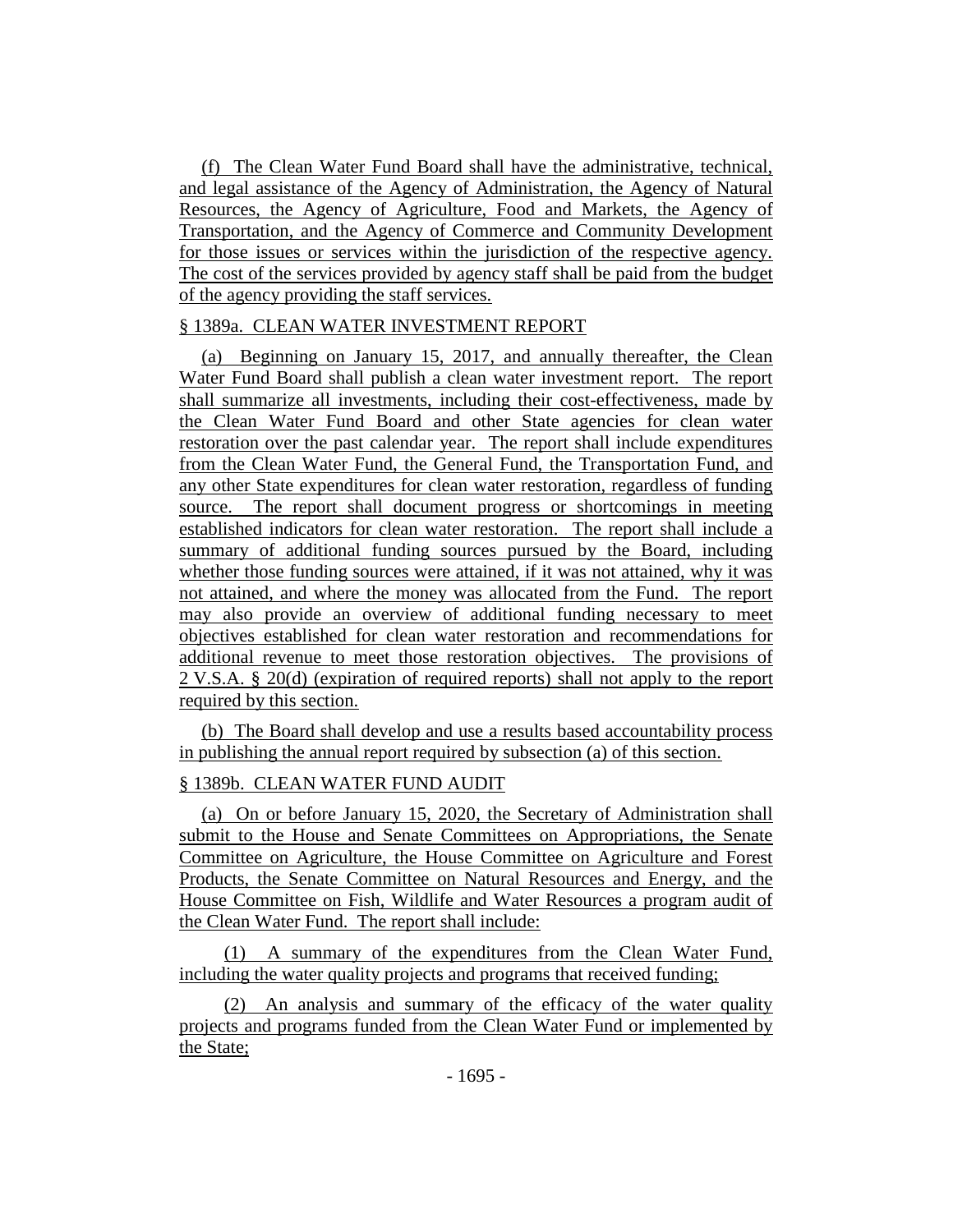(3) An evaluation of whether water quality projects and programs funded or implemented by the State are achieving the intended water quality benefits;

(4) An assessment of the capacity of the Agency of Agriculture, Food and Markets to effectively administer and enforce agricultural water quality requirements on farms in the State.

(5) A recommendation of whether the General Assembly should authorize the continuation of the Clean Water Fund and, if so, at what funding level.

(b) The audit required by this section shall be conducted by a qualified, independent environmental consultant or organization with knowledge of the federal Clean Water Act, State water quality requirements and programs, the Lake Champlain Total Maximum Daily Load plan, and the program elements of the State clean water initiative.

(c) Notwithstanding provisions of section § 1389 of this title to the contrary, the Secretary of Administration shall pay for the costs of the audit required under this section from the Clean Water Fund, established under section 1388 of this title.

\* \* \* Clean Water Fund Per Parcel Fee \* \* \*

Sec. 38. 32 V.S.A. § 10502 is added to read:

§ 10502. CLEAN WATER FUND PER PARCEL FEE

(a) Per parcel fee. An annual Clean Water Fund per parcel fee of \$25.00 shall be assessed on every parcel in the State.

(b) Exemption. A municipality shall not assess the fee established under subsection (a) of this section to:

(1) a parcel exempt from taxation under State or federal law;

(2) a parcel composed entirely of a railroad track right-of-way, provided that the Commissioner shall assess the fee on parcels on which railroad stations, maintenance buildings, or other developed land used for railroad purposes is located; or

(3) a parcel of land for which the State lacks authority to impose the fee established by this section.

(c) Assessment and collection of fee.

(1) Beginning on July 1, 2015, the Clean Water Fund per parcel fee shall be assessed and collected as part of the tax bill issued under subsection 5402(b) of this title, and may be prorated according to the number of tax bills assessed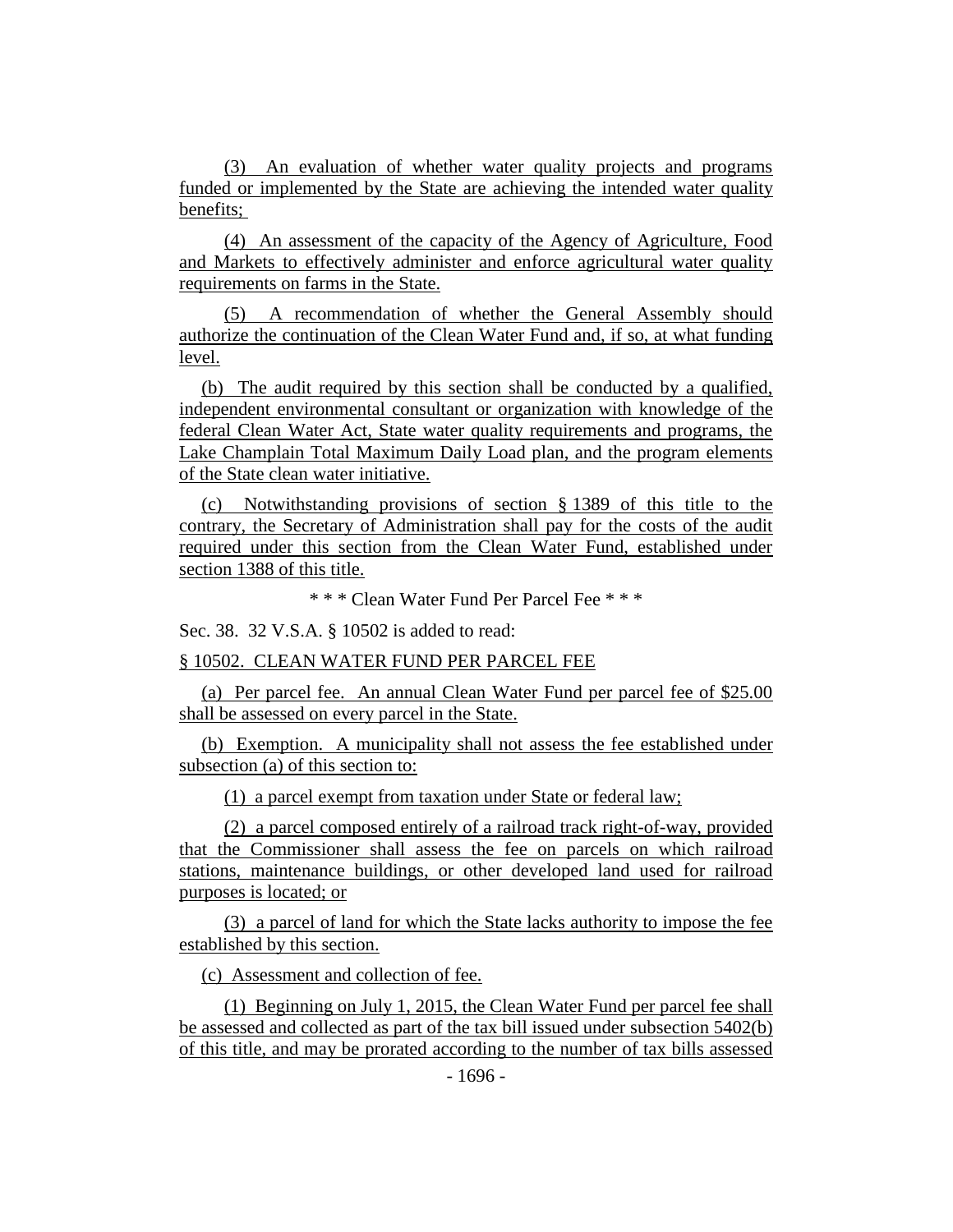by a municipality. A municipality shall list the fee assessed under this section on a tax bill as the "Clean Water Fund Per Parcel Fee." The Clean Water Fund per parcel fee shall be listed separately from the tax collected under subsection 5402(b) of this title, provided that the payment for both the tax and fee shall be made in one form of payment.

(2) The treasurer of each municipality shall remit the collected Clean Water Fund per parcel fee to the State Treasurer:

(A) in one payment due on December 1 of each year; or

(B) as authorized by the Department procedure adopted under subsection (e) of this section.

(3) Municipalities may use all authority under chapter 133 of this title for the assessment and collection of the Clean Water Fund per parcel fee, including collection of fees and costs under section 5288 of this title.

(4) In case of insufficient payment of the per parcel fee by a taxpayer to a municipality, the municipality shall not be required to remit to the State the amount of full liability for all parcels within the municipality.

(5) In the case of a taxpayer who pays only a portion of the full tax under subsection 5402(b) and the full amount of the Clean Water Fund per parcel fee, a municipal treasurer shall credit all payment made by the taxpayer to the tax liability under subsection 5402(b) of this title before remitting monies to the Clean Water Fund under subsection (d) of this section.

(d) Disposition. The State Treasurer shall deposit all fees collected under this section in the Clean Water Fund, established under 10 V.S.A. § 1388, for the uses authorized by that Fund under 10 V.S.A. chapter 47, subchapter 7.

(e) Department procedure. The Department of Taxes shall, after consultation with municipal officials or representatives of municipal officials, issue a procedure regarding the process for collection of the Clean Water Fund per parcel fee as part of the tax bill issued under subsection 5402(b) of this title. In the procedure, the Department shall address how parcels are assessed, remittance, and enforcement of the Clean Water Fund per parcel fee, including how frequently a municipality may remit to the Department fees collected under this section. The Department also shall include in the procedure guidance for municipalities regarding whether a fee paid under this section is tax deductible.

(f) Abatement. A person may seek and a municipality may grant abatement under 24 V.S.A. § 1535 of a fee assessed under this section.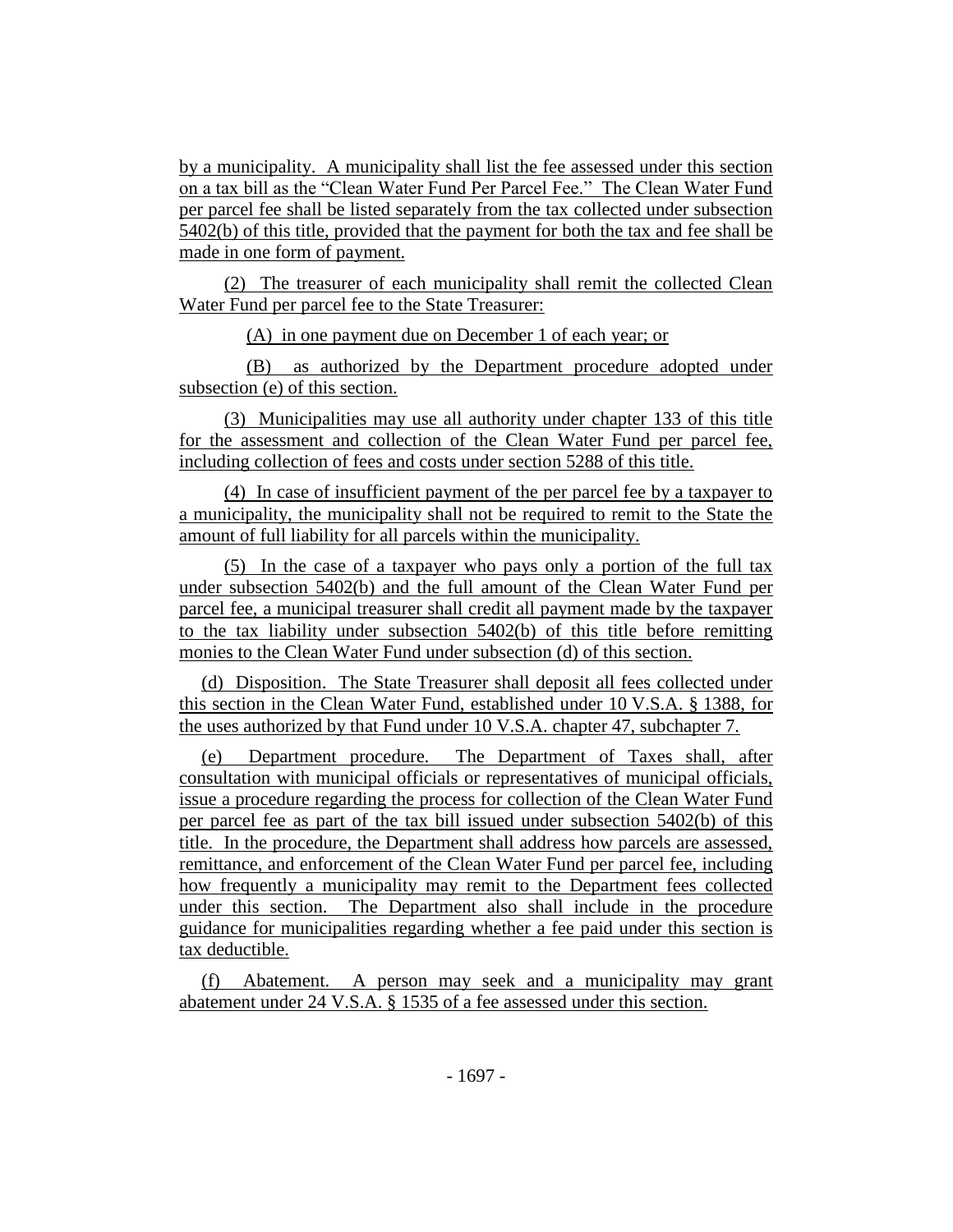(g) Education and outreach. The Department shall hold educational meetings or prepare educational materials for municipal officials regarding the requirements of this section.

Sec. 39. 32 V.S.A. § 5258 is amended to read:

# § 5258. FEES AND COSTS ALLOWED AFTER WARRANT AND LEVY RECORDED

The fees and costs allowed after the warrant and levy for delinquent taxes have been recorded shall be as follows: Levy and extending of warrant, \$10.00; recording levy and extending of warrant in town clerk's office, \$10.00, to be paid the town clerk; notices and publication of notice, actual costs incurred; and expenses actually and reasonably incurred by the tax collector for legal assistance in the preparation for or conduct of said sale when authorized by the selectboard, provided that such expenses shall not exceed 15 percent of the uncollected tax; travel, reimbursement at the rate established by the contract governing State employees; attending and holding sale, \$10.00; making return \$10.00 and recording same in town clerk's office, to be paid the town clerk \$10.00; \$10.00 for collection of a delinquent Clean Water per parcel fee assessed under section 10502 of this title; collector's deed, \$30.00; which fees and costs, together with the collector's fee of eight percent shall be in lieu of any or all other fees and costs permitted or allowed by law.

# Sec. 40. REPEAL OF CLEAN WATER FUND PER PARCEL FEE

32 V.S.A. § 10502 (Clean Water Fund per parcel fee) shall be repealed on July 1, 2021.

\* \* \* Appropriations of Agency Staff \* \* \*

## Sec. 41. APPROPRIATIONS FOR AGENCY OF AGRICULTURE, FOOD AND MARKETS STAFF

Notwithstanding provisions of 10 V.S.A. § 1389 to the contrary, in addition to any other funds appropriated to the Agency of Agriculture, Food and Markets in fiscal year 2016, there is appropriated from the Clean Water Fund created under 10 V.S.A § 1388 to the Agency of Agriculture, Food and Markets \$952,000.00 in fiscal year 2016 for the purpose of hiring seven positions for implementation and administration of agricultural water quality programs in the State.

# Sec. 42. APPROPRIATIONS FOR DEPARTMENT OF ENVIRONMENTAL CONSERVATION STAFF

In addition to any other funds appropriated to the Department of Environmental Conservation in fiscal year 2016, there is appropriated from the Environmental Permit Fund created under 3 V.S.A § 2805 to the Department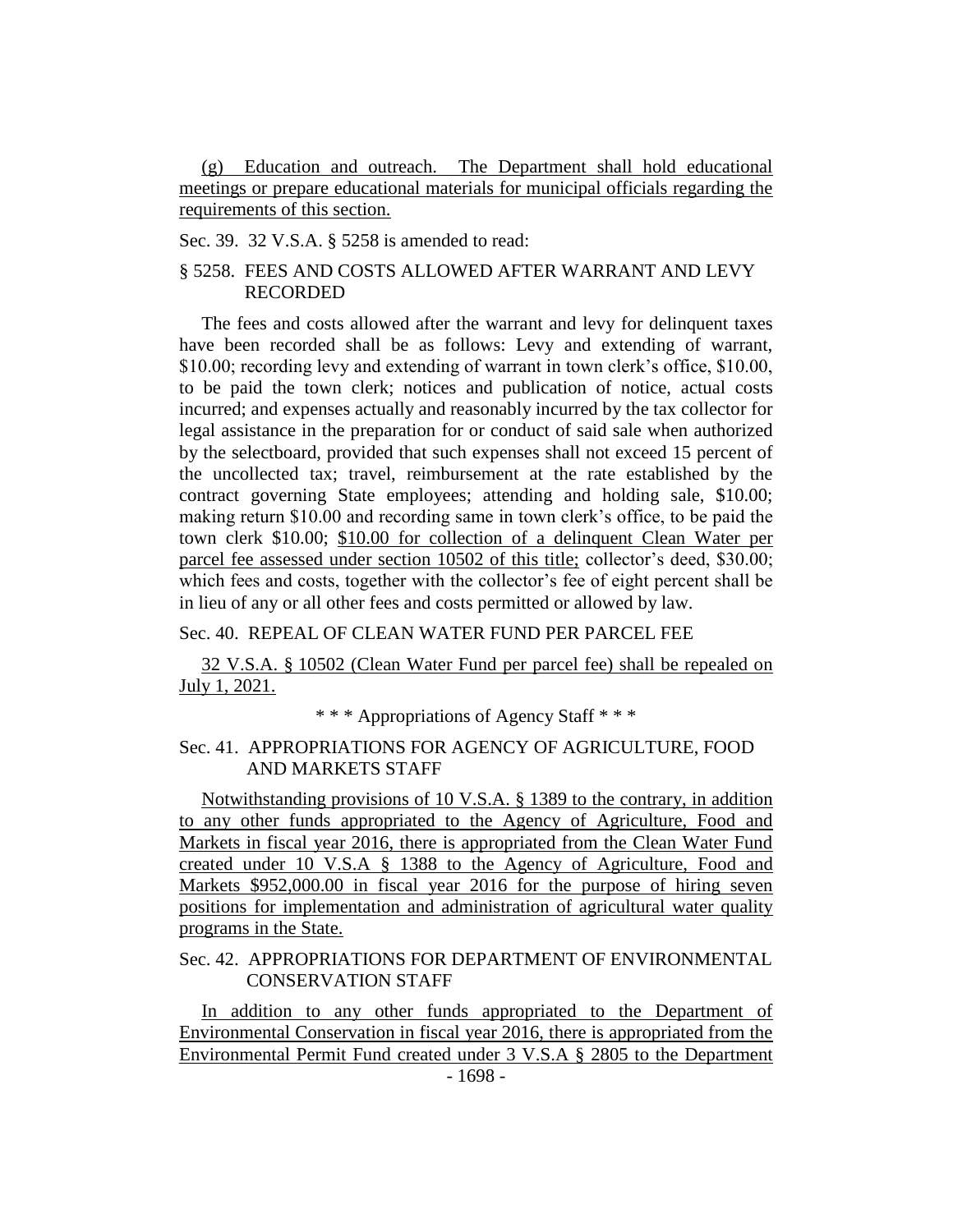of Environmental Conservation \$1,312,556.00 in fiscal year 2016 for the purpose of hiring 13 positions for implementation and administration of water quality programs in the State and for contracting with regional planning commissions as authorized by 10 V.S.A. § 1253.

\* \* \* Secretary of Administration; Report on Per Parcel Fee \* \* \*

# Sec. 43. SECRETARY OF ADMINISTRATION REPORT ON IMPERVIOUS SURFACE WATER QUALITY FEE

(a) On or before January 15, 2016, the Secretary of Administration, after consultation with the Agency of Transportation and the Department of Taxes, shall submit to the House Committee on Fish, Wildlife and Water Resources, the Senate Committee on Natural Resources and Energy, the House Committee on Agriculture and Forest Products, the Senate Committee on Agriculture, the House Committee on Ways and Means, and the Senate Committee on Finance a recommendation for establishing a fee on impervious surface in the State for the purpose of raising revenue to fund water quality improvement programs in the State. The recommendation shall include:

(1) An impervious surface fee that provides for equitable apportionment among all parcel owners, including owners of industrial property, commercial property, residential property, or agricultural lands. The recommendation shall consider establishing a fee structure that creates incentives or rewards for owners of impervious surface, including municipal and state roads, who provide treatment that exceeds the minimum regulatory requirement or utilizes innovative approaches to the management of stormwater.

(2) An estimate of the amount of revenue to be generated from the proposed impervious surface fee.

(3) a summary of how assessment of the fee will be administered, collected, and enforced; and

(4) a legislative proposal to implement the proposed impervious surface fee program.

(b) As used in this section, "parcel" shall have the same meaning as defined in section 4152 of this title.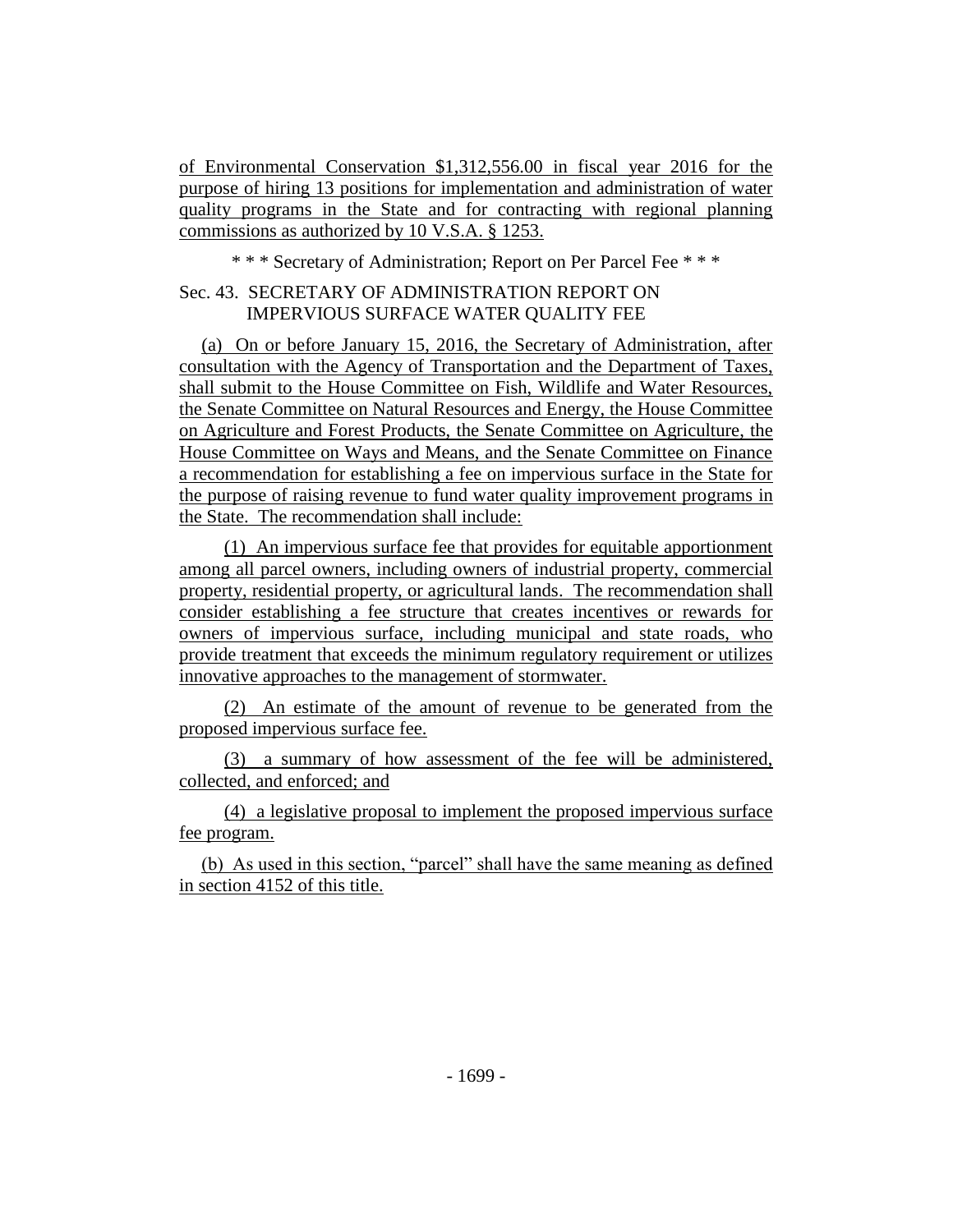\* \* \* Department of Environmental Conservation Water Quality Fees \* \* \*

Sec. 44. 3 V.S.A. § 2822 is amended to read:

#### § 2822. BUDGET AND REPORT; POWERS

\* \* \*

(i) The Secretary shall not process an application for which the applicable fee has not been paid unless the Secretary specifies that the fee may be paid at a different time or unless the person applying for the permit is exempt from the permit fee requirements pursuant to 32 V.S.A. § 710. In addition, the persons who are exempt under 32 V.S.A. § 710 are also exempt from the application fees for stormwater operating permits specified in subdivisions  $(j(2)(A)(iii)(I))$ and (II) of this section if they otherwise meet the requirements of 32 V.S.A.  $\frac{1}{2}$ , 710. Municipalities shall be exempt from the payment of fees under this section except for those fees prescribed in subdivisions  $(j)(1)$ ,  $(2)$ ,  $(7)$ ,  $(8)$ ,  $(14)$ , and (15) of this section for which a municipality may recover its costs by charging a user fee to those who use the permitted services. Municipalities shall pay fees prescribed in subdivisions  $(j)(2)$ ,  $(10)$ ,  $(11)$ ,  $(12)$ , and  $(26)$ , except that a municipality shall also be exempt from those fees for orphan stormwater systems prescribed in subdivisions  $(i)(2)(A)(iii)$  and  $(2)(B)(iv)(I)$ or (II) of this section when the municipality agrees to become an applicant or co-applicant for an orphan stormwater system under 10 V.S.A. § 1264c for which a municipality has assumed full legal responsibility under 10 V.S.A. § 1264.

(j) In accordance with subsection (i) of this section, the following fees are established for permits, licenses, certifications, approvals, registrations, orders, and other actions taken by the Agency of Natural Resources.

\* \* \*

(2) For discharge permits issued under 10 V.S.A. chapter 47 and orders issued under 10 V.S.A. § 1272, an administrative processing fee of \$120.00 \$240.00 shall be paid at the time of application for a discharge permit in addition to any application review fee and any annual operating fee, except for permit applications under subdivisions  $(2)(A)(iii)(III)$  and  $(V)$  of this subsection:

(A) Application review fee.

(i) Municipal, industrial,

noncontact cooling water, and

thermal discharges.

- 1700 - (I) Individual permit: original  $\frac{$0.0023}{$0.003}$  per gallon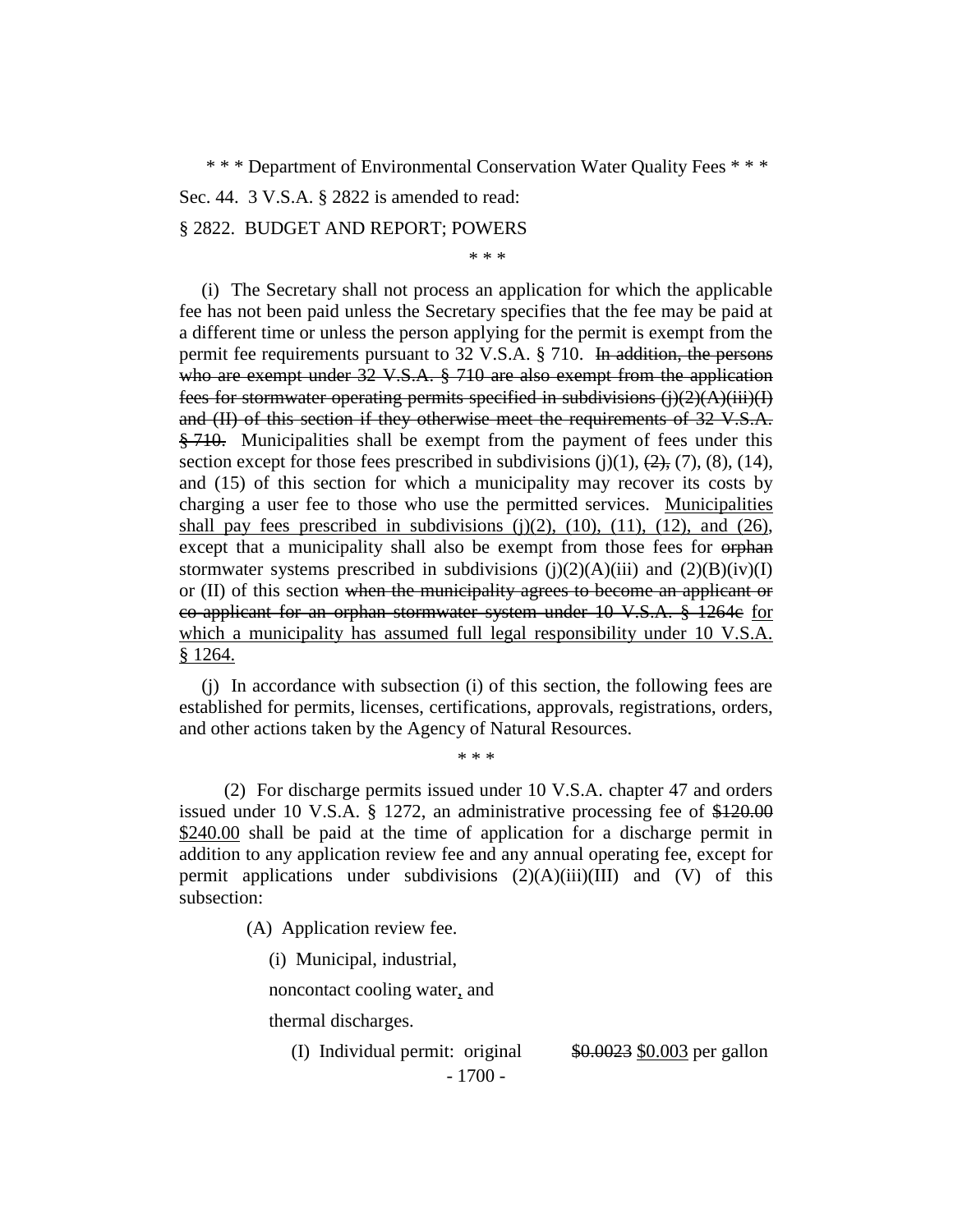| application; amendment for        | design flow; minimum       |
|-----------------------------------|----------------------------|
| increased flows; amendment        | \$50.00 \$100.00 per       |
| for change in treatment process.: | outfall; maximum           |
|                                   | $$30,000.00$ per           |
|                                   | application.               |
| (II) Renewal, transfer, or minor  | \$0.00 \$0.002 per gallon  |
| amendment of individual permit.:  | design flow; minimum       |
|                                   | \$50.00 per outfall;       |
|                                   | maximum \$5,000.00 per     |
|                                   | application.               |
| (III) General permit.:            | \$0.00.                    |
| (ii) Pretreatment discharges.     |                            |
| (I) Individual permit: original   | \$0.12 \$0.20 per gallon   |
| application; amendment for        | design flow; minimum       |
| increased flows; amendment for    | \$50.00 \$100.00 per       |
| change in treatment process.:     | outfall.                   |
| (II) Renewal, transfer, or minor  | \$0.00 \$0.002 per gallon  |
| amendment of individual permit.:  | design flow; minimum       |
|                                   | \$50.00 per outfall.       |
| (iii) Stormwater discharges.      |                            |
| (I) Individual operating permit   | \$430.00 \$860.00 per acre |
| or application to operate under   | impervious area;           |
| general operating permit for      | minimum $$220.00$          |
| collected stormwater runoff       | \$440.00 per application.  |
| which is discharged to Class R    |                            |

which is discharged to Class B waters: original application; amendment for increased flows; amendment for change in treatment process.: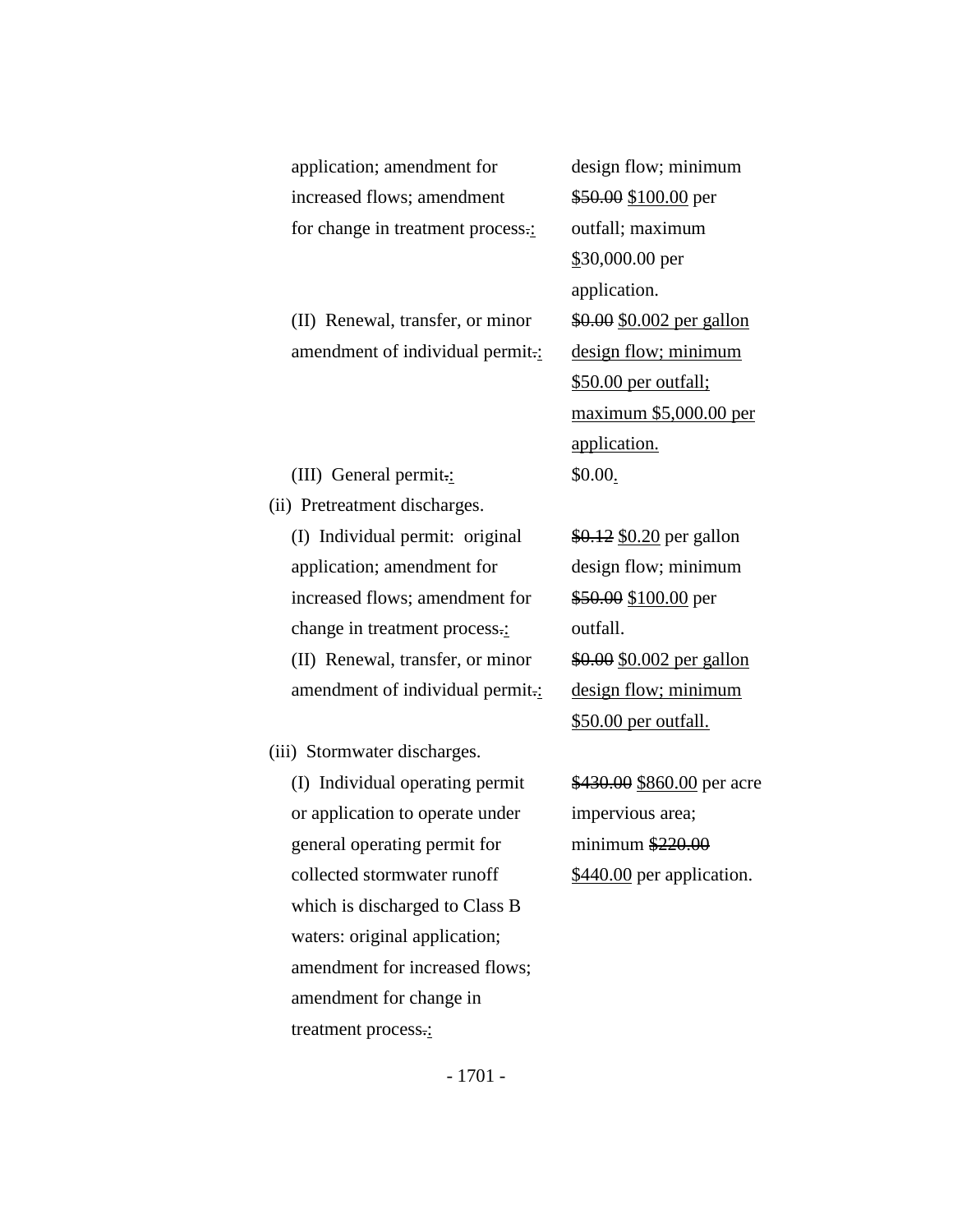(II) Individual operating permit \$1,400.00 per acre or application to operate under impervious area; general operating permit for minimum \$1,400.00 collected stormwater runoff which per application. is discharged to Class A waters; original application; amendment for increased flows; amendment for change in treatment process. (III) Individual permit or application to operate under general permit for construction activities; original application; amendment for increased acreage. (aa) Projects with low risk to  $$50.00$  five acres or waters of the State.; less: \$100.00 per project; (bb) Projects with low risk to \$220.00 per project. waters of the State; greater than five acres: (cc) Projects with moderate risk \$360.00; five acres to waters of the State.: or less: \$480.00 per (cc) Projects that require an \$720.00 per project individual permit. **original application**. (dd) Projects with moderate risk \$640.00. to waters of the State; greater

than five acres:

original application.

project original application.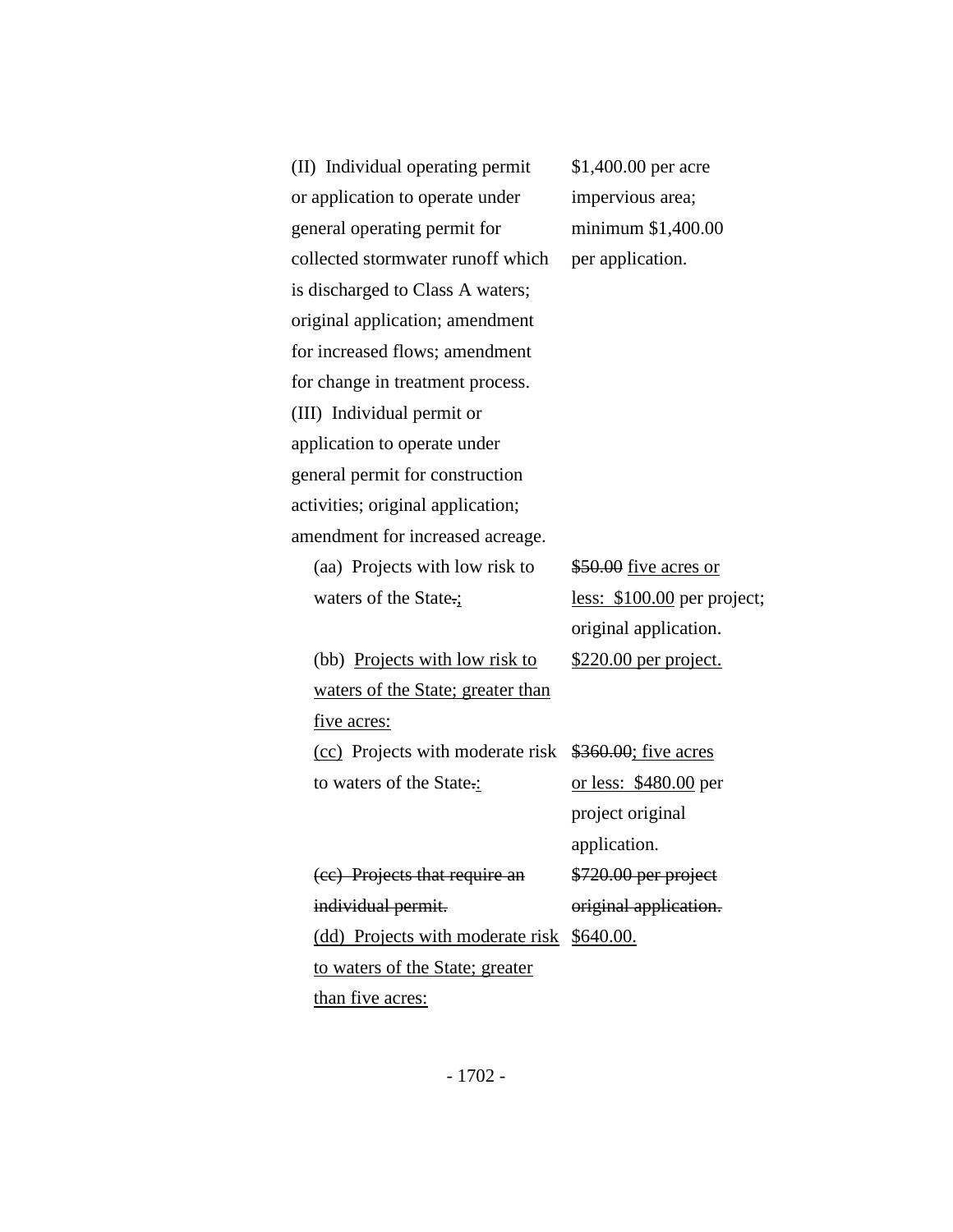| (ee) Projects that require an            | \$1,200.00.           |  |
|------------------------------------------|-----------------------|--|
| individual permit; ten acres             |                       |  |
| or less:                                 |                       |  |
| (ff) Projects that require an            | \$1,800.00.           |  |
| individual permit; greater than          |                       |  |
| 10 acres:                                |                       |  |
| (IV) Individual permit or                | \$220.00 \$440.00 per |  |
| application to operate under             | facility.             |  |
| general permit for stormwater            |                       |  |
| runoff associated with industrial        |                       |  |
| activities with specified SIC            |                       |  |
| codes; original application;             |                       |  |
| amendment for change in activities       |                       |  |
| (V) Individual permit or                 | \$1,200.00 \$2,400.00 |  |
| application to operate under             | per system.           |  |
| general permit for stormwater            |                       |  |
| runoff associated with                   |                       |  |
| municipal separate storm sewer           |                       |  |
| systems; original application; amendment |                       |  |

for change in activities.:

(VI) Individual operating permit or application to operate under a general permit for a residually designated stormwater discharge original application; amendment; for increased flows amendment; for change in treatment process.

(aa) For discharges to Class B water; \$430.00 \$860.00 per acre of impervious area, minimum \$220.00 \$280.00.

(bb) For discharges to Class A water; \$1,400.00 \$1,700.00 per acre of impervious area, minimum \$1,400.00 \$1,700.00.

(VII) Renewal, transfer, or \$0.00.

minor amendment of individual

permit or approval under

- 1703 -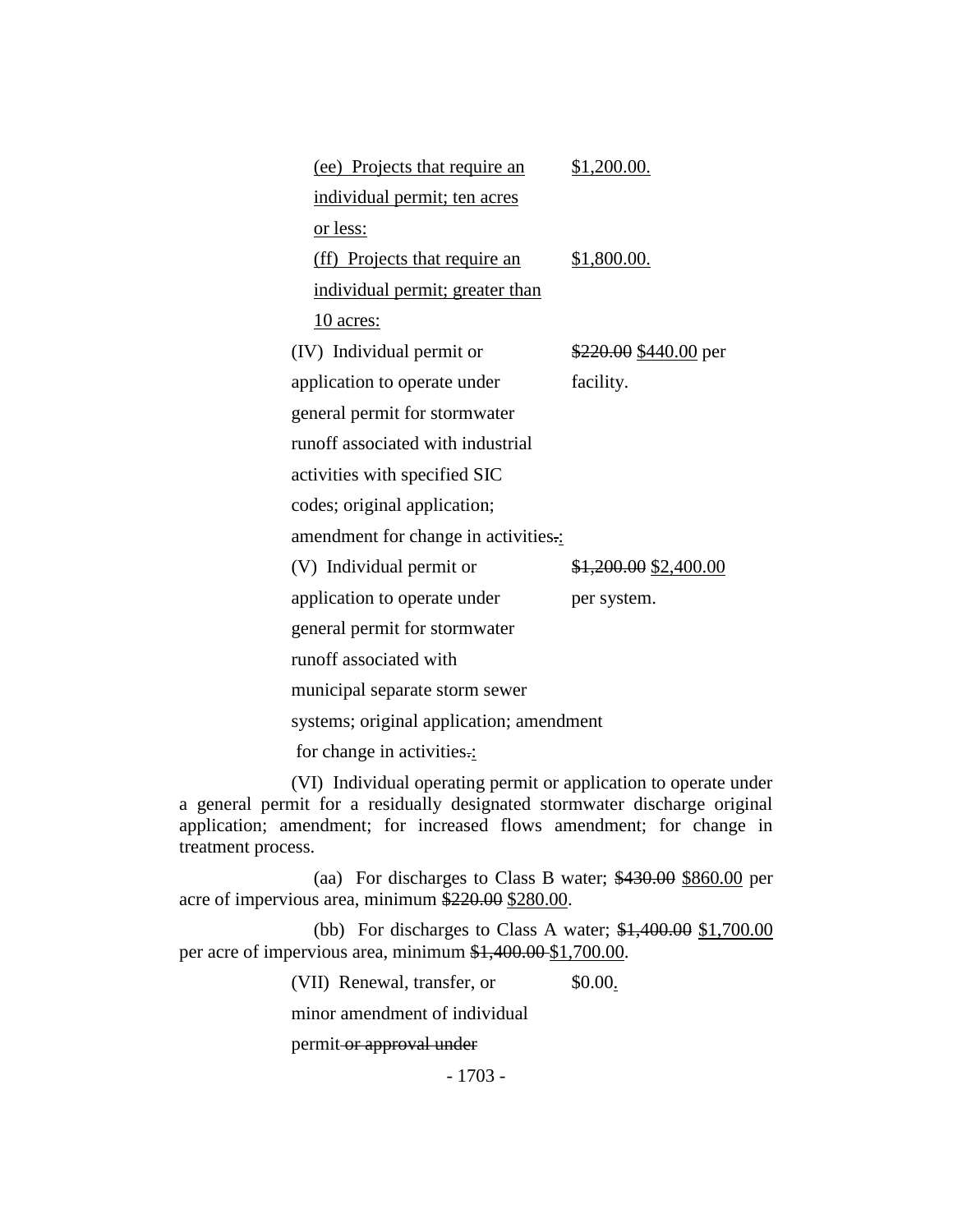| general permit.:                    |                                     |
|-------------------------------------|-------------------------------------|
| (VIII) Application for coverage     | \$400.00 per application.           |
| under the municipal roads           |                                     |
| stormwater general permit:          |                                     |
| (IX) Application for coverage       | \$1,200.00.                         |
| under the State roads stormwater    |                                     |
| general permit:                     |                                     |
| * * *                               |                                     |
| (B) Annual operating fee.           |                                     |
| (i) Industrial, noncontact cooling  | \$0.001 \$0.0015 per gallon         |
| water and thermal discharges.:      | design capacity. \$150.00           |
|                                     | \$200.00 minimum;                   |
|                                     | maximum \$210,000.00.               |
| (ii) Municipal.:                    | \$0.003 per gallon of actual        |
|                                     | $\frac{design}{10}$ flows. \$150.00 |
|                                     | \$200.00 minimum;                   |
|                                     | maximum \$12,500.00.                |
| (iii) Pretreatment discharges.:     | \$0.0385 \$0.04 per gallon          |
|                                     | design capacity. \$150.00           |
|                                     | \$200.00 minimum;                   |
|                                     | maximum \$27,500.00.                |
| (iv) Stormwater.                    |                                     |
| (I) Individual operating permit     | \$255.00 \$310.00 per acre          |
| or approval under general operating | impervious area; \$235.00           |

class A waters.: (II) Individual operating permit \$80.00 \$160.00 per acre or approval under general operating impervious area; \$80.00

permit for collected stormwater \$310.00 minimum.

runoff which is discharged to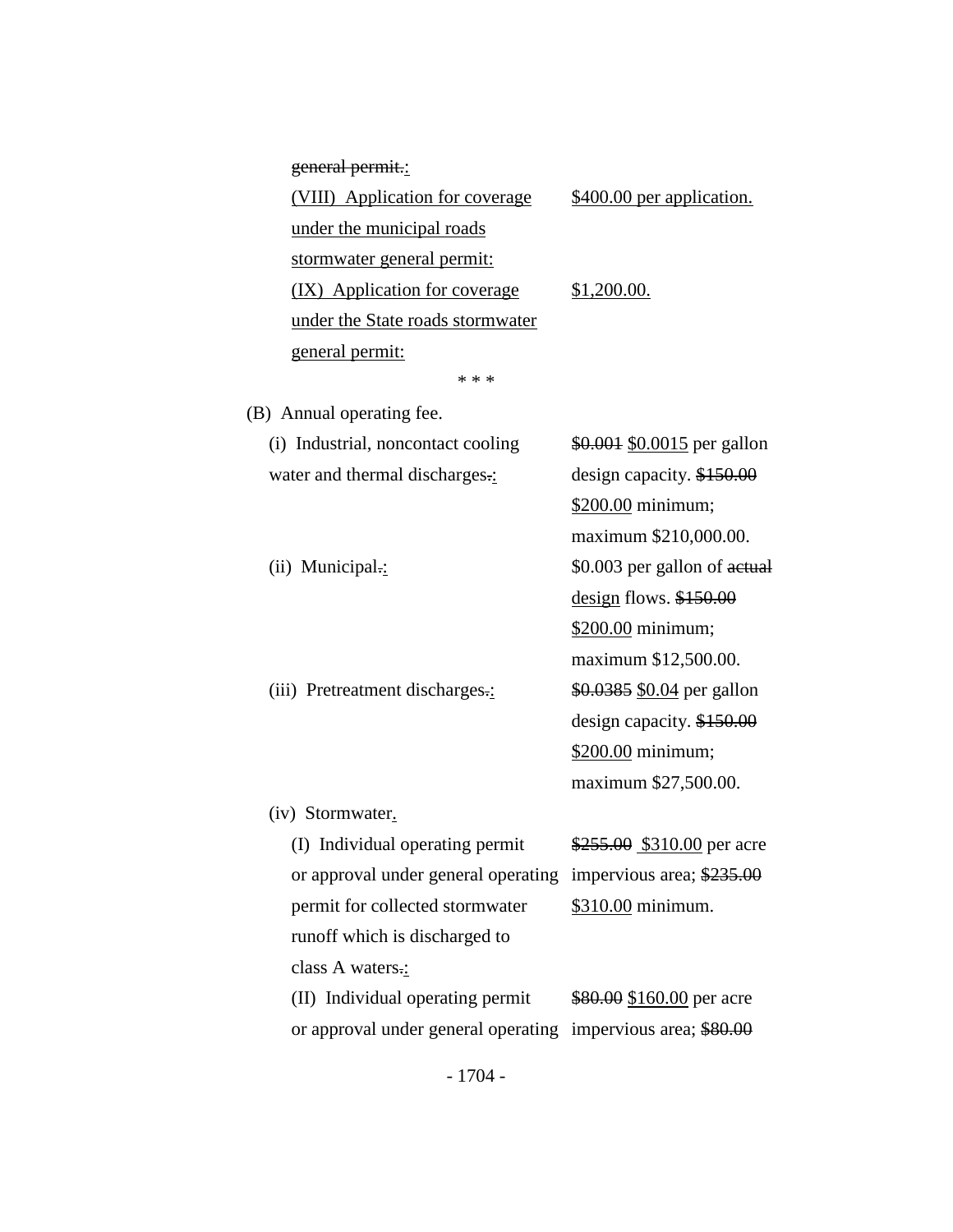| permit for collected stormwater  | \$160.00 minimum.           |
|----------------------------------|-----------------------------|
| runoff which is discharged to    |                             |
| Class B waters.:                 |                             |
| (III) Individual permit or       | \$80.00 \$160.00            |
| approval under general permit    | per facility.               |
| for stormwater runoff from       |                             |
| industrial facilities with       |                             |
| specified SIC codes.:            |                             |
| (IV) Individual permit or        | \$80.00 per system          |
| application to operate under     | \$10.00 per acre of         |
| general permit for stormwater    | impervious surface within   |
| runoff associated with municipal | the municipality; annually. |
| separate storm sewer systems.:   |                             |

(V) Individual permit or approval under general permit for residually designated stormwater discharges.

(aa) For discharges to Class A water; \$255.00 \$310.00 per acre of impervious area, minimum \$255.00 \$310.00.

(bb) For discharges to Class B water; \$80.00 \$160.00 per acre of impervious area, minimum \$80.00 \$160.00.

(VI) Application to operate under a general permit for stormwater runoff associated with municipal roads: \$2,000.00 per authorization annually.

(VII) Application to operate under a general permit for stormwater runoff associated with State roads: \$90,000.00 per authorization annually.

\* \* \*

(11) For stream alteration and flood hazard area permits issued under 10 V.S.A. chapter chapters 41 and 32: \$225.00 per application.

(A) Stream alteration; individual permit: \$350.00.

(B) Stream alteration; general permit; reporting category: \$200.00.

(C) Stream alteration; individual permit; municipal bridge, culvert, and unimproved property protection: \$350.00.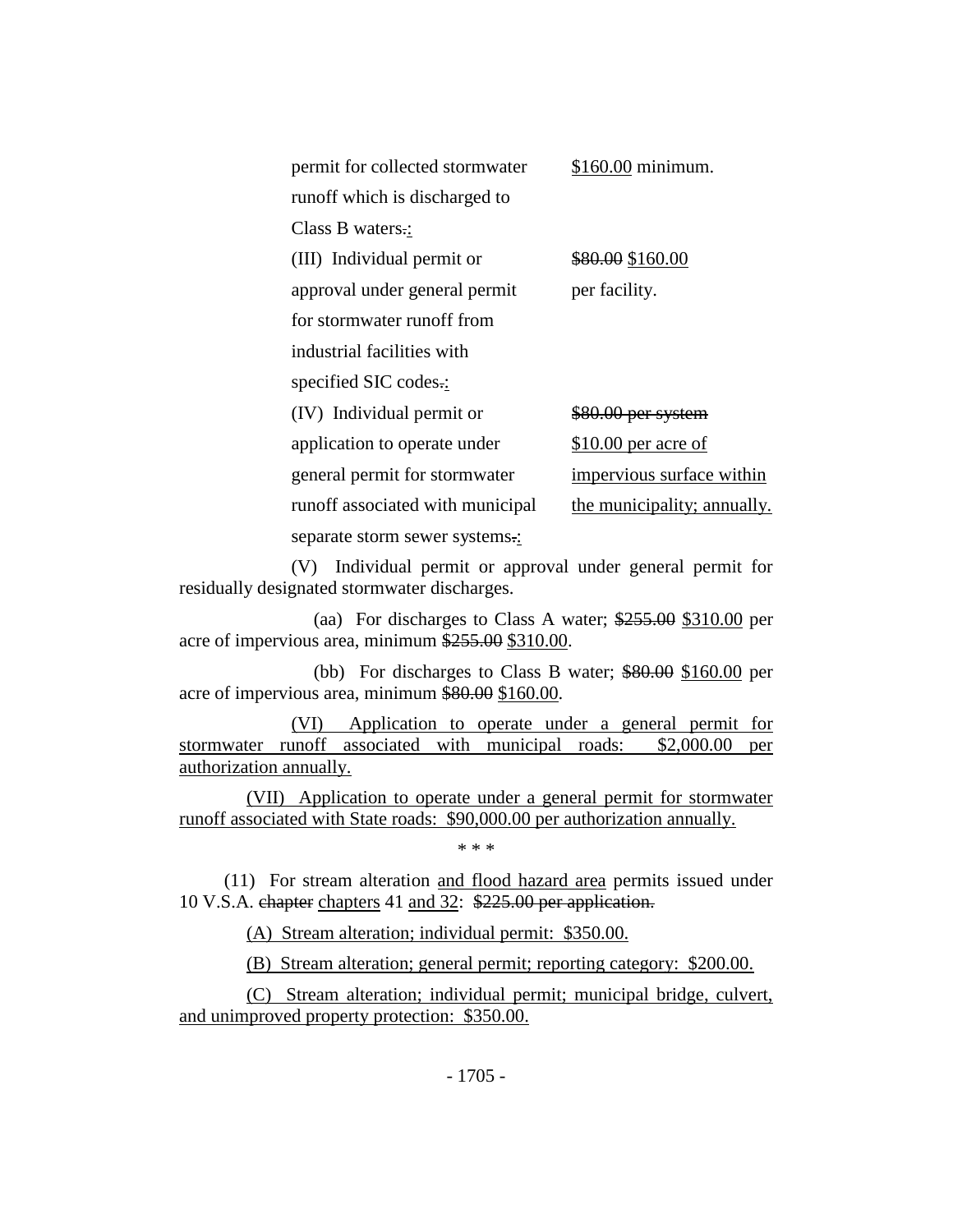(D) Stream alteration; general permit; municipal bridge, culvert, and unimproved property protection: \$200.00.

(E) Stream alteration; Agency of Transportation reviews; bridge, culvert, and high risk projects: \$350.00.

(F) Flood hazard area; individual permit; State facilities; hydraulic and hydrologic modeling required: \$350.00.

(G) Flood hazard area; individual permit; State facilities; hydraulic and hydrologic modeling not required: \$200.00.

(H) Flood hazard area; municipal reviews; reviews requiring hydraulic and hydrologic modeling, compensatory storage volumetric analysis, or river corridor equilibrium: \$350.00.

(I) Flood hazard area; municipal review; projects not requiring hydraulic or hydrologic modeling: \$200.00.

(J) River corridor; major map amendments: \$350.00.

(12) For dam permits issued under 10 V.S.A. chapter  $43: 0.525$  1.00 percent of construction costs, minimum fee of \$200.00 \$1,000.00.

\* \* \*

(14) For certification of sewage treatment plant operators issued under 10 V.S.A. chapter 47:

| (A) original application: | \$110.00 \$125.00. |
|---------------------------|--------------------|
| (B) renewal application:  | \$110.00 \$125.00. |

(15) For sludge or septage facility certifications issued under 10 V.S.A. chapter 159:

(A) land application sites; facilities that further reduce pathogens; disposal facilities...<br>\$950.00 \$1,000.00 per

|                                    | application.           |
|------------------------------------|------------------------|
| (B) all other types of facilities: | $$110.00$ \$125.00 per |
|                                    | application.           |

\* \* \*

(26) For individual conditional use determinations, for individual wetland permits, for general conditional use determinations issued under 10 V.S.A. § 1272, or for wetland authorizations issued under a general permit, an administrative processing fee assessed under subdivision (2) of this subsection (j) and an application fee of: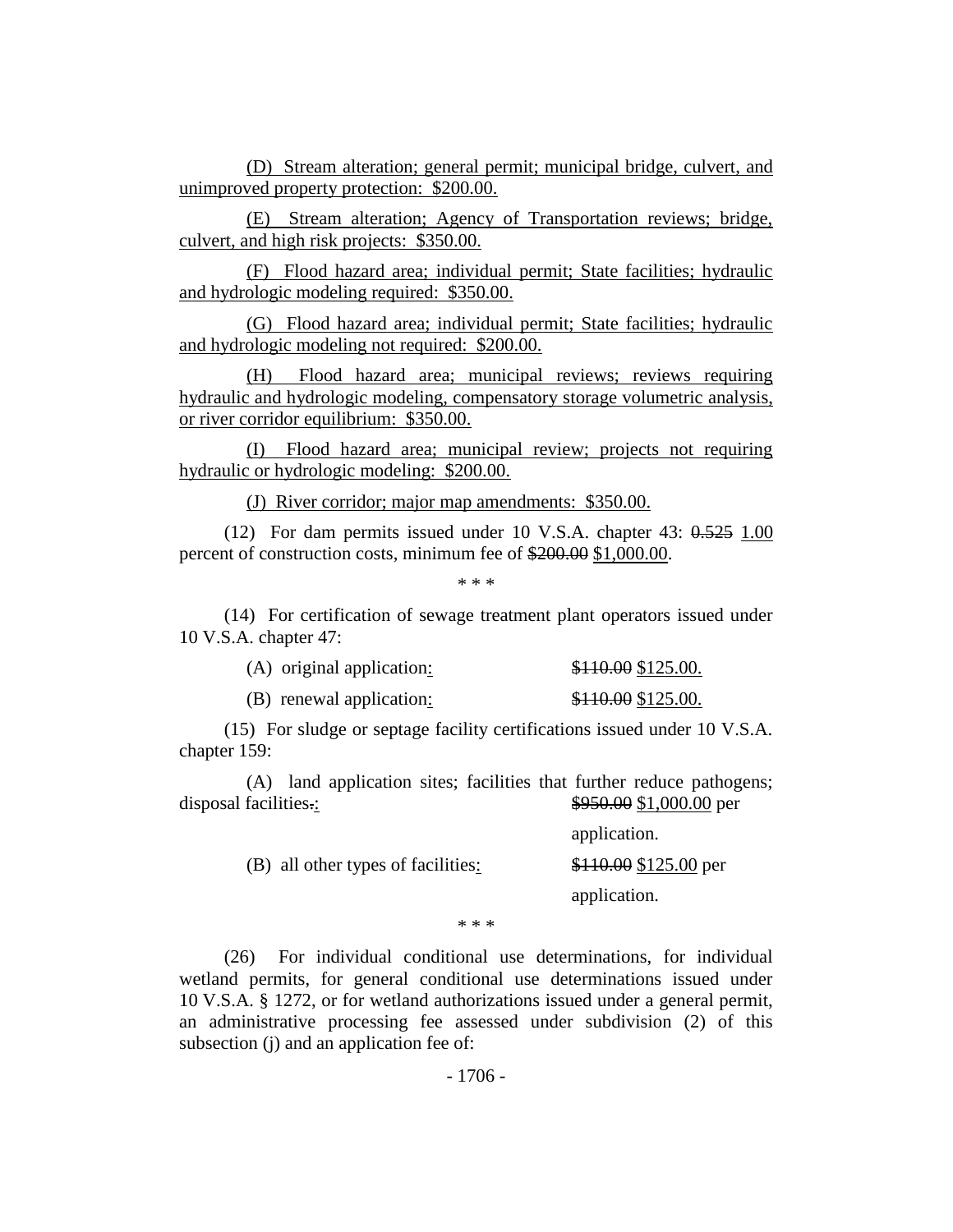(A) \$0.75 per square foot of proposed impact to Class I or II wetlands;

(B) \$0.25 per square foot of proposed impact to Class I or II wetland buffers;

(C) maximum fee, for the conversion of Class II wetlands or wetland buffers to cropland use, \$200.00 per application. For purposes of As used in this subdivision, "cropland" means land that is used for the production of agricultural crops, including row crops, fibrous plants, pasture, fruit-bearing bushes, trees, or vines and the production of Christmas trees;

(D) \$0.25 per square foot of proposed impact to Class I or II wetlands or Class I or II wetland buffer for utility line, pipeline, and ski trail projects when the proposed impact is limited to clearing forested wetlands in a corridor and maintaining a cleared condition in that corridor for the project life;

(E) \$1.50 per square foot of impact to Class I or II wetlands when the permit is sought after the impact has taken place;

(F) \$100.00 per revision to an application for an individual wetland permit or authorization under a general permit when the supplement is due to a change to the project that was not requested by the Secretary; and

(G) minimum fee, \$50.00 per application.

\* \* \*

(33) \$10.00 per 1,000 gallons based on the rated capacity of the tank being pumped rounded to the nearest 1,000 gallon.

\* \* \*

Sec. 45. 32 V.S.A. § 710 is amended to read:

#### § 710. PAYMENT OF STATE AGENCY FEES

(a) Notwithstanding any other provision of law, the Agency of Transportation, any cooperating municipalities, and their contractors or agents shall be exempt from the payment of fee charges for reviews, inspections, or nonoperating permits issued by the Department of Public Safety, a District Environmental Commission, and the Agency of Natural Resources for any projects undertaken by or for the Agency and any cooperating municipalities for which all or a portion of the funds are authorized by a legislatively approved transportation construction, rehabilitation, or paving program within a general appropriation act introduced pursuant to section 701 of this title except for those fees established under  $3 \text{ V.S.A. }$   $\S$   $2822(i)(2)(\text{A})(iii)$ , (j)(10),  $(i)(11)$ , and  $(i)(26)$ .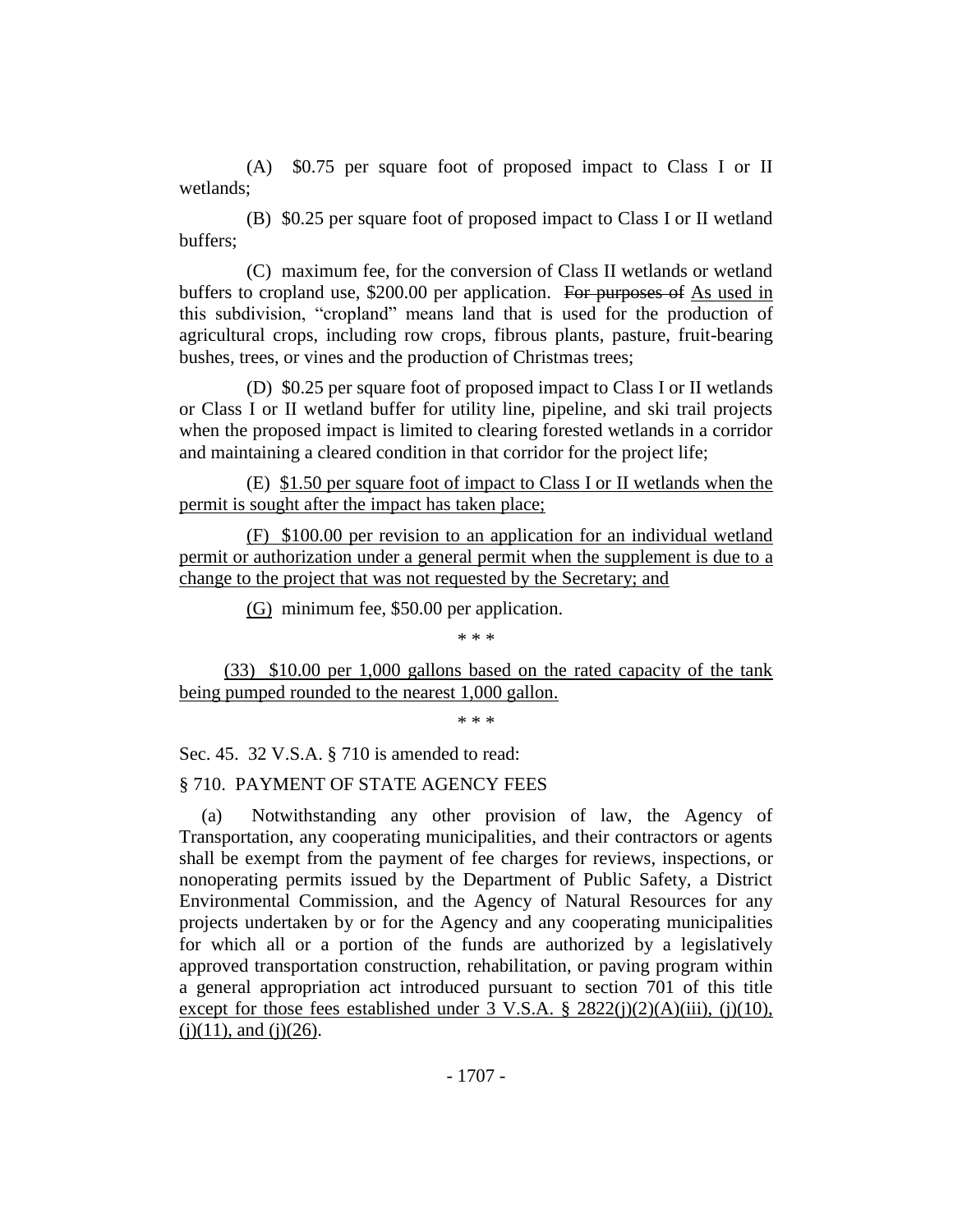(b) Notwithstanding any other provision of law, no fees shall be charged for reviews, inspections, or nonoperating permits issued by the Department of Public Safety, a District Environmental Commission, and the Agency of Natural Resources for:

(1) Any project undertaken by the Department of Buildings and General Services, the Agency of Natural Resources, or the Agency of Transportation which is authorized or funded in whole or in part by the capital construction act introduced pursuant to section 701a of this title except for those fees established under  $3 \text{ V.S.A.}$  §  $2822(i)(2)(A)(iii)$ , (i)(10), (i)(11), and (i)(26).

(2) Any project undertaken by a municipality, which is funded in whole or in part by a grant or loan from the Agency of Natural Resources or the Agency of Transportation financed by an appropriation of a capital construction act introduced pursuant to section 701a of this title except for those fees established under 3 V.S.A. § 2822(j)(2)(A)(iii), (j)(7)(A) and (B),  $(j)(10)$ ,  $(j)(11)$ , and  $(j)(26)$ . However, all such fees shall be paid for reviews, inspections, or permits required by municipal solid waste facilities developed by a solid waste district which serves, or is expected to serve, in whole or in part, parties located outside its own district boundaries pursuant to 10 V.S.A. chapter 159.

#### Sec. 46. ASSESSMENT OF DEC FEES ON STATE AGENCIES AND MUNICIPALITIES

When applicable, the Agency of Natural Resources shall assess fees established under 3 V.S.A. § 2822(j)(2)(A)(iii), (j)(7)(A) and (B), (j)(10),  $(i)(11)$ , and  $(i)(26)$  on municipalities at the end of the most recent applicable municipal fiscal year in order to avoid potential effects on approved municipal budgets.

> \* \* \* Wastewater Treatment Plants; Financial Assistance for Phosphorus Reduction \* \* \*

Sec. 47. 10 V.S.A. § 1266a is amended to read:

#### § 1266a. DISCHARGES OF PHOSPHORUS

(a) No person directly discharging into the drainage basins of Lake Champlain or Lake Memphremagog shall discharge any waste that contains a phosphorus concentration in excess of 0.80 milligrams per liter on a monthly average basis. Discharges of less than 200,000 gallons per day, permitted on or before July 1, 1991, shall not be subject to the requirements of this subsection. Discharges from a municipally owned aerated lagoon type secondary sewage treatment plant in the Lake Memphremagog drainage basin, permitted on or before July 1, 1991 shall not be subject to the requirements of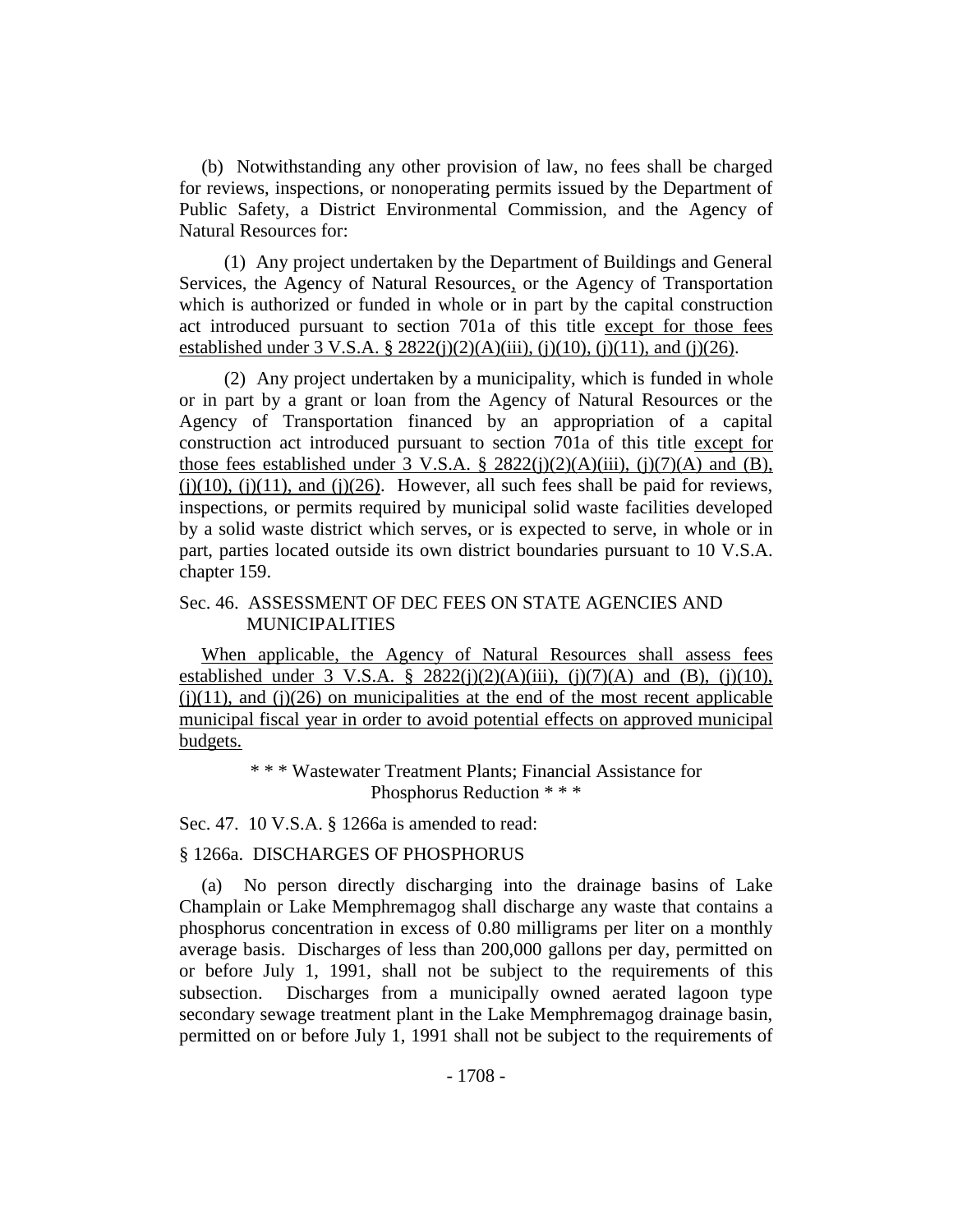this subsection unless the plant is modified to use a technology other than aerated lagoons.

(b) Notwithstanding any provision of subsection (a) of this section to the contrary, the Secretary shall establish effluent phosphorus wasteload allocations or concentration limits within any drainage basin in Vermont, as needed to achieve wasteload allocations in a total maximum daily load document approved by the U.S. Environmental Protection Agency, or as needed to attain compliance with water quality standards adopted by the Secretary pursuant to chapter 47 of this title.

(c) The Secretary of Natural Resources shall establish a schedule for municipalities that requires compliance with this section at a rate that corresponds to the rate at which funds are provided under subsection 1625(e) of this title. To the extent that funds are not provided to municipalities eligible under that subsection, municipal compliance with this section shall not be required. [Repealed.]

Sec. 48. 10 V.S.A. § 1625 is amended to read:

# § 1625. AWARDS FOR POLLUTION ABATEMENT PROJECTS TO ABATE DRY WEATHER SEWAGE FLOWS

(a) When the Department finds that a proposed water pollution abatement project is necessary to maintain water quality standards during dry weather sewage flows, and that the proposed type, kind, quality, size, and estimated cost, including operation cost and sewage disposal charges, of the project are suitable for abatement of pollution, and the project or the prescribed project phases are necessary to meet the intent of the water quality classifications established by the Secretary or by statute under chapter 47 of this title, the Department may award to municipalities a State assistance grant of up to 25 percent of the eligible project cost, provided that in no case shall the total of the State and federal grants exceed 90 percent of the eligible project costs:

(1) except that the 90 percent limitation shall not apply when the municipality provides, as their local share, federal funds allocated to them for the purpose of matching other federal grant programs having a matching requirement; and

(2) except that the total of state State and federal grants issued under P.L. 92-500 section 202(a)(2) may equal up to 95 percent of the eligible costs for innovative or alternative wastewater treatment processes and techniques.

(b) In carrying out the purposes of this subchapter, the Department shall define the purpose and scope of an eligible project, including a determination of the area to be served, type of treatment, effluent limitations, eligible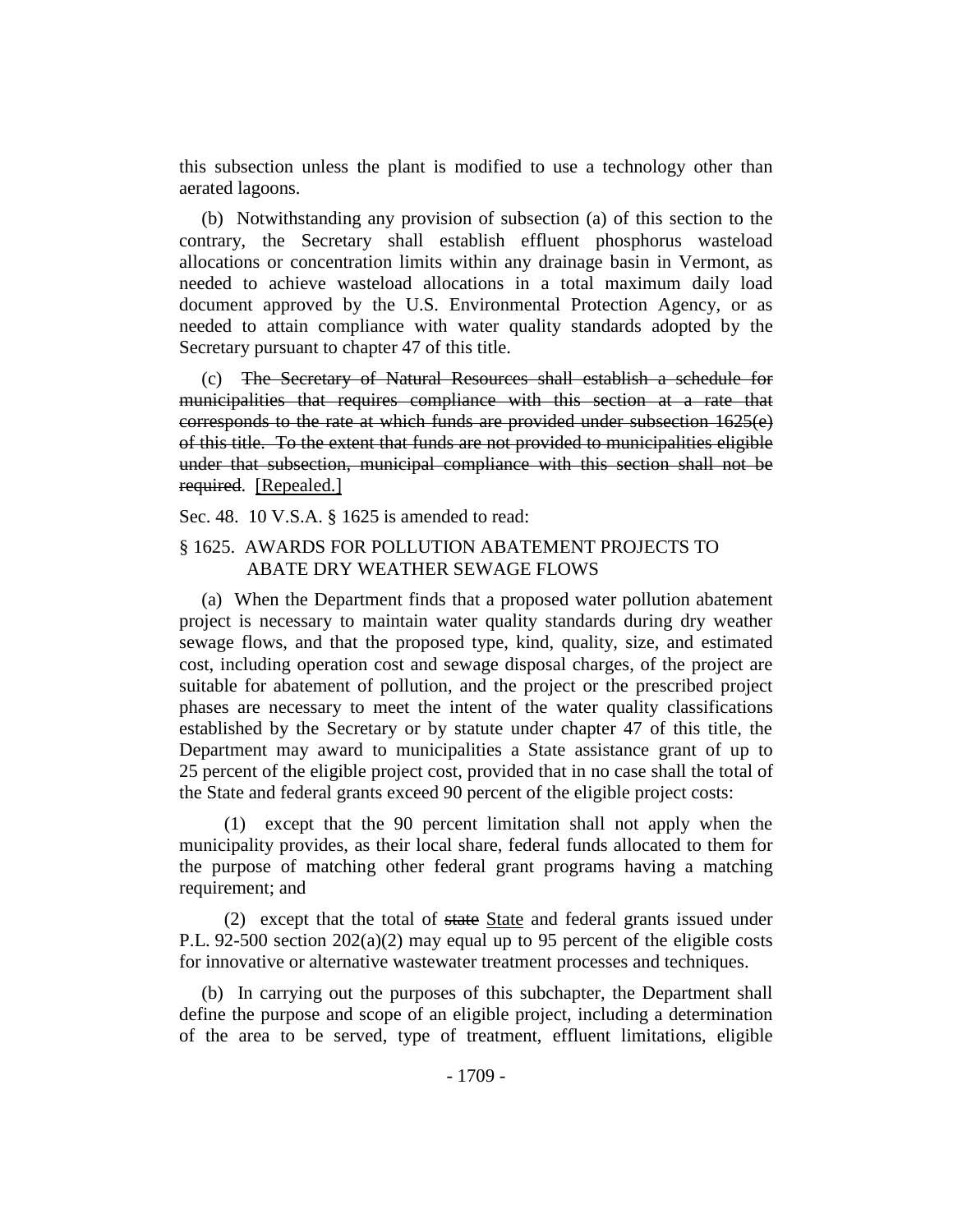construction costs, cost accounting procedures and methods and other such project construction, operation and fiscal elements necessary to meet federal aid requirements. The Department shall, as a part of the administration of this grant program, encourage municipalities to undertake capital development planning and to establish water and sewer charges along public utility concepts.

(c) Any municipality having proceeded with construction of facilities with a State grant of 25 percent since July 1, 1984 shall be eligible for an increase in the State grant to a total of 35 percent of the eligible project costs.

(d) The Department may award a State assistance grant of up to 50 percent of the eligible costs of an approved pollution abatement project or a portion thereof not eligible for federal financial assistance in a municipality that is certified by the Secretary of Commerce and Community Development to be within the designated job development zone. To achieve the objectives of chapter 29, subchapter 2 of this title, the eligibility and priority provisions of this chapter do not apply to municipalities within a designated job development zone.

(e) If the Department finds that a proposed municipal water pollution control project is necessary to reduce effluent phosphorus concentration or mass loading to the level required in section 1266a of this title, the Department shall award to the municipality, subject to the availability of funds, a state assistance grant. Such grants shall be for 100 percent of the eligible project cost. This funding shall not be available for phosphorus removal projects where the effluent concentration must be reduced in order to maintain a previously permitted mass loading of phosphorus. [Repealed.]

\* \* \* Acceptable Management Practices for Maintaining Water Quality on Logging Jobs in Vermont \* \* \*

Sec. 49. 10 V.S.A. § 2622 is amended to read:

# § 2622. RULES; HARVESTING TIMBER; FORESTS; ACCEPTABLE MANAGEMENT PRACTICES FOR MAINTAINING WATER **QUALITY**

(a) Silvicultural practices. The commissioner shall adopt rules to establish methods by which the harvest and utilization of timber in private and public forest land forestland will be consistent with continuous forest growth, including reforestation, will prevent wasteful and dangerous forestry practices, will regulate heavy cutting, will encourage good forestry management, will enable and assist landowners to practice good forestry management, and will conserve the natural resources consistent with the purposes and policies of this chapter, giving due consideration to the need to assure continuous supplies of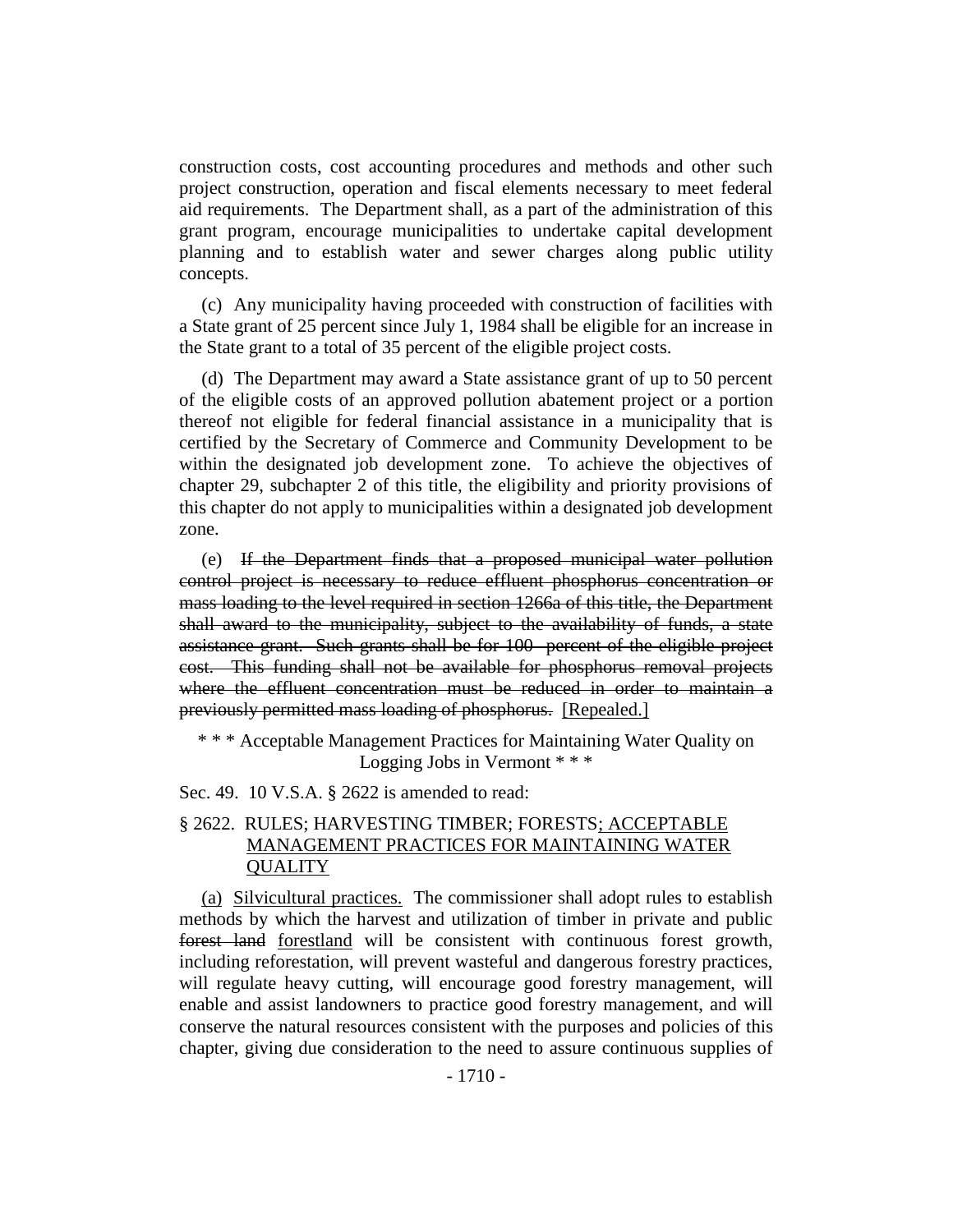forest products and to the rights of the owner or operator of the land. Such The rules adopted under this subsection shall be advisory, and not mandatory except that the rules adopted under section 2625 of this title for the regulation of heavy cutting shall be mandatory as shall other rules specifically authorized to be mandatory.

(b) Acceptable management practices. On or before July 1, 2016, the Commissioner shall revise by rule the Acceptable Management Practices for Maintaining Water Quality on Logging Jobs in Vermont. The revised acceptable management practices shall ensure that all logging operations, on both public and private forestland, are designed to: prevent or minimize discharges of sediment, petroleum products, and woody debris (logging slash) from entering streams and other bodies of water; improve soil health of forestland; protect aquatic habitat and aquatic wildlife; and prevent erosion and maintain natural water temperature. The purpose of the acceptable management practices is to provide measures for loggers, foresters, and landowners to utilize, before, during, and after logging operations to comply with the Vermont Water Quality Standards and minimize the potential for a discharge from logging operations in Vermont in accordance with section 1259 of this title. The rules adopted under this subsection shall be advisory and not mandatory.

# Sec. 50. DEPARTMENT OF FORESTS, PARKS AND RECREATION REPORT; ACCEPTABLE MANAGEMENT PRACTICES; MAPLE SYRUP PRODUCTION UNDER USE VALUE APPRAISAL

On or before January 15, 2016, the Commissioner of Forests, Parks and Recreation shall submit to the House Committee on Fish, Wildlife and Water Resources, the Senate Committee on Natural Resources and Energy, and the House Committee on Natural Resources and Energy a recommendation and supporting basis as to how:

(1) to implement the Acceptable Management Practices for Maintaining Water Quality on Logging Jobs in Vermont as mandatory practices for all logging operations on public and private forestland;

(2) the Department of Forests, Parks and Recreation will enforce Acceptable Management Practices for Maintaining Water Quality on Logging Jobs in Vermont; and

(3) whether maple syrup production on forestland should be required to enroll in the use value appraisal program under 32 V.S.A. chapter 124 as managed forestland and not agricultural land.

Sec. 51. 10 V.S.A. § 1259(f) is amended to read: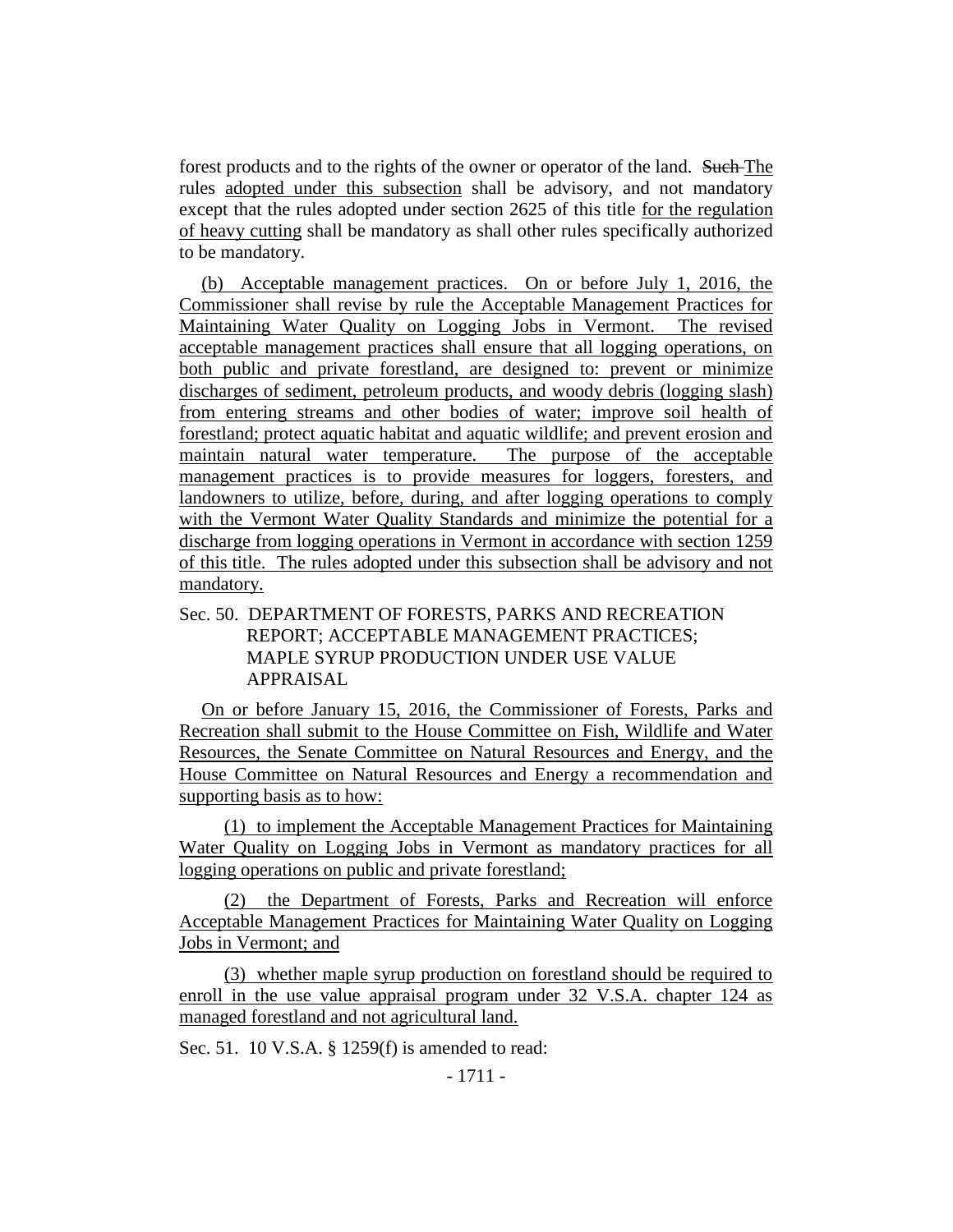(f) The provisions of subsections (c), (d), and (e) of this section shall not regulate accepted required agricultural or silvicultural practices, as such are defined adopted by rule by the secretary of agriculture, food and markets and the commissioner of forests, parks and recreation, respectively, after an opportunity for a public hearing Secretary of Agriculture, Food and Markets, or the Acceptable Management Practices for Maintaining Water Quality on Logging Jobs in Vermont, as adopted by the Commissioner of Forests, Parks and Recreation; nor shall these provisions regulate discharges from concentrated animal feeding operations that require a permit under section 1263 of this title; nor shall those provisions prohibit stormwater runoff or the discharge of nonpolluting wastes, as defined by the secretary Secretary.

Sec. 52. 24 V.S.A. § 4413(d) is amended to read:

(d) A bylaw under this chapter shall not regulate accepted required agricultural and silvicultural practices, including the construction of farm structures, as those practices are defined by the secretary of agriculture, food and markets Secretary of Agriculture, Food and Markets or the commissioner of forests, parks and recreation Acceptable Management Practices for Maintaining Water Quality on Logging Jobs in Vermont as adopted by the Commissioner of Forests, Parks and Recreation, respectively, under 10 V.S.A. §§ 1021(f) and 1259(f) § 2622 and 6 V.S.A. § 4810.

\* \* \*

\* \* \* Eligibility for Ecosystem Restoration Program Assistance \* \* \*

# Sec. 53. ECOSYSTEM RESTORATION PROGRAM; CLEAN WATER FUND; ELIGIBILITY FOR FINANCIAL ASSISTANCE

It is the policy of the State of Vermont that all municipal separate storm sewer system (MS4) communities in the State shall be eligible for grants and other financial assistance from the Agency of Natural Resources' Ecosystem Restoration Program, the Clean Water Fund, or any other State water quality financing program. A project or proposal that is the subject of an application for a grant or other assistance from the Agency of Natural Resources shall not be denied solely on the basis that the project or proposal may be construed as a regulatory requirement of the MS4 permit program.

Sec. 54. EFFECTIVE DATES

(a) This section and Secs. 37 (Clean Water Fund) and 38 (Clean Water Fund per parcel fee) shall take effect on passage.

(b) The remainder of the bill shall take effect on July 1, 2015, except that:

(1) Sec. 3 (small farm certification) shall take effect on July 1, 2017;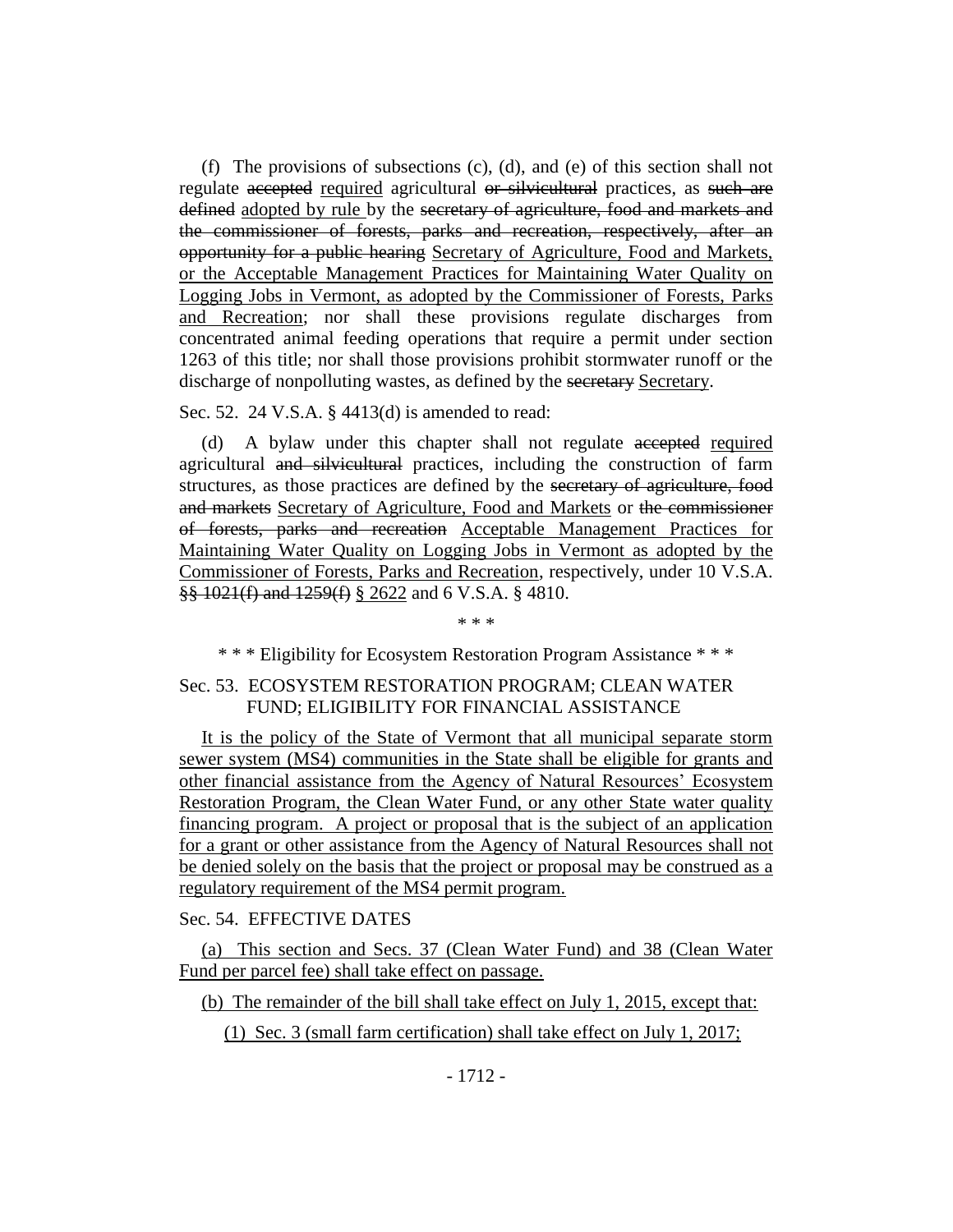(2) 6 V.S.A. § 4988(b) of Sec. 16 (custom applicator certification) shall take effect 45 days after the effective date of rules adopted under 6 V.S.A. § 4988(a).

(3) In Sec. 31, the permit requirements under 10 V.S.A. § 1264(h)(2) for discharges of regulated stormwater to Lake Champlain or to a water that contributes to the impairment of Lake Champlain shall take effect on October 1, 2015.

(Committee vote: 4-1-0)

(For House amendments, see House Journal for April 1, 2015, pages 843- 928 and April 2, 2015, page 940)

# **Reported favorably with recommendation of proposal of amendment by Senator Lyons for the Committee on Finance.**

The Committee recommends that the Senate propose to the House to amend the bill as recommended by the Committee on Natural Resources & Energy with the following amendments thereto:

First: By striking out Secs. 37–43 in their entirety, and inserting in lieu thereof the following:

> \* \* \* Water Quality Funding; Clean Water Legacy Fund; Statewide Water Quality Fee \* \* \*

Sec. 37. 10 V.S.A. chapter 47, subchapter 7 is added to read:

Subchapter 7. Vermont Clean Water Legacy Fund

§ 1387. PURPOSE

The General Assembly establishes in this subchapter a Vermont Clean Water Legacy Fund as a mechanism for financing the improvement of water quality in the State. The Clean Water Legacy Fund shall be used to:

(1) assist the State in complying with water quality requirements and construction or implementation of water quality projects or programs, including implementation of total maximum daily load cleanup plans for Lake Champlain, the Connecticut River, Lake Memphremagog, and over 200 other water segments across the State;

(2) fund staff positions at the Agency of Natural Resources, Agency of Agriculture, Food and Markets, or Agency of Transportation when the positions are necessary to achieve or maintain compliance with water quality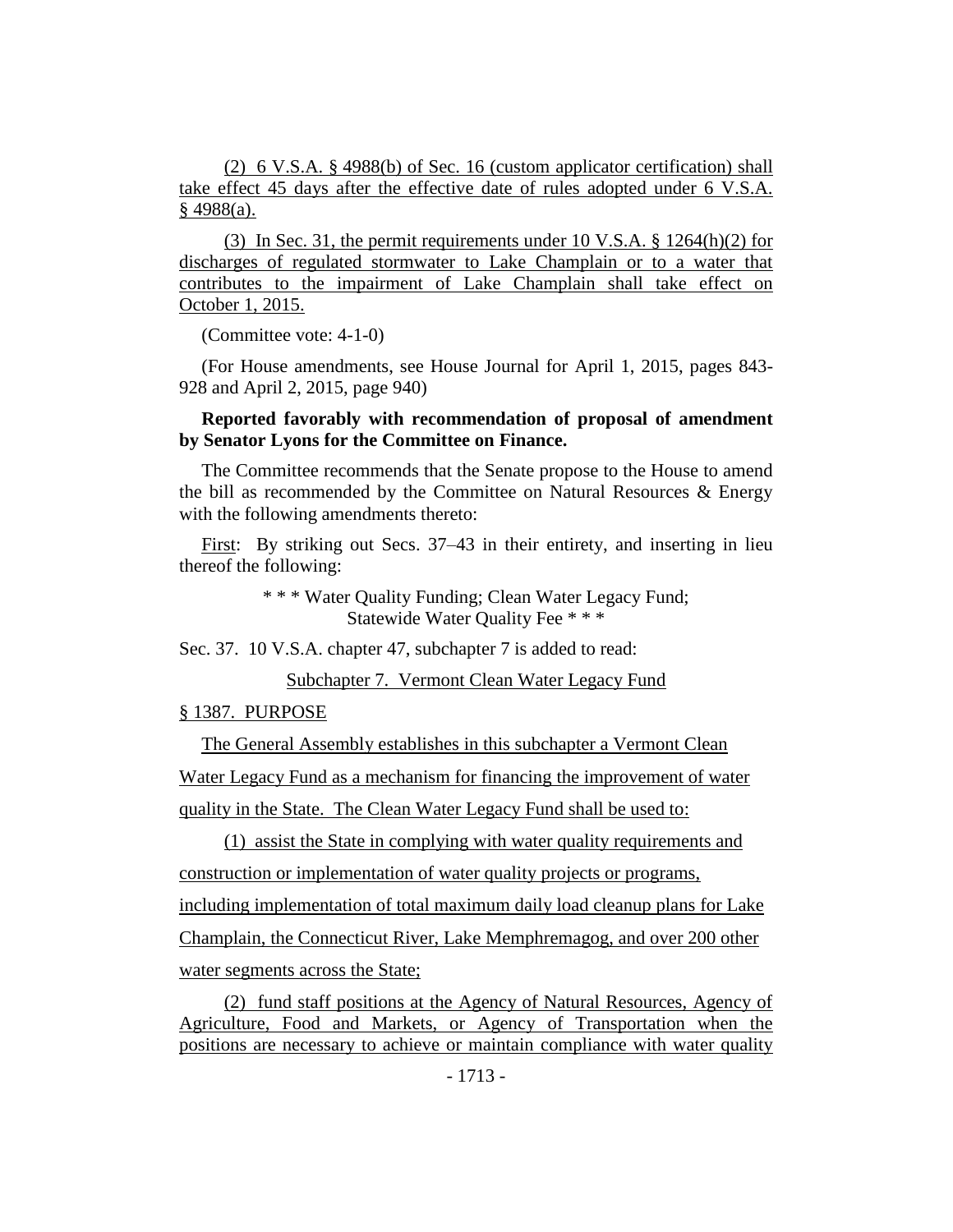requirements and existing revenue sources are inadequate to fund the necessary positions;

(3) provide funding to nonprofit organizations, regional associations, and other entities for implementation and administration of community-based water quality programs or projects; and

(4) provide transparency in the collection and administration of funding the improvement of water quality in the State.

#### § 1388. CLEAN WATER LEGACY FUND

(a) There is created a special fund in the State treasury to be known as the "Clean Water Legacy Fund." Notwithstanding any contrary provisions of 32 V.S.A. chapter 7, subchapter 5, the Fund shall be administered by the Clean Water Legacy Fund Board established under section 1389 of this title;

(b) The Clean Water Legacy Fund shall consist of:

(1) revenues dedicated for deposit into the Fund by the General Assembly, including the Statewide Water Quality fee under 32 V.S.A. chapter 245.

(2) other gifts, donations, and impact fees received from any source, public or private, dedicated for deposit into the Fund and approved by the Board.

(c) Unexpended balances and any earnings shall remain in the Fund from year to year.

§ 1389. CLEAN WATER LEGACY FUND BOARD

(a) Creation. There is created a Clean Water Legacy Fund Board which shall be attached to the Agency of Administration for administrative purposes.

(b) Organization of the Board. The Clean Water Legacy Fund Board shall be composed of:

(1) the Secretary of Administration or designee;

(2) the Secretary of Natural Resources or designee;

(3) the Secretary of Agriculture, Food and Markets or designee;

(4) the Secretary of Commerce and Community Development or designee;

(5) the Secretary of Transportation or designee;

(6) a representative of the Lake Champlain Basin Program, to be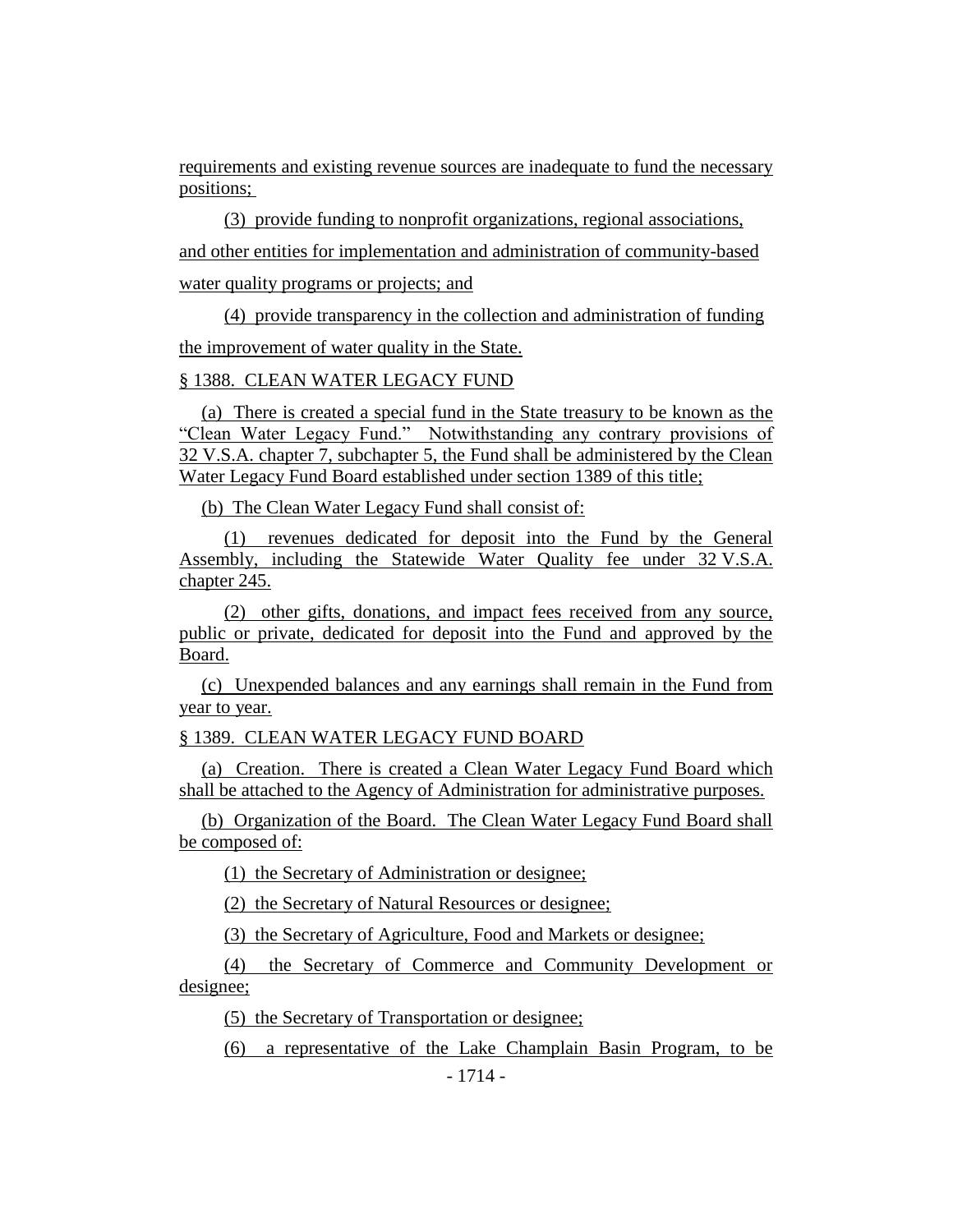#### appointed by the Governor;

(7) a representative of a regional or community-based watershed or water quality organization to be appointed by the Committee on Committees;

(8) a farmer or representative of an organization that represents farmers, to be appointed by the Speaker of the House;

(9) a person with expertise in financial lending or investment, to be appointed by the Committee on Committees; and

(10) a representative of a municipality or organization representing municipalities, to be appointed by the Speaker of the House.

(c) Officers; committees; rules. The Secretary of Administration or designee shall serve as Chair of the Clean Water Legacy Fund Board. The Clean Water Legacy Fund Board may elect additional officers from its members, establish committees or subcommittees, and adopt procedural rules as necessary and appropriate to perform its work.

(d) Member terms. The members of the Clean Water Legacy Fund Board appointed by the Governor, Committee on Committees, or Speaker of the House shall serve staggered terms. The member appointed by the Governor shall serve an initial term of three years. Members appointed by the Committee on Committees shall serve initial terms of two years. The members appointed by the Speaker of the House shall serve initial terms of one year. Thereafter, each of the appointed members shall serve a term of three years. A vacancy shall be filled by the appointing authority for the remainder of the unexpired term. An appointed member shall not serve more than three consecutive three-year terms.

(e) Compensation. Members of the Clean Water Legacy Fund Board who are not employees of the State of Vermont and who are not otherwise compensated or reimbursed for their attendance shall be entitled to per diem compensation and reimbursement of expenses pursuant to 32 V.S.A. § 1010, to be paid from the budget of the Agency of Administration.

(f) Powers and duties of the Clean Water Legacy Fund Board.

(1) The Clean Water Legacy Fund Board shall:

(A) Receive proposals from the Secretaries of Agriculture, Food and Markets, of Commerce and Community Development, of Natural Resources, and of Transportation regarding expenditures of the Fund.

(B) Make recommendations to the Secretary of Administration regarding the appropriate allocation of funds from the Clean Water Legacy Fund for the purposes of developing the State budget. The Board shall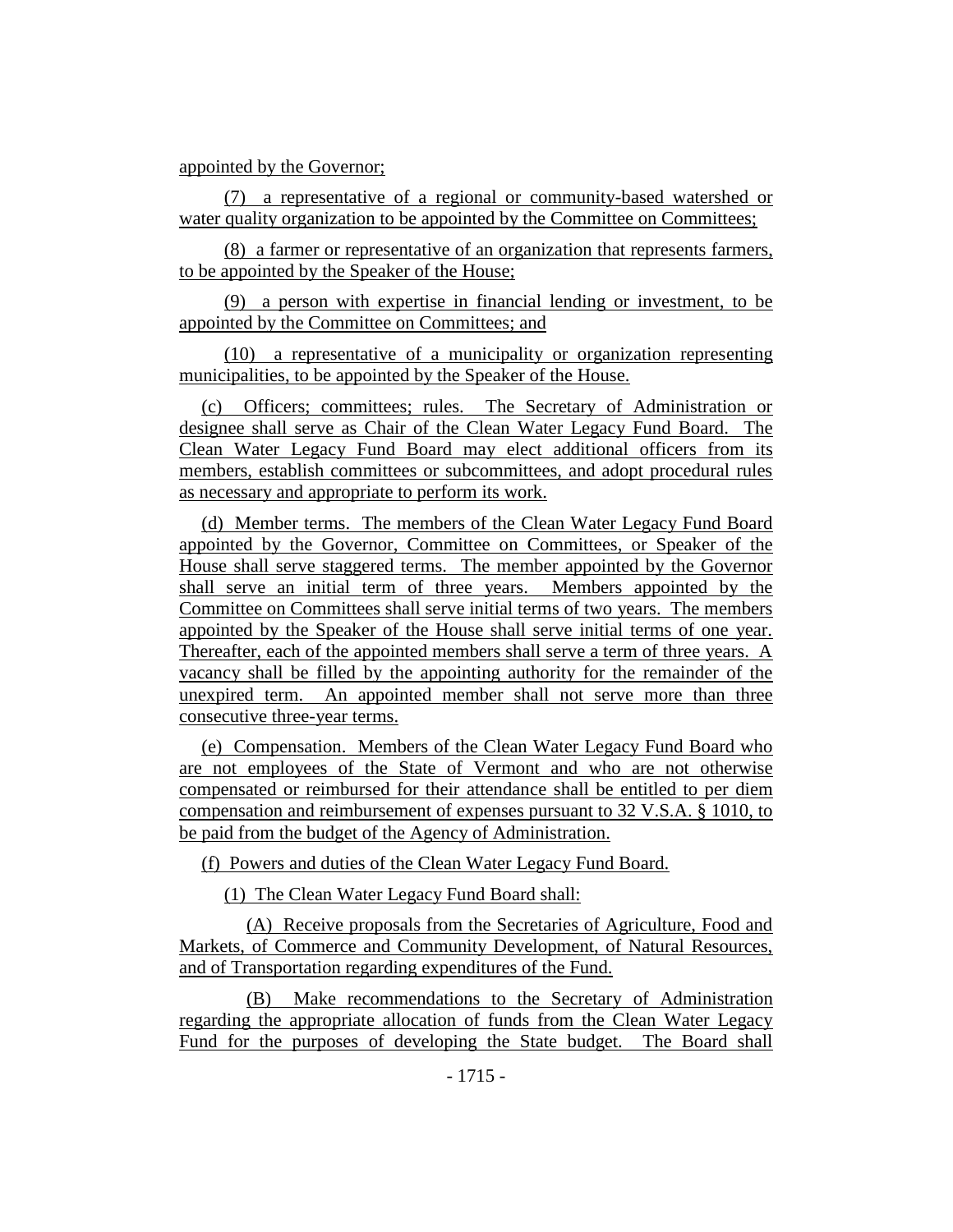structure its recommendations to achieve the greatest water quality gain for the investment.

(C) Pursue and accept grants, gifts, donations, or other funding from any public or private source and administer such grants, gifts, donations, or funding consistent with the terms of the grant, gift, or donation.

(D) Beginning on July 15, 2016, and every five years thereafter, develop a five-year plan for the disbursement of monies from the Clean Water Legacy Fund, including the type of projects to be funded, the management strategies to prioritize, and the methods or measurements to ensure accountability of funded projects or programs. An initial priority for disbursements under the Fund shall be for management within the Lake Champlain watershed.

(E) Develop an annual revenue estimate and proposed budget for the Clean Water Legacy Fund.

(F) Issue the annual clean water investment report required under section 1389a of this title.

(G) Solicit public comment and consult with organizations interested in improving water quality in Vermont regarding recommendations under this subsection for the allocation of funds from the Clean Water Legacy Fund.

(H) Submit to the General Assembly recommended amendments or changes to requirements or administration of the Clean Water Legacy Fund, including the assessment and collection of the Statewide Water Quality fee under 32 V.S.A. chapter 245.

(I) After consultation with the State Treasurer, submit to the General Assembly on or before January 15, 2020, a recommendation as to whether revenue deposited into the Clean Water Legacy Fund could be used to support the issuance of bonded indebtedness for the purposes of financing water quality programs and projects in the State.

(2) The Clean Water Legacy Fund Board may pursue and accept grants or other funding from any public or private source in order to administer loans or grants under this section.

(g) Priorities.

(1) In making recommendations under subsection (f) of this section regarding the appropriate allocation of funds from the Clean Water Legacy Fund, the Board shall prioritize:

(A) funding to programs and projects that address sources of water pollution in waters listed as impaired on the list of waters established by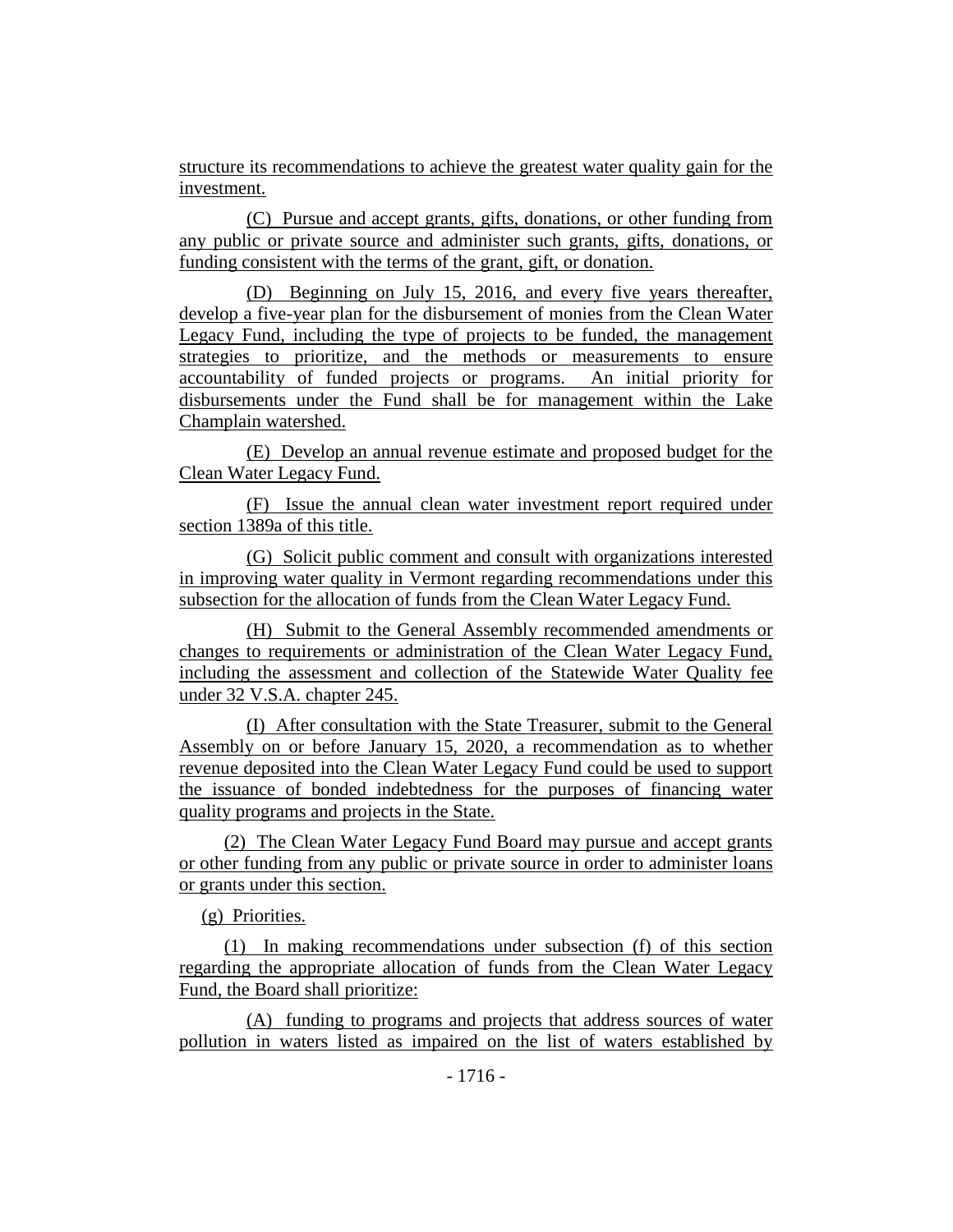#### 33 U.S.C. § 1313(d);

(B) funding to projects that address areas identified as a significant source of water quality pollution, including financial assistance to grant recipients at the initiation of a funded project;

(C) funding to programs or projects that address or repair riparian conditions that increase the risk of flooding or pose a threat to life or property;

(D) assistance required for State and municipal compliance with stormwater requirements for highways and roads;

(E) funding for education, outreach, demonstration, and access to tools for the implementation of the Acceptable Management Practices for Maintaining Water Quality on Logging Jobs in Vermont, as adopted by the Commissioner of Forests, Parks and Recreation; and

(F) funding for innovative nutrient removal technologies and community-based methane digesters that utilize manure, wastewater, and food residuals to produce energy.

(2) In making recommendations under subsection (f) of this section from the Clean Water Legacy Fund, the Clean Water Legacy Fund Board shall, during the first three years of its existence and within the priorities established under subdivision (1) of this subsection, prioritize award or assistance to municipalities for municipal compliance with water quality requirements.

(3) In making recommendations under subsection (f) of this section from the Clean Water Legacy Fund, the Board shall, after satisfaction of the priorities established under subdivision (1) of this subsection, attempt to provide for equitable apportionment of awards from the Fund to all regions of the State and for control of all sources of point and nonpoint sources of pollution in the State.

(h) Staff support. The Clean Water Legacy Fund Board shall have the administrative, technical, and legal assistance of the Agency of Administration, the Agency of Natural Resources, the Agency of Agriculture, Food and Markets, the Agency of Transportation, and the Agency of Commerce and Community Development for those issues or services within the jurisdiction of the respective agency. The cost of the services provided by agency staff shall be paid from the budget of the agency providing the staff services.

# § 1389a. CLEAN WATER INVESTMENT REPORT

(a) Beginning on January 15, 2017, and annually thereafter, the Clean Water Legacy Fund Board shall publish a clean water investment report. The report shall summarize all investments, including their cost-effectiveness, made by the Clean Water Legacy Fund Board and other State agencies for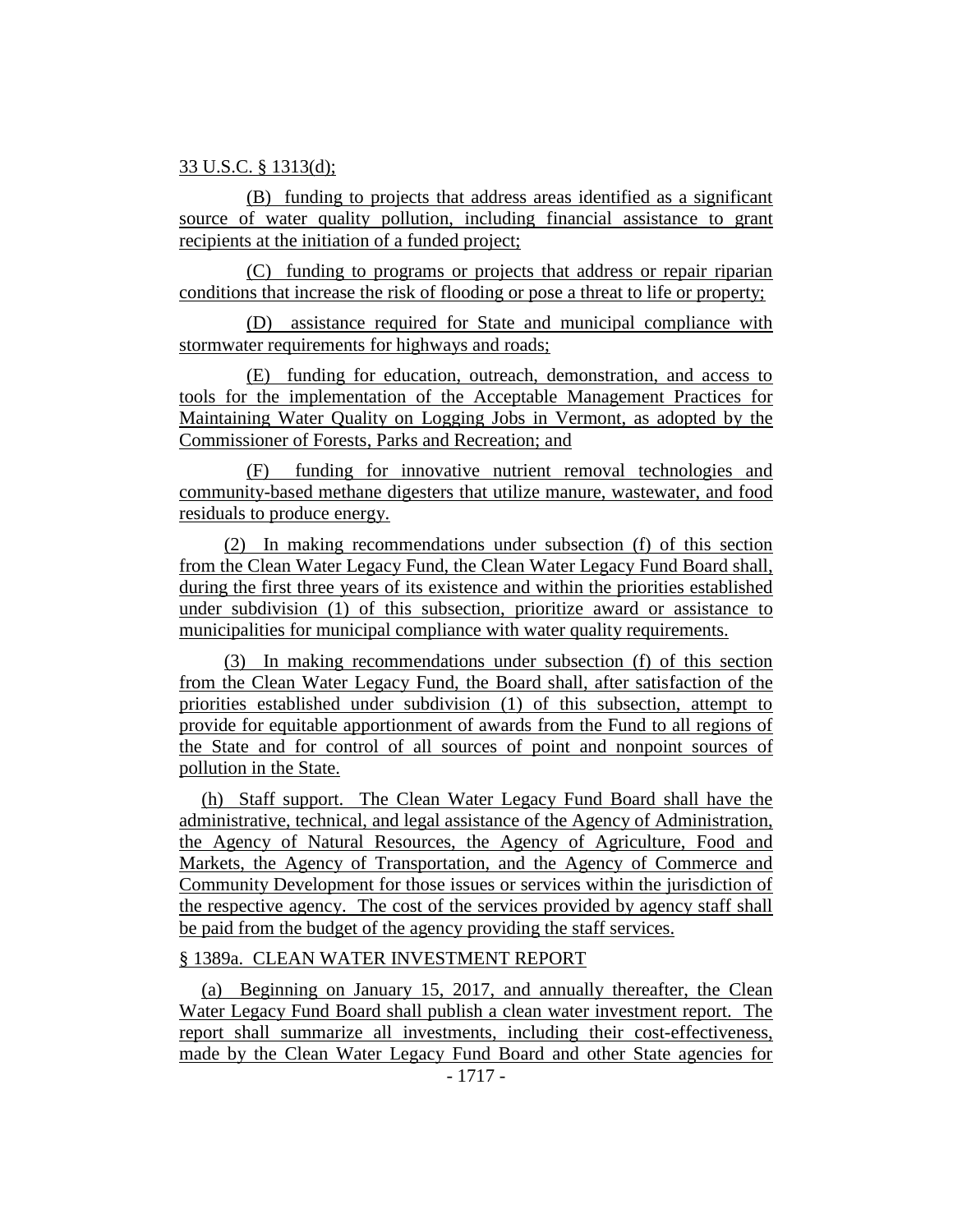clean water restoration over the past calendar year. The report shall include expenditures from the Clean Water Legacy Fund, the General Fund, the Transportation Fund, and any other State expenditures for clean water restoration, regardless of funding source. The report shall document progress or shortcomings in meeting established indicators for clean water restoration. The report shall include a summary of additional funding sources pursued by the Board, including: whether those funding sources were attained; if funding was not attained, why it was not attained; and how additional sources of money were allocated from the Fund. The report may also provide an overview of additional funding necessary to meet objectives established for clean water restoration and recommendations for additional revenue to meet those restoration objectives. The provisions of 2 V.S.A. § 20(d) (expiration of required reports) shall not apply to the report required by this section.

(b) The Clean Water Legacy Fund Board shall develop and use a results-based accountability process in publishing the annual report required by subsection (a) of this section

# § 1389b. CLEAN WATER LEGACY FUND AUDIT

(a) On or before January 15, 2021, the Secretary of Administration shall submit to the Senate Committee on Finance, the House Committee on Ways and Means, the House and Senate Committees on Appropriations, the Senate Committee on Agriculture, the House Committee on Agriculture and Forest Products, the Senate Committee on Natural Resources and Energy, and the House Committee on Fish, Wildlife and Water Resources a program audit of the Clean Water Legacy Fund. The report shall include:

(1) a summary of the expenditures from the Clean Water Legacy Fund, including the water quality projects and programs that received funding;

(2) an analysis and summary of the efficacy of the water quality projects and programs funded from the Clean Water Legacy Fund or implemented by the State;

(3) an evaluation of whether water quality projects and programs funded or implemented by the State are achieving the intended water quality benefits;

(4) an assessment of the capacity of the Agency of Agriculture, Food and Markets to effectively administer and enforce agricultural water quality requirements on farms in the State; and

(5) a recommendation of whether the General Assembly should authorize the continuation of the Clean Water Legacy Fund and, if so, at what funding level.

(b) The audit required by this section shall be conducted by a qualified,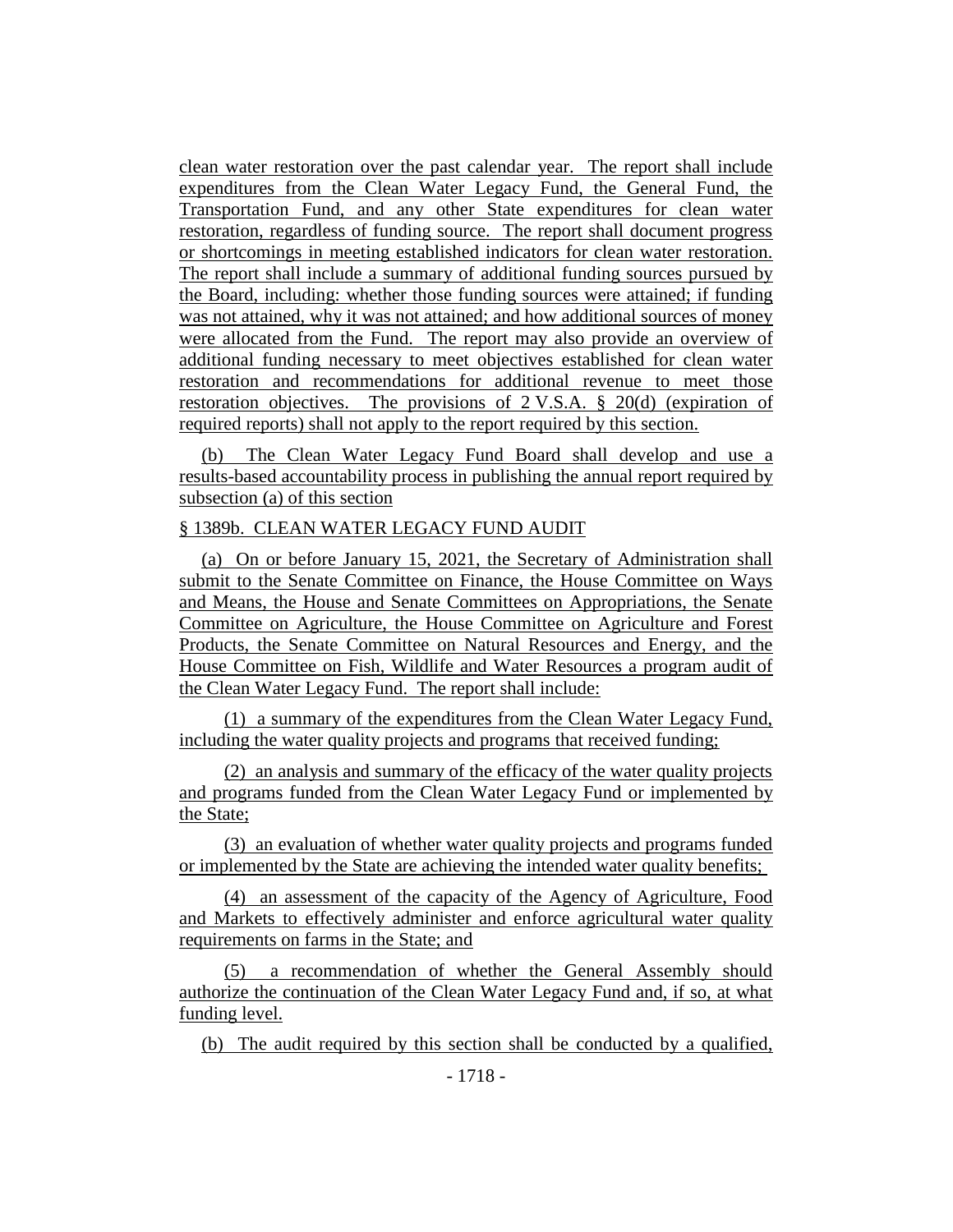independent environmental consultant or organization with knowledge of the federal Clean Water Act, State water quality requirements and programs, the Lake Champlain Total Maximum Daily Load plan, and the program elements of the State clean water initiative.

(c) Notwithstanding provisions of section 1389 of this title to the contrary, the Secretary of Administration shall pay for the costs of the audit required under this section from the Clean Water Legacy Fund, established under section 1388 of this title.

Sec. 38. 32 V.S.A. chapter 245 is added to read:

#### CHAPTER 245. WATER QUALITY

#### § 10502. STATEWIDE WATER QUALITY FEE

(a) Statewide Water Quality fee.

(1) An annual Statewide Water Quality fee shall be imposed on every parcel in the State.

(2)(A) The Statewide Water Quality fee shall be as follows:

(i) \$0.50 per acre of forestland enrolled in use value appraisal under chapter 124 of this title; and

(ii) \$1.00 per acre for all other land.

(B) The minimum fee assessed under this section shall be \$15.00.

(3) In calculating the Statewide Water Quality fee for properties of more than 15 acres, parcels shall be rounded down to the nearest whole acre.

(b) Assessment and collection of fee.

(1) Beginning on July 1, 2015, the Clean Water Legacy Fund fee shall be assessed and collected as part of the tax bill issued under subsection 5402(b) of this title, and may be prorated according to the number of tax bills assessed by a municipality. A municipality shall list the fee assessed under this section on a tax bill as the "Statewide Water Quality Fee." The Statewide Water Quality fee shall be listed separately from the tax collected under subsection 5402(b) of this title, provided that the payment for both the tax and fee shall be made in one form of payment.

(2) The treasurer of each municipality shall remit the collected Statewide Water Quality fee to the Department of Taxes:

(A) in one payment due on December 1 of each year; or

(B) as authorized by the Department procedure adopted under subsection (e) of this section.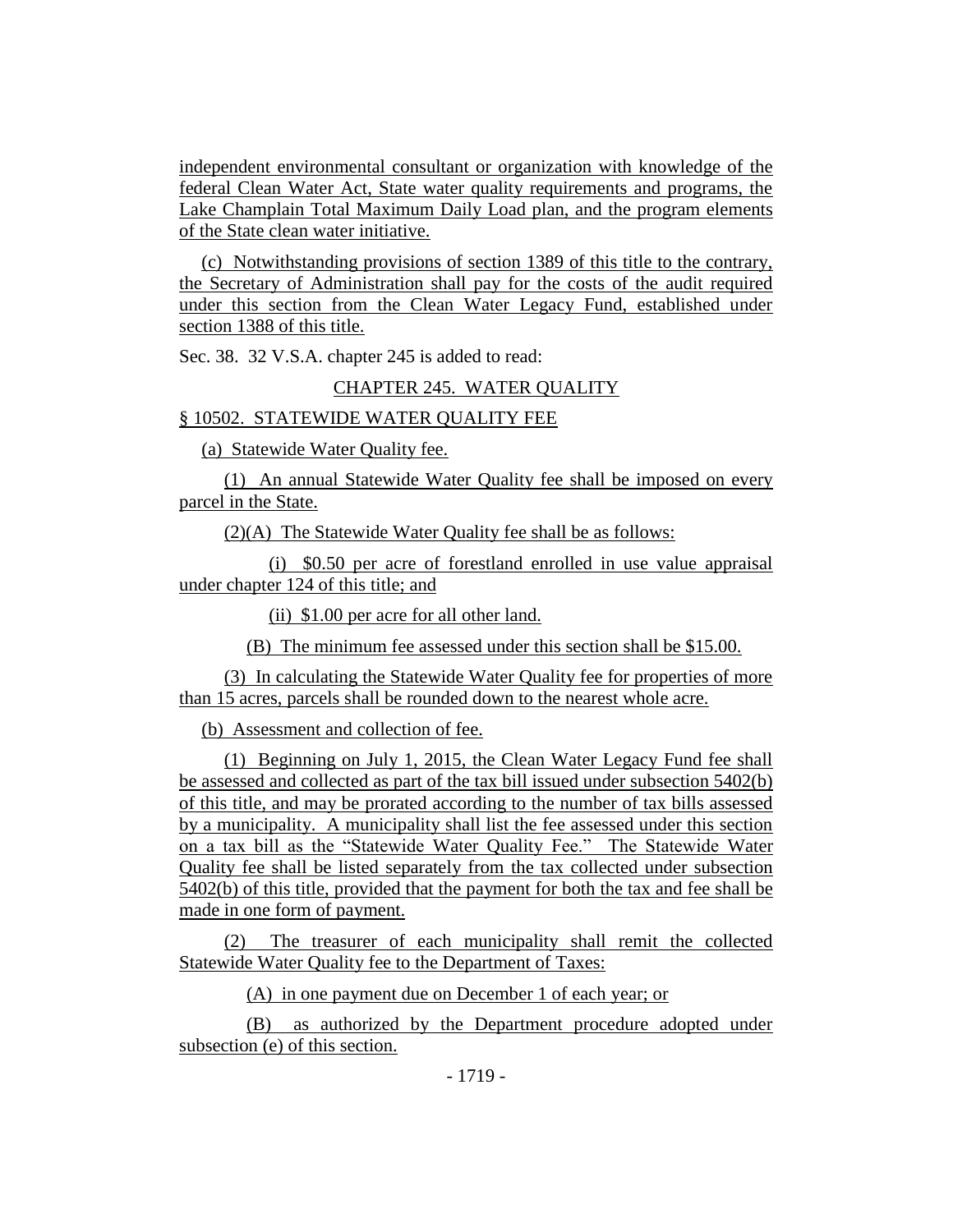(3) Municipalities may use all authority under chapter 133 of this title for the assessment and collection of the fee, including collection of fees and costs under section 5288 of this title.

(4) In case of insufficient payment of the Statewide Water Quality fee by a taxpayer to a municipality, the municipality shall not be required to remit to the State the amount of full liability for all parcels within the municipality.

(5) In the case of a taxpayer who pays only a portion of the full tax under subsection 5402(b) and the full amount of the Statewide Water Quality fee, a municipal treasurer shall credit all payment made by the taxpayer to the tax liability under subsection 5402(b) of this title before remitting fees to the Department of Taxes under subdivision (2) of this subsection.

(c) Exemption. A municipality shall not assess the Statewide Water Quality fee established under subsection (a) of this section to:

(1) a parcel exempt from taxation under State or federal law;

(2) a parcel composed entirely of a railroad track right-of-way, provided that the Commissioner shall assess the fee on parcels on which railroad stations, maintenance buildings, or other developed land used for railroad purposes is located; or

(3) a parcel of land for which the State lacks authority to impose the fee established by this section.

(d) Refund. A person who in any one year pays more than \$10,000.00 in fees under this section for a parcel or parcels they own shall, upon application to the Department of Taxes, be eligible for a refund of all fees paid in excess of \$10,000.00 a year.

(e) Disposition. The Commissioner of Taxes shall deposit all fees collected under this section in the Clean Water Legacy Fund, established under 10 V.S.A. § 1388, for the authorized uses of that Fund.

(f) Department procedure. The Department of Taxes shall, after consultation with municipal officials or representatives of municipal officials, issue a procedure regarding the process for collection of the Statewide Water Quality fee as part of the tax bill issued under subsection 5402(b) of this title. In the procedure, the Department shall address how parcels are assessed, remittance, and enforcement of the Statewide Water Quality fee, including how frequently a municipality may remit to the Department fees collected under this section. The Department also shall include in the procedure guidance for municipalities regarding whether a fee paid under this section is tax deductible.

- 1720 - (g) Abatement. A person may seek and a municipality may grant under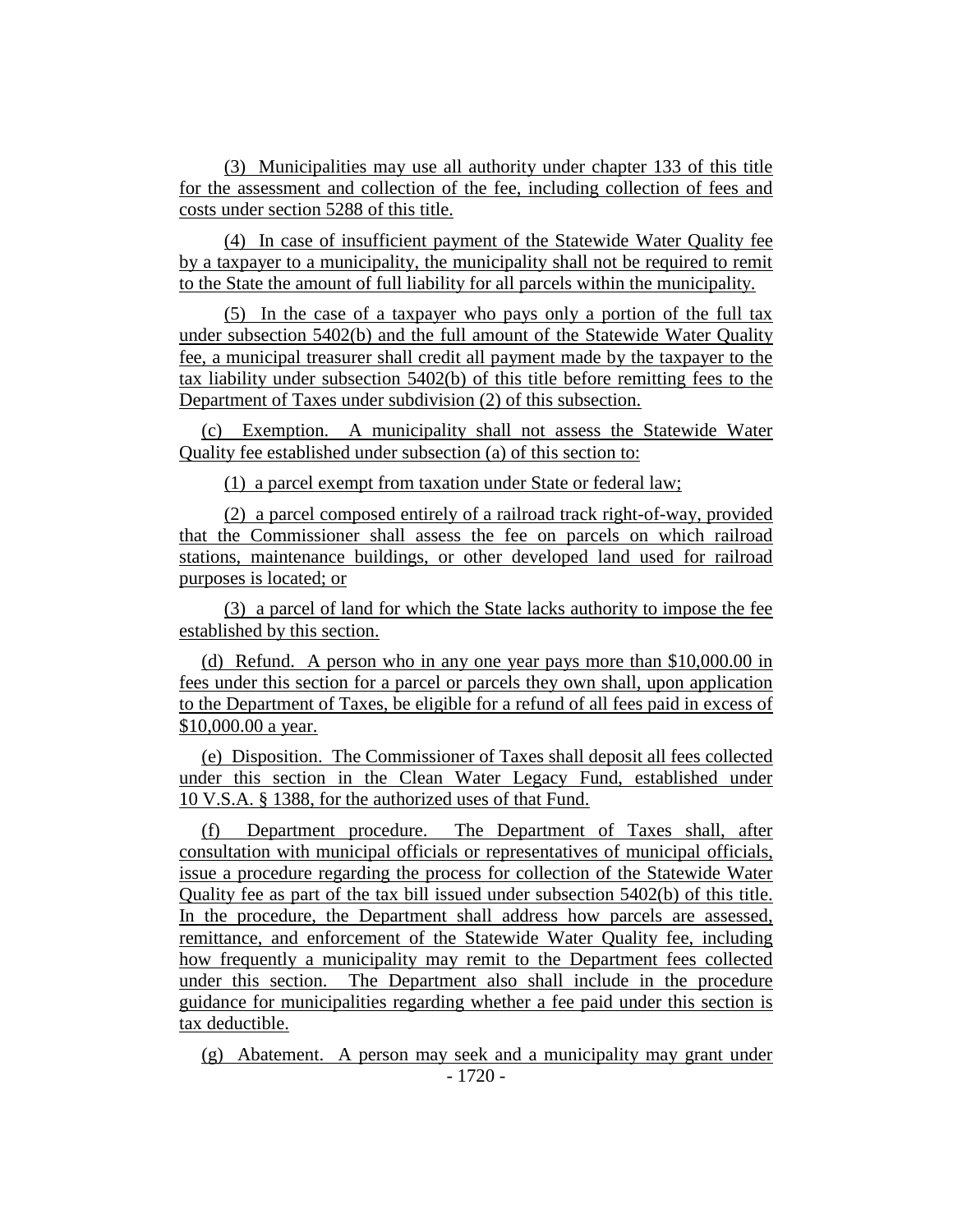24 V.S.A. § 1535 abatement of a fee assessed under this section.

(h) Education and outreach. The Department shall hold educational meetings or prepare education materials for municipal officials regarding the requirements of this section.

Sec. 39. 32 V.S.A. § 5258 is amended to read:

# § 5258. FEES AND COSTS ALLOWED AFTER WARRANT AND LEVY RECORDED

The fees and costs allowed after the warrant and levy for delinquent taxes have been recorded shall be as follows: Levy and extending of warrant, \$10.00; recording levy and extending of warrant in town clerk's office, \$10.00, to be paid the town clerk; notices and publication of notice, actual costs incurred; and expenses actually and reasonably incurred by the tax collector for legal assistance in the preparation for or conduct of said sale when authorized by the selectboard, provided that such expenses shall not exceed 15 percent of the uncollected tax; travel, reimbursement at the rate established by the contract governing State employees; attending and holding sale, \$10.00; making return \$10.00 and recording same in town clerk's office, to be paid the town clerk \$10.00; \$10.00 for collection of a delinquent Statewide Water Quality fee assessed under section 10502 of this title; collector's deed, \$30.00; which fees and costs, together with the collector's fee of eight percent shall be in lieu of any or all other fees and costs permitted or allowed by law.

# Sec. 40. REPEAL OF STATEWIDE WATER QUALITY FEE

32 V.S.A. § 10502 (Water Quality Legacy fee) shall be repealed on July 1, 2026.

\* \* \* Appropriations of Agency Staff \* \* \*

# Sec. 41. APPROPRIATIONS FOR AGENCY OF AGRICULTURE, FOOD AND MARKETS STAFF

Notwithstanding provisions of 10 V.S.A. § 1389 to the contrary, in addition to any other funds appropriated to the Agency of Agriculture, Food and Markets in fiscal year 2016, there is appropriated from the Agricultural Water Quality Special Fund created under 6 V.S.A. § 4803 to the Agency of Agriculture, Food and Markets \$786,000.00 in fiscal year 2016 for the purpose of hiring eight positions for implementation and administration of agricultural water quality programs in the State.

# Sec. 42. APPROPRIATIONS FOR DEPARTMENT OF ENVIRONMENTAL CONSERVATION STAFF

In addition to any other funds appropriated to the Department of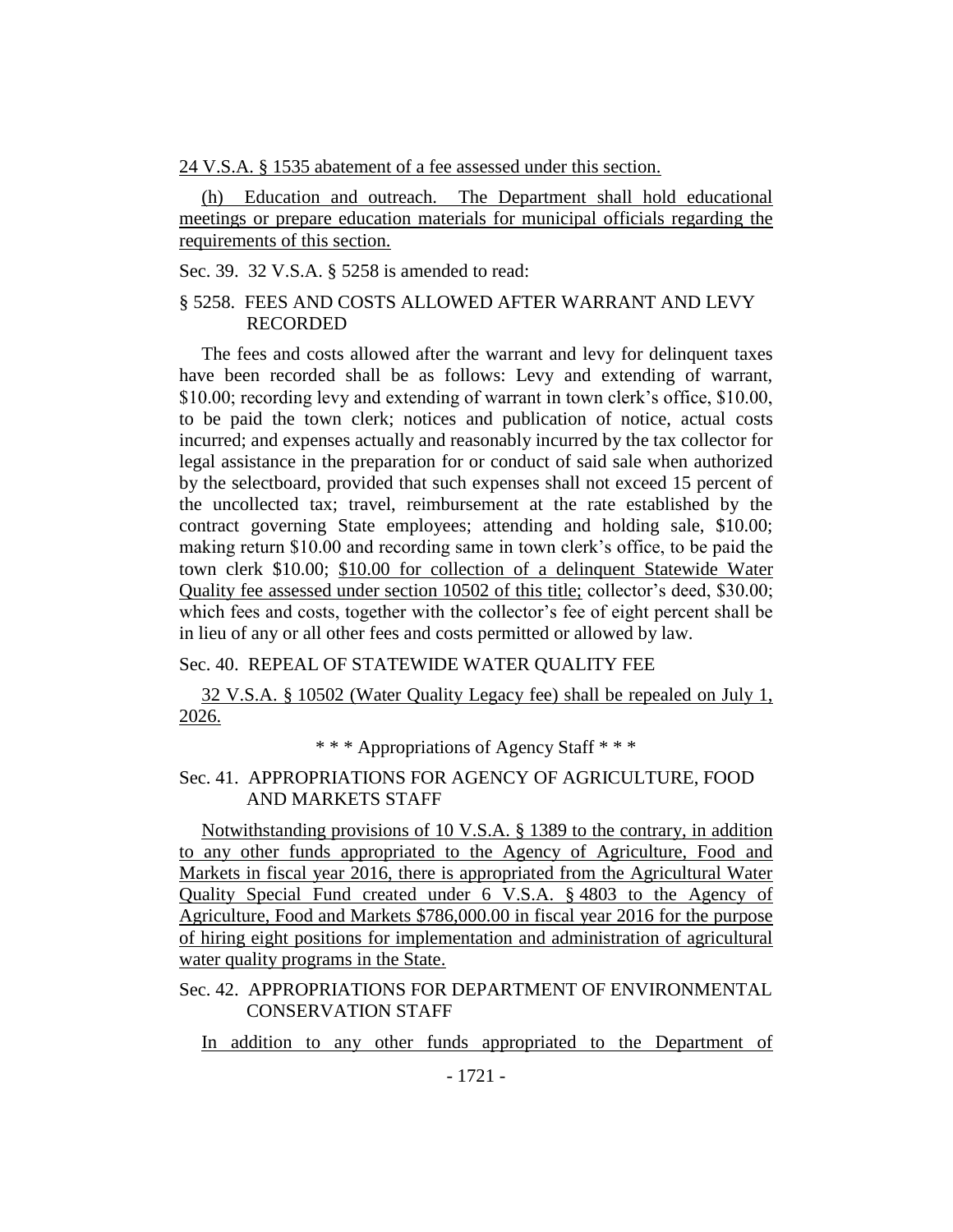Environmental Conservation in fiscal year 2016, there is appropriated from the Environmental Permit Fund created under 3 V.S.A § 2805 to the Department of Environmental Conservation \$1,545,116.00 in fiscal year 2016 for the purpose of hiring 13 positions for implementation and administration of water quality programs in the State and for contracting with regional planning commissions as authorized by 10 V.S.A. § 1253.

\* \* \* Commissioner of Taxes; Statewide Water Quality Fee Report\*\*\*

Sec. 43. COMMISSIONER OF TAXES REPORT ON IMPLEMENTATION OF THE STATEWIDE WATER QUALITY FEE

On or before January 15, 2016, the Commissioner of Taxes shall submit to the Senate Committee on Finance and the House Committee on Ways and Means a report regarding implementation of the Statewide Water Quality fee established under 32 V.S.A. chapter 245. The report shall include:

(1) a summary of implementation, collection, and enforcement of the Statewide Water Quality fee by municipalities and the Department of Taxes;

(2) any identified issues in assessment, collection, and enforcement of the Statewide Water Quality fee, and proposed recommendations for addressing each issue.

(3) after consultation with the Secretary of Natural Resources:

(A) proposed alternatives for reducing the amount of the Statewide Water Quality fee to be paid by owners of parcels who: provide treatment that exceeds the minimum regulatory requirement; utilize innovative approaches to the management of stormwater; or pay a similar fee assessed at the municipal level; and

(B) a recommendation of whether the amount of the Statewide Water Quality fee established under 32 V.S.A. chapter 245 should be adjusted for individual parcels or parcel types due to presence of impervious surface on the parcel or due to the water quality impacts of the parcel;

(4) a recommendation as to whether and how the Statewide Water Quality fee should be collected from parcels that are exempt from taxation under 32 V.S.A. § 3802;

(5) proposed legislation necessary to implement any of the recommendations submitted by the Commissioner of Taxes in the report required by this section; and

(6) any other information that the Commissioner of Taxes determines is relevant to the implementation of the Statewide Water Quality fee.

- 1722 - Second: In Sec. 3, 6 V.S.A. § 4871, by striking out subsection (b) in its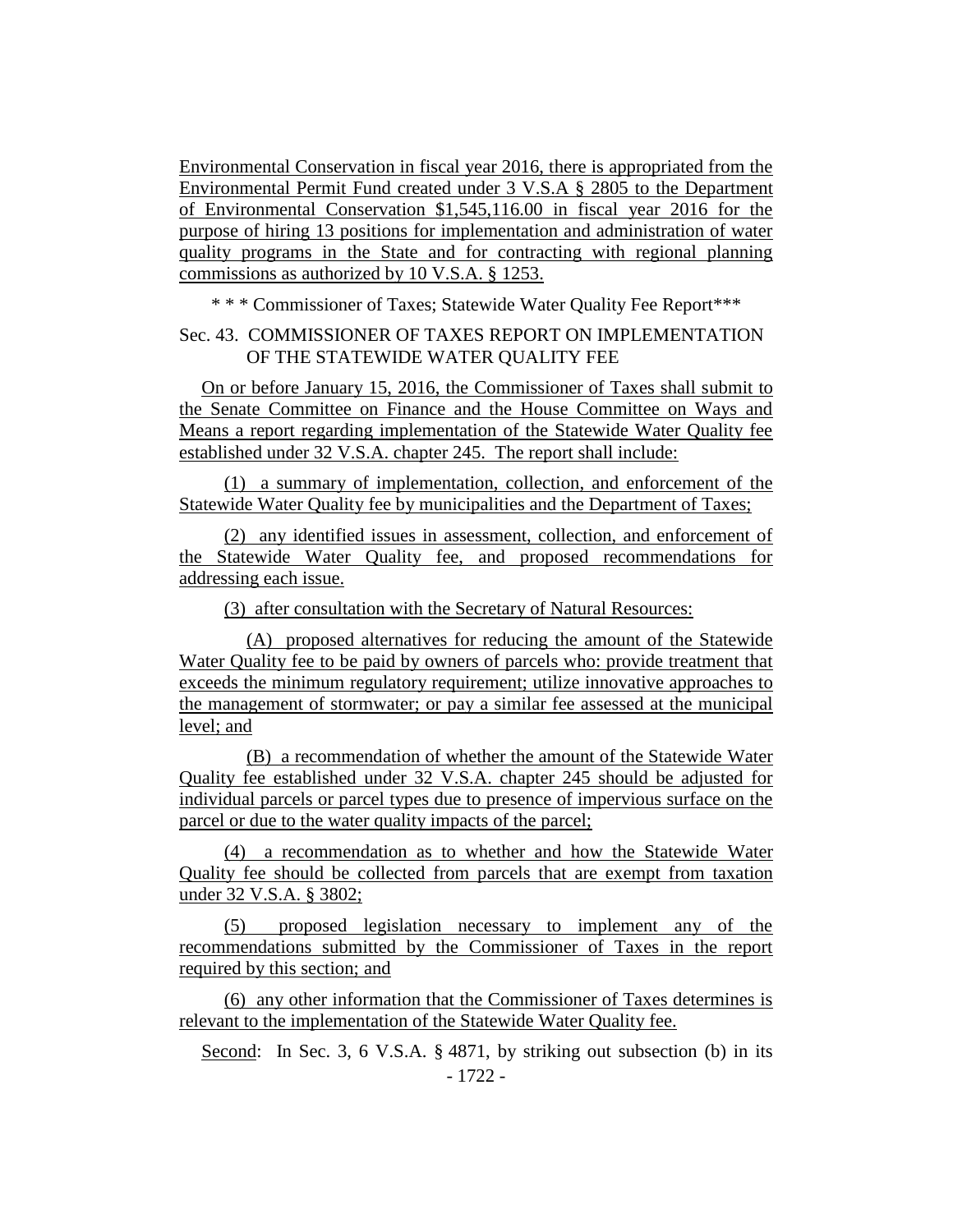entirety and inserting in lieu thereof the following:

(b) Required small farm certification. Beginning on July 1, 2017, a person who owns or operates a small farm shall, on a form provided by the Secretary, certify compliance with the required agricultural practices. The Secretary of Agriculture, Food and Markets shall establish the requirements and manner of certification of compliance with the required agricultural practices, provided that the Secretary shall require an owner or operator of a farm to submit an annual certification of compliance with the required agricultural practices.

and by striking out subsection (h) in its entirety and inserting in lieu thereof the following:

(h) Fees. A person required to submit a certification under this section shall submit an annual operating fee of \$250.00 to the Secretary. The fees collected under this section shall be deposited in the Agricultural Water Quality Special Fund under section 4803 of this title. The Secretary may waive or reduce the fee required under this subsection based on farm type or the income or ability to pay of a person required to submit a certification under this section.

Third: By adding a new section to be Sec. 5a after the reader assistance \* \* \* Agricultural Water Quality; Permit Fees \* \* \* and before Sec. 6 to read:

Sec. 5a. 6 V.S.A. § 4803 is added to read:

#### § 4803. AGRICULTURAL WATER QUALITY SPECIAL FUND

(a) There is created an Agricultural Water Quality Special Fund to be administered by the Secretary of Agriculture, Food and Markets. Fees collected under this chapter, including fees for permits or certifications issued under the chapter, shall be deposited in the Fund.

(b) The Secretary may use monies deposited in the Fund for the Secretary's implementation and administration of agricultural water quality programs or requirements established by this chapter, including to pay salaries of Agency staff necessary to implement the programs and requirements of this chapter.

(c) Notwithstanding the requirements of 32 V.S.A. § 588(3), interest earned by the Fund shall be retained in the Fund from year to year.

Fourth: In Sec. 6, 6 V.S.A. § 4851 (large farm fee), by striking out subsection (i) in its entirety and inserting in lieu thereof the following:

(i) A person required to obtain a permit under this section shall submit an annual operating fee of \$2,500.00 to the Secretary. The fees collected under this section shall be deposited in the Agricultural Water Quality Special Fund under section 4803 of this title.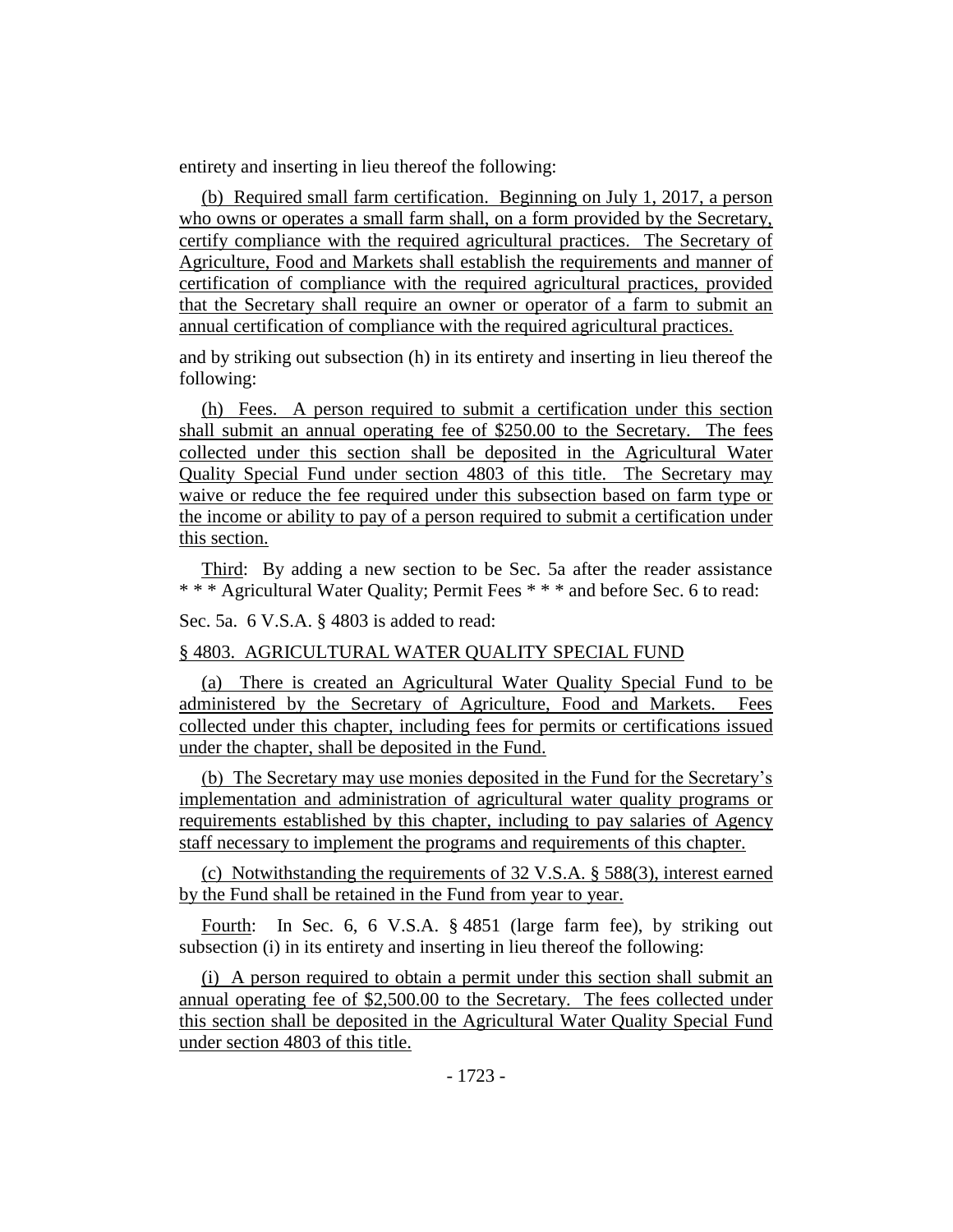Fifth: In Sec. 7, 6 V.S.A. § 4858 (medium farm fee), by striking out subsection (e) in its entirety and inserting in lieu thereof the following:

(e) A person required to obtain a permit or coverage under this section shall submit an annual operating fee of \$1,500.00 to the Secretary. The fees collected under this section shall be deposited in the Agricultural Water Quality Special Fund under section 4803 of this title.

Sixth: In Sec. 8, 6 V.S.A. § 324 (commercial feed fee), by striking out subsection (b) in its entirety and inserting in lieu thereof the following:

(b) A person shall not distribute in this State a commercial feed that has not been registered pursuant to the provisions of this chapter. Application shall be in a form and manner to be prescribed by rule of the Secretary. The application for registration of a commercial feed shall be accompanied by a registration fee of \$85.00 \$100.00 per product. The Of the registration fees collected, \$85.00 of each collected fee, along with any surcharges collected under subsection (c) of this section, shall be deposited in the special fund created by subsection 364(e) of this title. Funds deposited in this account shall be restricted to implementing and administering the provisions of this title and any other provisions of the law relating to fertilizer, lime, or seeds. Of the registration fees collected, \$15.00 of each collected fee shall be deposited in the Agricultural Water Quality Special Fund under section 4803 of this title. If the Secretary so requests, the application for registration shall be accompanied by a label or other printed matter describing the product.

Seventh: By striking out Sec. 10 (fertilizer fee) in its entirety and inserting in lieu thereof the following:

Sec. 10. 6 V.S.A. § 366 is amended to read:

#### § 366. TONNAGE FEES

(a) There shall be paid annually to the secretary Secretary for all fertilizers distributed to a nonregistrant consumer in this state State an annual inspection fee at a rate of \$0.25 cents per ton.

(b) Persons distributing fertilizer shall report annually by January 15 for the previous year ending December 31 to the secretary Secretary revealing the amounts of each grade of fertilizer and the form in which the fertilizer was distributed within this state State. Each report shall be accompanied with payment and written permission allowing the secretary Secretary to examine the person's books for the purpose of verifying tonnage reports.

(c) No information concerning tonnage sales furnished to the secretary Secretary under this section shall be disclosed in such a way as to divulge the details of the business operation to any person unless it is necessary for the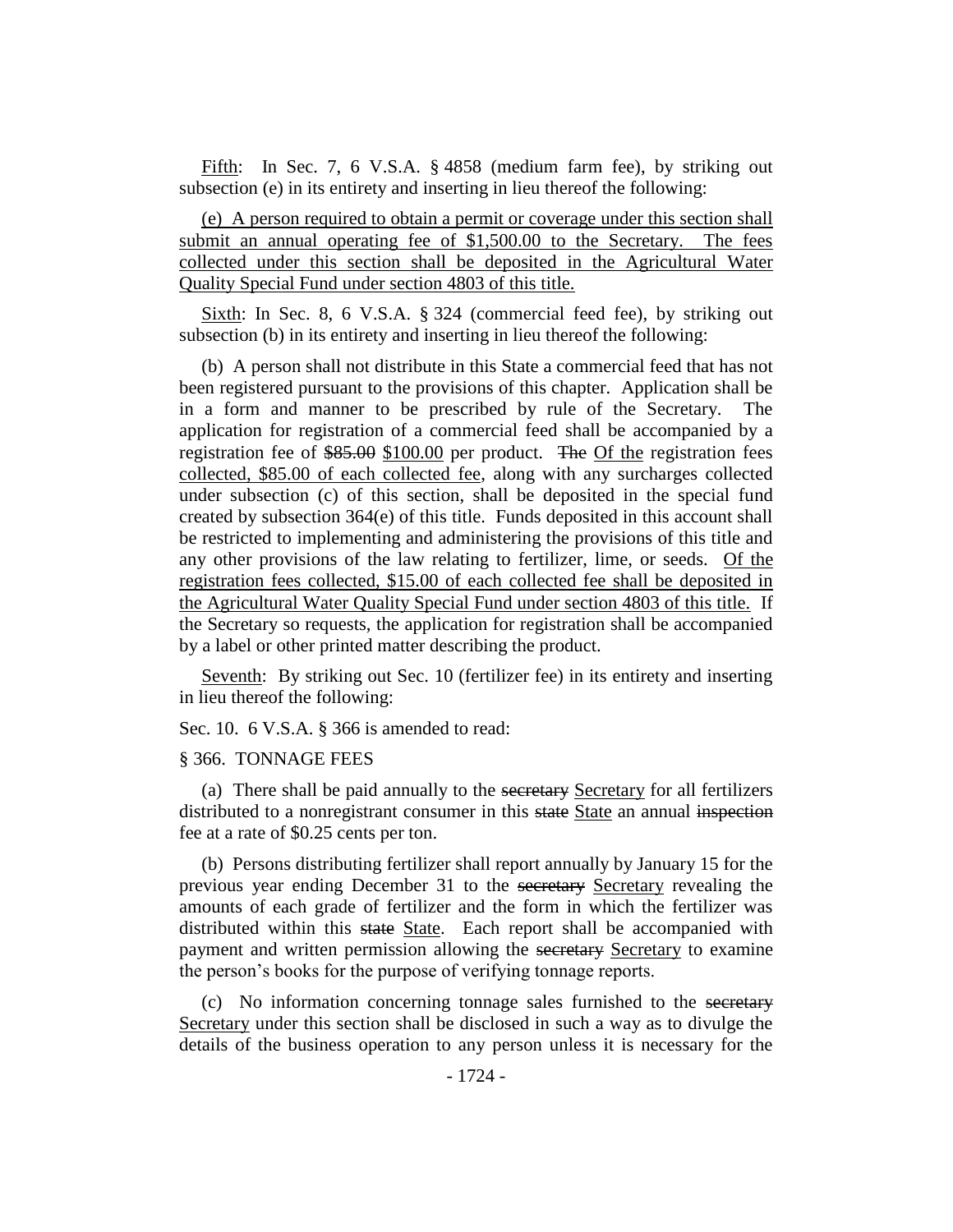enforcement of the provisions of this chapter.

(d) A \$50.00 minimum tonnage fee shall be assessed on all distributors who distribute fertilizers in this state. [Repealed.]

(e) Agricultural limes, including agricultural lime mixed with wood ash, are exempt from the tonnage fees required in this section.

(f) Lime and wood ash mixtures may be registered as agricultural liming materials and guaranteed for potassium or potash provided that the wood ash totals less than 50 percent of the mixture.

(g) All fees collected under subsection (a) of this section shall be deposited in the revolving fund created by section 364(e) of this title and used in accordance with its provisions.

(h) There shall be paid annually to the Secretary for all nonagricultural fertilizers distributed to a nonregistrant consumer in this State an annual fee at a rate of \$30.00 per ton of nonagricultural fertilizer for the purpose of supporting agricultural water quality programs in Vermont.

(1) Persons distributing any fertilizer in the State shall report annually on or before January 15 for the previous year ending December 31 to the Secretary revealing the amounts of each grade of fertilizer and the form in which the fertilizer was distributed within this State. Each report shall be accompanied with payment of the fees under this section and written permission allowing the Secretary to examine the person's books for the purpose of verifying tonnage reports.

(2) No information concerning tonnage sales furnished to the Secretary under this section shall be disclosed in such a way as to divulge the details of the business operation to any person unless it is necessary for the enforcement of the provisions of this chapter.

(3) A \$150.00 minimum tonnage fee shall be assessed on all distributors who distribute nonagricultural fertilizers in this State.

(4) Agricultural limes, including agricultural lime mixed with wood ash, are exempt from the tonnage fees required under this subsection.

(5) All fees collected under this subsection shall be deposited in the Agricultural Water Quality Special Fund created under section 4803 of this title.

Eighth: In Sec. 11, 6 V.S.A. § 918 (economic poisons fee), by striking out subsection (b) in its entirety and inserting in lieu thereof the following:

(b) The registrant shall pay an annual fee of \$110.00 \$125.00 for each product registered, and \$110.00 of that amount shall be deposited in the special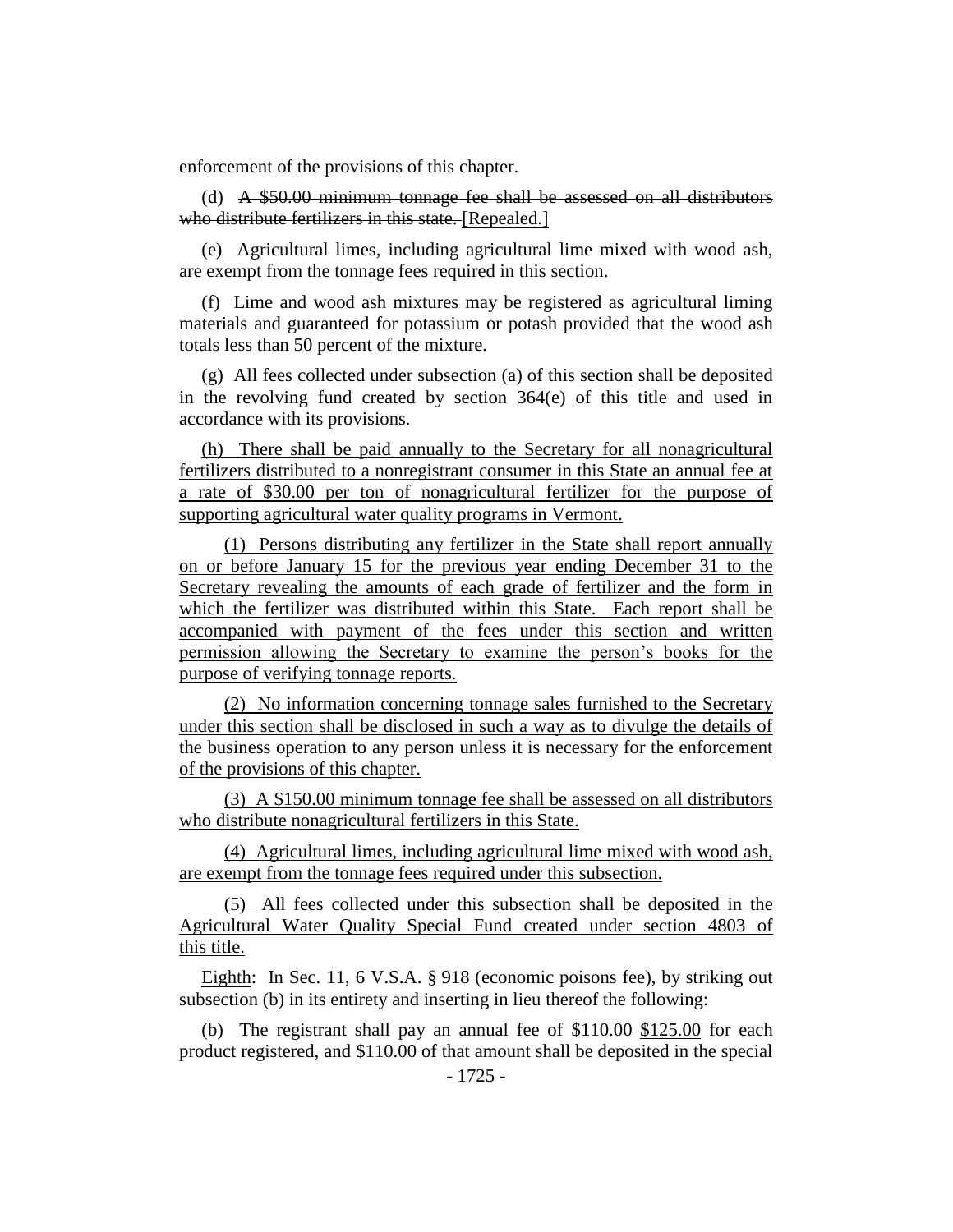fund created in section 929 of this title, of which \$5.00 from each product registration shall be used for an educational program related to the proper purchase, application, and disposal of household pesticides, and \$5.00 from each product registration shall be used to collect and dispose of obsolete and unwanted pesticides. Of the registration fees collected under this subsection, \$15.00 of the amount collected shall be deposited in the Agricultural Water Quality Special Fund under section 4803 of this title. The annual registration year shall be from December 1 to November 30 of the following year.

Ninth: By striking out Sec. 54 in its entirety and inserting in lieu thereof the following:

\* \* \* Effective Dates\* \* \*

#### Sec. 54. EFFECTIVE DATES

(a) This section and Secs. 37 (Clean Water Legacy Fund) and 38 (Statewide Water Quality fee) shall take effect on passage.

(b) The remainder of the bill shall take effect on July 1, 2015, except that:

(1) 6 V.S.A. § 4988(b) of Sec. 16 (custom applicator certification) shall take effect 45 days after the effective date of rules adopted under 6 V.S.A.  $§$  4988(a).

(2) In Sec. 31, the permit requirements under 10 V.S.A. § 1264(h)(2) for discharges of regulated stormwater to Lake Champlain or to a water that contributes to the impairment of Lake Champlain shall take effect on October 1, 2015.

(Committee vote: 4-2-1)

#### **Reported favorably with recommendation of proposal of amendment by Senator Snelling for the Committee on Appropriations.**

The Committee recommends that the Senate propose to the House to amend the bill as recommended by the Committee on Natural Resources & Energy when amended by the Committee on Finance with the following amendments thereto:

First: By striking out the First Proposal of Amendment of the Committee on Finance in its entirety and inserting in lieu thereof the following:

First: By striking out Secs. 37-43 in their entirety, including any reader assistance preceding the sections, and inserting in lieu thereof the following:

\* \* \* Water Quality Funding; Clean Water Fund; Clean Water Board \* \* \*

Sec. 37. 10 V.S.A. chapter 47, subchapter 7 is added to read:

Subchapter 7. Vermont Clean Water Fund

- 1726 -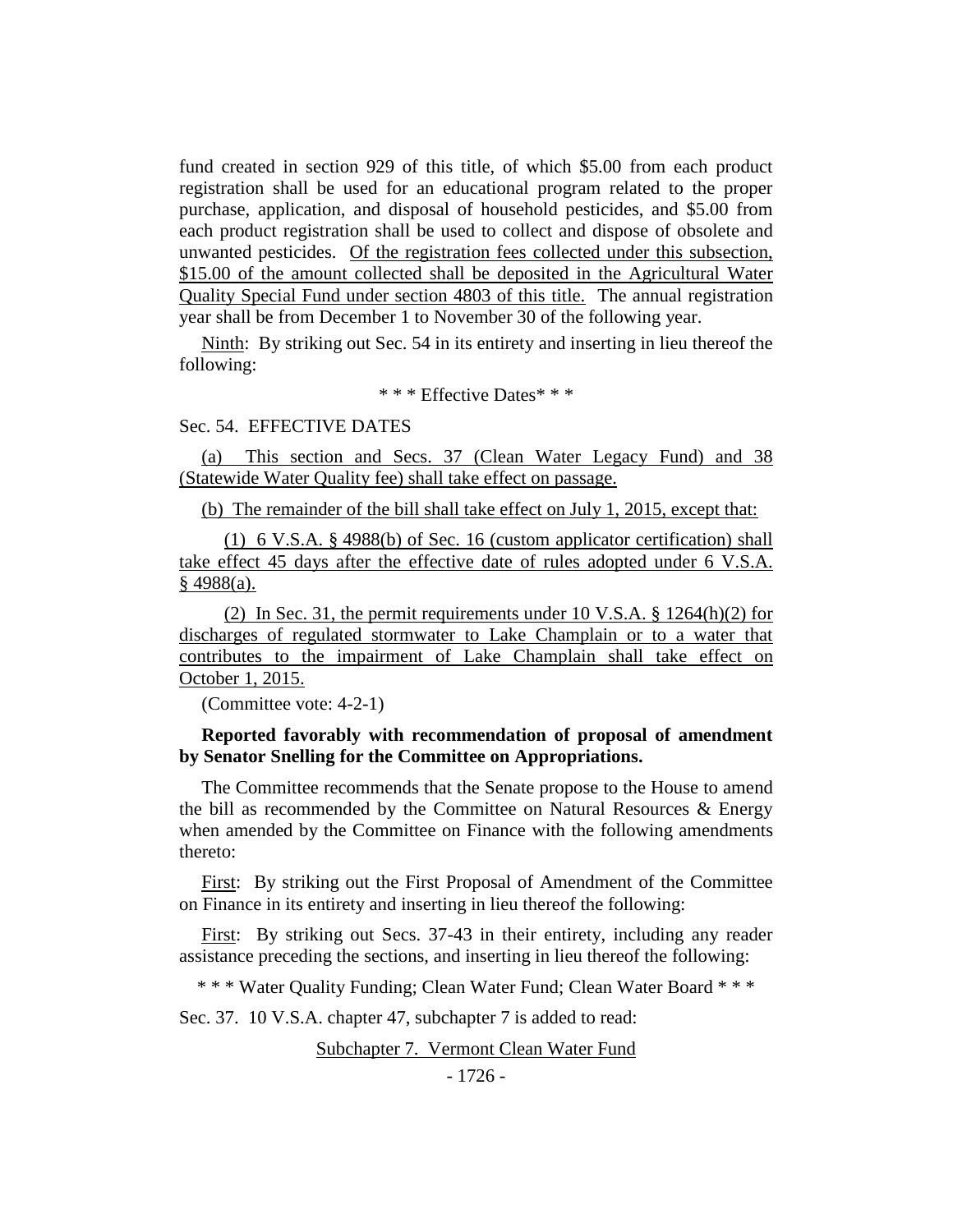#### § 1387. PURPOSE

The General Assembly establishes in this subchapter a Vermont Clean Water Fund as a mechanism for financing the improvement of water quality in the State. The Clean Water Fund shall be used to:

(1) assist the State in complying with water quality requirements and construction or implementation of water quality projects or programs;

(2) fund staff positions at the Agency of Natural Resources, Agency of Agriculture, Food and Markets, or Agency of Transportation when the positions are necessary to achieve or maintain compliance with water quality requirements and existing revenue sources are inadequate to fund the necessary positions; and

(3) provide funding to nonprofit organizations, regional associations, and other entities for implementation and administration of community-based water quality programs or projects.

#### § 1388. CLEAN WATER FUND

(a) There is created a special fund to be known as the "Clean Water Fund" to be administered by the Secretary of Administration. The Fund shall consist of:

(1) revenues dedicated for deposit into the Fund by the General Assembly, including the Property Transfer Tax surcharge established under 32 V.S.A. § 9602a.

(2) other gifts, donations, and impact fees received from any source, public or private, dedicated for deposit into the Fund and approved by the Secretary of Administration.

(b) Notwithstanding any contrary provisions of 32 V.S.A. chapter 7, subchapter 5, unexpended balances and any earnings shall remain in the Fund from year to year.

#### § 1389. CLEAN WATER FUND BOARD

(a) Creation. There is created a Clean Water Fund Board which shall recommend to the Secretary of Administration expenditures from the Clean Water Fund. The Clean Water Board shall be attached to the Agency of Administration for administrative purposes.

(b) Organization of the Board. The Clean Water Fund Board shall be composed of: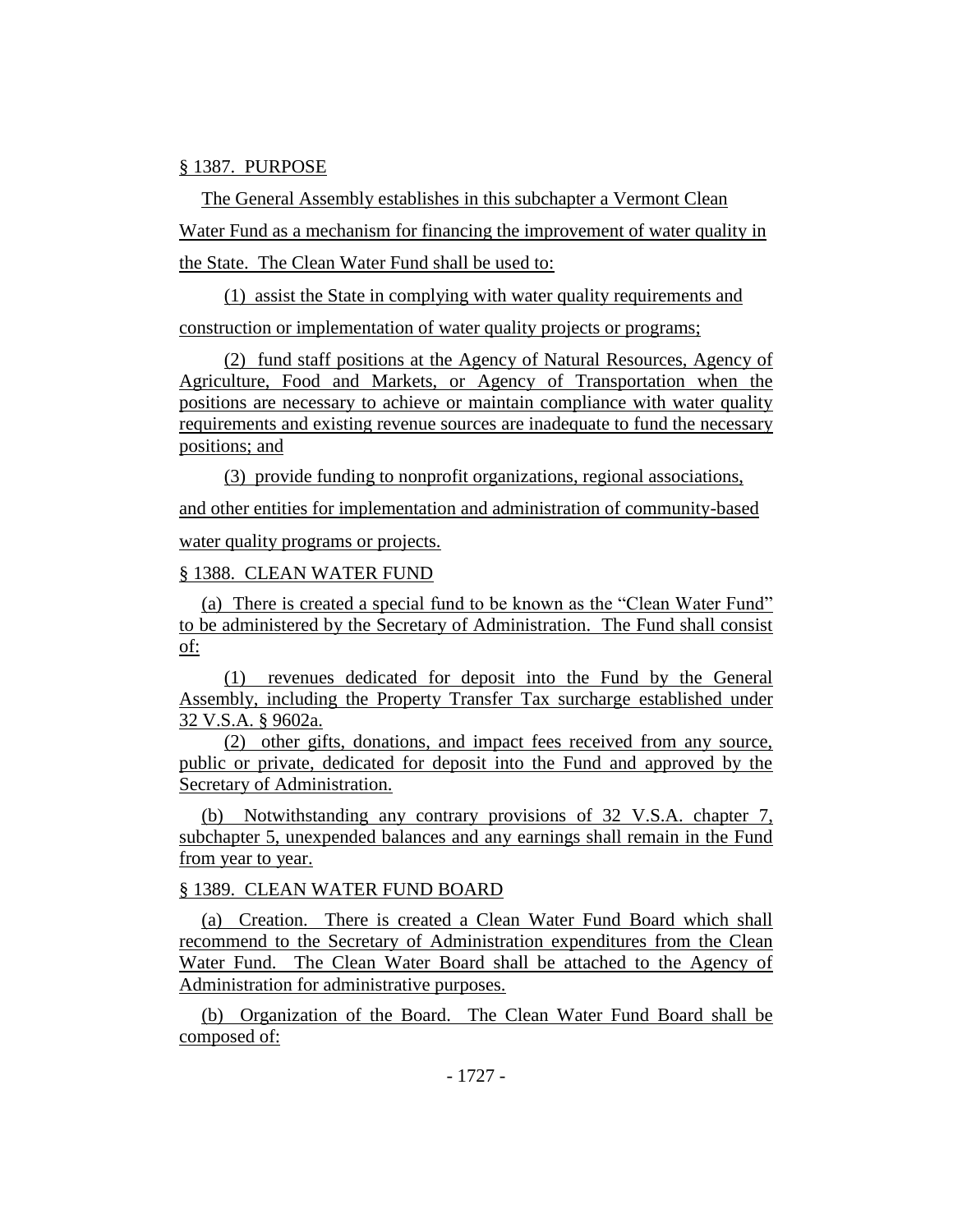(1) the Secretary of Administration or designee;

(2) the Secretary of Natural Resources or designee;

(3) the Secretary of Agriculture, Food and Markets or designee;

(4) the Secretary of Commerce and Community Development or designee; and

(5) the Secretary of Transportation or designee.

(c) Officers; committees; rules. The Clean Water Fund Board shall annually elect a chair from its members. The Clean Water Fund Board may elect additional officers from its members, establish committees or subcommittees, and adopt procedural rules as necessary and appropriate to perform its work.

(d) Powers and duties of the Clean Water Fund Board. The Clean Water Fund Board shall have the following powers and authority:

(1) The Clean Water Board shall recommend to the Secretary of Administration the appropriate allocation of funds from the Clean Water Fund for the purposes of developing the State budget required to be submitted to the General Assembly under 32 V.S.A. § 306. All recommendations from the Board should be intended to achieve the greatest water quality gain for the investment.

(2) The Clean Water Board may pursue and accept grants, gifts, donations, or other funding from any public or private source and may administer such grants, gifts, donations, or funding consistent with the terms of the grant, gift, or donation.

(3) The Clean Water Fund Board shall:

(A) establish a process by which watershed organizations, State agencies, and other interested parties may propose water quality projects or programs for financing from the Clean Water Fund.

(B) develop an annual revenue estimate and proposed budget for the Clean Water Fund;

(C) establish measures for determining progress and effectiveness of expenditures for clean water restoration efforts;

(D) issue the annual clean water investment report required under section 1389a of this title; and

(E) solicit consult with and accept public comment from organizations interested in improving water quality in Vermont regarding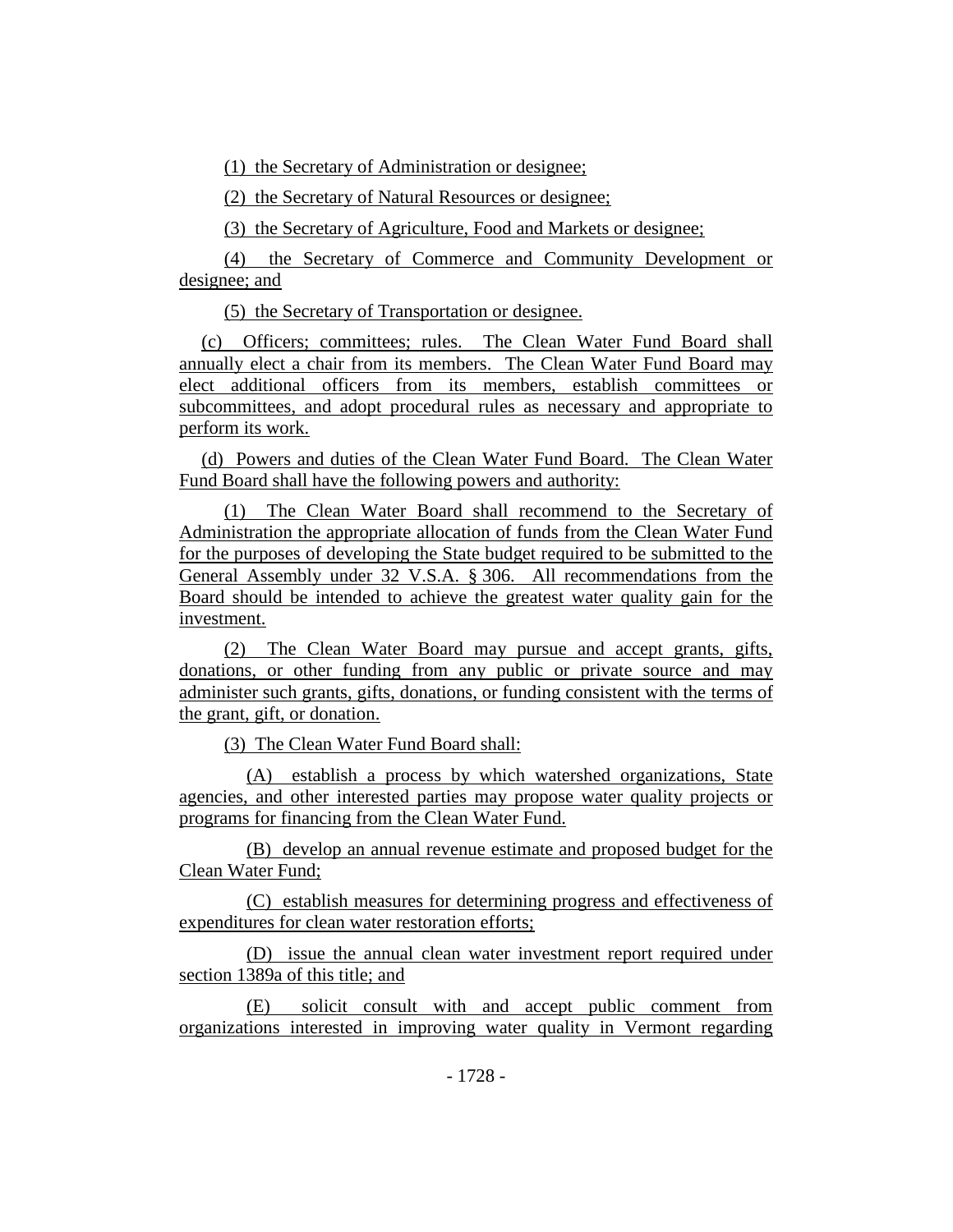recommendations under this subsection for the allocation of funds from the Clean Water Fund.

(e) Priorities.

(1) In making recommendations under subsection (d) of this section regarding the appropriate allocation of funds from the Clean Water Fund, the Board shall prioritize:

(A) funding to programs and projects that address sources of water pollution in waters listed as impaired on the list of waters established by 33 U.S.C. § 1313(d);

(B) funding to projects that address sources of water pollution identified as a significant contributor of water quality pollution, including financial assistance to grant recipients at the initiation of a funded project;

(C) funding to programs or projects that address or repair riparian conditions that increase the risk of flooding or pose a threat to life or property;

(D) assistance required for State and municipal compliance with stormwater requirements for highways and roads;

(E) funding for education and outreach regarding the implementation of water quality requirements, including funding for education, outreach, demonstration and access to tools for the implementation of the Acceptable Management Practices for Maintaining Water Quality on Logging Jobs in Vermont, as adopted by the Commissioner of Forests, Parks and Recreation; and

(F) funding for innovative or alternative technologies or practices designed to improve water quality or reduce sources of pollution to surface waters, including funding for innovative nutrient removal technologies and community-based methane digesters that utilize manure, wastewater, and food residuals to produce energy; and

(G) funding to purchase agricultural land in order to take that land out of practice when the State water quality requirements cannot be remediated through agricultural Best Management Practices.

(2) In developing its recommendations under subsection (d) of this section regarding the appropriate allocation of funds from the Clean Water Fund, the Clean Water Fund Board shall, during the first three years of its existence and within the priorities established under subdivisions  $(e)(1)$ , prioritize awards or assistance to municipalities for municipal compliance with water quality requirements.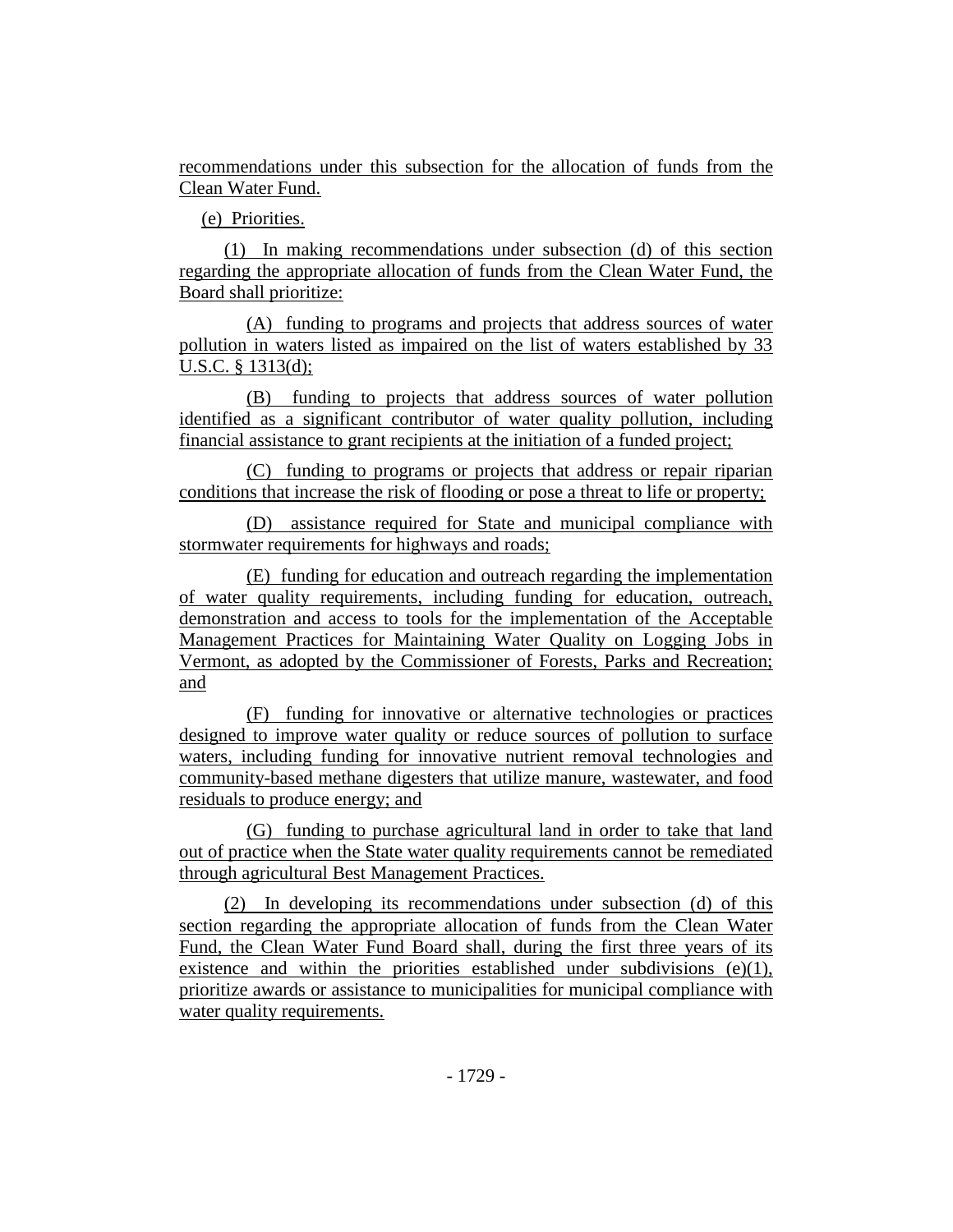(3) In developing its recommendations under subsection (d) of this section regarding the appropriate allocation of funds from the Clean Water Fund, the Board shall, after satisfaction of the priorities established under subdivisions  $(e)(1)$ , attempt to provide for equitable apportionment of awards from the Fund to all regions of the State and for control of all sources of point and non-point sources of pollution in the State; and

(f) The Clean Water Fund Board shall have the administrative, technical, and legal assistance of the Agency of Administration, the Agency of Natural Resources, the Agency of Agriculture, Food and Markets, the Agency of Transportation, and the Agency of Commerce and Community Development for those issues or services within the jurisdiction of the respective agency. The cost of the services provided by agency staff shall be paid from the budget of the agency providing the staff services.

#### § 1389a. CLEAN WATER INVESTMENT REPORT

(a) Beginning on January 15, 2017, and annually thereafter, the Clean Water Fund Board shall publish a clean water investment report. The report shall summarize all investments, including their cost-effectiveness, made by the Clean Water Fund Board and other State agencies for clean water restoration over the past calendar year. The report shall include expenditures from the Clean Water Fund, the General Fund, the Transportation Fund, and any other State expenditures for clean water restoration, regardless of funding source. The report shall document progress or shortcomings in meeting established indicators for clean water restoration. The report shall include a summary of additional funding sources pursued by the Board, including whether those funding sources were attained, if it was not attained, why it was not attained, and where the money was allocated from the Fund. The report may also provide an overview of additional funding necessary to meet objectives established for clean water restoration and recommendations for additional revenue to meet those restoration objectives. The provisions of 2 V.S.A. § 20(d) (expiration of required reports) shall not apply to the report required by this section.

(b) The Board shall develop and use a results based accountability process in publishing the annual report required by subsection (a) of this section.

### § 1389b. CLEAN WATER FUND AUDIT

(a) On or before January 15, 2021, the Secretary of Administration shall submit to the House and Senate Committees on Appropriations, the Senate Committee on Finance, the House Committee on Ways and Means, the Senate Committee on Agriculture, the House Committee on Agriculture and Forest Products, the Senate Committee on Natural Resources and Energy, and the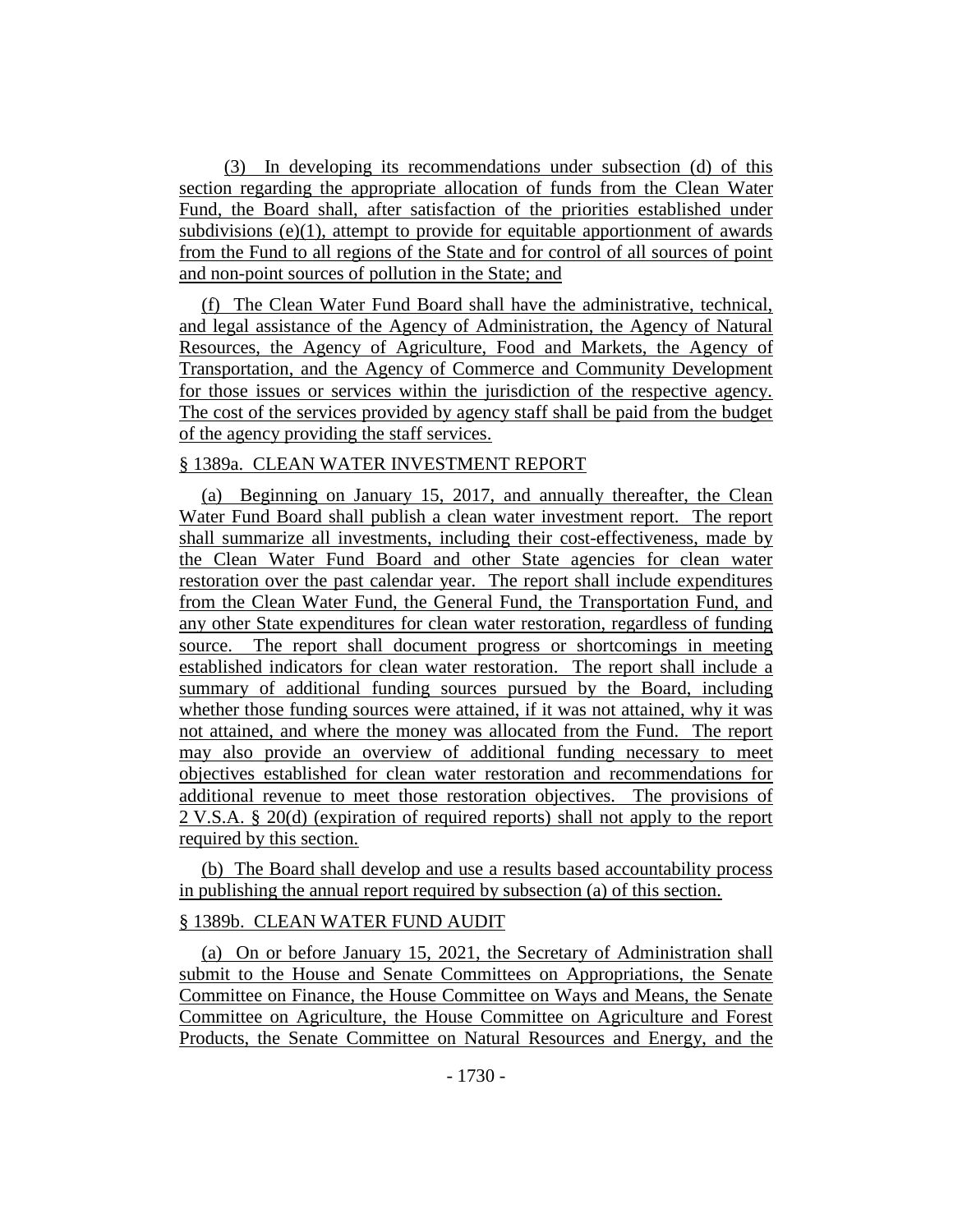House Committee on Fish, Wildlife and Water Resources a program audit of the Clean Water Fund. The report shall include:

(1) A summary of the expenditures from the Clean Water Fund, including the water quality projects and programs that received funding;

(2) An analysis and summary of the efficacy of the water quality projects and programs funded from the Clean Water Fund or implemented by the State;

(3) An evaluation of whether water quality projects and programs funded or implemented by the State are achieving the intended water quality benefits;

(4) An assessment of the capacity of the Agency of Agriculture, Food and Markets to effectively administer and enforce agricultural water quality requirements on farms in the State.

(5) A recommendation of whether the General Assembly should authorize the continuation of the Clean Water Fund and, if so, at what funding level.

(b) The audit required by this section shall be conducted by a qualified, independent environmental consultant or organization with knowledge of the federal Clean Water Act, State water quality requirements and programs, the Lake Champlain Total Maximum Daily Load plan, and the program elements of the State clean water initiative.

(c) Notwithstanding provisions of section § 1389 of this title to the contrary, the Secretary of Administration shall pay for the costs of the audit required under this section from the Clean Water Fund, established under section 1388 of this title.

\* \* \* Property Transfer Tax Surcharge; Water Quality Long Term Financing Report \* \* \*

Sec. 38. 32 V.S.A. § 9602a is added to read:

§ 9602a. CLEAN WATER SURCHARGE

There shall be a surcharge of 0.2 percent on the value of property subject to the property transfer tax under section 9602 of this title, except that there shall be no surcharge on the first \$100,000.00 in value of property to be used for the principal residence of the transferee. The surcharge shall be in addition to any tax assessed under section 9602 of this title. The surcharge assessed under this section shall be paid, collected, and enforced under this chapter in the same manner as the tax assessed under section 9602 of this title. The Commissioner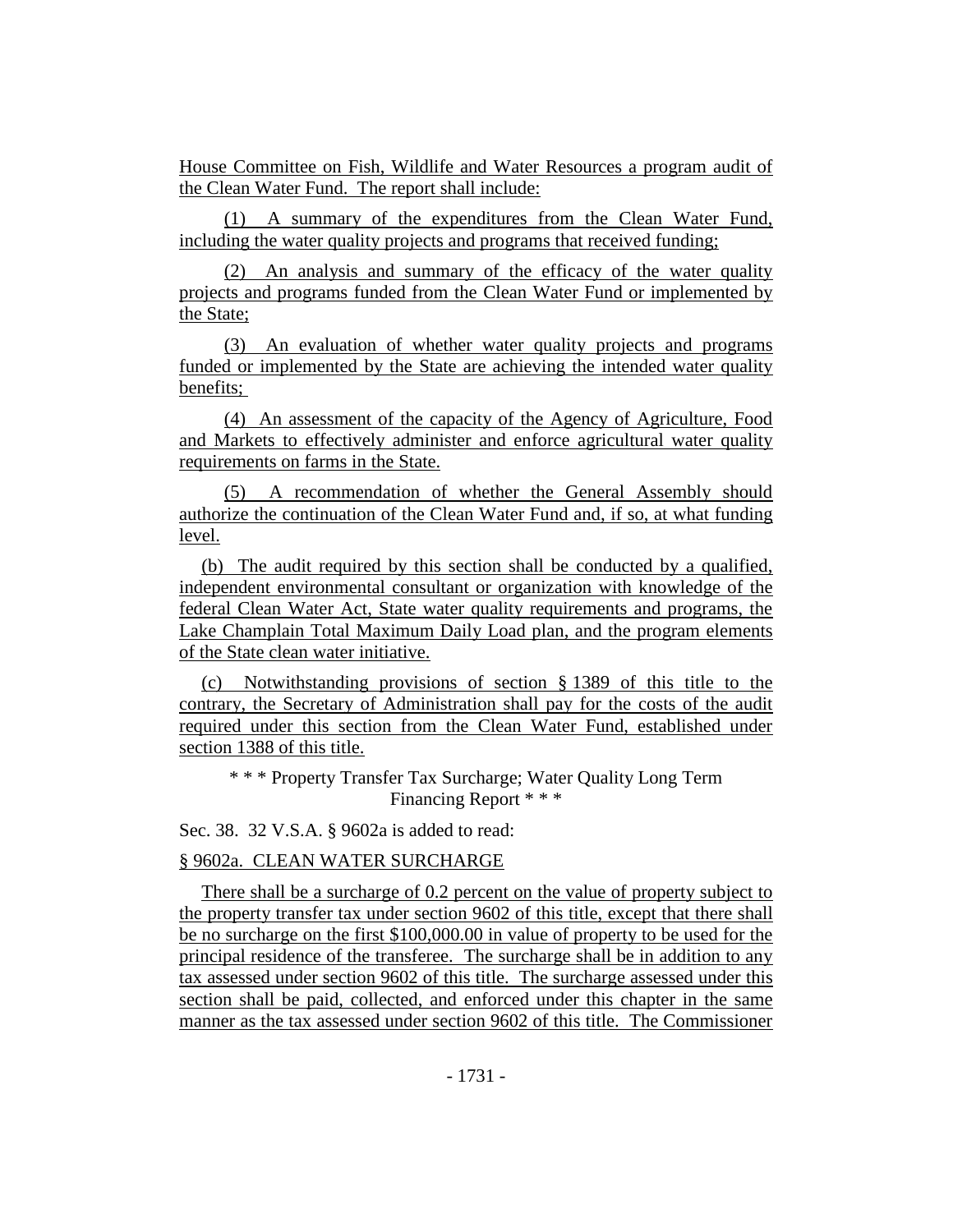shall deposit the surcharge collected under this section in the Clean Water Fund under 10 V.S.A. § 1388.

Sec. 39. REPEAL OF CLEAN WATER SURCHARGE

32 V.S.A. § 9602a (Clean Water Surcharge) shall be repealed on July 1, 2018.

# Sec. 40. STATE TREASURER REPORT ON LONG TERM FINANCING OF STATEWIDE WATER QUALITY IMPROVEMENT

On or before January 15, 2017, the State Treasurer, after consultation with the Secretary of Administration and the Commissioner of Taxes, shall submit to the Senate and House Committees on Appropriations, the House Committee on Fish, Wildlife and Water Resources, the Senate Committee on Natural Resources and Energy, the House Committee on Agriculture and Forest Products, the Senate Committee on Agriculture, the House Committee on Ways and Means, and the Senate Committee on Finance a recommendation for financing water quality improvement programs in the State. The recommendation shall include:

(1) proposed revenue sources for water quality improvement programs that will replace the Property Transfer Tax surcharge established under 32 V.S.A. § 9602a.

(2) an estimate of the amount of revenue to be generated from each proposed revenue source;

(3) a summary of how assessment of the proposed revenue source will be administered, collected, and enforced;

(4) a recommendation of whether the State should bond for the purposes of financing water quality improvement programs, including whether a proposed revenue source would be sufficient for issuance of water quality revenue bonds; and

(5) a legislative proposal to implement each of the revenue sources proposed under this section.

\* \* \* Agency Staff; Establishment; Appropriation \* \* \*

Sec. 41. WATER QUALITY STAFF POSITIONS

(a) The establishment of the following new permanent classified positions is authorized in fiscal year 2016 as follows:

(1) In the Agency of Agriculture, Food and Markets–one (1) Water Quality Specialist, one (1) Water Quality Permitting and Project Manager, two (2) Small Farm Water Quality Specialists, one (1) Agriculture Systems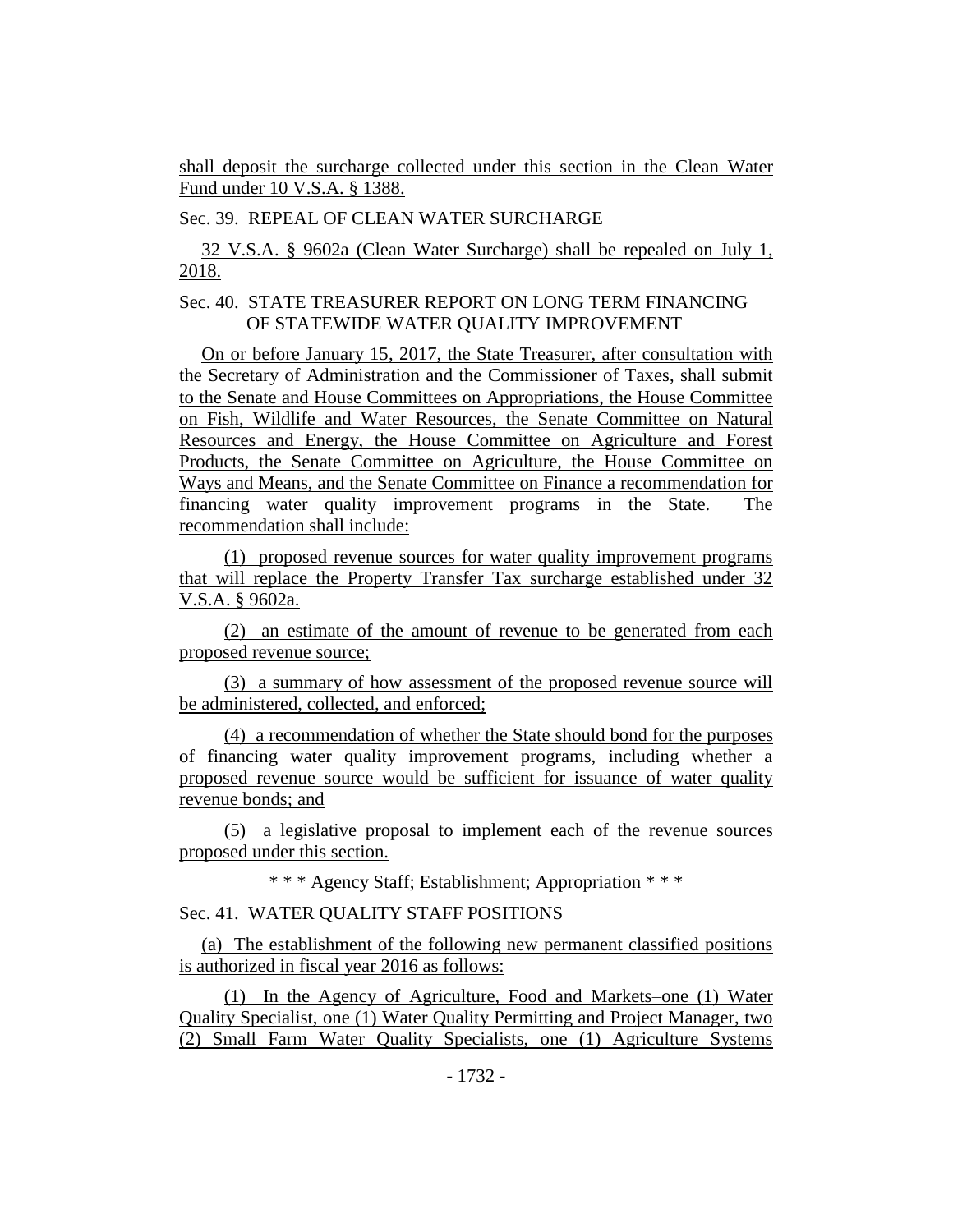Specialist, one (1) Financial Administrator, one (1) GIS Project Supervisor and one (1) Senior Agricultural Development Coordinator;

(2) In the Department of Environmental Conservation – thirteen (13) water quality and TMDL (water quality/Total Maximum Daily Load) positions.

(b) The positions established in this section shall be transferred and converted from existing vacant positions in the Executive Branch, and shall not increase the total number of authorized State positions.

### Sec. 42. APPROPRIATIONS FOR AGENCY OF AGRICULTURE, FOOD AND MARKETS STAFF

In addition to any other funds appropriated to the Agency of Agriculture, Food and Markets in fiscal year 2016, there is appropriated from the Agricultural Water Quality Special Fund created under 6 V.S.A. § 4803 to the Agency of Agriculture, Food and Markets \$1,071,000.00 in fiscal year 2016 for the purpose of hiring eight positions for implementation and administration of agricultural water quality programs in the State.

# Sec. 43. APPROPRIATIONS FOR DEPARTMENT OF ENVIRONMENTAL CONSERVATION STAFF

In addition to any other funds appropriated to the Department of Environmental Conservation in fiscal year 2016, there is appropriated from the Environmental Permit Fund created under 3 V.S.A § 2805 to the Department of Environmental Conservation \$1,545,116.00 in fiscal year 2016 for the purpose of hiring 13 positions for implementation and administration of water quality programs in the State and for contracting with regional planning commissions as authorized by 10 V.S.A. § 1253.

Sec. 43a. FUND TO FUND TRANSFER

In Fiscal Year 2016, \$450,000 is transferred from the Clean Water Fund established by 10 V.S.A. § 1388 to the Agricultural Water Quality Special Fund created under 6 V.S.A. § 4803.

Second: By striking out the Second Proposal of Amendment of the Committee on Finance in its entirety and inserting in lieu thereof the following:

Second: In Sec. 3, 6 V.S.A. § 4871, by striking out subsection (b) in its entirety and inserting in lieu thereof the following:

(b) Required small farm certification. Beginning on July 1, 2017, a person who owns or operates a small farm shall, on a form provided by the Secretary, certify compliance with the required agricultural practices. The Secretary of Agriculture, Food and Markets shall establish the requirements and manner of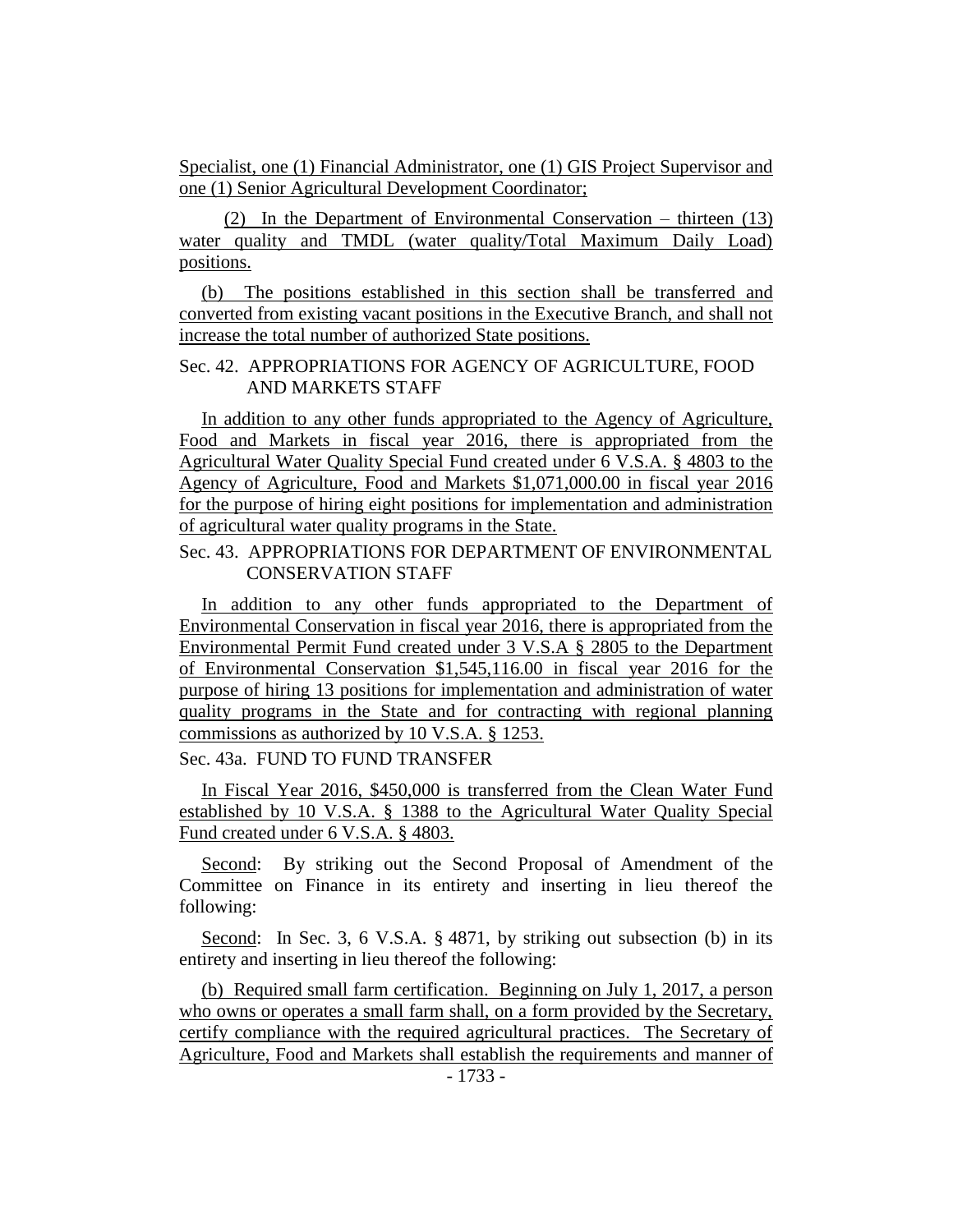certification of compliance with the required agricultural practices, provided that the Secretary shall require an owner or operator of a farm to submit an annual certification of compliance with the required agricultural practices.

Third: By striking out the Sixth Proposal of Amendment of the Committee on Finance in its entirety

Fourth: By striking out the Ninth Proposal of Amendment of the Committee on Finance in its entirety and inserting in lieu thereof the following:

Ninth: By striking out Sec. 54 in its entirety and inserting in lieu thereof the following:

\* \* \* Effective Dates\* \* \*

Sec. 54. EFFECTIVE DATES

(a) This section and Secs. 37 (Clean Water Fund) and 38 (Property Transfer Tax surcharge) shall take effect on passage.

(b) The remainder of the bill shall take effect on July 1, 2015, except that:

(1) 6 V.S.A. § 4988(b) of Sec. 16 (custom applicator certification) shall take effect 45 days after the effective date of rules adopted under 6 V.S.A.  $§$  4988(a).

(2) In Sec. 31, the permit requirements under 10 V.S.A. § 1264(h)(2) for discharges of regulated stormwater to Lake Champlain or to a water that contributes to the impairment of Lake Champlain shall take effect on October 1, 2015.

(Committee vote: 7-0-0)

### **H. 117.**

An act relating to creating a Division for Telecommunications and Connectivity within the Department of Public Service.

### **Reported favorably with recommendation of proposal of amendment by Senator MacDonald for the Committee on Finance.**

The Committee recommends that the Senate propose to the House to amend the bill by striking out all after the enacting clause and inserting in lieu thereof the following:

\* \* \* Division for Telecommunications and Connectivity \* \* \*

Sec. 1. REPEAL

3 V.S.A. § 2225 (creating the Division for Connectivity within the Agency of Administration) and 2014 Acts and Resolves No. 190, Secs. 12 (Division for Connectivity), 14 (creation of positions; transfer; reemployment rights),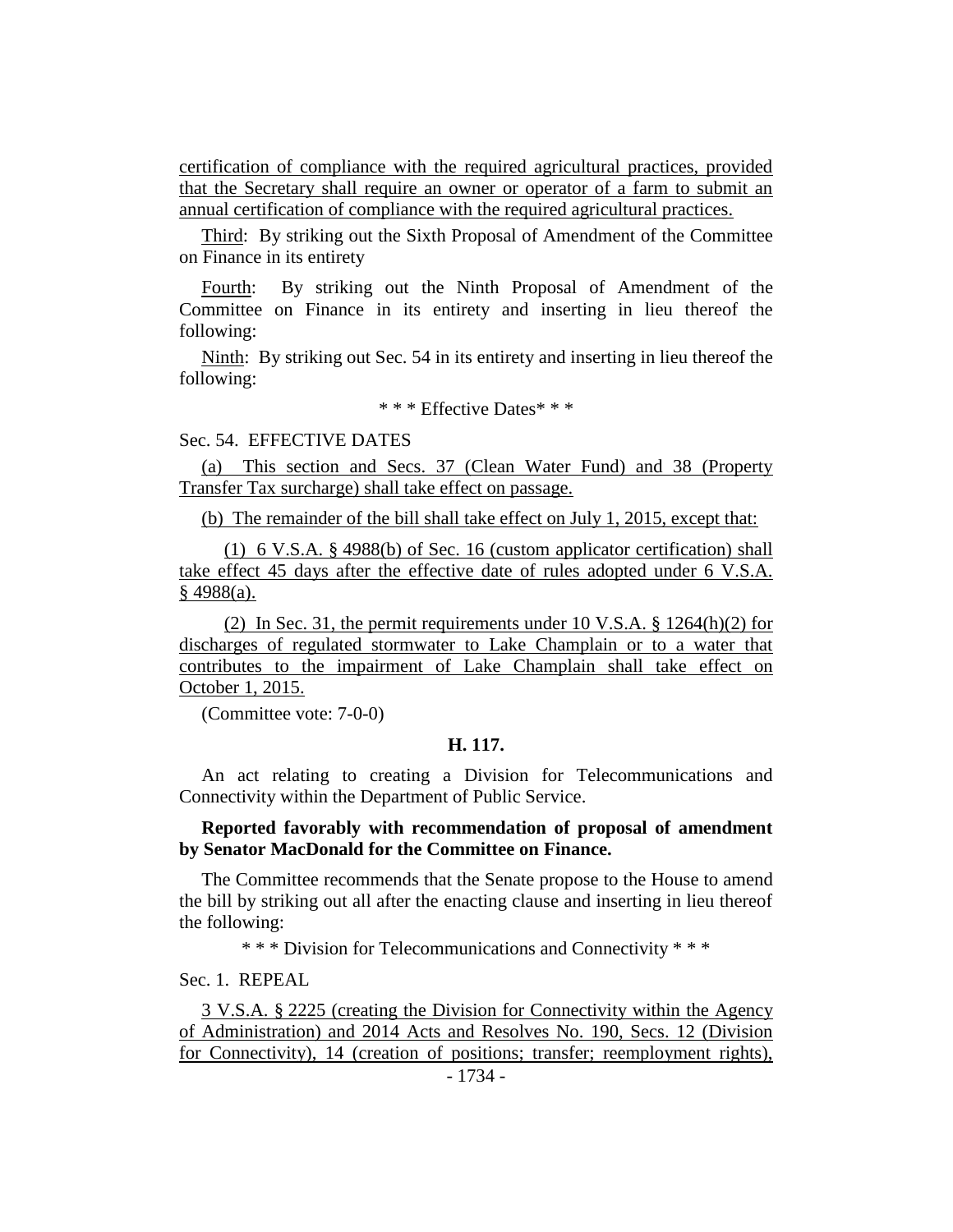and  $30(a)(2)$  and (b) (statutory revision authority regarding the Division for Connectivity) are repealed.

Sec. 2. 30 V.S.A. § 1 is amended to read:

### § 1. COMPOSITION OF DEPARTMENT

(a) The department of public service Department of Public Service shall consist of the commissioner of public service, a director for regulated utility planning, a director for public advocacy, a director for energy efficiency, Commissioner of Public Service, a Director for Regulated Utility Planning, a Director for Public Advocacy, a Director for Energy Efficiency, a Director for Telecommunications and Connectivity, and such other persons as the commissioner Commissioner considers necessary to conduct the business of the department Department.

(b) The commissioner of public service Commissioner shall be appointed by the governor Governor with the advice and consent of the senate Senate. The commissioner of public service Commissioner shall serve for a term of two years beginning on February 1 of the year in which the appointment is made. The commissioner Commissioner shall serve at the pleasure of the governor Governor. The directors for regulated utility planning, for energy efficiency and for public advocacy Directors for Regulated Utility Planning, for Public Advocacy, and for Energy Efficiency shall be appointed by the commissioner Commissioner. The Director for Telecommunications and Connectivity shall be appointed by the Commissioner in consultation with the Secretary of Administration.

(c) The director for public advocacy Directors for Public Advocacy and for Telecommunications and Connectivity may employ, with the approval of the commissioner Commissioner, legal counsel and other experts, and clerical assistance, and the directors of regulated utility planning and energy efficiency Directors for Regulated Utility Planning and for Energy Efficiency may employ, with the approval of the commissioner Commissioner, experts and clerical assistance.

#### Sec. 3. 30 V.S.A. § 202d is amended to read:

#### § 202d. TELECOMMUNICATIONS PLAN

(a) The Department of Public Service shall constitute the responsible planning agency of the State for the purpose of obtaining for all consumers in the State stable and predictable rates and a technologically advanced telecommunications network serving all service areas in the State. The Department shall be responsible for the provision of plans for meeting emerging trends related to telecommunications technology, markets, financing, and competition.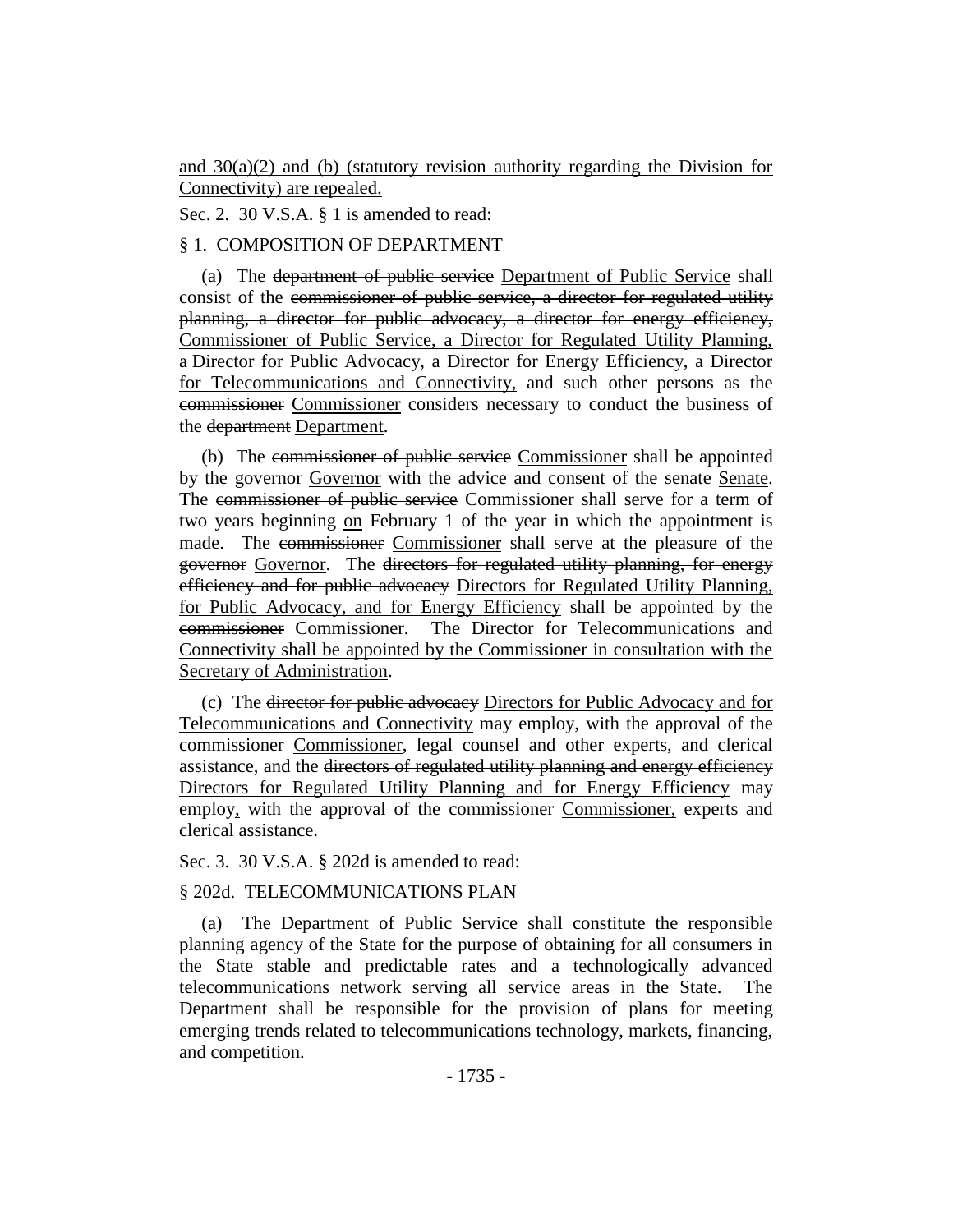(b) The Department shall prepare a Telecommunications Plan for the State. The Department of Innovation and Information, the Division for Connectivity and the Agency of Commerce and Community Development, and the Agency of Transportation shall assist the Department of Public Service in preparing the Plan. The Plan shall be for a ten-year period and shall serve as a basis for State telecommunications policy. Prior to preparing the Plan, the Department shall prepare:

(1) an overview, looking ten years ahead, of future requirements for telecommunications services, considering services needed for economic development, technological advances, and other trends and factors which, as determined by the Department of Public Service, will significantly affect State telecommunications policy and programs;

(2) a survey of Vermont residents and businesses, conducted in cooperation with the Agency of Commerce and Community Development and the Division for Connectivity, to determine what telecommunications services are needed now and in the succeeding ten years;

(3) an assessment of the current state of telecommunications infrastructure;

(4) an assessment, conducted in cooperation with the Department of Innovation and Information and the Division for Connectivity Agency of Transportation, of the current State telecommunications system and evaluation of alternative proposals for upgrading the system to provide the best available and affordable technology for use by government; and

(5) an assessment of the state of telecommunications networks and services in Vermont relative to other states, including price comparisons for key services and comparisons of the state of technology deployment.

(c) In developing the Plan, the Department shall take into account the State telecommunications policies and goals of section 202c of this title.

(d) In establishing plans, public hearings shall be held and the Department shall consult with members of the public, representatives of telecommunications utilities with a certificate of public good, other providers, including the Vermont Electric Power Co., Inc. (VELCO), and other interested State agencies, particularly the Agency of Commerce and Community Development<del>, the Division for Connectivity</del>, the Agency of Transportation, and the Department of Innovation and Information, whose views shall be considered in preparation of the Plan. To the extent necessary, the Department shall include in the Plan surveys to determine existing, needed, and desirable plant improvements and extensions, access and coordination between telecommunications providers, methods of operations, and any change that will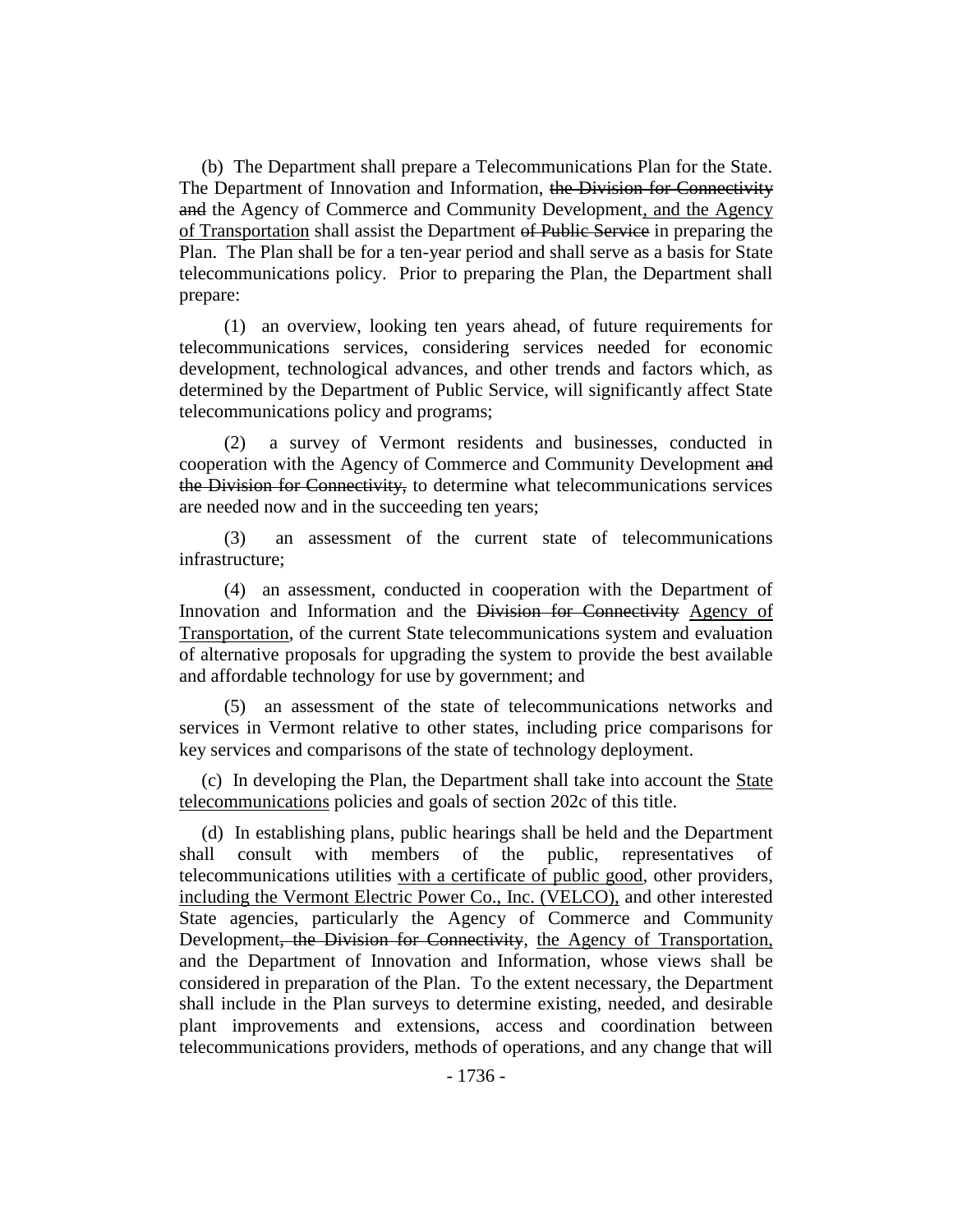produce better service or reduce costs. To this end, the Department may require the submission of data by each company subject to supervision by the Public Service Board.

(e) Before adopting a Plan, the Department shall conduct public hearings on a final draft and shall consider the testimony presented at such hearings in preparing the final Plan. At least one hearing shall be held jointly with Committees of the General Assembly designated by the General Assembly for this purpose. The Plan shall be adopted by September 1, 2014, and then reviewed and updated as provided in subsection (f) of this section.

(f) The Department, from time to time, but in no event less than every three years, shall institute proceedings to review a the Plan and make revisions, where necessary. The three-year major review shall be made according to the procedures established in this section for initial adoption of the Plan. For good cause or upon request by a Joint Resolution passed by the General Assembly, an interim review and revision of any section of the Plan may be made after conducting public hearings on the interim revision. At least one hearing shall be held jointly with Committees of the General Assembly designated by the General Assembly for this purpose.

(g) The Department shall review and update the minimum technical service characteristic objectives not less than every three years beginning in 2017. In the event such review is conducted separately from an update of the Plan, the Department shall issue revised minimum technical service characteristic objectives as an amendment to the Plan.

Sec. 4. 30 V.S.A. § 202e is added to read:

### § 202e. TELECOMMUNICATIONS AND CONNECTIVITY

(a) Among other powers and duties specified in this title, the Department of Public Service, through the Division for Telecommunications and Connectivity, shall promote:

(1) access to affordable broadband service to all residences and businesses in all regions of the State, to be achieved in a manner that is consistent with the State Telecommunications Plan;

(2) universal availability of mobile telecommunication services, including voice and high-speed data along roadways, and near universal availability statewide;

(3) investment in telecommunications infrastructure in the State that creates or completes the network for service providers to create last-mile connection to the home or business and supports the best available and economically feasible service capabilities;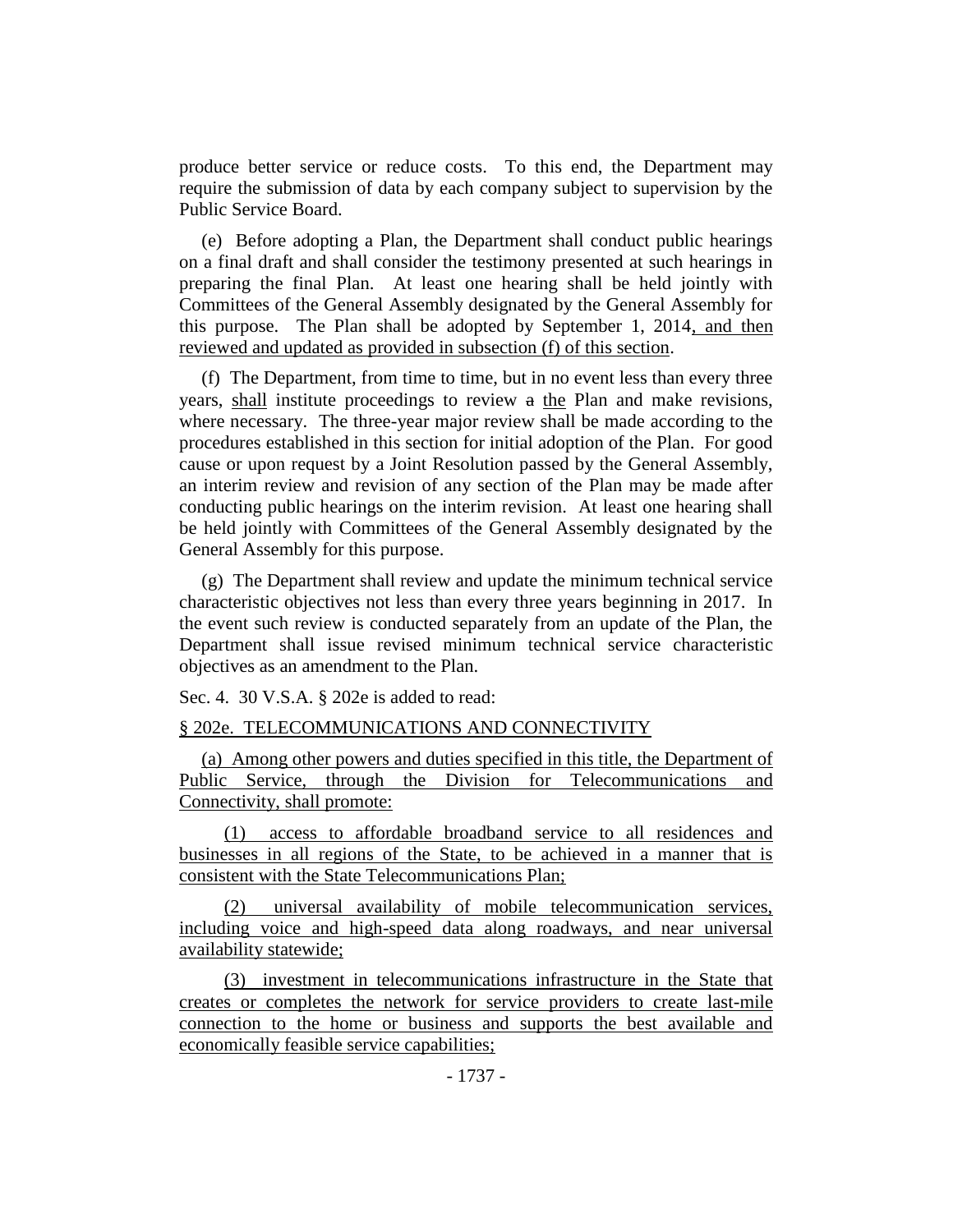(4) the continuous upgrading of telecommunications and broadband infrastructure in all areas of the State to reflect the rapid evolution in the capabilities of available broadband and mobile telecommunications technologies, the capabilities of broadband and mobile telecommunications services needed by persons, businesses, and institutions in the State; and

(5) the most efficient use of both public and private resources through State policies by encouraging the development, funding, and implementation of open access telecommunications infrastructure.

(b) To achieve the goals specified in subsection (a) of this section, the Division shall:

(1) provide resources to local, regional, public, and private entities in the form of grants, technical assistance, coordination, and other incentives;

(2) prioritize the use of existing buildings and structures, historic or otherwise, as sites for visually-neutral placement of mobile telecommunications and wireless broadband antenna facilities;

(3) inventory and assess the potential to use federal radio frequency licenses held by instrumentalities of the State to enable broadband service in unserved areas of the State; take steps to promote the use of those licensed radio frequencies for that purpose; and recommend to the General Assembly any further legislative measures with respect to ownership, management, and use of these licenses as would promote the general good of the State;

(4) coordinate telecommunications initiatives among Executive Branch agencies, departments, and offices;

(5) identify the types and locations of infrastructure and services needed to carry out the goals stated in subsection (a) of this section;

(6) formulate, with the advice and assistance of the Telecommunications and Connectivity Board and with input from the Regional Planning Commissions, an action plan that conforms with the State Telecommunications Plan, as updated and revised, and carries out the goals stated in subsection (a) of this section;

(7) coordinate the agencies of the State to make public resources available to support the extension of broadband and mobile telecommunications infrastructure and services to all unserved and underserved areas;

(8) support and facilitate initiatives to extend the availability of broadband and mobile telecommunications, and promote development of the infrastructure that enables the provision of these services;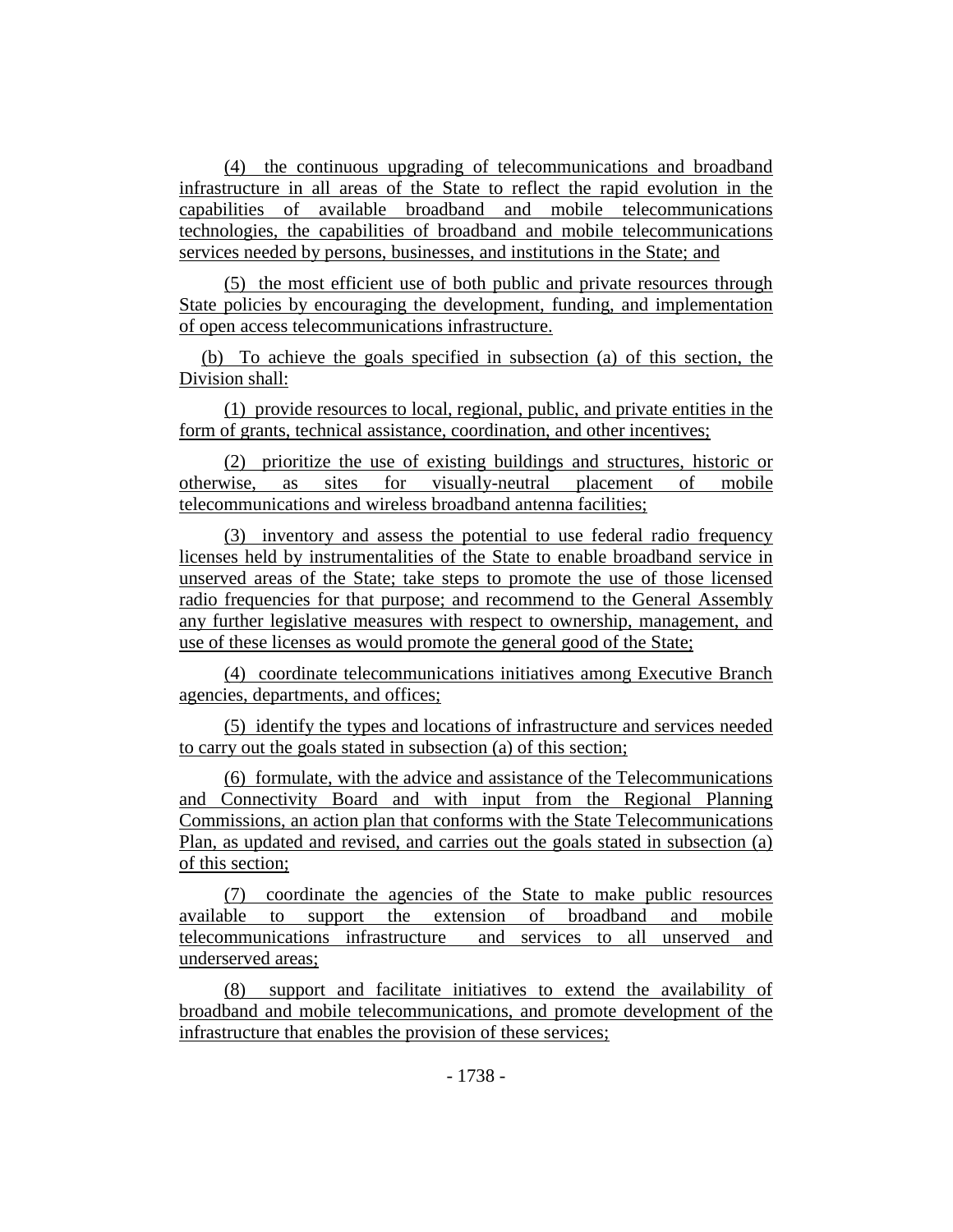(9) work cooperatively with the Agency of Transportation and the Department of Buildings and General Services to assist in making available transportation rights-of-way and other State facilities and infrastructure for telecommunications projects in conformity with applicable federal statutes and regulations; and

(10) receive all technical and administrative assistance as deemed necessary by the Director for Telecommunications and Connectivity.

(c)(1) The Director may request from telecommunications service providers voluntary disclosure of information regarding deployment of broadband, telecommunications facilities, or advanced metering infrastructure that is not publicly funded. Such information may include data identifying projected coverage areas, projected average speed of service, service type, and the anticipated date of completion in addition to identifying the location and routes of proposed cables, wires, and telecommunications facilities.

(2) The Director may enter into a nondisclosure agreement with respect to any voluntary disclosures under this subsection, and the information disclosed pursuant thereto shall remain confidential. Alternatively, entities that voluntarily provide information requested under this subsection may select a third party to be the recipient of such information. The third party may aggregate information provided by the entities, but shall not disclose provider-specific information it has received under this subsection to any person, including the Director. The third party shall only disclose the aggregated information to the Director. The Director may publicly disclose aggregated information based upon the information provided under this subsection. The confidentiality requirements of this subsection shall not affect whether information provided to any agency of the State or a political subdivision of the State pursuant to other laws is or is not subject to disclosure.

(d) The Division shall only promote the expansion of broadband services that offer actual speeds that meet or exceed the minimum technical service characteristic objectives contained in the State's Telecommunications Plan.

(e) Notwithstanding 2 V.S.A. § 20(d), on or before January 15 of each year, the Director, with the advice and assistance of the Telecommunications and Connectivity Board, shall submit a report of its activities pursuant to this section and duties of title 30 V.S.A. subsection 202f (f) for the preceding fiscal year to the General Assembly. Each report shall include an operating and financial statement covering the Division's operations during the year, including a summary of all grant awards and contracts and agreements entered into by the Division, as well as the action plan required under subdivision (b)(6) of this section. In addition, the report shall include an accurate map and narrative description of each of the following: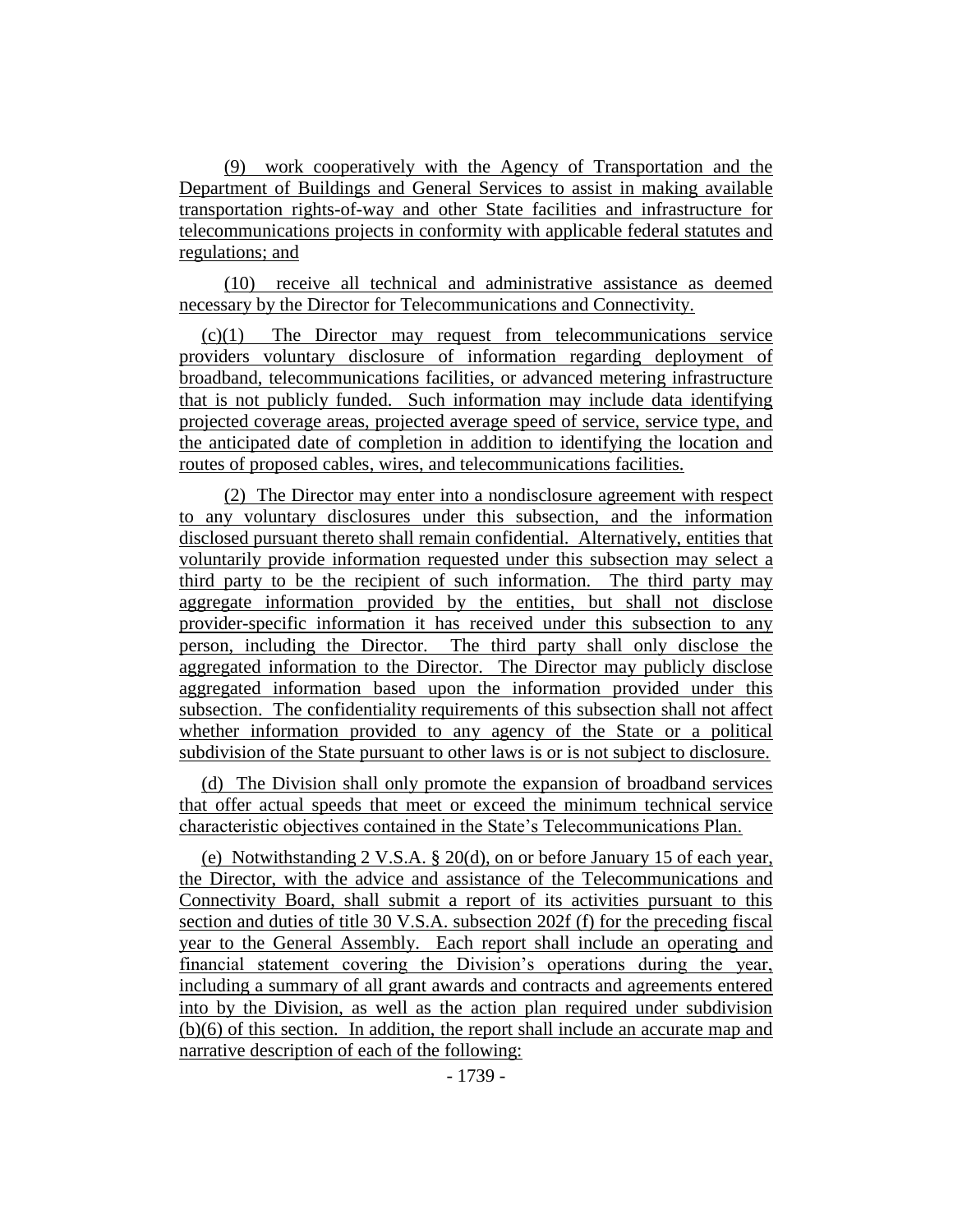(1) the areas served and the areas not served by broadband that has a download speed of at least 4 Mbps and an upload speed of at least 1 Mbps, and cost estimates for providing such service to unserved areas;

(2) the areas served and the areas not served by broadband that has a download speed of at least 25 Mbps and an upload speed of at least 3 Mbps, or as defined by the FCC in its annual report to Congress required by section 706 of the Telecommunications Act of 1996, whichever is higher, and the cost estimates for providing such service to unserved areas;

(3) the areas served and the areas not served by broadband that has a download speed of at least 100 Mbps and is symmetrical, and the cost estimates for providing such service to unserved areas; and

(4) if monetarily feasible, the areas served and the areas not served by wireless communications service, and cost estimates for providing such service to unserved areas.

Sec. 5. 30 V.S.A. § 202f is added to read:

# § 202f. TELECOMMUNICATIONS AND CONNECTIVITY ADVISORY BOARD

(a) There is created a Telecommunications and Connectivity Advisory Board for the purpose of making recommendations to the Commissioner of Public Service regarding his or her telecommunications responsibilities and duties as provided in this section. The Connectivity Advisory Board shall consist of eight members, seven voting and one nonvoting, selected as follows:

(1) the State Treasurer or designee;

(2) the Secretary of Commerce and Community Development or designee;

(3) five at-large members appointed by the Governor, who shall not be employees or officers of the State at the time of appointment; and

(4) the Secretary of Transportation or designee, who shall be a nonvoting member.

(b) A quorum of the Connectivity Advisory Board shall consist of four voting members. No action of the Board shall be considered valid unless the action is supported by a majority vote of the members present and voting and then only if at least four members vote in favor of the action. The Governor shall select, from among the at-large members, a Chair and Vice Chair.

(c) In making appointments of at-large members, the Governor shall give consideration to citizens of the State with knowledge of telecommunications technology, telecommunications regulatory law, transportation rights-of-way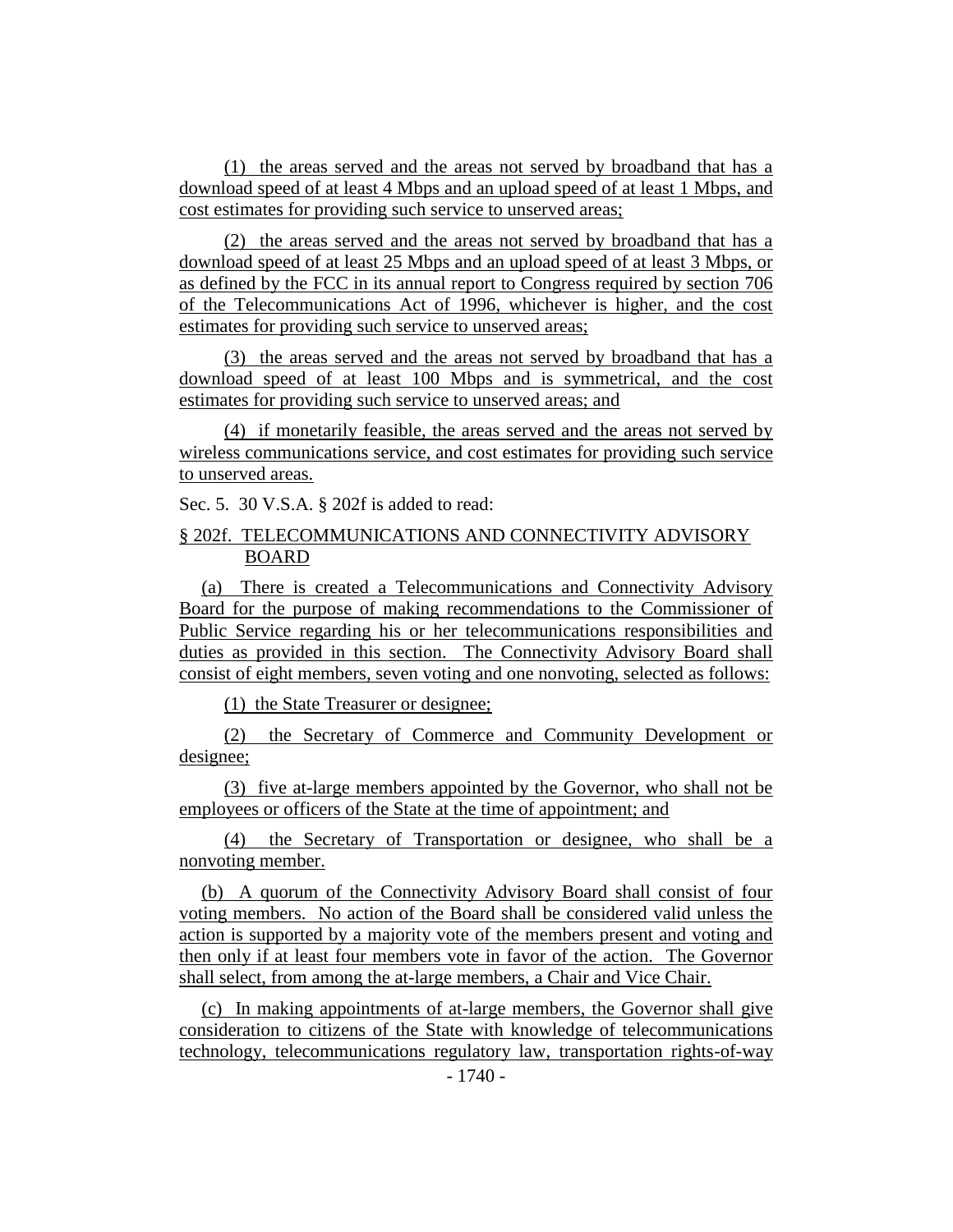and infrastructure, finance, environmental permitting, and expertise regarding the delivery of telecommunications services in rural, high-cost areas. However, the five at-large members may not be persons with a financial interest in or owners or employees of an enterprise that provides broadband or cellular service or that is seeking in-kind or financial support from the Department of Public Service. The conflict of interest provision in this subsection shall not be construed to disqualify a member who has ownership in a mutual fund, exchange traded fund, pension plan, or similar entity that owns shares in such enterprises as part of a broadly diversified portfolio. The atlarge members shall serve terms of two years beginning on February 1 in oddnumbered years, and until their successors are appointed and qualified. However, three of the five at-large members first appointed by the Governor shall serve an initial term of three years. Vacancies shall be filled for the balance of the unexpired term. A member may be reappointed for up to three consecutive terms. Upon completion of a term of service for any reason, including the term's expiration or a member's resignation, and for one year from the date of such completion, a former Board member shall not advocate before the Connectivity Board, Department of Public Service, or the Public Service Board on behalf of an enterprise that provides broadband or cellular service.

(d) Except for those members otherwise regularly employed by the State, the compensation of the Board's members is that provided by 32 V.S.A. § 1010(a). All members of the Board, including those members otherwise regularly employed by the State, shall receive their actual and necessary expenses when away from home or office upon their official duties.

(e) In performing its duties, the Connectivity Advisory Board may use the legal and technical resources of the Department of Public Service. The Department of Public Service shall provide the Board with administrative services.

(f) The Connectivity Advisory Board shall:

(1) have review and nonbinding approval authority with respect to the awarding of grants under the Connectivity Initiative. The Commissioner shall have sole authority to make the final decision on grant awards, as provided in subsection (g) of this section.

(2) function in an advisory capacity to the Commissioner on the development of State telecommunications policy and planning, including the action plan required under subdivision 202e(b)(6) of this chapter and the State Telecommunications Plan.

(3) annually advise the Commissioner on the development of requests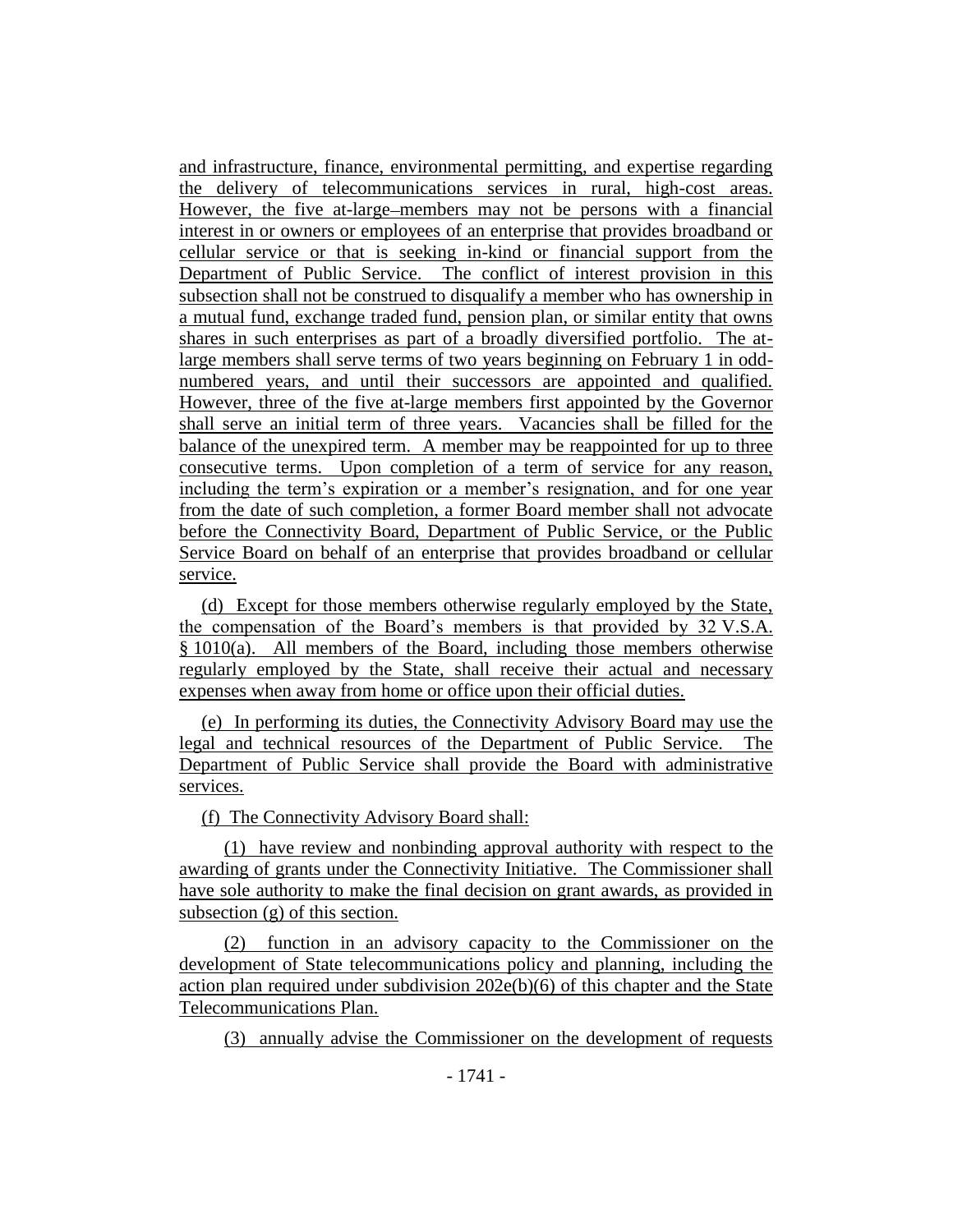for proposals under the Connectivity Initiative.

(4) annually provide the Commissioner with recommendations for the apportionment of funds to the High-Cost Program and the Connectivity Initiative.

(5) annually provide the Commissioner with recommendations on the appropriate Internet access speeds for publicly funded telecommunication and connectivity projects.

(g) The Commissioner shall make an initial determination as to whether a proposal submitted under the Connectivity Initiative meets the criteria of the request for proposals. The Commissioner shall then provide the Connectivity Advisory Board a list of all eligible proposals and recommendations. The Connectivity Advisory Board shall review the recommendations of the Commissioner and may review any proposal submitted, as it deems necessary, and either approve or disapprove each recommendation and may make new recommendations for the Commissioner's final consideration. The Commissioner shall have final decision-making authority with respect to the awarding of grants under the Connectivity Initiative. If the Commissioner does not accept a recommendation of the Board, he or she shall provide the Board with a written explanation for such decision.

(h) On September 15, 2015, and annually thereafter, the Commissioner shall submit to the Connectivity Advisory Board an accounting of monies in the Connectivity Fund and anticipated revenue for the next year. On or before January 1 of each year, the Commissioner, after consulting with the Connectivity Advisory Board, shall recommend to the relevant legislative committees of jurisdiction a plan for apportioning such funds to the High-Cost Program and the Connectivity Initiative.

(i) The Chair shall call the first meeting of the Connectivity Advisory Board. The Chair or a majority of Board members may call a Board meeting. The Board may meet up to six times a year.

(j) At least annually, the Connectivity Advisory Board and the Commissioner or designee shall jointly hold a public meeting to review and discuss the status of State telecommunications policy and planning, the Telecommunications Plan, the Connectivity Fund, the Connectivity Initiative, the High-Cost Program, and any other matters they deem necessary to fulfill their obligations under this section.

(k) Information and materials submitted by a telecommunications service provider concerning confidential financial or proprietary information shall be exempt from public inspection and copying under the Public Records Act, nor shall any information that would identify a provider who has submitted a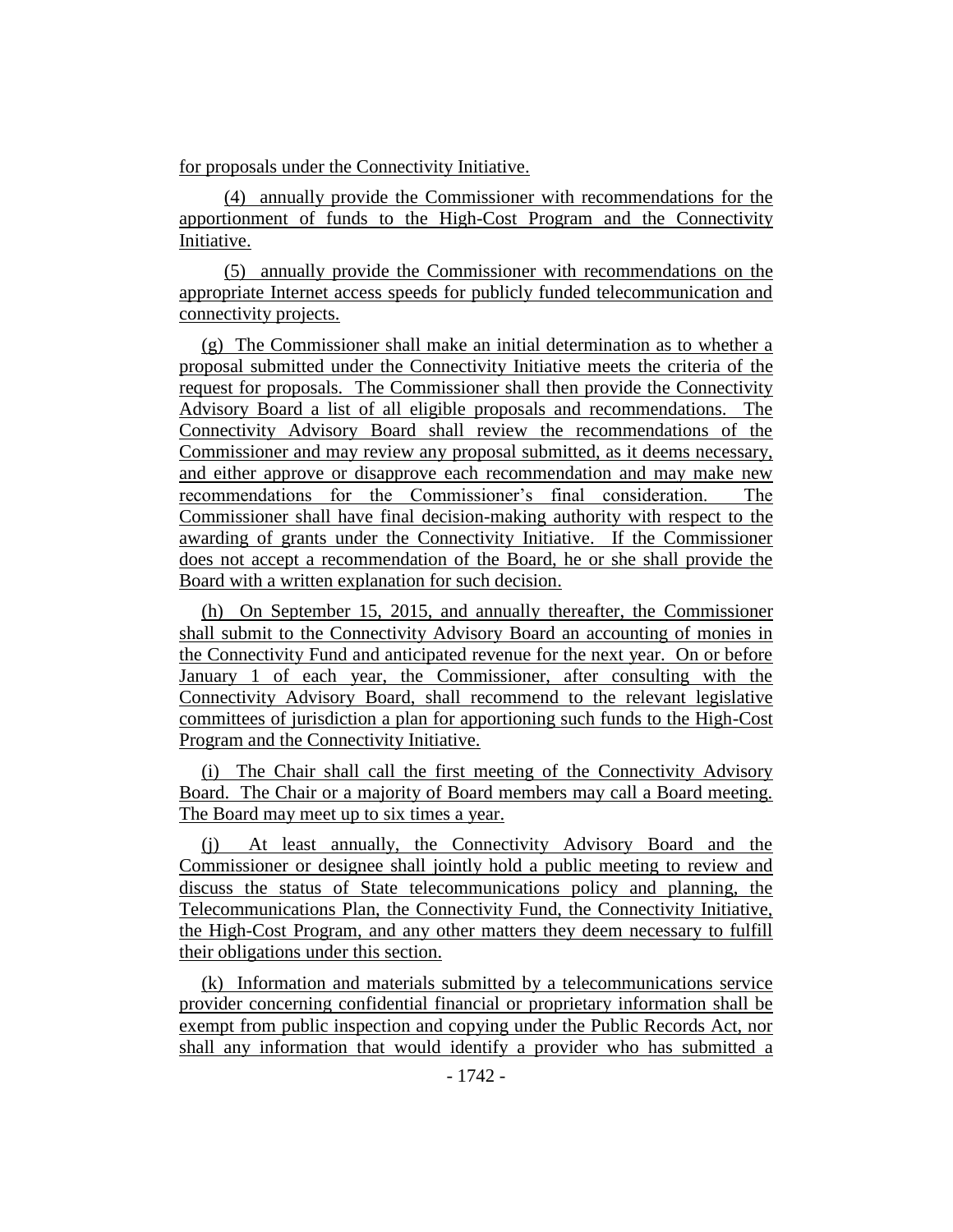proposal under the Connectivity Initiative be disclosed without the consent of the provider, unless a grant award has been made to that provider. Nothing in this subsection shall be construed to prohibit the publication of statistical information, determinations, reports, opinions, or other information so long as the data are disclosed in a form that cannot identify or be associated with a particular telecommunications service provider.

# Sec. 6. CREATION OF POSITIONS; TRANSFER OF VACANT POSITIONS; REEMPLOYMENT RIGHTS; TRANSITIONAL PROVISIONS

(a) Up to three additional exempt full-time positions are created within the Division for Telecommunications and Connectivity, as deemed necessary by the Secretary of Administration.

(b) The positions created under subsection (a) of this section shall only be filled to the extent there are existing vacant positions in the Executive Branch available to be transferred and converted to the new positions in the Division for Telecommunications and Connectivity, as determined by the Secretary of Administration and the Commissioner of Human Resources, so that the total number of authorized positions in the State shall not be increased by this act.

(c) All full-time personnel of the Vermont Telecommunications Authority (VTA) employed by the VTA on the day immediately preceding the effective date of this act who do not obtain a position in the Division for Telecommunications and Connectivity pursuant to subsection (a) of this section shall be entitled to the same reemployment or recall rights available to nonmanagement State employees under the existing collective bargaining agreement entered into between the State and the Vermont State Employees' Association.

(d) The Department of Public Service shall assume possession and responsibility for all assets and liabilities of the VTA.

(e) The VTA shall not enter into any new contracts without the approval of the Commissioner of Public Service.

\* \* \* Universal Service Fund \* \* \*

Sec. 7. 30 V.S.A. § 7503 is amended to read:

§ 7503. FISCAL AGENT

(a) A fiscal agent shall be selected to receive and distribute funds under this chapter.

(b) The fiscal agent shall be selected by the Public Service Board Commissioner of Public Service after competitive bidding. No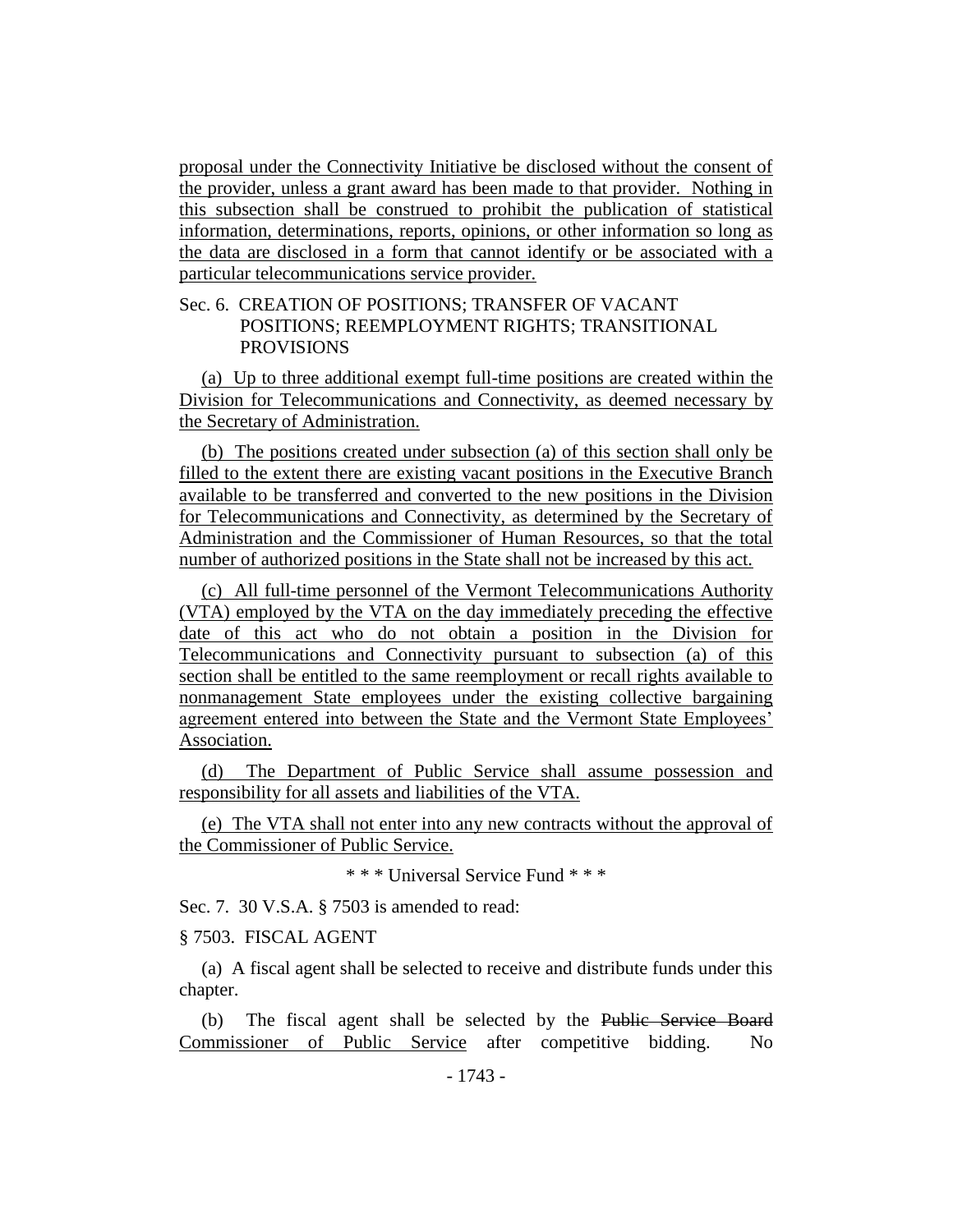telecommunications service provider shall be eligible to be the fiscal agent. The duties of the fiscal agent shall be determined by a contract with a term not greater than three years.

(c) In order to finance grants and other expenditures that have been approved by the Public Service Board Commissioner of Public Service, the fiscal agent may borrow money from time to time in anticipation of receipts during the current fiscal year. No such note shall have a term of repayment in excess of one year, but the fiscal agent may pledge its receipts in the current and future years to secure repayment. Financial obligations of the fiscal agent are not guaranteed by the State of Vermont.

(d) The fiscal agent shall be audited annually by a certified public accountant in a manner determined by and under the direction of the Public Service Board Commissioner of Public Service.

(e) The financial accounts of the fiscal agent shall be available at reasonable times to any telecommunications service provider in this State. The Public Service Board Commissioner of Public Service may investigate the accounts and practices of the fiscal agent and may enter orders concerning the same.

(f) The fiscal agent acts as a fiduciary and holds funds in trust for the ratepayers until the funds have been disbursed as provided pursuant to sections 7511 through 7515 section 7511 of this chapter.

Sec. 8. REPEAL

30 V.S.A. § 7515a (additional program support for Executive Branch activities) is repealed.

Sec. 9. 30 V.S.A. § 7511 is amended to read:

#### § 7511. DISTRIBUTION GENERALLY

 $(a)(1)$  As directed by the Public Service Board Commissioner of Public Service, funds collected by the fiscal agent, and interest accruing thereon, shall be distributed as follows:

 $(1)(A)$  to pay costs payable to the fiscal agent under its contract with the Board Commissioner;

 $(2)(B)$  to support the Vermont telecommunications relay service in the manner provided by section 7512 of this title;

 $\left(\frac{3}{2}\right)(C)$  to support the Vermont Lifeline program in the manner provided by section 7513 of this title;

 $\overline{(4)(D)}$  to support Enhanced-911 services in the manner provided by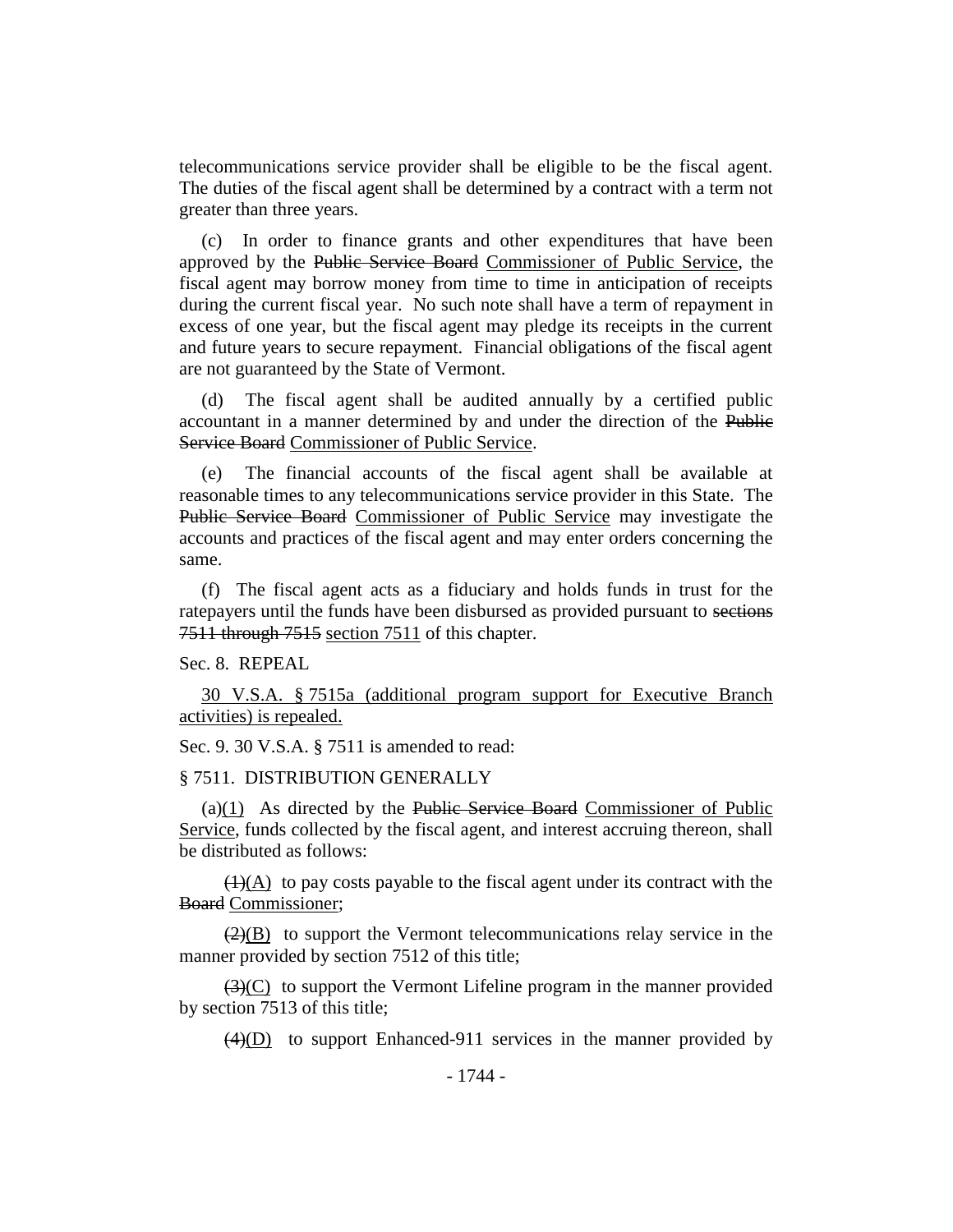section 7514 of this title; and

 $\overline{(5)}$  (E) to support the Connectivity Fund established in section 7516 of this chapter; and of this title.; and

(2) For fiscal year 2016 only, any personnel or administrative costs associated with the Connectivity Initiative shall come from the Connectivity Fund, as determined by the Commissioner in consultation with the Connectivity Board.

(b) If insufficient funds exist to support all of the purposes contained in subsection (a) of this section, the Board Commissioner shall conduct an expedited proceeding to allocate the available funds, giving priority in the order listed in subsection (a).

# Sec. 9a. FUNDING FOR CONNECTIVITY PERSONNEL; GROSS RECEIPTS TAX

Not later than January 15, 2016, the Commissioner shall determine whether the revenues raised from the existing gross receipts tax on public service companies, 30 V.S.A. § 22, is sufficient to finance the personnel and administrative costs associated with the Connectivity Initiative, beginning in fiscal year 2017. If the Commissioner determines the revenues are not sufficient for this purpose, he or she shall recommend to the General Assembly either:

(1) a new rate of tax applicable to one or more categories of public service companies, as he or she deems necessary and appropriate; or

(2) a proposal to fund such personnel and administrative costs with monies in the Connectivity Fund.

#### Sec. 10. 30 V.S.A. § 7516 is amended to read:

### § 7516. CONNECTIVITY FUND

There is created a Connectivity Fund for the purpose of providing support to the High-Cost Program established under section 7515 of this chapter and the Connectivity Initiative established under section 7515b of this chapter. The fiscal agent shall determine annually, on or before September 1, the amount of monies available to the Connectivity Fund. Such funds shall be apportioned equally as follows: 45 percent to the High-Cost Program and 55 percent to the Connectivity Initiative referenced in this section.

Sec. 11. 30 V.S.A. § 7515 is amended to read:

### § 7515. HIGH-COST PROGRAM

(a) The Universal Service Charge shall be used as a means of keeping basic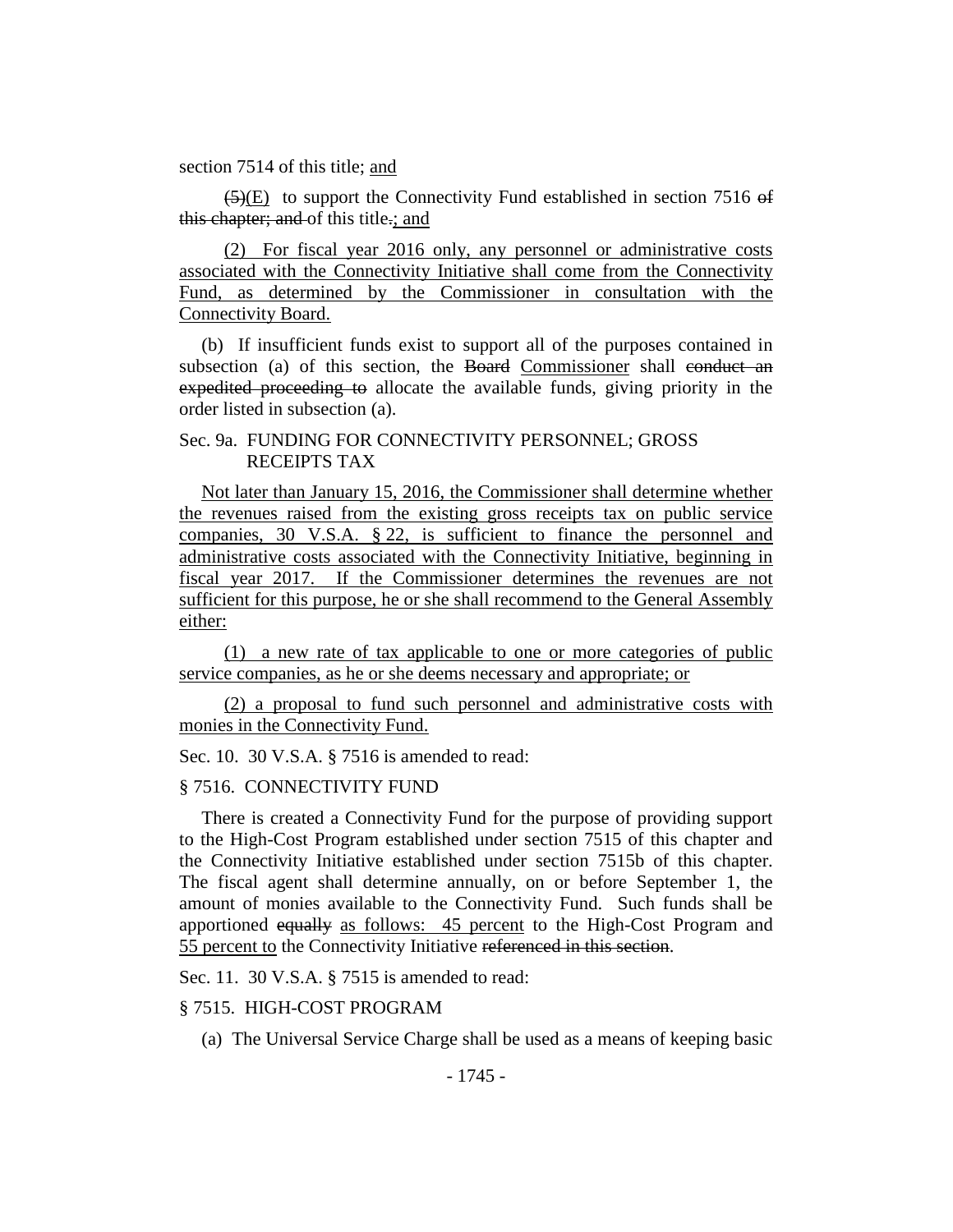telecommunications service affordable in all parts of this State, thereby maintaining universal service, and as a means of supporting access to broadband service in all parts of the State.

(b) The Public Service Board, after review of a petition of a company holding a certificate of public good to provide telecommunications service in Vermont, and upon finding that the company meets all requirements for designation as an "eligible telecommunications carrier" as defined by the FCC, may designate the company as a Vermont-eligible telecommunications carrier (VETC).

(c) The supported services a designated VETC must provide are voice telephony services, as defined by the FCC, and broadband Internet access, directly or through an affiliate. A VETC receiving support under this section shall use that support for capital improvements in high cost areas, as defined in subsection (f) of this section, to build broadband capable networks.

(d) The Board may designate multiple VETCs for a single high cost area, but each designated VETC shall:

(1) offer supported services to customers at all locations throughout the service high cost area or areas for which it has been designated; and

(2) for its voice telephone services, meet service quality standards set by the Board.

(e) A VETC shall receive support as defined in subsection (i) of this section from the fiscal agent of the Vermont Universal Service Fund for each telecommunications line in service or service location, whichever is greater in number, in each high cost area it services. Such support may be made in the form of a net payment against the carrier's liability to the Fund. If multiple VETCs are designated for a single area, then each VETC shall receive support for each line it has in service.

(f) As used in this section, a Vermont telephone exchange is a "high cost area" if the exchange is served by a rural telephone company, as defined by federal law, or if the exchange is designated as a rural exchange in the wholesale tariff of a regional bell operating company (RBOC), as defined by the FCC, or of a successor company to an RBOC. An exchange is not a high cost area if the Public Service Board finds that the supported services are available to all locations throughout the exchange from at least two service providers.

(g) Except as provided in subsection (h) of this section, a VETC shall provide broadband Internet access at speeds no lower than 4 Mbps download and 1 Mbps upload in each high cost area it serves within five years of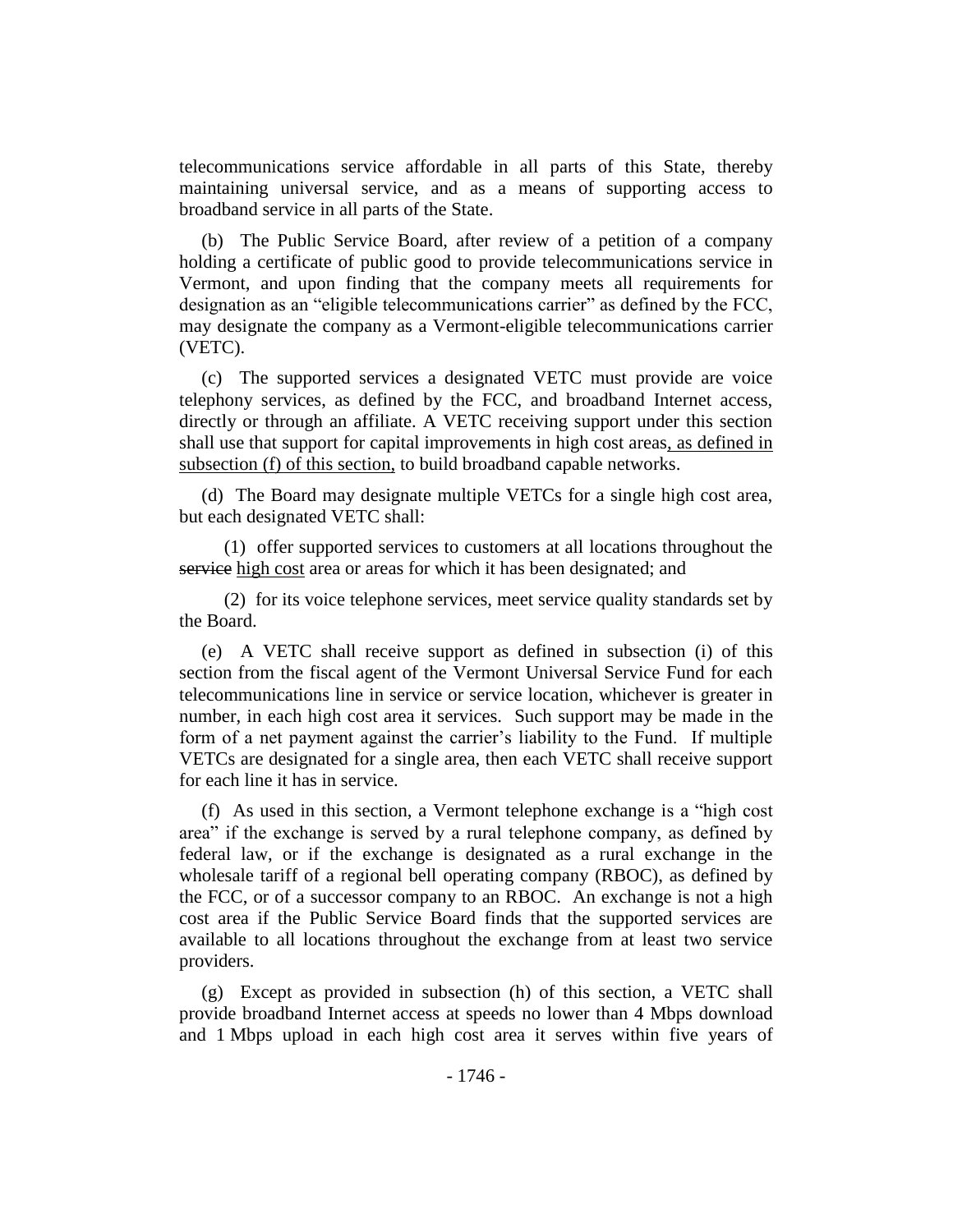designation. A VETC need not provide broadband service to a location that has service available from another service provider, as determined by the Department of Public Service.

(h) The Public Service Board may modify the build out requirements of subsection (d) of this section as it relates to broadband Internet access to be the geographic area that could be reached using one-half of the funds to be received over five years. A VETC may seek such waiver of the build out requirements in subsection (c) within one year of designation and shall demonstrate the cost of meeting broadband Internet access requirements on an exchange basis and propose an alternative build out plan.

(i) The amount of the monthly support under this section shall be the pro rata share of available funds as provided in subsection (e) of this section based on the total number of incumbent local exchange carriers in the State and reflecting each carrier's lines in service or service locations in its high-cost area or areas, as determined under subsection (e) of this section. If an incumbent local exchange carrier does not petition the Board for VETC designation, or is found ineligible by the Board, the share of funds it otherwise would have received under this section shall be used to support the Connectivity Initiative established in section 7515b of this chapter.

(j) The Public Service Board shall adopt by rule standards and procedures for ensuring projects funded under this section are not competitive overbuilds of existing wired telecommunications services.

(k) Each VETC shall submit certification that it is meeting the requirements of this section and an accounting of how it expended the funds received under this section in the previous calendar year, with its annual report to the Department of Public Service. For good cause shown, the Public Service Board may investigate submissions required by this subsection and may revoke a company's designation if it finds that the company is not meeting the requirements of this subsection.

Sec. 12. 30 V.S.A. § 7515b is amended to read:

#### § 7515b. CONNECTIVITY INITIATIVE

(a) The purpose of the Connectivity Initiative is to provide each service location in Vermont access to Internet service that is capable of speeds of at least 4 10 Mbps download and 1 Mbps upload, or the FCC speed requirements established under Connect America Fund Phase II, whichever is higher, beginning with locations not served as of December 31, 2013 according to the minimum technical service characteristic objectives applicable at that time. Within this category of service locations, priority shall be given first to unserved and then to underserved locations. As used in this section,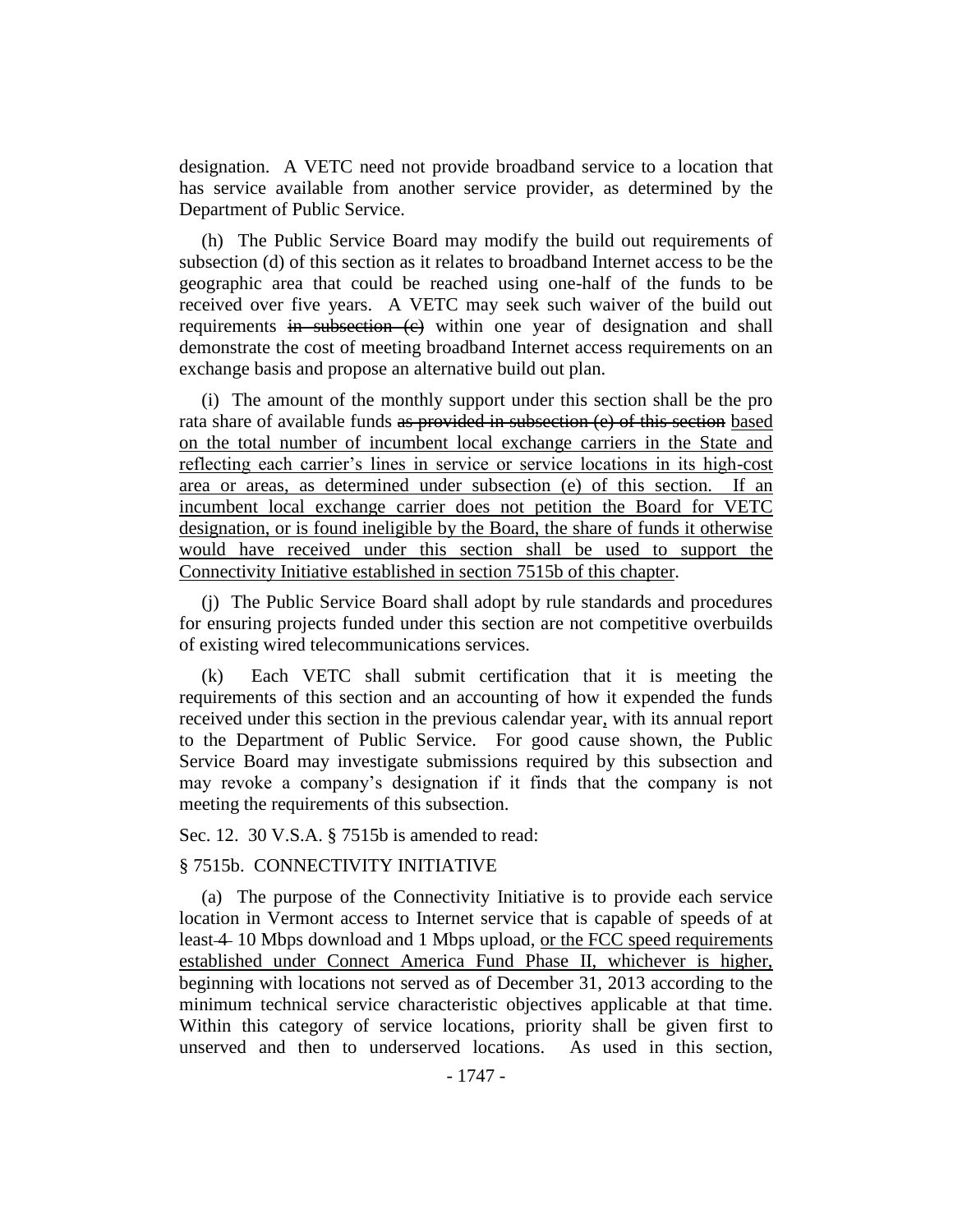"unserved" means a location having access to only satellite or dial-up Internet service and "underserved" means a location having access to Internet service with speeds that exceed satellite and dial-up speeds but are less than 4 Mbps download and 1 Mbps upload. Any new services funded in whole or in part by monies in this Fund from this Initiative shall be capable of being continuously upgraded to reflect the best available, most economically feasible service capabilities.

(b) The Department of Public Service shall publish annually a list of census blocks eligible for funding based on the Department's most recent broadband mapping data. The Department annually shall solicit proposals from service providers, the Vermont Telecommunications Authority, and the Division for Connectivity to deploy broadband to eligible census blocks. The Department shall give priority to proposals that reflect the lowest cost of providing services to unserved and underserved locations; however, the Department also shall consider:

(1) the proposed data transfer rates and other data transmission characteristics of services that would be available to consumers;

(2) the price to consumers of services;

(3) the proposed cost to consumers of any new construction, equipment installation service, or facility required to obtain service;

(4) whether the proposal would use the best available technology that is economically feasible;

(5) the availability of service of comparable quality and speed; and

(6) the objectives of the State's Telecommunications Plan.

\* \* \* 248a; Meteorological Station Conversions \* \* \*

Sec. 13. 30 V.S.A. § 246(e) is added to read:

(e) Notwithstanding any contrary provisions of this section, the holder of a certificate of public good for a constructed meteorological station may apply under section 248a of this title or 10 V.S.A. chapter 151 to convert the station to a wireless telecommunications facility, provided the application is filed at least 90 days before the expiration of the certificate for the station. Any such application shall constitute a new application to be reviewed under the facts and circumstances as they exist at the time of the review.

\* \* \* Agency of Transportation; State-owned Rights-of-Way; Leasing; Telecommunications Providers \* \* \*

Sec. 14. 19 V.S.A. § 26a is amended to read: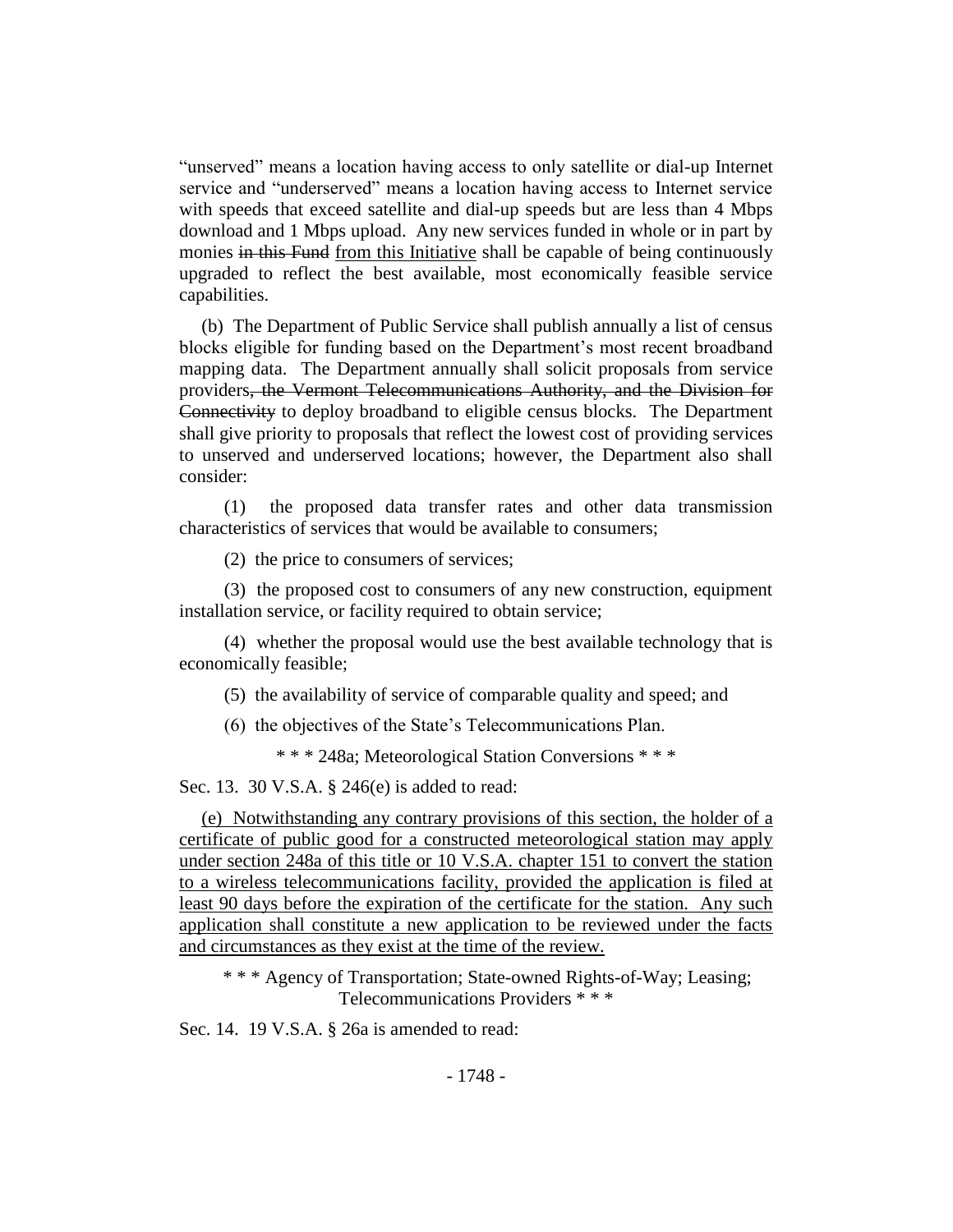# § 26A. DETERMINATION OF RENT TO BE CHARGED FOR LEASING OR LICENSING STATE-OWNED PROPERTY UNDER THE AGENCY'S JURISDICTION

\* \* \*

(b) Unless otherwise required by federal law, the Agency shall assess, collect, and deposit in the Transportation Fund a reasonable charge or payment with respect to leases or licenses for access to or use of State-owned rights-ofway by providers of broadband or wireless communications facilities or services. The Vermont Telecommunications Authority, established by 30 V.S.A. chapter 91, Agency may waive such charge or payment in whole or in part if the provider offers to provide comparable value to the State so as to meet the public good as determined by the Authority Agency and the Department of Public Service. For the purposes of this section, the terms "comparable value to the State" shall be construed broadly to further the State's interest in ubiquitous broadband and wireless service availability at reasonable cost. Any waiver of charges or payments for comparable value to the State granted by the Authority Agency may not exceed five years. Thereafter, the Authority Agency may extend any waiver granted for an additional period not to exceed five years if the Authority Agency makes affirmative written findings demonstrating that the State has received and will continue to receive value that is comparable to the value to the provider of the waiver, or it may revise the terms of the waiver in order to do so. The Authority, in consultation with the Agency of Transportation, shall adopt rules under 3 V.S.A. chapter 25 to implement this section. For the purpose of establishing rules to implement 30 V.S.A. chapter 91 by July 1, 2007, or as soon thereafter as possible, the authority is authorized to adopt initial rules under this section using emergency rulemaking procedures of 3 V.S.A. chapter 25. Any emergency rules initially adopted may remain in effect longer than 120 days, but in no event shall they remain in effect for more than six months.

\* \* \* Retransmission Fees; Reporting \* \* \*

\* \* \*

Sec. 15. 30 V.S.A. § 518 is amended to read:

#### § 518. RETRANSMISSION FEES; REPORTING

(a) Purpose. The purpose of this section is to provide the Attorney General with information necessary to investigate certain conduct within the cable and broadcast network industries to determine whether unfair methods of competition or unfair or deceptive acts or practices are occurring in violation of 9 V.S.A. chapter 63.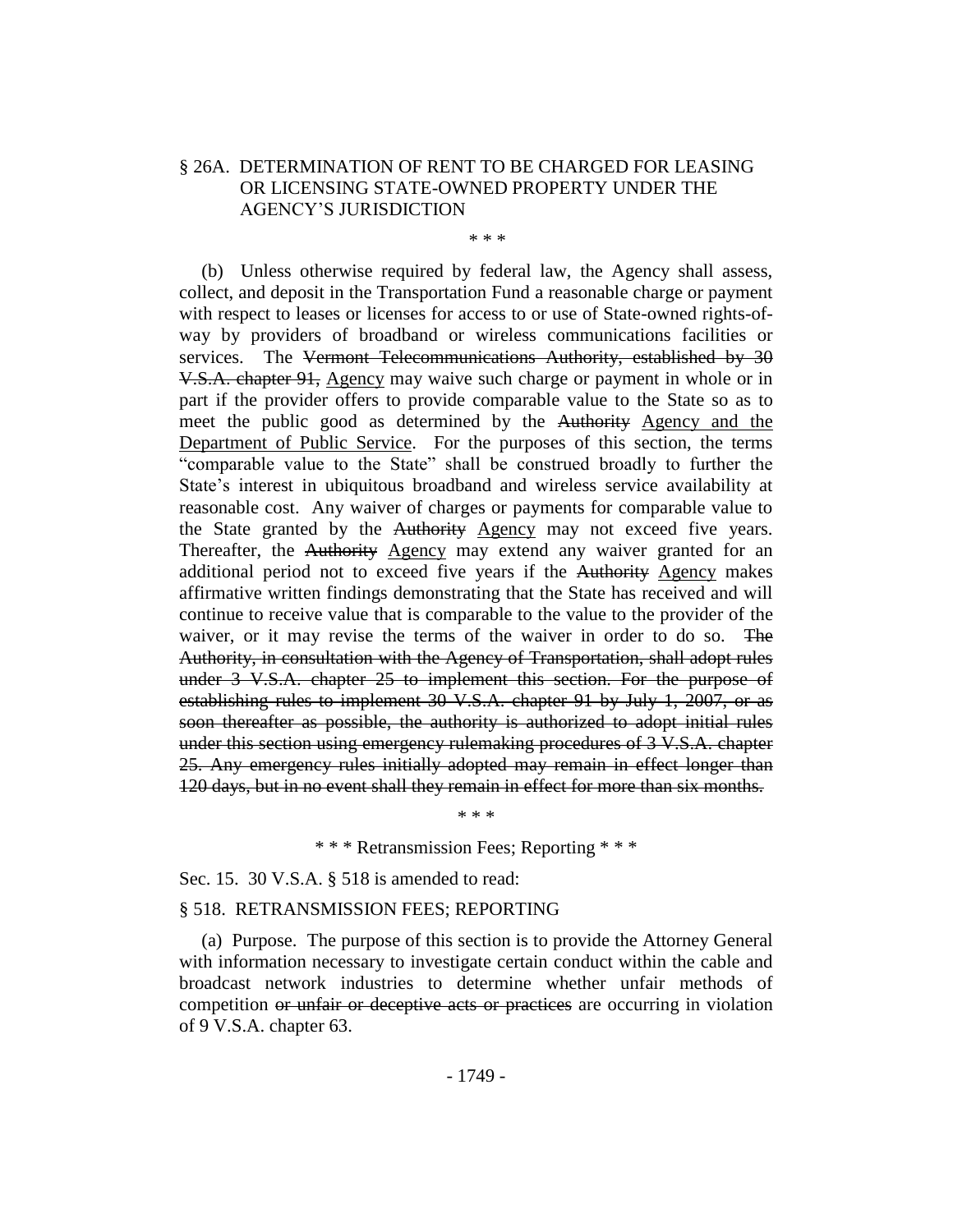(b) Reporting. Annually, beginning on January 1, 2015, each commercial broadcasting station doing business with a Vermont cable company shall report to the Attorney General any fees charged for program content retransmitted on the cable network under a retransmission consent agreement entered into pursuant to 47 U.S.C. § 325, for the prior calendar year.

(c) Investigations. The Attorney General may investigate retransmission fees charged by commercial broadcasting stations, pursuant to his or her investigatory powers established under 9 V.S.A. chapter 63.

(d) Public disclosure. The information received under this section by the Attorney General under subsection (b) of this section shall be disclosed to the public at a time and in a manner determined by the Attorney General to be consistent with and permitted by the Public Records Act and relevant provisions of federal law shall be kept confidential and is exempt from public inspection and copying under the Public Records Act, unless otherwise ordered by a court.

(e) Enforcement. A violation of this section constitutes an unfair and deceptive act and practice in commerce unfair competition under 9 V.S.A. § 2453.

(f) The Attorney General may adopt rules he or she deems necessary to implement this section. The rules, as well as any finding of unfair or deceptive practices competition with regard to retransmission consent fees, shall not be inconsistent with the rules, regulations, and decisions of the Federal Communications Commission and the federal courts interpreting the Communications Act of 1934, as amended.

\* \* \* E-911 System; Operations; Savings \* \* \*

# Sec. 16. E-911 OPERATIONS AND SAVINGS

(a) The General Assembly finds as follows:

(1) 2014 Acts and Resolves No. 190, Sec. 24 directed the Secretary of Administration to submit a report to the General Assembly proposing a plan for transferring the responsibilities and powers of the Enhanced 911 Board, including necessary positions, to either the Division for Connectivity, the Department of Public Service, or the Department of Public Safety.

(2) The plan was to include budgetary recommendations, striving to achieve annual operational savings of at least \$300,000.00, as well as enhanced coordination and efficiency, and reduction in operational redundancies.

(3) On December 15, 2014, the Secretary of Administration made a recommendation to the General Assembly to transfer responsibilities and powers of the Enhanced 911 Board to the Department of Public Safety. In the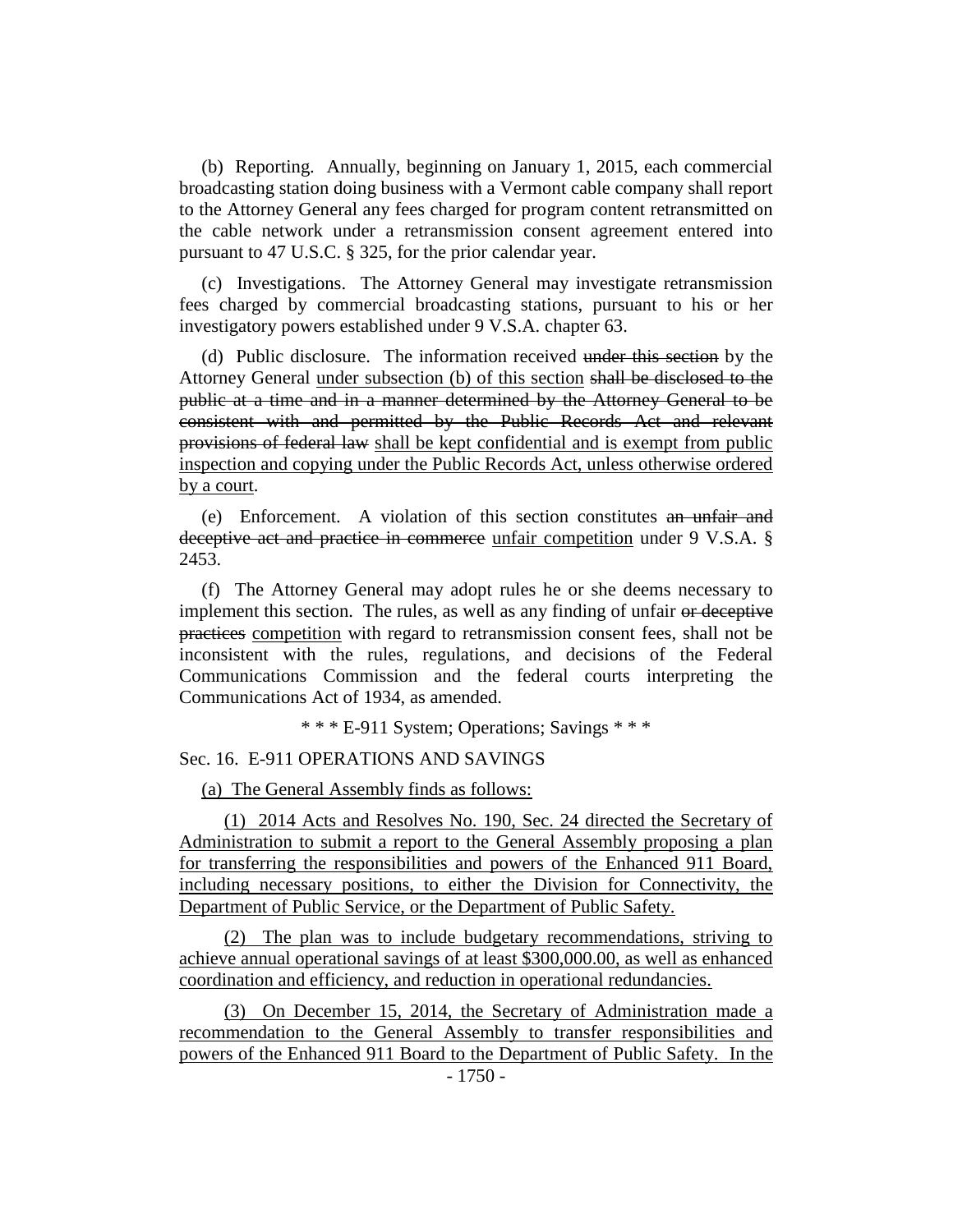report, the Secretary estimated that such transfer could be expected to save between \$210,000.00 and \$350,000.00 each year on an ongoing basis by virtue of personal services savings.

(4) During the 2015 legislative session, a representative of the Enhanced 911 Board testified before the Senate Committee on Appropriations that the Board's current, administrative expenses could be reduced by approximately \$300,000.00.

(b) By July 1, 2015, the administration of the Vermont Enhanced 911 system shall be transferred to the Department of Public Safety, as provided in Secs. 17, 18, and 19 of this act; or, if such transfer does not occur, then in fiscal year 2016, not less than \$300,000.00 shall be transferred from the Enhanced 911 Fund to the General Fund to offset E-911-eligible costs incurred by the Department of Public Safety, and not less than one, full-time employee position in the Enhanced 911 system shall be eliminated.

Sec. 17. 20 V.S.A. § 1811 is amended to read:

### § 1811. CREATION OF DEPARTMENT

There is hereby created a department of public safety Department of Public Safety for the purpose of consolidating certain existing police and investigating agencies, to promote the detection and prevention of crime generally, and to participate in searches for lost or missing persons, and to assist in case of statewide or local disasters or emergencies, and to administer the statewide Enhanced 911 system established under 30 V.S.A. chapter 87.

Sec. 18. 20 V.S.A. § 1872 is amended to read:

#### § 1872. DUTIES OF COMMISSIONER GENERALLY

The commissioner shall be Commissioner is the chief enforcement officer of all the statutes, rules, and regulations pertaining to the law of the road and the display of lights on vehicles. In addition, the commissioner Commissioner shall supervise and direct the activities of the state police State Police and of the Vermont criminal information center Crime Information Center and, as fire marshal, be responsible for enforcing shall enforce the laws pertaining to the investigation of fires, the prevention of fires, the promotion of fire safety, and the delivery of fire service training. In addition, the Commissioner shall administer the statewide Enhanced 911 system established under 30 V.S.A. chapter 87.

Sec. 19. 30 V.S.A. chapter 87 is amended to read:

CHAPTER 87. ENHANCED 911; EMERGENCY SERVICES

§ 7051. DEFINITIONS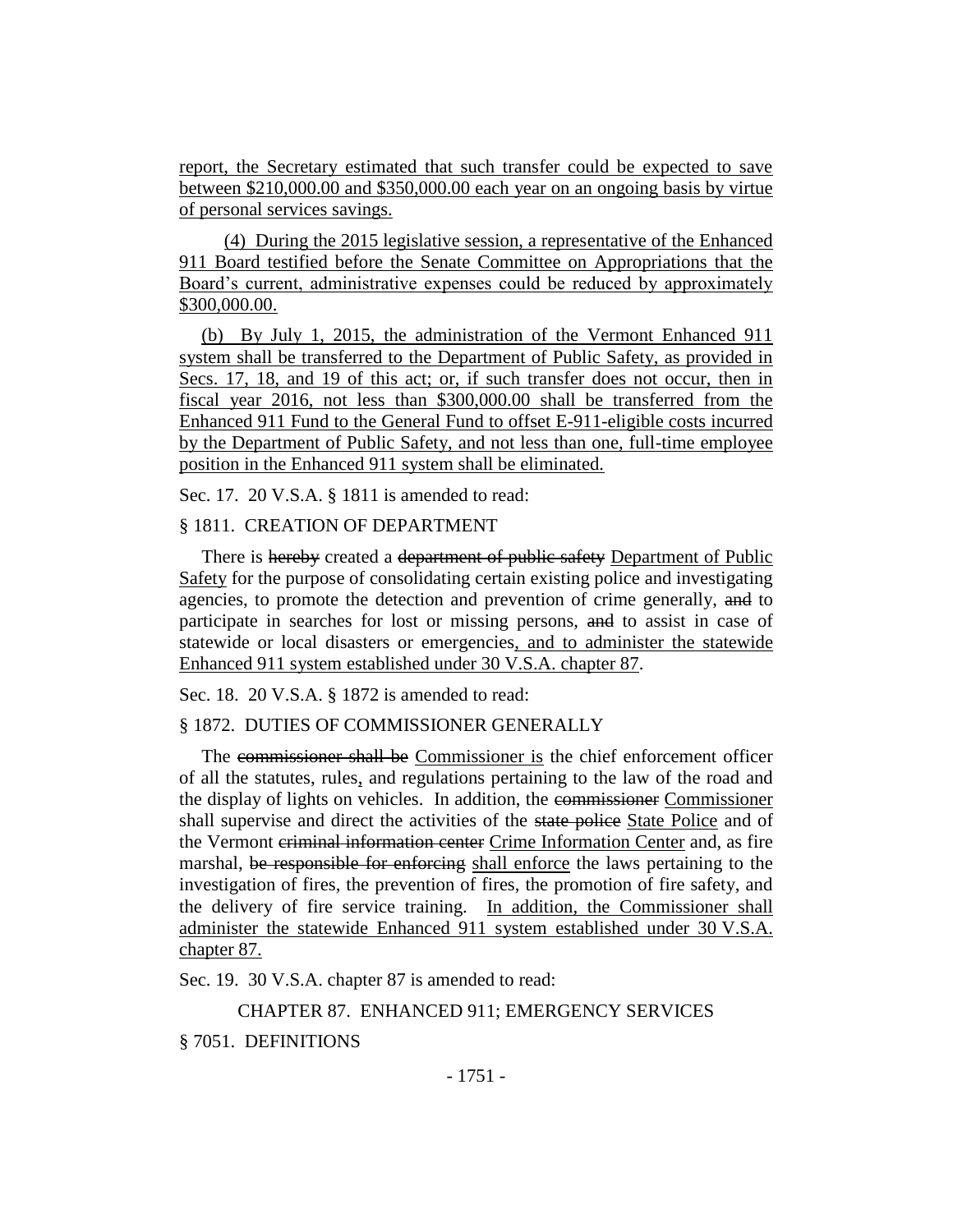As used in this chapter:

(1) "Automatic location identification" or "ALI" means the system capability to identify automatically the geographical location of the electronic device being used by the caller to summon assistance and to provide that location information to an appropriate device located at any public safety answering point for the purpose of sending emergency assistance.

(2) ALI "database" means a derivative, verified set of records which that contain at a minimum a telephone number and location identification for each unique building or publicly used facility within a defined geographic area in Vermont.

(3) "Automatic number identification" or "ANI" means the system capability to identify automatically the calling telephone number and to provide a display of that number at any public safety answering point.

(4) "Board" means the Vermont Enhanced 911 Advisory Board established under section 7053 of this title chapter.

(5) "Caller" means a person or an automated device calling on behalf of a person.

(6) "Commissioner" means the Commissioner of Public Safety.

(7) "Director" means the Director for statewide Enhanced 911.

 $\left(\frac{7}{8}\right)$  "Emergency call system" or "Enhanced 911 system" means a system consisting of devices with the capability to determine the location and identity of a caller that initiates communication for the purpose of summoning assistance in the case of an emergency. In most cases summoning assistance will occur when a caller dials the digits 9-1-1 on a telephone, mobile phone, or other IP-enabled service, or by a communication technology designed for the purpose of summoning assistance in the case of an emergency.

(8)(9) "Emergency services" means fire, police, medical, and other services of an emergency nature as identified by the Board Commissioner.

 $(9)(10)$  "IP-enabled service" means a service, device, or application that makes use of Internet protocol, or IP, and which that is capable of entering the digits 9-1-1 or otherwise contacting the emergency Enhanced 911 system. IP-enabled service includes voiceover IP and other services, devices, or applications provided through or using wire line, cable, wireless, or satellite, or other facilities.

(10)(11) "Municipality" means any city, town, incorporated village, unorganized town, gore, grant, or other political subdivision of the State.

 $(11)(12)$  "Other methods of locating caller" means those commercially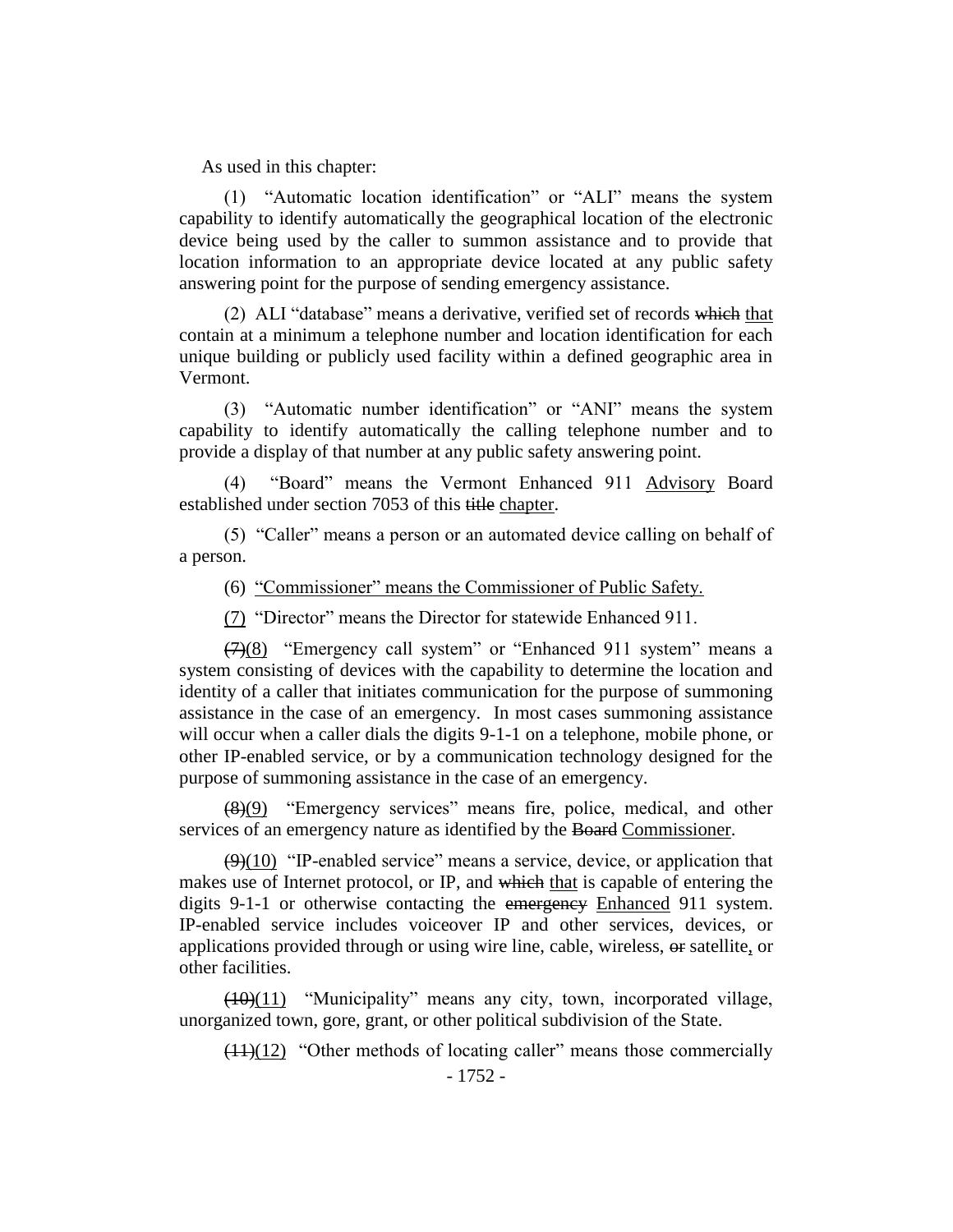available technologies designed to provide the location information of callers when a call is initiated to access emergency 911 services regardless of the type of device that is used.

(12)(13) "Public safety answering point" means a facility with the capability to receive emergency calls, operated on a 24-hour basis, assigned the responsibility of receiving 911 calls and dispatching, transferring, or relaying emergency 911 calls to other public safety agencies or private safety agencies.

(13)(14) "Selective routing" means a telecommunications switching system that enables all 911 calls originating from within a defined geographical region to be answered at a pre-designated predesignated public service answering point.

#### § 7052. VERMONT ENHANCED 911 ADVISORY BOARD

(a) The Vermont Enhanced 911 Advisory Board is established to develop, implement and supervise the operation make recommendations to the Commissioner regarding the development and implementation of the statewide Enhanced 911 system.

(b) The Board shall consist of nine members: one county law enforcement officer elected by the membership of the Vermont State sheriff's association Sheriff's Association; one municipal law enforcement officer elected by the chiefs of police association of Vermont Association of Chiefs of Police; one official of a municipality; a firefighter; an emergency medical services provider; a Department of Public Safety representative; and three members of the public. Board members shall be appointed by the Governor to three-year terms, except that the Governor shall stagger initial appointments so that the terms of no more than four members expire during a calendar year. In appointing Board members, the Governor shall give due consideration to the different geographical regions of the State, and the need for balance between rural and urban areas. Board members shall serve at the pleasure of the Governor.

(c) Members who are not State employees or not otherwise compensated in the course of their employment shall receive per diem compensation and expense reimbursement for meetings in accordance with the provisions of 32 V.S.A. § 1010. Members who receive per diem shall receive compensation for no more than 12 meetings per year.

(d) The Governor shall annually appoint a member to serve as Board chair and a member to serve as Board vice chair. The Board shall hold at least four regular meetings a year. Meetings of the Board may be held at any time or place within Vermont upon call of the Chair or a majority of the members, after reasonable notice to the other members and shall be held at such times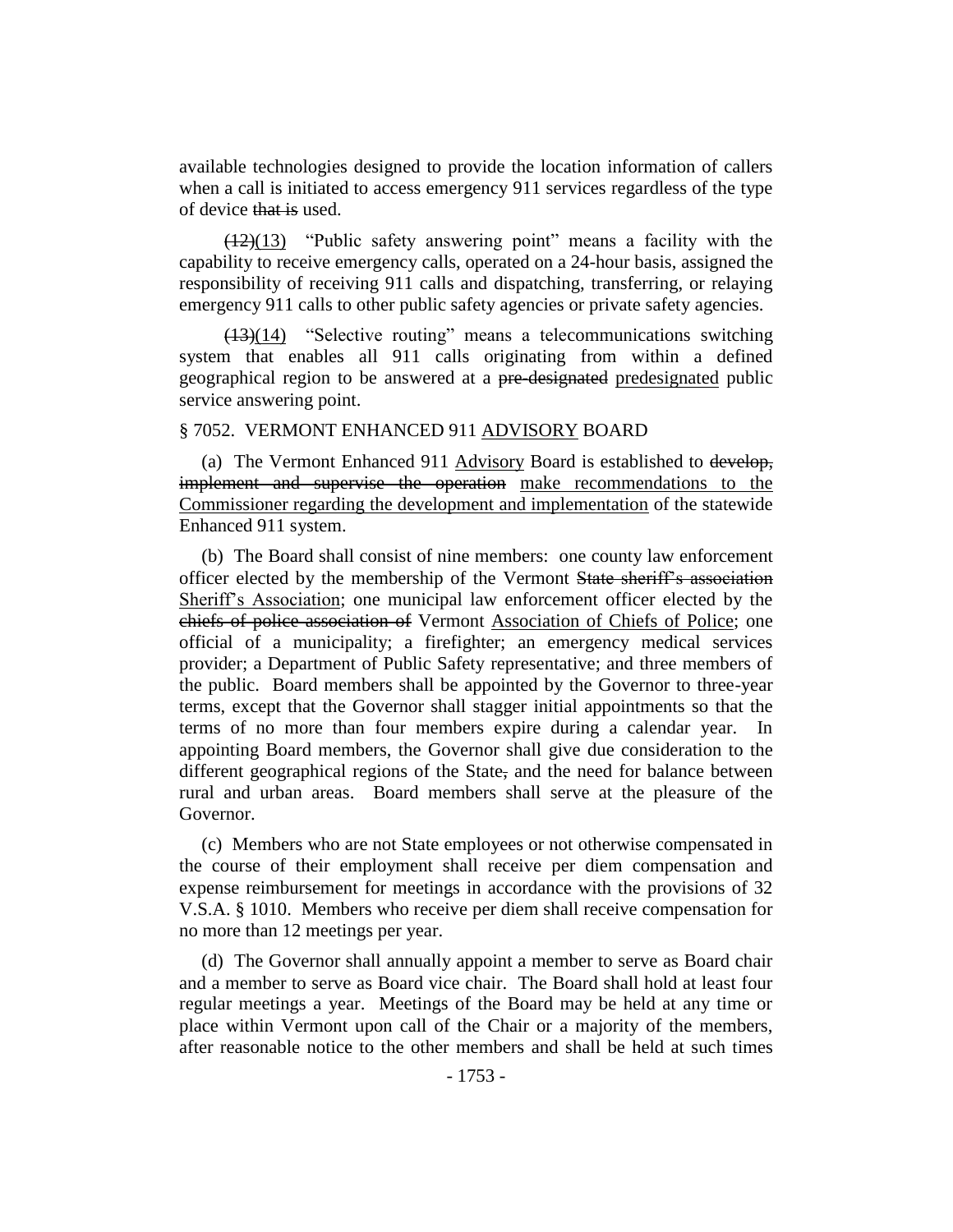and places as in the judgment of the Board will best serve the convenience of all parties in interest. The Board shall adopt rules and procedures with respect to the conduct of its meetings and other affairs. Membership on the Board does not constitute the holding of an office for any purpose, and members of the Board shall not be required to take and file oaths of office before serving on the Board. A member of the Board shall not be disqualified from holding any public office or employment, and shall not forfeit any office or employment, by reason of their his or her appointment to the board Board, notwithstanding any statute, ordinance, or charter to the contrary.

(e) The Board shall appoint recommend, subject to the approval of the Governor Commissioner, an Executive Director who shall hold office at the pleasure of the Board Commissioner. He or she shall perform such duties as may be assigned by the Board Commissioner. The Executive Director is entitled to compensation, as established by law, and reimbursement for the expenses within the amounts available by appropriation. The Executive Director may, with the approval of the Board, hire employees, agents, and consultants and prescribe their duties.

#### § 7053. BOARD COMMISSIONER; RESPONSIBILITIES AND POWERS

(a) The Board shall be the single governmental agency Commissioner is responsible for statewide enhanced Enhanced 911. To the extent feasible, the Board Commissioner shall consult with the Agency Secretary of Human Services, the Department of Public Safety, the Department Commissioner of Public Service, and local community service providers on the development of policies, system design, standards, and procedures. The Board Commissioner shall develop designs, standards, and procedures and shall adopt rules on the following:

(1) the technical and operational standards for public safety answering points;

(2) the system data base database, standards and procedures for developing and maintaining the data base database. The system data base database shall be the property of the Board Department of the Public Safety;

(3) statewide, locatable means of identifying customer location, such as addressing, geo-coding, or other methods of locating the caller; and

(4) standards and procedures to ensure system and data base database security.

### (b)-(d) [Repealed.]

 $(e)(b)$  The Board Commissioner is authorized to:

(1) to make or cause to be made studies of any aspect of the enhanced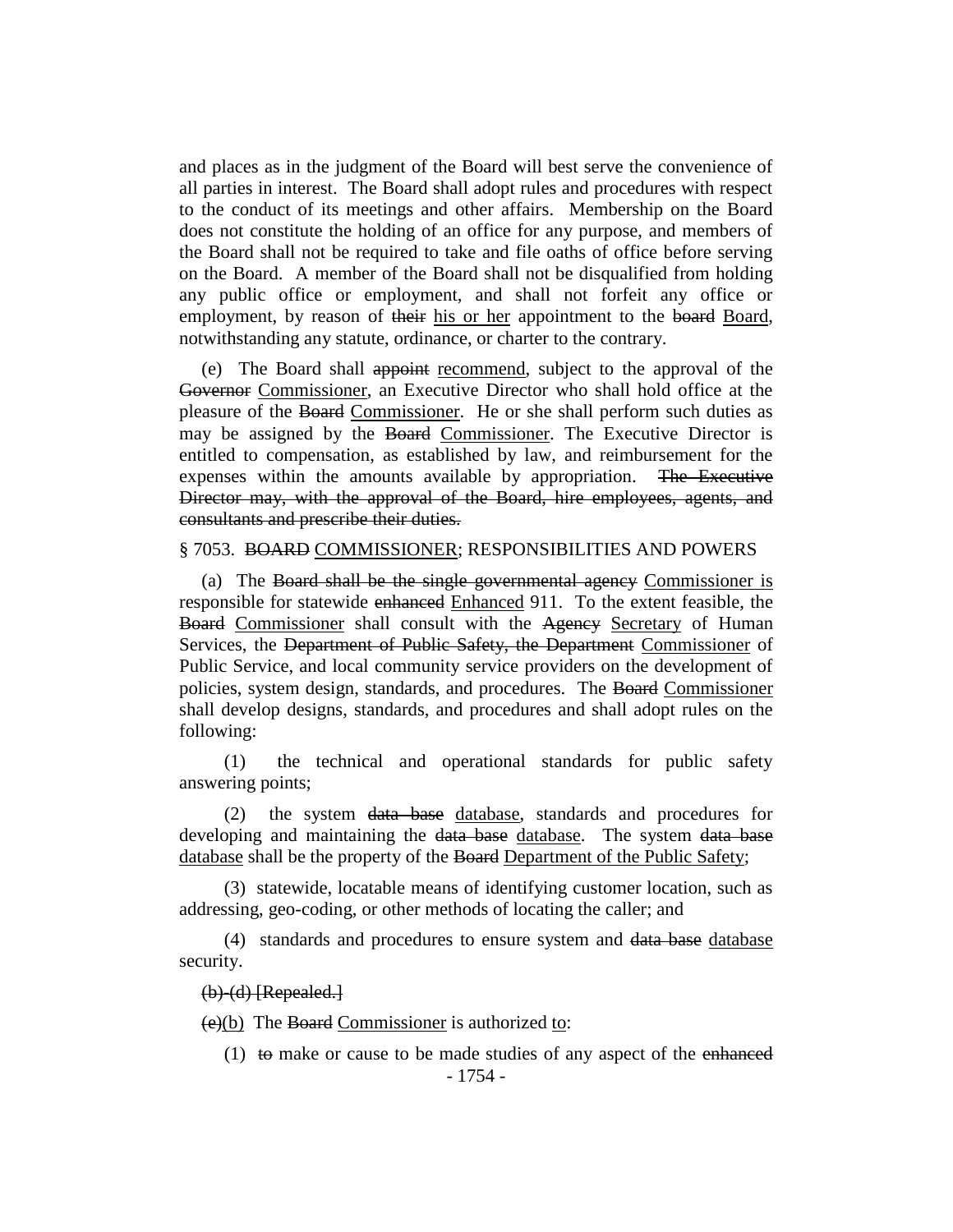Enhanced 911 system, including service, operations, training, data base database development, and public awareness;

(2) to accept and use in the name of the state State, subject to review and approval by the joint fiscal committee Joint Fiscal Committee, any and all donations or grants, both real and personal, from any governmental unit or public agency or from any institution, person, firm, or corporation, consistent with the rules established by the Board and the purpose or conditions of the donation or grant; and

(3) to exercise all powers and conduct such activities as are necessary in carrying out the Board's Commissioner's responsibilities in fulfilling the purposes of this chapter.

 $(f(x))$  The Board Commissioner shall adopt such rules as are necessary to carry out the purposes of this chapter, including, where appropriate, imposing reasonable fines or sanctions against persons that do not adhere to applicable board rules.

 $(g)$ , (h) [Repealed.]

### § 7054. FUNDING

(a) The Enhanced 911 Fund is created as a special fund subject to the provisions of 32 V.S.A. chapter 7, subchapter 5. Balances in the Fund on June 30 of each year shall carry forward and shall not revert to the General Fund.

(b) The General Assembly shall annually review and approve an amount to be transferred by the universal service fiscal agent to the Enhanced 911 Fund and shall appropriate some or all of that amount for expenditures related to providing Enhanced 911 services.

(c) Into the Enhanced 911 Fund shall be deposited monies transferred from the universal service fiscal agent, any State or federal funds appropriated to the Fund by the General Assembly, any taxes specifically required by law to be deposited into the Fund, and any grants or gifts received by the State for the benefit of the Enhanced 911 system.

(d) Disbursements from the Enhanced 911 Fund shall be made by the State Treasurer on warrants drawn by the Director Commissioner solely for the purposes specified in this chapter. The Director Commissioner may issue such warrants pursuant to contracts or grants.

(e) Disbursements may be made for:

(1) nonrecurring costs, including establishing public safety answering points, purchasing network equipment and software, developing data bases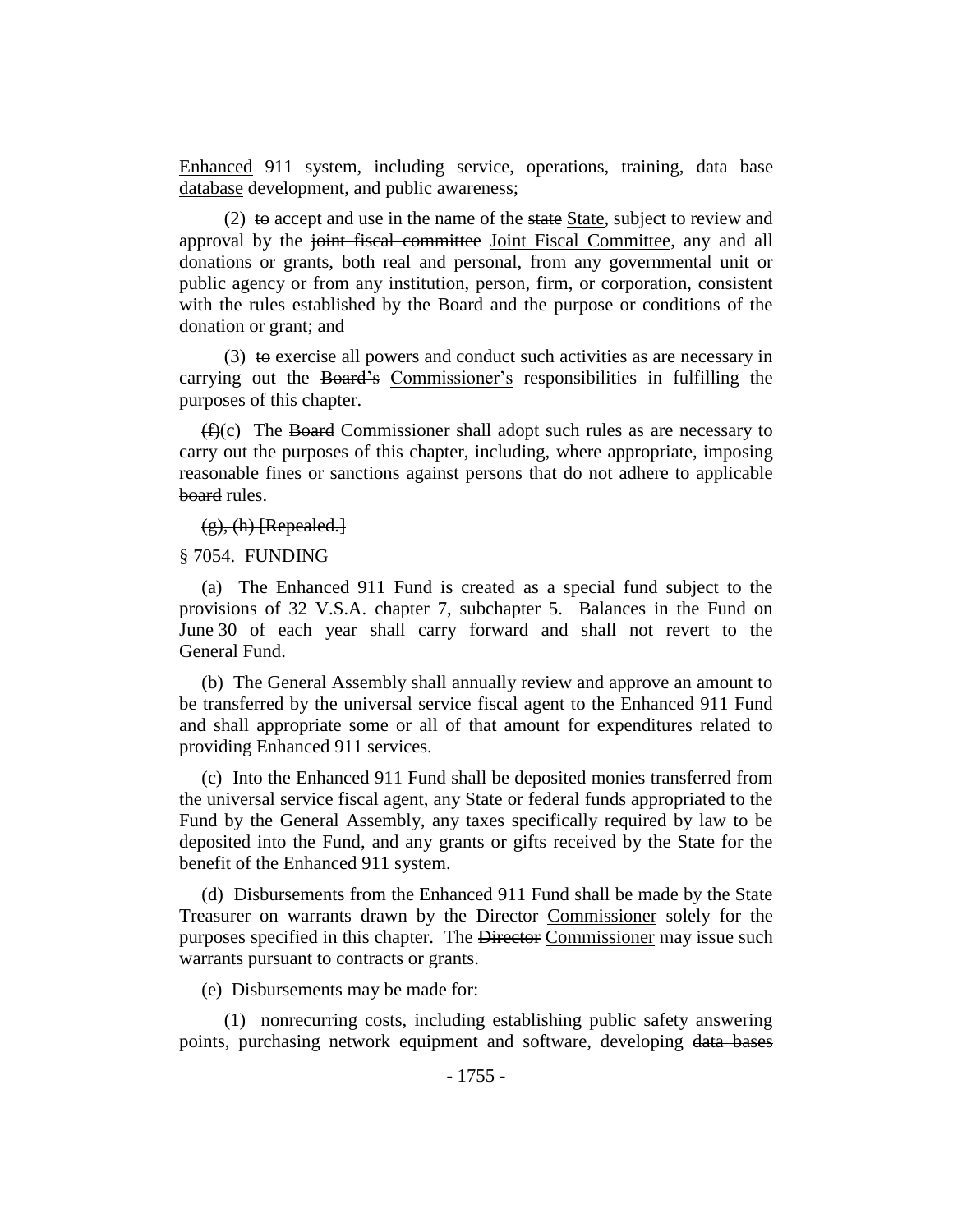databases, and providing for initial training and public education;

(2) recurring costs, including network access fees and other telephone charges, software, equipment, data base database management and improvement, public education, ongoing training and equipment maintenance;

(3) expenses of the Board and the Department of Public Service Safety incurred under this chapter;

(4) costs solely attributable to statewide public safety answering point operations; and

(5) costs attributable to demonstration projects designed to enhance the delivery of emergency Enhanced 911 and other emergency services.

(f) Disbursements may not be made for:

(1) personnel costs for emergency dispatch answering points;

(2) construction, purchase, renovation, or furnishings for buildings at emergency dispatch points;

(3) two-way radios; and

(4) vehicles and associated equipment.

§ 7055. TELECOMMUNICATIONS COMPANY COORDINATION

(a) Every telecommunications company under the jurisdiction of the Public Service Board offering access to the public network shall make available, in accordance with rules adopted by the Public Service Board, the universal emergency telephone number 911 for use by the public in seeking assistance from fire, police, medical, and other emergency service providers through a public safety answering point.

(b) Every local exchange telecommunications provider shall provide the ANI and any other information required by rules adopted under section 7053 of this title chapter to the Board Commissioner, or to any administrator of the Enhanced 911 database, for purposes of maintaining the Enhanced 911 database. Each such provider shall be is responsible for updating the information at a frequency specified by such rules. All persons receiving confidential information under this section, as defined by the Public Service Board, shall use it solely for the purposes of providing emergency Enhanced 911 services, and shall not disclose such confidential information for any other purpose.

(c) Each local exchange telecommunications company, cellular company, and mobile or personal communications service company within the State shall designate a person to coordinate with and provide all relevant information to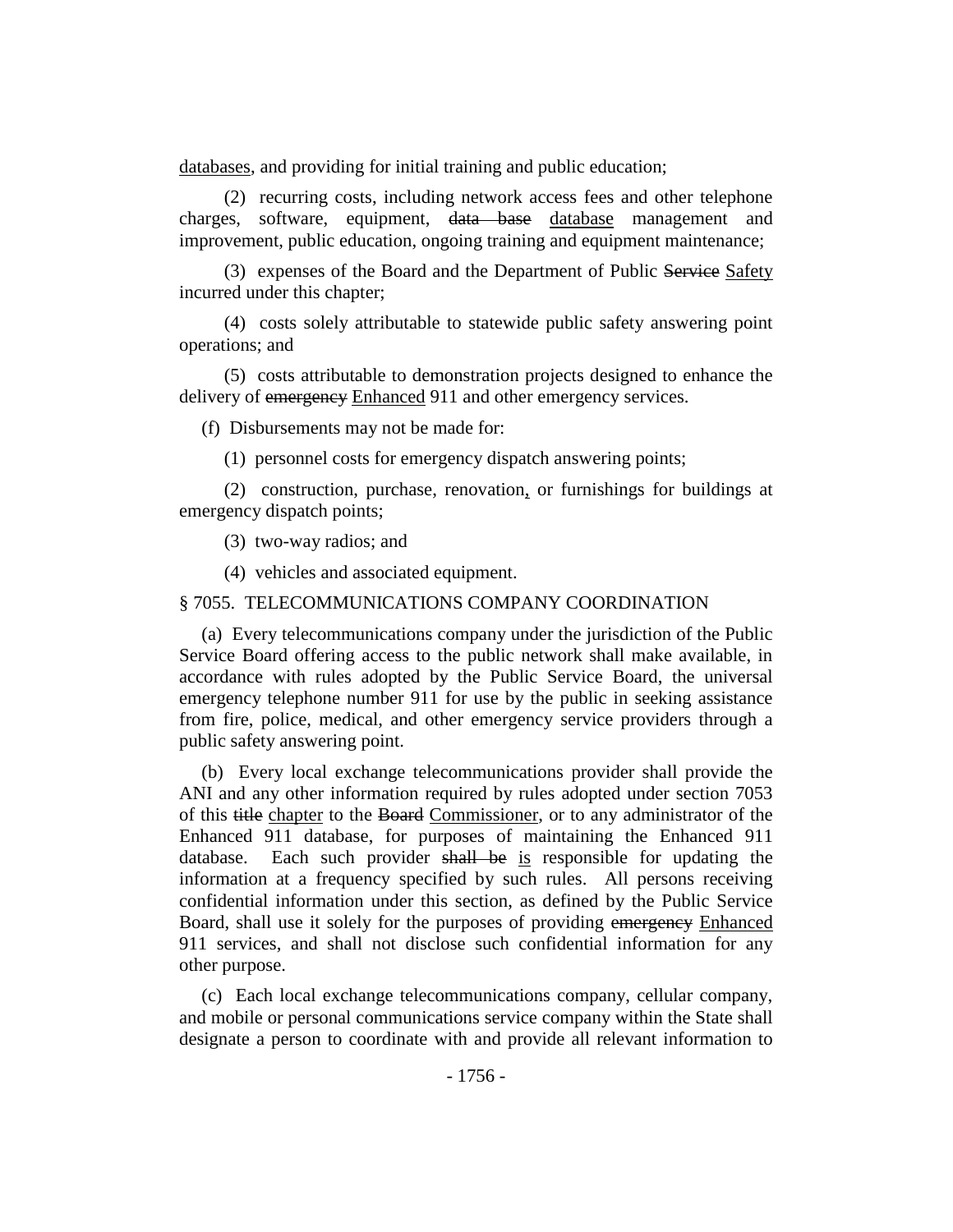the E-911 Board Commissioner and the Public Service Board in for carrying out the purposes of the chapter.

(d) Wire line and nonwire cellular carriers certificated to provide service in the state State shall provide ANI signaling which that identifies geographical location as well as cell site address for cellular 911 calls. Personal communications networks and any future mobile or personal communications systems shall also be are also required to identify the location of the caller. The telephone company shall provide ANI signaling which that identifies the name of the carrier and identify the type of service as cellular, mobile, or personal communications as part of the ALI along with a screen message that advises the call answerer to verify the location of the reported emergency. Telecommunication providers of mobile wireless, IP-enabled, and other communication services which that have systems with the capability to send data related to the location of the caller with the call or transmission instead of relying on location data otherwise contained in the ALI database shall provide this data with calls or transmissions for the sole purpose of enabling the emergency Enhanced 911 system to locate an individual seeking emergency services. Location data shall be provided in accordance with relevant national standards for next generation 9-1-1 911 technology.

(e) Each local exchange telecommunications provider in the State shall file with the Public Service Board tariffs for each service element necessary for the provision of enhanced Enhanced 911 services. The Public Service Board shall review each company's proposed tariff, and shall ensure that tariffs for each necessary basic service element are effective within six months of filing. The Department Commissioner of Public Service, by rule or emergency rule, may establish the basic service elements that each company must provide for in tariffs. Such tariffs must be filed with the Public Service Board within 60 days after the basic service elements are established by the Department Commissioner of Public Service.

# § 7056. MUNICIPAL COOPERATION; ENHANCED ANI/ALI **CAPABILITY**

(a) Each municipality, by its legislative body, may participate in the Enhanced 911 system. 3 Municipalities choosing to participate shall identify all building locations and other public and private locations frequented by the public and shall cooperate in the development and maintenance of the necessary databases. The Board Commissioner shall work with municipalities to identify nonmonetary incentives designed to streamline and reduce the administrative burdens imposed by this requirement. Any municipality that changes its system for addresses shall ensure that the modified address system is consistent with the standards established by the Board Commissioner.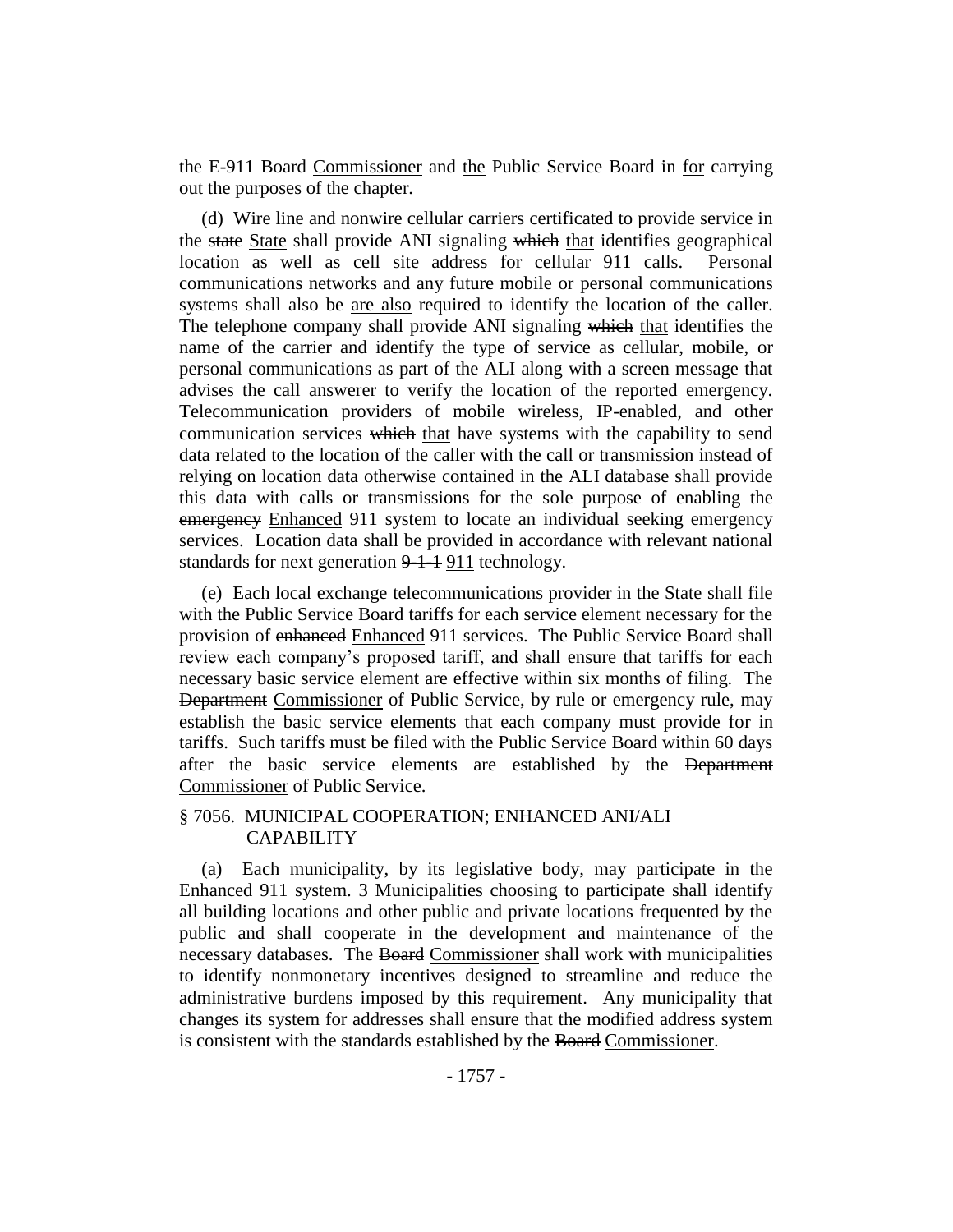(b) After the effective date of this chapter, any municipality that changes its system for addresses shall ensure that the modified address system is consistent with the standards established by the Board Commissioner.

### $(e)$   $(e)$  [Repealed.]

### § 7057. PRIVATELY OWNED TELEPHONE SYSTEMS

Any privately owned telephone system shall provide to those end users the same level of 911 service that other end users receive and shall provide ANI signaling, station identification data, and updates to Enhanced 911 databases under rules adopted by the Board Commissioner. The Board Commissioner may waive the provisions of this section for any privately owned telephone system, provided that in the judgment of the Board Commissioner, the owner of the system is actively engaged in becoming compliant with this section, is likely to comply with this section in a reasonable amount of time, and will do so in accordance with standards and procedures adopted by the Board by rule by the Commissioner.

#### § 7058. PAY TELEPHONES

Each provider or other owner or lessee of a pay station telephone shall permit a caller to dial 911 without first inserting a coin or paying any other charge. The provider or other owner or lessee shall prominently display on each notice advising callers to dial 911 in an emergency and that deposit of a coin is not required.

#### § 7059. CONFIDENTIALITY OF SYSTEM INFORMATION

(a)(1) A person shall not access, use, or disclose to any other person any individually identifiable information contained in the system database created under subdivision  $7053(a)(4)$  of this title subsection  $7053(a)$  of this chapter, including any customer or user ALI or ANI information, except in accordance with rules adopted by the Board Commissioner and for the purpose of:

(A) responding to emergency calls;

(B) system maintenance and quality control under the direction of the Director;

(C) investigation, by law enforcement personnel, of false or intentionally misleading reports of incidents requiring emergency services;

(D) assisting in the implementation of a statewide emergency notification system;

(E) provision of emergency dispatch services by public safety answering points in other states that are under contract with local law enforcement and emergency response organizations; or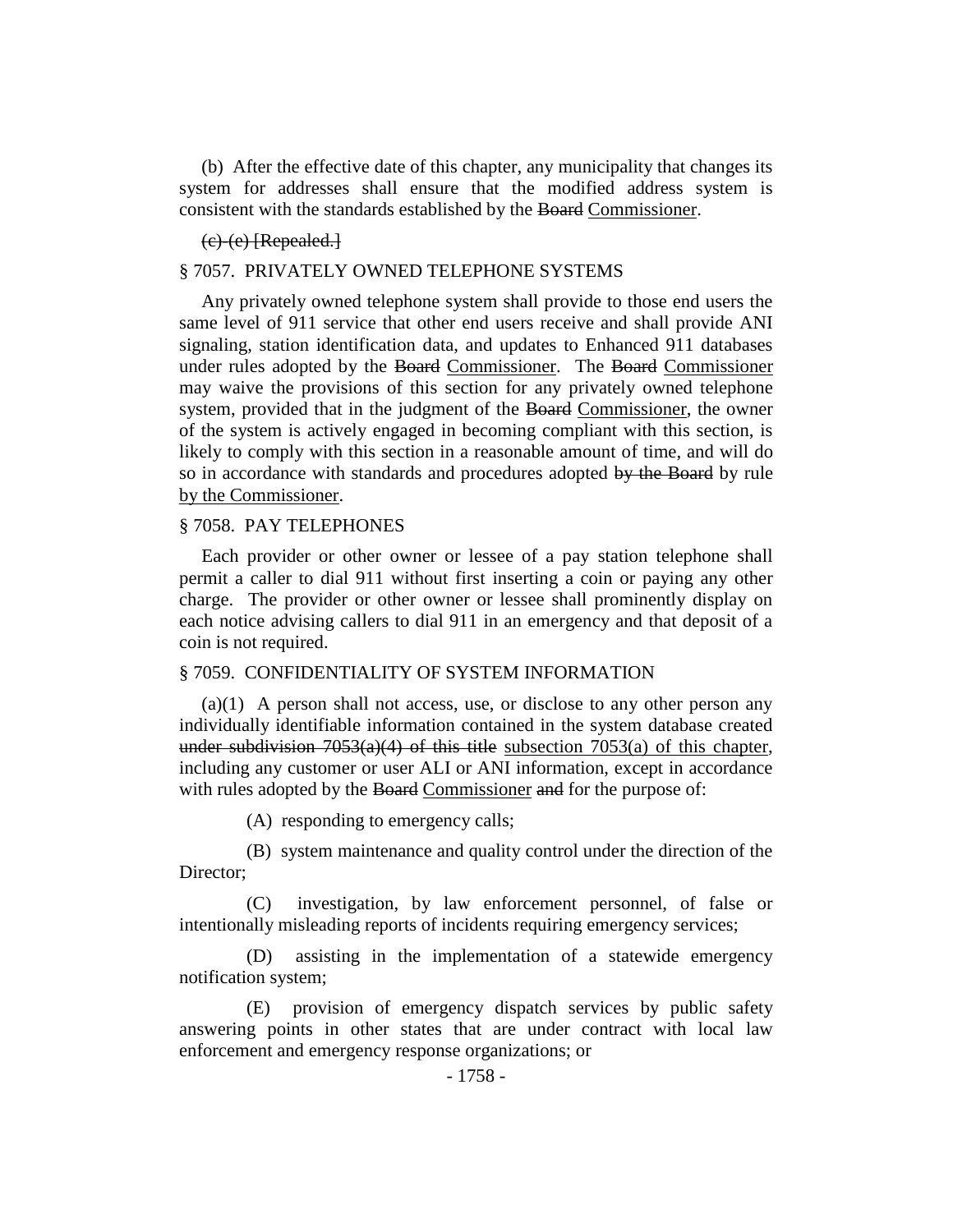(F) coordinating with state State and local service providers for the provision of emergency dispatch services that serve individuals with a disability, elders, and other populations with special needs.

(2) No person shall A person shall not use customer ALI or ANI information to create special 911 databases for any private purpose or any public purpose unauthorized by this chapter.

(b) Notwithstanding the provisions of subsection (a) of this section to the contrary, customer ALI or ANI information obtained in the course of responding to an emergency call may be included in an incident report prepared by emergency response personnel, in accordance with rules adopted by the Board Commissioner.

(c) Information relating to customer name, address, and any other specific customer information collected, organized, acquired, or held by the board Department of Public Safety, the entity operating a public safety answering point or administering the Enhanced 911 database, or emergency service provider is not public information and is exempt from disclosure under 1 V.S.A. chapter 5, subchapter 3 public inspection and copying under the Public Records Act.

(d) If a municipality has adopted conventional street addressing for Enhanced 911 addressing purposes, the municipality shall ensure that an individual who so requests will not have his or her street address and name linked in a municipal public record, but the individual shall be required to provide a mailing address. The request required by this subsection shall be in writing and shall be filed with the municipal clerk. Requests under this subsection shall be confidential and exempt from public inspection and copying under the Public Records Act. A form shall be prepared by the Board Commissioner and made generally available to the public by which the confidentiality option established by this subsection may be exercised.

(e) Notwithstanding any provision of law to the contrary, no person acting on behalf of the State of Vermont or any political subdivision of the state State shall require an individual to disclose his or her Enhanced 911 address, provided that the individual furnishes his or her alternative mailing address.

### § 7060. LIMITATION OF LIABILITY

No person shall A person shall not be liable in any suit for civil damages who if he or she in good faith receives, develops, collects, or processes information for the Enhanced 911 database or develops, designs, adopts, establishes, installs, participates in, implements, maintains, or provides access to telephone, mobile, or IP-enabled service for the purpose of helping persons obtain emergency assistance in accordance with this chapter unless such action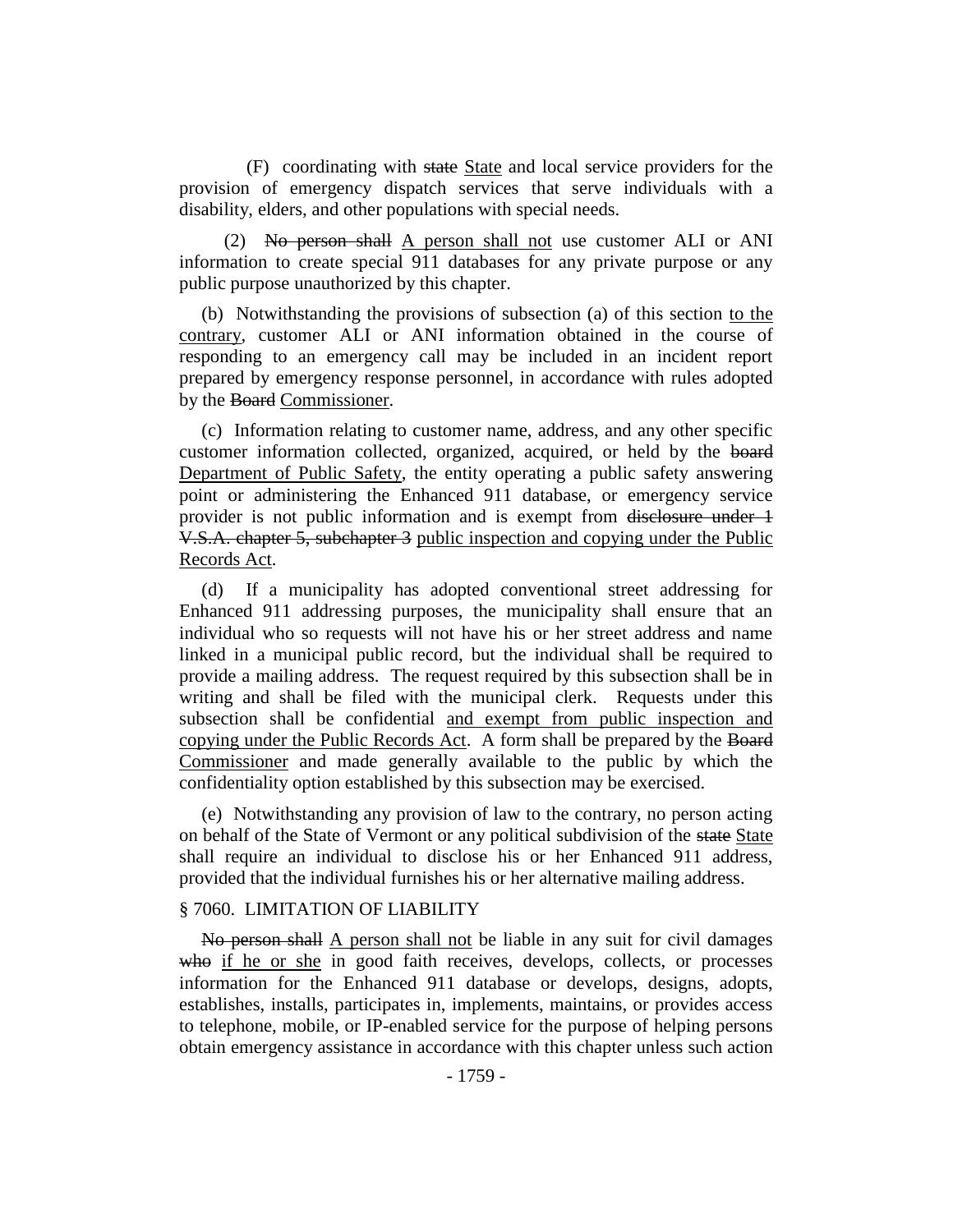constitutes gross negligence or an intentional tort. In addition, no provider of telephone, mobile, or other IP-enabled service or a provider's respective employees, directors, officers, assigns, affiliates, or agents shall be liable for civil damages in connection with the release of customer information to any governmental entity, including any public safety answering point, as required under this chapter.

\* \* \* Communications Union Districts \* \* \*

Sec. 20. 30 V.S.A. chapter 82 is added to read:

### CHAPTER 82. COMMUNICATIONS UNION DISTRICT

# § 3051. FORMATION

(a) Two or more towns and cities may elect to form a communications union district for the delivery of communications services and the operation of a communications plant, which district shall be a body politic and corporate.

(b) A town or city electing to form a district under this chapter shall submit to the eligible voters of such municipality a proposition in substantially the following form: "Shall the Town of enter into a communications union district to be known as example the state of the state of the state of the state of the state of the state of the state of the state of the state of the state of the state of the state of the state of provisions of Chapter 82 of Title 30, Vermont Statutes Annotated?" at an annual or special meeting of such town or city.

(c) Additional towns or cities may be admitted to the district in the manner provided in section 3082 of this chapter.

(d) As used in this chapter:

(1) "Communications plant" means any and all parts of any communications system owned by the district, whether using wires, cables, fiber optics, wireless, other technologies, or a combination thereof, and used for the purpose of transporting or storing information, in whatever forms, directions, and media, together with any improvements thereto hereafter constructed or acquired, and all other facilities, equipment, and appurtenances necessary or appropriate to such system. However, the term "communications plant" and any regulatory implications or any restrictions under this chapter regarding a "communications plant" shall not apply to facilities or portions of any communications facilities intended for use by, and solely used by, a district member and its own officers and employees in the operation of municipal departments or systems of which such communications are merely an ancillary component.

(2) "Communications union district" or "district" means a communications union district formed under this chapter.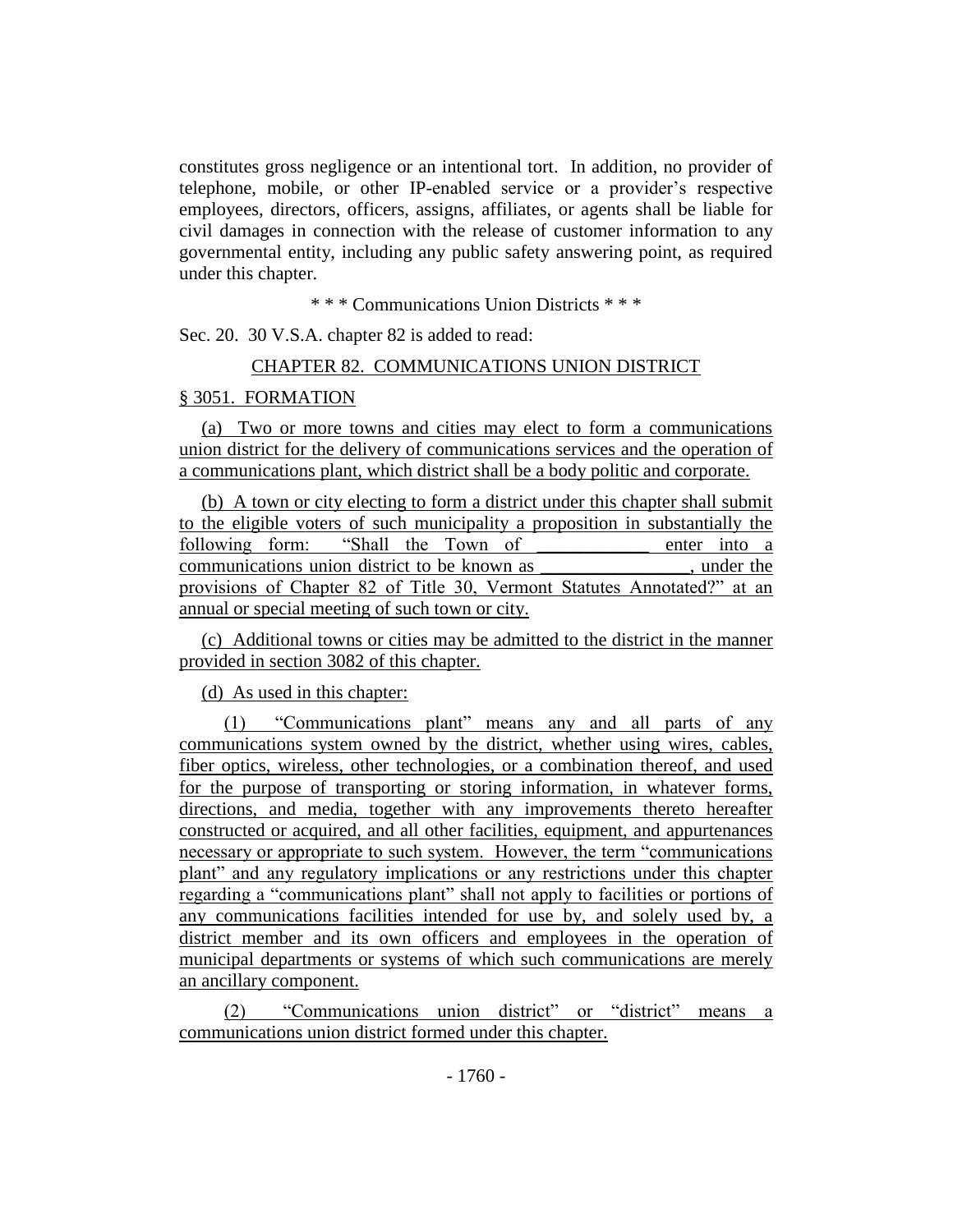(3) "District member" or "member municipality" means a town or city that elects to form a communications union district under this chapter.

(4) "Governing board" or "board" means the governing board of the communications union district as established under this chapter.

# § 3052. DISTRICT COMPOSITION

A district formed under this chapter shall be composed of and include all of the lands and residents within a member municipality, and any other town or city subsequently admitted to the district as provided in this chapter except for those towns and cities that withdraw as provided in this chapter. Registered voters in each member municipality are eligible to vote in all district meetings, but only district member representatives are eligible to vote in meetings of the district's governing board.

# § 3053. CREATION; DURATION; NONCONTESTABILITY

(a) Following the organizational meeting called for in section 3060 of this chapter, the district's governing board shall cause to be filed with the Office of the Secretary of State a certificate attesting to the vote conducted under subsection 3051(b) of this chapter.

(b) A district formed under this chapter shall continue as a body politic and corporate unless and until dissolved according to the procedures set forth in this chapter.

(c) An action shall not be brought directly or indirectly challenging, questioning, or in any manner contesting the legality of the formation, or the existence as a body corporate and politic of any communications union district created under this chapter after six months from the date of the recording in the Office of the Secretary of State of the certificate required by subsection (a) of this section. An action shall not be brought directly or indirectly challenging, questioning, or in any manner contesting the legality or validity of any bonds issued to defray costs of communications plant improvements approved by the board, after six months from the date upon which the board voted affirmatively to issue such bonds. This section shall be liberally construed to effect the legislative purpose to validate and make certain the legal existence of all communications union districts in this State and the validity of bonds issued or authorized for communications plant improvements, and to bar every remedy therefor notwithstanding any defects or irregularities, jurisdictional or otherwise, after expiration of the six-month period. The provisions of this subsection shall also pertain to financial contracts directly related to the district's bonding authority.

(d) To the extent a district constructs communications infrastructure with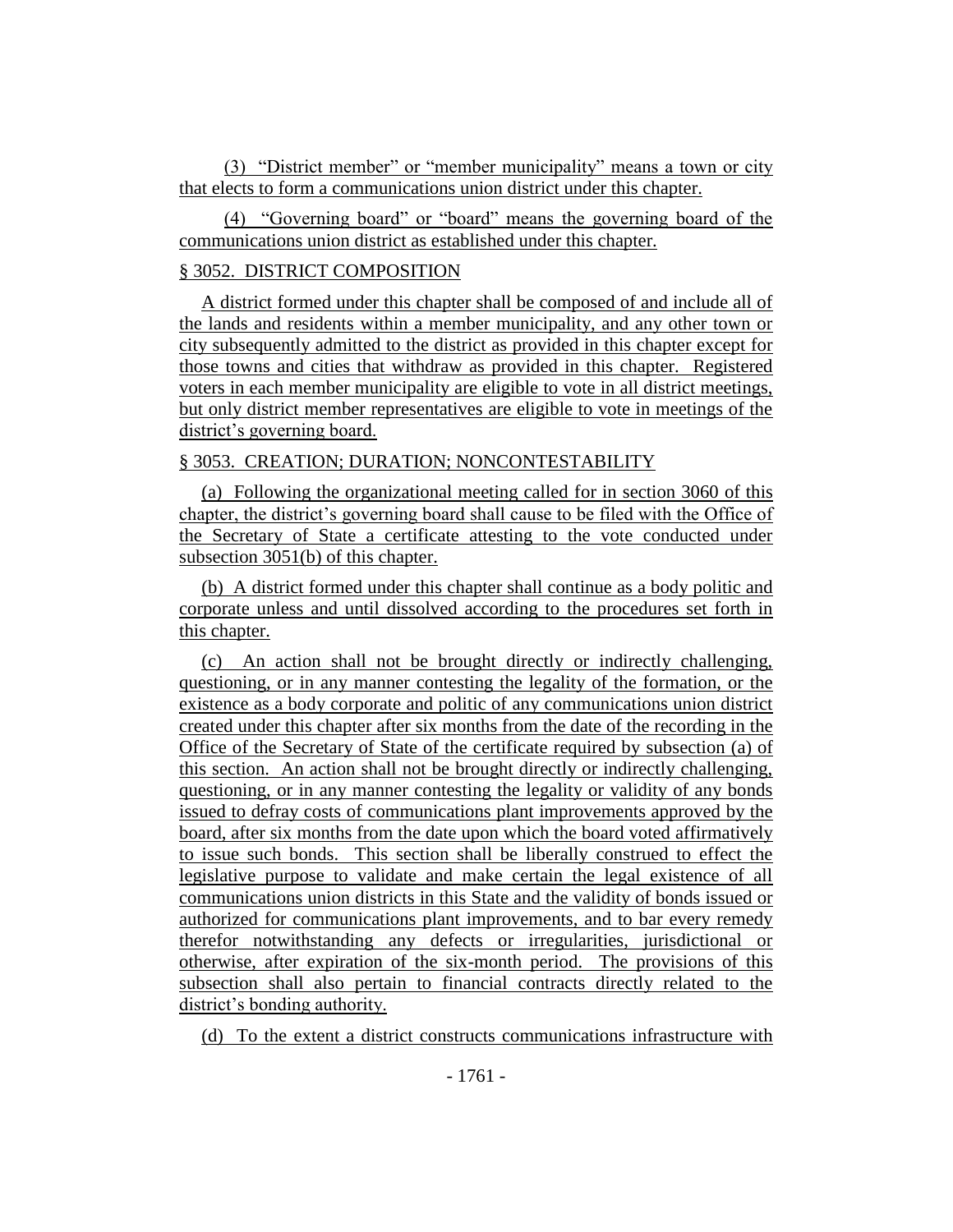the intent of providing communications services, the district shall ensure that any and all losses from these services, or in the event these services are abandoned or curtailed, any and all costs associated with the investment in communications infrastructure, are not borne by the taxpayers of district members.

### § 3054. DISTRICT POWERS

(a) In addition to the powers enumerated in 24 V.S.A. § 4866, and, subject to the limitations and restrictions set forth in section 3056 of this chapter, a district created under this chapter shall have the power to:

(1) operate, cause to be operated, or contract for the construction, ownership, management, financing, and operation of a communications plant for the delivery of communications services, as provided in 24 V.S.A. chapter 54, and all enactments supplementary and amendatory thereto;

(2) purchase, sell, lease, own, acquire, convey, mortgage, improve, and use real and personal property in connection with its purpose;

(3) hire and fix the compensation and terms of employment of employees;

(4) sue and be sued;

(5) enter into contracts for any term or duration;

(6) contract with architects, engineers, financial and legal consultants, and others for professional services;

(7) contract with individuals, corporations, associations, authorities, and agencies for services and property, including the assumption of the liabilities and assets thereof;

(8) provide communications services for its members, the inhabitants thereof, and the businesses therein, and for such others as its facilities and obligations may allow, and further provided such service is not extended to a location in a municipality that is not contiguous with the town limits of a member district and that does not have access to broadband service from another provider;

(9) contract with the State of Vermont, the United States of America, or any subdivision or agency thereof for services, assistance, and joint ventures;

(10) contract with any municipality for the services of any officers or employees of that municipality useful to it;

(11) promote cooperative arrangements and coordinated action among its members and other public and private entities;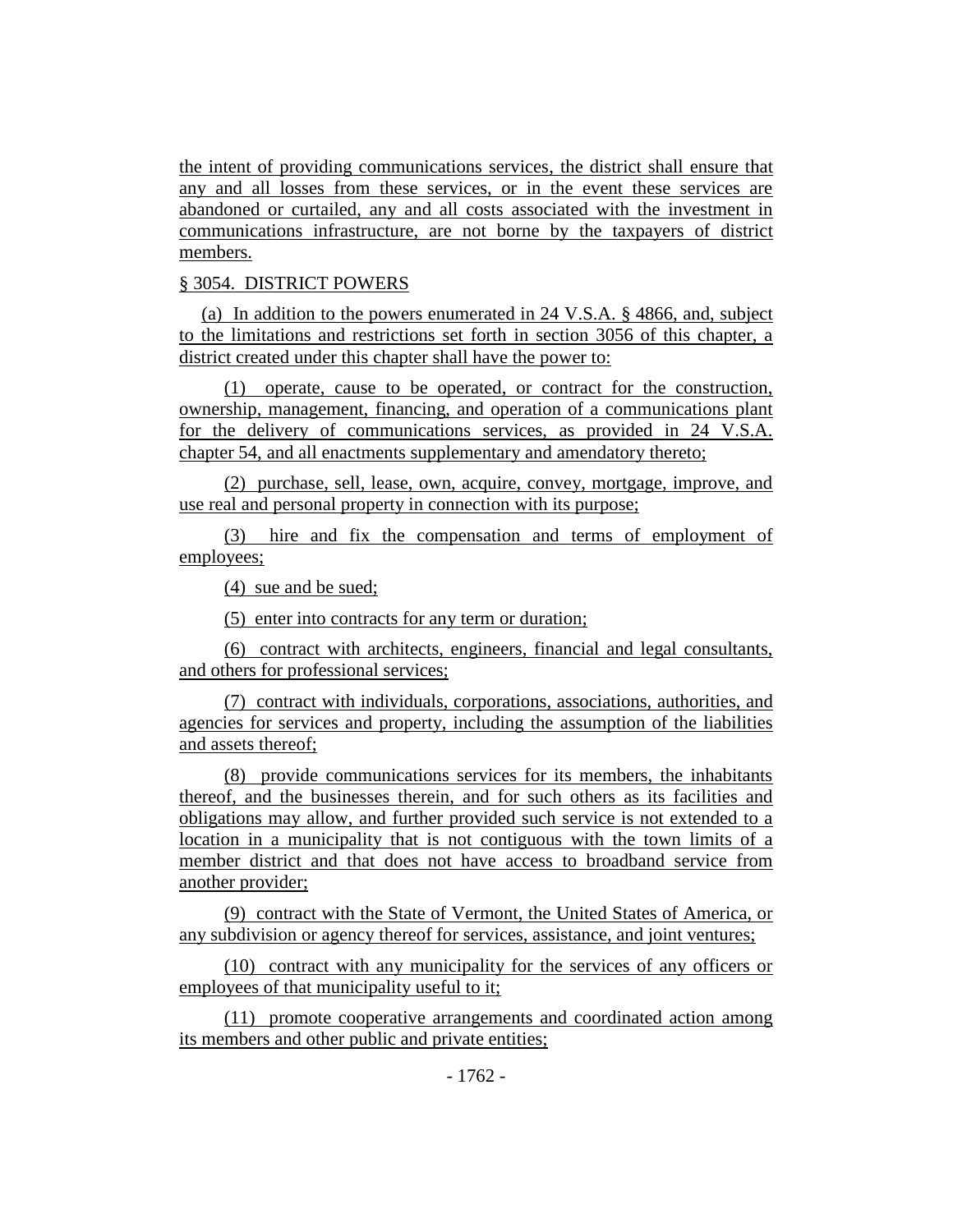(12) make recommendations for review and action to its members and other public agencies which perform functions within the region in which its members are located;

(13) exercise any other powers which are necessary or desirable for dealing with communications matters of mutual concern and that are exercised or are capable of exercise by any of its members;

(14) enter into financing agreements as provided by 24 V.S.A. § 1789 and chapter 53, subchapter 2, or other provisions of law authorizing the pledge of net revenue, or alternative means of financing capital improvements and operations;

(15) establish a budget to provide for the funding thereof out of general revenue of the district;

(16) appropriate and expend monies;

(17) establish sinking and reserve funds for retiring and securing its obligations;

(18) establish capital reserve funds and make appropriations thereto for communications plant improvements and the financing thereof;

(19) enact and enforce any and all necessary or desirable bylaws for the orderly conduct of its affairs for carrying out its communications purpose and for protection of its communications property;

(20) solicit, accept, and administer gifts, grants, and bequests in trust or otherwise for its purpose;

(21) exercise all powers incident to a public corporation;

(22) adopt a name under which it shall be known and shall conduct business; and

(23) establish an effective date of its creation.

(b) Before a district may sell any service using a communications plant subject to Public Service Board jurisdiction and for which a certificate of public good is required under chapter 5 or 13 of this title, it shall obtain a certificate of public good for such service. Each such certificate of public good shall be nonexclusive and shall not contain terms or conditions more favorable than those imposed on existing certificate holders authorized to serve the municipality.

# § 3055. COMMUNICATIONS PLANT; SITES

Each member shall make available for lease to the district one or more sites for a communications plant or components thereof within such member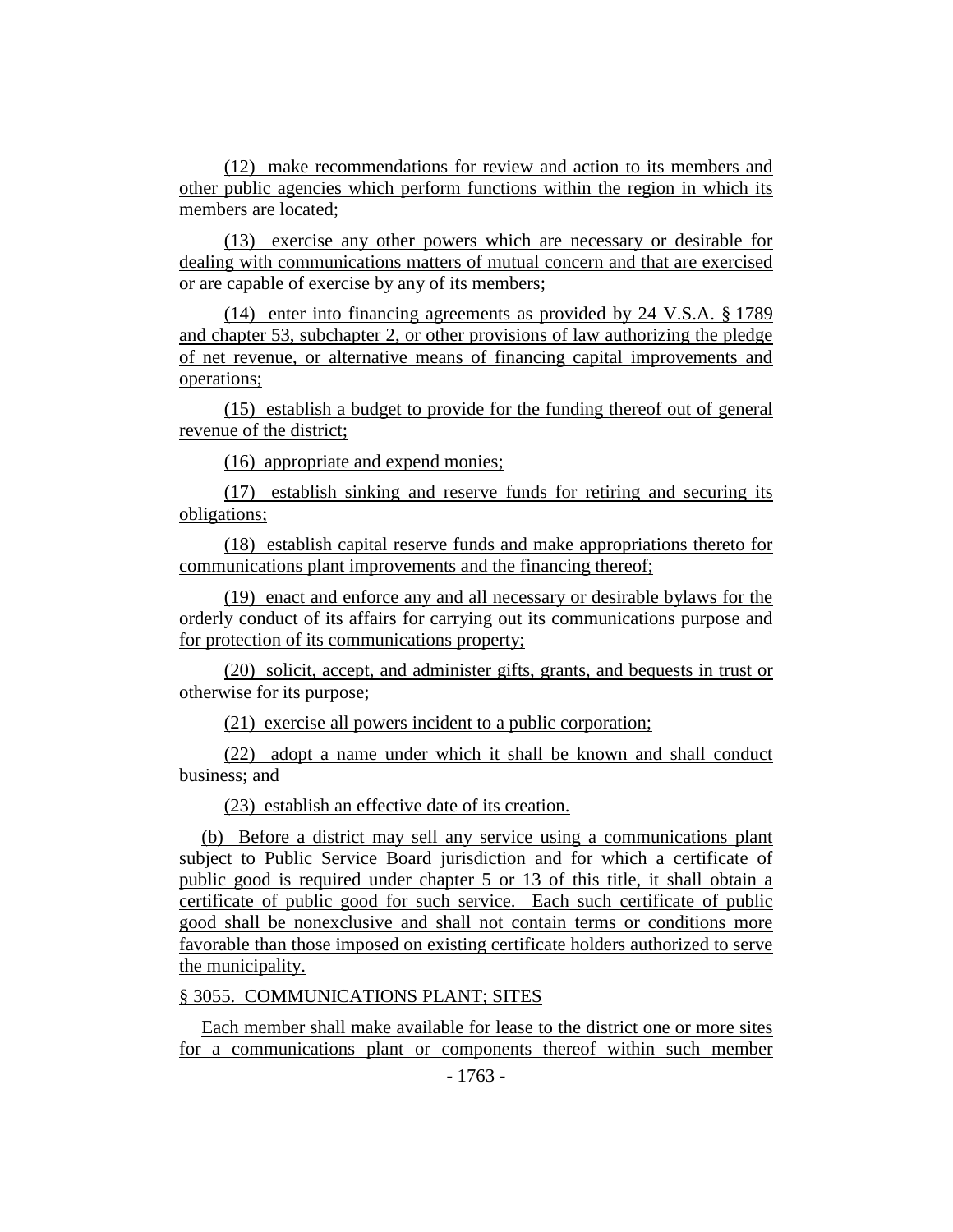#### municipality.

### § 3056. LIMITATIONS; TAXES; INDEBTEDNESS

(a) Notwithstanding any grant of authority in this chapter to the contrary, a district shall not accept funds generated by a member's taxing or assessment power.

(b) Notwithstanding any grant of authority in this chapter to the contrary, a district shall not have the power to levy, assess, apportion, or collect any tax upon property within the district, nor upon any of its members, without specific authorization of the General Assembly.

(c) Notwithstanding any grant of authority in this chapter to the contrary, every issue of a district's notes and bonds shall be general obligations of the district payable only out of any revenues or monies of the district.

### § 3057. BOARD AUTHORITY

The legislative power and authority of a district and the administration and the general supervision of all fiscal, prudential, and governmental affairs thereof shall be vested in a legislative body known as the governing board, except as specifically provided otherwise in this chapter.

#### § 3058. BOARD COMPOSITION

The district governing board shall be composed of one representative from each member and one or more alternates to serve in the absence of the designated representative.

#### § 3059. APPOINTMENT

Annually on or before the last Monday in April commencing in the year following the effective date of the district's creation, the legislative body of each member shall appoint a representative and one or more alternates to the governing board for one-year terms. Appointments of representatives and alternates shall be in writing, signed by the chair of the legislative body of the appointing member, and presented to the clerk of the district. The legislative body of a member, by majority vote, may replace its appointed representative or alternate at any time and shall promptly notify the district clerk of such replacement.

#### § 3060. ORGANIZATIONAL MEETING

Annually, on the second Tuesday in May following the appointments contemplated in section 3059 of this chapter, the board shall hold its organizational meeting. At such meeting, the board shall elect from among its appointed representatives a chair and a vice chair, each of whom shall hold office for one year and until his or her successor is duly elected.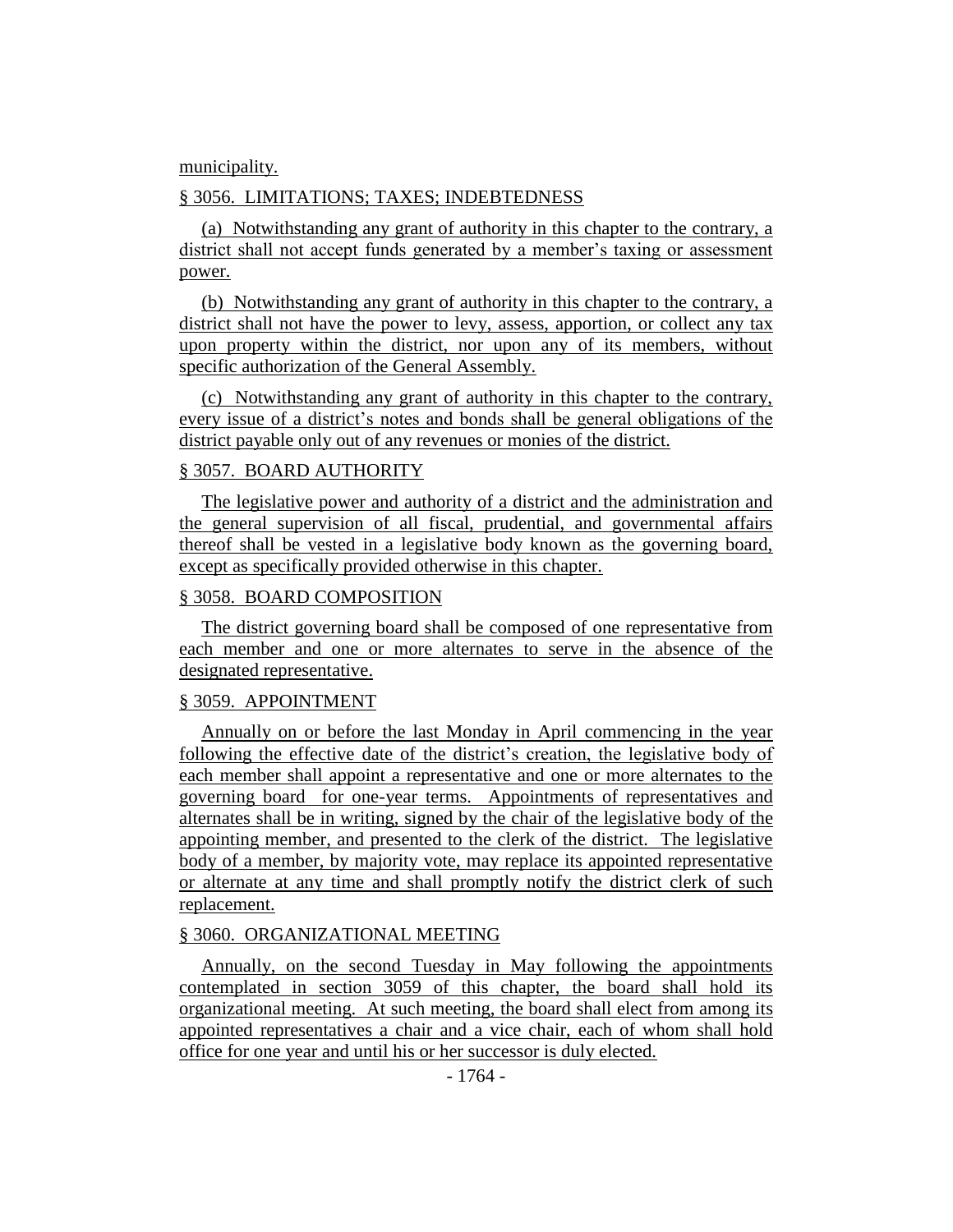#### § 3061. QUORUM

For the purpose of transacting business, the presence of delegates or alternates representing more than 50 percent of district members shall constitute a quorum. However, a smaller number may adjourn to another date. Any action adopted by a majority of the votes cast at a meeting of the board at which a quorum is present shall be the action of the board, except as otherwise provided in this chapter.

# § 3062. VOTING

Each district member's delegation shall be entitled to cast one vote.

### § 3063. TERM

Unless replaced in the manner provided in section 3059 of this chapter, a representative on the governing board shall hold office until his or her successor is duly appointed. Any representative or alternate may be reappointed to successive terms without limit.

# § 3064. VACANCY

Any vacancy on the board shall be filled within 30 days after such vacancy occurs by appointment by the authority which appointed the representative or alternate whose position has become vacant. An appointee to a vacancy shall serve until the expiration of the term of the representative or alternate to whose position the appointment was made and may thereafter be reappointed.

# § 3065. RULES OF PROCEDURE

Except as otherwise provided by law, or as may be agreed upon by the board, Robert's Rules of Order shall govern at all meetings.

# § 3066. COMPENSATION OF REPRESENTATIVES

Each district member may reimburse its representative to the governing board for expenses as it determines reasonable, except as provided in section 3072 of this chapter with respect to district officers.

# § 3067. OFFICERS; BOND

(a) The officers of the district shall be the chair and the vice chair of the board, the clerk of the district, and the treasurer of the district. Prior to assuming their offices, officers may be required to post bond in such amounts as shall be determined by resolution of the board. The cost of such bond shall be borne by the district.

(b) The chair shall preside at all meetings of the board and shall make and sign all contracts on behalf of the district upon approval by the board. The chair shall perform all duties incident to the position and office as required by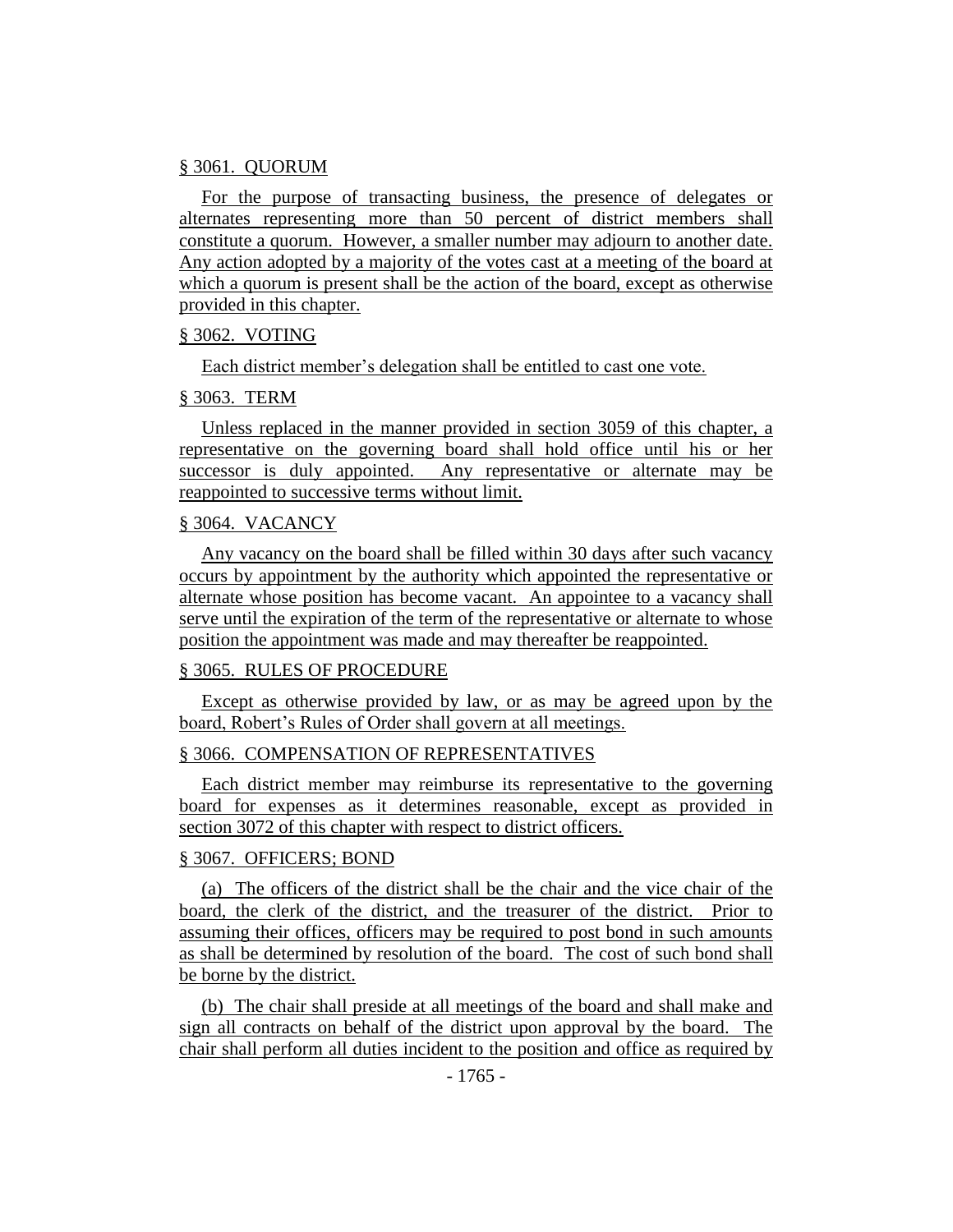#### the general laws of the State.

(c) During the absence of or inability of the chair to render or perform his or her duties or exercise his or her powers, the same shall be performed and exercised by the vice chair and when so acting, the vice chair shall have all the powers and be subject to all the responsibilities hereby given to or imposed upon the chair.

(d) During the absence or inability of the vice chair to render or perform his or her duties or exercise his or her powers, the board shall elect from among its membership an acting vice chair who shall have the powers and be subject to all the responsibilities hereby given or imposed upon the vice chair.

(e) Upon the death, disability, resignation, or removal of the chair or vice chair, the board shall forthwith elect a successor to such vacant office until the next annual meeting.

### § 3068. CLERK

The clerk of the district shall be appointed by the board, and shall serve at its pleasure. The clerk is not required to be a member of the governing board. The clerk shall have the exclusive charge and custody of the records of the district and the seal of the district. The clerk shall record all votes and proceedings of the district, including district and board meetings, and shall prepare and cause to be posted and published all warnings of meetings of such meetings. Following approval by the board, the clerk shall cause the annual report to be distributed to the legislative bodies of the district members. The clerk shall prepare and distribute any other reports required by State law and resolutions or regulations of the board. The clerk shall perform all duties and functions incident to the office of secretary or clerk of a body corporate.

#### § 3069. TREASURER

The treasurer of the district shall be appointed by the board, and shall serve at its pleasure. The treasurer shall not be a member of the governing board. The treasurer shall have the exclusive charge and custody of the funds of the district and shall be the disbursing officer of the district. When authorized by the board, the treasurer may sign, make, or endorse in the name of the district all checks and orders for the payment of money and pay out and disburse the same and receipt therefor. The treasurer shall keep a record of every obligation issued and contract entered into by the district and of every payment thereon. The treasurer shall keep correct books of account of all the business and transactions of the district and such other books and accounts as the board may require. The treasurer shall render a statement of the condition of the finances of the district at each regular meeting of the board and at such other times as shall be required of the treasurer. The treasurer shall prepare the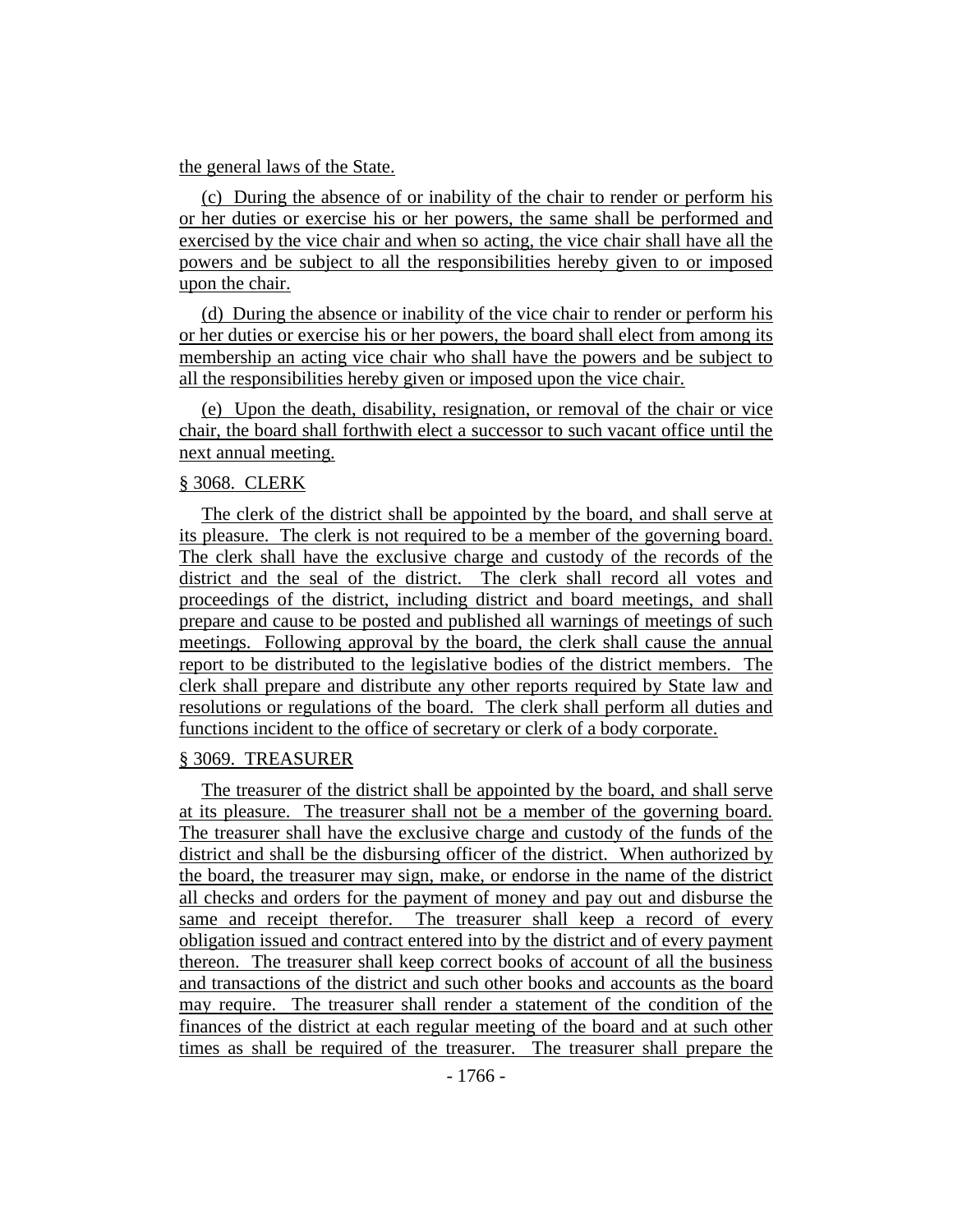annual financial statement and the budget of the district for distribution, upon approval of the board, to the legislative bodies of district members. The treasurer shall do and perform all of the duties appertaining to the office of treasurer of a body politic and corporate. Upon removal or the treasurer's termination from office by virtue of removal or resignation, the treasurer shall immediately pay over to the successor all of the funds belonging to the district and at the same time deliver to the successor all official books and papers.

### § 3070. AUDIT

Once the district becomes operational, the board shall cause an audit of the financial condition of the district to be performed annually by an independent professional accounting firm.

## § 3071. COMMITTEES

The board has authority to establish one or more committees and grant and delegate to them such powers as it deems necessary. Members of an executive committee shall serve staggered terms and shall be board members. Membership on other committees established by the board is not restricted to board members.

## § 3072. COMPENSATION OF OFFICERS

Officers of the district shall be paid from district funds such compensation or reimbursement of expenses, or both, as determined by the board.

## § 3073. RECALL OF OFFICERS

An officer may be removed by a two-thirds' vote of the board whenever, in its judgment, the best interest of the district shall be served.

## § 3074. FISCAL YEAR

The fiscal year of the district shall commence on January 1 and end on December 31 of each year.

## § 3075. BUDGET

(a) Annually, not later than September 15, the board shall approve and cause to be distributed to the legislative body of each district member for review and comment an annual report of its activities, together with a financial statement, a proposed district budget for the next fiscal year, and a forecast presenting anticipated year-end results. The proposed budget shall include reasonably detailed estimates of:

(1) deficits and surpluses from prior fiscal years;

(2) anticipated expenditures for the administration of the district;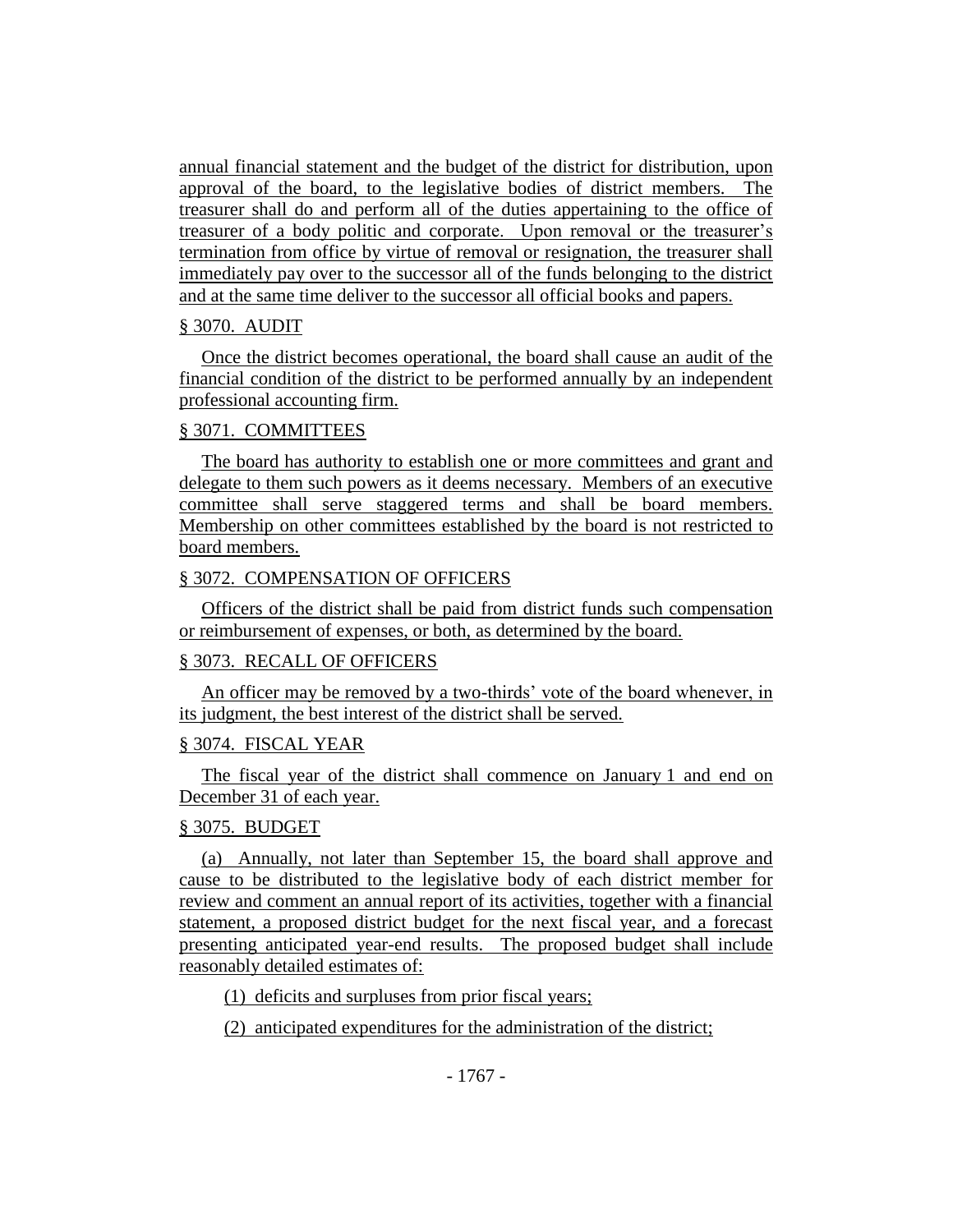(3) anticipated expenditures for the operation and maintenance of any district communications plant;

(4) payments due on obligations, long-term contracts, leases, and financing agreements;

(5) payments due to any sinking funds for the retirement of district obligations;

(6) payments due to any capital or financing reserve funds;

(7) anticipated revenues from all sources; and

(8) such other estimates as the board deems necessary to accomplish its purpose.

(b) Coincident with a regular meeting thereof, the board shall hold a public hearing not later than November 1 of each year to receive comments from the legislative bodies of district members and hear all other interested persons regarding the proposed budget. Notice of such hearing shall be given to the legislative bodies of district members at least 30 days prior to such hearing. The board shall give consideration to all comments received and make such changes to the proposed budget as it deems advisable.

(c) Annually, not later than December 1, the board shall adopt the budget and appropriate the sums it deems necessary to meet its obligations and operate and carry out the district's functions for the next ensuing fiscal year.

(d) Actions or resolutions of the board for the annual appropriations of any year shall not cease to be operative at the end of the fiscal year for which they were adopted. Appropriations made by the board for the various estimates of the budget shall be expended only for such estimates, but by majority vote of the board the budget may be amended from time to time to transfer funds between or among such estimates. Any balance left or unencumbered in any such budget estimate, or the amount of any deficit at the end of the fiscal year, shall be included in and paid out of the operating budget and appropriations in the next fiscal year. All such budget amendments shall be reported by the district treasurer to the legislative bodies of each district member within 14 days of the end of the fiscal year.

(e) Financial statements and audit results shall be delivered to the legislative bodies of each district member within 10 days of delivery to the board.

#### § 3076. INDEBTEDNESS

The board may borrow money through the issuance of notes of the district for the purpose of paying current expenses of the district. Such notes shall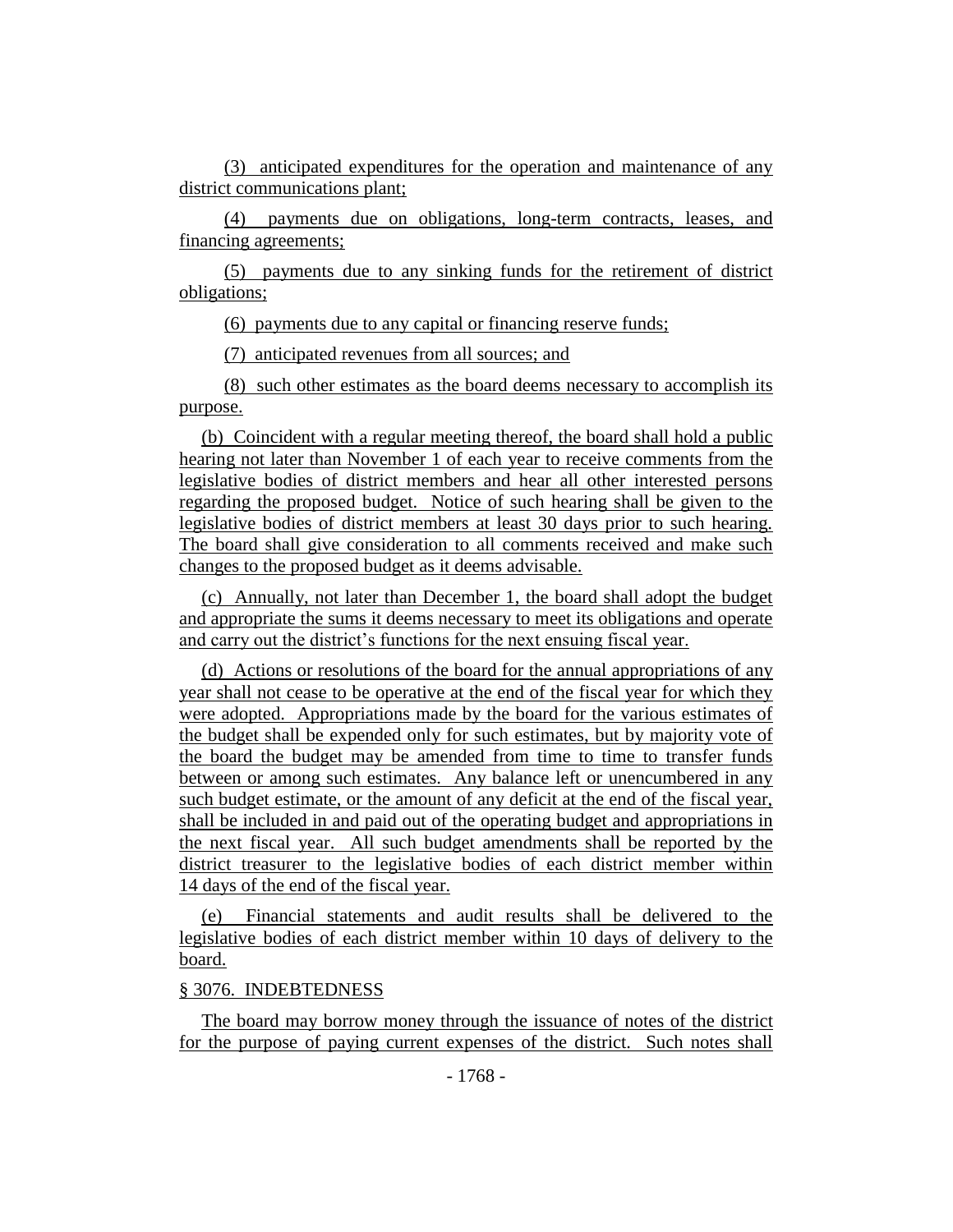mature within one year, and may be refunded in the manner provided by law, and shall be payable solely from the district's operating revenues. The governing board may borrow money in anticipation of the receipt of grants-in-aid from any source and any revenues. Such notes shall mature within one year, but may be renewed as provided by general law.

## § 3077. PLEDGE OF REVENUES

(a) When the board, at a regular or special meeting called for such purpose, determines by resolution passed by a vote of a majority of members present and voting that the public interest or necessity demands communications plant improvements, or a long-term contract, and that the cost of the same will be too great to be paid out of the ordinary annual income and revenue of the district, the board may pledge communications plant net revenues and enter into long-term contracts to provide for such improvements. A "long-term contract" means an agreement in which the district incurs direct or conditional obligations for which the costs are too great to be paid out of the ordinary annual income and revenues of the district, in the judgment of the board. It includes an agreement authorized under 24 V.S.A. § 1789, wherein performance by the district is conditioned upon periodic appropriations. The term "communications plant improvements" includes improvements that may be used for the benefit of the public, whether or not publicly owned or operated.

(b) The pledge of communications plant net revenues, and other obligations allowed by law, may be authorized for any purpose permitted by this chapter, 24 V.S.A. chapter 53, subchapter 2, and chapter 54, or any other applicable statutes. A communications plant is declared to be a project within the meaning of 24 V.S.A. § 1821(4).

## § 3078. SINKING AND RESERVE FUNDS

(a) The board may establish and provide for sinking and reserve funds, however denominated, for the retirement and security of pledges of communications plant net revenue, or for long-term contracts. When so established, such funds shall be kept intact and separate from other monies at the disposal of the district, and shall be accounted for as a pledged asset for the purpose of retiring or securing such obligations or contracts. The cost of payments to any sinking or reserve fund shall be included in the annual budget of the district.

(b) The board shall establish and provide for a capital reserve fund to pay for communications plant improvements, replacement of worn out buildings and equipment, and planned and unplanned major repairs in furtherance of the purpose for which the district was created. Any such capital reserve fund shall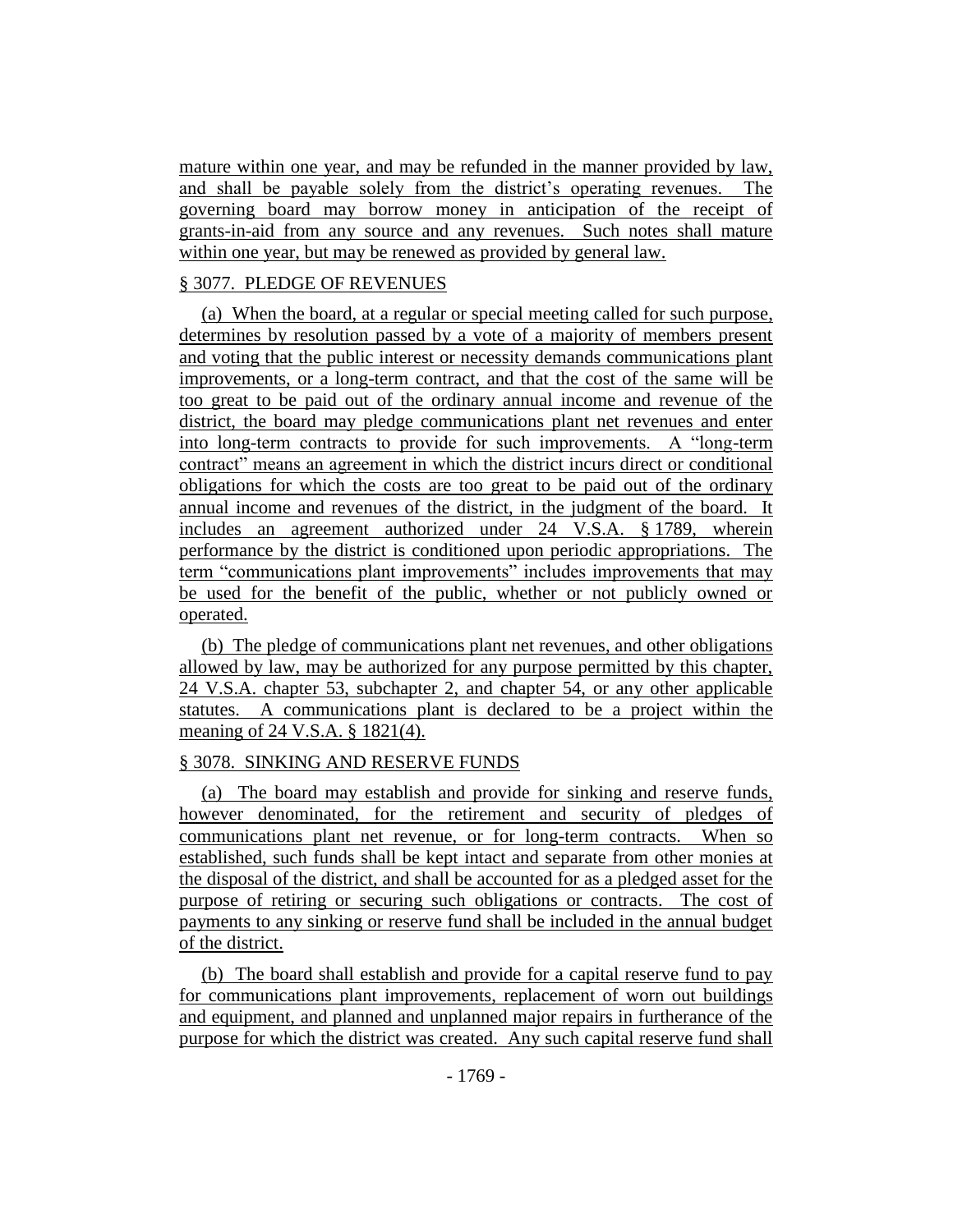be kept in a separate account and invested as are other public funds and shall be expended for such purposes for which established. The cost of payments to any capital reserve fund shall be included in the annual budget of the district.

### § 3079. SERVICE FEES

The board may from time to time establish and adjust service, subscription, access, and utility fees for the purpose of generating revenues from the operation of its communications plant.

### § 3080. SPECIAL MEETINGS

(a) The board may call a special meeting of the district when it deems it necessary or prudent to do so and shall call a special meeting of the district when action by the voters is necessary under this chapter. In addition, the board shall call a special meeting upon receipt of a petition signed by at least five percent of the registered voters within the district, or upon request of at least 25 percent of district members evidenced by formal resolutions of the legislative bodies of such members or by petitions signed by at least five percent of the member's registered voters. The board may rescind the call of a special meeting called by it but not a special meeting called as provided in this subsection. The board may schedule the date of such special meetings to coincide with the date of annual municipal meetings, primary elections, general elections, or similar meetings when the electorate within the district members will be voting on other matters.

(b) At any special meeting of the district, voters of each district member shall cast their ballots at such polling places within the municipality of their residence as shall be determined by the board of the district in cooperation with the boards of civil authority of each district member.

(c) Not less than three nor more than 14 days prior to any special meeting, at least one public hearing shall be held by the board at which time the issues under consideration shall be presented and comments received. Notice of such public hearing shall include the publication of a warning in a newspaper of general circulation in the district at least once a week, on the same day of the week, for three consecutive weeks, the last publication not less than five nor more than 10 days before the public hearing. Such notice may be included in the warning called for in subsection (d) of this section.

(d) The board shall warn a special meeting by filing a notice with the clerk of each district member and by posting a notice in at least five public places in each municipality in the district not less than 30 nor more than 40 days before the meeting. In addition, the warning shall be published in a newspaper of general circulation in the district once a week on the same day of the week for three consecutive weeks before the meeting, the last publication to be not less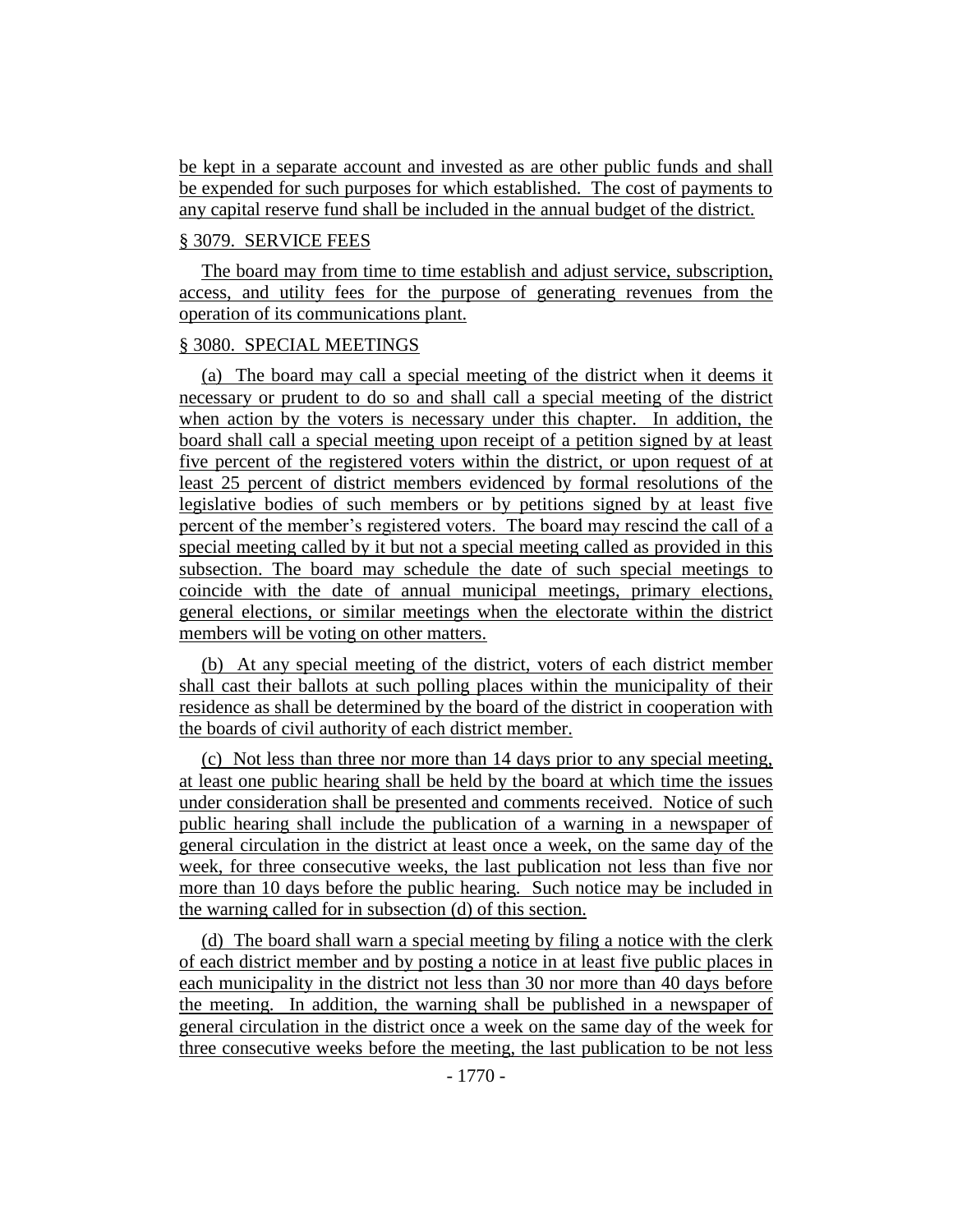than five nor more than 10 days before the meeting.

(e) The original warning of any special meeting of the district shall be signed by a majority of the board and shall be filed with the clerk before being posted.

(f) The posted and published warning notification shall include the date, time, place, and nature of the meeting. It shall, by separate articles, specifically indicate the business to be transacted and the questions to be voted upon.

(g) The Australian ballot system shall be used at all special meetings of the district when voting is to take place. Ballots shall be commingled and counted under the supervision of the district clerk.

(h) All legal voters of the district members shall be legal voters of the district. The district members shall post and revise checklists in the same manner as for municipal meetings prior to any district meeting at which there will be voting.

(i) At all special meetings, the provisions of 17 V.S.A. chapter 51 regarding election officials, voting machines, polling places, absentee voting, process of voting, count and return of votes, validation, recounts and contest of elections, reconsideration or rescission of vote, and jurisdiction of courts shall apply except where clearly inapplicable. The clerk shall perform the functions assigned to the Secretary of State under that chapter. The Washington Superior Court shall have jurisdiction over petitions for recounts. Election expenses shall be borne by the district, unless within 30 days of the date of such resolution there is filed with the clerk of the district a request to call a special district meeting under this section to consider a proposition to rescind such resolution.

§ 3081. WITHDRAWAL OF A MEMBER MUNICIPALITY

A district member may withdraw from the district upon the terms and conditions specified below:

(1) Prior to the district pledging communications plant net revenues, or entering into a long-term contract, or contract subject to annual appropriation, a district member may vote to withdraw in the same manner as the vote for admission to the district. If a majority of the voters of a district member present and voting at a meeting duly warned for such purpose votes to withdraw from the district, the vote shall be certified by the clerk of that municipality and presented to the board. Thereafter, the board shall give notice to the remaining district members of the vote to withdraw and shall hold a meeting to determine if it is in the best interest of the district to continue to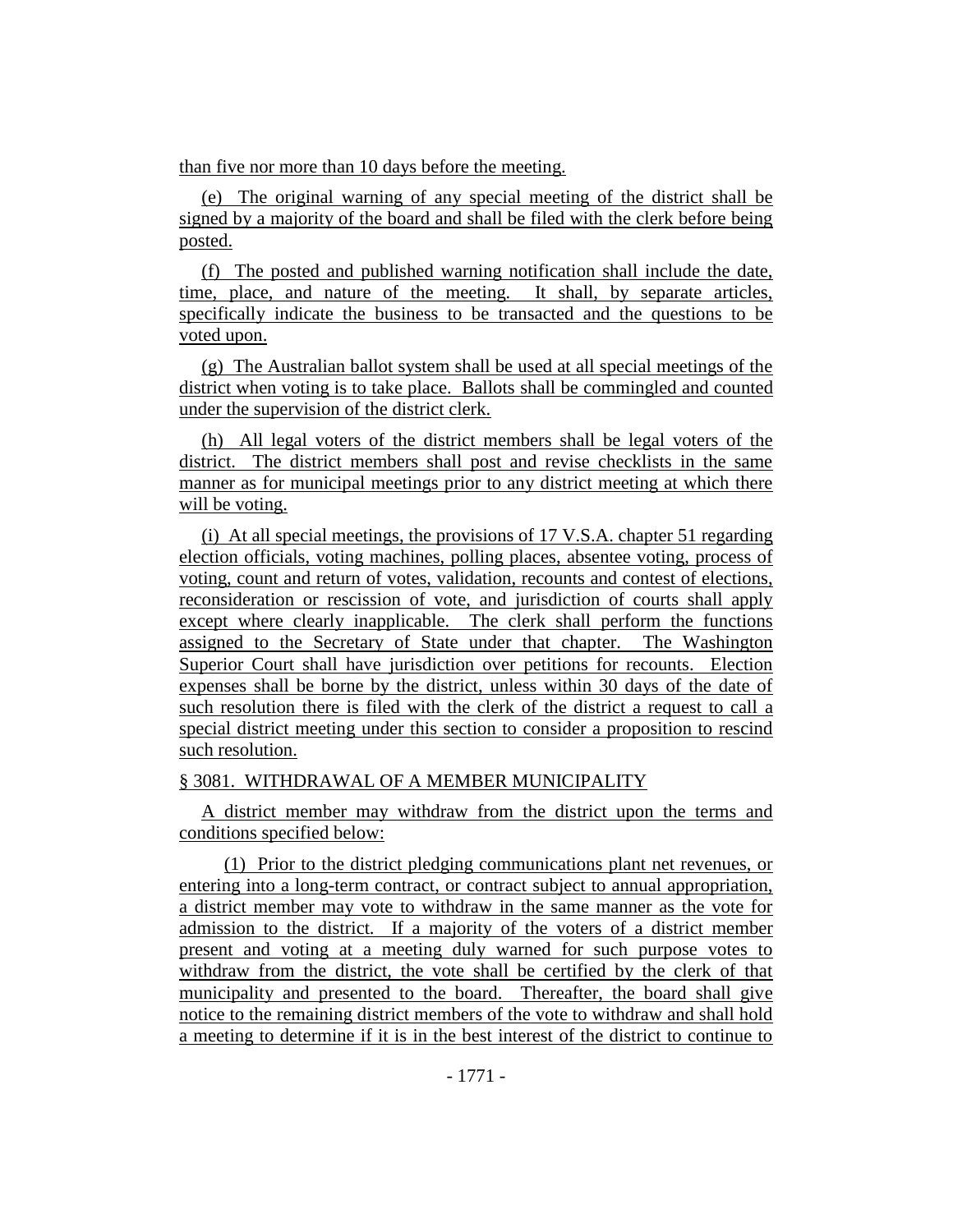exist. Representatives of the district members shall be given an opportunity to be heard at such meeting together with any other interested persons. After such a meeting, the board may declare the district dissolved immediately or as soon thereafter as its financial obligations and of each district member on account thereof have been satisfied, or it may declare that the district shall continue to exist despite the withdrawal of such member. The membership of the withdrawing municipality shall terminate as soon after such vote to withdraw as any financial obligations of the withdrawing municipality have been paid to the district.

(2) After the district has pledged communications plant net revenues, or entered into a long-term contract or contract subject to annual appropriations, a district member may vote to withdraw in the same manner as the vote for admission to the district. It shall be a condition that the withdrawing municipality shall enter into a written agreement with the district whereby such municipality shall be obligated to continue to pay its share of any contract obligations incurred by the district for the remaining term of the contract term.

### § 3082. ADMISSION OF DISTRICT MEMBERS

The board may authorize the inclusion of additional district members in the communications union district upon such terms and conditions as it in its sole discretion shall deem to be fair, reasonable, and in the best interests of the district. The legislative body of any nonmember municipality which desires to be admitted to the district shall make application for admission to the board. The board shall determine the financial, economic, governance, and operational effects that are likely to occur if such municipality is admitted and thereafter either grant or deny authority for admission of the petitioning municipality. If the board grants such authority, it shall also specify any terms and conditions, including financial obligations, upon which such admission is predicated. Upon resolution of the board, such applicant municipality shall become and thereafter be a district member.

#### § 3083. DISSOLUTION

(a) If the board by resolution approved by two-thirds of all the votes entitled to be cast determines that it is in the best interests of the public, the district members, and the district that such district be dissolved, and if the district then has no outstanding obligations under pledges of communications plant net revenue, long-term contracts, or contracts subject to annual appropriation, or will have no such debt or obligation upon completion of the plan of dissolution, it shall prepare a plan of dissolution and thereafter adopt a resolution directing that the question of such dissolution and the plan of dissolution be submitted to the voters of the district at a special meeting thereof duly warned for such purpose. If a majority of the voters of the district present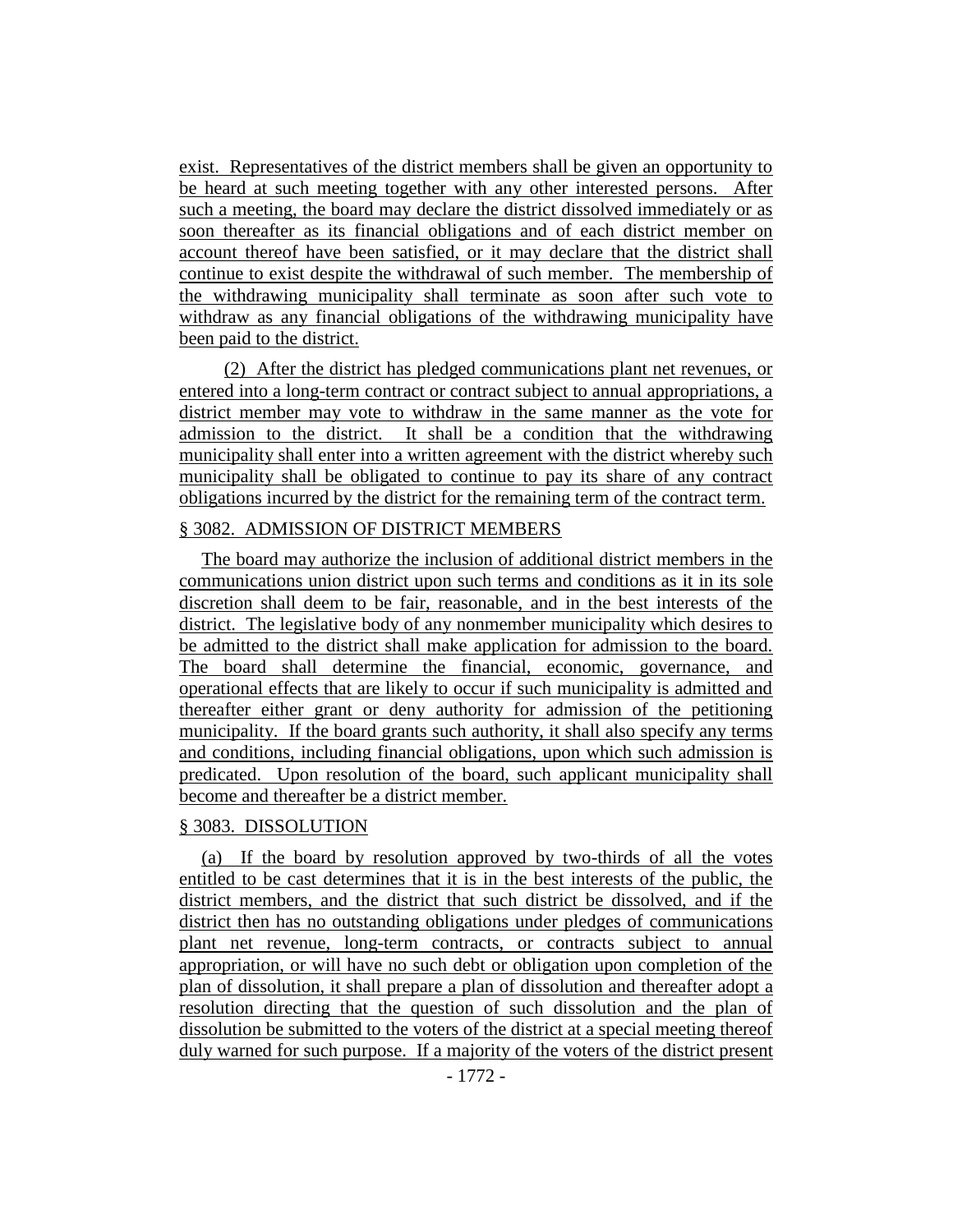and voting at such special meeting shall vote to dissolve the district and approve the plan of dissolution, the district shall cease to conduct its affairs except insofar as may be necessary for the winding up thereof. The board shall immediately cause a notice of the proposed dissolution to be mailed to each known creditor of the district and to the Secretary of State and shall proceed to collect the assets of the district and apply and distribute them in accordance with the plan of dissolution.

(b) The plan of dissolution shall:

(1) identify and value all unencumbered assets;

(2) identify and value all encumbered assets;

(3) identify all creditors and the nature or amount of all liabilities and obligations;

(4) identify all obligations under long-term contracts and contracts subject to annual appropriation;

(5) specify the means by which assets of the district shall be liquidated and all liabilities and obligations paid and discharged, or adequate provision made for the satisfaction thereof;

(6) specify the means by which any assets remaining after discharge of all liabilities shall be liquidated if necessary; and

(7) specify that any assets remaining after payment of all liabilities shall be apportioned and distributed among the district members according to a formula based upon population.

(c) When the plan of dissolution has been implemented, the board shall adopt a resolution certifying that fact to the district members whereupon the district shall be terminated, and notice thereof shall be delivered to the Secretary of the Senate and the Clerk of the House of Representatives in anticipation of confirmation of dissolution by the General Assembly.

Sec. 21. EAST CENTRAL VERMONT TELECOMMUNICATIONS DISTRICT

The East Central Vermont Telecommunications District approved by the voters of the Towns of Norwich, Randolph, Sharon, Strafford, and Woodstock on March 3, 2015, qualifies as a communications union district under 30 V.S.A. chapter 82, if so approved by the legislative body of each municipality after enactment of 30 V.S.A. chapter 82.

\* \* \* VEDA Loans to Telecommunications Union Districts \* \* \*

Sec. 22. 10 V.S.A. § 212 is amended to read: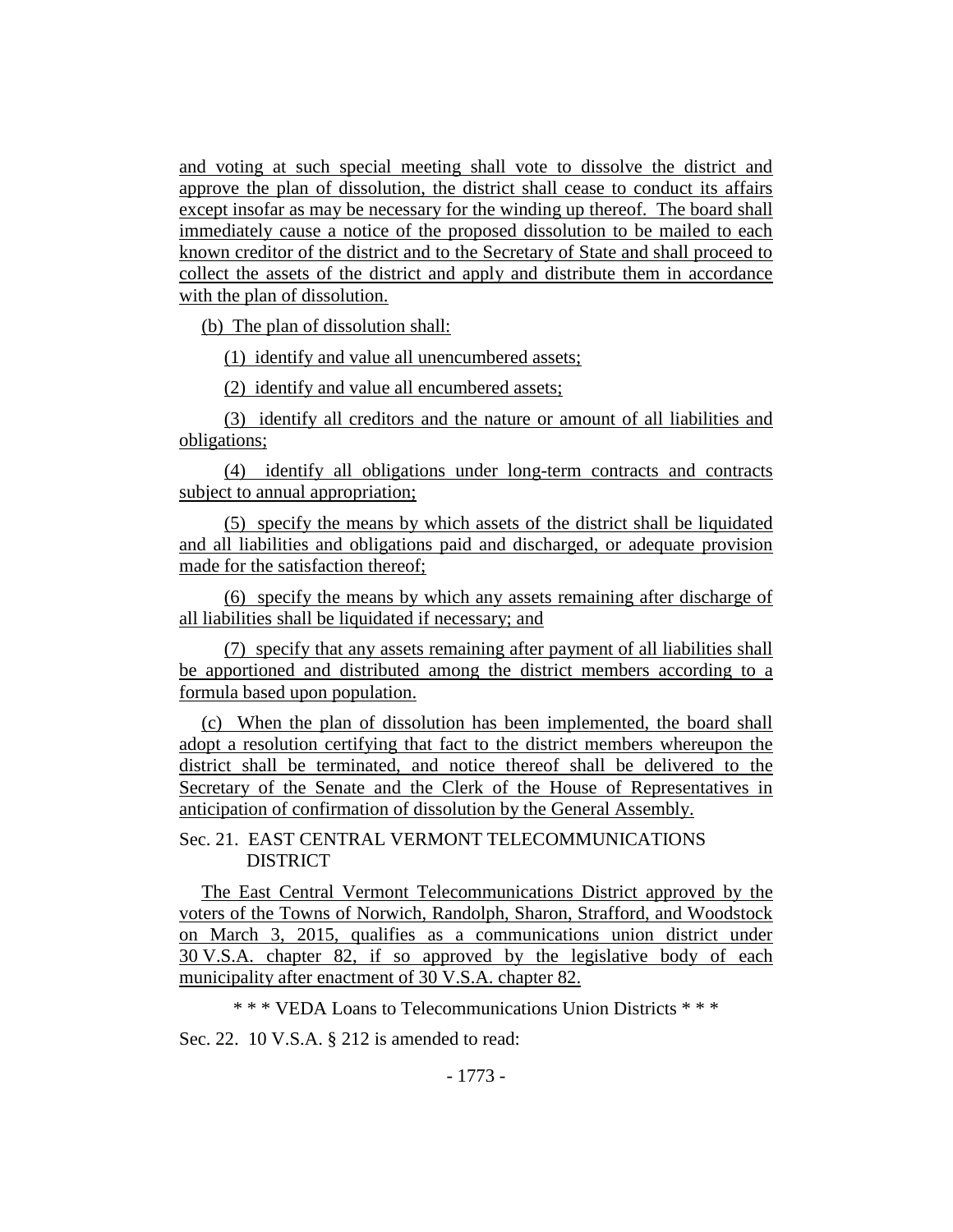### § 212. DEFINITIONS

As used in this chapter:

\* \* \*

(6) "Eligible facility" or "eligible project" means any industrial, commercial, or agricultural enterprise or endeavor approved by the authority that meets the criteria established in the Vermont Sustainable Jobs Strategy adopted by the Governor under section 280b of this title, including land and rights in land, air, or water, buildings, structures, machinery, and equipment of such eligible facilities or eligible projects, except that an eligible facility or project shall not include the portion of an enterprise or endeavor relating to the sale of goods at retail where such goods are manufactured primarily out of state, and except further that an eligible facility or project shall not include the portion of an enterprise or endeavor relating to housing. Such enterprises or endeavors may include:

\* \* \*

(N) industrial park planning, development, or improvement; or

(O) for purposes of subchapter 5 of this chapter, a telecommunications plant, as defined in 24 V.S.A. § 1911(2), owned by a municipality individually or in concert with one or more other municipalities as a communications union district established under 30 V.S.A. chapter 82; or

(P) any combination of the foregoing activities, uses, or purposes. An eligible facility may include structures, appurtenances incidental to the foregoing such as utility lines, storage accommodations, offices, dependent care facilities, or transportation facilities.

\* \* \*

Sec. 23. 10 V.S.A. § 261 is amended to read:

#### § 261. ADDITIONAL POWERS

In addition to powers enumerated elsewhere in this chapter, the Authority may:

(1) make loans secured by mortgages, which may be subordinate to one or more prior mortgages, upon application by the proposed mortgagor, who may be a private corporation, partnership  $\Theta$ , person, or municipality financing an eligible project described in subdivision 212(6) of this title, upon such terms as the Authority may prescribe, for the purpose of financing the establishment or expansion of eligible facilities. Such loans shall be made from the Vermont Jobs Fund established under subchapter 3 of this chapter. The Authority may provide for the repayment and redeposit of such loans in the manner provided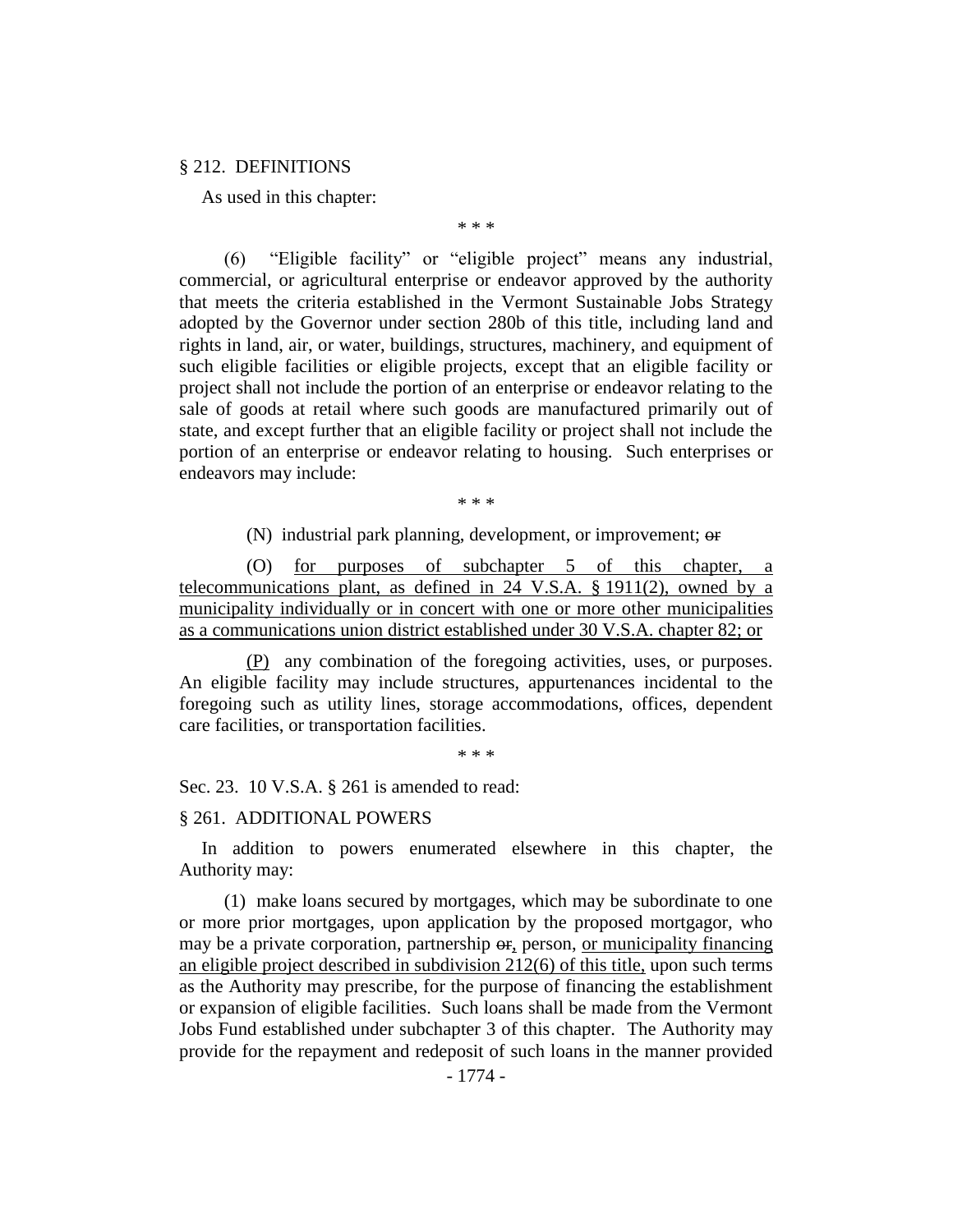hereinafter.

\* \* \*

Sec. 24. 10 V.S.A. § 262 is amended to read:

#### § 262. FINDINGS

Before making any loan, the Authority shall receive from an applicant a loan application in such form as the Authority may by regulation prescribe, and the Authority, or the Authority's loan officer pursuant to the provisions of subdivision 216(15) of this title, shall determine and incorporate findings in its minutes that:

\* \* \*

(5) The principal obligation of the Authority's mortgage does not exceed \$1,500,000.00 which may be secured by land and buildings or by machinery and equipment, or both; unless:

(A) an integral element of the project consists of the generation of heat or electricity employing biomass, geothermal, methane, solar, or wind energy resources to be primarily consumed at the project, in which case the principal obligation of the Authority's mortgage does not exceed \$2,000,000.00, which may be secured by land and by buildings, or machinery and equipment, or both; such principal obligation does not exceed 40 percent of the cost of the project; and the mortgagor is able to obtain financing for the balance of the cost of the project from other sources as provided in the following section; or

(B) a single loan for which the principal amount of the Authority's mortgage does not exceed \$3,000,000.00 for an eligible facility consisting of a municipal telecommunications plant, as defined in 24 V.S.A. § 1911(2); or

\* \* \*

Sec. 25. 10 V.S.A. § 263 is amended to read:

### § 263. MORTGAGE LOAN; LIMITATIONS

\* \* \*

(b) Any loan of the authority Authority under this subchapter shall be for a period of time and shall bear interest at such rate as determined by the authority Authority and shall be secured by a mortgage on the eligible facility for which the loan was made or upon the assets of a municipal communications plant, including the net revenues derived from the operation thereof, or both. The mortgage may be subordinate to one or more prior mortgages, including the mortgage securing the obligation issued to secure the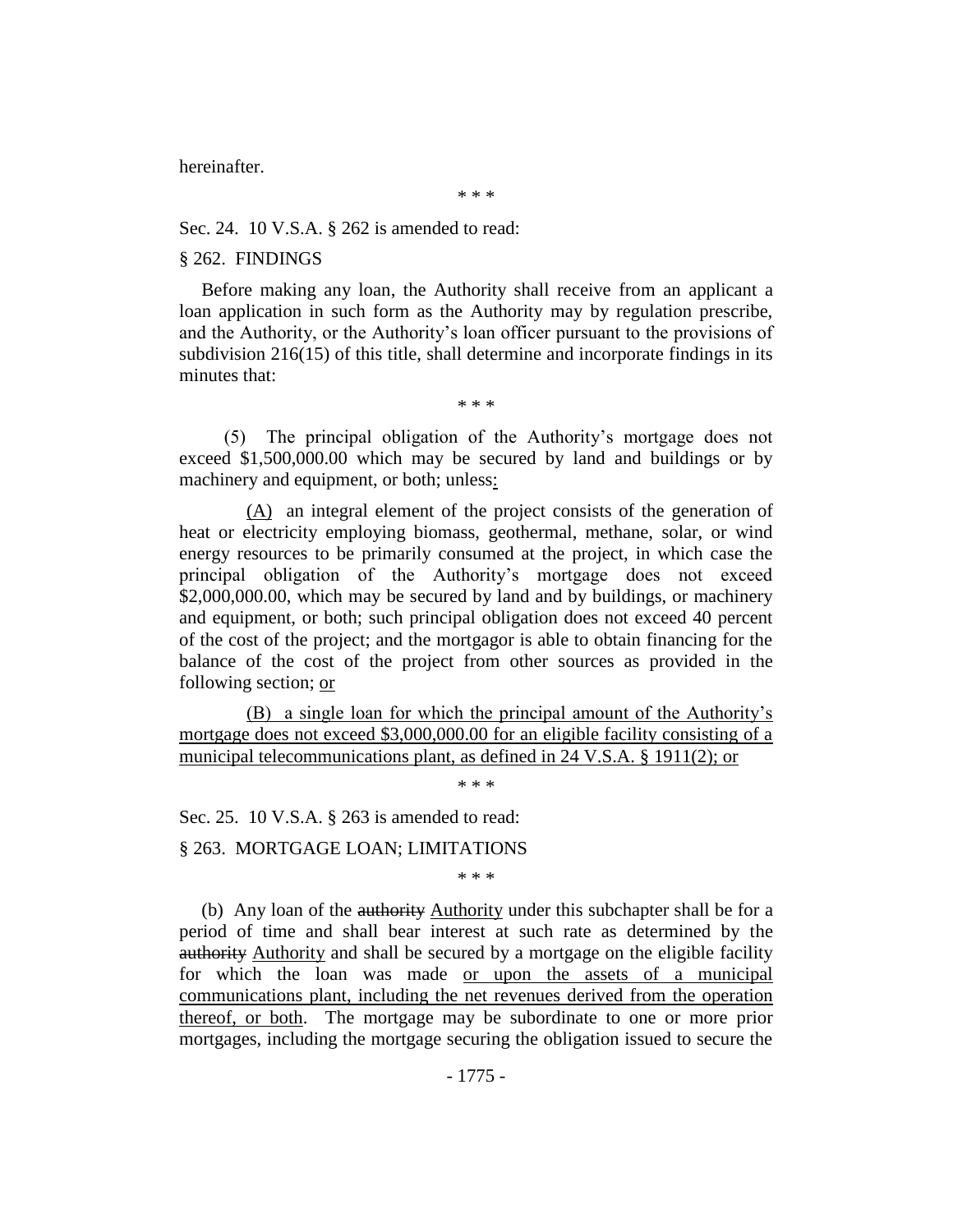commitment of funds from the independent and responsible sources and used in the financing of the economic development project. Monies loaned by the authority shall be withdrawn from the Vermont jobs fund fund and paid over to the mortgagor in such manner as provided and prescribed by the rules and regulations of the authority. All payments of principal and interest on the loans shall be deposited by the authority in the Vermont jobs fund.

\* \* \*

(h) All actions of a municipality taken under this subchapter for the financing of an eligible project described in subsection 212(b) shall be as authorized in section 245 of this title.

(i) The provisions of section 247 of this title shall apply to the financing of an eligible project described in subdivision 216(6) of this title.

\* \* \* Statutory Revision \* \* \*

# Sec. 26. STATUTORY REVISION

In its statutory revision capacity under 2 V.S.A. § 424, the Office of Legislative Council shall, where appropriate in 30 V.S.A. chapter 88:

(1) replace the words "Public Service Board" with the words "Department of Public Service";

(2) replace the word "Board" with the word "Commissioner"; and

(3) make other similar amendments necessary to effect the purposes of this act.

\* \* \* Effective Dates \* \* \*

## Sec. 27. EFFECTIVE DATES

(a) This act shall take effect on July 1, 2015, except that this section and Secs. 6(e) (Commissioner approval of all Vermont Telecommunications Contracts), 13 (conversion of a meteorological station to wireless telecommunications facility), 15 (retransmission fee reporting), 16 (E-911 operations and savings), 20 (telecommunications union district), 21 (ECFiber qualifies as telecommunications union district), 22–25 (municipal telecommunications projects eligible for VEDA lending), and 26 (statutory revision authority) shall take effect on passage.

(b) Secs. 17, 18, and 19 (transferring administration of the E-911 Board to the Department of Public Safety) shall take effect upon a finding by the Secretary of Administration that the administration of the E-911 system should be transferred to the Department of Public Safety not later than July 1, 2015.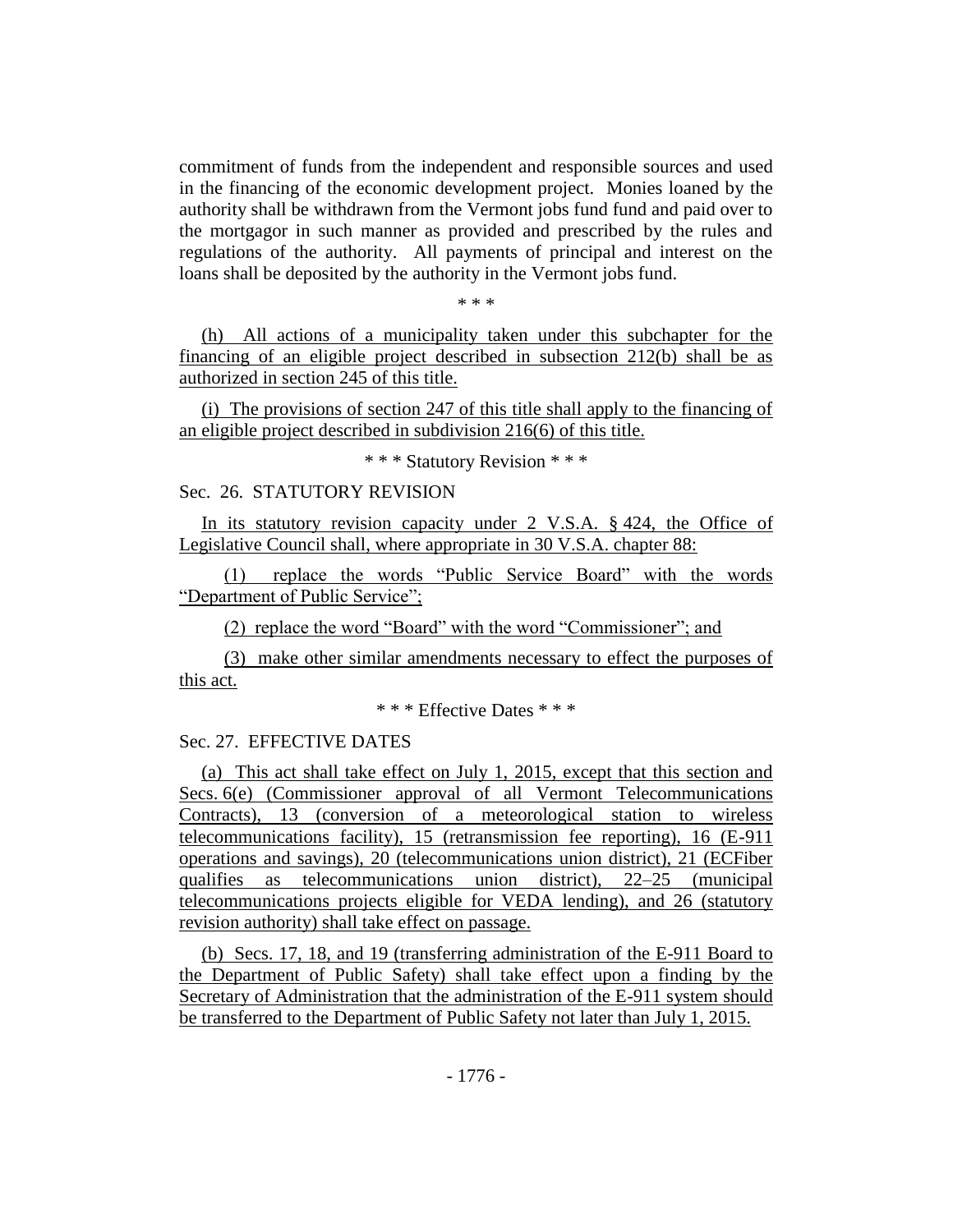And that after passage the title of the bill be amended to read:

An act relating to telecommunications.

(Committee vote: 6-0-1)

(For House amendments, see House Journal for March 31, 2015, pages 691- 706)

# **Reported favorably by Senator Kitchel for the Committee on Appropriations.**

(Committee vote: 6-0-1)

### **H. 269.**

An act relating to the transportation and disposal of excavated development soils legally categorized as solid waste.

### **Reported favorably with recommendation of proposal of amendment by Senator Bray for the Committee on Natural Resources & Energy.**

The Committee recommends that the Senate propose to the House to amend the bill by striking out all after the enacting clause and inserting in lieu thereof the following:

# Sec. 1. LEGISLATIVE FINDINGS

The General Assembly finds and declares that:

(1) polycyclic aromatic hydrocarbons (PAHs), arsenic, and lead may be considered hazardous materials under State law;

(2) PAHs, arsenic, and lead frequently are present in the environment as a result of atmospheric deposition of exhaust products from incomplete combustion of hydrocarbons, including oil, gasoline, coal, wood, and solid waste;

(3) arsenic and lead can be present as naturally occurring elements in soils;

(4) soils on properties within downtowns or village centers often contain PAHs, arsenic, or lead at levels that exceed the Vermont soil screening standards even though there is no identifiable, site-specific source of the PAHs, arsenic, or lead contamination on the property;

(5) presence of PAHs, arsenic, or lead due to atmospheric deposition or natural occurrence can complicate the development of properties in downtowns and village centers; and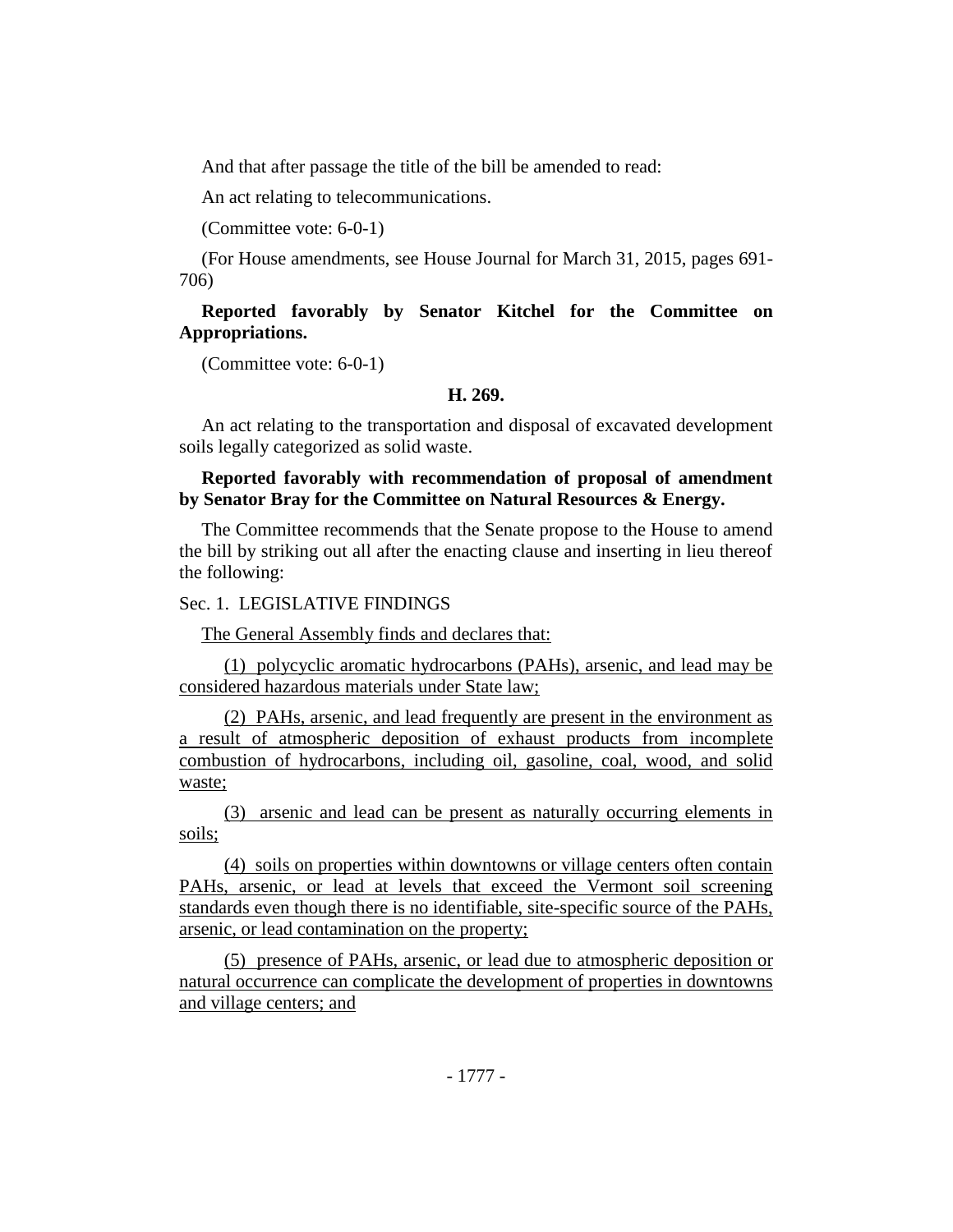(6) to facilitate development in downtowns and village centers, while also arranging for the proper disposition of contaminated soil, a process should be established to allow the transfer of soil containing PAHs, arsenic, or lead to receiving sites that meet criteria established by the Secretary of Natural Resources.

Sec. 2. 10 V.S.A. § 6602 is amended to read:

§ 6602. DEFINITIONS

As used in this chapter:

\* \* \*

(37) "Background concentration level" means the concentration level of PAHs, arsenic, or lead in soils, expressed in units of mass per mass, that is attributable to site contamination caused by atmospheric deposition or is naturally occurring and determined to be representative of statewide or regional concentrations through a scientifically valid means as determined by the Secretary.

(38) "Commencement of construction" means the construction of the first improvement on the land or to any structure or facility located on the land. "Commencement of construction" shall not mean soil testing or other work necessary for assessment of the environmental conditions of the land and subsurface of the land.

(39) "Development soils" means unconsolidated mineral and organic matter overlying bedrock that contains PAHs, arsenic, or lead in concentrations that:

(A) exceed the relevant soil screening level for residential soil;

(B) when managed in compliance with section 6604c, 6605, or 6605c of this title:

(i) pose no greater risk than the Agency-established soil screening value for the intended reuse of the property; and

(ii) pose no unreasonable risk to human health through a dermal, inhalation, or ingestion exposure pathway;

(C) does not leach compounds at concentrations that exceed groundwater enforcement standards; and

(D) does not result in an exceedance of Vermont groundwater enforcement standards.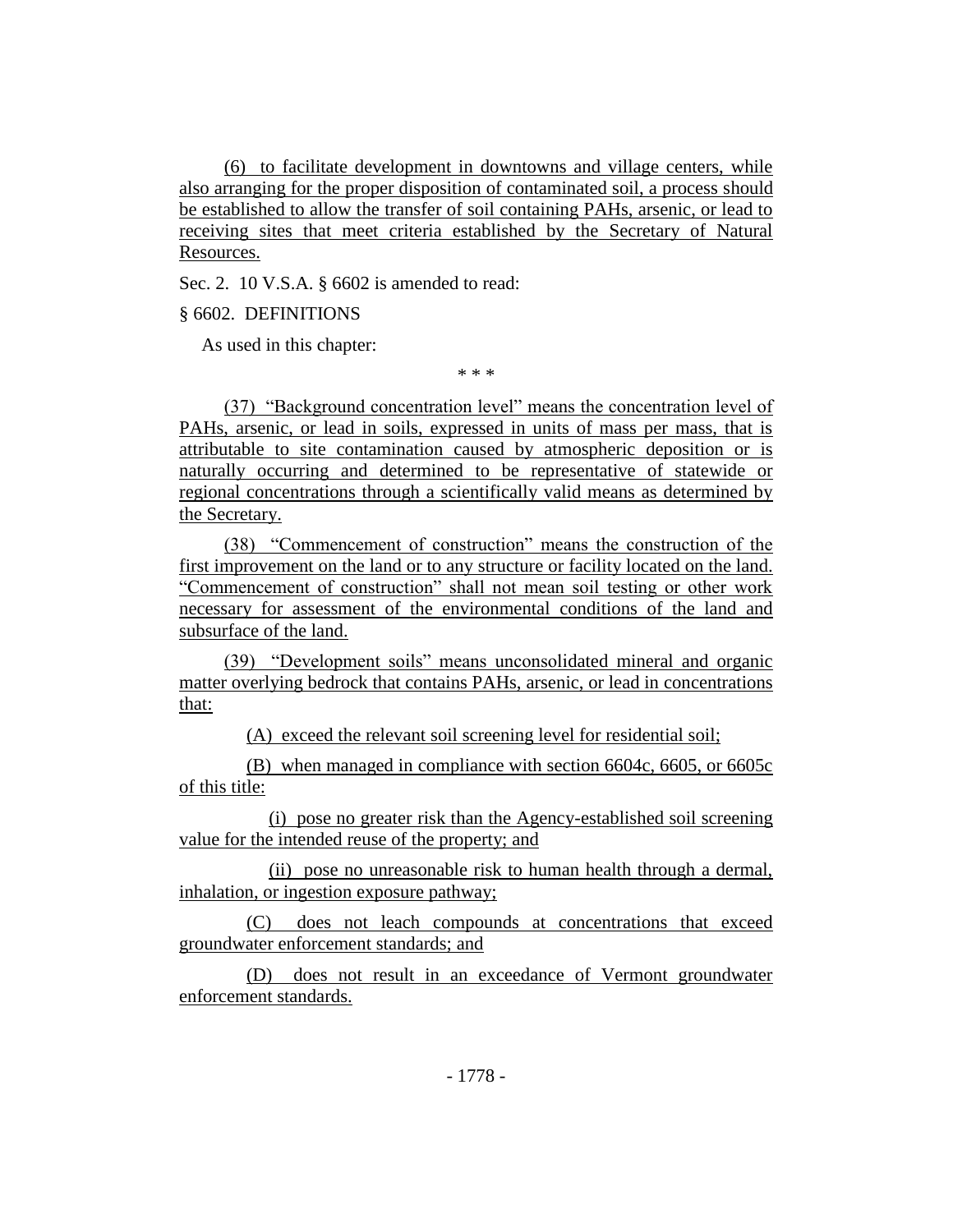(40) "Development soils concentration level" means those levels of PAHs, arsenic, or lead expressed in units of mass per mass, contained in the development soils.

(41) "Downtown development district" shall have the meaning stated in 24 V.S.A. § 2791(4).

(42) "Growth center" shall have the meaning stated in 24 V.S.A. § 2793c.

(43) "Neighborhood development area" shall have the meaning stated in 24 V.S.A. § 2793e.

(44) "Origin site" means a location where development soils originate.

(45) "PAHs" means polycyclic aromatic hydrocarbons.

(46) "Receiving site" means a location where development soils are deposited.

(47) "Receiving site concentration level" means those levels of PAHs, arsenic, or lead, expressed in units of mass per mass, that exist in soils at a receiving site.

(48) "TIF district" means a tax increment financing district created by a municipality pursuant to 24 V.S.A. § 1892.

(49) "Village center" shall have the meaning stated in 24 V.S.A.  $§$  2791(10).

Sec. 3. 10 V.S.A. § 6604c is added to read:

§ 6604c. MANAGEMENT OF DEVELOPMENT SOILS

(a)(1) The Secretary shall not require a person that manages development soils in a manner that meets the requirements of this section to take corrective action procedures pursuant to section 6615b or 6648 of this title or to obtain a solid waste certification under this chapter for the management, transport, or receipt of development soils, provided that:

(A) the soils are removed from an origin site located in a designated downtown development district, growth center, neighborhood development area, TIF district, or village center;

(B) the origin site or the receiving site of the development soils is not:

(i) the subject of a planned or ongoing removal action under the Comprehensive Environmental, Response, Compensation, and Liability Act (CERCLA), 42 U.S.C. § 9601 et seq.; or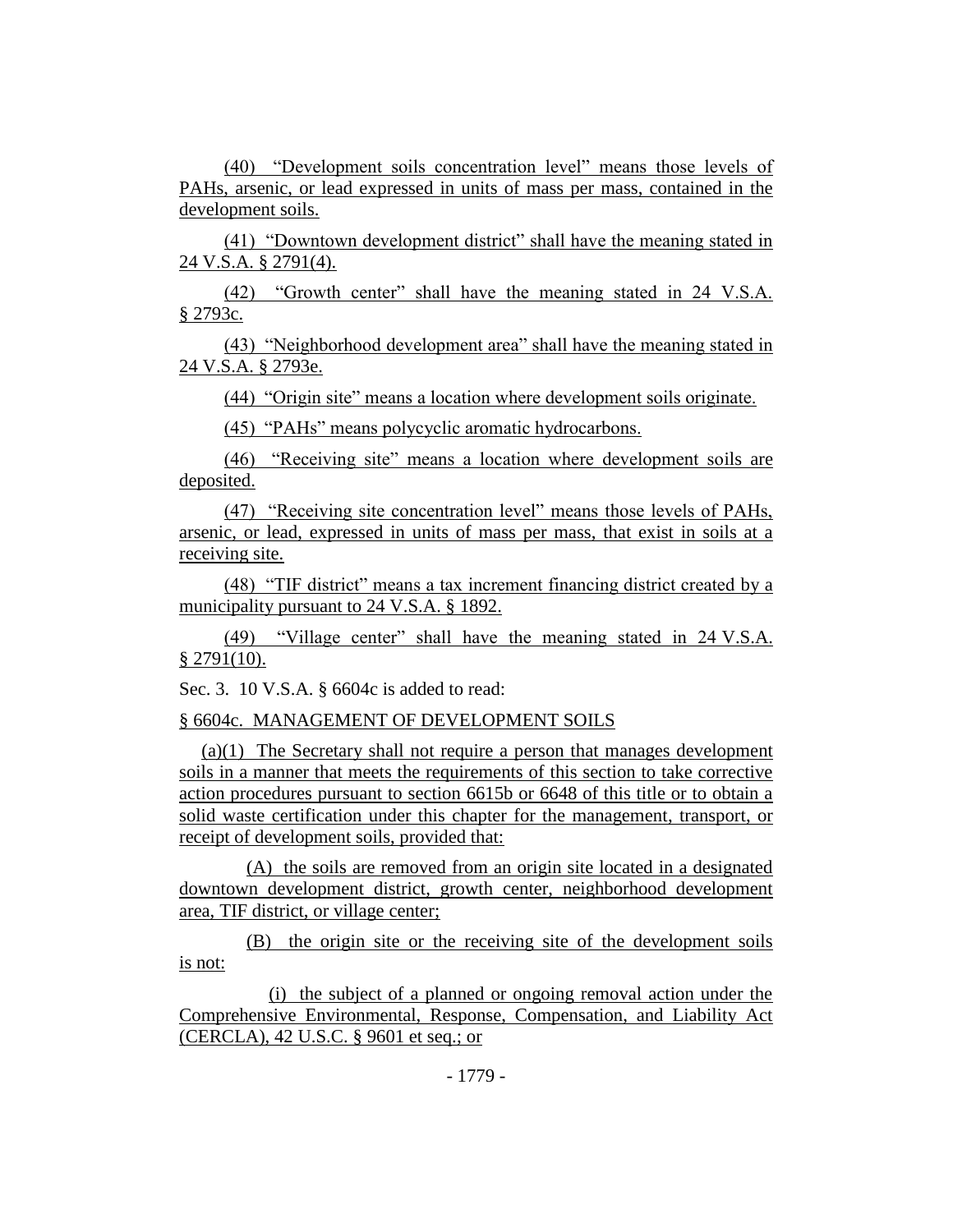(ii) listed or proposed for listing as a CERCLA site under 42 U.S.C. § 9605; and

(C) the investigation and management of development soils occur under plans submitted and approved pursuant to subsection (b) of this section.

(2) This section shall apply to the management of development soils only until the Secretary adopts rules under this chapter for the management of development soils, provided that those rules satisfy all of the requirements of subsection (d) of this section.

(b) Development soils cleanup requirements.

(1) The development and implementation of plans and work performed pursuant to plans under this section shall be supervised and certified by an environmental professional, as that term is defined in 40 C.F.R. § 312.10.

(2) Prior to the commencement of construction activities, a person applying to manage development soils under this subsection shall provide the Secretary with:

(A) complete investigation workplans for the origin site and the proposed receiving site that include:

(i) for the origin site, representative sampling and analysis of the development soil proposed for management under this section for PAHs, arsenic, and lead;

(ii) for the receiving site, representative in situ surface soil sampling and analysis for PAHs, arsenic, and lead;

(iii) at least one synthetic precipitation leachate procedure analysis representative of the development soil to determine likelihood of adverse impacts to groundwater; and

(iv) establishment of approximate seasonal depth to groundwater and underlying soil stratigraphy at the receiving site;

(B) a report of the results of any approved investigation workplan;

(C) the management plans for the origin site and proposed receiving site. which;

(i) shall demonstrate that the management of the development soils will meet all applicable Vermont Water Quality Standards and will not present an unreasonable threat to groundwater, surface water, human health, or the environment; and

(ii) for a receiving site, shall include a description of the siting, construction, operation, and closure of the receiving site; and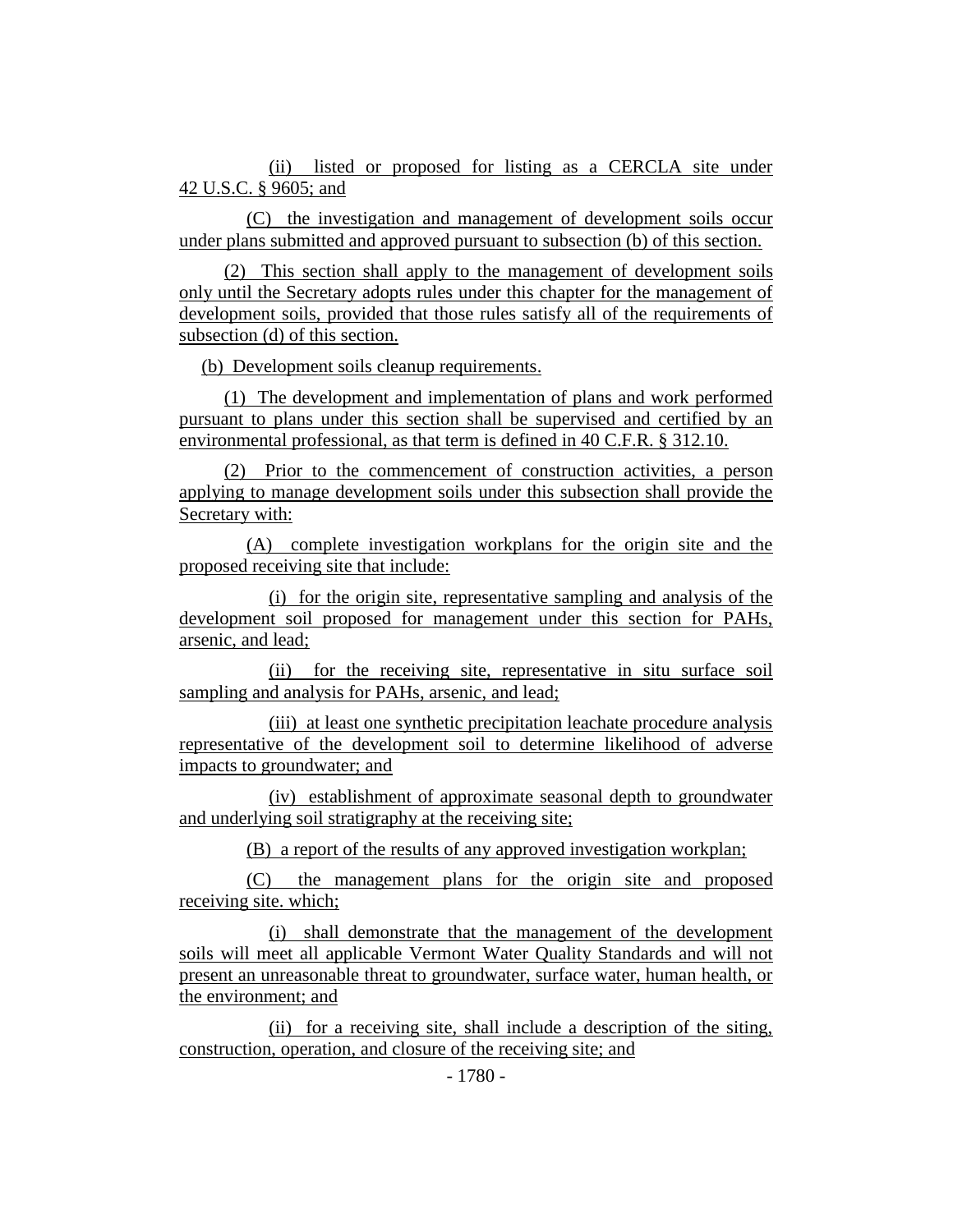(D) documentation that the development soils concentration levels are approximately equivalent to or less than the receiving site concentration levels for the same contaminants.

(3) Upon receipt of a complete work plan submitted under subdivision  $(b)(2)(A)$  of this section or a complete management plan submitted under subdivision  $(b)(2)(C)$  of this section, the Secretary shall make a final determination as to whether the investigation workplan or management plan submitted under this subsection satisfies the requirements of subdivision  $(b)(2)(A)$  of this section for investigation work plans or subdivision  $(b)(2)(C)$ of this section for management plans. Prior to making a final determination on a management plan under this section, the Secretary shall allow for a public comment period on the plan for no less than 14 days. The Secretary shall hold a public informational meeting on a management plan upon request from any person. The Secretary shall issue a final decision regarding the investigation work plan or management plan within 45 days of receipt of the respective plan.

(4) Upon the submission of a final report documenting implementation of the management plan, the Secretary shall make a final determination as to whether the developer has satisfied all requirements of the management plan within 45 days of receipt of the developer's request for such a determination.

(c) Notwithstanding the requirements under subdivision (b)(2) of this section for submission of required materials prior to the commencement of construction, development soils stockpiled on municipal properties as of the effective date of this section shall be eligible for management under the provisions of this section, provided that the requirements of subsection  $(a)(1)$ and (b) of this section are otherwise met.

(d) On or before July 1, 2016, the Secretary shall adopt rules that allow for the management of excavated soils requiring disposal that contain PAHs, arsenic, or lead in a manner that ensures protection of human health and the environment and promotes Vermont's traditional settlement patterns in compact village or city centers. At a minimum, the rules shall:

(1) include statewide or regional background concentration levels for PAHs, arsenic, and lead that are representative of typical soil concentrations and found throughout existing development areas;

(2) specify that development soils with concentration levels equal to or lower than the background concentration levels established by the Secretary shall not be defined as or required to be treated as solid waste;

(3) include criteria for determining site-specific maximum development soil concentration levels for PAHs, arsenic, and lead;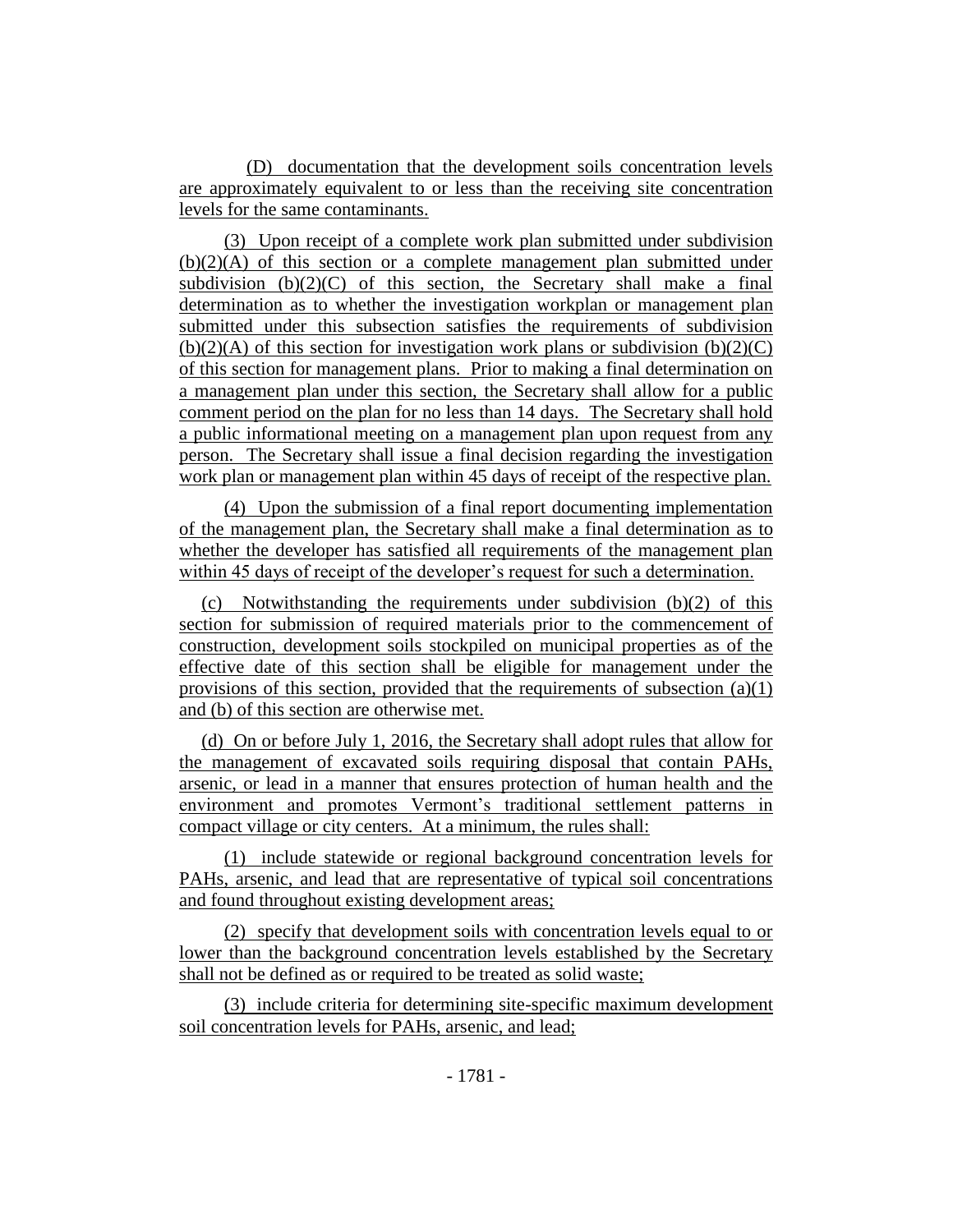(4) in addition to disposal at a certified waste facility, adopt procedures for the management or disposal of development soils that have concentration levels that exceed residential soil screening levels, but are below the sitespecific maximum development soils concentration levels;

(5) adopt a process to preapprove sites to receive development soils from multiple developments; and

(6) be designed to provide that the criteria established under subdivision (3) of this subsection and the process developed under subdivision (4) of this subsection shall be no less protective of human health and the environment than the standard for development soils and the process established under subsection (b) of this section.

(e) At any time, the Secretary may adopt by rule background and maximum concentration levels for other potentially hazardous material in soils such that the development soils containing these other materials would be categorized and treated according to the rules adopted by the Secretary under subsection (d) of this section.

Sec. 4. 10 V.S.A. § 6001(3)(D)(vi) is amended to read:

(vi) The construction of improvements for any one of the actions or abatements authorized in subdivision (I) of this subdivision (vi):

\* \* \*

(ff) The management of "development soils," as that term is defined in 10 V.S.A. § 6602(39), under a plan approved by the Secretary of Natural Resources under section 6604c of this title.

Sec. 5. CATEGORICAL SOLID WASTE CERTIFICATION

Development soils as defined in 10 V.S.A. § 6602(39) shall be eligible for disposal at a categorical disposal facility certified by the Secretary of Natural Resources for the disposal of development soils pursuant to 10 V.S.A. § 6605c.

Sec. 6. MANAGEMENT OF DEVELOPMENT SOILS AS ALTERNATIVE DAILY COVER

Development soils as defined in 10 V.S.A. § 6602(39) shall be eligible to be used as alternative daily cover at a solid waste facility certified pursuant to 10 V.S.A. § 6605.

Sec. 7. REPEAL

On July 1, 2016, 10 V.S.A. § 6604c(a), (b), and (c) are repealed.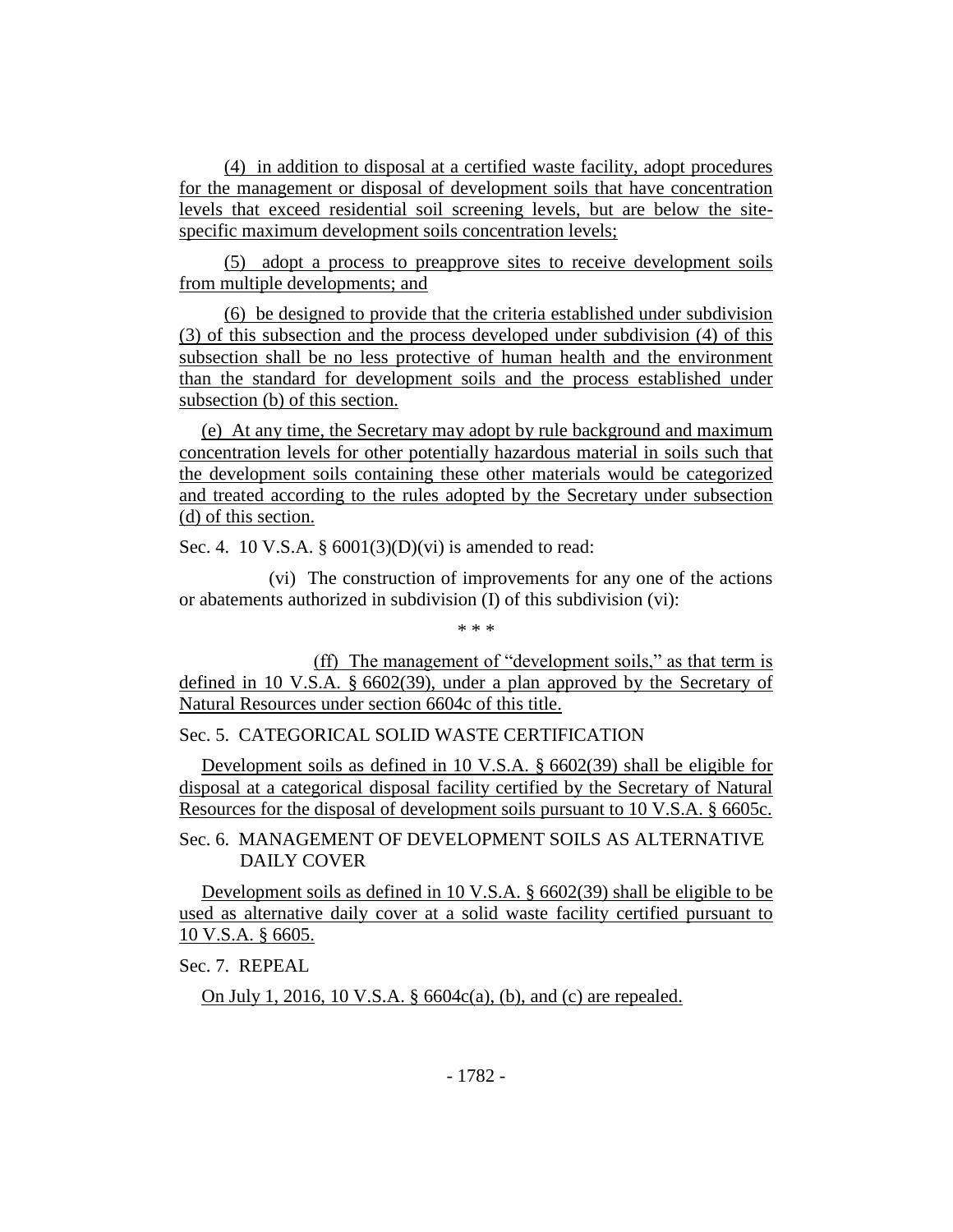### Sec. 8. EFFECTIVE DATE

This act shall take effect on passage.

(Committee vote: 3-1-1)

(For House amendments, see House Journal for March 17, 2015, page 422)

#### **H. 484.**

An act relating to miscellaneous agricultural subjects.

### **Reported favorably with recommendation of proposal of amendment by Senator Starr for the Committee on Agriculture.**

The Committee recommends that the Senate propose to the House to amend the bill by striking out all after the enacting clause and inserting in lieu thereof the following:

\* \* \* Agricultural Water Quality; Financial Assistance \* \* \*

Sec. 1. 6 V.S.A. § 4815(c) is amended to read:

(c) For purposes of As used in this section, "waste storage facility" means an impoundment made for the purpose of storing agricultural waste by constructing an embankment, excavating a pit or dugout, fabricating an in-ground or above-ground inground and aboveground structure, or any combination thereof. This section does not apply to concrete slabs used for agricultural waste management.

Sec. 2. 6 V.S.A. § 4820 is amended to read:

§ 4820. DEFINITIONS

For purposes of As used in this subchapter:

(1) "AAPs" means "accepted agricultural practices" as defined by the secretary of agriculture, food and markets Secretary of Agriculture, Food and Markets pursuant to subchapter 1 of this chapter.

(2) "Secretary" means the secretary of agriculture, food and markets Secretary of Agriculture, Food and Markets.

(3) "Agency" means the agency of agriculture, food and markets Agency of Agriculture, Food and Markets.

\* \* \*

(6) "Good standing" means the participant:

(A) does not have an active enforcement violation that has reached a final order with the Secretary; or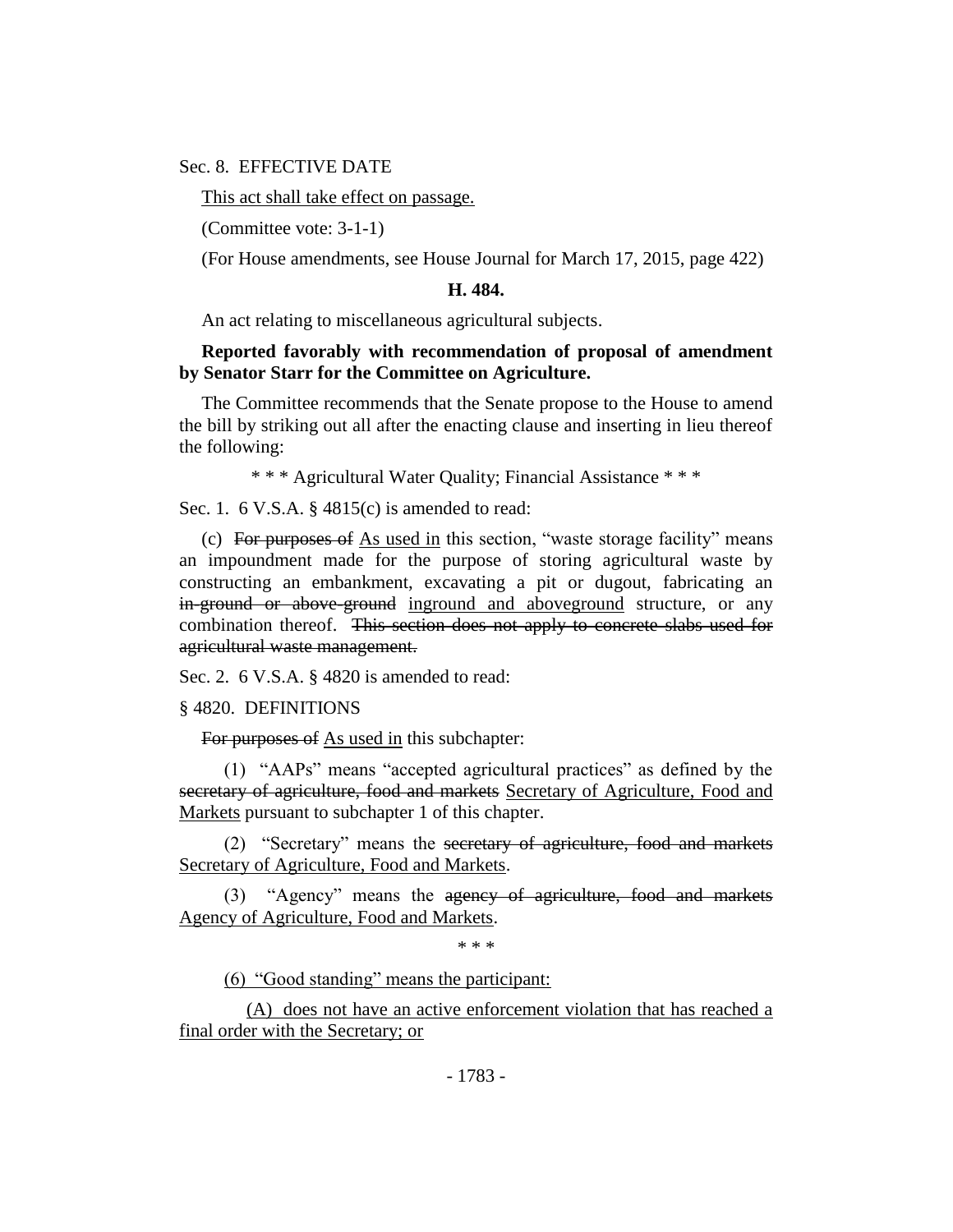(B) is in compliance with all terms of a current grant agreement or contract with the Agency.

Sec. 3. 6 V.S.A. § 4821 is amended to read:

§ 4821. ASSISTANCE PROGRAM CREATED; ADMINISTRATION

(a) Program created. A program is created to provide state State financial assistance to Vermont farmers in support of their voluntary construction of on-farm improvements and maintenance of acceptable operating standards designed to abate nonpoint source agricultural waste discharges into the waters of the state State of Vermont, consistent with goals of the federal Water Pollution Control Act and with state State water quality standards. The program shall be conducted in a manner which makes maximum use of federal financial aid for the same purpose, as provided by this subchapter, and which seeks to use the least costly methods available to accomplish the abatement required. The construction of temporary fencing intended to exclude livestock from entering surface waters of the state State shall be an on-farm improvement eligible for assistance under this subchapter when subject to a maintenance agreement entered into with the agency of agriculture, food and markets Agency of Agriculture, Food and Markets.

(b) Program administration. The secretary Secretary shall:

(1) administer Administer the state State assistance program, for which purpose the secretary Secretary shall coordinate with officials of the U.S. Department of Agriculture or other federal agencies, and shall adopt rules pursuant to 3 V.S.A. chapter 25 of Title 3 concerning farmer application and eligibility requirements, financial assistance award priorities, and other administrative and enforcement conditions; and.

(2)  $\frac{1}{2}$  may May provide technical assistance to individual farmers with the preparation of on-farm agricultural waste management plans, applications for state State and federal financial assistance awards, installation of on-farm improvements, and maintenance of acceptable operating standards during the life of a state assistance award contract term of the program grant agreement. For this purpose, state State employees of the agency Agency shall cooperate with federal employees of the U.S. Department of Agriculture or other federal agencies.

Sec. 4. 6 V.S.A. § 4822 is amended to read:

### § 4822. ELIGIBILITY FOR STATE ASSISTANCE

Vermont farmers shall be eligible to receive available state State financial assistance with the installation of on-farm improvements designed to control agricultural nonpoint source waste discharges, provided that: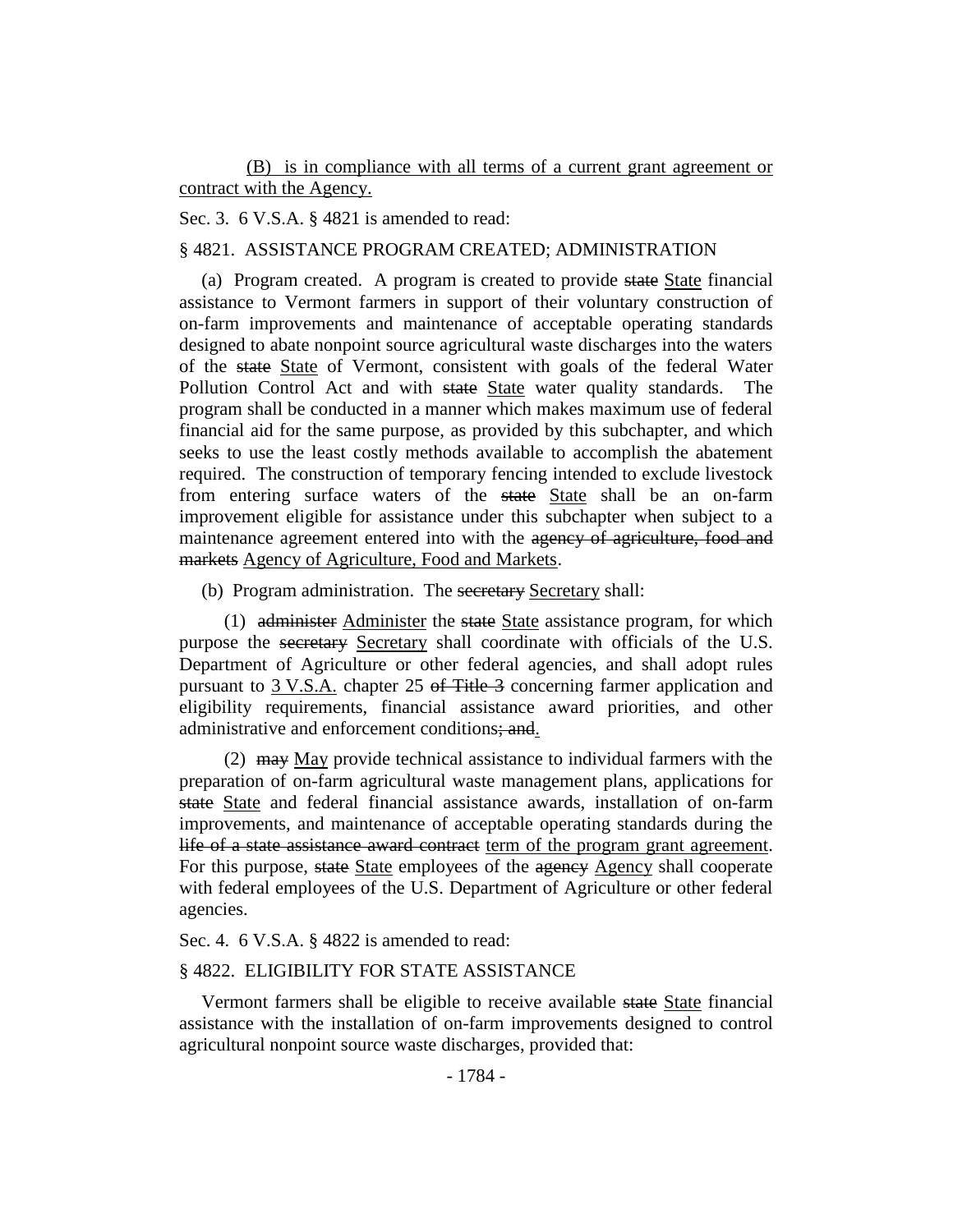(1) for farmers who also seek federal financial assistance for this purpose, the improvements:

(A) are eligible for federal assistance through programs of the U.S. Department of Agriculture; and

(B) are consistent with a "nutrient management plan" prepared by the Vermont field office of the NRCS, or with an animal waste management plan based on standards equivalent to those of the NRCS; or

(2) for farmers who decline to seek or accept federal financial assistance for this purpose, the improvements:

(A) are determined by the secretary Secretary to be equivalent to those eligible for federal assistance through programs of the U.S. Department of Agriculture; and

(B) are consistent with an animal waste management plan based on standards determined by the secretary Secretary to be equivalent to those of the NRCS.; and

(3) improvements will be constructed on a farm that is in good standing with the Secretary at the time of the award on all grant agreements, contract awards, or enforcement proceedings.

Sec. 5. 6 V.S.A. § 4824 is amended to read:

§ 4824. STATE FINANCIAL ASSISTANCE AWARDS

(a) State grant. State financial assistance awarded under this subchapter shall be in the form of a grant. When a State grant is intended to match federal financial assistance for the same on-farm improvement project, the State grant shall be awarded only when the federal financial assistance has also been approved or awarded. An applicant for a State grant shall pay at least 10 percent of the total eligible project cost. The dollar amount of a State grant shall be equal to the total eligible project cost, less 10 percent of the total as paid by the applicant, and less the amount of any federal assistance awarded, except that a State grant shall not exceed 90 percent of the total eligible project cost.

(b) Farmer contract. A State grant awarded to an applicant under this subchapter shall be awarded in accordance with a State contract grant containing contract terms substantially the same as those required for receipt of a federal award for the same purpose from the U.S. Department of Agriculture, except as provided by the Secretary by rule.

Sec. 6. 6 V.S.A. § 4826 is amended to read:

§ 4826. COST ASSISTANCE FOR WASTE STORAGE FACILITIES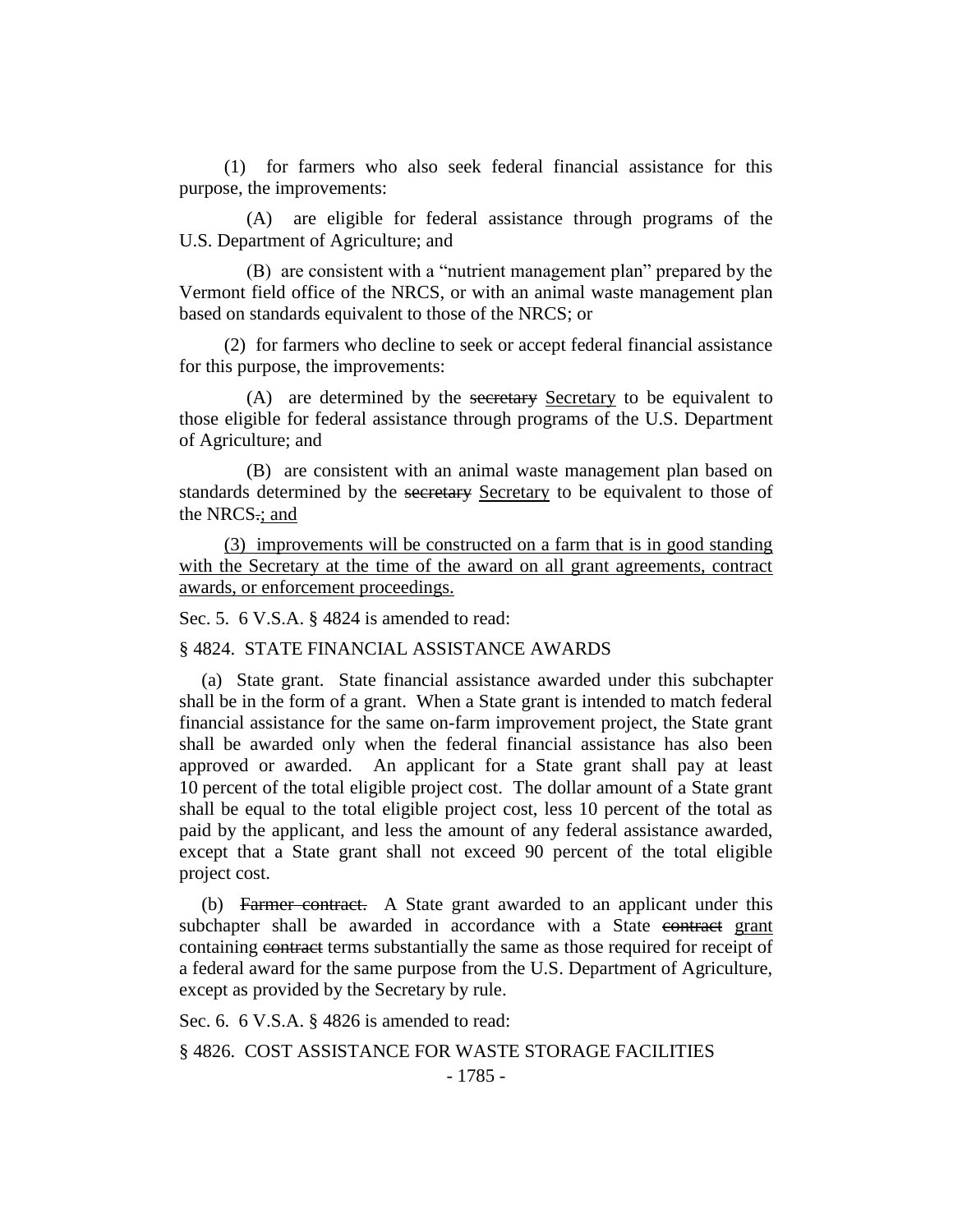(a) The owner or operator of a farm required under section 4815 of this title to design, construct, or modify a waste storage facility may apply in writing to the Secretary of Agriculture, Food and Markets for cost assistance. Using state State or federal funds, or both, a State assistance grant shall be awarded, subject to the availability of funds, to applicants. Such grants shall not exceed 90 percent of the cost of an adequately sized and designed waste storage facility and the equipment eligible for Natural Resources Conservation Service cost share assistance. Application for a State assistance grant shall be made in the manner prescribed by the Secretary. As used in this section, "waste storage facility" means an impoundment made for the purpose of storing agricultural waste by constructing an embankment, excavating a pit or dugout, fabricating an in-ground or above-ground structure, or any combination thereof. This section shall apply to concrete slabs used for agricultural waste management.

(b) If the Secretary lacks adequate funds necessary for the cost assistance awards required by subsection (a) of this section, the Secretary shall appear before the Emergency Board, as soon as possible, and shall request that necessary funds be provided. If the Emergency Board fails to provide adequate funds, the design and construction requirements for waste storage facilities under subsection 4815(b) of this title and the AAPs for groundwater, as they relate to a waste storage facility, shall be suspended for a farm with a waste storage facility subject to the requirements of subsection 4815(b) of this title until adequate funding becomes available. Suspension of the design and construction requirements of subsection 4815(b) of this title does not relieve an owner or operator of a farm permitted under section 4858 or 4851 of this title from the remaining requirements of the owner's or operator's permit, including discharge standards, groundwater protection, nutrient management planning, and land application of manure. This subsection does not apply to farms permitted under 10 V.S.A. § 1263 or farms permitted under section 4851 of this title.

(c) The owner or operator of a farm with a waste storage facility may apply in writing to the Secretary of Agriculture, Food and Markets for a State assistance grant for the costs of complying with the U.S. Department of Agriculture Natural Resources Conservation Service requirements for inspection of a waste storage facility. Such grants shall not exceed 90 percent of the cost of the inspection of the waste storage facility. Application for a State assistance grant shall be made in the manner prescribed by the Secretary.

Sec. 7. 6 V.S.A. § 4827(e) and (f) are amended to read:

(e) If the Secretary or the applicable U.S. Department of Agriculture conservation programs lack adequate funds necessary for the financial assistance required by subsection (a) of this section, the requirement to develop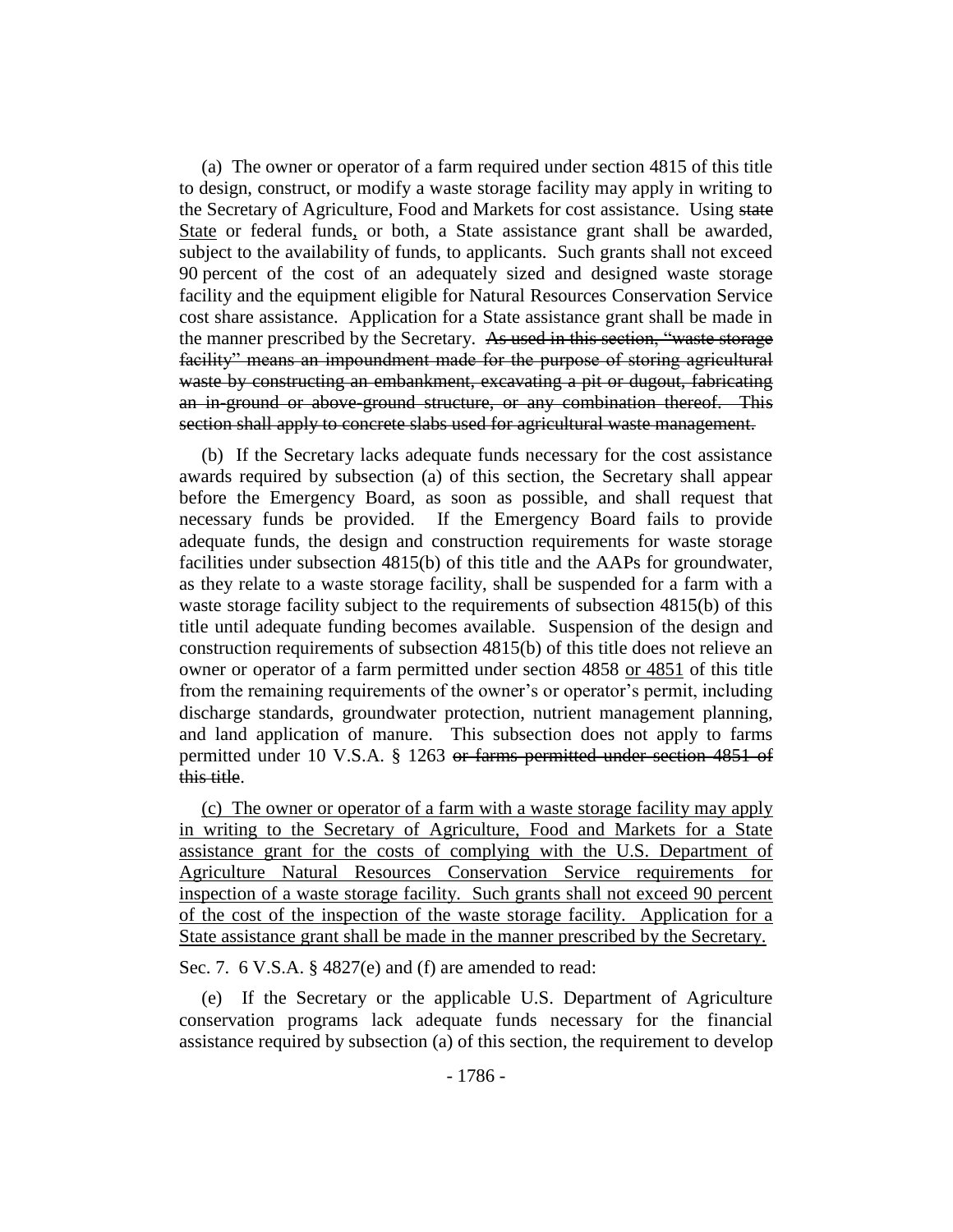and implement a nutrient management plan under State statute or State regulation shall be suspended until adequate funding becomes available. Suspension of a State-required nutrient management plan does not relieve an owner or operator of a farm permitted under section 4858 or 4851 of this title of the remaining requirements of a State permit, including discharge standards, groundwater protection, and land application of manure. This subsection does not apply to farms permitted under 10 V.S.A. § 1263 or farms permitted under section 4851 of this title.

(f) The Secretary may contract enter into grants with natural resources conservation districts, the University of Vermont Extension Service, and other persons and organizations to aid in the implementation of the incentive grants program under subsection (a) of this section and to assist farmers in the development and implementation of nutrient management plans.

Sec. 8. 6 V.S.A. § 4828 is amended to read:

### § 4828. CAPITAL EQUIPMENT ASSISTANCE PROGRAM

(a) It is the purpose of this section to provide assistance to contract applicators, nonprofit organizations, and farms to purchase or use innovative equipment that will aid in the reduction of surface runoff of agricultural wastes to state State waters, improve water quality of State waters, reduce odors from manure application, decrease greenhouse gas emissions, and reduce costs to farmers.

(b) The capital equipment assistance program is created in the Agency of Agriculture, Food and Markets to provide farms, nonprofit organizations, and custom applicators in Vermont with State financial assistance for the purchase of new or innovative equipment to improve manure application or nutrient management plan implementation.

(c) Assistance under this section shall in each fiscal year be allocated according to the following priorities and as further defined by rule by the Secretary:

(1) First priority shall be given to capital equipment to be used on farm sites that are serviced by custom applicators and nonprofit organizations and that are located in descending order within the boundaries of:

(A) the Lake Champlain Basin;

- (B) the Lake Memphremagog Basin;
- (C) the Connecticut River Basin; and
- (D) the Hudson River Basin.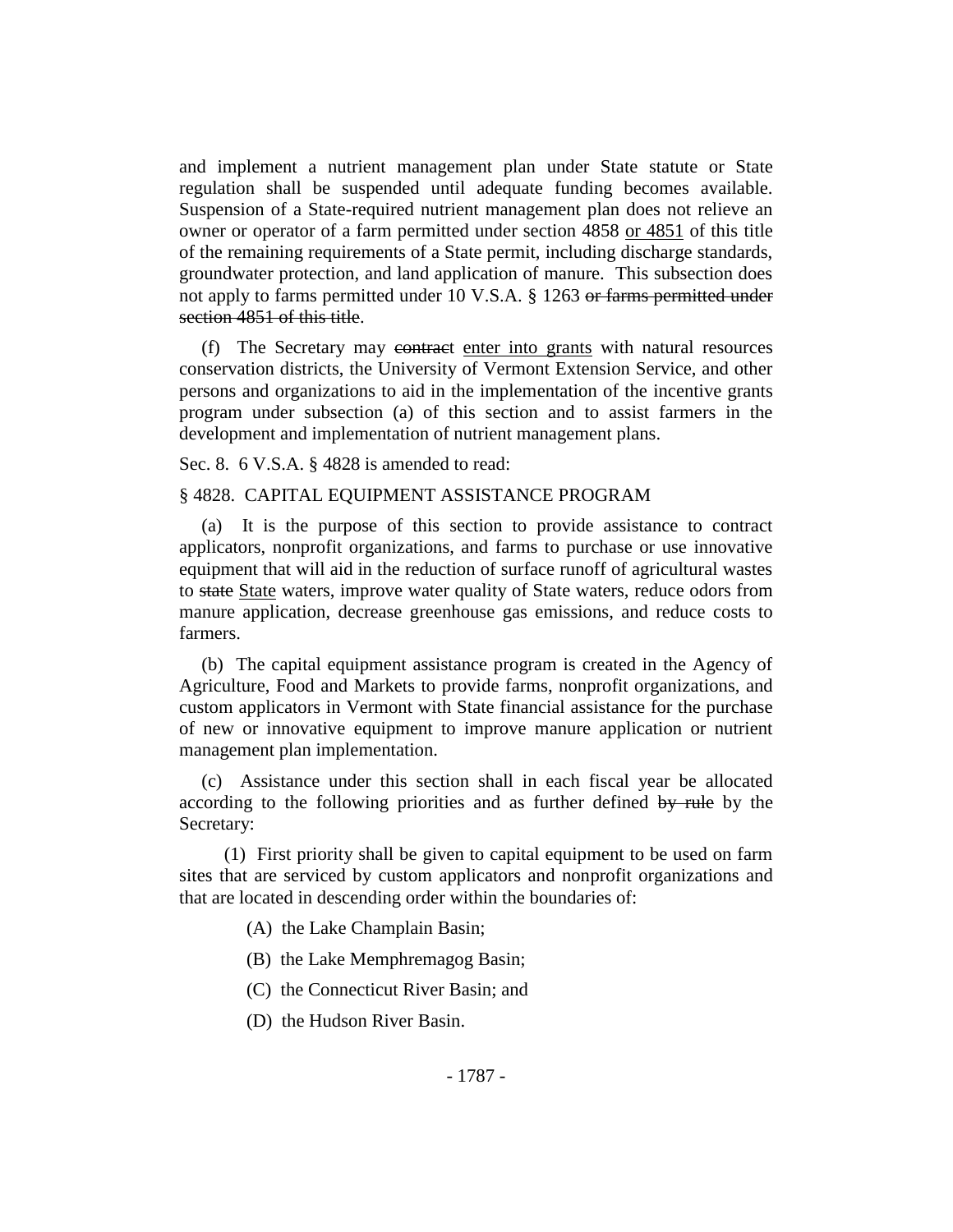(2) Next priority shall be given to capital equipment to be used at a farm site which is located in descending order within the boundaries of:

- (A) the Lake Champlain Basin;
- (B) the Lake Memphremagog Basin;
- (C) the Connecticut River Basin; and
- (D) the Hudson River Basin.
- (d) [Repealed.]

Sec. 9. 6 V.S.A. § 4849 is amended to read:

#### § 4849. RECYCLING ANIMAL WASTE NUTRIENTS

In order to best use the nutrients of animal waste generated by large farm operations, the agency of agriculture, food and markets Agency of Agriculture, Food and Markets together with the department of public service Department of Public Service shall use available resources to inform large farm operations of appropriate methods and resources available to digest and compost their animal wastes, and to capture methane for beneficial uses.

Sec. 10. 6 V.S.A. § 4850 is amended to read:

#### § 4850. DEFINITIONS

For purposes of As used in this subchapter:

(1) "Domestic fowl" means laying-hens, broilers, ducks, and turkeys, or any other number or type of fowl that the Secretary deems domestic fowl.

(2) "Livestock" means cattle, mature cow/calf pairs, youngstock, heifers, bulls, swine, sheep,  $\Theta$  goats, horses, or any other number and type of domestic animal that the Secretary deems livestock.

Sec. 11. 6 V.S.A. § 4851 is amended to read:

#### § 4851. PERMIT REQUIREMENTS FOR LARGE FARM OPERATIONS

(a) No person shall, without a permit from the secretary Secretary, construct a new barn, or expand an existing barn, designed to house more than 700 mature dairy animals, 1,000 cattle or cow/calf pairs, 1,000 veal calves, 2,500 swine weighing over 55 pounds, 10,000 swine weighing less than 55 pounds, 500 horses, 10,000 sheep or lambs, 55,000 turkeys, 30,000 laying hens or broilers with a liquid manure handling system, 82,000 laying hens without a liquid manure handling system, 125,000 chickens other than laying hens without a liquid manure handling system, 5,000 ducks with a liquid manure handling system, or 30,000 ducks without a liquid manure handling system. No permit shall be required to replace an existing barn in use for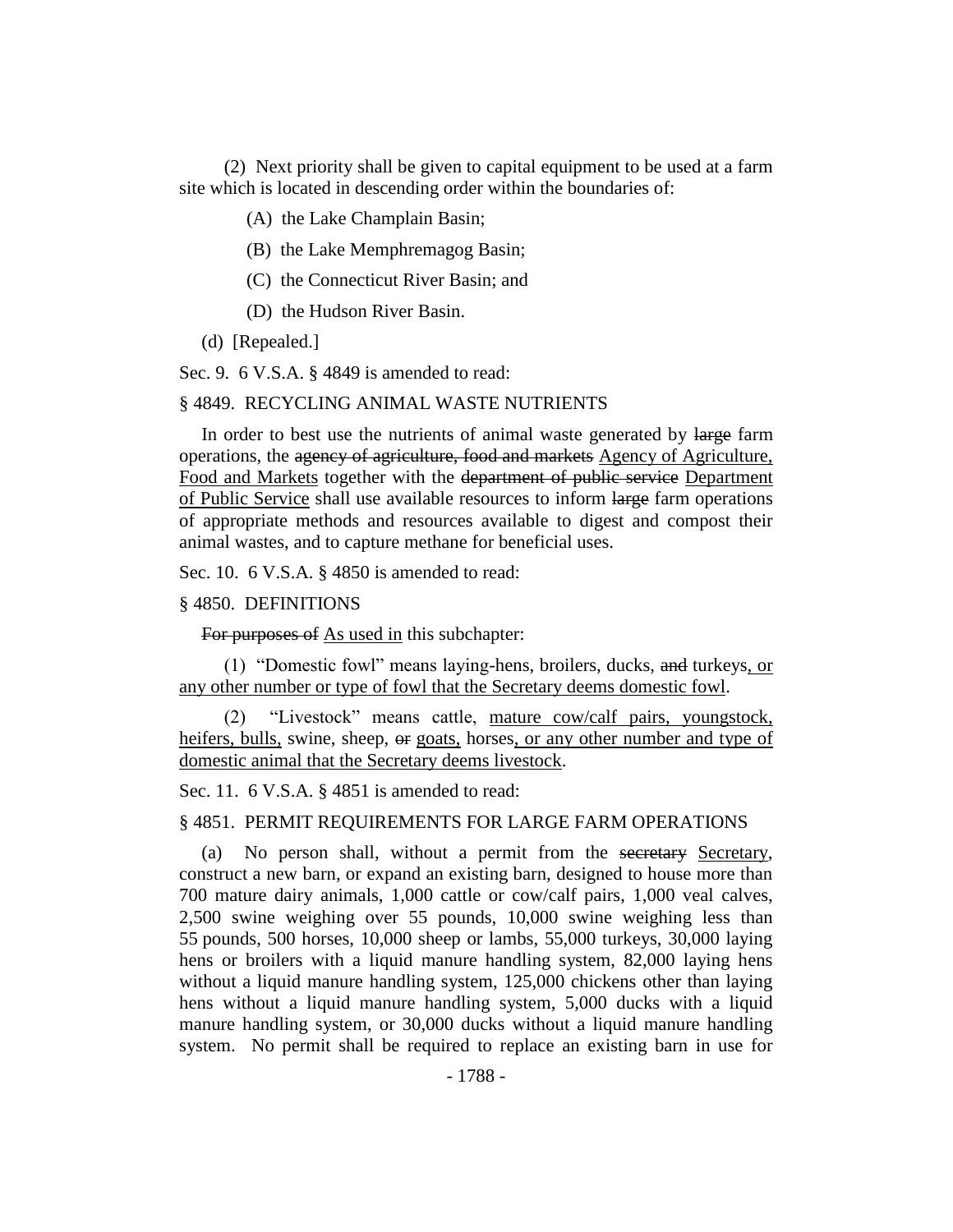livestock or domestic fowl production at its existing capacity. The secretary of agriculture, food and markets Secretary of Agriculture, Food and Markets, in consultation with the secretary of natural resources Secretary of Natural Resources, shall review any application for a permit under this section with regard to water quality impacts and, prior to approval of a permit under this subsection, shall issue a written determination regarding whether the applicant has established that there will be no unpermitted discharge to waters of the state State pursuant to the federal regulations for concentrated animal feeding operations. If upon review of an application for a permit under this subsection, the secretary of agriculture, food and markets Secretary of Agriculture, Food and Markets determines that the permit applicant may be discharging to waters of the state State, the secretary of agriculture, food and markets Secretary of Agriculture, Food and Markets and the secretary of natural resources Secretary of Natural Resources shall respond to the discharge in accordance with the memorandum of understanding regarding concentrated animal feeding operations under subsection 4810(b) of this title. The secretary of natural resources Secretary of Natural Resources may require a large farm to obtain a permit under 10 V.S.A. § 1263 pursuant to federal regulations for concentrated animal feeding operations.

(b) A person shall apply for a permit in order to operate a farm which exceeds 700 mature dairy animals, 1,000 cattle or cow/calf pairs, 1,000 veal calves, 2,500 swine weighing over 55 pounds, 10,000 swine weighing less than 55 pounds, 500 horses, 10,000 sheep or lambs, 55,000 turkeys, 30,000 laying hens or broilers with a liquid manure handling system, 82,000 laying hens without a liquid manure handling system, 125,000 chickens other than laying hens without a liquid manure handling system, 5,000 ducks with a liquid manure handling system, or 30,000 ducks if the livestock or domestic fowl are in a barn or adjacent barns owned by the same person, or if the barns share a common border or have a common waste disposal system. In order to receive this permit, the person shall demonstrate to the secretary Secretary that the farm has an adequately sized manure management system to accommodate the wastes generated and a nutrient management plan to dispose of wastes in accordance with accepted agricultural practices adopted under this chapter and current U.S. Department of Agriculture nutrient management standards.

(c) The secretary Secretary shall approve, condition, or disapprove the application within 45 business days of the date of receipt of a complete application for a permit under this section. Failure to act within the 45 business days shall be deemed approval.

(d) A person seeking a permit under this section shall apply in writing to the secretary Secretary. The application shall include a description of the proposed barn or expansion of livestock or domestic fowl; a proposed nutrient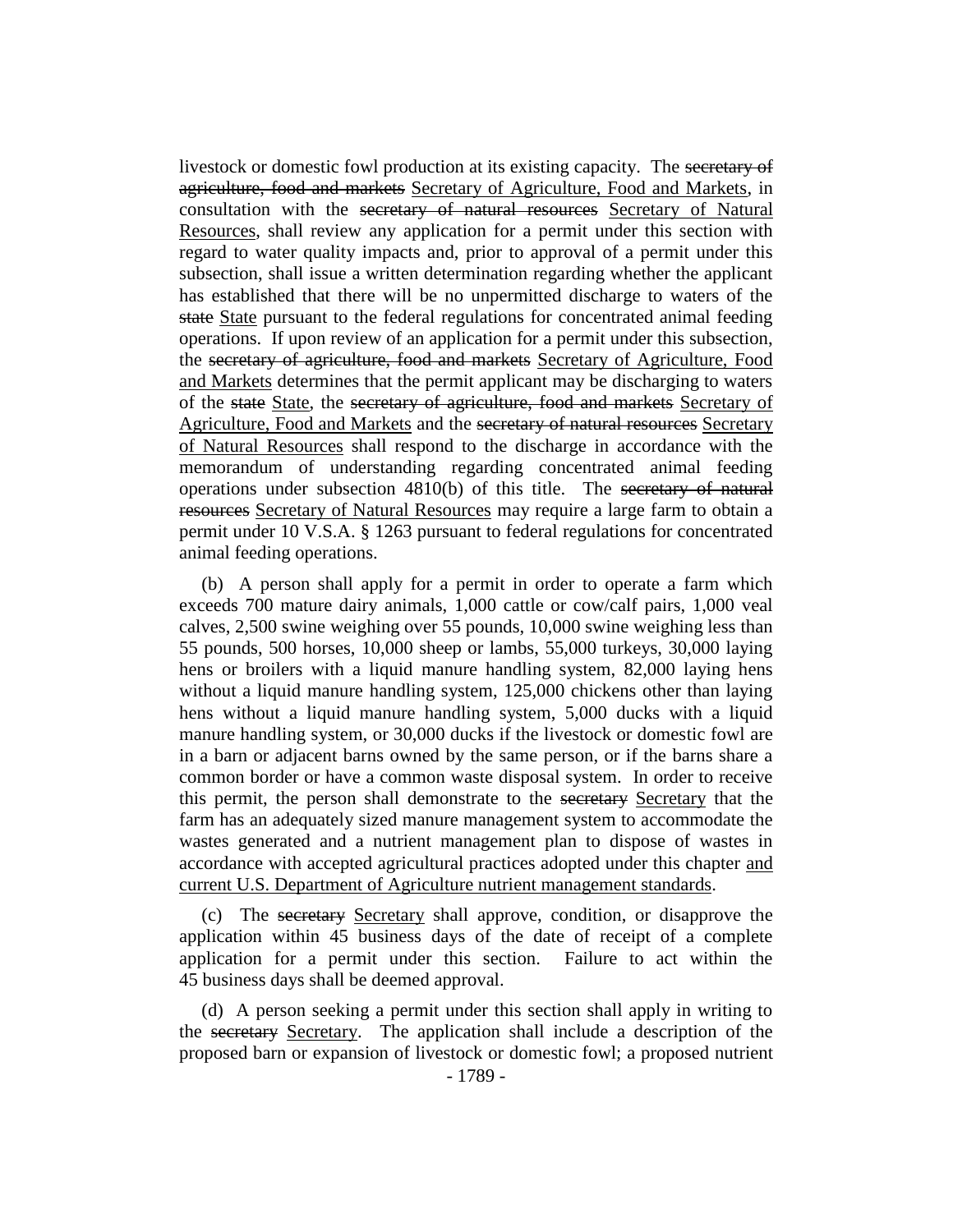management plan to accommodate the number of livestock or domestic fowl the barn is designed to house or the farm is intending to expand to; and a description of the manure management system to be used to accommodate agricultural wastes.

(e) The secretary Secretary may condition or deny a permit on the basis of odor, noise, traffic, insects, flies, or other pests.

(f) Before granting a permit under this section, the secretary Secretary shall make an affirmative finding that the animal wastes generated by the construction or expansion will be stored so as not to generate runoff from a 25-year, 24-hour storm event and shall be disposed of, in accordance with the accepted agricultural practices adopted under this chapter and current U.S. Department of Agriculture nutrient management standards.

(g) A farm that is permitted under this section and that withdraws more than 57,600 gallons of groundwater per day averaged over any 30 consecutive-day period shall annually report estimated water use to the secretary of agriculture, food and markets Secretary of Agriculture, Food and Markets. The secretary of agriculture, food and markets Secretary of Agriculture, Food and Markets shall share information reported under this subsection with the agency of natural resources Agency of Natural Resources.

Sec. 12. 6 V.S.A. § 4856 is amended to read:

#### § 4856. RECYCLING ANIMAL WASTE NUTRIENTS

In order best to use the nutrients of animal waste generated by farms to which this subchapter applies, the agency of agriculture, food and markets, together with the department of public service, shall use available resources to inform operators of such farms of appropriate methods and resources available to digest and compost their animal wastes and to capture methane for beneficial uses. [Repealed.]

Sec. 13. 6 V.S.A. § 4857 is amended to read:

#### § 4857. DEFINITIONS

#### For purposes of As used in this subchapter:

(1) "Animal feeding operation" (AFO) means a lot or facility where the livestock or domestic fowl have been, are, or will be stabled or confined and fed or maintained for a total of 45 days or more in any 12-month period, and crops, vegetation, or forage growth are not sustained in the normal growing season over any portion of the lot or facility. Two or more individual farms qualifying as an AFO which are under common ownership and which adjoin each other or use a common area or system for the disposal of waste, shall be considered to be a single AFO if the combined number of livestock or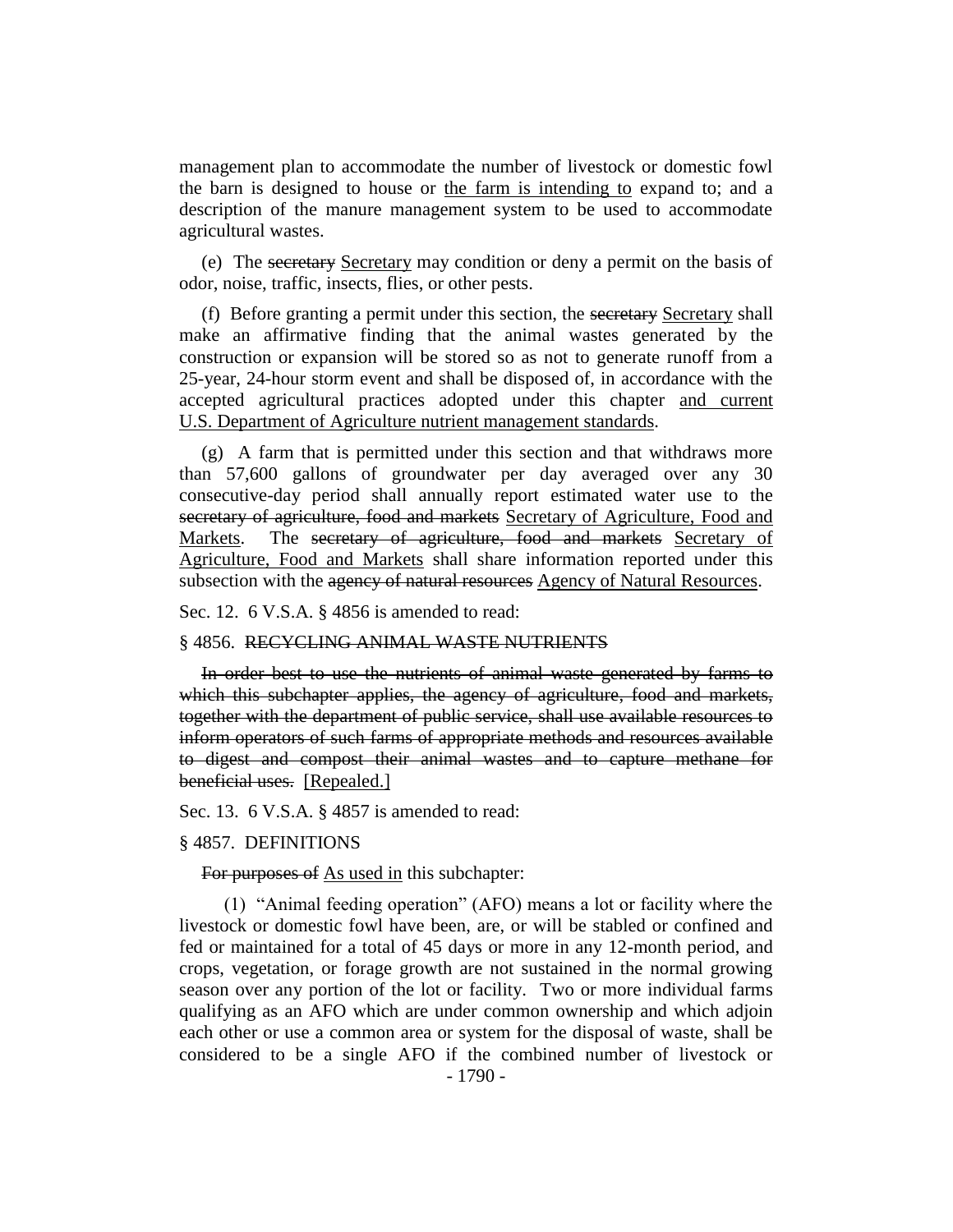domestic fowl resulting qualifies as a medium farm as defined in subdivision (2) of this section.

(2) "Medium farm" is an AFO which houses 200 to 699 mature dairy animals, 300 to 999 cattle or cow/calf pairs, 300 to 999 veal calves, 750 to 2,499 swine weighing over 55 pounds, 3,000 to 9,999 swine weighing less than 55 pounds, 150 to 499 horses, 3,000 to 9,999 sheep or lambs, 16,500 to 54,999 turkeys, 9,000 to 29,999 laying hens or broilers with a liquid manure handling system, 25,000 to 81,999 laying hens without a liquid manure handling system, 37,500 to 124,999 chickens other than laying hens without a liquid manure handling system, 1,500 to 4,999 ducks with a liquid manure handling system or 10,000 to 29,999 ducks without a liquid manure handling system.

(3) "Small farm" is an AFO which houses no more than 199 mature dairy animals, 299 cattle or cow/calf pairs, 299 veal calves, 749 swine weighing over 55 pounds, 2,999 swine weighing less than 55 pounds, 149 horses, 2,999 sheep or lambs, 16,499 turkeys, 8,999 laying hens or broilers with a liquid manure handling system, 24,999 laying hens without a liquid manure handling system, 37,499 chickens other than laying hens without a liquid manure handling system, 1,499 ducks with a liquid manure handling system or 9,999 ducks without a liquid manure handling system.

(4) "Domestic fowl" means laying hens, broilers, ducks, and turkeys, or any other number or type of fowl that the Secretary deems domestic fowl.

(5) "Livestock" means cattle, swine, sheep, goats, and horses, or any other number and type of domestic animal that the Secretary deems livestock.

Sec. 14. 6 V.S.A. § 4858(c) is amended to read:

(c)(1) Medium farm general permit. The owner or operator of a medium farm seeking coverage under a general permit adopted pursuant to this section shall certify to the secretary Secretary within a period specified in the permit, and in a manner specified by the secretary Secretary, that the medium farm does comply with permit requirements regarding an adequately sized and designed manure management system to accommodate the wastes generated and a nutrient management plan to dispose of wastes in accordance with accepted agricultural practices adopted under this chapter and current U.S. Department of Agriculture nutrient management standards. Any certification or notice of intent to comply submitted under this subdivision shall be kept on file at the agency of agriculture, food and markets Agency of Agriculture, Food and Markets. The secretary of agriculture, food and markets Secretary of Agriculture, Food and Markets, in consultation with the secretary of natural resources Secretary of Natural Resources, shall review any certification or notice of intent to comply submitted under this subdivision with regard to the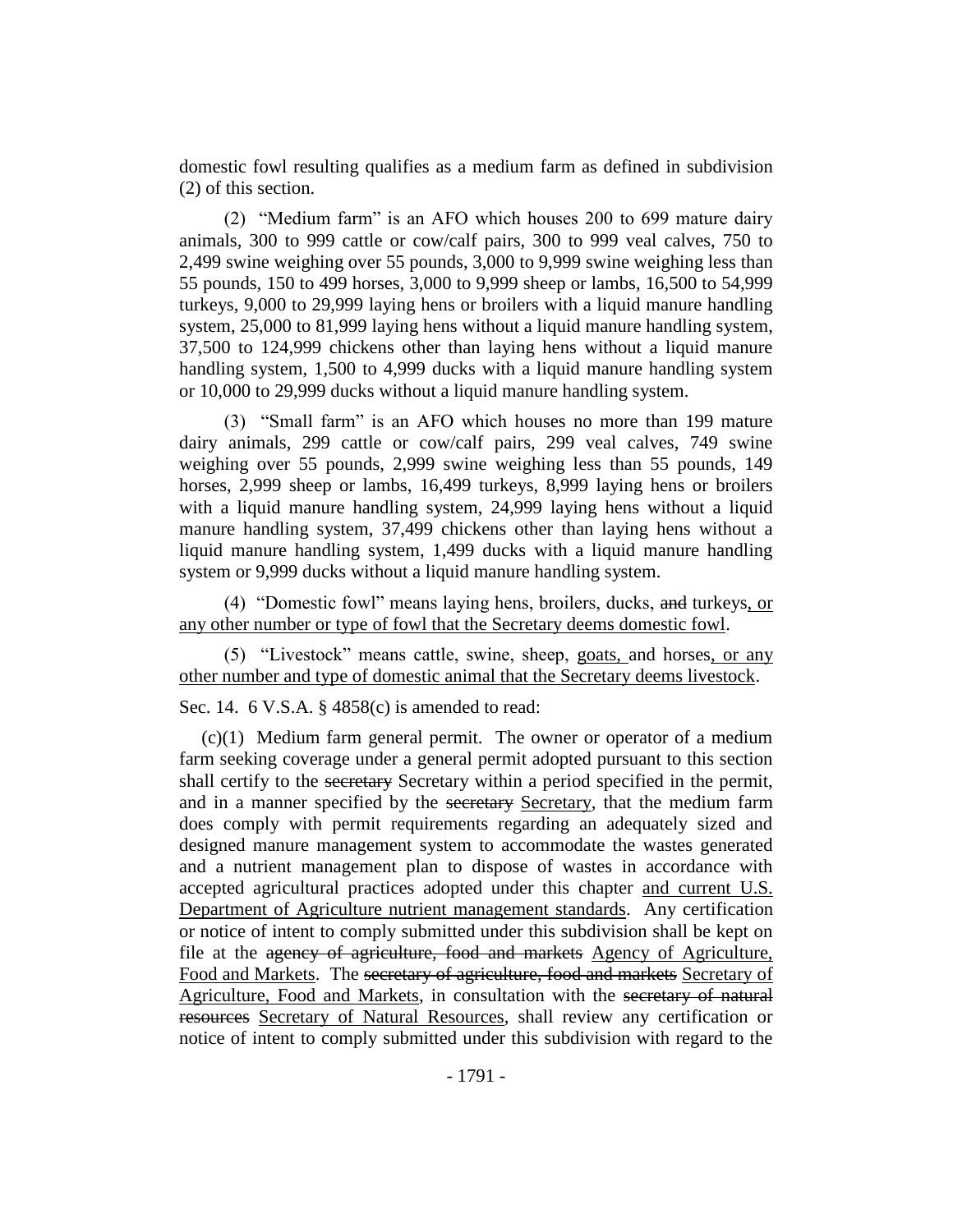water quality impacts of the medium farm for which the owner or operator is seeking coverage, and, within 18 months of receiving the certification or notice of intent to comply, shall verify whether the owner or operator of the medium farm has established that there will be no unpermitted discharge to waters of the state State pursuant to the federal regulations for concentrated animal feeding operations. If upon review of a medium farm granted coverage under the general permit adopted pursuant to this subsection, the secretary of agriculture, food and markets Secretary of Agriculture, Food and Markets determines that the permit applicant may be discharging to waters of the state State, the secretary of agriculture, food and markets Secretary of Agriculture, Food and Markets and the secretary of natural resources Secretary of Natural Resources shall respond to the discharge in accordance with the memorandum of understanding regarding concentrated animal feeding operations under subsection 4810(b) of this title.

\* \* \*

(d) Medium and small farms; individual permit. The secretary Secretary may require the owner or operator of a small or medium farm to obtain an individual permit to operate after review of the farm's history of compliance, application of accepted agricultural practices, the use of an experimental or alternative technology or method to meet a state State performance standard, or other factors set forth by rule. The owner or operator of a small farm may apply to the secretary Secretary for an individual permit to operate under this section. To receive an individual permit, an applicant shall in a manner prescribed by rule demonstrate that the farm has an adequately sized and designed manure management system to accommodate the wastes generated and a nutrient management plan to dispose of wastes in accordance with accepted agricultural practices adopted under this chapter and current U.S. Department of Agriculture nutrient management standards, including setback requirements for waste application. An individual permit shall be valid for no more than five years. Any application for an individual permit filed under this subsection shall be kept on file at the agency of agriculture, food and markets Agency of Agriculture, Food and Markets. The secretary of agriculture, food and markets Secretary of Agriculture, Food and Markets, in consultation with the agency of natural resources Agency of Natural Resources, shall review any application for a permit under this subsection and, prior to issuance of an individual permit under this subsection, shall issue a written determination regarding whether the permit applicant has established that there will be no unpermitted discharge to waters of the state State pursuant to federal regulations for concentrated animal feeding operations. If, upon review of an application for a permit under this subsection, the secretary of agriculture, food and markets Secretary of Agriculture, Food and Markets that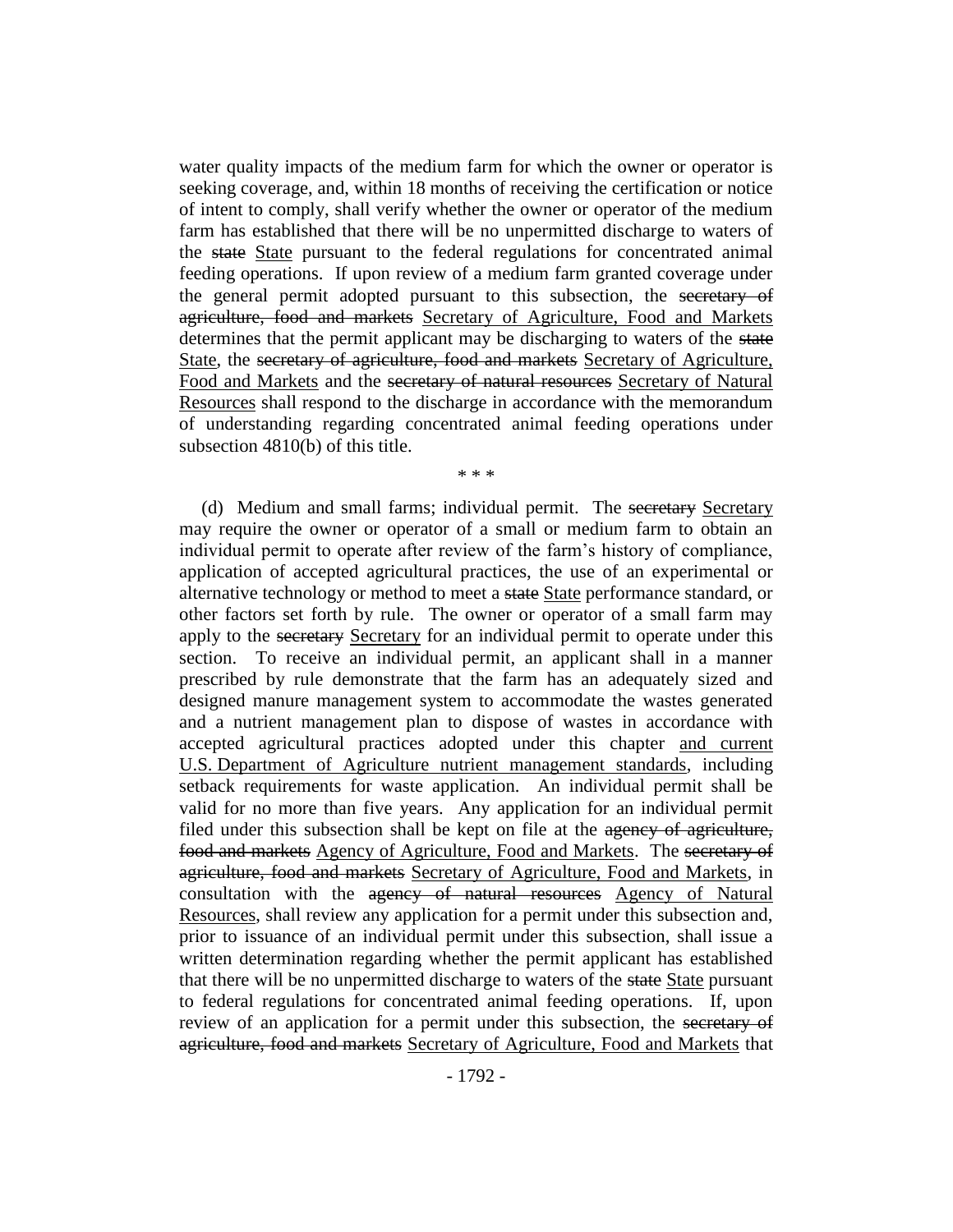the permit applicant may be discharging to waters of the state State, the secretary of agriculture, food and markets Secretary of Agriculture, Food and Markets and the secretary of natural resources Secretary of Natural Resources shall respond to the discharge in accordance with the memorandum of understanding regarding concentrated animal feeding operations under subsection 4810(b) of this title. The secretary of natural resources Secretary of Natural Resources may require a medium or small farm to obtain a permit under 10 V.S.A. § 1263 pursuant to federal regulations for concentrated animal feeding operations. Coverage of a medium farm under a general permit adopted pursuant to this section or an individual permit issued to a medium or small farm under this section is rendered void by the issuance of a permit to a farm under 10 V.S.A. § 1263.

Sec. 15. 6 V.S.A. chapter 215, subchapter 6 is amended to read:

# Subchapter 6. Vermont Agricultural Buffer Critical Area Seeding and Filter Strip Program

# § 4900. VERMONT AGRICULTURAL BUFFER SEEDING AND FILTER STRIP PROGRAM

(a) The secretary of agriculture, food and markets Secretary of Agriculture, Food and Markets is authorized to develop a Vermont agricultural buffer critical source area seeding and filter strip program in addition to the federal conservation reserve enhancement program in order to compensate farmers for establishing and maintaining harvestable perennial vegetative buffers and installing conservation practices in ditch networks grassed waterways and filter strips on agricultural land cropland perpendicular and adjacent to the surface waters of the state State, including ditches. Eligible acreage would include annually tilled cropland or a portion of cropland currently cropped as hay that will not be rotated into an annual crop for a 10-year period of time. Acreage that is currently managed as hay shall have a prior history of rotation as corn or other annual commodity crop.

(b) The establishment and annual incentive payments from the agency of agriculture, food and markets under the Vermont agricultural buffer program shall not exceed the combined federal and state payment that the relevant agricultural land or conservation practice would be eligible for under the federal conservation reserve enhancement program or another approved conservation program. The incentive payment Incentive payments from the Agency of Agriculture, Food and Markets shall be made annually at the end of the cropping season for a nonrenewable five year period at the outset of a 10-year agreement to establish or maintain the acreage as harvestable grassed waterway or filter strip.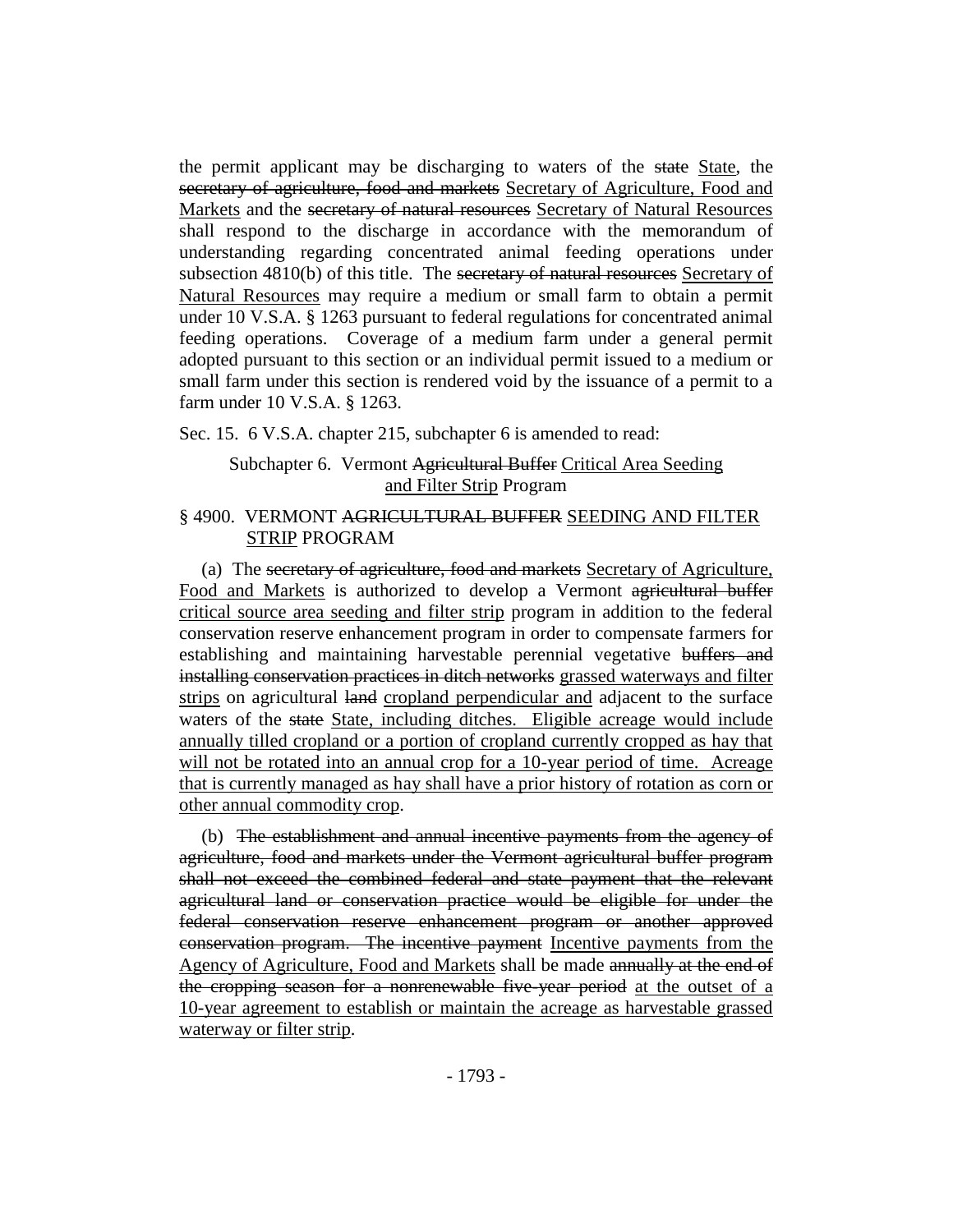(c) The secretary of agriculture, food and markets Secretary of Agriculture, Food and Markets may establish by procedure financial and technical criteria for the implementation and operation of the Vermont agricultural buffer critical source area seeding and filter strip program.

(d) Land enrolled in the Vermont agricultural buffer program shall be considered to be in "active use" as that term is defined in 32 V.S.A. § 3752(15).

(e) As used in this section, "surface waters" means all rivers, streams, ditches, creeks, brooks, reservoirs, ponds, lakes, and springs which are contained within, flow through, or border upon the state State or any portion of it.

Sec. 16. 6 V.S.A. § 4951 is amended to read:

### § 4951. FARM AGRONOMIC PRACTICES PROGRAM

(a) The Farm Agronomic Practices Assistance Program is created in the Agency of Agriculture, Food and Markets to provide the farms of Vermont with State financial assistance for the implementation of soil-based practices that improve soil quality and nutrient retention, increase crop production, minimize erosion potential, and reduce agricultural waste discharges. The following practices shall may be eligible for assistance to farms under the grant program:

- (1) conservation crop rotation;
- (2) cover cropping;
- (3) strip cropping;
- (4) cross-slope tillage;
- (5) zone or no-tillage;
- (6) pre-sidedress nitrate tests;

(7) annual maintenance of a nutrient management plan that is no longer receiving funding under a State or federal contract, provided the maximum assistance provided to a farmer under this subdivision shall be \$2,000.00 per year;

(8) educational and instructional activities to inform the farmers and citizens of Vermont of:

(A) the impact on Vermont waters of agricultural waste discharges;

(B) the federal and State requirements for controlling agricultural waste discharges;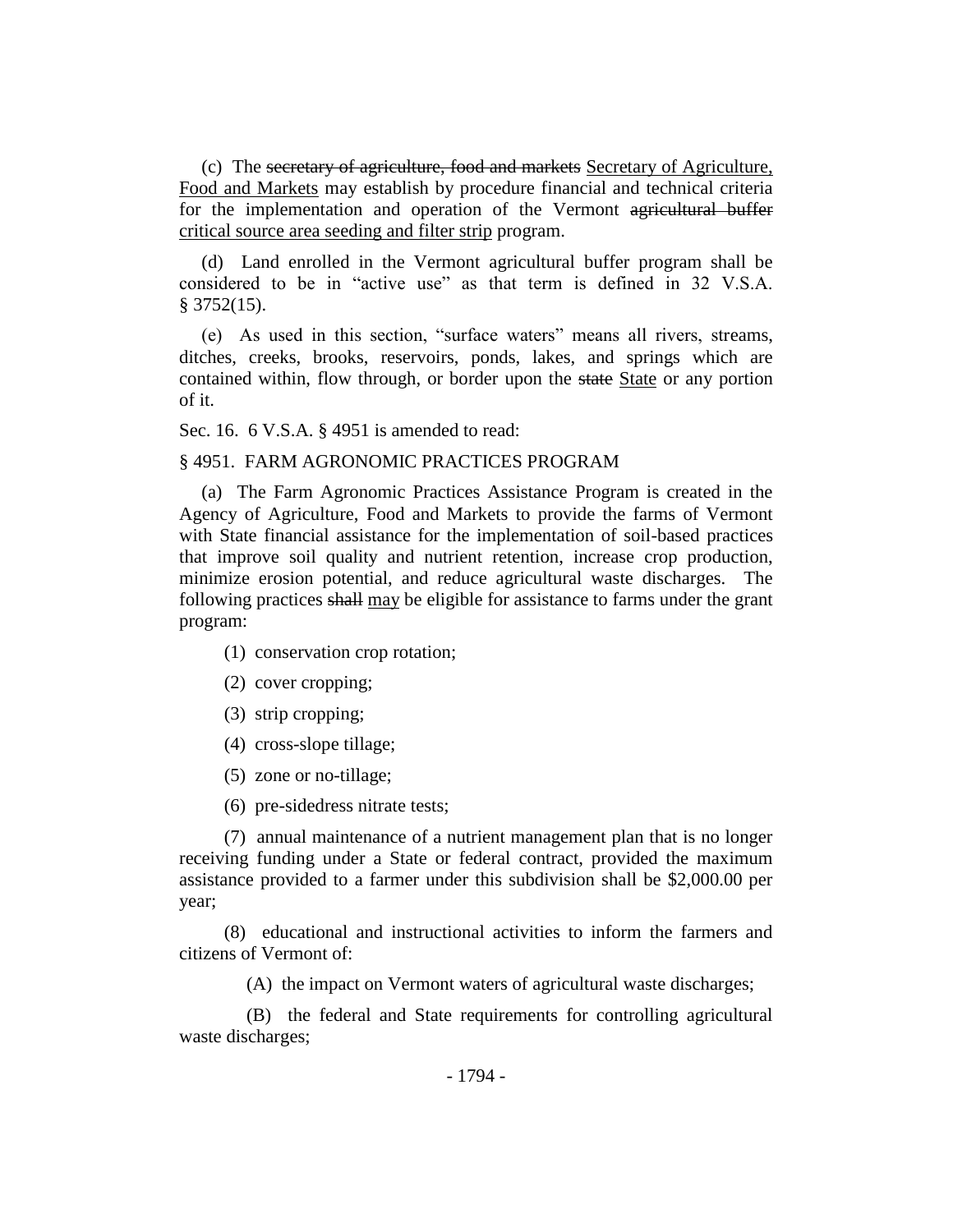(9) implementing alternative manure application techniques; and

(10) additional soil erosion reduction practices.

(b) Funding available under section 4827 of this title for nutrient management planning may be used to fund practices under this section.

\* \* \* Agency of Agriculture, Food and Markets Permitting \* \* \*

Sec. 17. 6 V.S.A. § 1 is amended to read:

### § 1. GENERAL POWERS OF AGENCY; SECRETARY OF AGRICULTURE, FOOD AND MARKETS

(a) The agency of agriculture, food and markets Agency of Agriculture, Food and Markets shall be administered by a secretary of agriculture, food and markets Secretary of Agriculture, Food and Markets. The secretary Secretary shall supervise and be responsible for the execution and enforcement of all laws relating to agriculture and standards of weight and measure. The secretary Secretary may:

\* \* \*

(13) notwithstanding any law to the contrary in this title or Title 9 or 20, issue all licenses, permits, registrations, or certificates under a program administered by the secretary Secretary for a term of up to three years; renew and issue such licenses, permits, registrations, and certificates on any calendar cycle; collect any annual fee set by law for such multiyear licensure, permit, registration, or certificate on a pro-rated basis which shall not exceed 150 percent of the annual fee for an 18-month cycle, 200 percent of the annual fee for a two-year cycle, or 300 percent of the annual fee for a three-year cycle; and conduct inspections at regulated premises at least once every three years when inspection is required by law. The authority to mandate licenses, permits, registrations, or certificates for more than one year shall not extend to any program administered by the secretary Secretary where the annual fee is more than \$125.00. The Secretary shall only provide refunds for overpayments of \$25.00 or more on a license, permit, registration, or certificate issued by the Secretary;

\* \* \*

\* \* \* Dairy Operations; Drugs \* \* \*

Sec. 18. 6 V.S.A. § 2744a is amended to read:

§ 2744a. DRUGS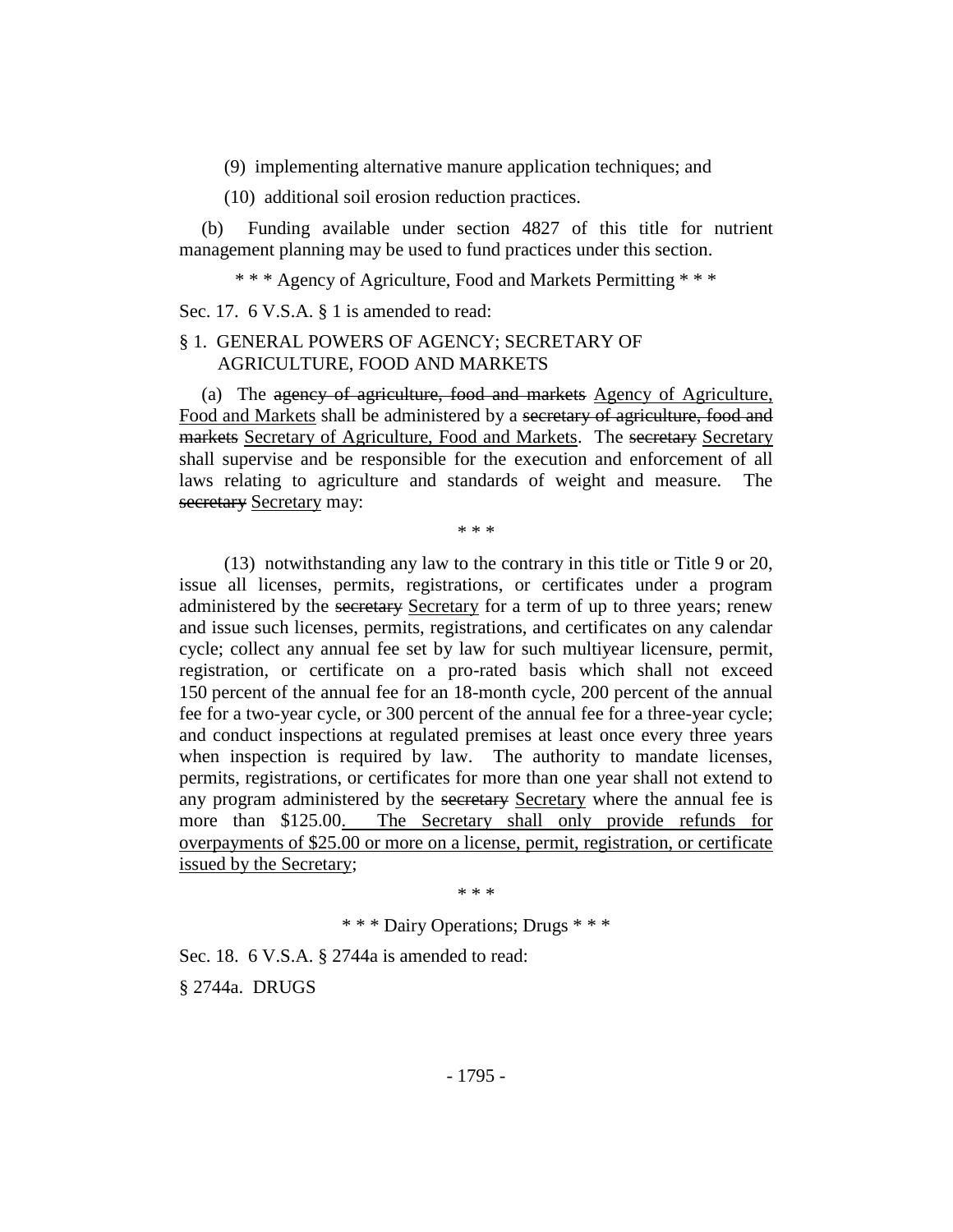(a) No producer shall sell or offer for sale milk which contains any drug or drugs in excess of tolerances established by the United States Food and Drug Administration in the Code of Federal Regulations.

(1) In the event that milk from a dairy farm contains a drug, no more milk produced by that producer shall be received by any milk dealer or handler until a sample of at least one complete milking has been collected and found negative. In the event of a second violation within a 12-month period, no more milk produced by that producer shall be received by any milk dealer or handler for a period of up to two days and until a sample of at least one complete milking has been collected and found negative. In the event of a third violation within a 12-month period, the secretary shall, at a minimum, take the same action as required for a second violation and may prohibit the producer from selling milk in this state. No handler or dealer shall accept milk from a producer whose ability to sell milk is suspended or terminated.

(2) In lieu of suspending a producer's ability to sell milk, the secretary may issue an administrative penalty. The amount of the penalty shall not exceed the value of the milk which could have been prohibited from sale. A producer who fails to pay an administrative penalty, after opportunity for hearing, shall have his or her ability to sell milk suspended until the penalty is paid. In lieu of suspending a producer's ability to sell milk, the secretary may accept the assessment by the milk dealer or handler, against the producer, of damages beyond the milk dealer's or handler's control that occurred as a result of purchasing the contaminated milk, as an equivalent penalty.

(1) In the event that milk from a dairy producer contains a drug residue:

(A) No more milk from that producer shall be received by any milk dealer or handler until a sample of at least one complete milking has been collected and found negative.

(B) If a second drug residue violation occurs within 12 months of the first violation, no more milk from that producer shall be received by any milk dealer or handler until a sample of at least one complete milking has been collected and found negative. The producer shall have an administrative penalty equal to the value of one day of milk production assessed.

(C) If a third drug residue violation occurs within 12 months of the first violation, no more milk from that producer shall be received by any milk dealer or handler until a sample of at least one complete milking has been collected and found negative. The producer shall have an administrative penalty equal to the value of two days of milk production assessed. A hearing shall be warned to determine if the producer will be allowed to continue to ship milk.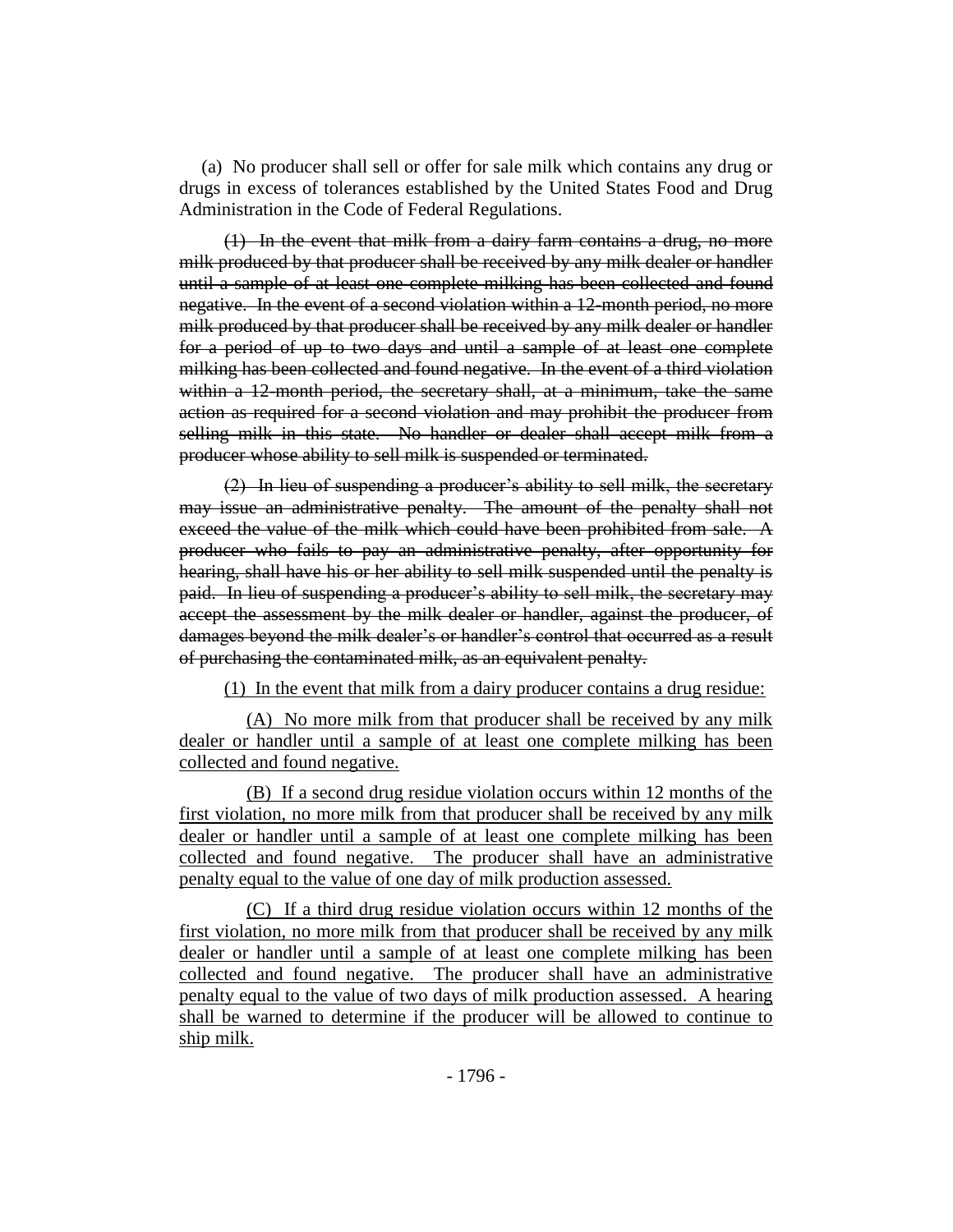(2) No handler or dealer shall accept milk from:

(A) a producer after a drug residue violation has occurred until a sample of at least one complete milking has been found negative; or

(B) a producer whose ability to sell milk is suspended or terminated.

(3) A producer who fails to pay an administrative penalty issued under this section within 30 days of issuance of a citation for violation of this section shall have his or her ability to sell milk suspended until the administrative penalty is paid. In lieu of suspending a producer's ability to sell milk, the Secretary may accept the assessment by the milk dealer against the producer.

 $(3)(4)$  Notwithstanding the provisions of subsection (c) of this section, the secretary Secretary may at any time issue an emergency order prohibiting a producer from selling and a handler from accepting any milk until the milk tests negative for drugs.

 $(b)(1)$  No producer shall sell livestock for slaughter which contains livestock with bodily tissue containing any drug or drugs in excess of tolerances established by the United States U.S. Food and Drug Administration in the Code of Federal Regulations.

(2) In the event that bodily tissue obtained from livestock intended for slaughter is found to contain a drug or drugs in excess of levels established by the United States U.S. Food and Drug Administration in the Code of Federal Regulations at the time of sale, the secretary Secretary may assess an administrative penalty not to exceed \$1,000.00 for each violation and may require the farm to participate in a program approved by the Agency intended to mitigate further selling of animals for food that contain violative drug residues in their tissue.

(c) Before issuing an order or administrative penalty under this section, the secretary Secretary shall provide the producer and the handler or dealer an opportunity for hearing.

\* \* \* Weights and Measures \* \* \*

Sec. 19. 9 V.S.A. § 2633 is amended to read:

### § 2633. SPECIFIC POWERS AND DUTIES OF SECRETARY; REGULATIONS

(a) The Secretary shall issue from time to time reasonable regulations for the enforcement of this chapter, which regulations shall have the force and effect of law. These regulations may include (1) standards of net weight, measure, or count, and reasonable standards of fill, for any commodity in package form, (2) rules governing the technical and reporting procedures to be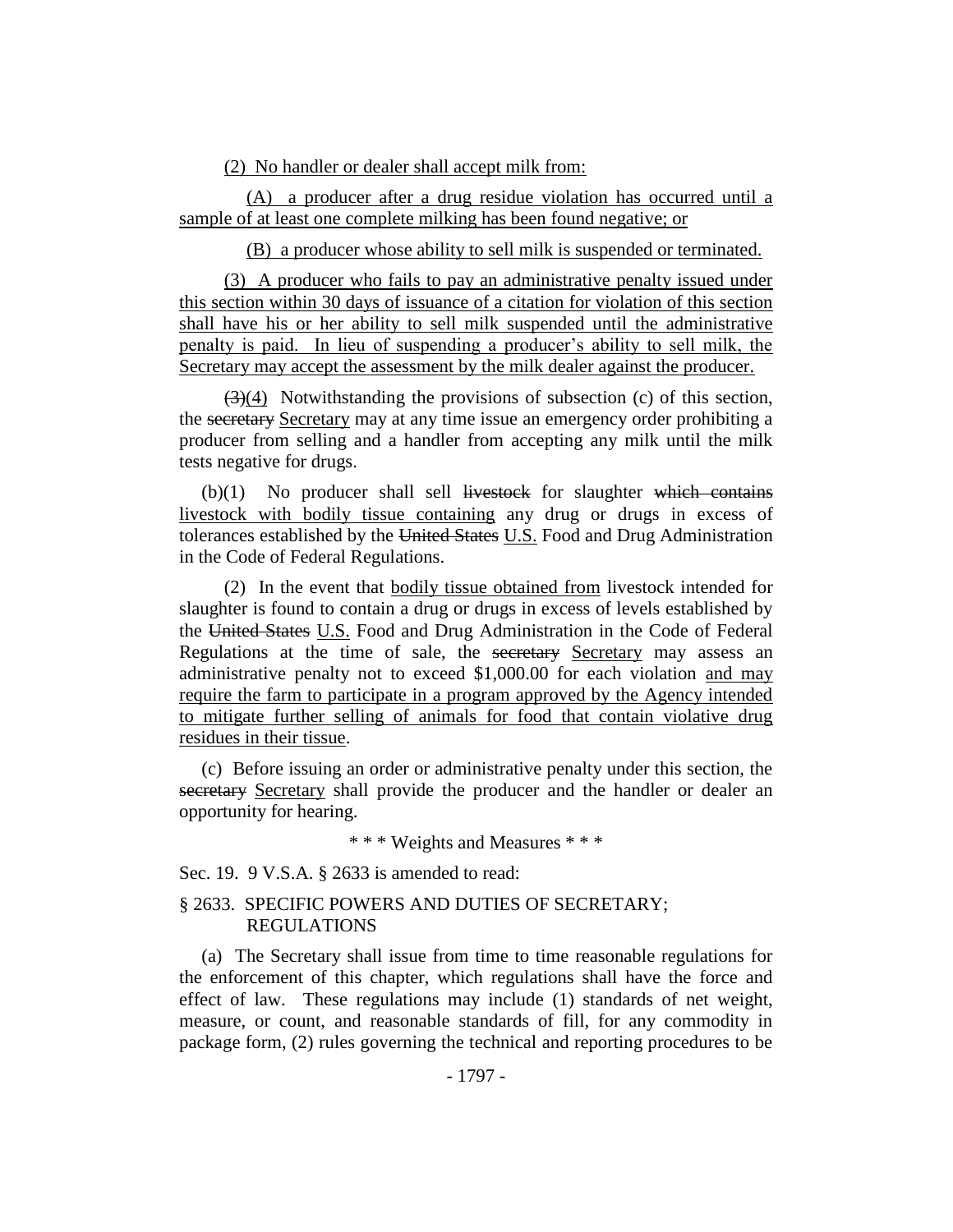followed and the report and record forms and marks of approval and rejection to be used by inspectors of weights and measures in the discharge of their official duties, (3) exemptions from the sealing or marking requirements of section 2639 of this title with respect to weights and measures of such character or size that such sealing or marking would be inappropriate, impracticable, or damaging to the apparatus in question. These regulations shall include specifications, tolerances, and other technical requirements for weights and measures of the character of those specified in section 2635 of this title, designed to eliminate from use, without prejudice to apparatus that conforms as closely as practicable to the official standards, those (1) that are not accurate, (2) that are of such construction that they are faulty—that is, that are not reasonably permanent in their adjustment or will not repeat their indications correctly—or (3) that facilitate the perpetration of fraud.

(b) The specifications, tolerances, and other technical requirements for commercial, law enforcement, data gathering, and other weighing and measuring devices, as adopted by the national conference on weights and measures and published in National Institute of Standards and Technology Handbook 44, "Specifications, Tolerances, and other Technical Requirements for Weighing and Measuring Devices," and supplements thereto, or revisions thereof, shall apply to weighing and measuring devices in the State, except insofar as modified or rejected by regulation.

(c) The uniform regulation for packaging and labeling, the uniform regulation for unit pricing, and the uniform regulation for the method of sale of commodities, except for bread, as adopted by the national conference on weights and measures, and published by the National Institute of Standards and Technology Handbook 130, "Uniform Laws and Regulations," together with amendments, supplements, and revisions thereto, are adopted as part of this chapter except as modified or rejected by regulation.

\* \* \* VEDA; Water Quality Initiatives \* \* \*

Sec. 20. 10 V.S.A. § 280a is amended to read:

### § 280a. ELIGIBLE PROJECTS; AUTHORIZED FINANCING PROGRAMS

(a) The Authority may develop, modify, and implement any existing or new financing program, provided that any specific project that benefits from such program shall meet the criteria contained in the Vermont Sustainable Jobs Strategy adopted under section 280b of this title, and provided further that the program shall meet the criteria contained in the Vermont Sustainable Jobs Strategy adopted under section 280b of this title. These programs may include:

\* \* \*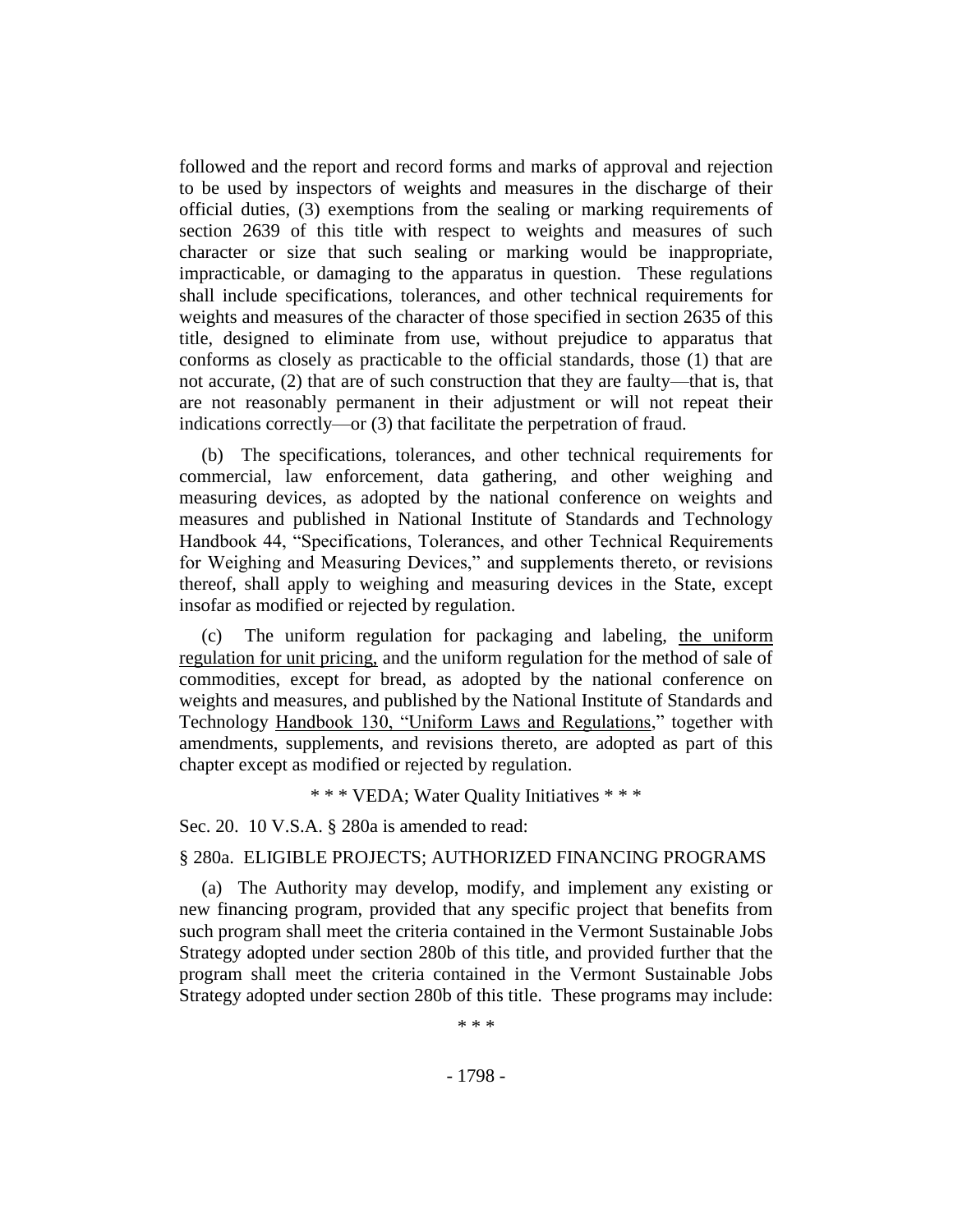(11) a program that would award grants made to eligible and qualified recipients as directed by the Agency of Agriculture, Food and Markets or the Agency of Natural Resources for the purpose of funding stream stability and conservation reserve enhancement environmental water quality initiatives approved by the agencies, provided that the maximum amount of grants awarded by the Authority pursuant to the program shall not exceed \$1,340,238.00 in the aggregate.

\* \* \*

### Sec. 21. VEDA FINANCING OF WATER QUALITY INITIATIVES

Notwithstanding 32 V.S.A. § 706, the Vermont Economic Development Authority is authorized to transfer to the Agency of Agriculture, Food and Markets or the Agency of Natural Resources funds held by VEDA for water quality programs pursuant to 10 V.S.A. § 280a(11).

\* \* \* Working Lands Enterprise Program \* \* \*

Sec. 22. 6 V.S.A. § 4604 is amended to read:

### § 4604. LEGISLATIVE INTENT

It is the intent of the General Assembly in adopting this subchapter to create a working lands enterprise board to administer a fund and develop policy recommendations to:

\* \* \*

(8) increase the amount of State investment in working lands enterprises, particularly when it leverages private and philanthropic funds; and

(9) support the people and businesses that depend on Vermont's renewable land-based resources and the sustainable and productive use of the land by coordinating and integrating financial products and programs; and

(10) provide priority funding to agricultural and forest product enterprises. The priority for funding agricultural and forest product enterprises is not intended to exclude funding for technical assistance that directly supports enterprise development.

Sec. 23. 6 V.S.A. § 4606(b) is amended to read:

(b) Organization of Board. The Board shall be composed of:

(1) the Secretary of Agriculture, Food and Markets or designee, who shall serve as chair;

(2) the Commissioner of Forests, Parks and Recreation or designee;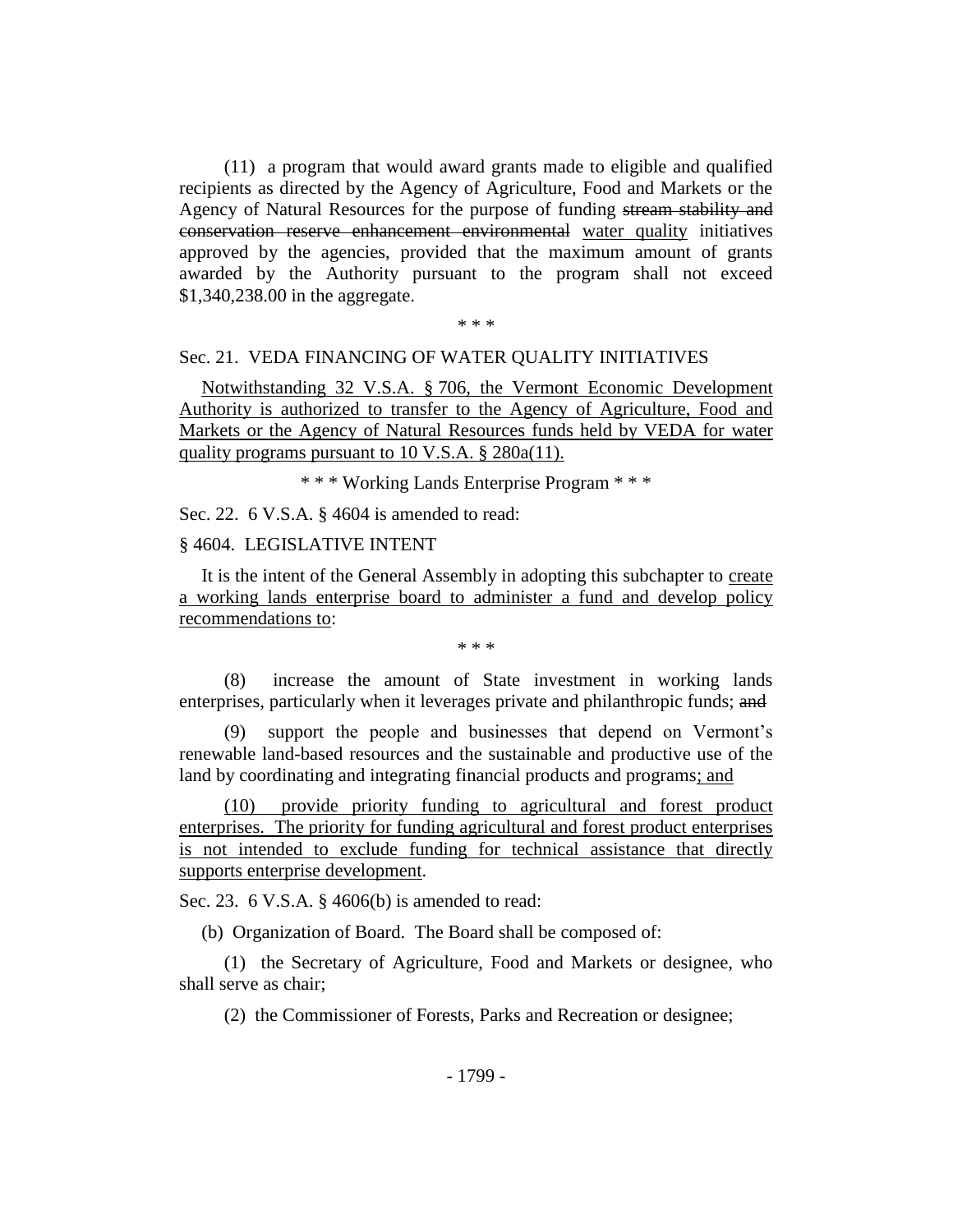(3) the Secretary of Commerce and Community Development or designee;

(4) the following members appointed by the Speaker of the House:

(A) one member who is a representative of the Vermont forest industry who is also a consulting forester;

(B) one member who is actively engaged in commodity maple production;

(C) one member who is actively engaged in on-farm value-added processing;

(D) one member who is actively engaged in manufacturing or distribution of Vermont agricultural products; and

(E) one member with expertise in sales, marketing, or market development;

(5) the following members appointed by the Senate Committee on Committees:

(A) one member who is actively engaged in wood products manufacturing;

(B) one member who is a representative of one of the two largest membership-based agricultural organizations in Vermont who is not a dairy farmer involved in production agriculture whose primary enterprise is not fluid milk;

(C) one member who is actively engaged in primary wood processing or logging;

(D) one member who is an agriculture and forestry enterprise funder; and

(E) one member who is a person with expertise in rural economic development; and

(6) the following members appointed by the Governor:

(A) one member who is a representative of Vermont's dairy industry who is also a dairy farmer;

(B) one member who is a representative of a membership-based forestland owner organization Vermont's forestry industry who is also a working forest landowner;

(C) one member with expertise in land planning and conservation efforts that support Vermont's working landscape; and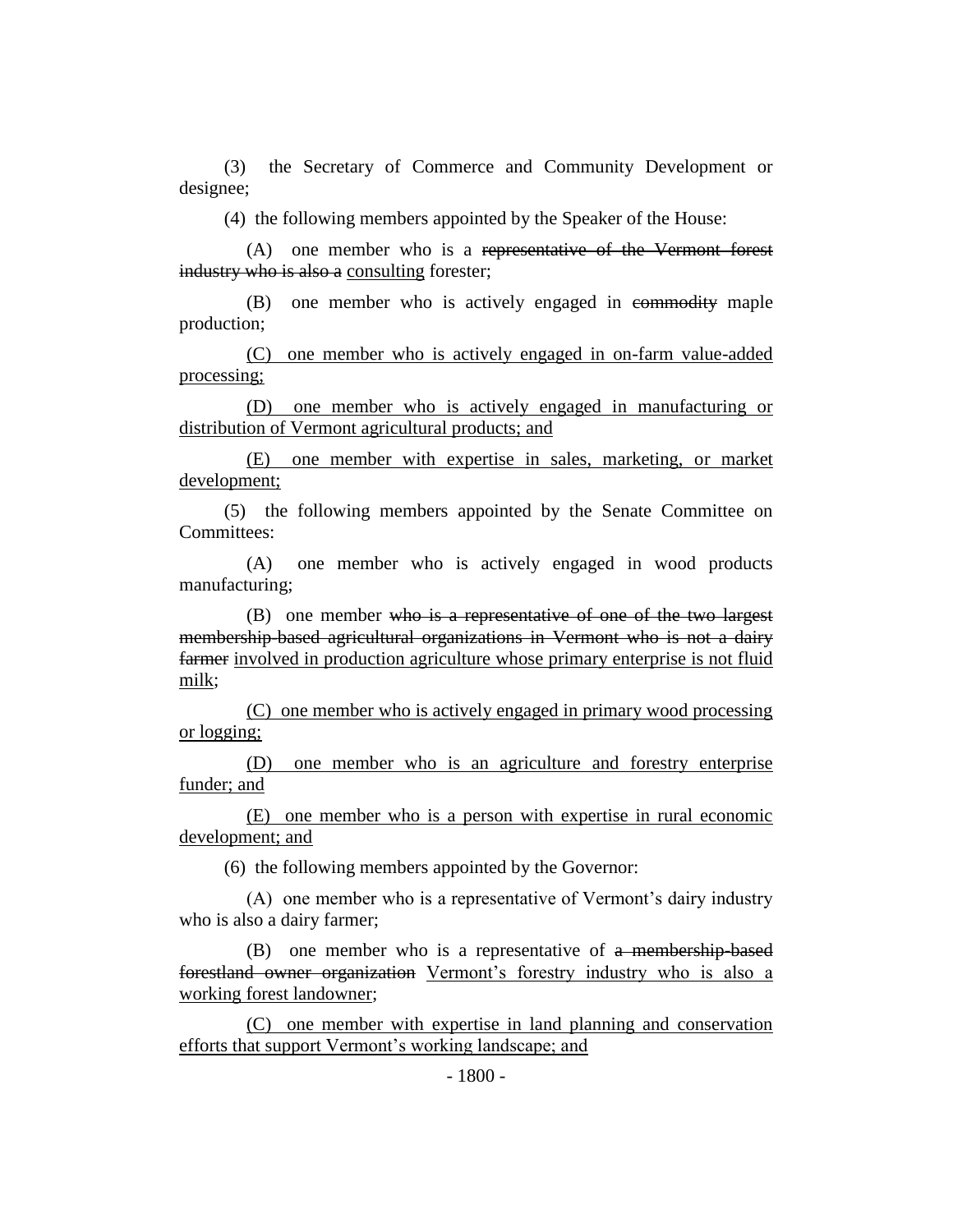(D) one member who is an employee of a Vermont institution engaged in agriculture or forestry education, training, or research; and

(7) the following members appointed by the Vermont Agricultural and Forest Products Development Board:

(A) one member who is actively engaged in value-added agricultural products manufacturing; and

(B) two members actively engaged in providing marketing assistance, market development, or business and financial planning;

 $(8)(7)$  the following members, who shall serve as ex officio, nonvoting members:

(A) the Manager of the Vermont Economic Development Authority or designee;

(B) the Executive Director of the Vermont Sustainable Jobs Fund or designee; and

(C) the Executive Director of the Vermont Housing Conservation Board or designee.

Sec. 24. 6 V.S.A. § 4607 is amended to read:

§ 4607. POWERS AND DUTIES OF THE VERMONT WORKING LANDS ENTERPRISE BOARD

(a) Duties. The Vermont Working Lands Enterprise Board is charged with:

(1) optimizing the agricultural and forest use of Vermont lands and other agricultural resources;

(2) expanding existing markets and identifying and developing new profitable in-state and out-of-state markets for food, fiber, forest products, and value-added agricultural products, including farm-derived renewable energy; and

(3) identifying opportunities and challenges related to access to capital, infrastructure, product development, marketing, training, research, and education.

(b) Powers. The Vermont Working Lands Enterprise Board shall have the authority:

(1) to design and conduct an ongoing public engagement process, which may include taking testimony and receiving information from any party interested in the Board's activities;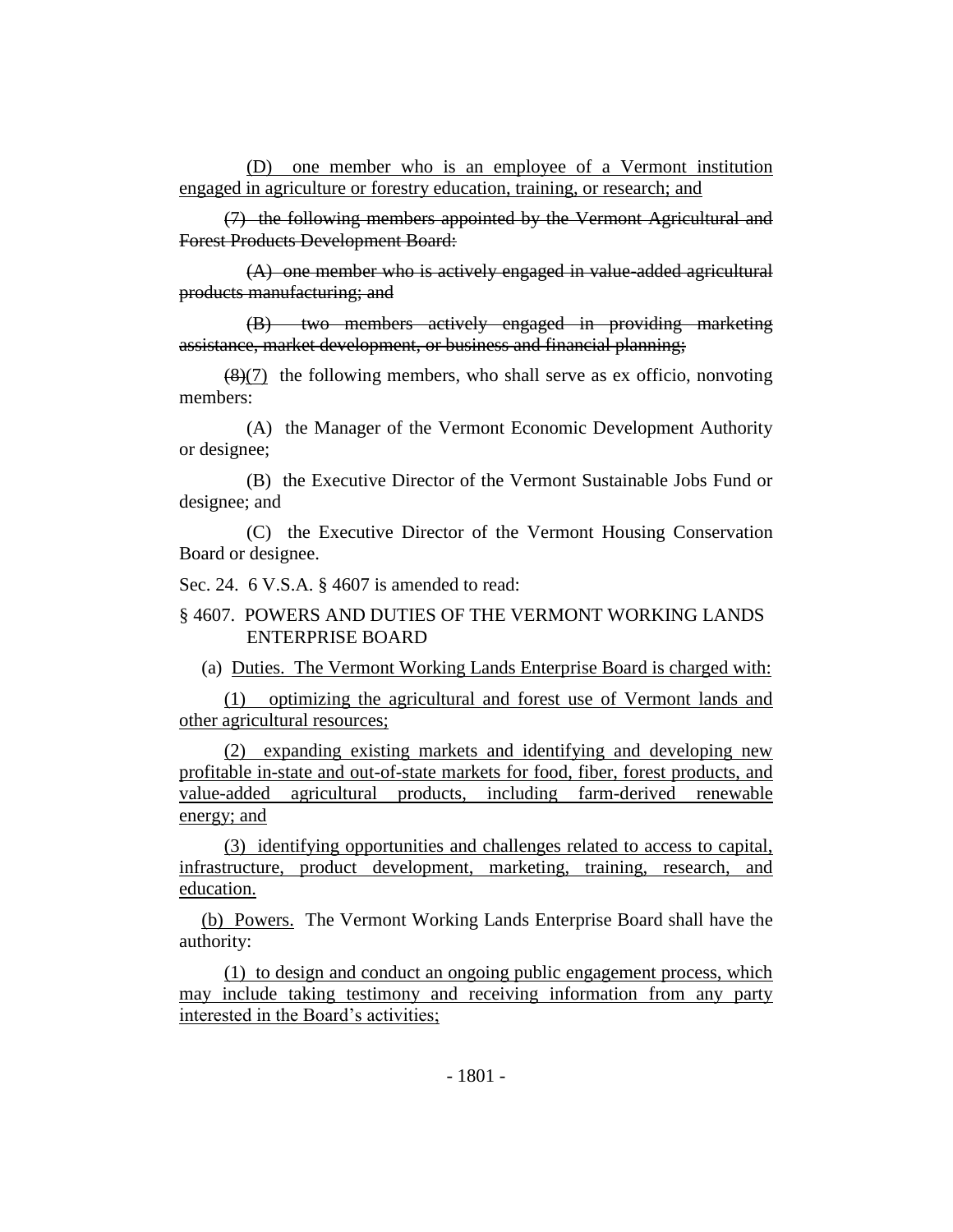(2) to gain information through the use of experts, consultants, and data to perform analysis as needed;

(3) to request services from State economists, State administrative agencies, and State programs;

(4) to obtain information from other planning entities, including the Farm to Plate Investment Program;

(5) to serve as a resource for and make recommendations to the Administration and the General Assembly on ways to improve Vermont's laws, regulations, and policies in order to attain the goals set forth in section 4604 of this title;

 $(1)(6)$  to establish an application process and eligibility criteria for awarding grants, loans, incentives, and other investments in agricultural and forestry enterprises and in food and forest systems, provided that the Board shall prioritize assistance under this chapter to a person engaged in farming or forestry before providing assistance to a nonprofit organization or nonprofit corporation for a project that competes with a person engaged in farming or forestry;

 $(2)(7)$  to award grants and other investments, which may include loans underwritten and administered through the Vermont Economic Development Authority;

 $(3)(8)$  to enter into performance contracts with one or more persons in order to provide investment and services to agricultural and forestry enterprises, including:

(A) technical assistance and product research services;

(B) marketing assistance, market development, and business and financial planning;

(C) organizational, regulatory, and development assistance; and

(D) feasibility studies of facilities or capital investments to optimize construction and other cost efficiencies;

(4)(9) to identify workforce needs and programs in order to develop training and incentive opportunities for the agriculture and forest product sectors after consulting with the Department of Labor;

 $\left(\frac{5}{10}\right)$  to identify strategic statewide infrastructure and investment priorities considering:

(A) leveraging opportunities;

(B) economic clusters;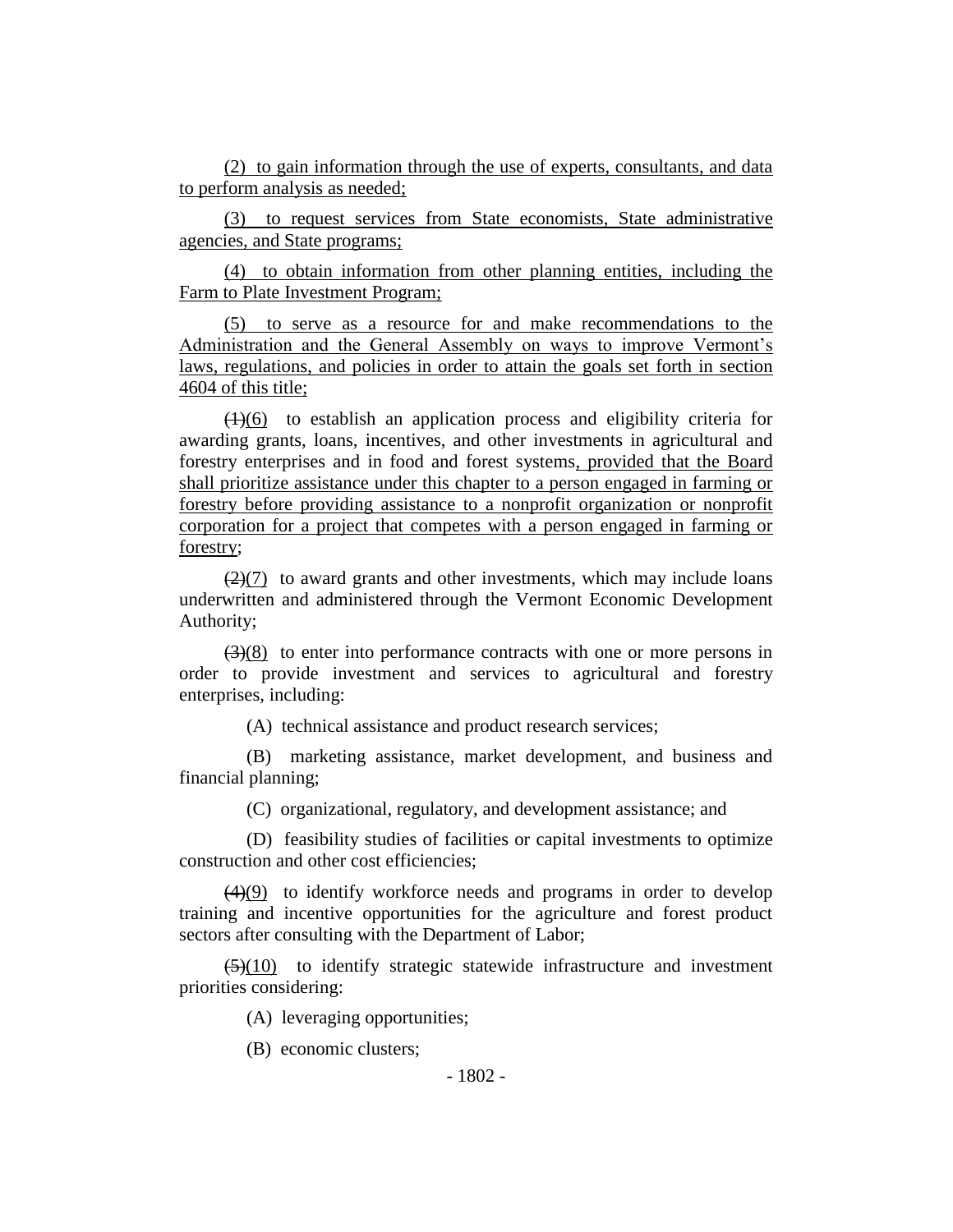(C) return-on-investment analysis;

(D) other considerations the Board determines appropriate; and

 $(6)(11)$  to pursue and accept grants or other funding from any public or private source and to administer such grants or funding consistent with their terms. to develop an annual operating budget, and:

(A) solicit and accept any grants, gifts, or appropriations necessary to implement the budget pursuant to 32 V.S.A. § 5; and

(B) expend any monies necessary to carry out the purposes of this section.

(b)(c) Staff support. The Agency of Agriculture, Food and Markets shall provide administrative support to the extent authorized by the Secretary of Agriculture, Food and Markets, and with the assistance of the Department of Forests, Parks and Recreation to the extent authorized by the Commissioner of Forests, Parks and Recreation, in order to support the board Board in the performance of its duties pursuant to this section.

### Sec. 25. REPEAL OF VERMONT AGRICULTURAL AND FOREST PRODUCTS DEVELOPMENT BOARD

6 V.S.A. § 2966 (Agricultural and Forest Products Development Board) shall be repealed on July 1, 2015.

\* \* \* Animal Shelter \* \* \*

Sec. 26. 13 V.S.A. § 365 is amended to read:

§ 365. SHELTER OF ANIMALS

\* \* \*

 $(c)(1)$  A dog, whether chained or penned, shall be provided living space no less than three feet by four feet for 25 pound and smaller dogs, four feet by four feet for 26-35 pound dogs, four feet by five feet for 36-50 pound dogs, five feet by five feet for 51-99 pound dogs, and six feet by five feet for 100 pound and larger dogs. The shelter shall be constructed of materials with a thermal resistance factor of 0.9 or greater and shall contain clean bedding material sufficient to retain the dog's normal body heat.

\* \* \*

(e) A dog maintained out-of-doors must shall be provided with suitable housing or shelter that assures ensures that the dog is protected from wind and draft, and from excessive sun, rain, and other environmental hazards throughout the year. The housing or shelter shall be fully enclosed except for a portal. The portal shall be of a sufficient size to allow the dog unimpeded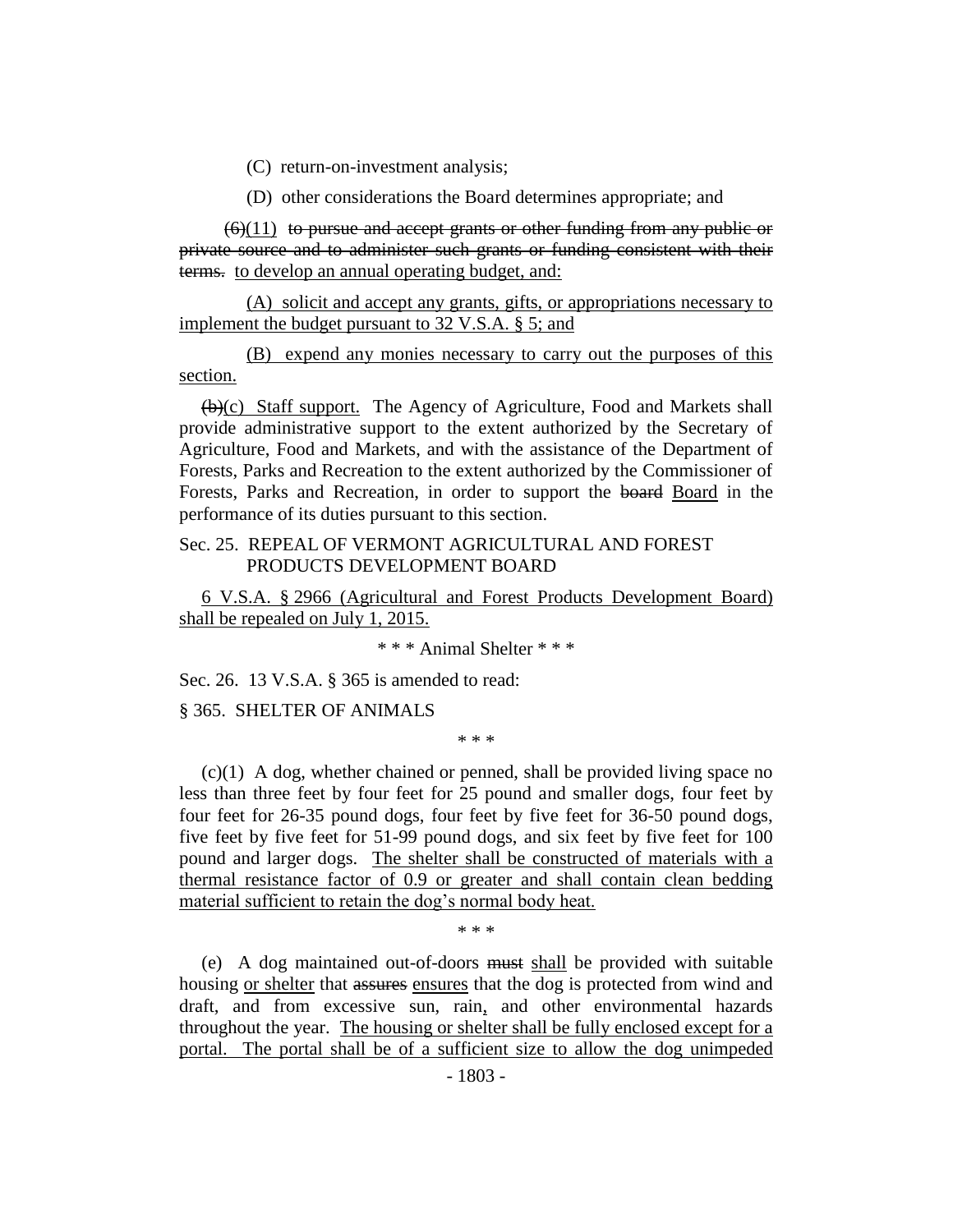passage into and out of the structure. The portal shall be constructed with a baffle or other means of keeping wind and precipitation out of the interior. Inadequate shelter may be indicated by the shivering of the dog due to cold weather for a continuous period of 10 minutes or by symptoms of frostbite or hypothermia. A metal barrel is not adequate shelter for a dog.

(f) A dog chained to a shelter must be on a tether chain at least four five times the length of the dog as measured from the tip of its nose to the base of its tail, and shall allow the dog access to the shelter. The chain or tether shall be attached to both the dog and the anchor using swivels or similar devices that prevent the chain or tether from becoming entangled or twisted. The chain or tether shall be attached to a well-fitted collar or harness on the dog.

\* \* \*

\* \* \* Agricultural Equipment \* \* \*

Sec. 27. 32 V.S.A. § 9741(25) is amended to read:

(25) Sales Sale to a farmer, as that term is defined in section 3752 of this title, of agricultural machinery and equipment for use and consumption directly and exclusively, except for isolated or occasional uses, in the production for sale of tangible personal property on farms (including stock, dairy, poultry, fruit, and truck farms), orchards, nurseries, or in greenhouses or other similar structures used primarily for the raising of agricultural or horticultural commodities for sale. It shall be rebuttably presumed that uses are not isolated or occasional if they total more than four 50 percent of the time the machinery or equipment is operated.

\* \* \* Motor Fuel Oil Prices; Agricultural Economy \* \* \*

Sec. 28. MOTOR FUEL OIL PRICES; STUDY

(a) Findings. The General Assembly finds as follows:

(1) The price of motor fuel has a major effect on Vermonters and our economy as a whole, particularly the agricultural sector of our economy.

(2) In recent years, it has become apparent that, although fuel prices have decreased nationally and across Vermont, this cost reduction has not kept pace in the State's northwestern communities.

(3) Based on the most recent census data collected by the U.S. Department of Agriculture, in the year 2012 there were 1,444 farms spanning 278,897 acres in Chittenden, Franklin, and Grand Isle Counties.

(4) Combined, the gasoline, fuel, and oil expenses for the farms in those three counties were \$14.712 million.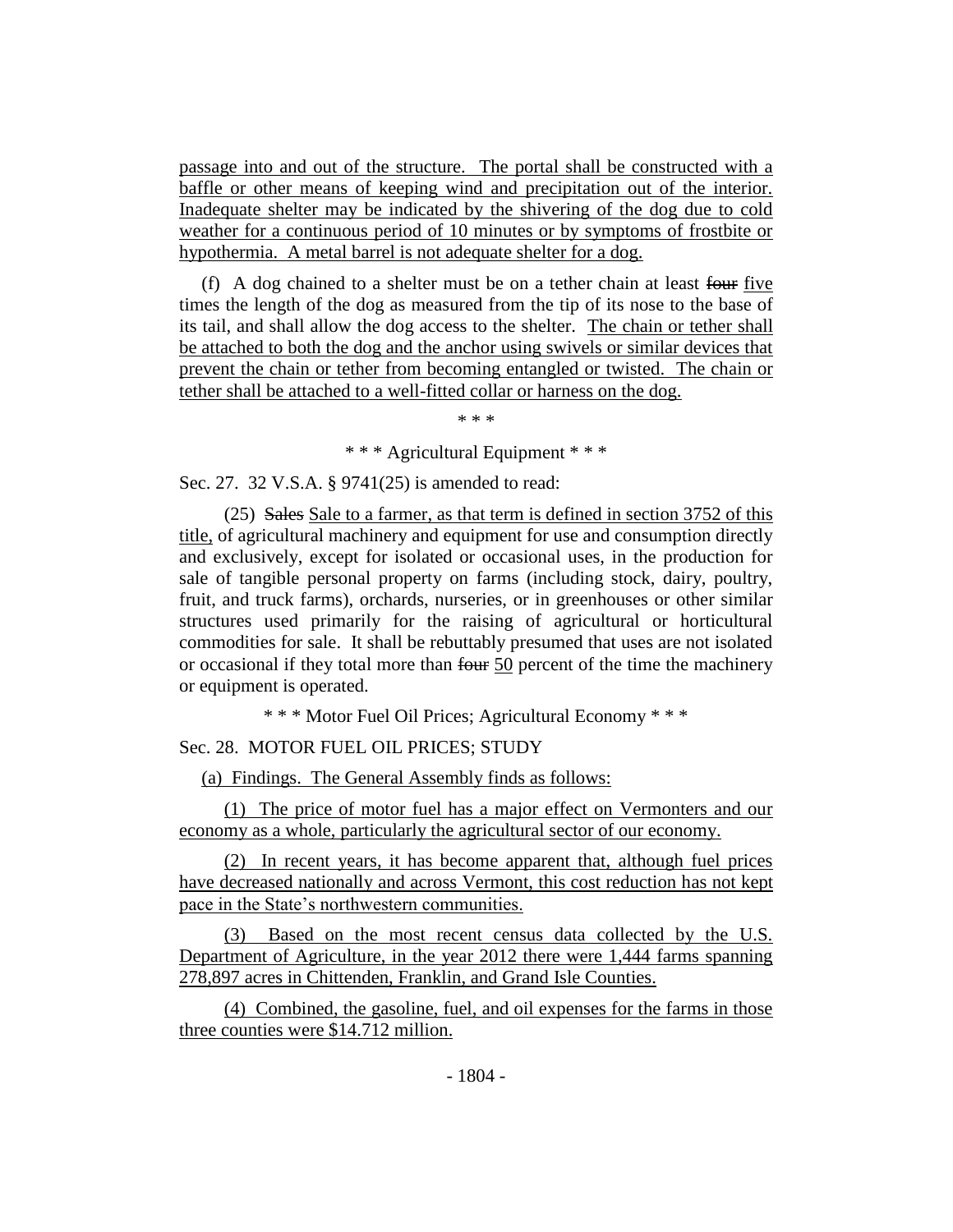(5) It is incumbent upon the proper authorities to ensure to the greatest extent possible that farm production expenses reflect fair pricing so that the many agricultural products placed into the greater stream of commerce are competitively priced.

(b) Definitions. As used in this section:

(1) "Control" means the power, whether or not exercised, to establish, fix, or direct the retail price of motor fuel sold by a dealer, through ownership of stock or assets used by the dealer or through contract, agency, consignment, or otherwise, whether that power can be exercised directly or indirectly or through parent corporations, subsidiaries, related persons and entities, or affiliates.

(2) "Dealer" means a person located in Vermont that sells motor fuel oil to an end user at a service station, filling station, or otherwise.

(3) "Distributor" means a person that sells motor fuel oil to a dealer or directly to an end user.

(4) "Motor fuel oil" means internal combustion fuel sold for use in a motor vehicle, as that term is defined in 23 V.S.A. § 4(21), or in a farm tractor, as that term is defined in 23 V.S.A. § 4(68).

(5) "Motor fuel oil sales" means the wholesale or retail sale of motor fuel oil.

(c) Reporting. On or before December 15, 2015, the Attorney General may require distributors and dealers to provide information about the ownership or control of dealers or of assets related to motor fuel oil sales, volume of motor fuel oil sold or supplied, and wholesale and retail motor fuel oil prices.

(d) Confidentiality. Information received by the Attorney General under this section is confidential and shall be treated in the same manner as provided in 9 V.S.A.  $\S$  2460(a)(4).

(e) Report. The Attorney General shall study any data deemed relevant to the retail price of motor fuel oil in Vermont, including the data identified in subsection (c) of this section, and, on or before December 15, 2015, shall report to the General Assembly with recommendations, if any, regarding market conduct, including pricing, in the motor fuel oil industry in Vermont.

(f) Exercise of authority. The authority of the Attorney General under subsection (c) of this section to require reporting of distributors and dealers shall be exercised only with respect to the requirements of this section and shall not be exercised after December 15, 2015.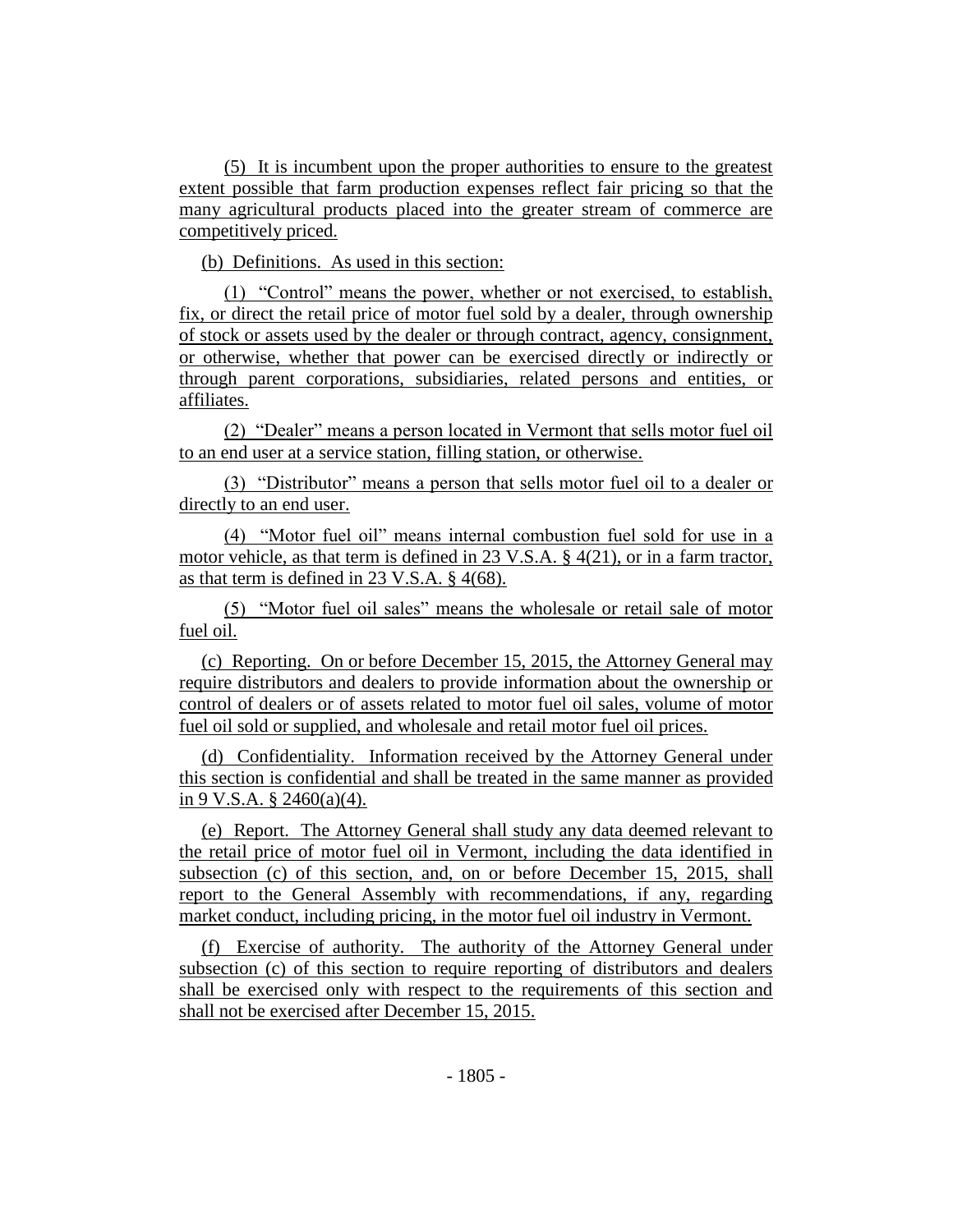#### \* \* \* Unpasteurized Milk \* \* \*

#### Sec. 29. 6 V.S.A. chapter 152 is amended to read:

#### CHAPTER 152. SALE OF UNPASTEURIZED (RAW) MILK

\* \* \*

## § 2777. STANDARDS FOR THE SALE OF UNPASTEURIZED (RAW) MILK

\* \* \*

(b) Unpasteurized milk shall be sold only from the farm on which it was produced except when delivery is arranged in conformance with section 2778 of this chapter. Unpasteurized milk shall not be sold or offered as free samples at any location other than on the farm on which the milk was produced.

(c) Unpasteurized milk operations shall conform to reasonable sanitary standards, including:

(1)(A) Unpasteurized milk shall be derived from healthy animals which are subject to appropriate veterinary care, including tuberculosis and brucellosis testing and rabies vaccination, according to accepted testing and vaccinations vaccination standards as established by the Agency.

(B) Prior to the use of a dairy animal for the production and sale of unpasteurized milk under this chapter, a producer of unpasteurized milk shall test the dairy animal for brucellosis and tuberculosis. The producer shall test the dairy animal used for production and sale of unpasteurized milk for brucellosis and tuberculosis every two years from the date of the first test for brucellosis and tuberculosis accordingly.

(C) Test A producer shall post test results and verification of vaccinations shall be posted on the farm in a prominent place and be easily visible shall make results available to customers and the Agency.

\* \* \*

(d) Unpasteurized milk shall conform to the following production and marketing standards:

\* \* \*

(6) Customer inspection and notification.

(A) Prior to selling milk to a new customer, the new customer shall visit the farm and the The producer shall provide the customer with the opportunity to tour the farm and any area associated with the milking operation. The producer shall permit the customer to return to the farm at a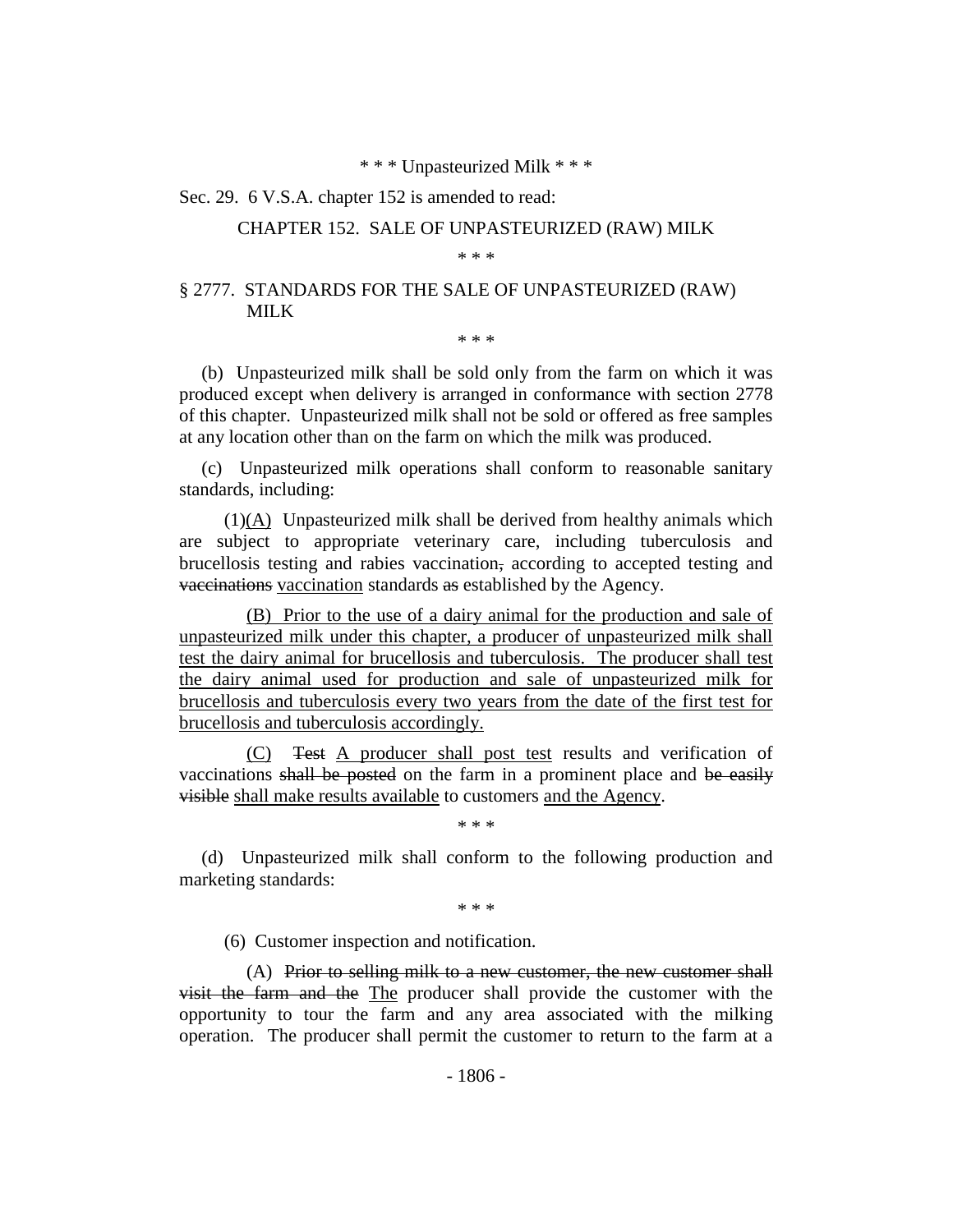reasonable time and at reasonable intervals to reinspect any areas associated with the milking operation.

(B) A sign with the words "Unpasteurized (Raw) Milk. Not pasteurized. Keep Refrigerated." and "This product has not been pasteurized and therefore may contain harmful bacteria that can cause illness particularly in children, elders, and persons with weakened immune systems and in pregnant women can cause illness, miscarriage, or fetal death, or death of a newborn." shall be displayed prominently on the farm in a place where it can be easily seen by customers. The lettering shall be at least one inch in height and shall be clearly readable.

(e) Producers A producer selling 87.5 or fewer gallons (350 quarts) of unpasteurized milk per week shall meet the requirements of subsections (a) through (d) of this section and shall sell unpasteurized milk only from the farm on which it was produced. A producer selling 87.5 or fewer gallons of unpasteurized milk may choose to meet the requirements of subsection (f) of this section, in which case the producer may deliver in accordance with section 2778 of this title.

(f) Producers A producer selling  $6 \text{ more than } 87.5 \text{ gallons to } 280,350$ gallons (more than  $350$  to  $1,120$  1,400 quarts) of unpasteurized milk per week shall meet the requirements of subsections (a) through (d) of this section as well as the following standards:

\* \* \*

(3) Testing.

(A) A producer shall have unpasteurized milk tested twice per month by a U.S. Food and Drug Administration accredited laboratory using accredited lab approved testing containers. Milk shall be tested for the following and the results shall be below these limits:

(i) total bacterial (aerobic) count: 15,000 cfu/ml (cattle and goats);

(ii) total coliform count: 10 cfu/ml (cattle and goats);

(iii) somatic cell count: 225,000/ml (cattle); 500,000/ml (goats).

(B) The producer shall assure ensure that all test results are forwarded to the Agency, by the laboratory, upon completion of testing or within five days of receipt of the results by the producer.

\* \* \*

(D) The Secretary shall issue a warning to a producer when a monthly test exceeds the limits required under subdivision  $(3)(A)$  of this subsection (f). The producer shall retest unpasteurized milk from the farm no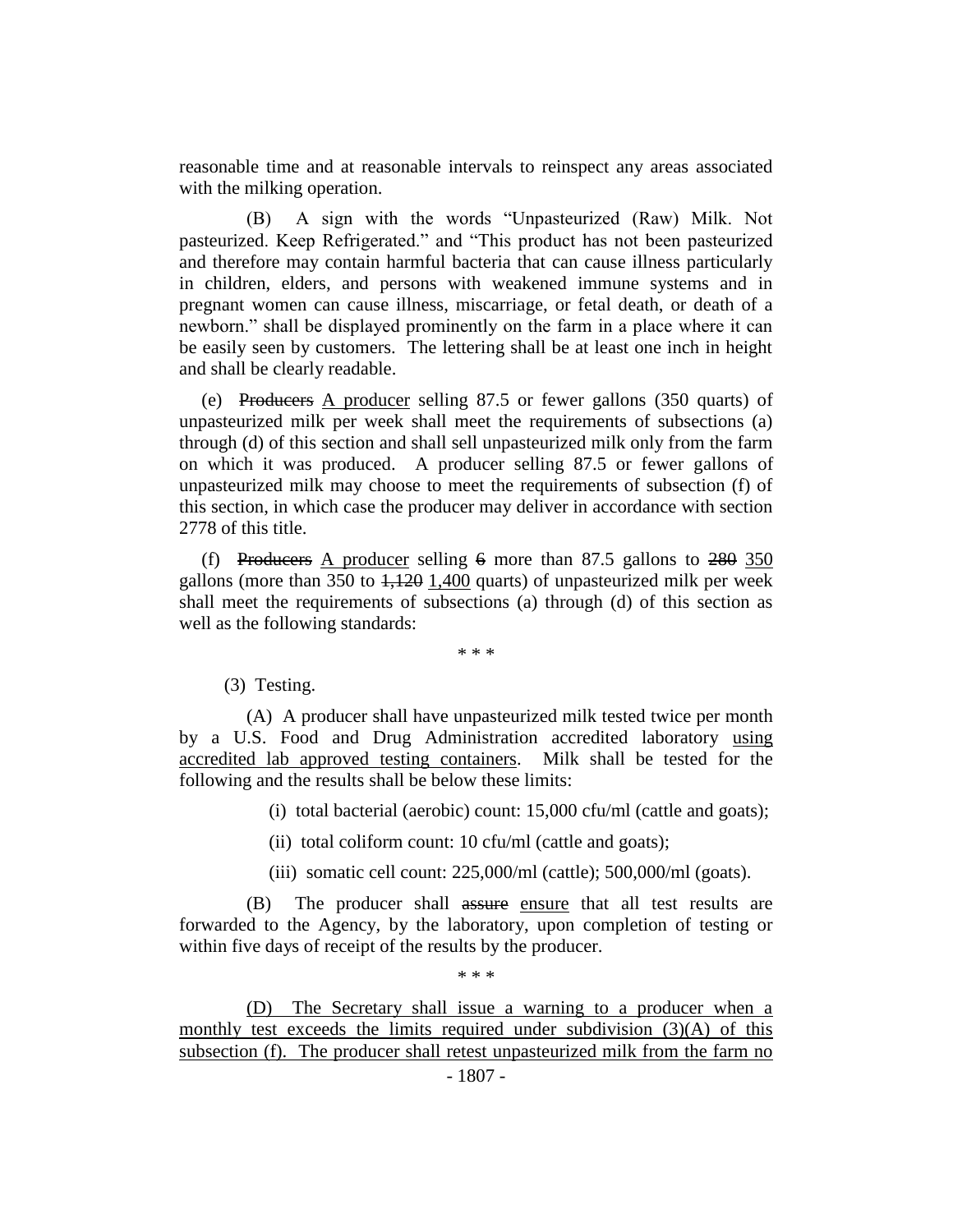later than one week from the date of receipt of the test results indicating that unpasteurized milk exceeded the limits required under subdivision (3)(A) of this subsection.

(E) If a retest of unpasteurized milk under subdivision (3)(D) of this subsection (f) exceeds the limits required under subdivision  $(3)(A)$  of this subsection, the Secretary shall suspend the authority of the producer under this chapter to sell unpasteurized milk until the producer submits test results indicating that unpasteurized milk from the farm is below the limits required under subdivision (3)(A) of this subsection.

(F) If a retest required under subdivision  $(3)(D)$  of this subsection (f) exceeds the limits required under subdivision  $(3)(A)$  of this subsection, the producer shall warn customers that unpasteurized milk from the farm exceeds one or more of the limits required under subdivision (3)(A) of this subsection until the producer submits test results indicating that unpasteurized milk from the farm is below the limits required under subdivision  $(3)(A)$  of this subsection. The producer may provide the warning by posting the test results on a sign that is located in a prominent manner and that is clearly visible to consumers at the point of delivery or by directly notifying customers.

\* \* \*

(6) Prearranged Off-farm delivery. Prearranged The delivery of unpasteurized milk is permitted and shall be in compliance with section 2778 of this title.

(g) The sale of more than  $280$  350 gallons  $(1,120)$  1,400 quarts) of unpasteurized milk in any one week is prohibited.

# § 2778. DELIVERY OF UNPASTEURIZED (RAW) MILK

(a) Delivery of unpasteurized milk off the farm is permitted only within the State of Vermont and only of milk produced by those producers a producer meeting the requirements of subsection 2777(f) of this chapter.

(b) Delivery shall conform to the following requirements:

(1) Delivery shall be to eustomers who have a customer who has:

 $(A)$  visited the farm as required under subdivision  $2777(d)(4)$  of this title; and

(B) purchased milk in advance either by a one-time payment or through a subscription. Milk is purchased in advance of delivery when payment is provided prior to delivery at the customer's home or prior to commencement of the farmers' market where the customer receives delivery.

(2) Delivery shall be A producer may deliver directly to the customer: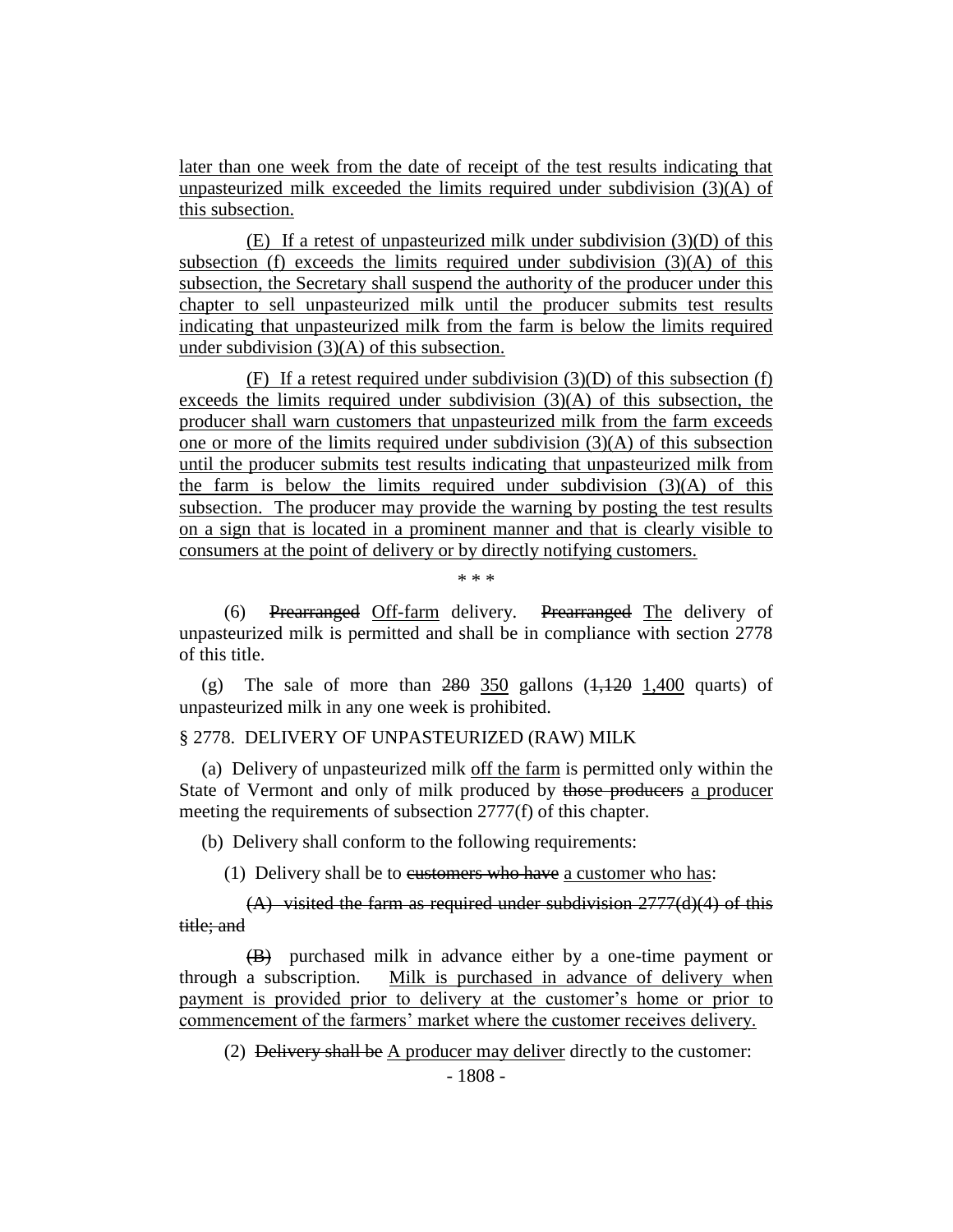(A) at the customer's home or into a refrigerated unit at the customer's home if such unit is capable of maintaining the unpasteurized milk at 40 degrees Fahrenheit or lower until obtained by the customer;

(B) at a farmers' market, as that term is defined in section 5001 of this title, where the producer is a vendor.;

(3) During delivery, unpasteurized milk shall be protected from exposure to direct sunlight.

(4) During delivery, unpasteurized milk shall be kept at 40 degrees Fahrenheit or lower at all times.

(c) A producer may contract with another individual to deliver the unpasteurized milk in accordance with this section. The producer shall be jointly and severally liable for the delivery of the unpasteurized milk in accordance with this section.

(d) Prior to delivery at a farmers' market under this section, a producer shall submit to the Agency of Agriculture, Food and Markets, on a form provided by the Agency, written or electronic notice of intent to deliver unpasteurized milk at a farmers' market. The notice shall:

(1) include the producer's name and proof of registration;

(2) identify the farmers' market or markets where the producer will deliver milk; and

(3) specify the day or days of the week on which delivery will be made at a farmers' market.

(e) A producer delivering unpasteurized milk at a farmers' market under this section shall display the registration required under subdivision  $2777(f)(4)$ of this title and the sign required under subdivision 2777(d)(6) on the farmers' market stall or stand in a prominent manner that is clearly visible to consumers.

\* \* \* Effective Dates \* \* \*

Sec. 30. EFFECTIVE DATES

(a) This section and Sec. 29 (unpasteurized milk) shall take effect on passage.

(b) The remainder of the act shall take effect on July 1, 2015.

(Committee vote: 4-0-1)

(No House amendments)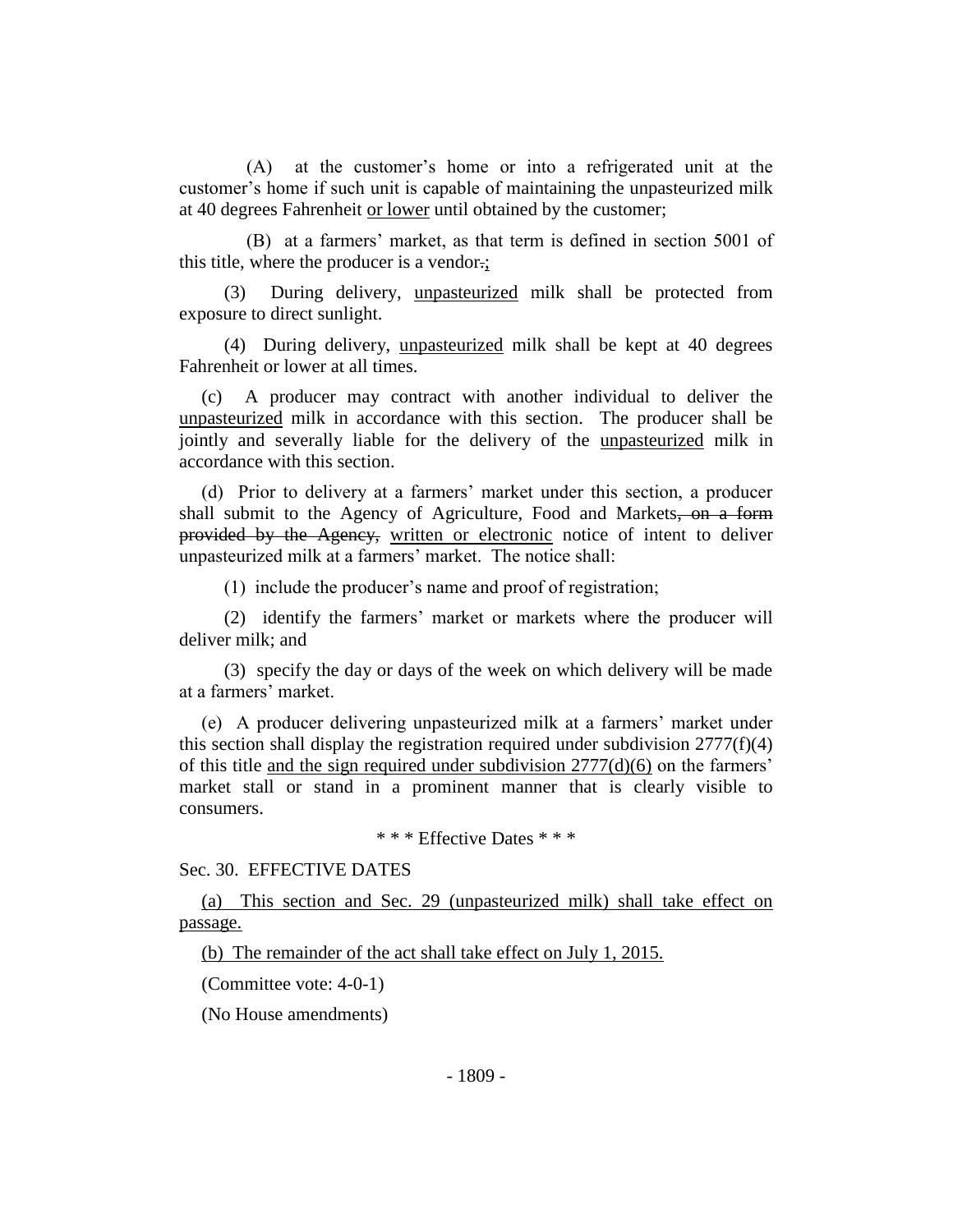## **Reported favorably with recommendation of proposal of amendment by Senator Ashe for the Committee on Finance.**

The Committee recommends that the Senate propose to the House to amend the bill as recommended by the Committee on Agriculture with the following amendment thereto:

By striking out Sec. 27 (agricultural equipment; sales and use tax) in its entirety and inserting in lieu thereof the following:

Sec. 27. [Deleted.]

(Committee vote: 6-0-1)

### **Reported favorably with recommendation of proposal of amendment by Senator Starr for the Committee on Appropriations.**

The Committee recommends that the Senate propose to the House to amend the bill as recommended by the Committee on Agriculture with the following amendment thereto:

In Sec. 21 (VEDA financing of water quality initiatives), after "the Agency of Agriculture, Food and Markets" and before "funds held by VEDA" by striking out the words "or the Agency of Natural Resources"

(Committee vote: 6-0-1)

### **Report of Committee of Conference**

#### **S. 115.**

An act relating to expungement of convictions based on conduct that is no longer criminal.

To the Senate and House of Representatives:

The Committee of Conference to which were referred the disagreeing votes of the two Houses upon Senate Bill entitled:

S. 115. An act relating to expungement of convictions based on conduct that is no longer criminal.

Respectfully reports that it has met and considered the same and recommends that the bill be amended by striking out all after the enacting clause and inserting in lieu thereof the following:

Sec. 1. 13 V.S.A. § 7601 is amended to read:

§ 7601. DEFINITIONS

As used in this chapter:

\* \* \*

- 1810 -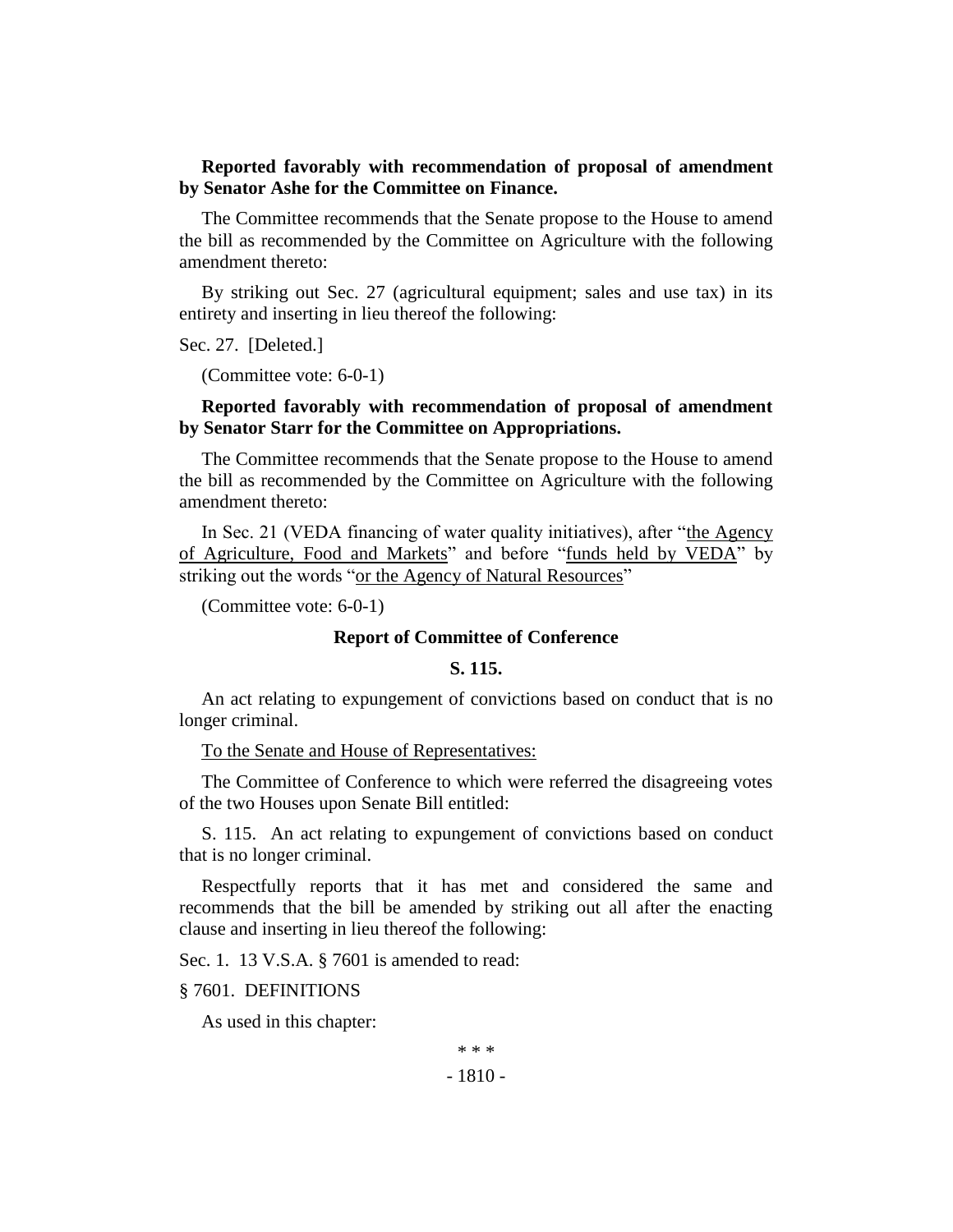(3) "Predicate offense" means a criminal offense that can be used to enhance a sentence levied for a later conviction, and includes operating a vehicle under the influence of intoxicating liquor or other substance in violation of 23 V.S.A. § 1201, domestic assault in violation of section 1042 of this title, and stalking in violation of section 1062 of this title. "Predicate offense" shall not include misdemeanor possession of marijuana or a disorderly conduct offense under section 1026 of this title.

(4) "Qualifying crime" means:

(A) a misdemeanor offense which is not a listed crime as defined in subdivision 5301(7) of this title, an offense involving sexual exploitation of children in violation of chapter 64 of this title, an offense involving violation of a protection order in violation of section 1030 of this title, a prohibited act as defined in section 2632 of this title, or a predicate offense;

(B) a violation of subsection 3701(a) of this title related to criminal mischief; or

(C) a violation of section 2501 of this title related to grand larceny; or

(D) a violation of section 1201 of this title related to burglary, excluding any burglary into an occupied dwelling, as defined in subdivision 1201(b)(2) of this title.

Sec. 2. 13 V.S.A. § 7602 is amended to read:

### § 7602. EXPUNGEMENT AND SEALING OF RECORD, POSTCONVICTION; PROCEDURE

 $(a)(1)$  A person who was convicted of a qualifying crime or qualifying crimes arising out of the same incident or occurrence may file a petition with the Court requesting expungement or sealing of the criminal history record related to the conviction. The State's Attorney or Attorney General shall be the respondent in the matter. if:

(A) the person was convicted of a qualifying crime or qualifying crimes arising out of the same incident or occurrence; or

(B) the person was convicted of an offense for which the underlying conduct is no longer prohibited by law or designated as a criminal offense.

(2) The State's Attorney or Attorney General shall be the respondent in the matter.

(3) The Court shall grant the petition without hearing if the petitioner and the respondent stipulate to the granting of the petition. The respondent shall file the stipulation with the Court, and the Court shall issue the petitioner a certificate and provide notice of the order in accordance with this section.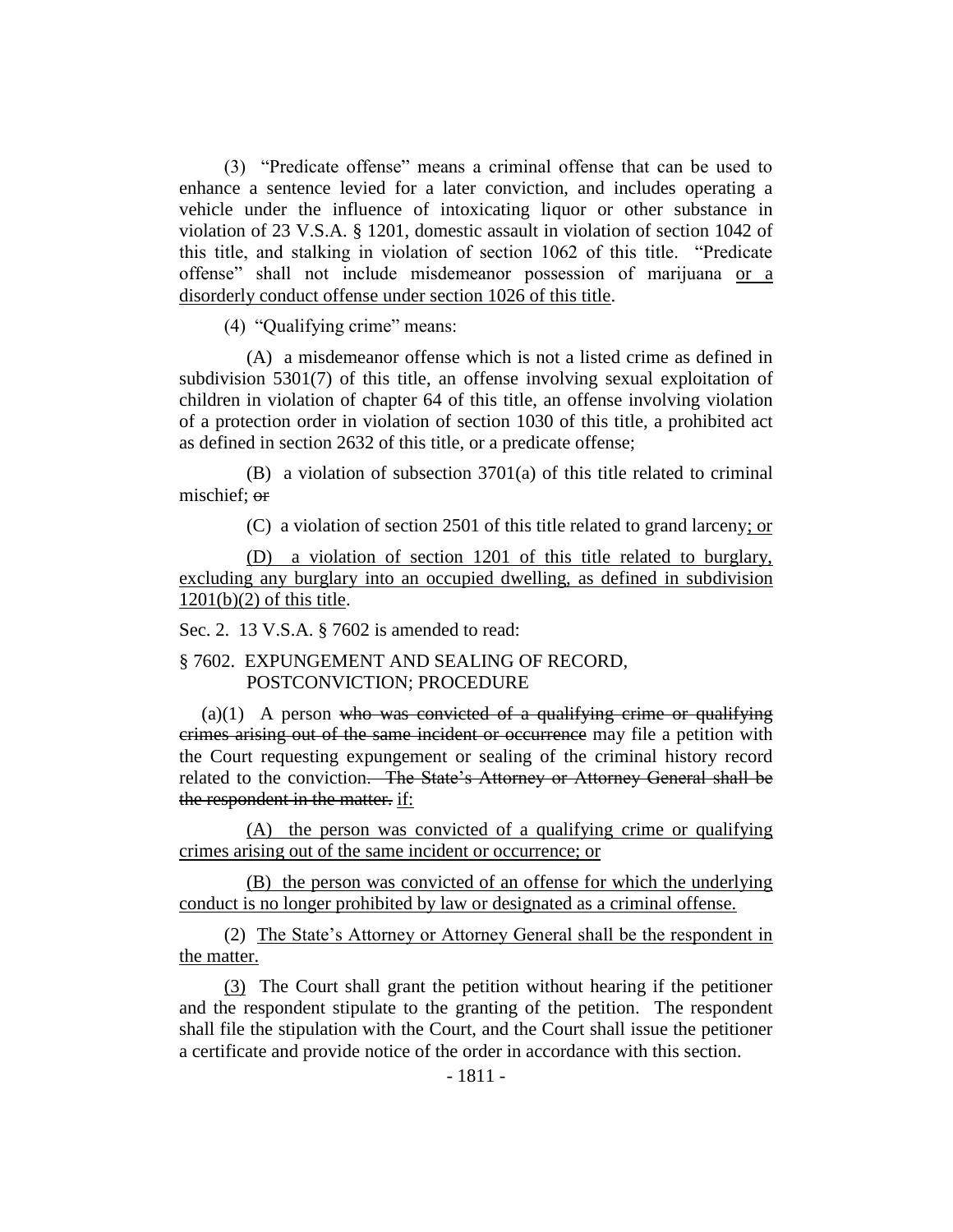(d) The Court shall grant the petition and order that the criminal history record be expunged in accordance with section 7606 of this title if the following conditions are met:

(1) The petitioner committed the qualifying crime or crimes prior to reaching 25 years of age.

(2) At least five years have elapsed since the date on which the person successfully completed the terms and conditions of the sentence for the conviction, or if the person has successfully completed the terms and conditions of an indeterminate term of probation that commenced at least five years previously.

(3) The person has not been convicted of a crime arising out of a new incident or occurrence since the person was convicted of the qualifying crime.

(4) The person successfully completed a term of regular employment or public service, independent of any service ordered as a part of the petitioner's sentence for the conviction, and as approved by the Community Justice Network of Vermont, which may include:

(A) community service hours completed without compensation, reparation of harm to the victim, or education regarding ways not to reoffend, or a combination of the three;

(B) at least one year of service in the U.S. Armed Forces, followed by an honorable discharge or continued service in good standing;

(C) at least one year of service in AmeriCorps or another local, state, national, or international service program, followed by successful completion of the program or continued service in good standing; or

(D) at least one year of regular employment.

(5) Any restitution ordered by the Court for any crime of which the person has been convicted has been paid in full.

(6) The Court finds that expungement of the criminal history record serves the interest of justice.

(e) For petitions filed pursuant to subdivision  $(a)(1)(B)$  of this section, the Court shall grant the petition and order that the criminal history record be expunged in accordance with section 7606 of this title if the following conditions are met:

(1) At least one year has elapsed since the completion of any sentence or supervision for the offense, whichever is later.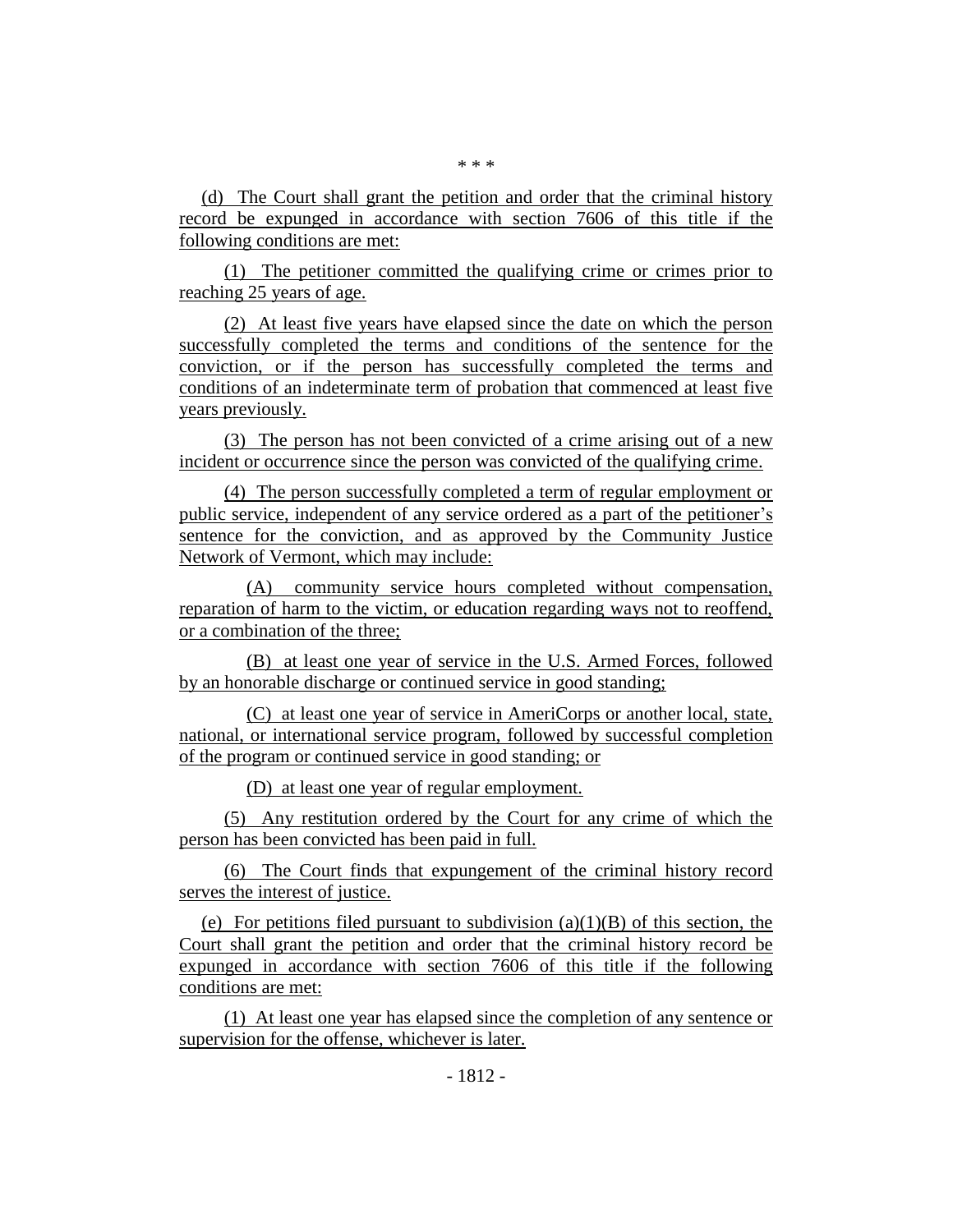(2) Any restitution ordered by the Court has been paid in full.

(3) The Court finds that expungement of the criminal history record serves the interest of justice.

(f) For petitions filed pursuant to subdivision  $(a)(1)(B)$  of this section for a conviction for possession of a regulated drug under 18 V.S.A. chapter 84, subchapter 1 in an amount that is no longer prohibited by law or for which criminal sanctions have been removed:

(1) The petitioner shall bear the burden of establishing that his or her conviction was based on possessing an amount of regulated drug that is no longer prohibited by law or for which criminal sanctions have been removed.

(2) There shall be a rebuttable presumption that the amount of the regulated drug specified in the affidavit of probable cause associated with the petitioner's conviction was the amount possessed by the petitioner.

(g) Prior to granting an expungement or sealing under this section for petitions filed pursuant to subdivision 7601(4)(D) of this title, the Court shall make a finding that the conduct underlying the conviction under section 1201 of this title did not constitute a burglary into an occupied dwelling, as defined in subdivision 1201(b)(2) of this title. The petitioner shall bear the burden of establishing this fact.

Sec. 3. EFFECTIVE DATE

This act shall take effect on passage.

*JEANETTE K. WHITE ALICE W. NITKA JOSEPH C. BENNING*

*Committee on the part of the Senate*

*MAXINE JO GRAD BETTY A. NUOVO THOMAS B. BURDITT*

*Committee on the part of the House*